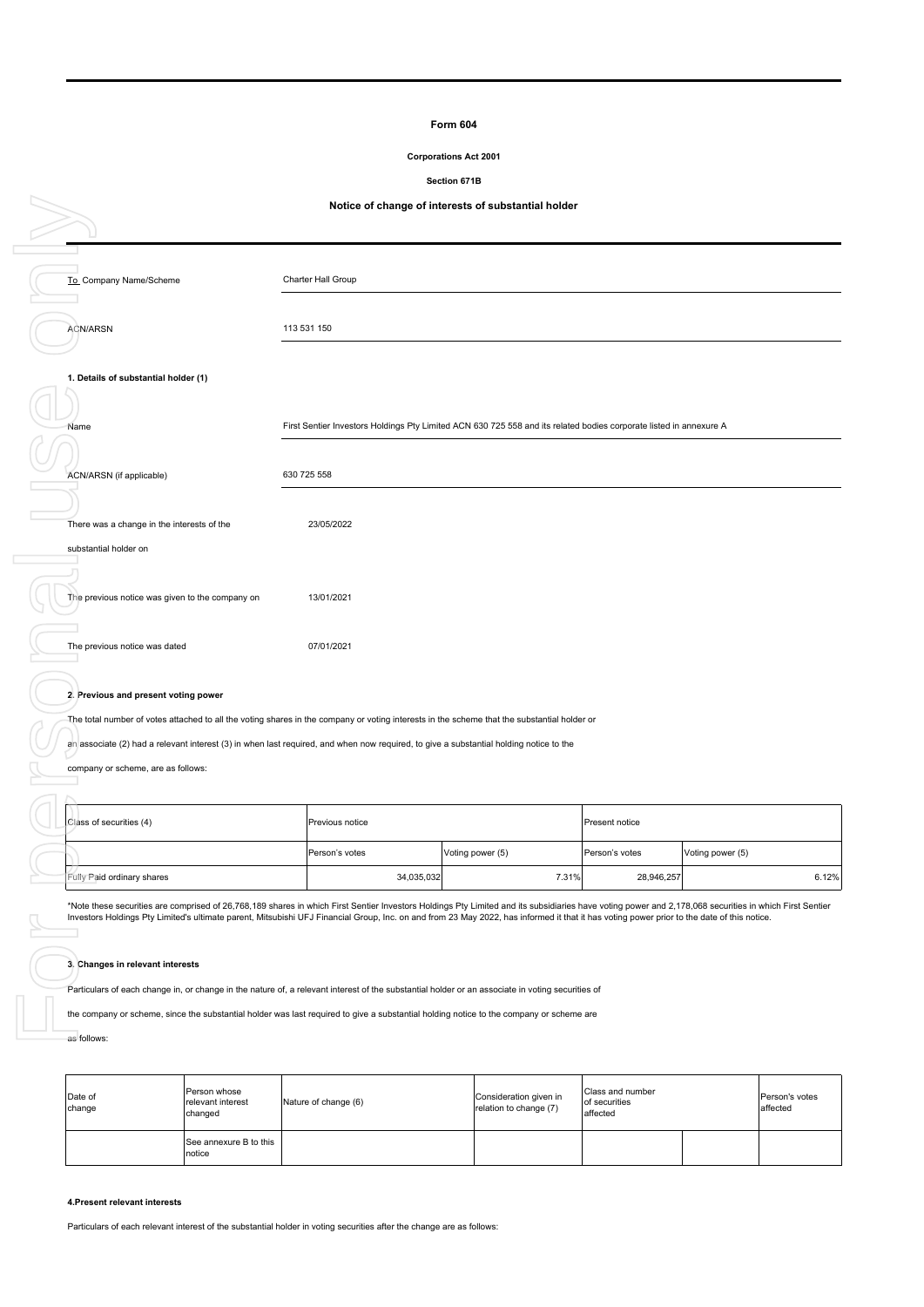| Person entitled to be<br>Holder of<br>Registered holder<br>registered as holder<br>relevant<br>of securities<br>(8)<br>interest |                                                     | Nature of relevant<br>interest (6) | Class and number<br>of securities                                                                                                                                                                                                                                                                                                                                                                                                                                                                                                                                                                                                                                                                                                                                                                    | Person's votes                          |           |
|---------------------------------------------------------------------------------------------------------------------------------|-----------------------------------------------------|------------------------------------|------------------------------------------------------------------------------------------------------------------------------------------------------------------------------------------------------------------------------------------------------------------------------------------------------------------------------------------------------------------------------------------------------------------------------------------------------------------------------------------------------------------------------------------------------------------------------------------------------------------------------------------------------------------------------------------------------------------------------------------------------------------------------------------------------|-----------------------------------------|-----------|
| <b>First Sentier Investors</b><br>Realindex Pty Ltd ACN 133<br>312 017                                                          | Citibank N A Hong Kong                              |                                    | Relevant interest under paragraph 608(1)(b)<br>and/or 608(1)(c) of the Corporations Act 2001<br>(Cth), being a relevant interest arising from having<br>the power to control the exercise of the right to<br>vote attached to securities and/or to control the<br>exercise of the power to dispose of securities in its<br>capacity as investment manager, as provided for<br>under its investment mandates. In addition, if any<br>OTC derivatives, warrants or other securities<br>(other than ordinary shares or ordinary units (as<br>applicable)) are referred to below in this row, the<br>relevant interest in respect of those securities<br>arises under subsection 608(8) being an<br>accelerated relevant interest held in the same<br>capacity.                                          | 206,087 Fully Paid ordinary<br>shares   | 206,087   |
| <b>First Sentier Investors</b><br>Realindex Pty Ltd ACN 133<br>312 017                                                          | <b>Citicorp Nominees Pty</b><br>Limited (Australia) |                                    | Relevant interest under paragraph 608(1)(b)<br>and/or 608(1)(c) of the Corporations Act 2001<br>(Cth), being a relevant interest arising from having<br>the power to control the exercise of the right to<br>vote attached to securities and/or to control the<br>exercise of the power to dispose of securities in its<br>capacity as investment manager, as provided for<br>under its investment mandates. In addition, if any<br>OTC derivatives, warrants or other securities<br>(other than ordinary shares or ordinary units (as<br>applicable)) are referred to below in this row, the<br>relevant interest in respect of those securities<br>arises under subsection 608(8) being an<br>accelerated relevant interest held in the same<br>capacity.                                          | 4,842,525 Fully Paid ordinary<br>shares | 4,842,525 |
| <b>First Sentier Investors</b><br>Realindex Pty Ltd ACN 133<br>312 017                                                          | <b>HSBC Bank Australia</b><br>Limited               |                                    | Relevant interest under paragraph 608(1)(b)<br>and/or 608(1)(c) of the Corporations Act 2001<br>(Cth), being a relevant interest arising from having<br>the power to control the exercise of the right to<br>vote attached to securities and/or to control the<br>exercise of the power to dispose of securities in its<br>capacity as investment manager, as provided for<br>281,587 Fully Paid ordinary<br>shares<br>under its investment mandates. In addition, if any<br>OTC derivatives, warrants or other securities<br>(other than ordinary shares or ordinary units (as<br>applicable)) are referred to below in this row, the<br>relevant interest in respect of those securities<br>arises under subsection 608(8) being an<br>accelerated relevant interest held in the same<br>capacity. |                                         | 281,587   |
| <b>First Sentier Investors</b><br>Realindex Pty Ltd ACN 133<br>312 017                                                          | JPMorgan (UK)                                       |                                    | Relevant interest under paragraph 608(1)(b)<br>and/or 608(1)(c) of the Corporations Act 2001<br>(Cth), being a relevant interest arising from having<br>the power to control the exercise of the right to<br>vote attached to securities and/or to control the<br>exercise of the power to dispose of securities in its<br>capacity as investment manager, as provided for<br>under its investment mandates. In addition, if any<br>OTC derivatives, warrants or other securities<br>(other than ordinary shares or ordinary units (as<br>applicable)) are referred to below in this row, the<br>relevant interest in respect of those securities<br>arises under subsection 608(8) being an<br>accelerated relevant interest held in the same<br>capacity.                                          | 563,080 Fully Paid ordinary<br>shares   | 563,080   |
| <b>First Sentier Investors</b><br>Realindex Pty Ltd ACN 133<br>312 017                                                          | Northern Trust<br>Company                           |                                    | Relevant interest under paragraph 608(1)(b)<br>and/or 608(1)(c) of the Corporations Act 2001<br>(Cth), being a relevant interest arising from having<br>the power to control the exercise of the right to<br>vote attached to securities and/or to control the<br>exercise of the power to dispose of securities in its<br>capacity as investment manager, as provided for<br>under its investment mandates. In addition, if any<br>OTC derivatives, warrants or other securities<br>(other than ordinary shares or ordinary units (as<br>applicable)) are referred to below in this row, the<br>relevant interest in respect of those securities<br>arises under subsection 608(8) being an<br>accelerated relevant interest held in the same<br>capacity.                                          | 11,751 Fully Paid ordinary<br>shares    | 11,751    |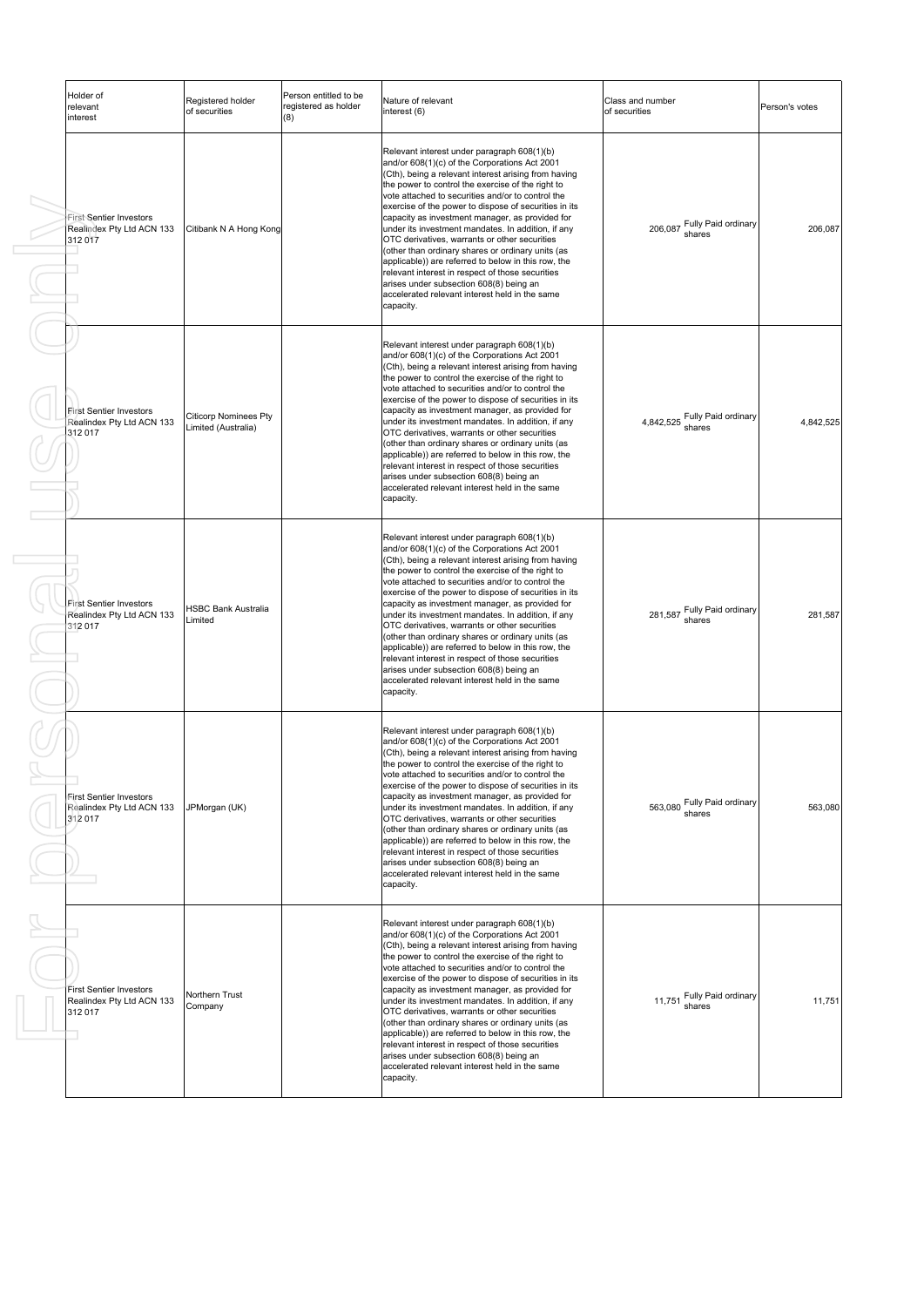| <b>First Sentier Investors</b><br>Realindex Pty Ltd ACN 133<br>312 017  | <b>State Street Global</b><br>Advisors (Australia)<br>Limited | Relevant interest under paragraph 608(1)(b)<br>and/or 608(1)(c) of the Corporations Act 2001<br>(Cth), being a relevant interest arising from having<br>the power to control the exercise of the right to<br>vote attached to securities and/or to control the<br>exercise of the power to dispose of securities in its<br>capacity as investment manager, as provided for<br>under its investment mandates. In addition, if any<br>OTC derivatives, warrants or other securities<br>(other than ordinary shares or ordinary units (as<br>applicable)) are referred to below in this row, the<br>relevant interest in respect of those securities<br>arises under subsection 608(8) being an<br>accelerated relevant interest held in the same<br>capacity. | 55,184 Fully Paid ordinary<br>shares    | 55,184     |
|-------------------------------------------------------------------------|---------------------------------------------------------------|-------------------------------------------------------------------------------------------------------------------------------------------------------------------------------------------------------------------------------------------------------------------------------------------------------------------------------------------------------------------------------------------------------------------------------------------------------------------------------------------------------------------------------------------------------------------------------------------------------------------------------------------------------------------------------------------------------------------------------------------------------------|-----------------------------------------|------------|
| <b>First Sentier Investors</b><br>Realindex Pty Ltd ACN 133<br>312 017  | <b>State Street Global</b><br>Services                        | Relevant interest under paragraph 608(1)(b)<br>and/or 608(1)(c) of the Corporations Act 2001<br>(Cth), being a relevant interest arising from having<br>the power to control the exercise of the right to<br>vote attached to securities and/or to control the<br>exercise of the power to dispose of securities in its<br>capacity as investment manager, as provided for<br>under its investment mandates. In addition, if any<br>OTC derivatives, warrants or other securities<br>(other than ordinary shares or ordinary units (as<br>applicable)) are referred to below in this row, the<br>relevant interest in respect of those securities<br>arises under subsection 608(8) being an<br>accelerated relevant interest held in the same<br>capacity. | 317,270 Fully Paid ordinary             | 317,270    |
| <b>First Sentier Investors</b><br>(Australia) IM Ltd ACN 114<br>194 311 | <b>BNP Paribas Securities</b>                                 | Relevant interest under paragraph 608(1)(b)<br>and/or 608(1)(c) of the Corporations Act 2001<br>(Cth), being a relevant interest arising from having<br>the power to control the exercise of the right to<br>vote attached to securities and/or to control the<br>exercise of the power to dispose of securities in its<br>capacity as investment manager, as provided for<br>under its investment mandates. In addition, if any<br>OTC derivatives, warrants or other securities<br>(other than ordinary shares or ordinary units (as<br>applicable)) are referred to below in this row, the<br>relevant interest in respect of those securities<br>arises under subsection 608(8) being an<br>accelerated relevant interest held in the same<br>capacity. | 111,504 Fully Paid ordinary<br>shares   | 111,504    |
| <b>First Sentier Investors</b><br>(Australia) IM Ltd ACN 114<br>194 311 | <b>Brown Brothers</b><br>Harriman                             | Relevant interest under paragraph 608(1)(b)<br>and/or 608(1)(c) of the Corporations Act 2001<br>(Cth), being a relevant interest arising from having<br>the power to control the exercise of the right to<br>vote attached to securities and/or to control the<br>exercise of the power to dispose of securities in its<br>capacity as investment manager, as provided for<br>under its investment mandates. In addition, if any<br>OTC derivatives, warrants or other securities<br>(other than ordinary shares or ordinary units (as<br>applicable)) are referred to below in this row, the<br>relevant interest in respect of those securities<br>arises under subsection 608(8) being an<br>accelerated relevant interest held in the same<br>capacity. | 291,519 Fully Paid ordinary<br>shares   | 291,519    |
| <b>First Sentier Investors</b><br>(Australia) IM Ltd ACN 114<br>194 311 | Citibank N A Hong Kong                                        | Relevant interest under paragraph 608(1)(b)<br>and/or 608(1)(c) of the Corporations Act 2001<br>(Cth), being a relevant interest arising from having<br>the power to control the exercise of the right to<br>vote attached to securities and/or to control the<br>exercise of the power to dispose of securities in its<br>capacity as investment manager, as provided for<br>under its investment mandates. In addition, if any<br>OTC derivatives, warrants or other securities<br>(other than ordinary shares or ordinary units (as<br>applicable)) are referred to below in this row, the<br>relevant interest in respect of those securities<br>arises under subsection 608(8) being an<br>accelerated relevant interest held in the same<br>capacity. | 14,185,681 Fully Paid ordinary          | 14,185,681 |
| <b>First Sentier Investors</b><br>(Australia) IM Ltd ACN 114<br>194 311 | <b>Citicorp Nominees Pty</b><br>Limited (Australia)           | Relevant interest under paragraph 608(1)(b)<br>and/or 608(1)(c) of the Corporations Act 2001<br>(Cth), being a relevant interest arising from having<br>the power to control the exercise of the right to<br>vote attached to securities and/or to control the<br>exercise of the power to dispose of securities in its<br>capacity as investment manager, as provided for<br>under its investment mandates. In addition, if any<br>OTC derivatives, warrants or other securities<br>(other than ordinary shares or ordinary units (as<br>applicable)) are referred to below in this row, the<br>relevant interest in respect of those securities<br>arises under subsection 608(8) being an<br>accelerated relevant interest held in the same<br>capacity. | 1,427,827 Fully Paid ordinary<br>shares | 1,427,827  |

 $\frac{1}{\sqrt{2}}$ 

 $\overline{\phantom{a}}$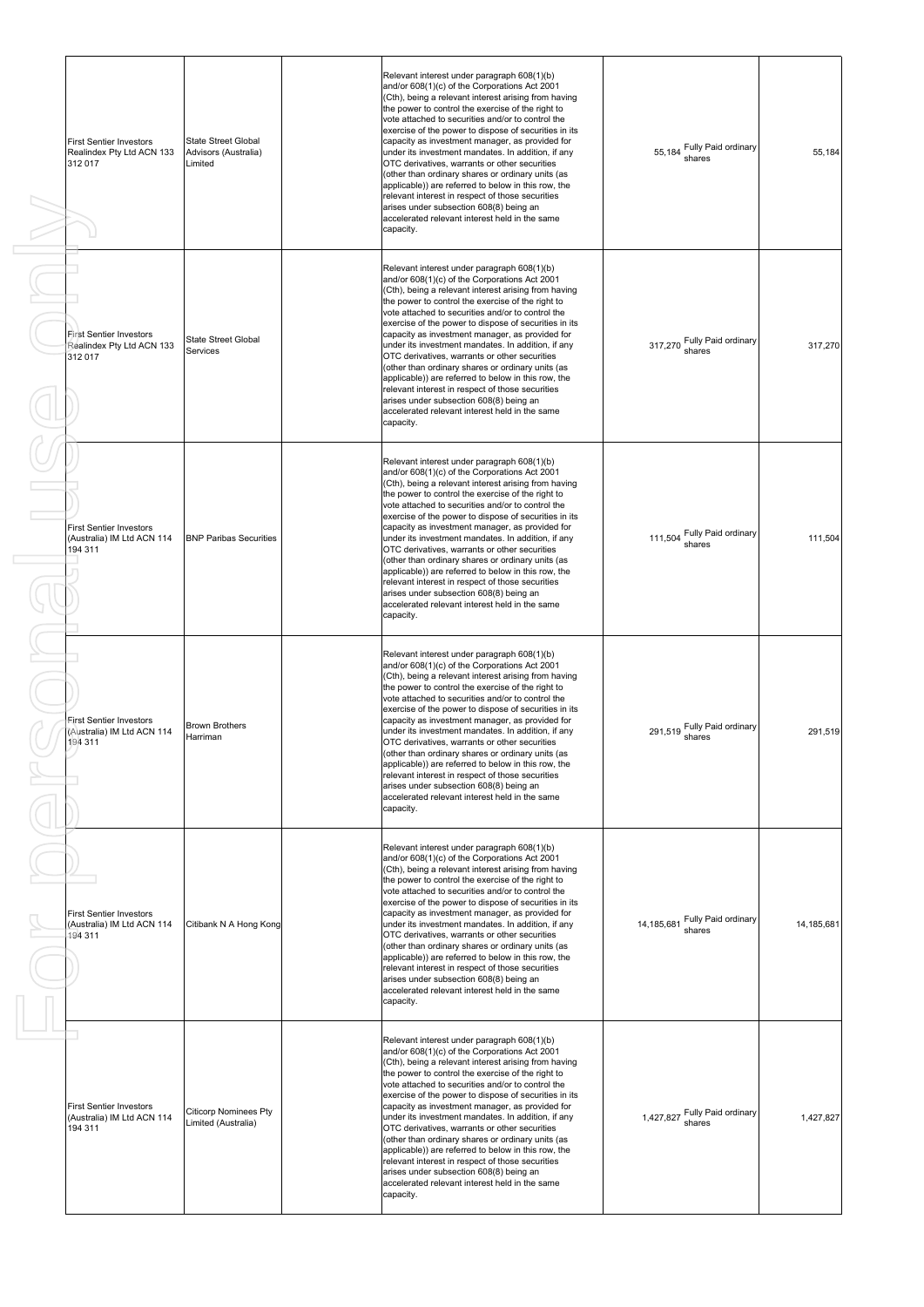| <b>First Sentier Investors</b><br>JP Morgan Chase Bank<br>(Australia) IM Ltd ACN 114<br>NA<br>194 311 |                                                        |                                                                                                                                                                                                                                                                                                                                                                                                                                                                                                                                                                                                                                                                                                                                                             | Relevant interest under paragraph 608(1)(b)<br>and/or 608(1)(c) of the Corporations Act 2001<br>(Cth), being a relevant interest arising from having<br>the power to control the exercise of the right to<br>vote attached to securities and/or to control the<br>exercise of the power to dispose of securities in its<br>capacity as investment manager, as provided for<br>under its investment mandates. In addition, if any<br>OTC derivatives, warrants or other securities<br>(other than ordinary shares or ordinary units (as<br>applicable)) are referred to below in this row, the<br>relevant interest in respect of those securities<br>arises under subsection 608(8) being an<br>accelerated relevant interest held in the same<br>capacity. | 1,241,027 Fully Paid ordinary         | 1,241,027 |
|-------------------------------------------------------------------------------------------------------|--------------------------------------------------------|-------------------------------------------------------------------------------------------------------------------------------------------------------------------------------------------------------------------------------------------------------------------------------------------------------------------------------------------------------------------------------------------------------------------------------------------------------------------------------------------------------------------------------------------------------------------------------------------------------------------------------------------------------------------------------------------------------------------------------------------------------------|-------------------------------------------------------------------------------------------------------------------------------------------------------------------------------------------------------------------------------------------------------------------------------------------------------------------------------------------------------------------------------------------------------------------------------------------------------------------------------------------------------------------------------------------------------------------------------------------------------------------------------------------------------------------------------------------------------------------------------------------------------------|---------------------------------------|-----------|
| <b>First Sentier Investors</b><br>(Australia) IM Ltd ACN 114<br>194 311                               | JPMorgan (UK)                                          |                                                                                                                                                                                                                                                                                                                                                                                                                                                                                                                                                                                                                                                                                                                                                             | Relevant interest under paragraph 608(1)(b)<br>and/or 608(1)(c) of the Corporations Act 2001<br>(Cth), being a relevant interest arising from having<br>the power to control the exercise of the right to<br>vote attached to securities and/or to control the<br>exercise of the power to dispose of securities in its<br>capacity as investment manager, as provided for<br>under its investment mandates. In addition, if any<br>OTC derivatives, warrants or other securities<br>(other than ordinary shares or ordinary units (as<br>applicable)) are referred to below in this row, the<br>relevant interest in respect of those securities<br>arises under subsection 608(8) being an<br>accelerated relevant interest held in the same<br>capacity. | 9,162 Fully Paid ordinary<br>shares   | 9,162     |
| <b>First Sentier Investors</b><br>(Australia) IM Ltd ACN 114<br>194 311                               | National Custodian<br>Services                         |                                                                                                                                                                                                                                                                                                                                                                                                                                                                                                                                                                                                                                                                                                                                                             | Relevant interest under paragraph 608(1)(b)<br>and/or 608(1)(c) of the Corporations Act 2001<br>(Cth), being a relevant interest arising from having<br>the power to control the exercise of the right to<br>vote attached to securities and/or to control the<br>exercise of the power to dispose of securities in its<br>capacity as investment manager, as provided for<br>under its investment mandates. In addition, if any<br>OTC derivatives, warrants or other securities<br>(other than ordinary shares or ordinary units (as<br>applicable)) are referred to below in this row, the<br>relevant interest in respect of those securities<br>arises under subsection 608(8) being an<br>accelerated relevant interest held in the same<br>capacity. | 453,116 Fully Paid ordinary<br>shares | 453,116   |
| <b>First Sentier Investors</b><br>(Australia) IM Ltd ACN 114<br>194 311                               | Nomura Bank<br>(Luxembourg) S.A.                       |                                                                                                                                                                                                                                                                                                                                                                                                                                                                                                                                                                                                                                                                                                                                                             | Relevant interest under paragraph 608(1)(b)<br>and/or 608(1)(c) of the Corporations Act 2001<br>(Cth), being a relevant interest arising from having<br>the power to control the exercise of the right to<br>vote attached to securities and/or to control the<br>exercise of the power to dispose of securities in its<br>capacity as investment manager, as provided for<br>under its investment mandates. In addition, if any<br>OTC derivatives, warrants or other securities<br>(other than ordinary shares or ordinary units (as<br>applicable)) are referred to below in this row, the<br>relevant interest in respect of those securities<br>arises under subsection 608(8) being an<br>accelerated relevant interest held in the same<br>capacity. | 72,216 Fully Paid ordinary            | 72,216    |
| <b>First Sentier Investors</b><br>Northern Trust<br>(Australia) IM Ltd ACN 114<br>Company<br>194 311  |                                                        | Relevant interest under paragraph 608(1)(b)<br>and/or 608(1)(c) of the Corporations Act 2001<br>(Cth), being a relevant interest arising from having<br>the power to control the exercise of the right to<br>vote attached to securities and/or to control the<br>exercise of the power to dispose of securities in its<br>capacity as investment manager, as provided for<br>under its investment mandates. In addition, if any<br>OTC derivatives, warrants or other securities<br>(other than ordinary shares or ordinary units (as<br>applicable)) are referred to below in this row, the<br>relevant interest in respect of those securities<br>arises under subsection 608(8) being an<br>accelerated relevant interest held in the same<br>capacity. | 1,410,051 Fully Paid ordinary<br>shares                                                                                                                                                                                                                                                                                                                                                                                                                                                                                                                                                                                                                                                                                                                     | 1,410,051                             |           |
| <b>First Sentier Investors</b><br>(Australia) IM Ltd ACN 114<br>194 311                               | State Street Global<br>Advisors (Australia)<br>Limited |                                                                                                                                                                                                                                                                                                                                                                                                                                                                                                                                                                                                                                                                                                                                                             | Relevant interest under paragraph 608(1)(b)<br>and/or 608(1)(c) of the Corporations Act 2001<br>(Cth), being a relevant interest arising from having<br>the power to control the exercise of the right to<br>vote attached to securities and/or to control the<br>exercise of the power to dispose of securities in its<br>capacity as investment manager, as provided for<br>under its investment mandates. In addition, if any<br>OTC derivatives, warrants or other securities<br>(other than ordinary shares or ordinary units (as<br>applicable)) are referred to below in this row, the<br>relevant interest in respect of those securities<br>arises under subsection 608(8) being an<br>accelerated relevant interest held in the same<br>capacity. | 3,943 Fully Paid ordinary<br>shares   | 3,943     |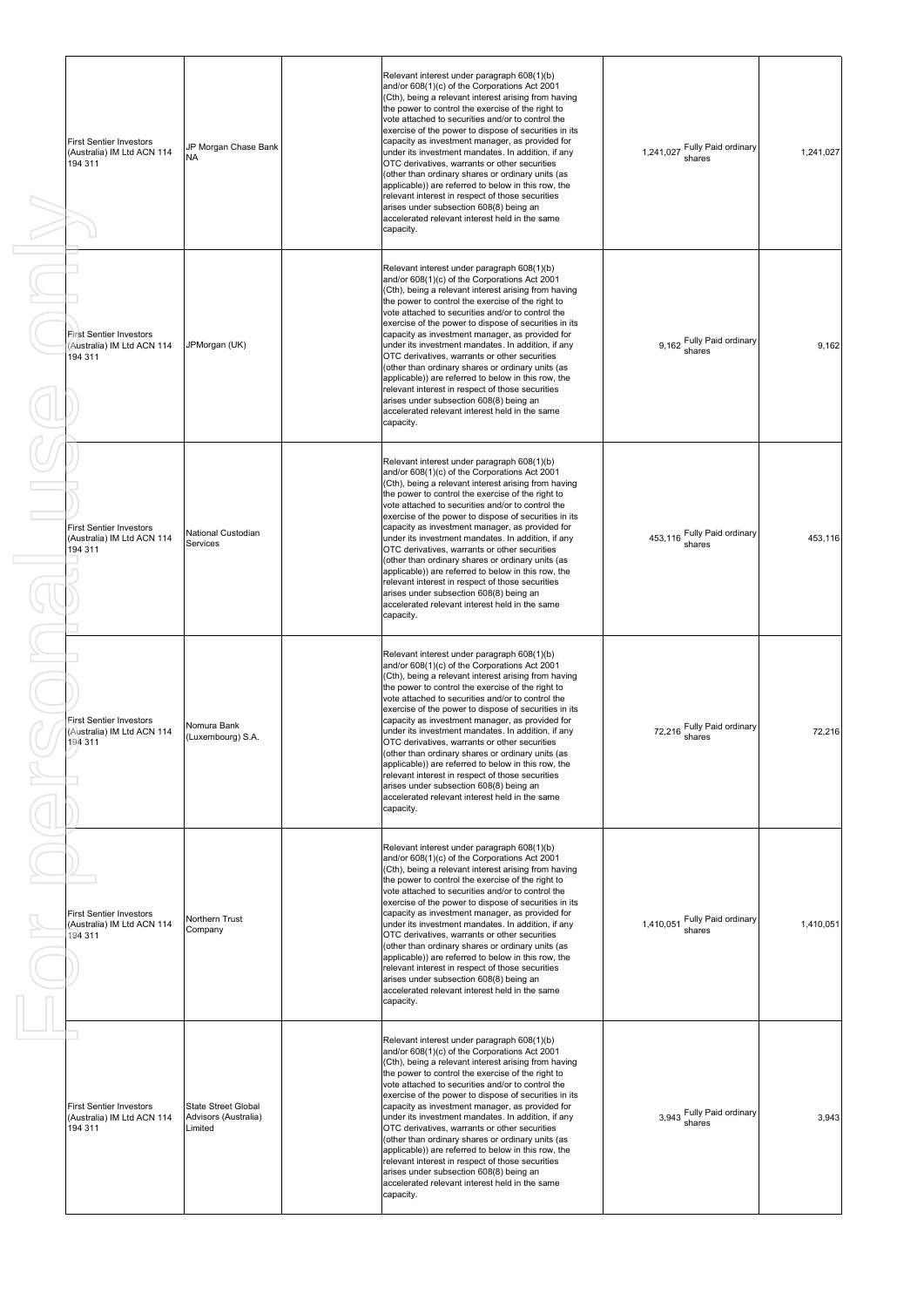| <b>First Sentier Investors</b><br>(Australia) IM Ltd ACN 114<br>194 311                                                                                       | State Street Global<br>Services          |  | Relevant interest under paragraph 608(1)(b)<br>and/or 608(1)(c) of the Corporations Act 2001<br>(Cth), being a relevant interest arising from having<br>the power to control the exercise of the right to<br>vote attached to securities and/or to control the<br>exercise of the power to dispose of securities in its<br>capacity as investment manager, as provided for<br>under its investment mandates. In addition, if any<br>OTC derivatives, warrants or other securities<br>(other than ordinary shares or ordinary units (as<br>applicable)) are referred to below in this row, the<br>relevant interest in respect of those securities<br>arises under subsection 608(8) being an<br>accelerated relevant interest held in the same<br>capacity.                       | 1,269,188 Fully Paid ordinary<br>shares | 1,269,188 |  |  |
|---------------------------------------------------------------------------------------------------------------------------------------------------------------|------------------------------------------|--|-----------------------------------------------------------------------------------------------------------------------------------------------------------------------------------------------------------------------------------------------------------------------------------------------------------------------------------------------------------------------------------------------------------------------------------------------------------------------------------------------------------------------------------------------------------------------------------------------------------------------------------------------------------------------------------------------------------------------------------------------------------------------------------|-----------------------------------------|-----------|--|--|
| <b>First Sentier Investors</b><br>(Australia) RE Ltd ACN 006<br>464 428                                                                                       | Avanteos Investments<br>Limited          |  | Relevant interest under paragraph 608(1)(b)<br>and/or 608(1)(c) of the Corporations Act 2001<br>(Cth), being a relevant interest arising from having<br>the power to control the exercise of the right to<br>vote attached to securities and/or to control the<br>exercise of the power to dispose of securities in its<br>capacity as investment manager, as provided for<br>under its investment mandates. In addition, if any<br>OTC derivatives, warrants or other securities<br>(other than ordinary shares or ordinary units (as<br>applicable)) are referred to below in this row, the<br>relevant interest in respect of those securities<br>arises under subsection 608(8) being an<br>accelerated relevant interest held in the same<br>capacity.                       | 15,471 Fully Paid ordinary              | 15,471    |  |  |
| Mitsubishi UFJ Financial<br>Group                                                                                                                             | Mitsubishi UFJ<br><b>Financial Group</b> |  | Mitsubishi UFJ Financial Group Inc. (MUFG) owns<br>100% of First Sentier Investors Holdings Pty<br>Limited (indirectly) and has informed First Sentier<br>Investors Holdings Pty Limited that it has a<br>relevant interest in the shares noted in this column.<br>Accordingly, First Sentier Investors Holdings Pty<br>Limited has a relevant interest or voting power in<br>those shares pursuant to section 608(3) or section<br>12(2)(a) of the Corporations Act (as relevant).<br>MUFG has not provided any further details of that<br>relevant interest - accordingly no transaction<br>information is recorded in Appendix B or holder<br>information is recorded in Section 4. Reference is<br>made to any subsequent filing of MUFG which will<br>reflect this interest. | 2,178,068 Fully Paid ordinary           | 2,178,068 |  |  |
| 5. Changes in association<br>substantial holder in relation to voting interests in the company or scheme are as follows:<br>Name and ACN/ARSN (if applicable) |                                          |  | The persons who have become associates (2) of, ceased to be associates of, or have changed the nature of their association (9) with, the<br>Nature of association                                                                                                                                                                                                                                                                                                                                                                                                                                                                                                                                                                                                                 |                                         |           |  |  |
|                                                                                                                                                               |                                          |  |                                                                                                                                                                                                                                                                                                                                                                                                                                                                                                                                                                                                                                                                                                                                                                                   |                                         |           |  |  |
|                                                                                                                                                               |                                          |  |                                                                                                                                                                                                                                                                                                                                                                                                                                                                                                                                                                                                                                                                                                                                                                                   |                                         |           |  |  |
| 6. Addresses<br>The addresses of persons named in this form are as follows:                                                                                   |                                          |  |                                                                                                                                                                                                                                                                                                                                                                                                                                                                                                                                                                                                                                                                                                                                                                                   |                                         |           |  |  |
| Name                                                                                                                                                          |                                          |  | Address                                                                                                                                                                                                                                                                                                                                                                                                                                                                                                                                                                                                                                                                                                                                                                           |                                         |           |  |  |
| First Sentier Investors Realindex Pty Ltd ACN 133 312 017                                                                                                     |                                          |  | Level 5, Tower Three International Towers Sydney, 300 Barangaroo Avenue, Barangaroo NSW 2000, Australia                                                                                                                                                                                                                                                                                                                                                                                                                                                                                                                                                                                                                                                                           |                                         |           |  |  |
| First Sentier Investors (Australia) IM Ltd ACN 114 194 311                                                                                                    |                                          |  | Level 5, Tower Three International Towers Sydney, 300 Barangaroo Avenue, Barangaroo NSW 2000, Australia                                                                                                                                                                                                                                                                                                                                                                                                                                                                                                                                                                                                                                                                           |                                         |           |  |  |
| First Sentier Investors (Australia) RE Ltd ACN 006 464 428                                                                                                    |                                          |  | Level 5, Tower Three International Towers Sydney, 300 Barangaroo Avenue, Barangaroo NSW 2000, Australia                                                                                                                                                                                                                                                                                                                                                                                                                                                                                                                                                                                                                                                                           |                                         |           |  |  |

# **5. Changes in association**

| Name and ACN/ARSN (if applicable) | Nature of association |
|-----------------------------------|-----------------------|
|                                   |                       |

## **6. Addresses**

|  | Name                                                       | Address                                                                                                 |  |  |
|--|------------------------------------------------------------|---------------------------------------------------------------------------------------------------------|--|--|
|  | First Sentier Investors Realindex Pty Ltd ACN 133 312 017  | Level 5, Tower Three International Towers Sydney, 300 Barangaroo Avenue, Barangaroo NSW 2000, Australia |  |  |
|  | First Sentier Investors (Australia) IM Ltd ACN 114 194 311 | Level 5, Tower Three International Towers Sydney, 300 Barangaroo Avenue, Barangaroo NSW 2000, Australia |  |  |
|  | First Sentier Investors (Australia) RE Ltd ACN 006 464 428 | Level 5, Tower Three International Towers Sydney, 300 Barangaroo Avenue, Barangaroo NSW 2000, Australia |  |  |
|  | Mitsubishi UFJ Financial Group                             | 2-7-1, Marunouchi, Chiyoda-ku, Tokyo 100-8330, Japan                                                    |  |  |

**Signature**

print name **Poh Wan Lee capacity** 

**Company Secretary**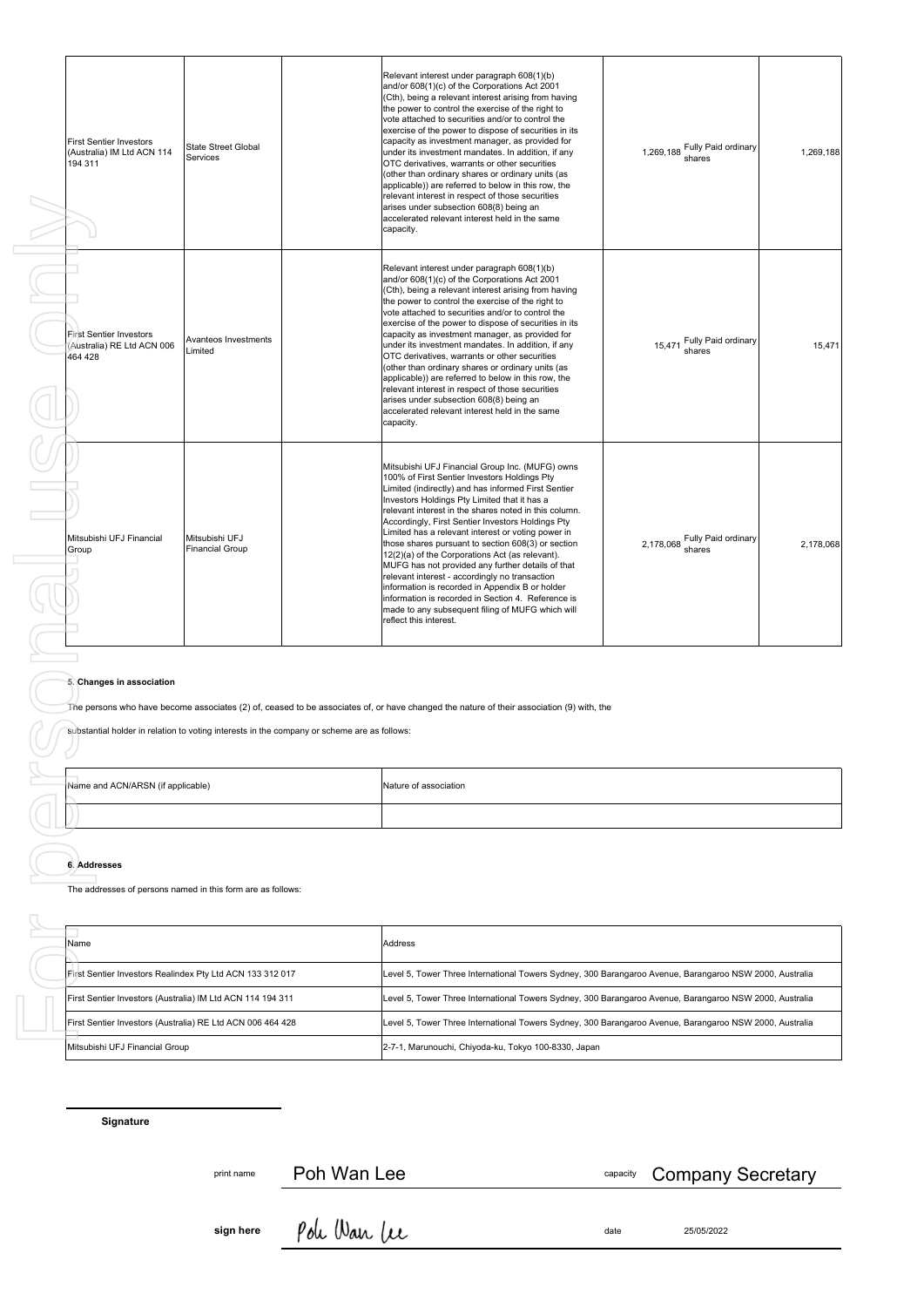#### **Annexure A**

Pole Wan Lee Dated the 25/05/2022

## **SCHEDULE**

First Sentier Investors (Luxembourg) EDIF II GP S.Á.R.L (Company No. B204413) First Sentier Investors (UK) IM Limited (Company No. SC047708) CFSIM Limited (Company No. 00153197) First Sentier Infrastructure Managers (International) Limited (Company No. 298444) First Sentier Investors (Singapore) Holdings Limited (Registration No. 199901706Z) First Sentier Investors (Singapore) (COMPANY NO. 196900420D) First Sentier Investors (Luxembourg) EDIF III GP S.A.R.L (Company No. B128117) First Sentier Investors (Australia) RE Ltd (ACN 006 464 428) First Sentier Investors Europe Holdings Limited (Company No. 03904310) First Sentier Investors (Hong Kong) AMC Limited (CR NO. 0580652) First Sentier Investors (Hong Kong) Nominees Limited (CR NO. 0206615) First Sentier Investors International IM Limited (Company No. SC079063) SI Holdings Limited (Company No. SC109439) First Sentier Investors (Hong Kong) Limited (CR No. 0206616) First Sentier Investors (Australia) Services Pty Limited (ACN 624 305 595) First Sentier Investors (UK) Services Limited (Company No. 03904320) First Sentier Investors Asia Holdings Limited (ACN 054 571 701) First Sentier Investors (UK) Funds Limited (Company No. 02294743) First Sentier Investors Strategic Investments Pty Limited (ACN 625 765 399) First Sentier Investors (Japan) Limited (Company No. 0104-01-093090) Mitsubishi UFJ Trust and Banking Corporation (Registration No. 0100-01-008770) First Sentier Investors (Australia) Infrastructure Managers Pty Ltd (ACN 101 384 294) First Sentier Investors (Australia) Infrastructure Holdings Ltd (ACN 085 313 926) First Sentier Investors (Malta) Holdings Limited (Company Code C41260) First Sentier Investors (Luxembourg) EDIF I Feeders MC S.A.R.L (Company No. B134314) First Sentier Investors (Luxembourg) EDIF I MC S.A.R.L (Company No. B128117) First Sentier Investors Realindex Pty Ltd (ACN 133 312 017) First Sentier Investors (US) LLC (File Number 546 9442) First Sentier Investors (Ireland) Limited (Company No. 629188) Mitsubishi UFJ Financial Group, Inc (Registration No. 0100-01-073486) First Sentier Investors (Malta) Limited (Company Code C41267) FSIB LTD (Registration No. 26193) First Sentier Investors (Australia) IM Ltd (ACN 114 194 311)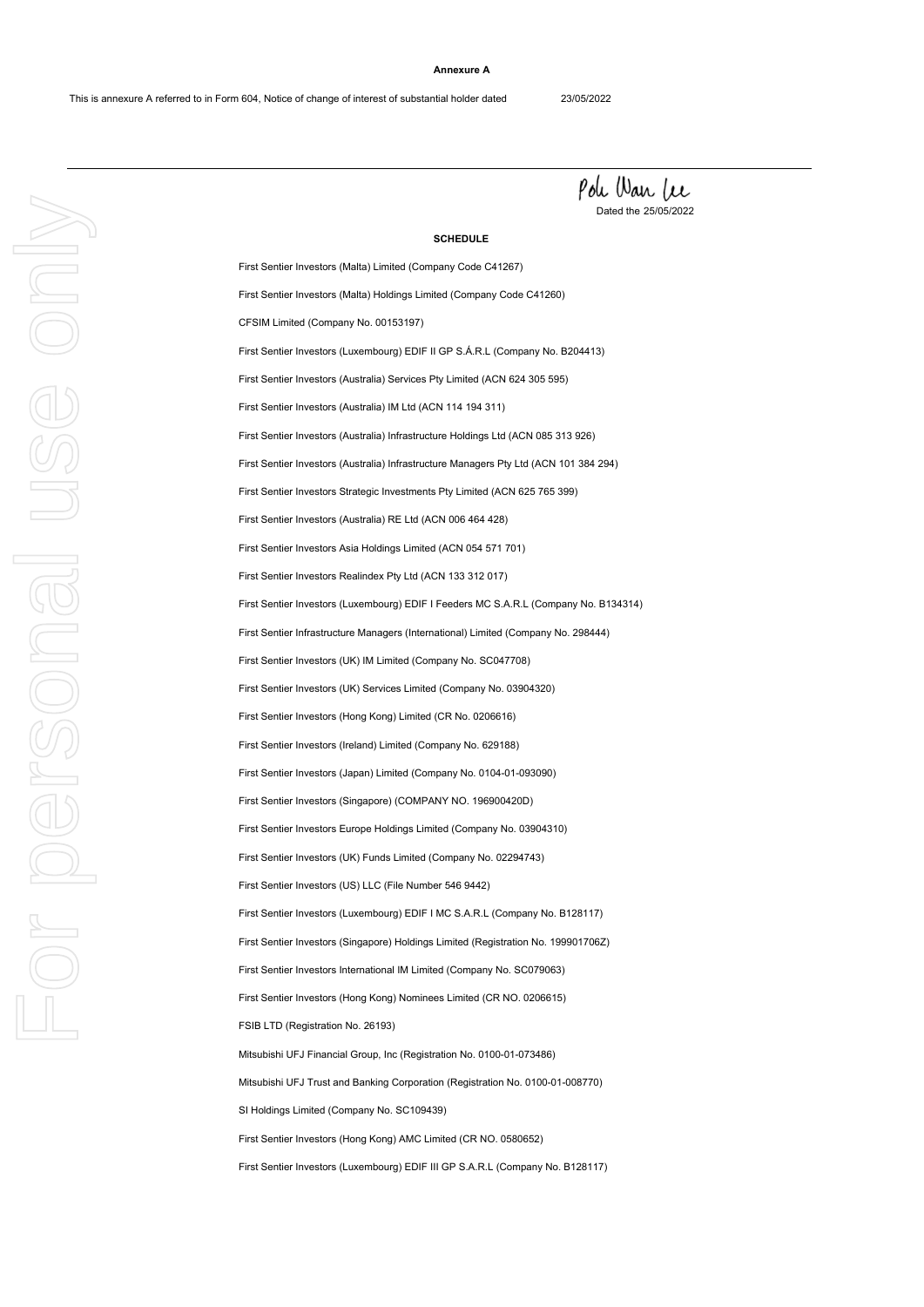## **Annexure B**

# $\rho$ oh Wan  $\mu$

| Dated the 25/05/2022 |                |                                                                       |                  |                                                 |                                            |                               |                            |
|----------------------|----------------|-----------------------------------------------------------------------|------------------|-------------------------------------------------|--------------------------------------------|-------------------------------|----------------------------|
|                      |                |                                                                       |                  |                                                 |                                            |                               |                            |
|                      |                |                                                                       |                  |                                                 |                                            |                               |                            |
|                      | Date of change | Person whose relevant interest changed                                | Nature of change | Consideration<br>given in relation<br>to change | Class and number of securities<br>affected |                               | Person's votes<br>affected |
|                      | 08/01/2021     | First Sentier Investors (Australia) IM Ltd ACN 114<br>194 311         | Purchase         | 11,061.68                                       | 799                                        | Fully Paid ordinary<br>shares | 799                        |
|                      | 11/01/2021     | First Sentier Investors Realindex Pty Ltd ACN 13:<br>312 017          | Purchase         | 2,339.01                                        | 169                                        | Fully Paid ordinary<br>shares | 169                        |
|                      | 11/01/2021     | First Sentier Investors (Australia) RE Ltd ACN<br>006 464 428         | Purchase         | 9,831.05                                        | 706                                        | Fully Paid ordinary<br>shares | 706                        |
|                      | 12/01/2021     | First Sentier Investors (Australia) IM Ltd ACN 114<br>194 311         | Purchase         | 14,737.55                                       | 1,071                                      | Fully Paid ordinary<br>shares | 1,071                      |
|                      | 13/01/2021     | First Sentier Investors (Australia) IM Ltd ACN 114<br>194 311         | Purchase         | 10,470.15                                       | 767                                        | Fully Paid ordinary<br>shares | 767                        |
|                      | 13/01/2021     | First Sentier Investors Realindex Pty Ltd ACN 133<br>312 017          | Purchase         | 40,475.39                                       | 2,963                                      | Fully Paid ordinary<br>shares | 2,963                      |
|                      | 13/01/2021     | First Sentier Investors (Australia) RE Ltd ACN<br>006 464 428         | Purchase         | 7,157.84                                        | 524                                        | Fully Paid ordinary<br>shares | 524                        |
|                      | 14/01/2021     | First Sentier Investors (Australia) IM Ltd ACN 114<br>194 311         | Sale             | 16,175.29                                       | 1,176                                      | Fully Paid ordinary<br>shares | 1,176                      |
|                      | 14/01/2021     | First Sentier Investors Realindex Pty Ltd ACN 133 Purchase<br>312 017 |                  | 25,011.96                                       | 1,831                                      | Fully Paid ordinary<br>shares | 1,831                      |
|                      | 14/01/2021     | First Sentier Investors (Australia) IM Ltd ACN 114<br>194 311         | Sale             | 8,677.60                                        | 631                                        | Fully Paid ordinary<br>shares | 631                        |
|                      | 14/01/2021     | First Sentier Investors (Australia) IM Ltd ACN 114<br>194 311         | Purchase         | 119,563.83                                      | 8,733                                      | Fully Paid ordinary<br>shares | 8,733                      |
|                      | 15/01/2021     | First Sentier Investors (Australia) IM Ltd ACN 114<br>194 311         | Purchase         | 15,488.03                                       | 1,154                                      | Fully Paid ordinary<br>shares | 1,154                      |
|                      | 15/01/2021     | First Sentier Investors Realindex Pty Ltd ACN 133<br>312 017          | Sale             | 200,210.62                                      | 14,657                                     | Fully Paid ordinary<br>shares | 14,657                     |
|                      | 15/01/2021     | First Sentier Investors (Australia) IM Ltd ACN 114<br>194 311         | Sale             | 27,675.14                                       | 2,028                                      | Fully Paid ordinary<br>shares | 2,028                      |
|                      | 18/01/2021     | First Sentier Investors (Australia) IM Ltd ACN 114<br>194 311         | Sale             | 1,229,001.15                                    | 90,000                                     | Fully Paid ordinary<br>shares | 90,000                     |
|                      | 18/01/2021     | First Sentier Investors (Australia) IM Ltd ACN 114<br>194 311         | Sale             | 273,844.31                                      | 20,000                                     | Fully Paid ordinary<br>shares | 20,000                     |
|                      | 18/01/2021     | First Sentier Investors Realindex Pty Ltd ACN 133<br>312 017          | Purchase         | 13,571.07                                       | 1,032                                      | Fully Paid ordinary<br>shares | 1,032                      |
|                      | 18/01/2021     | First Sentier Investors Realindex Pty Ltd ACN 13:<br>312 017          | Purchase         | 11,637.98                                       | 885                                        | Fully Paid ordinary<br>shares | 885                        |
|                      | 18/01/2021     | First Sentier Investors (Australia) IM Ltd ACN 114<br>194 311         | Sale             | 9,421.14                                        | 687                                        | Fully Paid ordinary<br>shares | 687                        |
|                      | 19/01/2021     | First Sentier Investors (Australia) IM Ltd ACN 114<br>194 311         | Sale             | 716,697.03                                      | 53,156                                     | Fully Paid ordinary<br>shares | 53,156                     |
|                      | 19/01/2021     | First Sentier Investors Realindex Pty Ltd ACN 133<br>312017           |                  | 6,808.87                                        | 507                                        | Fully Paid ordinary<br>shares | 507                        |
|                      | 19/01/2021     | First Sentier Investors Realindex Pty Ltd ACN 133 Sale<br>312017      |                  | 7,507.22                                        | 559                                        | Fully Paid ordinary<br>shares | 559                        |
|                      | 19/01/2021     | First Sentier Investors Realindex Pty Ltd ACN 133<br>312 017          |                  | 31,425.57                                       | 2,340                                      | Fully Paid ordinary<br>shares | 2,340                      |
|                      | 19/01/2021     | First Sentier Investors (Australia) RE Ltd ACN<br>006 464 428         | Sale             | 515.66                                          | 38                                         | Fully Paid ordinary<br>shares | 38                         |
|                      | 19/01/2021     | First Sentier Investors (Australia) IM Ltd ACN 114<br>194 311         | Purchase         | 5,001.46                                        | 376                                        | Fully Paid ordinary<br>shares | 376                        |
|                      | 20/01/2021     | First Sentier Investors (Australia) IM Ltd ACN 114<br>194 311         | Sale             | 526,893.65                                      | 40,000                                     | Fully Paid ordinary<br>shares | 40,000                     |
|                      | 21/01/2021     | First Sentier Investors Realindex Pty Ltd ACN 133<br>312 017          | Purchase         | 27,681.22                                       | 1,959                                      | Fully Paid ordinary<br>shares | 1,959                      |
|                      | 21/01/2021     | First Sentier Investors (Australia) IM Ltd ACN 114<br>194 311         | Purchase         | 8,568.96                                        | 607                                        | Fully Paid ordinary<br>shares | 607                        |
|                      | 21/01/2021     | First Sentier Investors (Australia) IM Ltd ACN 114<br>194 311         | Sale             | 11,012.60                                       | 828                                        | Fully Paid ordinary<br>shares | 828                        |
|                      | 22/01/2021     | First Sentier Investors Realindex Pty Ltd ACN 133 Purchase<br>312 017 |                  | 337,543.48                                      | 24,127                                     | Fully Paid ordinary<br>shares | 24,127                     |
|                      | 22/01/2021     | First Sentier Investors (Australia) IM Ltd ACN 114<br>194 311         | Sale             | 1,643.26                                        | 120                                        | Fully Paid ordinary<br>shares | 120                        |
|                      | 22/01/2021     | First Sentier Investors (Australia) IM Ltd ACN 114<br>194 311         | Purchase         | 8,277.55                                        | 591                                        | Fully Paid ordinary<br>shares | 591                        |
|                      | 25/01/2021     | First Sentier Investors (Australia) IM Ltd ACN 114<br>194 311         | Sale             | 70,327.48                                       | 5,000                                      | Fully Paid ordinary<br>shares | 5,000                      |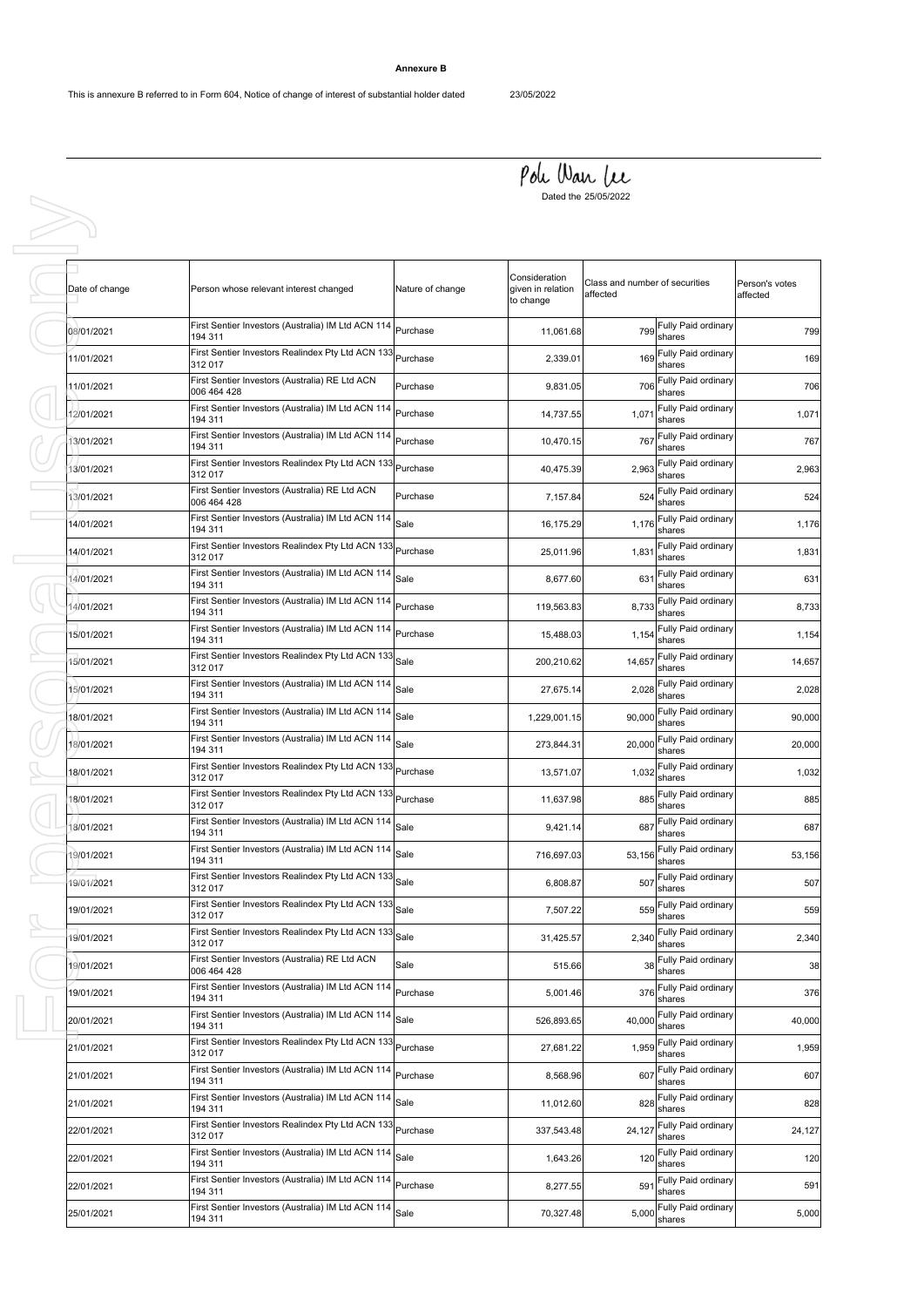| 27/01/2021 | First Sentier Investors (Australia) IM Ltd ACN 114 Sale<br>194 311    |          | 28,068.40    | 2,000  | Fully Paid ordinary<br>shares       | 2,000          |
|------------|-----------------------------------------------------------------------|----------|--------------|--------|-------------------------------------|----------------|
| 27/01/2021 | First Sentier Investors Realindex Pty Ltd ACN 133 Purchase<br>312 017 |          | 79,342.21    | 5,741  | Fully Paid ordinary<br>shares       | 5,741          |
| 27/01/2021 | First Sentier Investors (Australia) IM Ltd ACN 114<br>194 311         | Sale     | 700.70       | 50     | Fully Paid ordinary<br>shares       | 50             |
| 27/01/2021 | First Sentier Investors Realindex Pty Ltd ACN 133<br>312 017          | Sale     | 54,252.13    | 3,878  | Fully Paid ordinary<br>shares       | 3,878          |
| 27/01/2021 | First Sentier Investors Realindex Pty Ltd ACN 133<br>312 017          | Sale     | 13,108.37    | 937    | Fully Paid ordinary<br>shares       | 937            |
| 27/01/2021 | First Sentier Investors (Australia) IM Ltd ACN 114<br>194 311         | Purchase | 11,475.50    | 828    | Fully Paid ordinary<br>shares       | 828            |
| 27/01/2021 | First Sentier Investors (Australia) IM Ltd ACN 114<br>194 311         | Sale     | 5,657.58     | 404    | Fully Paid ordinary<br>shares       | 404            |
| 28/01/2021 | First Sentier Investors (Australia) RE Ltd ACN<br>006 464 428         | Sale     | 84.48        | 6      | Fully Paid ordinary<br>shares       | 6              |
| 28/01/2021 | First Sentier Investors (Australia) RE Ltd ACN<br>006 464 428         | Sale     | 28.16        |        | Fully Paid ordinary<br>shares       | $\overline{2}$ |
| 28/01/2021 | First Sentier Investors (Australia) RE Ltd ACN<br>006 464 428         | Sale     | 42.24        |        | Fully Paid ordinary<br>shares       | 3              |
| 28/01/2021 | First Sentier Investors (Australia) RE Ltd ACN<br>006 464 428         | Sale     | 28.16        |        | Fully Paid ordinary<br>shares       | $\overline{2}$ |
| 28/01/2021 | First Sentier Investors (Australia) RE Ltd ACN<br>006 464 428         | Sale     | 28.16        |        | Fully Paid ordinary<br>shares       | $\overline{c}$ |
| 28/01/2021 | First Sentier Investors (Australia) RE Ltd ACN<br>006 464 428         | Sale     | 84.48        |        | Fully Paid ordinary<br>shares       | 6              |
| 28/01/2021 | First Sentier Investors (Australia) RE Ltd ACN<br>006 464 428         | Sale     | 112.64       |        | Fully Paid ordinary<br>shares       | 8              |
| 28/01/2021 | First Sentier Investors (Australia) RE Ltd ACN<br>006 464 428         | Sale     | 56.32        |        | Fully Paid ordinary<br>shares       | 4              |
| 28/01/2021 | First Sentier Investors (Australia) RE Ltd ACN<br>006 464 428         | Sale     | 56.32        |        | Fully Paid ordinary<br>shares       | 4              |
| 28/01/2021 | First Sentier Investors (Australia) RE Ltd ACN<br>006 464 428         | Sale     | 56.32        |        | Fully Paid ordinary<br>shares       | 4              |
| 28/01/2021 | First Sentier Investors (Australia) RE Ltd ACN<br>006 464 428         | Sale     | 84.48        | 6      | Fully Paid ordinary<br>shares       | 6              |
| 28/01/2021 | First Sentier Investors (Australia) RE Ltd ACN<br>006 464 428         | Sale     | 28.16        |        | Fully Paid ordinary<br>shares       | $\overline{2}$ |
| 28/01/2021 | First Sentier Investors (Australia) RE Ltd ACN<br>006 464 428         | Sale     | 56.32        |        | Fully Paid ordinary<br>shares       | $\sqrt{4}$     |
| 29/01/2021 | First Sentier Investors (Australia) IM Ltd ACN 114<br>194 311         | Purchase | 9,489.11     | 696    | Fully Paid ordinary<br>shares       | 696            |
| 29/01/2021 | First Sentier Investors (Australia) RE Ltd ACN<br>006 464 428         | Purchase | 55.48        |        | Fully Paid ordinary<br>shares       | 4              |
| 01/02/2021 | First Sentier Investors Realindex Pty Ltd ACN 133<br>312 017          | Sale     | 86,403.49    | 6,358  | Fully Paid ordinary<br>shares       | 6,358          |
| 01/02/2021 | First Sentier Investors Realindex Pty Ltd ACN 133 Purchase<br>312 017 |          | 72,031.44    | 5,250  | Fully Paid ordinary<br>shares       | 5,250          |
| 01/02/2021 | First Sentier Investors (Australia) RE Ltd ACN<br>006 464 428         | Sale     | 26.82        |        | Fully Paid ordinary<br>shares       | $\overline{c}$ |
| 01/02/2021 | First Sentier Investors (Australia) RE Ltd ACN<br>006 464 428         | Sale     | 40.23        |        | 3 Fully Paid ordinary<br>shares     | 3              |
| 01/02/2021 | First Sentier Investors (Australia) RE Ltd ACN<br>006 464 428         | Sale     | 40.23        |        | Fully Paid ordinary<br>shares       | $\overline{3}$ |
| 01/02/2021 | First Sentier Investors Realindex Pty Ltd ACN 133<br>312 017          | Purchase | 22,309.17    | 1,626  | Fully Paid ordinary<br>shares       | 1,626          |
| 01/02/2021 | First Sentier Investors (Australia) IM Ltd ACN 114<br>194 311         | Sale     | 1,018,551.25 | 75,000 | Fully Paid ordinary<br>shares       | 75,000         |
| 01/02/2021 | First Sentier Investors Realindex Pty Ltd ACN 133<br>312 017          | Purchase | 1,317.15     | 96     | Fully Paid ordinary<br>shares       | 96             |
| 02/02/2021 | First Sentier Investors (Australia) IM Ltd ACN 114<br>194 311         | Sale     | 3,188.82     | 234    | Fully Paid ordinary<br>shares       | 234            |
| 02/02/2021 | First Sentier Investors Realindex Pty Ltd ACN 133<br>312 017          | Purchase | 17,092.74    | 1,235  | Fully Paid ordinary<br>shares       | 1,235          |
| 02/02/2021 | First Sentier Investors (Australia) IM Ltd ACN 114<br>194 311         | Purchase | 14,136.99    | 1,022  | Fully Paid ordinary<br>shares       | 1,022          |
| 03/02/2021 | First Sentier Investors Realindex Pty Ltd ACN 133<br>312 017          | Purchase | 47,110.66    |        | 3,299 Fully Paid ordinary<br>shares | 3,299          |
| 03/02/2021 | First Sentier Investors (Australia) IM Ltd ACN 114<br>194 311         | Purchase | 47,920.52    | 3,348  | Fully Paid ordinary<br>shares       | 3,348          |
| 03/02/2021 | First Sentier Investors (Australia) IM Ltd ACN 114<br>194 311         | Purchase | 17,354.27    | 1,216  | Fully Paid ordinary<br>shares       | 1,216          |
| 03/02/2021 | First Sentier Investors (Australia) RE Ltd ACN<br>006 464 428         | Sale     | 820.80       | 60     | Fully Paid ordinary<br>shares       | 60             |
| 03/02/2021 | First Sentier Investors (Australia) RE Ltd ACN<br>006 464 428         | Sale     | 725.04       | 53     | Fully Paid ordinary<br>shares       | 53             |
| 04/02/2021 | First Sentier Investors (Australia) IM Ltd ACN 114<br>194 311         | Sale     | 2,728.05     | 197    | Fully Paid ordinary<br>shares       | 197            |
| 04/02/2021 | First Sentier Investors (Australia) IM Ltd ACN 114<br>194 311         | Purchase | 7,784.27     | 561    | Fully Paid ordinary<br>shares       | 561            |
| 04/02/2021 | First Sentier Investors Realindex Pty Ltd ACN 133 Purchase<br>312 017 |          | 19,238.04    | 1,385  | Fully Paid ordinary<br>shares       | 1,385          |
| 04/02/2021 | First Sentier Investors (Australia) IM Ltd ACN 114<br>194 311         | Sale     | 1,523.28     | 110    | Fully Paid ordinary<br>shares       | 110            |
| 04/02/2021 | First Sentier Investors (Australia) IM Ltd ACN 114 Sale<br>194 311    |          | 11,023.02    | 796    | Fully Paid ordinary<br>shares       | 796            |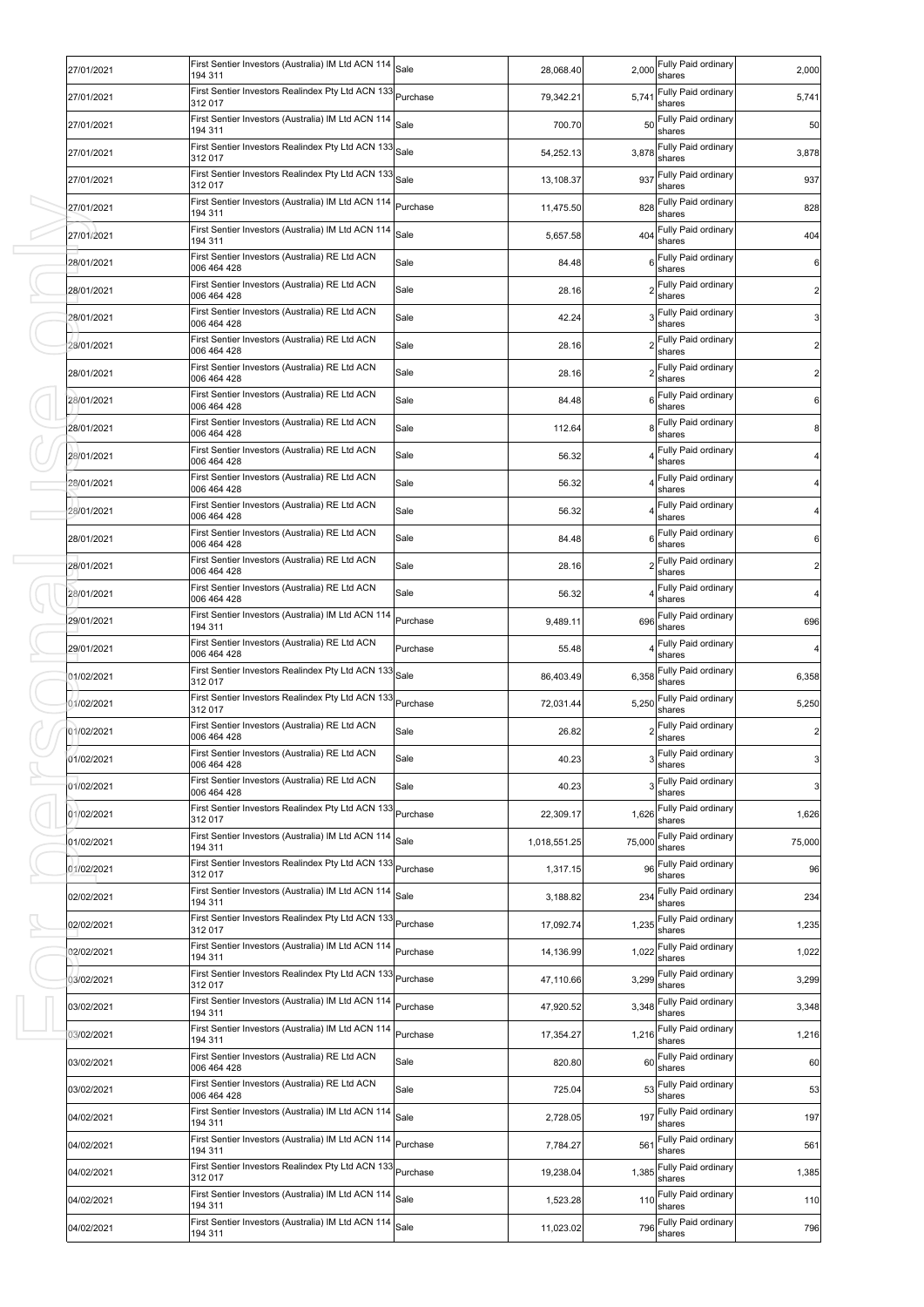| 04/02/2021 | First Sentier Investors (Australia) IM Ltd ACN 114<br>194 311         | Sale     | 1,731,416.15 | 125,000 | Fully Paid ordinary<br>shares    | 125,000 |
|------------|-----------------------------------------------------------------------|----------|--------------|---------|----------------------------------|---------|
| 05/02/2021 | First Sentier Investors Realindex Pty Ltd ACN 133<br>312 017          | Purchase | 34,517.49    | 2,448   | Fully Paid ordinary<br>shares    | 2,448   |
| 05/02/2021 | First Sentier Investors (Australia) IM Ltd ACN 114<br>194 311         | Sale     | 42,861.30    | 3,000   | Fully Paid ordinary<br>shares    | 3,000   |
| 05/02/2021 | First Sentier Investors (Australia) IM Ltd ACN 114<br>194 311         | Purchase | 15,641.10    | 1,111   | Fully Paid ordinary<br>shares    | 1,111   |
| 08/02/2021 | First Sentier Investors (Australia) IM Ltd ACN 114<br>194 311         | Purchase | 5,094.00     | 364     | Fully Paid ordinary<br>shares    | 364     |
| 08/02/2021 | First Sentier Investors (Australia) IM Ltd ACN 114<br>194 311         | Sale     | 6,365.34     | 459     | Fully Paid ordinary<br>shares    | 459     |
| 08/02/2021 | First Sentier Investors (Australia) IM Ltd ACN 114<br>194 311         | Sale     | 887.54       | 64      | Fully Paid ordinary<br>shares    | 64      |
| 09/02/2021 | First Sentier Investors (Australia) IM Ltd ACN 114<br>194 311         | Sale     | 1,408,600.00 | 100,000 | Fully Paid ordinary<br>shares    | 100,000 |
| 09/02/2021 | First Sentier Investors (Australia) IM Ltd ACN 114<br>194 311         | Sale     | 20,099.38    | 1,428   | Fully Paid ordinary<br>shares    | 1,428   |
| 09/02/2021 | First Sentier Investors (Australia) IM Ltd ACN 114<br>194 311         | Purchase | 7,329.96     | 528     | Fully Paid ordinary<br>shares    | 528     |
| 10/02/2021 | First Sentier Investors (Australia) IM Ltd ACN 114<br>194 311         | Sale     | 4,910.84     | 351     | Fully Paid ordinary<br>shares    | 351     |
| 10/02/2021 | First Sentier Investors (Australia) IM Ltd ACN 114<br>194 311         | Purchase | 15,603.74    | 1,094   | Fully Paid ordinary<br>shares    | 1,094   |
| 11/02/2021 | First Sentier Investors (Australia) IM Ltd ACN 114<br>194 311         | Purchase | 12,980.64    | 916     | Fully Paid ordinary<br>shares    | 916     |
| 11/02/2021 | First Sentier Investors (Australia) IM Ltd ACN 114<br>194 311         | Sale     | 2,771,573.43 | 200,000 | Fully Paid ordinary<br>shares    | 200,000 |
| 11/02/2021 | First Sentier Investors (Australia) IM Ltd ACN 114<br>194 311         | Sale     | 9,325.68     | 672     | Fully Paid ordinary<br>shares    | 672     |
| 1/02/2021  | First Sentier Investors Realindex Pty Ltd ACN 133 Purchase<br>312 017 |          | 100,495.65   | 7,092   | Fully Paid ordinary<br>shares    | 7,092   |
| 12/02/2021 | First Sentier Investors Realindex Pty Ltd ACN 133 Sale<br>312 017     |          | 105,635.97   | 7,408   | Fully Paid ordinary<br>shares    | 7,408   |
| 12/02/2021 | First Sentier Investors (Australia) IM Ltd ACN 114<br>194 311         | Sale     | 14,998.88    | 1,052   | Fully Paid ordinary<br>shares    | 1,052   |
| 12/02/2021 | First Sentier Investors (Australia) IM Ltd ACN 114<br>194 311         | Sale     | 2,081.60     | 146     | Fully Paid ordinary<br>shares    | 146     |
| 12/02/2021 | First Sentier Investors (Australia) IM Ltd ACN 114<br>194 311         | Sale     | 35,487.73    | 2,500   | Fully Paid ordinary<br>shares    | 2,500   |
| 12/02/2021 | First Sentier Investors (Australia) IM Ltd ACN 114<br>194 311         | Sale     | 19,720.45    | 1,389   | Fully Paid ordinary<br>shares    | 1,389   |
| 12/02/2021 | First Sentier Investors (Australia) IM Ltd ACN 114<br>194 311         | Purchase | 10,500.65    | 738     | Fully Paid ordinary<br>shares    | 738     |
| 15/02/2021 | First Sentier Investors (Australia) IM Ltd ACN 114<br>194 311         | Sale     | 467.70       | 33      | Fully Paid ordinary<br>shares    | 33      |
| 15/02/2021 | First Sentier Investors (Australia) IM Ltd ACN 114<br>194 311         | Purchase | 12,801.40    | 915     | Fully Paid ordinary<br>shares    | 915     |
| 15/02/2021 | First Sentier Investors (Australia) IM Ltd ACN 114<br>194 311         | Sale     | 12,500.32    | 882     | Fully Paid ordinary<br>shares    | 882     |
| 16/02/2021 | First Sentier Investors (Australia) IM Ltd ACN 11<br>194 311          | Purchase | 233.16       |         | 17 Fully Paid ordinary<br>shares | 17      |
| 16/02/2021 | First Sentier Investors (Australia) RE Ltd ACN<br>006 464 428         | Sale     | 428.40       | 30      | Fully Paid ordinary<br>shares    | 30      |
| 16/02/2021 | First Sentier Investors (Australia) IM Ltd ACN 114<br>194 311         | Purchase | 4,646.63     | 339     | Fully Paid ordinary<br>shares    | 339     |
| 17/02/2021 | First Sentier Investors (Australia) IM Ltd ACN 114<br>194 311         | Sale     | 8,744.19     | 625     | Fully Paid ordinary<br>shares    | 625     |
| 17/02/2021 | First Sentier Investors (Australia) IM Ltd ACN 114<br>194 311         | Sale     | 105,972.97   | 7,535   | Fully Paid ordinary<br>shares    | 7,535   |
| 17/02/2021 | First Sentier Investors (Australia) IM Ltd ACN 114<br>194 311         | Purchase | 7,011.70     | 545     | Fully Paid ordinary<br>shares    | 545     |
| 17/02/2021 | First Sentier Investors (Australia) IM Ltd ACN 114<br>194 311         | Sale     | 1,400,809.78 | 100,000 | Fully Paid ordinary<br>shares    | 100,000 |
| 17/02/2021 | First Sentier Investors (Australia) RE Ltd ACN<br>006 464 428         | Purchase | 1,561.51     | 121     | Fully Paid ordinary<br>shares    | 121     |
| 17/02/2021 | First Sentier Investors Realindex Pty Ltd ACN 133<br>312 017          | Purchase | 139,850.42   | 10,872  | Fully Paid ordinary<br>shares    | 10,872  |
| 17/02/2021 | First Sentier Investors Realindex Pty Ltd ACN 133<br>312 017          | Sale     | 22,419.61    | 1,627   | Fully Paid ordinary<br>shares    | 1,627   |
| 18/02/2021 | First Sentier Investors Realindex Pty Ltd ACN 133<br>312 017          | Purchase | 94,502.59    | 7,441   | Fully Paid ordinary<br>shares    | 7,441   |
| 18/02/2021 | First Sentier Investors (Australia) IM Ltd ACN 114<br>194 311         | Sale     | 1,041.03     | 76      | Fully Paid ordinary<br>shares    | 76      |
| 18/02/2021 | First Sentier Investors Realindex Pty Ltd ACN 133<br>312 017          | Purchase | 32,677.75    | 2,573   | Fully Paid ordinary<br>shares    | 2,573   |
| 18/02/2021 | First Sentier Investors (Australia) IM Ltd ACN 114<br>194 311         | Purchase | 12,637.83    | 995     | Fully Paid ordinary<br>shares    | 995     |
| 18/02/2021 | First Sentier Investors Realindex Pty Ltd ACN 133<br>312 017          | Sale     | 21,413.69    | 1,554   | Fully Paid ordinary<br>shares    | 1,554   |
| 18/02/2021 | First Sentier Investors (Australia) IM Ltd ACN 114<br>194 311         | Sale     | 7,437.91     | 543     | Fully Paid ordinary<br>shares    | 543     |
| 19/02/2021 | First Sentier Investors Realindex Pty Ltd ACN 133<br>312 017          | Purchase | 49,614.78    | 3,947   | Fully Paid ordinary<br>shares    | 3,947   |
| 19/02/2021 | First Sentier Investors (Australia) IM Ltd ACN 114<br>194 311         | Sale     | 758.99       |         | 59 Fully Paid ordinary<br>shares | 59      |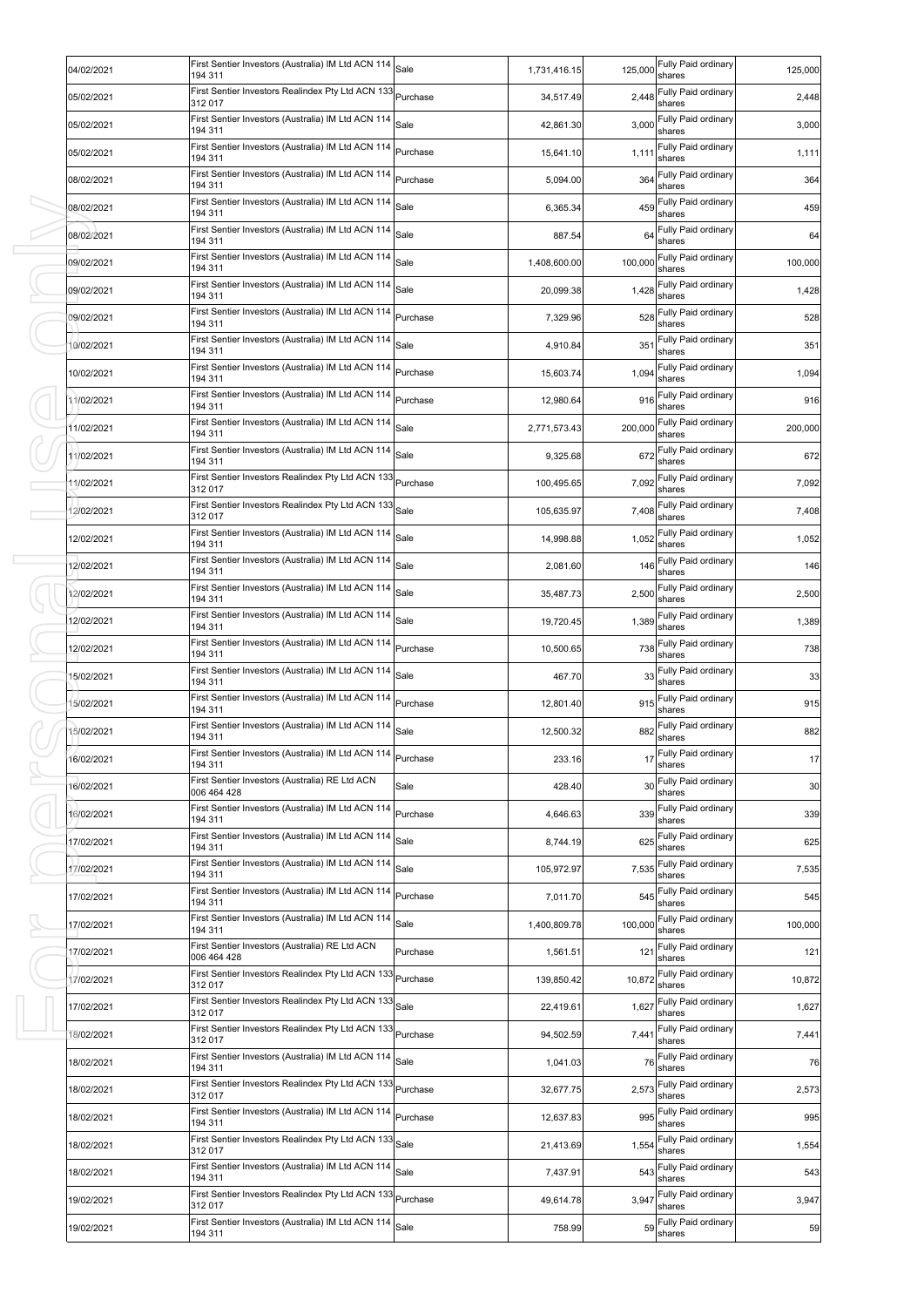| 19/02/2021 | First Sentier Investors (Australia) IM Ltd ACN 114<br>194 311         | Purchase | 1,894,609.68 | 152,146 | Fully Paid ordinary<br>shares    | 152,146         |
|------------|-----------------------------------------------------------------------|----------|--------------|---------|----------------------------------|-----------------|
| 19/02/2021 | First Sentier Investors (Australia) RE Ltd ACN<br>006 464 428         | Sale     | 503.10       | 39      | Fully Paid ordinary<br>shares    | 39              |
| 19/02/2021 | First Sentier Investors (Australia) IM Ltd ACN 114<br>194 311         | Sale     | 5,415.85     | 421     | Fully Paid ordinary<br>shares    | 421             |
| 22/02/2021 | First Sentier Investors (Australia) IM Ltd ACN 114<br>194 311         | Sale     | 14,098.34    | 1,109   | Fully Paid ordinary<br>shares    | 1,109           |
| 22/02/2021 | First Sentier Investors Realindex Pty Ltd ACN 133<br>312 017          | Purchase | 27,059.67    | 2,163   | Fully Paid ordinary<br>shares    | 2,163           |
| 22/02/2021 | First Sentier Investors (Australia) IM Ltd ACN 114<br>194 311         | Sale     | 902.59       | 71      | Fully Paid ordinary<br>shares    | 71              |
| 22/02/2021 | First Sentier Investors (Australia) IM Ltd ACN 114<br>194 311         | Purchase | 4,824.51     | 386     | Fully Paid ordinary<br>shares    | 386             |
| 22/02/2021 | First Sentier Investors (Australia) RE Ltd ACN<br>006 464 428         | Sale     | 694.10       | 55      | Fully Paid ordinary<br>shares    | 55              |
| 23/02/2021 | First Sentier Investors (Australia) IM Ltd ACN 114<br>194 311         | Sale     | 126,888.30   | 10,098  | Fully Paid ordinary<br>shares    | 10,098          |
| 23/02/2021 | First Sentier Investors (Australia) IM Ltd ACN 114<br>194 311         | Sale     | 167,550.86   | 13,334  | Fully Paid ordinary<br>shares    | 13,334          |
| 23/02/2021 | First Sentier Investors (Australia) IM Ltd ACN 114<br>194 311         | Sale     | 145,297.03   | 11,563  | Fully Paid ordinary<br>shares    | 11,563          |
| 23/02/2021 | First Sentier Investors Realindex Pty Ltd ACN 133<br>312 017          | Purchase | 26,346.96    | 2,123   | Fully Paid ordinary<br>shares    | 2,123           |
| 23/02/2021 | First Sentier Investors (Australia) IM Ltd ACN 114<br>194 311         | Sale     | 48,478.42    | 3,858   | Fully Paid ordinary<br>shares    | 3,858           |
| 23/02/2021 | First Sentier Investors (Australia) IM Ltd ACN 114<br>194 311         | Sale     | 844,841.36   | 67,234  | Fully Paid ordinary<br>shares    | 67,234          |
| 23/02/2021 | First Sentier Investors (Australia) IM Ltd ACN 114<br>194 311         | Sale     | 1,051,033.62 | 83,643  | Fully Paid ordinary<br>shares    | 83,643          |
| 23/02/2021 | First Sentier Investors (Australia) IM Ltd ACN 114<br>194 311         | Sale     | 49,684.72    | 3,954   | Fully Paid ordinary<br>shares    | 3,954           |
| 24/02/2021 | First Sentier Investors Realindex Pty Ltd ACN 133 Purchase<br>312 017 |          | 152,058.16   | 12,484  | Fully Paid ordinary<br>shares    | 12,484          |
| 24/02/2021 | First Sentier Investors (Australia) IM Ltd ACN 114<br>194 311         | Sale     | 16,871.87    | 1,350   | Fully Paid ordinary<br>shares    | 1,350           |
| 24/02/2021 | First Sentier Investors (Australia) IM Ltd ACN 114<br>194 311         | Sale     | 312.44       | 25      | Fully Paid ordinary<br>shares    | 25              |
| 24/02/2021 | First Sentier Investors (Australia) IM Ltd ACN 114<br>194 311         | Purchase | 30,373.25    | 2,500   | Fully Paid ordinary<br>shares    | 2,500           |
| 24/02/2021 | First Sentier Investors (Australia) RE Ltd ACN<br>006 464 428         | Sale     | 162.24       | 13      | Fully Paid ordinary<br>shares    | 13              |
| 24/02/2021 | First Sentier Investors (Australia) RE Ltd ACN<br>006 464 428         | Sale     | 187.20       | 15      | Fully Paid ordinary<br>shares    | 15              |
| 24/02/2021 | First Sentier Investors (Australia) RE Ltd ACN<br>006 464 428         | Sale     | 199.68       | 16      | Fully Paid ordinary<br>shares    | 16              |
| 24/02/2021 | First Sentier Investors (Australia) RE Ltd ACN<br>006 464 428         | Sale     | 99.84        |         | Fully Paid ordinary<br>shares    | 8               |
| 24/02/2021 | First Sentier Investors (Australia) RE Ltd ACN<br>006 464 428         | Sale     | 62.40        |         | Fully Paid ordinary<br>shares    | $5\phantom{.0}$ |
| 24/02/2021 | First Sentier Investors (Australia) RE Ltd ACN<br>006 464 428         | Sale     | 536.64       |         | 43 Fully Paid ordinary<br>shares | 43              |
| 24/02/2021 | First Sentier Investors (Australia) RE Ltd ACN<br>006 464 428         | Sale     | 49.92        |         | Fully Paid ordinary<br>shares    | 4 <sub>1</sub>  |
| 24/02/2021 | First Sentier Investors (Australia) RE Ltd ACN<br>006 464 428         | Sale     | 112.32       |         | Fully Paid ordinary<br>shares    | 9               |
| 24/02/2021 | First Sentier Investors (Australia) RE Ltd ACN<br>006 464 428         | Sale     | 474.24       | 38      | Fully Paid ordinary<br>shares    | 38              |
| 24/02/2021 | First Sentier Investors (Australia) RE Ltd ACN<br>006 464 428         | Sale     | 112.32       |         | Fully Paid ordinary<br>shares    | 9               |
| 24/02/2021 | First Sentier Investors (Australia) RE Ltd ACN<br>006 464 428         | Sale     | 224.64       | 18      | Fully Paid ordinary<br>shares    | 18              |
| 24/02/2021 | First Sentier Investors (Australia) RE Ltd ACN<br>006 464 428         | Sale     | 87.36        |         | Fully Paid ordinary<br>shares    | $\overline{7}$  |
| 24/02/2021 | First Sentier Investors (Australia) RE Ltd ACN<br>006 464 428         | Sale     | 124.80       | 10      | Fully Paid ordinary<br>shares    | 10              |
| 24/02/2021 | First Sentier Investors (Australia) RE Ltd ACN<br>006 464 428         | Sale     | 49.92        |         | Fully Paid ordinary<br>shares    | 4 <sub>1</sub>  |
| 24/02/2021 | First Sentier Investors (Australia) RE Ltd ACN<br>006 464 428         | Sale     | 162.24       | 13      | Fully Paid ordinary<br>shares    | 13              |
| 24/02/2021 | First Sentier Investors (Australia) RE Ltd ACN<br>006 464 428         | Sale     | 249.60       | 20      | Fully Paid ordinary<br>shares    | 20              |
| 24/02/2021 | First Sentier Investors (Australia) RE Ltd ACN<br>006 464 428         | Sale     | 299.52       | 24      | Fully Paid ordinary<br>shares    | 24              |
| 24/02/2021 | First Sentier Investors (Australia) RE Ltd ACN<br>006 464 428         | Sale     | 99.84        | 8       | Fully Paid ordinary<br>shares    | 8 <sup>1</sup>  |
| 24/02/2021 | First Sentier Investors (Australia) RE Ltd ACN<br>006 464 428         | Sale     | 49.92        |         | Fully Paid ordinary<br>shares    | 4 <sub>1</sub>  |
| 24/02/2021 | First Sentier Investors (Australia) RE Ltd ACN<br>006 464 428         | Sale     | 87.36        |         | Fully Paid ordinary<br>shares    | $\overline{7}$  |
| 24/02/2021 | First Sentier Investors (Australia) RE Ltd ACN<br>006 464 428         | Sale     | 199.68       | 16      | Fully Paid ordinary<br>shares    | 16              |
| 24/02/2021 | First Sentier Investors (Australia) RE Ltd ACN<br>006 464 428         | Sale     | 698.88       |         | 56 Fully Paid ordinary<br>shares | 56              |
| 24/02/2021 | First Sentier Investors (Australia) RE Ltd ACN<br>006 464 428         | Sale     | 137.28       | 11      | Fully Paid ordinary<br>shares    | 11              |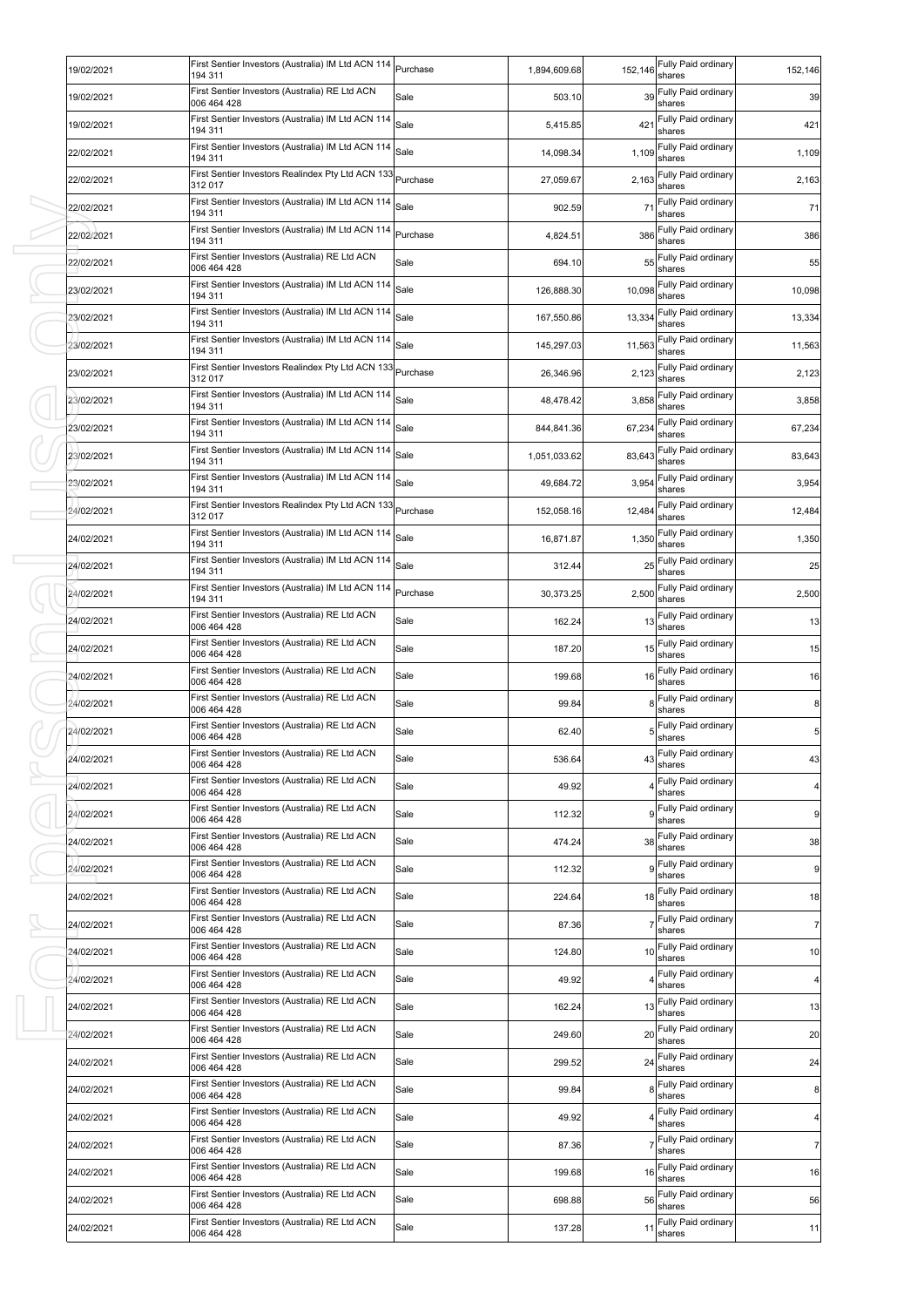| 24/02/2021 | First Sentier Investors (Australia) RE Ltd ACN<br>006 464 428             | Sale     | 62.40        |         | Fully Paid ordinary<br>shares              | 5                |
|------------|---------------------------------------------------------------------------|----------|--------------|---------|--------------------------------------------|------------------|
| 24/02/2021 | First Sentier Investors (Australia) RE Ltd ACN<br>006 464 428             | Sale     | 37.44        |         | Fully Paid ordinary<br>shares              | $\mathbf{3}$     |
| 24/02/2021 | First Sentier Investors (Australia) RE Ltd ACN<br>006 464 428             | Sale     | 37.44        |         | Fully Paid ordinary<br>shares              | $\mathbf{3}$     |
| 24/02/2021 | First Sentier Investors (Australia) RE Ltd ACN<br>006 464 428             | Sale     | 424.32       | 34      | Fully Paid ordinary<br>shares              | 34               |
| 24/02/2021 | First Sentier Investors (Australia) RE Ltd ACN<br>006 464 428             | Sale     | 112.32       |         | Fully Paid ordinary<br>shares              | $\boldsymbol{9}$ |
| 24/02/2021 | First Sentier Investors (Australia) RE Ltd ACN<br>006 464 428             | Sale     | 124.80       | 10      | Fully Paid ordinary<br>shares              | 10               |
| 24/02/2021 | First Sentier Investors (Australia) RE Ltd ACN<br>006 464 428             | Sale     | 112.32       |         | Fully Paid ordinary<br>shares              | $\boldsymbol{9}$ |
| 24/02/2021 | First Sentier Investors (Australia) RE Ltd ACN<br>006 464 428             | Sale     | 249.60       | 20      | Fully Paid ordinary<br>shares              | 20               |
| 24/02/2021 | First Sentier Investors (Australia) RE Ltd ACN<br>006 464 428             | Sale     | 74.88        | 6       | Fully Paid ordinary<br>shares              | $\,6$            |
| 24/02/2021 | First Sentier Investors (Australia) RE Ltd ACN<br>006 464 428             | Sale     | 49.92        |         | Fully Paid ordinary<br>shares              | 4                |
| 24/02/2021 | First Sentier Investors (Australia) RE Ltd ACN<br>006 464 428             | Sale     | 24.96        |         | Fully Paid ordinary<br>shares              | $\overline{a}$   |
| 24/02/2021 | First Sentier Investors (Australia) RE Ltd ACN<br>006 464 428             | Sale     | 49.92        |         | Fully Paid ordinary<br>shares              |                  |
| 24/02/2021 | First Sentier Investors (Australia) RE Ltd ACN<br>006 464 428             | Sale     | 112.32       | 9       | Fully Paid ordinary<br>shares              | 9                |
| 24/02/2021 | First Sentier Investors (Australia) RE Ltd ACN<br>006 464 428             | Sale     | 37.44        |         | Fully Paid ordinary<br>shares              | 3                |
| 24/02/2021 | First Sentier Investors (Australia) RE Ltd ACN                            | Sale     | 37.44        |         | Fully Paid ordinary                        | 3                |
| 24/02/2021 | 006 464 428<br>First Sentier Investors (Australia) RE Ltd ACN             | Sale     | 24.96        |         | shares<br>Fully Paid ordinary              | $\overline{c}$   |
| 24/02/2021 | 006 464 428<br>First Sentier Investors (Australia) RE Ltd ACN             | Sale     | 224.64       | 18      | shares<br>Fully Paid ordinary              | 18               |
| 24/02/2021 | 006 464 428<br>First Sentier Investors (Australia) RE Ltd ACN             | Sale     | 287.04       | 23      | shares<br>Fully Paid ordinary              | 23               |
| 24/02/2021 | 006 464 428<br>First Sentier Investors (Australia) RE Ltd ACN             | Sale     | 24.96        |         | shares<br>Fully Paid ordinary              | $\overline{c}$   |
| 24/02/2021 | 006 464 428<br>First Sentier Investors (Australia) RE Ltd ACN             | Sale     | 124.80       | 10      | shares<br>Fully Paid ordinary              | 10               |
| 24/02/2021 | 006 464 428<br>First Sentier Investors (Australia) RE Ltd ACN             | Sale     | 62.40        |         | shares<br>Fully Paid ordinary              | 5                |
| 24/02/2021 | 006 464 428<br>First Sentier Investors (Australia) RE Ltd ACN             | Sale     | 99.84        | 8       | shares<br>Fully Paid ordinary              | 8                |
| 24/02/2021 | 006 464 428<br>First Sentier Investors (Australia) RE Ltd ACN             | Sale     | 87.36        |         | shares<br>Fully Paid ordinary              | 7                |
|            | 006 464 428<br>First Sentier Investors (Australia) RE Ltd ACN             | Sale     |              |         | shares<br>Fully Paid ordinary              |                  |
| 24/02/2021 | 006 464 428<br>First Sentier Investors (Australia) RE Ltd ACN             |          | 37.44        |         | shares<br>Fully Paid ordinary              | 3                |
| 24/02/2021 | 006 464 428<br>First Sentier Investors (Australia) RE Ltd ACN             | Sale     | 461.76       | 37      | shares<br><sub>9</sub> Fully Paid ordinary | 37               |
| 24/02/2021 | 006 464 428<br>First Sentier Investors (Australia) RE Ltd ACN             | Sale     | 112.32       |         | shares<br>Fully Paid ordinary              | $\boldsymbol{9}$ |
| 24/02/2021 | 006 464 428<br>First Sentier Investors (Australia) RE Ltd ACN             | Sale     | 911.04       | 73      | shares<br>Fully Paid ordinary              | 73               |
| 24/02/2021 | 006 464 428<br>First Sentier Investors (Australia) RE Ltd ACN             | Sale     | 524.16       | 42      | shares<br>Fully Paid ordinary              | 42               |
| 24/02/2021 | 006 464 428<br>First Sentier Investors (Australia) RE Ltd ACN             | Sale     | 1,123.20     | 90      | shares<br>Fully Paid ordinary              | 90               |
| 24/02/2021 | 006 464 428<br>First Sentier Investors Realindex Pty Ltd ACN 133 Purchase | Sale     | 411.84       | 33      | shares<br>Fully Paid ordinary              | 33               |
| 24/02/2021 | 312 017<br>First Sentier Investors (Australia) IM Ltd ACN 114             |          | 78,197.16    | 6,420   | shares                                     | 6,420            |
| 24/02/2021 | 194 311                                                                   | Purchase | 2,160,801.60 | 177,854 | Fully Paid ordinary<br>shares              | 177,854          |
| 25/02/2021 | First Sentier Investors (Australia) IM Ltd ACN 114<br>194 311             | Sale     | 2,478.68     | 200     | Fully Paid ordinary<br>shares              | 200              |
| 25/02/2021 | First Sentier Investors (Australia) IM Ltd ACN 114<br>194 311             | Sale     | 8,650.59     | 698     | Fully Paid ordinary<br>shares              | 698              |
| 25/02/2021 | First Sentier Investors (Australia) IM Ltd ACN 114<br>194 311             | Sale     | 49,115.04    | 3,963   | Fully Paid ordinary<br>shares              | 3,963            |
| 25/02/2021 | First Sentier Investors (Australia) IM Ltd ACN 114<br>194 311             | Purchase | 2,058,447.45 | 170,000 | Fully Paid ordinary<br>shares              | 170,000          |
| 25/02/2021 | First Sentier Investors (Australia) IM Ltd ACN 114<br>194 311             | Sale     | 1,676,895.95 | 135,305 | Fully Paid ordinary<br>shares              | 135,305          |
| 25/02/2021 | First Sentier Investors Realindex Pty Ltd ACN 133 Purchase<br>312 017     |          | 218,282.15   | 17,921  | Fully Paid ordinary<br>shares              | 17,921           |
| 25/02/2021 | First Sentier Investors (Australia) IM Ltd ACN 114<br>194 311             | Sale     | 247,868.00   | 20,000  | Fully Paid ordinary<br>shares              | 20,000           |
| 25/02/2021 | First Sentier Investors (Australia) IM Ltd ACN 114<br>194 311             | Sale     | 751,709.28   | 60,654  | Fully Paid ordinary<br>shares              | 60,654           |
| 25/02/2021 | First Sentier Investors (Australia) IM Ltd ACN 114<br>194 311             | Sale     | 47,950.06    | 3,869   | Fully Paid ordinary<br>shares              | 3,869            |
| 25/02/2021 | First Sentier Investors (Australia) IM Ltd ACN 114<br>194 311             | Sale     | 100,287.39   | 8,092   | Fully Paid ordinary<br>shares              | 8,092            |
| 25/02/2021 | First Sentier Investors (Australia) IM Ltd ACN 114<br>194 311             | Sale     | 150,022.11   | 12,105  | Fully Paid ordinary<br>shares              | 12,105           |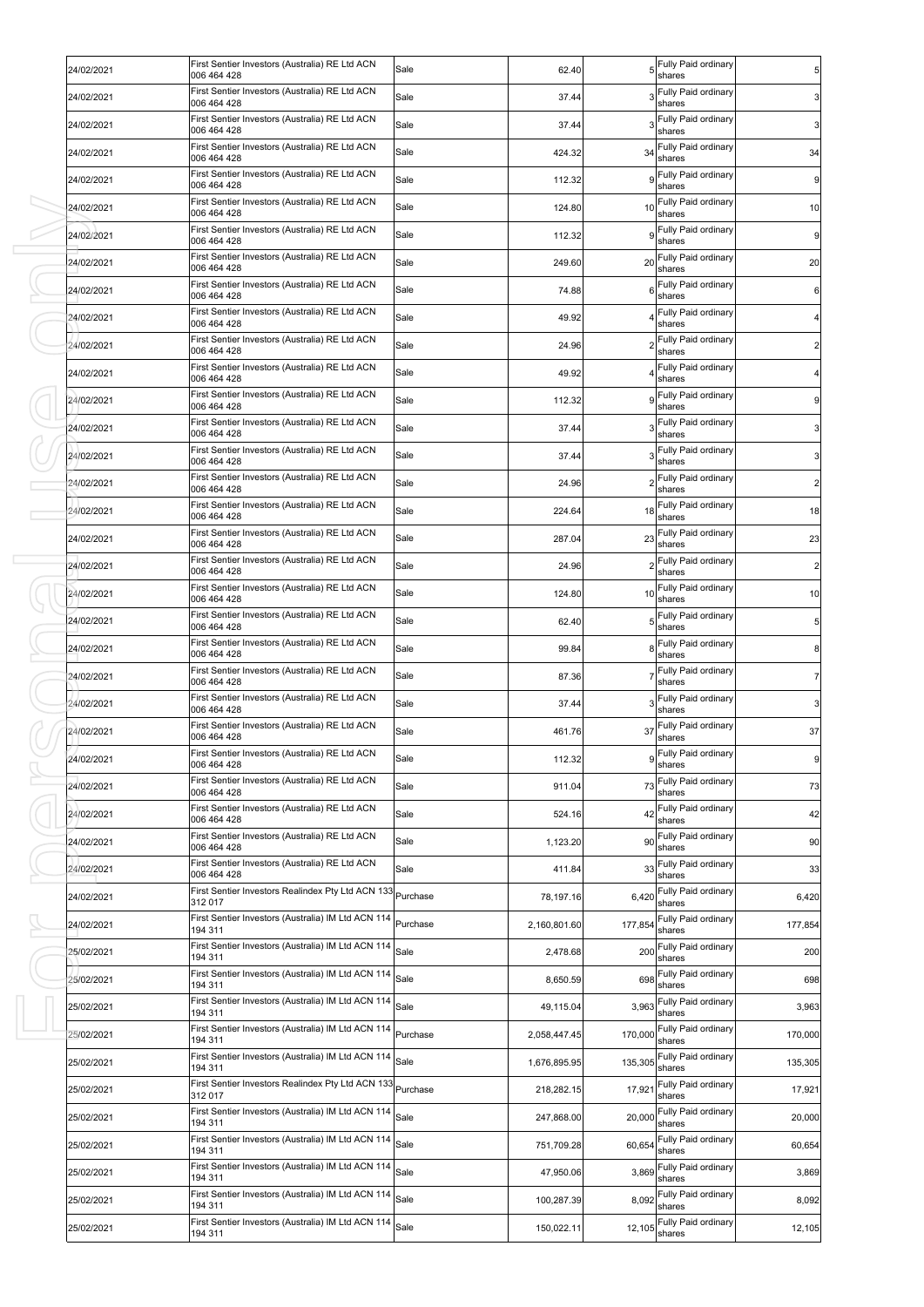| 25/02/2021 | First Sentier Investors (Australia) IM Ltd ACN 114<br>194 311 | Sale     | 231,855.73 | 18,708 | Fully Paid ordinary<br>shares    | 18,708           |
|------------|---------------------------------------------------------------|----------|------------|--------|----------------------------------|------------------|
| 26/02/2021 | First Sentier Investors (Australia) IM Ltd ACN 114<br>194 311 | Sale     | 100,201.21 | 8,246  | Fully Paid ordinary<br>shares    | 8,246            |
| 26/02/2021 | First Sentier Investors (Australia) IM Ltd ACN 114<br>194 311 | Sale     | 723,005.45 | 59,499 | Fully Paid ordinary<br>shares    | 59,499           |
| 26/02/2021 | First Sentier Investors (Australia) IM Ltd ACN 114<br>194 311 | Sale     | 49,553.78  | 4,078  | Fully Paid ordinary<br>shares    | 4,078            |
| 26/02/2021 | First Sentier Investors (Australia) IM Ltd ACN 114<br>194 311 | Sale     | 114,287.08 | 9,400  | Fully Paid ordinary<br>shares    | 9,400            |
| 26/02/2021 | First Sentier Investors (Australia) IM Ltd ACN 114<br>194 311 | Sale     | 417,610.34 | 34,367 | Fully Paid ordinary<br>shares    | 34,367           |
| 26/02/2021 | First Sentier Investors Realindex Pty Ltd ACN 133<br>312 017  | Purchase | 296,351.75 | 24,987 | Fully Paid ordinary<br>shares    | 24,987           |
| 26/02/2021 | First Sentier Investors (Australia) RE Ltd ACN<br>006 464 428 | Sale     | 419.31     | 35     | Fully Paid ordinary<br>shares    | 35               |
| 26/02/2021 | First Sentier Investors (Australia) RE Ltd ACN<br>006 464 428 | Sale     | 167.72     | 14     | Fully Paid ordinary<br>shares    | 14               |
| 26/02/2021 | First Sentier Investors (Australia) RE Ltd ACN<br>006 464 428 | Sale     | 335.45     | 28     | Fully Paid ordinary<br>shares    | 28               |
| 26/02/2021 | First Sentier Investors (Australia) RE Ltd ACN<br>006 464 428 | Sale     | 107.82     | 9      | Fully Paid ordinary<br>shares    | 9                |
| 26/02/2021 | First Sentier Investors (Australia) RE Ltd ACN<br>006 464 428 | Sale     | 119.80     | 10     | Fully Paid ordinary<br>shares    | 10               |
| 26/02/2021 | First Sentier Investors (Australia) RE Ltd ACN<br>006 464 428 | Sale     | 119.80     | 10     | Fully Paid ordinary<br>shares    | 10               |
| 26/02/2021 | First Sentier Investors (Australia) RE Ltd ACN<br>006 464 428 | Sale     | 107.82     | 9      | Fully Paid ordinary<br>shares    | 9                |
| 26/02/2021 | First Sentier Investors (Australia) RE Ltd ACN<br>006 464 428 | Sale     | 239.61     | 20     | Fully Paid ordinary<br>shares    | 20               |
| 26/02/2021 | First Sentier Investors (Australia) RE Ltd ACN<br>006 464 428 | Sale     | 239.61     | 20     | Fully Paid ordinary<br>shares    | 20               |
| 26/02/2021 | First Sentier Investors (Australia) RE Ltd ACN<br>006 464 428 | Sale     | 299.51     | 25     | Fully Paid ordinary<br>shares    | 25               |
| 26/02/2021 | First Sentier Investors (Australia) RE Ltd ACN<br>006 464 428 | Sale     | 155.74     | 13     | Fully Paid ordinary<br>shares    | 13               |
| 26/02/2021 | First Sentier Investors (Australia) RE Ltd ACN<br>006 464 428 | Sale     | 95.84      | 8      | Fully Paid ordinary<br>shares    | 8                |
| 26/02/2021 | First Sentier Investors (Australia) RE Ltd ACN<br>006 464 428 | Sale     | 47.92      |        | Fully Paid ordinary<br>shares    |                  |
| 26/02/2021 | First Sentier Investors (Australia) RE Ltd ACN<br>006 464 428 | Sale     | 47.92      |        | Fully Paid ordinary<br>shares    | 4                |
| 26/02/2021 | First Sentier Investors (Australia) RE Ltd ACN<br>006 464 428 | Sale     | 107.82     |        | Fully Paid ordinary<br>shares    | 9                |
| 26/02/2021 | First Sentier Investors (Australia) RE Ltd ACN<br>006 464 428 | Sale     | 131.78     | 11     | Fully Paid ordinary<br>shares    | 11               |
| 26/02/2021 | First Sentier Investors (Australia) RE Ltd ACN<br>006 464 428 | Sale     | 131.78     | 11     | Fully Paid ordinary<br>shares    | 11               |
| 26/02/2021 | First Sentier Investors (Australia) RE Ltd ACN<br>006 464 428 | Sale     | 47.92      |        | Fully Paid ordinary<br>shares    | 4                |
| 26/02/2021 | First Sentier Investors (Australia) RE Ltd ACN<br>006 464 428 | Sale     | 143.76     |        | 12 Fully Paid ordinary<br>shares | 12               |
| 26/02/2021 | First Sentier Investors (Australia) RE Ltd ACN<br>006 464 428 | Sale     | 107.82     |        | 9 Fully Paid ordinary<br>shares  | $\boldsymbol{9}$ |
| 26/02/2021 | First Sentier Investors (Australia) RE Ltd ACN<br>006 464 428 | Sale     | 167.72     | 14     | Fully Paid ordinary<br>shares    | 14               |
| 26/02/2021 | First Sentier Investors (Australia) RE Ltd ACN<br>006 464 428 | Sale     | 371.39     | 31     | Fully Paid ordinary<br>shares    | 31               |
| 26/02/2021 | First Sentier Investors (Australia) RE Ltd ACN<br>006 464 428 | Sale     | 119.80     | 10     | Fully Paid ordinary<br>shares    | 10               |
| 26/02/2021 | First Sentier Investors (Australia) RE Ltd ACN<br>006 464 428 | Sale     | 59.90      | 5      | Fully Paid ordinary<br>shares    | 5                |
| 26/02/2021 | First Sentier Investors (Australia) RE Ltd ACN<br>006 464 428 | Sale     | 47.92      |        | Fully Paid ordinary<br>shares    | $\overline{a}$   |
| 26/02/2021 | First Sentier Investors (Australia) RE Ltd ACN<br>006 464 428 | Sale     | 35.94      |        | Fully Paid ordinary<br>shares    | $\mathbf{3}$     |
| 26/02/2021 | First Sentier Investors (Australia) RE Ltd ACN<br>006 464 428 | Sale     | 47.92      |        | Fully Paid ordinary<br>shares    | 4                |
| 26/02/2021 | First Sentier Investors (Australia) RE Ltd ACN<br>006 464 428 | Sale     | 131.78     | 11     | Fully Paid ordinary<br>shares    | 11               |
| 26/02/2021 | First Sentier Investors (Australia) RE Ltd ACN<br>006 464 428 | Sale     | 179.71     | 15     | Fully Paid ordinary<br>shares    | 15               |
| 26/02/2021 | First Sentier Investors (Australia) RE Ltd ACN<br>006 464 428 | Sale     | 71.88      | 6      | Fully Paid ordinary<br>shares    | 6                |
| 26/02/2021 | First Sentier Investors (Australia) RE Ltd ACN<br>006 464 428 | Sale     | 35.94      |        | Fully Paid ordinary<br>shares    | $\mathbf{3}$     |
| 26/02/2021 | First Sentier Investors (Australia) RE Ltd ACN<br>006 464 428 | Sale     | 958.43     | 80     | Fully Paid ordinary<br>shares    | 80               |
| 26/02/2021 | First Sentier Investors (Australia) RE Ltd ACN<br>006 464 428 | Sale     | 107.82     | 9      | Fully Paid ordinary<br>shares    | $\boldsymbol{9}$ |
| 26/02/2021 | First Sentier Investors (Australia) RE Ltd ACN<br>006 464 428 | Sale     | 527.13     | 44     | Fully Paid ordinary<br>shares    | 44               |
| 26/02/2021 | First Sentier Investors (Australia) RE Ltd ACN<br>006 464 428 | Sale     | 1,102.19   |        | 92 Fully Paid ordinary<br>shares | 92               |
| 26/02/2021 | First Sentier Investors (Australia) RE Ltd ACN<br>006 464 428 | Sale     | 371.39     | 31     | Fully Paid ordinary<br>shares    | 31               |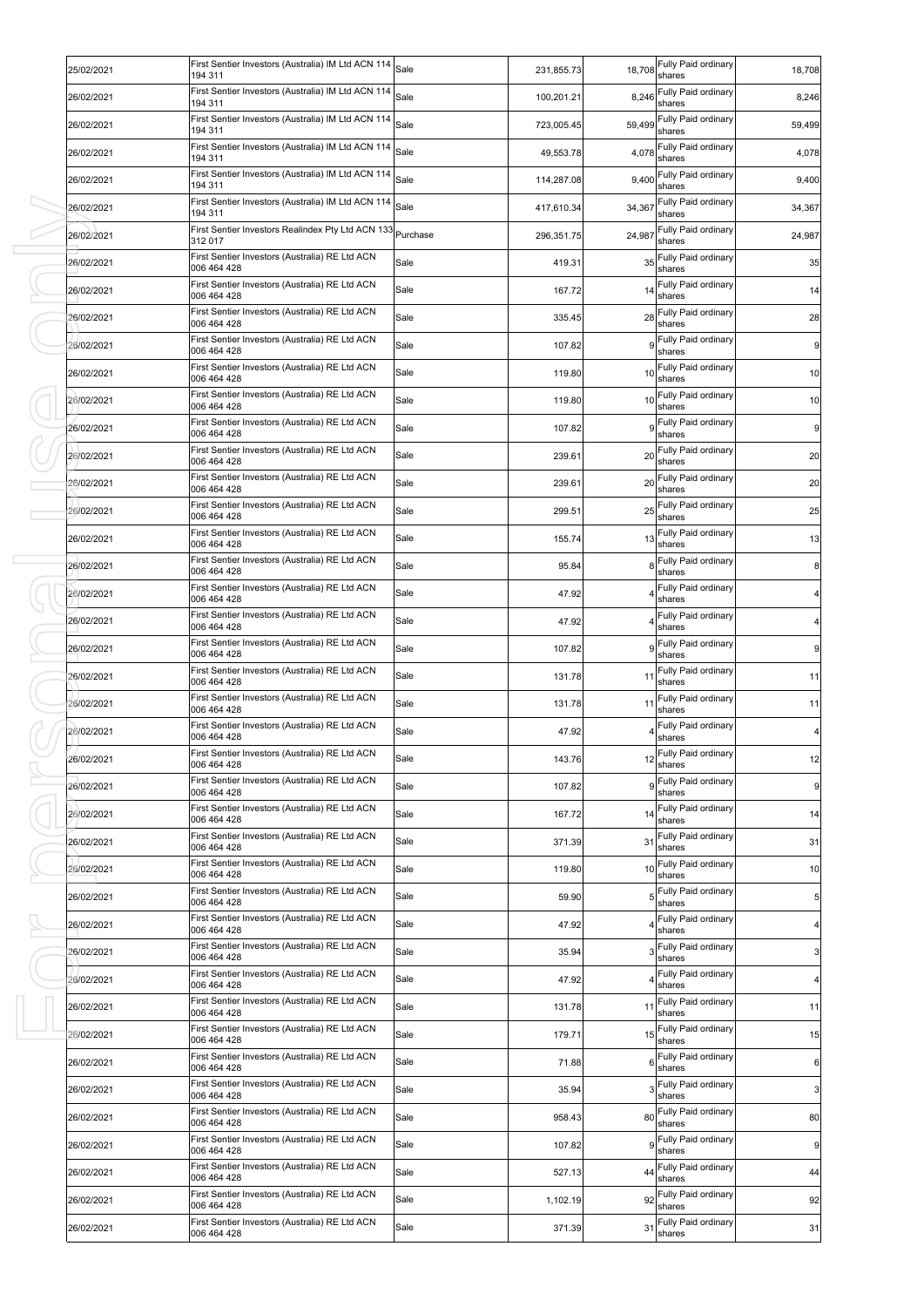| 26/02/2021 | First Sentier Investors (Australia) RE Ltd ACN<br>006 464 428 | Sale | 311.49    | 26             | Fully Paid ordinary<br>shares    | 26             |
|------------|---------------------------------------------------------------|------|-----------|----------------|----------------------------------|----------------|
| 26/02/2021 | First Sentier Investors (Australia) RE Ltd ACN<br>006 464 428 | Sale | 646.94    | 54             | Fully Paid ordinary<br>shares    | 54             |
| 26/02/2021 | First Sentier Investors (Australia) RE Ltd ACN<br>006 464 428 | Sale | 203.67    | 17             | Fully Paid ordinary<br>shares    | 17             |
| 26/02/2021 | First Sentier Investors (Australia) RE Ltd ACN<br>006 464 428 | Sale | 59.90     |                | Fully Paid ordinary<br>shares    | 5              |
| 26/02/2021 | First Sentier Investors (Australia) RE Ltd ACN<br>006 464 428 | Sale | 47.92     |                | Fully Paid ordinary<br>shares    | 4              |
| 26/02/2021 | First Sentier Investors (Australia) RE Ltd ACN<br>006 464 428 | Sale | 47.92     |                | Fully Paid ordinary<br>shares    | 4              |
| 26/02/2021 | First Sentier Investors (Australia) RE Ltd ACN<br>006 464 428 | Sale | 383.37    | 32             | Fully Paid ordinary<br>shares    | 32             |
| 26/02/2021 | First Sentier Investors (Australia) RE Ltd ACN<br>006 464 428 | Sale | 167.72    | 14             | Fully Paid ordinary<br>shares    | 14             |
| 26/02/2021 | First Sentier Investors (Australia) RE Ltd ACN<br>006 464 428 | Sale | 35.94     |                | Fully Paid ordinary<br>shares    | $\mathbf{3}$   |
| 26/02/2021 | First Sentier Investors (Australia) RE Ltd ACN<br>006 464 428 | Sale | 59.90     |                | Fully Paid ordinary<br>shares    | 5              |
| 26/02/2021 | First Sentier Investors (Australia) RE Ltd ACN<br>006 464 428 | Sale | 35.94     |                | Fully Paid ordinary<br>shares    | 3              |
| 26/02/2021 | First Sentier Investors (Australia) RE Ltd ACN<br>006 464 428 | Sale | 35.94     |                | Fully Paid ordinary<br>shares    | 3              |
| 26/02/2021 | First Sentier Investors (Australia) RE Ltd ACN<br>006 464 428 | Sale | 35.94     |                | Fully Paid ordinary<br>shares    | 3              |
| 26/02/2021 | First Sentier Investors (Australia) RE Ltd ACN<br>006 464 428 | Sale | 35.94     |                | Fully Paid ordinary<br>shares    | 3              |
| 26/02/2021 | First Sentier Investors (Australia) RE Ltd ACN<br>006 464 428 | Sale | 83.86     |                | Fully Paid ordinary<br>shares    | 7              |
| 26/02/2021 | First Sentier Investors (Australia) RE Ltd ACN<br>006 464 428 | Sale | 35.94     |                | Fully Paid ordinary<br>shares    | 3              |
| 26/02/2021 | First Sentier Investors (Australia) RE Ltd ACN<br>006 464 428 | Sale | 59.90     |                | Fully Paid ordinary<br>shares    | 5              |
| 26/02/2021 | First Sentier Investors (Australia) RE Ltd ACN<br>006 464 428 | Sale | 47.92     |                | Fully Paid ordinary<br>shares    | 4              |
| 26/02/2021 | First Sentier Investors (Australia) RE Ltd ACN<br>006 464 428 | Sale | 407.33    | 34             | Fully Paid ordinary<br>shares    | 34             |
| 26/02/2021 | First Sentier Investors (Australia) RE Ltd ACN<br>006 464 428 | Sale | 155.74    | 13             | Fully Paid ordinary<br>shares    | 13             |
| 26/02/2021 | First Sentier Investors (Australia) RE Ltd ACN<br>006 464 428 | Sale | 35.94     |                | Fully Paid ordinary<br>shares    | 3              |
| 26/02/2021 | First Sentier Investors (Australia) RE Ltd ACN<br>006 464 428 | Sale | 47.92     |                | Fully Paid ordinary<br>shares    | 4              |
| 26/02/2021 | First Sentier Investors (Australia) RE Ltd ACN<br>006 464 428 | Sale | 95.84     | 8              | Fully Paid ordinary<br>shares    | 8              |
| 26/02/2021 | First Sentier Investors (Australia) RE Ltd ACN<br>006 464 428 | Sale | 203.67    | 17             | Fully Paid ordinary<br>shares    | 17             |
| 26/02/2021 | First Sentier Investors (Australia) RE Ltd ACN<br>006 464 428 | Sale | 299.51    | 25             | Fully Paid ordinary<br>shares    | 25             |
| 26/02/2021 | First Sentier Investors (Australia) RE Ltd ACN<br>006 464 428 | Sale | 35.94     |                | 3 Fully Paid ordinary<br>shares  | 3              |
| 26/02/2021 | First Sentier Investors (Australia) RE Ltd ACN<br>006 464 428 | Sale | 143.76    | 12             | Fully Paid ordinary<br>shares    | 12             |
| 26/02/2021 | First Sentier Investors (Australia) RE Ltd ACN<br>006 464 428 | Sale | 107.82    | 9              | Fully Paid ordinary<br>shares    | $\overline{9}$ |
| 26/02/2021 | First Sentier Investors (Australia) RE Ltd ACN<br>006 464 428 | Sale | 215.65    | 18             | Fully Paid ordinary<br>shares    | 18             |
| 26/02/2021 | First Sentier Investors (Australia) RE Ltd ACN<br>006 464 428 | Sale | 143.76    |                | 12 Fully Paid ordinary<br>shares | 12             |
| 26/02/2021 | First Sentier Investors (Australia) RE Ltd ACN<br>006 464 428 | Sale | 83.86     |                | Fully Paid ordinary<br>shares    | $\overline{7}$ |
| 26/02/2021 | First Sentier Investors (Australia) RE Ltd ACN<br>006 464 428 | Sale | 479.21    | 40             | Fully Paid ordinary<br>shares    | 40             |
| 26/02/2021 | First Sentier Investors (Australia) RE Ltd ACN<br>006 464 428 | Sale | 35.94     | 3              | Fully Paid ordinary<br>shares    | 3              |
| 26/02/2021 | First Sentier Investors (Australia) RE Ltd ACN<br>006 464 428 | Sale | 131.78    | 11             | Fully Paid ordinary<br>shares    | 11             |
| 26/02/2021 | First Sentier Investors (Australia) RE Ltd ACN<br>006 464 428 | Sale | 23.96     | $\overline{a}$ | Fully Paid ordinary<br>shares    | $\overline{c}$ |
| 26/02/2021 | First Sentier Investors (Australia) RE Ltd ACN<br>006 464 428 | Sale | 263.57    | 22             | Fully Paid ordinary<br>shares    | 22             |
| 26/02/2021 | First Sentier Investors (Australia) RE Ltd ACN<br>006 464 428 | Sale | 95.84     | 8              | Fully Paid ordinary<br>shares    | 8              |
| 26/02/2021 | First Sentier Investors (Australia) RE Ltd ACN<br>006 464 428 | Sale | 35.94     |                | Fully Paid ordinary<br>shares    | $\mathbf{3}$   |
| 26/02/2021 | First Sentier Investors (Australia) RE Ltd ACN<br>006 464 428 | Sale | 83.86     |                | Fully Paid ordinary<br>shares    | $\overline{7}$ |
| 26/02/2021 | First Sentier Investors (Australia) RE Ltd ACN<br>006 464 428 | Sale | 191.69    | 16             | Fully Paid ordinary<br>shares    | 16             |
| 26/02/2021 | First Sentier Investors (Australia) RE Ltd ACN<br>006 464 428 | Sale | 35.94     |                | Fully Paid ordinary<br>shares    | $\mathbf{3}$   |
| 26/02/2021 | First Sentier Investors (Australia) RE Ltd ACN<br>006 464 428 | Sale | 47.92     |                | Fully Paid ordinary<br>shares    | 4              |
| 26/02/2021 | First Sentier Investors (Australia) IM Ltd ACN 114<br>194 311 | Sale | 83,699.47 | 6,888          | Fully Paid ordinary<br>shares    | 6,888          |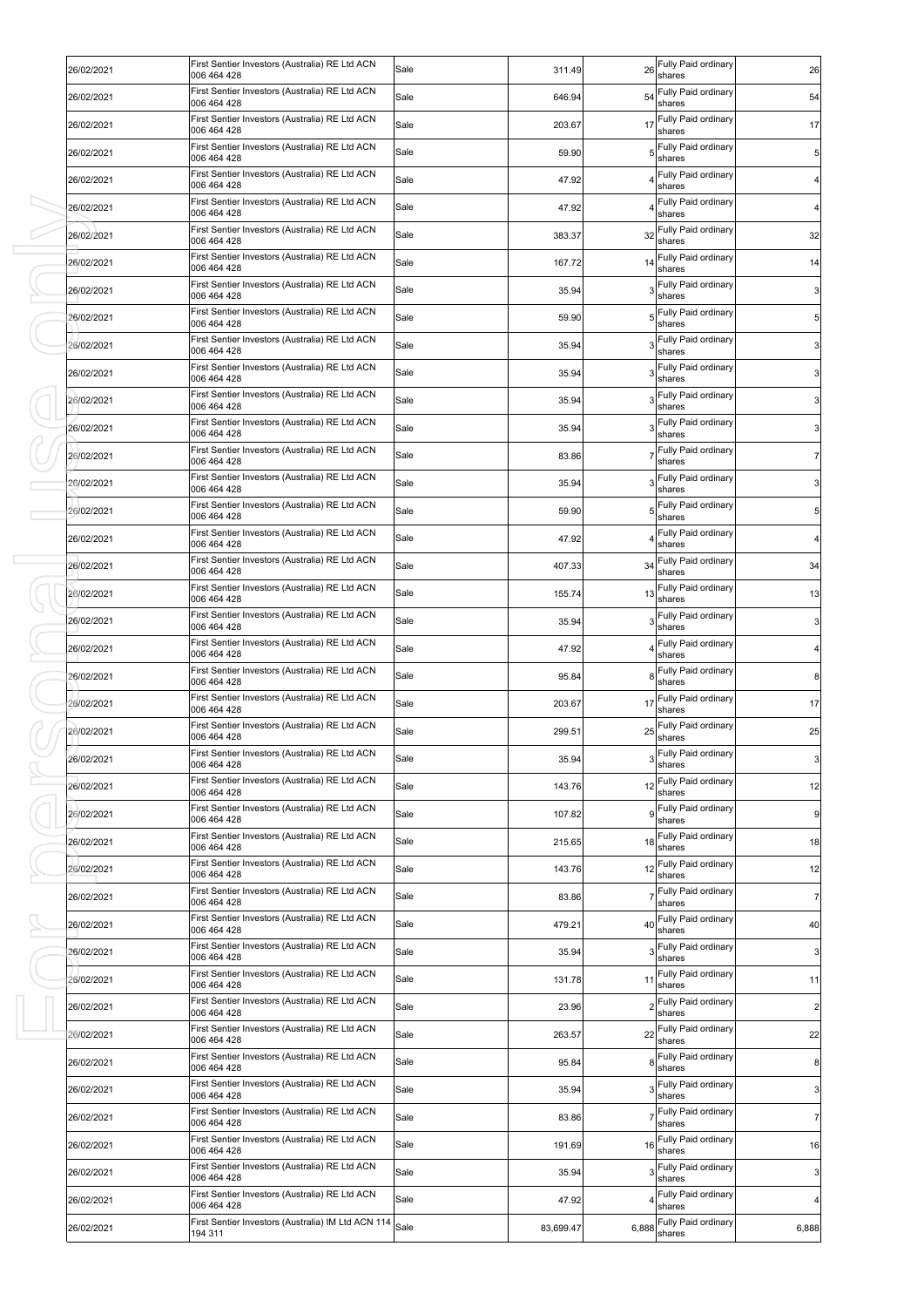| 26/02/2021 | First Sentier Investors (Australia) IM Ltd ACN 114<br>194 311 | Sale     | 24,558.16  | 2,021        | Fully Paid ordinary<br>shares   | 2,021            |
|------------|---------------------------------------------------------------|----------|------------|--------------|---------------------------------|------------------|
| 26/02/2021 | First Sentier Investors Realindex Pty Ltd ACN 133<br>312 017  | Purchase | 28,144.34  | 2,373        | Fully Paid ordinary<br>shares   | 2,373            |
| 26/02/2021 | First Sentier Investors (Australia) IM Ltd ACN 114<br>194 311 | Sale     | 24,910.56  | 2,050        | Fully Paid ordinary<br>shares   | 2,050            |
| 26/02/2021 | First Sentier Investors (Australia) IM Ltd ACN 114<br>194 311 | Purchase | 35,505.50  | 3,000        | Fully Paid ordinary<br>shares   | 3,000            |
| 26/02/2021 | First Sentier Investors (Australia) IM Ltd ACN 114<br>194 311 | Sale     | 4,048.68   | 333          | Fully Paid ordinary<br>shares   | 333              |
| 01/03/2021 | First Sentier Investors (Australia) IM Ltd ACN 114<br>194 311 | Sale     | 47,468.60  | 3,914        | Fully Paid ordinary<br>shares   | 3,914            |
| 01/03/2021 | First Sentier Investors Realindex Pty Ltd ACN 133<br>312 017  | Purchase | 181,531.11 | 14,499       | Fully Paid ordinary<br>shares   | 14,499           |
| 01/03/2021 | First Sentier Investors (Australia) IM Ltd ACN 114<br>194 311 | Sale     | 4,572.22   | 377          | Fully Paid ordinary<br>shares   | 377              |
| 01/03/2021 | First Sentier Investors (Australia) IM Ltd ACN 114<br>194 311 | Sale     | 828,675.15 | 68,328       | Fully Paid ordinary<br>shares   | 68,328           |
| 01/03/2021 | First Sentier Investors (Australia) IM Ltd ACN 114<br>194 311 | Sale     | 137,469.75 | 11,335       | Fully Paid ordinary<br>shares   | 11,335           |
| 01/03/2021 | First Sentier Investors (Australia) IM Ltd ACN 114<br>194 311 | Sale     | 48,645.01  | 4,011        | Fully Paid ordinary<br>shares   | 4,011            |
| 01/03/2021 | First Sentier Investors (Australia) RE Ltd ACN<br>006 464 428 | Sale     | 84.07      |              | Fully Paid ordinary<br>shares   | $\overline{7}$   |
| 01/03/2021 | First Sentier Investors (Australia) RE Ltd ACN<br>006 464 428 | Sale     | 468.39     | 39           | Fully Paid ordinary<br>shares   | 39               |
| 01/03/2021 | First Sentier Investors (Australia) RE Ltd ACN<br>006 464 428 | Sale     | 252.21     | 21           | Fully Paid ordinary<br>shares   | 21               |
| 01/03/2021 | First Sentier Investors (Australia) RE Ltd ACN<br>006 464 428 | Sale     | 528.44     | 44           | Fully Paid ordinary<br>shares   | 44               |
| 01/03/2021 | First Sentier Investors (Australia) RE Ltd ACN<br>006 464 428 | Sale     | 192.16     | 16           | Fully Paid ordinary<br>shares   | 16               |
| 01/03/2021 | First Sentier Investors (Australia) RE Ltd ACN<br>006 464 428 | Sale     | 72.06      | 6            | Fully Paid ordinary<br>shares   | 6                |
| 01/03/2021 | First Sentier Investors (Australia) RE Ltd ACN<br>006 464 428 | Sale     | 108.09     | 9            | Fully Paid ordinary<br>shares   | 9                |
| 01/03/2021 | First Sentier Investors (Australia) RE Ltd ACN<br>006 464 428 | Sale     | 144.12     | 12           | Fully Paid ordinary<br>shares   | 12               |
| 01/03/2021 | First Sentier Investors (Australia) RE Ltd ACN<br>006 464 428 | Sale     | 60.05      | 5            | Fully Paid ordinary<br>shares   | 5                |
| 01/03/2021 | First Sentier Investors (Australia) RE Ltd ACN<br>006 464 428 | Sale     | 36.03      |              | Fully Paid ordinary<br>shares   | 3                |
| 01/03/2021 | First Sentier Investors (Australia) RE Ltd ACN<br>006 464 428 | Sale     | 228.19     | 19           | Fully Paid ordinary<br>shares   | 19               |
| 01/03/2021 | First Sentier Investors (Australia) RE Ltd ACN<br>006 464 428 | Sale     | 24.02      |              | Fully Paid ordinary<br>shares   | $\overline{a}$   |
| 01/03/2021 | First Sentier Investors (Australia) RE Ltd ACN<br>006 464 428 | Sale     | 60.05      |              | Fully Paid ordinary<br>shares   | 5                |
| 01/03/2021 | First Sentier Investors (Australia) RE Ltd ACN<br>006 464 428 | Sale     | 204.17     | 17           | Fully Paid ordinary<br>shares   | 17               |
| 01/03/2021 | First Sentier Investors (Australia) RE Ltd ACN<br>006 464 428 | Sale     | 84.07      |              | 7 Fully Paid ordinary<br>shares | $\overline{7}$   |
| 01/03/2021 | First Sentier Investors (Australia) RE Ltd ACN<br>006 464 428 | Sale     | 168.14     | 14           | Fully Paid ordinary<br>shares   | 14               |
| 01/03/2021 | First Sentier Investors (Australia) RE Ltd ACN<br>006 464 428 | Sale     | 48.04      |              | Fully Paid ordinary<br>shares   | $\overline{4}$   |
| 01/03/2021 | First Sentier Investors (Australia) RE Ltd ACN<br>006 464 428 | Sale     | 60.05      |              | Fully Paid ordinary<br>shares   | 5                |
| 01/03/2021 | First Sentier Investors (Australia) RE Ltd ACN<br>006 464 428 | Sale     | 48.04      |              | Fully Paid ordinary<br>shares   | 4                |
| 01/03/2021 | First Sentier Investors (Australia) RE Ltd ACN<br>006 464 428 | Sale     | 120.10     | 10           | Fully Paid ordinary<br>shares   | 10               |
| 01/03/2021 | First Sentier Investors (Australia) RE Ltd ACN<br>006 464 428 | Sale     | 108.09     |              | Fully Paid ordinary<br>shares   | $\boldsymbol{9}$ |
| 01/03/2021 | First Sentier Investors (Australia) RE Ltd ACN<br>006 464 428 | Sale     | 132.11     | 11           | Fully Paid ordinary<br>shares   | 11               |
| 01/03/2021 | First Sentier Investors (Australia) RE Ltd ACN<br>006 464 428 | Sale     | 72.06      | 6            | Fully Paid ordinary<br>shares   | 6                |
| 01/03/2021 | First Sentier Investors (Australia) RE Ltd ACN<br>006 464 428 | Sale     | 36.03      |              | Fully Paid ordinary<br>shares   | 3                |
| 01/03/2021 | First Sentier Investors (Australia) RE Ltd ACN<br>006 464 428 | Sale     | 60.05      | 5            | Fully Paid ordinary<br>shares   | 5                |
| 01/03/2021 | First Sentier Investors (Australia) RE Ltd ACN<br>006 464 428 | Sale     | 144.12     | 12           | Fully Paid ordinary<br>shares   | 12               |
| 01/03/2021 | First Sentier Investors (Australia) RE Ltd ACN<br>006 464 428 | Sale     | 312.26     | 26           | Fully Paid ordinary<br>shares   | 26               |
| 01/03/2021 | First Sentier Investors (Australia) RE Ltd ACN<br>006 464 428 | Sale     | 96.08      | $\mathsf{R}$ | Fully Paid ordinary<br>shares   | 8                |
| 01/03/2021 | First Sentier Investors (Australia) RE Ltd ACN<br>006 464 428 | Sale     | 24.02      | 2            | Fully Paid ordinary<br>shares   | $\overline{c}$   |
| 01/03/2021 | First Sentier Investors (Australia) RE Ltd ACN<br>006 464 428 | Sale     | 24.02      |              | Fully Paid ordinary<br>shares   | $\overline{c}$   |
| 01/03/2021 | First Sentier Investors (Australia) RE Ltd ACN<br>006 464 428 | Sale     | 24.02      |              | Fully Paid ordinary<br>shares   | 2                |
| 01/03/2021 | First Sentier Investors (Australia) RE Ltd ACN<br>006 464 428 | Sale     | 192.16     | 16           | Fully Paid ordinary<br>shares   | 16               |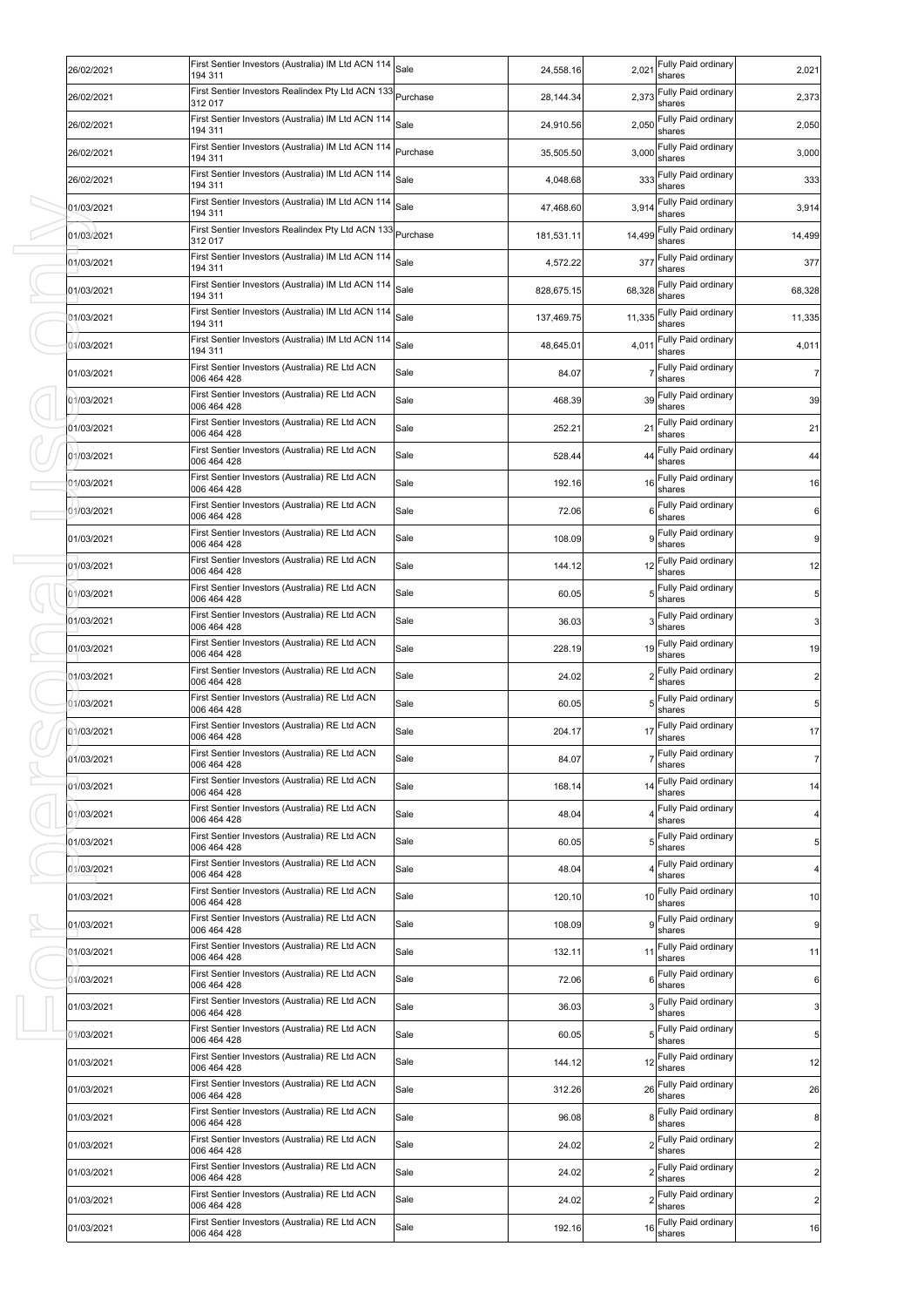| 01/03/2021 | First Sentier Investors (Australia) RE Ltd ACN<br>006 464 428 | Sale     | 84.07      |              | Fully Paid ordinary<br>shares           | $\overline{7}$   |
|------------|---------------------------------------------------------------|----------|------------|--------------|-----------------------------------------|------------------|
| 01/03/2021 | First Sentier Investors (Australia) RE Ltd ACN<br>006 464 428 | Sale     | 60.05      |              | Fully Paid ordinary<br>shares           | 5                |
| 01/03/2021 | First Sentier Investors (Australia) RE Ltd ACN<br>006 464 428 | Sale     | 84.07      |              | Fully Paid ordinary<br>shares           | $\overline{7}$   |
| 01/03/2021 | First Sentier Investors (Australia) RE Ltd ACN<br>006 464 428 | Sale     | 180.15     | 15           | Fully Paid ordinary<br>shares           | 15               |
| 01/03/2021 | First Sentier Investors (Australia) RE Ltd ACN<br>006 464 428 | Sale     | 48.04      |              | Fully Paid ordinary<br>shares           | 4                |
| 01/03/2021 | First Sentier Investors (Australia) RE Ltd ACN<br>006 464 428 | Sale     | 36.03      |              | Fully Paid ordinary<br>shares           | $\mathbf{3}$     |
| 01/03/2021 | First Sentier Investors (Australia) RE Ltd ACN<br>006 464 428 | Sale     | 24.02      |              | Fully Paid ordinary<br>shares           | $\overline{c}$   |
| 01/03/2021 | First Sentier Investors (Australia) RE Ltd ACN<br>006 464 428 | Sale     | 72.06      | 6            | Fully Paid ordinary<br>shares           | 6                |
| 01/03/2021 | First Sentier Investors (Australia) RE Ltd ACN<br>006 464 428 | Sale     | 24.02      |              | Fully Paid ordinary<br>shares           | 2                |
| 01/03/2021 | First Sentier Investors (Australia) RE Ltd ACN<br>006 464 428 | Sale     | 96.08      | $\mathsf{R}$ | Fully Paid ordinary<br>shares           | 8                |
| 01/03/2021 | First Sentier Investors (Australia) RE Ltd ACN<br>006 464 428 | Sale     | 120.10     | 10           | Fully Paid ordinary<br>shares           | 10               |
| 01/03/2021 | First Sentier Investors (Australia) RE Ltd ACN<br>006 464 428 | Sale     | 96.08      | $\mathsf{R}$ | Fully Paid ordinary<br>shares           | 8                |
| 01/03/2021 | First Sentier Investors (Australia) RE Ltd ACN<br>006 464 428 | Sale     | 36.03      |              | Fully Paid ordinary<br>shares           | 3                |
| 01/03/2021 | First Sentier Investors (Australia) RE Ltd ACN<br>006 464 428 | Sale     | 60.05      | 5            | Fully Paid ordinary<br>shares           | 5                |
| 01/03/2021 | First Sentier Investors (Australia) RE Ltd ACN<br>006 464 428 | Sale     | 72.06      |              | Fully Paid ordinary<br>shares           | 6                |
| 01/03/2021 | First Sentier Investors (Australia) RE Ltd ACN<br>006 464 428 | Sale     | 192.16     | 16           | Fully Paid ordinary<br>shares           | 16               |
| 01/03/2021 | First Sentier Investors (Australia) IM Ltd ACN 114<br>194 311 | Sale     | 991,310.29 | 81,738       | Fully Paid ordinary<br>shares           | 81,738           |
| 01/03/2021 | First Sentier Investors (Australia) IM Ltd ACN 114<br>194 311 | Purchase | 21,175.12  | 1,694        | Fully Paid ordinary<br>shares           | 1,694            |
| 01/03/2021 | First Sentier Investors (Australia) IM Ltd ACN 114<br>194 311 | Sale     | 166,576.71 | 13,735       | Fully Paid ordinary<br>shares           | 13,735           |
| 01/03/2021 | First Sentier Investors (Australia) IM Ltd ACN 114<br>194 311 | Sale     | 138,112.53 | 11,388       | Fully Paid ordinary<br>shares           | 11,388           |
| 02/03/2021 | First Sentier Investors (Australia) IM Ltd ACN 114<br>194 311 | Sale     | 796.00     | 67           | Fully Paid ordinary                     | 67               |
| 02/03/2021 | First Sentier Investors (Australia) IM Ltd ACN 114<br>194 311 | Sale     | 8,320.62   | 700          | shares<br>Fully Paid ordinary<br>shares | 700              |
| 02/03/2021 | First Sentier Investors (Australia) IM Ltd ACN 114            | Purchase | 16,422.18  | 1,333        | Fully Paid ordinary<br>shares           | 1,333            |
| 02/03/2021 | 194 311<br>First Sentier Investors (Australia) RE Ltd ACN     | Sale     | 70.68      |              | Fully Paid ordinary                     | 6                |
| 02/03/2021 | 006 464 428<br>First Sentier Investors (Australia) RE Ltd ACN | Sale     | 153.14     | 13           | shares<br>Fully Paid ordinary           | 13               |
| 02/03/2021 | 006 464 428<br>First Sentier Investors (Australia) RE Ltd ACN | Sale     | 141.36     |              | shares<br>12 Fully Paid ordinary        | 12               |
| 02/03/2021 | 006 464 428<br>First Sentier Investors (Australia) RE Ltd ACN | Sale     | 200.26     | 17           | shares<br>Fully Paid ordinary           | 17               |
| 02/03/2021 | 006 464 428<br>First Sentier Investors (Australia) RE Ltd ACN | Sale     | 294.50     | 25           | shares<br>Fully Paid ordinary           | 25               |
| 02/03/2021 | 006 464 428<br>First Sentier Investors (Australia) RE Ltd ACN | Sale     | 141.36     | 12           | shares<br>Fully Paid ordinary           | 12               |
| 02/03/2021 | 006 464 428<br>First Sentier Investors (Australia) RE Ltd ACN | Sale     | 82.46      |              | shares<br>Fully Paid ordinary           | $\overline{7}$   |
| 02/03/2021 | 006 464 428<br>First Sentier Investors (Australia) RE Ltd ACN | Sale     | 471.20     | 40           | shares<br>Fully Paid ordinary           | 40               |
| 02/03/2021 | 006 464 428<br>First Sentier Investors (Australia) RE Ltd ACN | Sale     | 35.34      | 3            | shares<br>Fully Paid ordinary           | $\mathbf{3}$     |
| 02/03/2021 | 006 464 428<br>First Sentier Investors (Australia) RE Ltd ACN | Sale     | 129.58     | 11           | shares<br>Fully Paid ordinary           | 11               |
| 02/03/2021 | 006 464 428<br>First Sentier Investors (Australia) RE Ltd ACN | Sale     | 412.30     | 35           | shares<br>Fully Paid ordinary           | 35               |
| 02/03/2021 | 006 464 428<br>First Sentier Investors (Australia) RE Ltd ACN | Sale     | 176.70     | 15           | shares<br>Fully Paid ordinary           | 15               |
| 02/03/2021 | 006 464 428<br>First Sentier Investors (Australia) RE Ltd ACN | Sale     | 329.84     | 28           | shares<br>Fully Paid ordinary           | 28               |
| 02/03/2021 | 006 464 428<br>First Sentier Investors (Australia) RE Ltd ACN | Sale     | 106.02     | 9            | shares<br>Fully Paid ordinary           | $\boldsymbol{9}$ |
| 02/03/2021 | 006 464 428<br>First Sentier Investors (Australia) RE Ltd ACN | Sale     | 117.80     | 10           | shares<br>Fully Paid ordinary           | 10               |
| 02/03/2021 | 006 464 428<br>First Sentier Investors (Australia) RE Ltd ACN | Sale     | 94.24      | 8            | shares<br>Fully Paid ordinary           | 8                |
| 02/03/2021 | 006 464 428<br>First Sentier Investors (Australia) RE Ltd ACN | Sale     | 247.38     | 21           | shares<br>Fully Paid ordinary           | 21               |
| 02/03/2021 | 006 464 428<br>First Sentier Investors (Australia) RE Ltd ACN | Sale     | 235.60     | 20           | shares<br>Fully Paid ordinary           | 20               |
| 02/03/2021 | 006 464 428<br>First Sentier Investors (Australia) RE Ltd ACN | Sale     | 294.50     | 25           | shares<br>Fully Paid ordinary           | 25               |
|            | 006 464 428<br>First Sentier Investors (Australia) RE Ltd ACN | Sale     |            | 13           | shares<br>Fully Paid ordinary           |                  |
| 02/03/2021 | 006 464 428                                                   |          | 153.14     |              | shares                                  | 13               |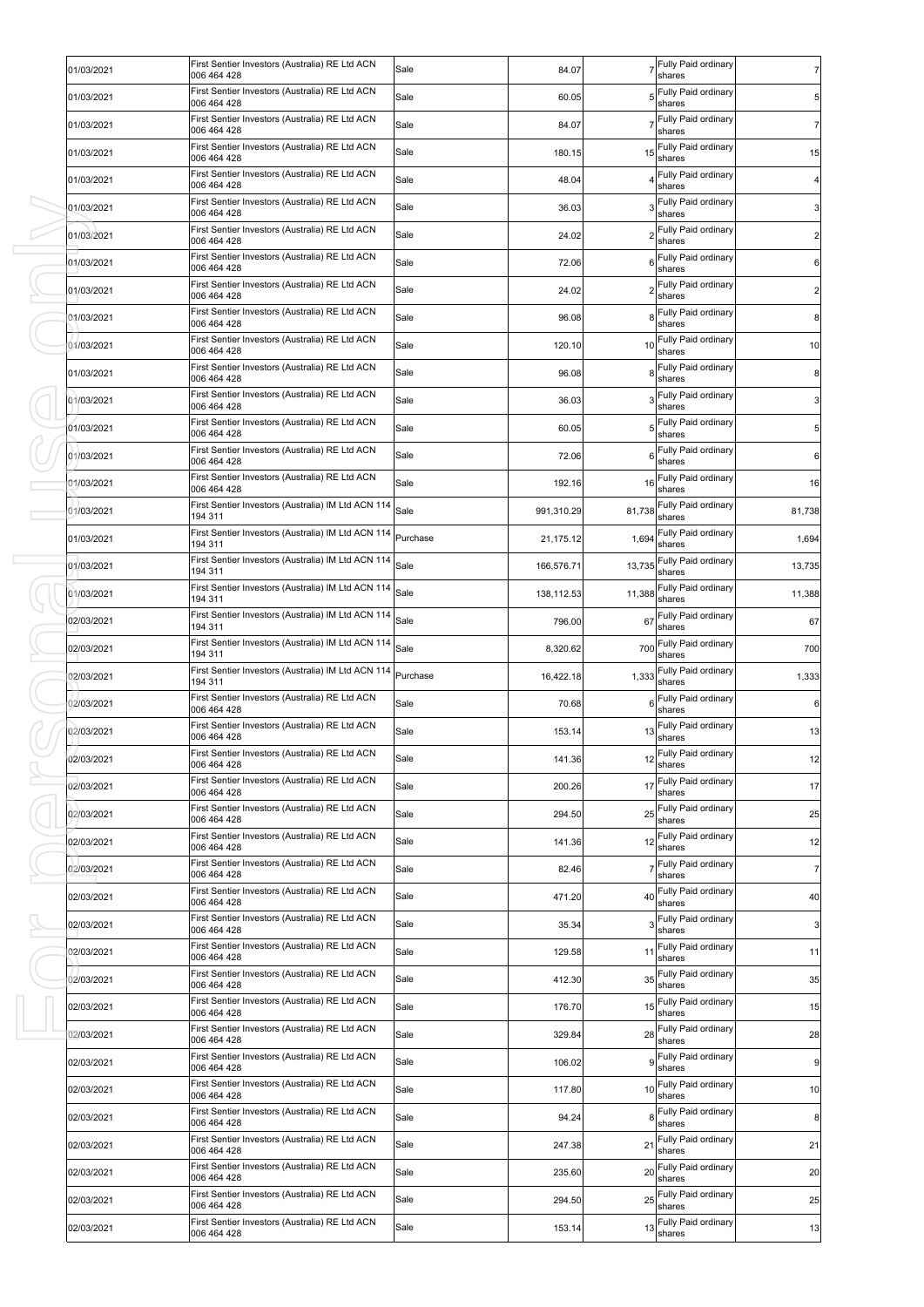| 02/03/2021 | First Sentier Investors (Australia) RE Ltd ACN<br>006 464 428 | Sale | 188.48   | 16 | Fully Paid ordinary<br>shares    | 16                      |
|------------|---------------------------------------------------------------|------|----------|----|----------------------------------|-------------------------|
| 02/03/2021 | First Sentier Investors (Australia) RE Ltd ACN<br>006 464 428 | Sale | 47.12    |    | Fully Paid ordinary<br>shares    | $\overline{4}$          |
| 02/03/2021 | First Sentier Investors (Australia) RE Ltd ACN<br>006 464 428 | Sale | 188.48   | 16 | Fully Paid ordinary<br>shares    | 16                      |
| 02/03/2021 | First Sentier Investors (Australia) RE Ltd ACN<br>006 464 428 | Sale | 94.24    |    | Fully Paid ordinary<br>shares    | 8 <sub>l</sub>          |
| 02/03/2021 | First Sentier Investors (Australia) RE Ltd ACN<br>006 464 428 | Sale | 35.34    |    | Fully Paid ordinary<br>shares    | 3 <sup>1</sup>          |
| 02/03/2021 | First Sentier Investors (Australia) RE Ltd ACN<br>006 464 428 | Sale | 141.36   | 12 | Fully Paid ordinary<br>shares    | 12                      |
| 02/03/2021 | First Sentier Investors (Australia) RE Ltd ACN<br>006 464 428 | Sale | 129.58   | 11 | Fully Paid ordinary<br>shares    | 11                      |
| 02/03/2021 | First Sentier Investors (Australia) RE Ltd ACN<br>006 464 428 | Sale | 58.90    |    | Fully Paid ordinary<br>shares    | 5 <sub>l</sub>          |
| 02/03/2021 | First Sentier Investors (Australia) RE Ltd ACN<br>006 464 428 | Sale | 58.90    |    | Fully Paid ordinary<br>shares    | 5                       |
| 02/03/2021 | First Sentier Investors (Australia) RE Ltd ACN<br>006 464 428 | Sale | 94.24    |    | Fully Paid ordinary<br>shares    | 8                       |
| 02/03/2021 | First Sentier Investors (Australia) RE Ltd ACN<br>006 464 428 | Sale | 58.90    | 5  | Fully Paid ordinary<br>shares    | 5                       |
| 02/03/2021 | First Sentier Investors (Australia) RE Ltd ACN<br>006 464 428 | Sale | 58.90    |    | Fully Paid ordinary<br>shares    | 5                       |
| 02/03/2021 | First Sentier Investors (Australia) RE Ltd ACN<br>006 464 428 | Sale | 47.12    |    | Fully Paid ordinary<br>shares    | $\overline{4}$          |
| 02/03/2021 | First Sentier Investors (Australia) RE Ltd ACN<br>006 464 428 | Sale | 70.68    |    | Fully Paid ordinary<br>shares    | 6                       |
| 02/03/2021 | First Sentier Investors (Australia) RE Ltd ACN<br>006 464 428 | Sale | 117.80   | 10 | Fully Paid ordinary<br>shares    | 10                      |
| 02/03/2021 | First Sentier Investors (Australia) RE Ltd ACN<br>006 464 428 | Sale | 70.68    | 6  | Fully Paid ordinary<br>shares    | 6                       |
| 02/03/2021 | First Sentier Investors (Australia) RE Ltd ACN<br>006 464 428 | Sale | 94.24    |    | Fully Paid ordinary<br>shares    | 8                       |
| 02/03/2021 | First Sentier Investors (Australia) RE Ltd ACN<br>006 464 428 | Sale | 106.02   | 9  | Fully Paid ordinary<br>shares    | 9                       |
| 02/03/2021 | First Sentier Investors (Australia) RE Ltd ACN<br>006 464 428 | Sale | 412.30   | 35 | Fully Paid ordinary<br>shares    | 35                      |
| 02/03/2021 | First Sentier Investors (Australia) RE Ltd ACN<br>006 464 428 | Sale | 164.92   | 14 | Fully Paid ordinary<br>shares    | 14                      |
| 02/03/2021 | First Sentier Investors (Australia) RE Ltd ACN<br>006 464 428 | Sale | 47.12    |    | Fully Paid ordinary<br>shares    | $\overline{\mathbf{4}}$ |
| 02/03/2021 | First Sentier Investors (Australia) RE Ltd ACN<br>006 464 428 | Sale | 942.40   | 80 | Fully Paid ordinary<br>shares    | 80                      |
| 02/03/2021 | First Sentier Investors (Australia) RE Ltd ACN<br>006 464 428 | Sale | 176.70   | 15 | Fully Paid ordinary<br>shares    | 15                      |
| 02/03/2021 | First Sentier Investors (Australia) RE Ltd ACN<br>006 464 428 | Sale | 518.32   | 44 | Fully Paid ordinary<br>shares    | 44                      |
| 02/03/2021 | First Sentier Investors (Australia) RE Ltd ACN<br>006 464 428 | Sale | 1,095.54 | 93 | Fully Paid ordinary<br>shares    | 93                      |
| 02/03/2021 | First Sentier Investors (Australia) RE Ltd ACN<br>006 464 428 | Sale | 365.18   |    | 31 Fully Paid ordinary<br>shares | 31                      |
| 02/03/2021 | First Sentier Investors (Australia) RE Ltd ACN<br>006 464 428 | Sale | 106.02   |    | Fully Paid ordinary<br>shares    | 9                       |
| 02/03/2021 | First Sentier Investors (Australia) RE Ltd ACN<br>006 464 428 | Sale | 47.12    |    | Fully Paid ordinary<br>shares    | 4 <sub>1</sub>          |
| 02/03/2021 | First Sentier Investors (Australia) RE Ltd ACN<br>006 464 428 | Sale | 117.80   | 10 | Fully Paid ordinary<br>shares    | 10                      |
| 02/03/2021 | First Sentier Investors (Australia) RE Ltd ACN<br>006 464 428 | Sale | 294.50   | 25 | Fully Paid ordinary<br>shares    | 25                      |
| 02/03/2021 | First Sentier Investors (Australia) RE Ltd ACN<br>006 464 428 | Sale | 636.12   | 54 | Fully Paid ordinary<br>shares    | 54                      |
| 02/03/2021 | First Sentier Investors (Australia) RE Ltd ACN<br>006 464 428 | Sale | 200.26   | 17 | Fully Paid ordinary<br>shares    | 17                      |
| 02/03/2021 | First Sentier Investors (Australia) RE Ltd ACN<br>006 464 428 | Sale | 58.90    |    | Fully Paid ordinary<br>shares    | 5 <sub>1</sub>          |
| 02/03/2021 | First Sentier Investors (Australia) RE Ltd ACN<br>006 464 428 | Sale | 47.12    |    | Fully Paid ordinary<br>shares    | $\overline{4}$          |
| 02/03/2021 | First Sentier Investors (Australia) RE Ltd ACN<br>006 464 428 | Sale | 47.12    |    | Fully Paid ordinary<br>shares    | $\overline{4}$          |
| 02/03/2021 | First Sentier Investors (Australia) RE Ltd ACN<br>006 464 428 | Sale | 376.96   | 32 | Fully Paid ordinary<br>shares    | 32                      |
| 02/03/2021 | First Sentier Investors (Australia) RE Ltd ACN<br>006 464 428 | Sale | 176.70   | 15 | Fully Paid ordinary<br>shares    | 15                      |
| 02/03/2021 | First Sentier Investors (Australia) RE Ltd ACN<br>006 464 428 | Sale | 117.80   | 10 | Fully Paid ordinary<br>shares    | 10                      |
| 02/03/2021 | First Sentier Investors (Australia) RE Ltd ACN<br>006 464 428 | Sale | 176.70   | 15 | Fully Paid ordinary<br>shares    | 15                      |
| 02/03/2021 | First Sentier Investors (Australia) RE Ltd ACN<br>006 464 428 | Sale | 376.96   | 32 | Fully Paid ordinary<br>shares    | 32                      |
| 02/03/2021 | First Sentier Investors (Australia) RE Ltd ACN<br>006 464 428 | Sale | 117.80   | 10 | Fully Paid ordinary<br>shares    | 10                      |
| 02/03/2021 | First Sentier Investors (Australia) RE Ltd ACN<br>006 464 428 | Sale | 58.90    | 5  | Fully Paid ordinary<br>shares    | 5 <sub>1</sub>          |
| 02/03/2021 | First Sentier Investors (Australia) RE Ltd ACN<br>006 464 428 | Sale | 82.46    |    | Fully Paid ordinary<br>shares    | $\overline{7}$          |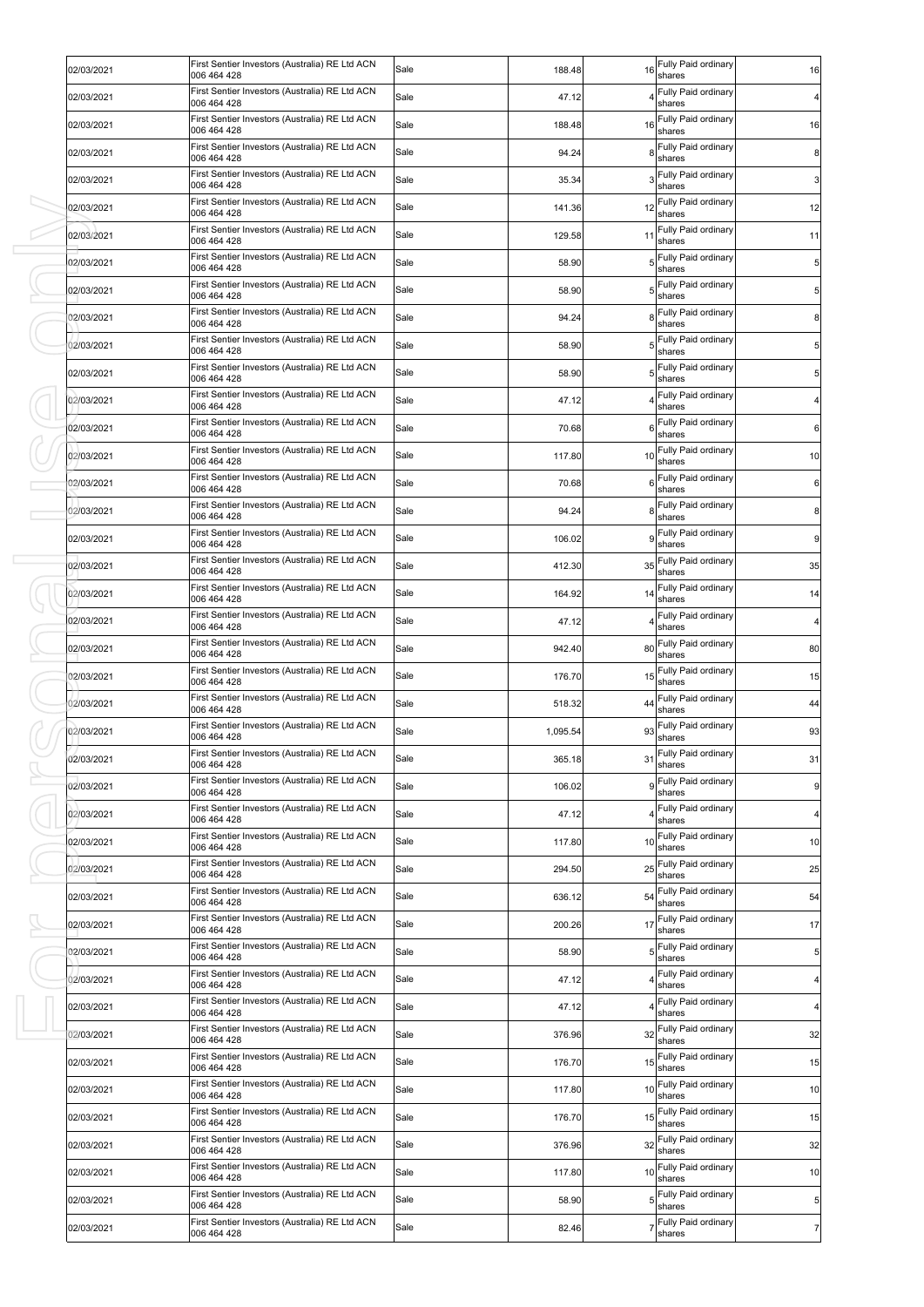| 02/03/2021 | First Sentier Investors (Australia) RE Ltd ACN<br>006 464 428         | Sale     | 47.12        |         | Fully Paid ordinary<br>shares       | 4 <sub>1</sub> |
|------------|-----------------------------------------------------------------------|----------|--------------|---------|-------------------------------------|----------------|
| 02/03/2021 | First Sentier Investors (Australia) RE Ltd ACN<br>006 464 428         | Sale     | 58.90        |         | Fully Paid ordinary<br>shares       | 5 <sub>l</sub> |
| 02/03/2021 | First Sentier Investors (Australia) RE Ltd ACN<br>006 464 428         | Sale     | 212.04       | 18      | Fully Paid ordinary<br>shares       | 18             |
| 02/03/2021 | First Sentier Investors (Australia) RE Ltd ACN<br>006 464 428         | Sale     | 176.70       | 15      | Fully Paid ordinary<br>shares       | 15             |
| 02/03/2021 | First Sentier Investors (Australia) RE Ltd ACN<br>006 464 428         | Sale     | 94.24        |         | Fully Paid ordinary<br>shares       | 8 <sub>l</sub> |
| 02/03/2021 | First Sentier Investors (Australia) RE Ltd ACN<br>006 464 428         | Sale     | 35.34        |         | Fully Paid ordinary<br>shares       | 3 <sub>l</sub> |
| 02/03/2021 | First Sentier Investors (Australia) RE Ltd ACN<br>006 464 428         | Sale     | 82.46        |         | Fully Paid ordinary<br>shares       | $\overline{7}$ |
| 02/03/2021 | First Sentier Investors (Australia) RE Ltd ACN<br>006 464 428         | Sale     | 235.60       | 20      | Fully Paid ordinary<br>shares       | 20             |
| 02/03/2021 | First Sentier Investors (Australia) RE Ltd ACN<br>006 464 428         | Sale     | 176.70       | 15      | Fully Paid ordinary<br>shares       | 15             |
| 02/03/2021 | First Sentier Investors (Australia) RE Ltd ACN<br>006 464 428         | Sale     | 212.04       | 18      | Fully Paid ordinary<br>shares       | 18             |
| 02/03/2021 | First Sentier Investors (Australia) RE Ltd ACN<br>006 464 428         | Sale     | 47.12        |         | Fully Paid ordinary<br>shares       | $\overline{4}$ |
| 02/03/2021 | First Sentier Investors (Australia) RE Ltd ACN<br>006 464 428         | Sale     | 47.12        |         | Fully Paid ordinary<br>shares       | $\overline{a}$ |
| 02/03/2021 | First Sentier Investors (Australia) RE Ltd ACN<br>006 464 428         | Sale     | 259.16       | 22      | Fully Paid ordinary<br>shares       | 22             |
| 02/03/2021 | First Sentier Investors (Australia) RE Ltd ACN<br>006 464 428         | Sale     | 141.36       | 12      | Fully Paid ordinary<br>shares       | 12             |
| 02/03/2021 | First Sentier Investors (Australia) RE Ltd ACN<br>006 464 428         | Sale     | 82.46        |         | Fully Paid ordinary<br>shares       | $\overline{7}$ |
| 02/03/2021 | First Sentier Investors (Australia) RE Ltd ACN<br>006 464 428         | Sale     | 129.58       | 11      | Fully Paid ordinary<br>shares       | 11             |
| 03/03/2021 | First Sentier Investors (Australia) IM Ltd ACN 114<br>194 311         | Purchase | 10,229.83    | 842     | Fully Paid ordinary<br>shares       | 842            |
| 03/03/2021 | First Sentier Investors (Australia) IM Ltd ACN 114<br>194 311         | Sale     | 35,479.78    | 2,851   | Fully Paid ordinary<br>shares       | 2,851          |
| 03/03/2021 | First Sentier Investors (Australia) IM Ltd ACN 114<br>194 311         | Sale     | 7,555.07     | 614     | Fully Paid ordinary<br>shares       | 614            |
| 03/03/2021 | First Sentier Investors (Australia) IM Ltd ACN 114<br>194 311         | Sale     | 254,555.88   | 20,455  | Fully Paid ordinary<br>shares       | 20,455         |
| 03/03/2021 | First Sentier Investors (Australia) IM Ltd ACN 114<br>194 311         | Purchase | 36,954.82    | 3,043   | Fully Paid ordinary<br>shares       | 3,043          |
| 03/03/2021 | First Sentier Investors Realindex Pty Ltd ACN 133<br>312 017          | Purchase | 39,212.52    | 3,222   | Fully Paid ordinary<br>shares       | 3,222          |
| 04/03/2021 | First Sentier Investors (Australia) IM Ltd ACN 114<br>194 311         | Sale     | 4,003.67     | 325     | Fully Paid ordinary<br>shares       | 325            |
| 04/03/2021 | First Sentier Investors (Australia) RE Ltd ACN<br>006 464 428         | Purchase | 1,063.05     | 89      | Fully Paid ordinary<br>shares       | 89             |
| 04/03/2021 | First Sentier Investors (Australia) RE Ltd ACN<br>006 464 428         | Purchase | 1,433.33     | 120     | Fully Paid ordinary<br>shares       | 120            |
| 04/03/2021 | First Sentier Investors Realindex Pty Ltd ACN 133 Sale<br>312 017     |          | 19,982.64    |         | 1,622 Fully Paid ordinary<br>shares | 1,622          |
| 04/03/2021 | First Sentier Investors (Australia) IM Ltd ACN 114<br>194 311         | Sale     | 554.35       | 45      | Fully Paid ordinary<br>shares       | 45             |
| 05/03/2021 | First Sentier Investors (Australia) IM Ltd ACN 114<br>194 311         | Purchase | 23,488.77    | 2,000   | Fully Paid ordinary<br>shares       | 2,000          |
| 05/03/2021 | First Sentier Investors (Australia) IM Ltd ACN 114<br>194 311         | Purchase | 209,626.50   | 17,690  | Fully Paid ordinary<br>shares       | 17,690         |
| 05/03/2021 | First Sentier Investors (Australia) IM Ltd ACN 114<br>194 311         | Purchase | 1,888,553.64 | 160,000 | Fully Paid ordinary<br>shares       | 160,000        |
| 05/03/2021 | First Sentier Investors (Australia) IM Ltd ACN 114<br>194 311         | Purchase | 7,444.58     | 630     | Fully Paid ordinary<br>shares       | 630            |
| 08/03/2021 | First Sentier Investors (Australia) IM Ltd ACN 114<br>194 311         | Sale     | 28.616.20    | 2,390   | Fully Paid ordinary<br>shares       | 2,390          |
| 08/03/2021 | First Sentier Investors (Australia) IM Ltd ACN 114<br>194 311         | Sale     | 87,045.75    | 7,272   | Fully Paid ordinary<br>shares       | 7,272          |
| 08/03/2021 | First Sentier Investors (Australia) IM Ltd ACN 114<br>194 311         | Sale     | 498,604.34   | 41,643  | Fully Paid ordinary<br>shares       | 41,643         |
| 08/03/2021 | First Sentier Investors (Australia) IM Ltd ACN 114<br>194 311         | Sale     | 2,000.43     | 167     | Fully Paid ordinary<br>shares       | 167            |
| 08/03/2021 | First Sentier Investors (Australia) IM Ltd ACN 114<br>194 311         | Sale     | 99,330.54    | 8,296   | Fully Paid ordinary<br>shares       | 8,296          |
| 08/03/2021 | First Sentier Investors Realindex Pty Ltd ACN 133 Purchase<br>312 017 |          | 13,341.54    | 1,109   | Fully Paid ordinary<br>shares       | 1,109          |
| 08/03/2021 | First Sentier Investors (Australia) IM Ltd ACN 114<br>194 311         | Sale     | 487,014.18   | 40,675  | Fully Paid ordinary<br>shares       | 40,675         |
| 08/03/2021 | First Sentier Investors (Australia) IM Ltd ACN 114<br>194 311         | Sale     | 27,933.72    | 2,333   | Fully Paid ordinary<br>shares       | 2,333          |
| 08/03/2021 | First Sentier Investors (Australia) IM Ltd ACN 114<br>194 311         | Sale     | 69,493.06    | 5,804   | Fully Paid ordinary<br>shares       | 5,804          |
| 09/03/2021 | First Sentier Investors (Australia) IM Ltd ACN 114<br>194 311         | Sale     | 209,626.50   | 17,690  | Fully Paid ordinary<br>shares       | 17,690         |
| 09/03/2021 | First Sentier Investors (Australia) RE Ltd ACN<br>006 464 428         | Sale     | 46.56        |         | Fully Paid ordinary<br>shares       | 4 <sub>1</sub> |
| 09/03/2021 | First Sentier Investors (Australia) RE Ltd ACN<br>006 464 428         | Sale     | 58.20        | 5       | Fully Paid ordinary<br>shares       | 5 <sub>5</sub> |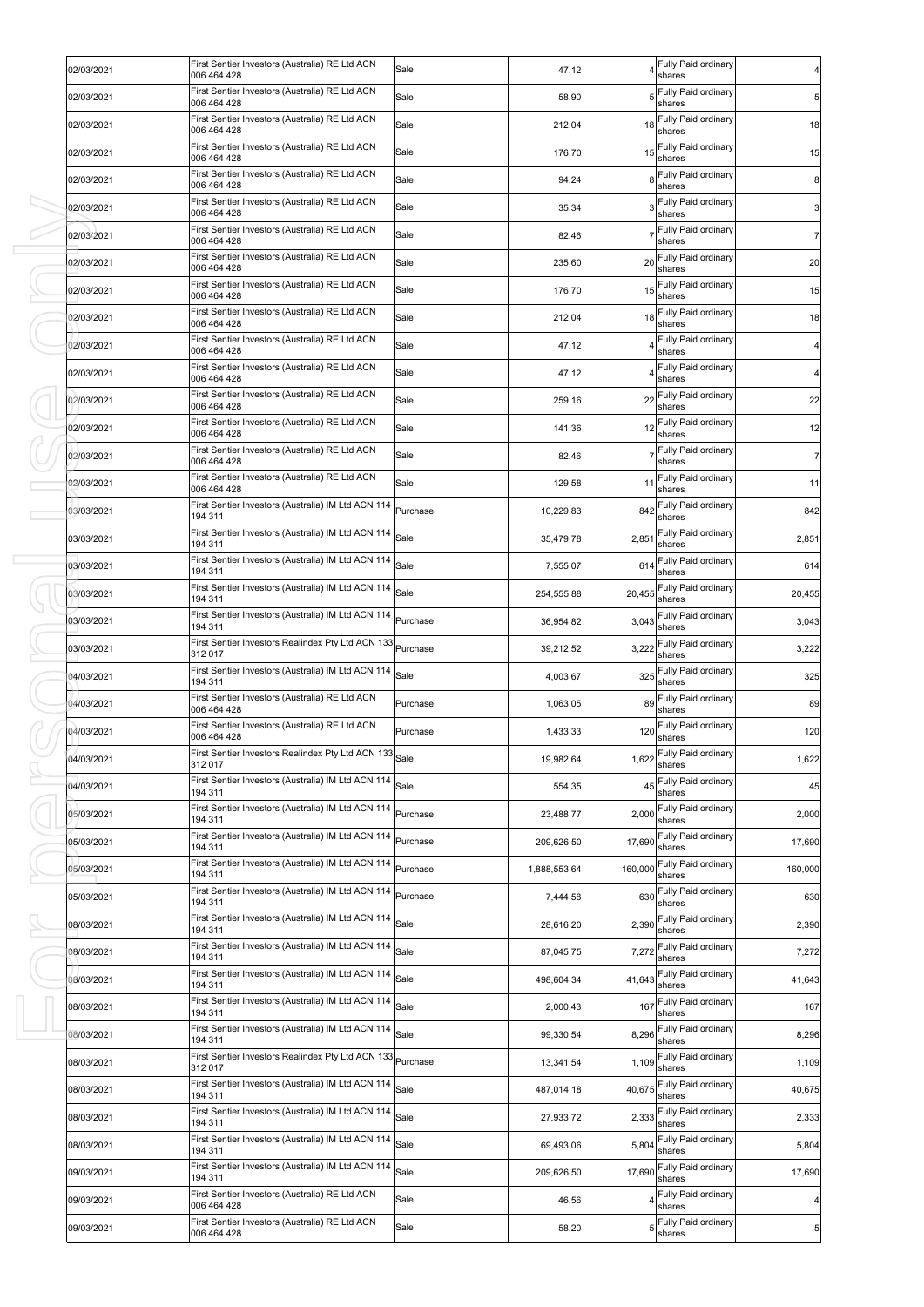| 09/03/2021 | First Sentier Investors (Australia) RE Ltd ACN<br>006 464 428 | Sale | 279.36 | 24 | Fully Paid ordinary<br>shares    | 24             |
|------------|---------------------------------------------------------------|------|--------|----|----------------------------------|----------------|
| 09/03/2021 | First Sentier Investors (Australia) RE Ltd ACN<br>006 464 428 | Sale | 116.40 | 10 | Fully Paid ordinary<br>shares    | 10             |
| 09/03/2021 | First Sentier Investors (Australia) RE Ltd ACN<br>006 464 428 | Sale | 34.92  |    | Fully Paid ordinary<br>shares    | 3 <sub>l</sub> |
| 09/03/2021 | First Sentier Investors (Australia) RE Ltd ACN<br>006 464 428 | Sale | 663.48 | 57 | Fully Paid ordinary<br>shares    | 57             |
| 09/03/2021 | First Sentier Investors (Australia) RE Ltd ACN<br>006 464 428 | Sale | 93.12  |    | Fully Paid ordinary<br>shares    | 8 <sup>1</sup> |
| 09/03/2021 | First Sentier Investors (Australia) RE Ltd ACN<br>006 464 428 | Sale | 360.84 | 31 | Fully Paid ordinary<br>shares    | 31             |
| 09/03/2021 | First Sentier Investors (Australia) RE Ltd ACN<br>006 464 428 | Sale | 779.88 | 67 | Fully Paid ordinary<br>shares    | 67             |
| 09/03/2021 | First Sentier Investors (Australia) RE Ltd ACN<br>006 464 428 | Sale | 267.72 | 23 | Fully Paid ordinary<br>shares    | 23             |
| 09/03/2021 | First Sentier Investors (Australia) RE Ltd ACN<br>006 464 428 | Sale | 69.84  | 6  | Fully Paid ordinary<br>shares    | 6              |
| 09/03/2021 | First Sentier Investors (Australia) RE Ltd ACN<br>006 464 428 | Sale | 58.20  |    | Fully Paid ordinary<br>shares    | 5              |
| 09/03/2021 | First Sentier Investors (Australia) RE Ltd ACN<br>006 464 428 | Sale | 46.56  |    | Fully Paid ordinary<br>shares    | $\overline{a}$ |
| 09/03/2021 | First Sentier Investors (Australia) RE Ltd ACN<br>006 464 428 | Sale | 46.56  |    | Fully Paid ordinary<br>shares    | $\overline{4}$ |
| 09/03/2021 | First Sentier Investors (Australia) RE Ltd ACN<br>006 464 428 | Sale | 291.00 | 25 | Fully Paid ordinary<br>shares    | 25             |
| 09/03/2021 | First Sentier Investors (Australia) RE Ltd ACN<br>006 464 428 | Sale | 116.40 | 10 | Fully Paid ordinary<br>shares    | 10             |
| 09/03/2021 | First Sentier Investors (Australia) RE Ltd ACN<br>006 464 428 | Sale | 232.80 | 20 | Fully Paid ordinary<br>shares    | 20             |
| 09/03/2021 | First Sentier Investors (Australia) RE Ltd ACN<br>006 464 428 | Sale | 69.84  | 6  | Fully Paid ordinary<br>shares    | 6              |
| 09/03/2021 | First Sentier Investors (Australia) RE Ltd ACN<br>006 464 428 | Sale | 69.84  | 6  | Fully Paid ordinary<br>shares    | 6              |
| 09/03/2021 | First Sentier Investors (Australia) RE Ltd ACN<br>006 464 428 | Sale | 69.84  | 6  | Fully Paid ordinary<br>shares    | 6              |
| 09/03/2021 | First Sentier Investors (Australia) RE Ltd ACN<br>006 464 428 | Sale | 162.96 | 14 | Fully Paid ordinary<br>shares    | 14             |
| 09/03/2021 | First Sentier Investors (Australia) RE Ltd ACN<br>006 464 428 | Sale | 162.96 | 14 | Fully Paid ordinary<br>shares    | 14             |
| 09/03/2021 | First Sentier Investors (Australia) RE Ltd ACN<br>006 464 428 | Sale | 197.88 | 17 | Fully Paid ordinary<br>shares    | 17             |
| 09/03/2021 | First Sentier Investors (Australia) RE Ltd ACN<br>006 464 428 | Sale | 104.76 | g  | Fully Paid ordinary<br>shares    | 9              |
| 09/03/2021 | First Sentier Investors (Australia) RE Ltd ACN<br>006 464 428 | Sale | 46.56  |    | Fully Paid ordinary<br>shares    | $\overline{a}$ |
| 09/03/2021 | First Sentier Investors (Australia) RE Ltd ACN<br>006 464 428 | Sale | 81.48  |    | Fully Paid ordinary<br>shares    | $\overline{7}$ |
| 09/03/2021 | First Sentier Investors (Australia) RE Ltd ACN<br>006 464 428 | Sale | 209.52 | 18 | Fully Paid ordinary<br>shares    | 18             |
| 09/03/2021 | First Sentier Investors (Australia) RE Ltd ACN<br>006 464 428 | Sale | 442.32 |    | 38 Fully Paid ordinary<br>shares | 38             |
| 09/03/2021 | First Sentier Investors (Australia) RE Ltd ACN<br>006 464 428 | Sale | 139.68 | 12 | Fully Paid ordinary<br>shares    | 12             |
| 09/03/2021 | First Sentier Investors (Australia) RE Ltd ACN<br>006 464 428 | Sale | 46.56  |    | Fully Paid ordinary<br>shares    | 4 <sub>1</sub> |
| 09/03/2021 | First Sentier Investors (Australia) RE Ltd ACN<br>006 464 428 | Sale | 34.92  |    | Fully Paid ordinary<br>shares    | 3 <sup>1</sup> |
| 09/03/2021 | First Sentier Investors (Australia) RE Ltd ACN<br>006 464 428 | Sale | 34.92  |    | Fully Paid ordinary<br>shares    | 3 <sup>1</sup> |
| 09/03/2021 | First Sentier Investors (Australia) RE Ltd ACN<br>006 464 428 | Sale | 267.72 | 23 | Fully Paid ordinary<br>shares    | 23             |
| 09/03/2021 | First Sentier Investors (Australia) RE Ltd ACN<br>006 464 428 | Sale | 116.40 | 10 | Fully Paid ordinary<br>shares    | 10             |
| 09/03/2021 | First Sentier Investors (Australia) RE Ltd ACN<br>006 464 428 | Sale | 69.84  | 6  | Fully Paid ordinary<br>shares    | 6              |
| 09/03/2021 | First Sentier Investors (Australia) RE Ltd ACN<br>006 464 428 | Sale | 116.40 | 10 | Fully Paid ordinary<br>shares    | 10             |
| 09/03/2021 | First Sentier Investors (Australia) RE Ltd ACN<br>006 464 428 | Sale | 256.08 | 22 | Fully Paid ordinary<br>shares    | 22             |
| 09/03/2021 | First Sentier Investors (Australia) RE Ltd ACN<br>006 464 428 | Sale | 81.48  |    | Fully Paid ordinary<br>shares    | $\overline{7}$ |
| 09/03/2021 | First Sentier Investors (Australia) RE Ltd ACN<br>006 464 428 | Sale | 34.92  |    | Fully Paid ordinary<br>shares    | 3 <sub>l</sub> |
| 09/03/2021 | First Sentier Investors (Australia) RE Ltd ACN<br>006 464 428 | Sale | 46.56  |    | Fully Paid ordinary<br>shares    | 4 <sub>1</sub> |
| 09/03/2021 | First Sentier Investors (Australia) RE Ltd ACN<br>006 464 428 | Sale | 23.28  |    | Fully Paid ordinary<br>shares    | $\overline{2}$ |
| 09/03/2021 | First Sentier Investors (Australia) RE Ltd ACN<br>006 464 428 | Sale | 34.92  |    | Fully Paid ordinary<br>shares    | 3 <sup>1</sup> |
| 09/03/2021 | First Sentier Investors (Australia) RE Ltd ACN<br>006 464 428 | Sale | 128.04 | 11 | Fully Paid ordinary<br>shares    | 11             |
| 09/03/2021 | First Sentier Investors (Australia) RE Ltd ACN<br>006 464 428 | Sale | 116.40 | 10 | Fully Paid ordinary<br>shares    | 10             |
| 09/03/2021 | First Sentier Investors (Australia) RE Ltd ACN<br>006 464 428 | Sale | 46.56  |    | Fully Paid ordinary<br>shares    | 4 <sub>1</sub> |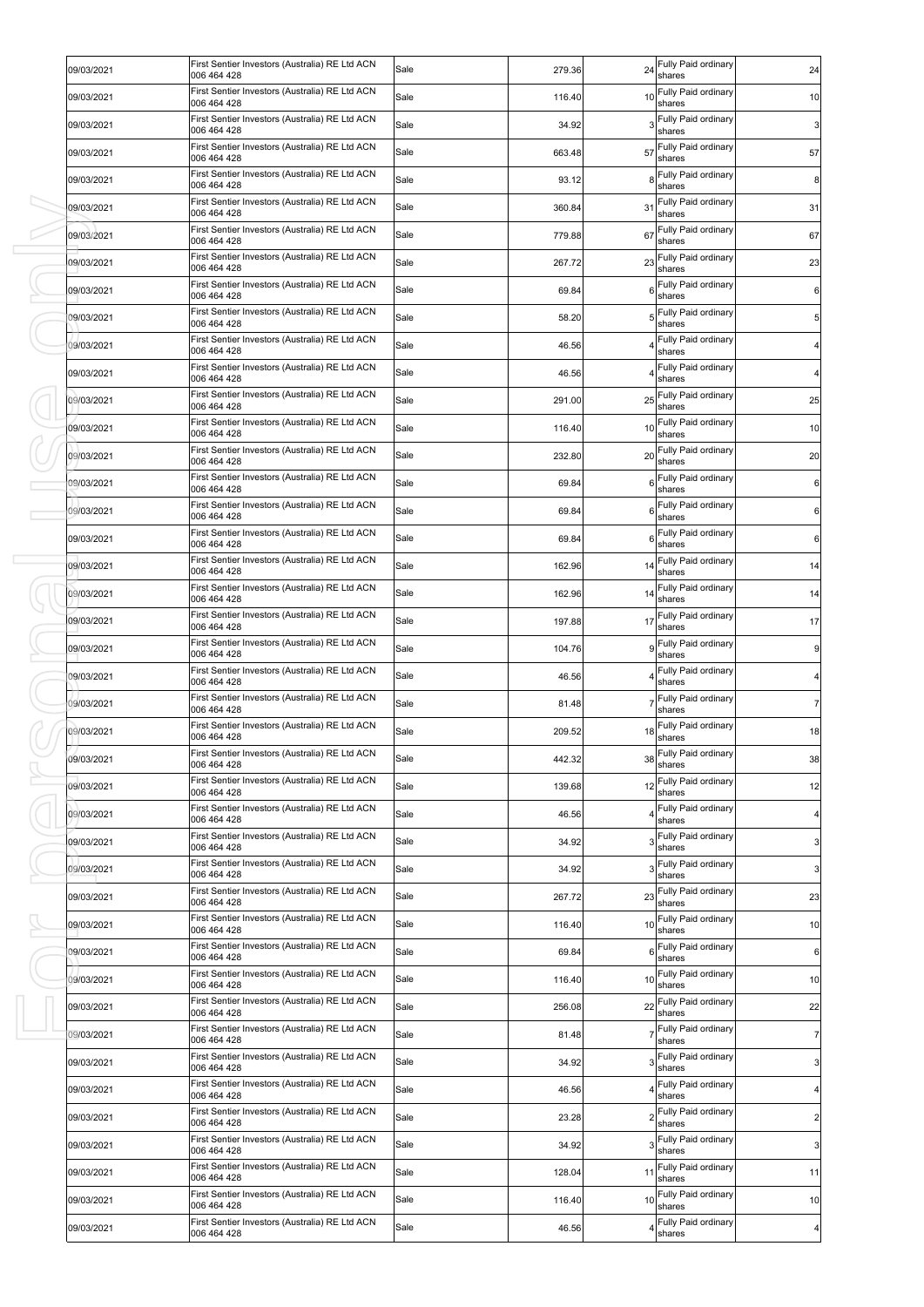| 09/03/2021 | First Sentier Investors (Australia) RE Ltd ACN<br>006 464 428          | Sale | 34.92      |        | Fully Paid ordinary<br>shares    | 3                |
|------------|------------------------------------------------------------------------|------|------------|--------|----------------------------------|------------------|
| 09/03/2021 | First Sentier Investors (Australia) RE Ltd ACN<br>006 464 428          | Sale | 46.56      |        | Fully Paid ordinary<br>shares    | 4                |
| 09/03/2021 | First Sentier Investors (Australia) RE Ltd ACN<br>006 464 428          | Sale | 139.68     | 12     | Fully Paid ordinary<br>shares    | 12               |
| 09/03/2021 | First Sentier Investors (Australia) RE Ltd ACN<br>006 464 428          | Sale | 104.76     |        | Fully Paid ordinary<br>shares    | $\boldsymbol{9}$ |
| 09/03/2021 | First Sentier Investors (Australia) RE Ltd ACN<br>006 464 428          | Sale | 139.68     | 12     | Fully Paid ordinary<br>shares    | 12               |
| 09/03/2021 | First Sentier Investors (Australia) RE Ltd ACN<br>006 464 428          | Sale | 34.92      |        | Fully Paid ordinary<br>shares    | $\mathbf{3}$     |
| 09/03/2021 | First Sentier Investors (Australia) RE Ltd ACN<br>006 464 428          | Sale | 23.28      |        | 2 Fully Paid ordinary<br>shares  | $\overline{a}$   |
| 09/03/2021 | First Sentier Investors (Australia) RE Ltd ACN<br>006 464 428          | Sale | 186.24     | 16     | Fully Paid ordinary<br>shares    | 16               |
| 09/03/2021 | First Sentier Investors (Australia) RE Ltd ACN<br>006 464 428          | Sale | 81.48      |        | Fully Paid ordinary<br>shares    | $\overline{7}$   |
| 09/03/2021 | First Sentier Investors (Australia) RE Ltd ACN<br>006 464 428          | Sale | 46.56      |        | Fully Paid ordinary<br>shares    | 4                |
| 09/03/2021 | First Sentier Investors (Australia) RE Ltd ACN<br>006 464 428          | Sale | 81.48      |        | Fully Paid ordinary<br>shares    | 7                |
| 09/03/2021 | First Sentier Investors (Australia) RE Ltd ACN<br>006 464 428          | Sale | 128.04     | 11     | Fully Paid ordinary<br>shares    | 11               |
| 09/03/2021 | First Sentier Investors (Australia) RE Ltd ACN<br>006 464 428          | Sale | 34.92      |        | Fully Paid ordinary<br>shares    | 3                |
| 09/03/2021 | First Sentier Investors (Australia) RE Ltd ACN<br>006 464 428          | Sale | 116.40     | 10     | Fully Paid ordinary<br>shares    | 10               |
| 09/03/2021 | First Sentier Investors (Australia) RE Ltd ACN<br>006 464 428          | Sale | 58.20      |        | Fully Paid ordinary<br>shares    | 5                |
| 09/03/2021 | First Sentier Investors (Australia) RE Ltd ACN<br>006 464 428          | Sale | 23.28      |        | Fully Paid ordinary<br>shares    | 2                |
| 09/03/2021 | First Sentier Investors (Australia) RE Ltd ACN<br>006 464 428          | Sale | 81.48      |        | Fully Paid ordinary<br>shares    | 7                |
| 09/03/2021 | First Sentier Investors (Australia) RE Ltd ACN<br>006 464 428          | Sale | 93.12      | 8      | Fully Paid ordinary<br>shares    | 8                |
| 09/03/2021 | First Sentier Investors (Australia) RE Ltd ACN<br>006 464 428          | Sale | 34.92      |        | Fully Paid ordinary<br>shares    | 3                |
| 09/03/2021 | First Sentier Investors (Australia) RE Ltd ACN<br>006 464 428          | Sale | 34.92      |        | Fully Paid ordinary<br>shares    | 3                |
| 09/03/2021 | First Sentier Investors (Australia) RE Ltd ACN<br>006 464 428          | Sale | 58.20      |        | Fully Paid ordinary<br>shares    | 5                |
| 09/03/2021 | First Sentier Investors (Australia) RE Ltd ACN<br>006 464 428          | Sale | 34.92      |        | Fully Paid ordinary<br>shares    | 3                |
| 09/03/2021 | First Sentier Investors (Australia) RE Ltd ACN<br>006 464 428          | Sale | 34.92      |        | Fully Paid ordinary<br>shares    | 3                |
| 09/03/2021 | First Sentier Investors (Australia) RE Ltd ACN<br>006 464 428          | Sale | 34.92      |        | Fully Paid ordinary<br>shares    | 3                |
| 09/03/2021 | First Sentier Investors (Australia) RE Ltd ACN<br>006 464 428          | Sale | 46.56      |        | Fully Paid ordinary<br>shares    |                  |
| 09/03/2021 | First Sentier Investors (Australia) RE Ltd ACN<br>006 464 428          | Sale | 69.84      |        | 6 Fully Paid ordinary<br>shares  | $\,$ 6           |
| 09/03/2021 | First Sentier Investors (Australia) RE Ltd ACN<br>006 464 428          | Sale | 46.56      |        | Fully Paid ordinary<br>shares    | 4                |
| 09/03/2021 | First Sentier Investors (Australia) RE Ltd ACN<br>006 464 428          | Sale | 104.76     |        | Fully Paid ordinary<br>shares    | 9                |
| 09/03/2021 | First Sentier Investors (Australia) RE Ltd ACN<br>006 464 428          | Sale | 81.48      |        | Fully Paid ordinary<br>shares    | $\overline{7}$   |
| 09/03/2021 | First Sentier Investors (Australia) RE Ltd ACN<br>006 464 428          | Sale | 139.68     | 12     | Fully Paid ordinary<br>shares    | 12               |
| 09/03/2021 | First Sentier Investors (Australia) RE Ltd ACN<br>006 464 428          | Sale | 197.88     |        | 17 Fully Paid ordinary<br>shares | 17               |
| 09/03/2021 | First Sentier Investors (Australia) RE Ltd ACN<br>006 464 428          | Sale | 93.12      | 8      | Fully Paid ordinary<br>shares    | 8                |
| 09/03/2021 | First Sentier Investors (Australia) RE Ltd ACN<br>006 464 428          | Sale | 58.20      | 5      | Fully Paid ordinary<br>shares    | $\sqrt{5}$       |
| 09/03/2021 | First Sentier Investors (Australia) RE Ltd ACN<br>006 464 428          | Sale | 325.92     | 28     | Fully Paid ordinary<br>shares    | 28               |
| 09/03/2021 | First Sentier Investors (Australia) RE Ltd ACN<br>006 464 428          | Sale | 34.92      | 3      | Fully Paid ordinary<br>shares    | $\mathbf{3}$     |
| 09/03/2021 | First Sentier Investors (Australia) RE Ltd ACN<br>006 464 428          | Sale | 93.12      |        | Fully Paid ordinary<br>shares    | 8                |
| 10/03/2021 | First Sentier Investors (Australia) IM Ltd ACN 114<br>194 311          | Sale | 652,256.68 | 54,244 | Fully Paid ordinary<br>shares    | 54,244           |
| 10/03/2021 | First Sentier Investors (Australia) IM Ltd ACN 114<br>194 311          | Sale | 8,015.38   | 666    | Fully Paid ordinary<br>shares    | 666              |
| 10/03/2021 | First Sentier Investors Realindex Pty Ltd ACN 133 Purchase<br>312 017  |      | 28,025.29  | 2,357  | Fully Paid ordinary<br>shares    | 2,357            |
| 10/03/2021 | First Sentier Investors (Australia) IM Ltd ACN 114<br>194 311          | Sale | 140,385.98 | 11,675 | Fully Paid ordinary<br>shares    | 11,675           |
| 10/03/2021 | First Sentier Investors (Australia) IM Ltd ACN 114 Purchase<br>194 311 |      | 7,166.57   | 602    | Fully Paid ordinary<br>shares    | 602              |
| 10/03/2021 | First Sentier Investors (Australia) IM Ltd ACN 114<br>194 311          | Sale | 420,542.50 | 35,000 | Fully Paid ordinary<br>shares    | 35,000           |
| 10/03/2021 | First Sentier Investors (Australia) IM Ltd ACN 114 Sale<br>194 311     |      | 14,718.99  | 1,225  | Fully Paid ordinary<br>shares    | 1,225            |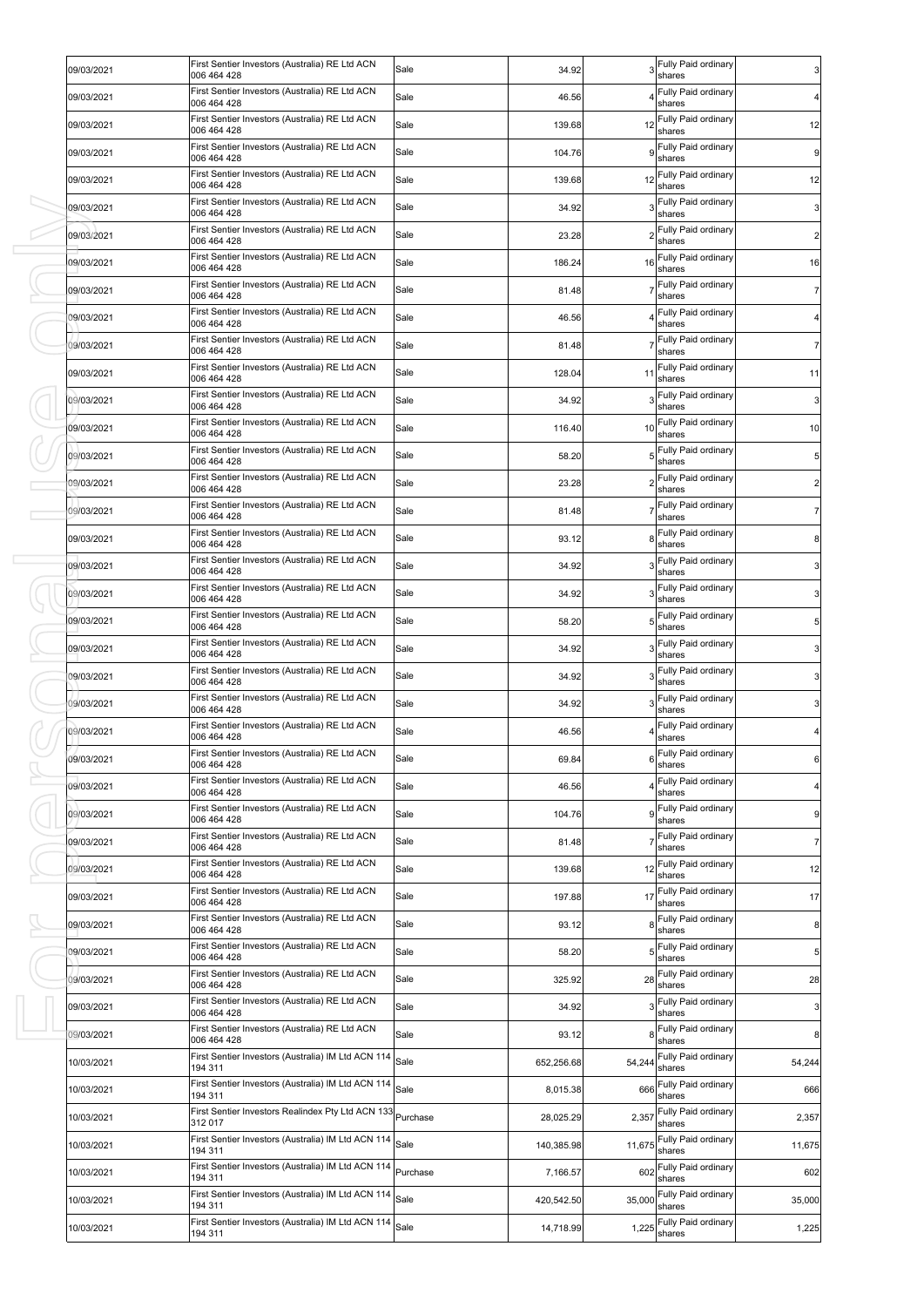| 10/03/2021 | First Sentier Investors (Australia) IM Ltd ACN 114<br>194 311 | Sale | 109,146.34   | 9,077  | Fully Paid ordinary<br>shares   | 9,077          |
|------------|---------------------------------------------------------------|------|--------------|--------|---------------------------------|----------------|
| 10/03/2021 | First Sentier Investors (Australia) IM Ltd ACN 114<br>194 311 | Sale | 38,358.14    | 3,190  | Fully Paid ordinary<br>shares   | 3,190          |
| 10/03/2021 | First Sentier Investors (Australia) IM Ltd ACN 114<br>194 311 | Sale | 1,007,364.06 | 83,776 | Fully Paid ordinary<br>shares   | 83,776         |
| 10/03/2021 | First Sentier Investors (Australia) IM Ltd ACN 114<br>194 311 | Sale | 37,432.25    | 3,113  | Fully Paid ordinary<br>shares   | 3,113          |
| 10/03/2021 | First Sentier Investors (Australia) IM Ltd ACN 114<br>194 311 | Sale | 117,106.55   | 9,739  | Fully Paid ordinary<br>shares   | 9,739          |
| 11/03/2021 | First Sentier Investors (Australia) IM Ltd ACN 114<br>194 311 | Sale | 628,487.11   | 53,215 | Fully Paid ordinary<br>shares   | 53,215         |
| 11/03/2021 | First Sentier Investors (Australia) IM Ltd ACN 114<br>194 311 | Sale | 939,783.99   | 79,573 | Fully Paid ordinary<br>shares   | 79,573         |
| 11/03/2021 | First Sentier Investors (Australia) IM Ltd ACN 114<br>194 311 | Sale | 635,077.28   | 53,773 | Fully Paid ordinary<br>shares   | 53,773         |
| 11/03/2021 | First Sentier Investors (Australia) IM Ltd ACN 114<br>194 311 | Sale | 354,640.82   | 30,028 | Fully Paid ordinary<br>shares   | 30,028         |
| 11/03/2021 | First Sentier Investors (Australia) RE Ltd ACN<br>006 464 428 | Sale | 117.80       | 10     | Fully Paid ordinary<br>shares   | 10             |
| 11/03/2021 | First Sentier Investors (Australia) RE Ltd ACN<br>006 464 428 | Sale | 58.90        |        | Fully Paid ordinary<br>shares   | 5              |
| 11/03/2021 | First Sentier Investors (Australia) RE Ltd ACN<br>006 464 428 | Sale | 365.18       | 31     | Fully Paid ordinary<br>shares   | 31             |
| 11/03/2021 | First Sentier Investors (Australia) RE Ltd ACN<br>006 464 428 | Sale | 23.56        |        | Fully Paid ordinary<br>shares   | $\overline{2}$ |
| 11/03/2021 | First Sentier Investors (Australia) RE Ltd ACN<br>006 464 428 | Sale | 94.24        | 8      | Fully Paid ordinary<br>shares   | 8              |
| 11/03/2021 | First Sentier Investors (Australia) RE Ltd ACN<br>006 464 428 | Sale | 318.06       | 27     | Fully Paid ordinary<br>shares   | 27             |
| 11/03/2021 | First Sentier Investors (Australia) RE Ltd ACN<br>006 464 428 | Sale | 141.36       | 12     | Fully Paid ordinary<br>shares   | 12             |
| 1/03/2021  | First Sentier Investors (Australia) RE Ltd ACN<br>006 464 428 | Sale | 259.16       | 22     | Fully Paid ordinary<br>shares   | 22             |
| 11/03/2021 | First Sentier Investors (Australia) RE Ltd ACN<br>006 464 428 | Sale | 82.46        |        | Fully Paid ordinary<br>shares   | $\overline{7}$ |
| 11/03/2021 | First Sentier Investors (Australia) RE Ltd ACN<br>006 464 428 | Sale | 94.24        | 8      | Fully Paid ordinary<br>shares   | 8 <sup>1</sup> |
| 11/03/2021 | First Sentier Investors (Australia) RE Ltd ACN<br>006 464 428 | Sale | 94.24        | 8      | Fully Paid ordinary<br>shares   | 8              |
| 11/03/2021 | First Sentier Investors (Australia) RE Ltd ACN<br>006 464 428 | Sale | 341.62       | 29     | Fully Paid ordinary<br>shares   | 29             |
| 11/03/2021 | First Sentier Investors (Australia) RE Ltd ACN<br>006 464 428 | Sale | 70.68        | 6      | Fully Paid ordinary<br>shares   | 6              |
| 11/03/2021 | First Sentier Investors (Australia) RE Ltd ACN<br>006 464 428 | Sale | 23.56        |        | Fully Paid ordinary<br>shares   | $\overline{c}$ |
| 11/03/2021 | First Sentier Investors (Australia) RE Ltd ACN<br>006 464 428 | Sale | 106.02       |        | Fully Paid ordinary<br>shares   | 9              |
| 11/03/2021 | First Sentier Investors (Australia) RE Ltd ACN<br>006 464 428 | Sale | 106.02       |        | Fully Paid ordinary<br>shares   | 9              |
| 11/03/2021 | First Sentier Investors (Australia) RE Ltd ACN<br>006 464 428 | Sale | 106.02       |        | 9 Fully Paid ordinary<br>shares | 9              |
| 11/03/2021 | First Sentier Investors (Australia) RE Ltd ACN<br>006 464 428 | Sale | 70.68        | 6      | Fully Paid ordinary<br>shares   | 6              |
| 11/03/2021 | First Sentier Investors (Australia) RE Ltd ACN<br>006 464 428 | Sale | 200.26       | 17     | Fully Paid ordinary<br>shares   | 17             |
| 11/03/2021 | First Sentier Investors (Australia) RE Ltd ACN<br>006 464 428 | Sale | 176.70       | 15     | Fully Paid ordinary<br>shares   | 15             |
| 11/03/2021 | First Sentier Investors (Australia) RE Ltd ACN<br>006 464 428 | Sale | 235.60       | 20     | Fully Paid ordinary<br>shares   | 20             |
| 11/03/2021 | First Sentier Investors (Australia) RE Ltd ACN<br>006 464 428 | Sale | 117.80       | 10     | Fully Paid ordinary<br>shares   | 10             |
| 11/03/2021 | First Sentier Investors (Australia) RE Ltd ACN<br>006 464 428 | Sale | 47.12        |        | Fully Paid ordinary<br>shares   | $\overline{4}$ |
| 11/03/2021 | First Sentier Investors (Australia) RE Ltd ACN<br>006 464 428 | Sale | 94.24        | 8      | Fully Paid ordinary<br>shares   | 8 <sub>l</sub> |
| 11/03/2021 | First Sentier Investors (Australia) RE Ltd ACN<br>006 464 428 | Sale | 247.38       | 21     | Fully Paid ordinary<br>shares   | 21             |
| 11/03/2021 | First Sentier Investors (Australia) RE Ltd ACN<br>006 464 428 | Sale | 506.54       | 43     | Fully Paid ordinary<br>shares   | 43             |
| 11/03/2021 | First Sentier Investors (Australia) RE Ltd ACN<br>006 464 428 | Sale | 164.92       | 14     | Fully Paid ordinary<br>shares   | 14             |
| 11/03/2021 | First Sentier Investors (Australia) RE Ltd ACN<br>006 464 428 | Sale | 47.12        |        | Fully Paid ordinary<br>shares   | 4 <sub>1</sub> |
| 11/03/2021 | First Sentier Investors (Australia) RE Ltd ACN<br>006 464 428 | Sale | 35.34        | 3      | Fully Paid ordinary<br>shares   | 3 <sub>l</sub> |
| 11/03/2021 | First Sentier Investors (Australia) RE Ltd ACN<br>006 464 428 | Sale | 35.34        | 3      | Fully Paid ordinary<br>shares   | 3 <sup>1</sup> |
| 11/03/2021 | First Sentier Investors (Australia) RE Ltd ACN<br>006 464 428 | Sale | 306.28       | 26     | Fully Paid ordinary<br>shares   | 26             |
| 11/03/2021 | First Sentier Investors (Australia) RE Ltd ACN<br>006 464 428 | Sale | 129.58       | 11     | Fully Paid ordinary<br>shares   | 11             |
| 11/03/2021 | First Sentier Investors (Australia) RE Ltd ACN<br>006 464 428 | Sale | 94.24        | 8      | Fully Paid ordinary<br>shares   | 8 <sub>l</sub> |
| 11/03/2021 | First Sentier Investors (Australia) RE Ltd ACN<br>006 464 428 | Sale | 94.24        | 8      | Fully Paid ordinary<br>shares   | 8              |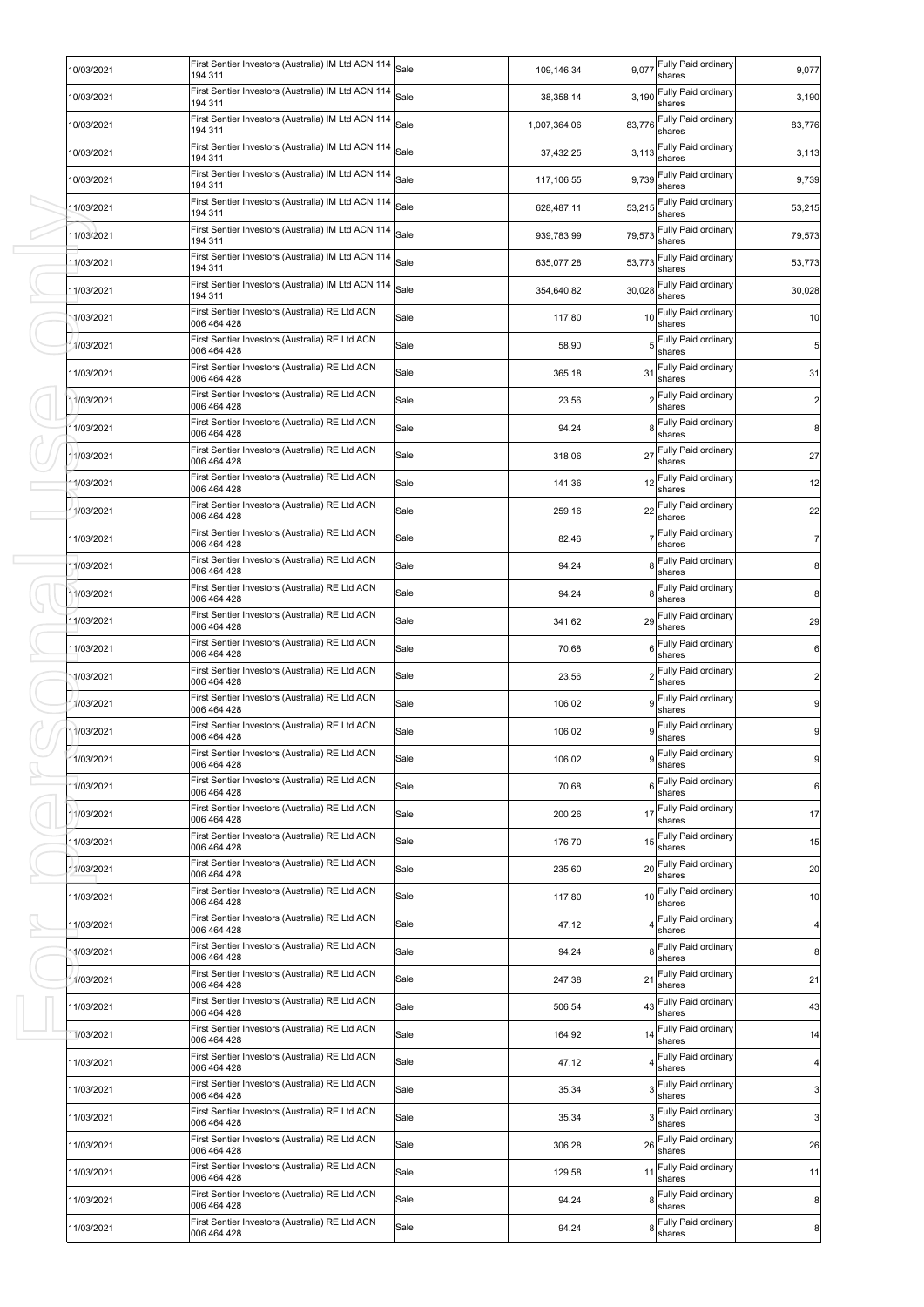| 11/03/2021 | First Sentier Investors (Australia) RE Ltd ACN<br>006 464 428 | Sale | 164.92 | 14 | Fully Paid ordinary<br>shares    | 14             |
|------------|---------------------------------------------------------------|------|--------|----|----------------------------------|----------------|
| 11/03/2021 | First Sentier Investors (Australia) RE Ltd ACN<br>006 464 428 | Sale | 106.02 |    | Fully Paid ordinary<br>shares    | 9              |
| 11/03/2021 | First Sentier Investors (Australia) RE Ltd ACN<br>006 464 428 | Sale | 94.24  |    | Fully Paid ordinary<br>shares    | 8 <sub>l</sub> |
| 11/03/2021 | First Sentier Investors (Australia) RE Ltd ACN<br>006 464 428 | Sale | 94.24  |    | Fully Paid ordinary<br>shares    | 8 <sup>1</sup> |
| 11/03/2021 | First Sentier Investors (Australia) RE Ltd ACN<br>006 464 428 | Sale | 117.80 | 10 | Fully Paid ordinary<br>shares    | 10             |
| 11/03/2021 | First Sentier Investors (Australia) RE Ltd ACN<br>006 464 428 | Sale | 212.04 | 18 | Fully Paid ordinary<br>shares    | 18             |
| 11/03/2021 | First Sentier Investors (Australia) RE Ltd ACN<br>006 464 428 | Sale | 117.80 | 10 | Fully Paid ordinary<br>shares    | 10             |
| 11/03/2021 | First Sentier Investors (Australia) RE Ltd ACN<br>006 464 428 | Sale | 153.14 | 13 | Fully Paid ordinary<br>shares    | 13             |
| 11/03/2021 | First Sentier Investors (Australia) RE Ltd ACN<br>006 464 428 | Sale | 164.92 | 14 | Fully Paid ordinary<br>shares    | 14             |
| 11/03/2021 | First Sentier Investors (Australia) RE Ltd ACN<br>006 464 428 | Sale | 270.94 | 23 | Fully Paid ordinary<br>shares    | 23             |
| 11/03/2021 | First Sentier Investors (Australia) RE Ltd ACN<br>006 464 428 | Sale | 129.58 | 11 | Fully Paid ordinary<br>shares    | 11             |
| 11/03/2021 | First Sentier Investors (Australia) RE Ltd ACN<br>006 464 428 | Sale | 82.46  |    | Fully Paid ordinary<br>shares    | $\overline{7}$ |
| 11/03/2021 | First Sentier Investors (Australia) RE Ltd ACN<br>006 464 428 | Sale | 141.36 | 12 | Fully Paid ordinary<br>shares    | 12             |
| 11/03/2021 | First Sentier Investors (Australia) RE Ltd ACN<br>006 464 428 | Sale | 106.02 |    | Fully Paid ordinary<br>shares    | 9              |
| 11/03/2021 | First Sentier Investors (Australia) RE Ltd ACN<br>006 464 428 | Sale | 259.16 | 22 | Fully Paid ordinary<br>shares    | 22             |
| 11/03/2021 | First Sentier Investors (Australia) RE Ltd ACN<br>006 464 428 | Sale | 164.92 | 14 | Fully Paid ordinary<br>shares    | 14             |
| 11/03/2021 | First Sentier Investors (Australia) RE Ltd ACN<br>006 464 428 | Sale | 235.60 | 20 | Fully Paid ordinary<br>shares    | 20             |
| 11/03/2021 | First Sentier Investors (Australia) RE Ltd ACN<br>006 464 428 | Sale | 82.46  |    | Fully Paid ordinary<br>shares    | $\overline{7}$ |
| 11/03/2021 | First Sentier Investors (Australia) RE Ltd ACN<br>006 464 428 | Sale | 200.26 | 17 | Fully Paid ordinary<br>shares    | 17             |
| 11/03/2021 | First Sentier Investors (Australia) RE Ltd ACN<br>006 464 428 | Sale | 259.16 | 22 | Fully Paid ordinary<br>shares    | 22             |
| 11/03/2021 | First Sentier Investors (Australia) RE Ltd ACN<br>006 464 428 | Sale | 141.36 | 12 | Fully Paid ordinary<br>shares    | 12             |
| 11/03/2021 | First Sentier Investors (Australia) RE Ltd ACN<br>006 464 428 | Sale | 247.38 | 21 | Fully Paid ordinary<br>shares    | 21             |
| 11/03/2021 | First Sentier Investors (Australia) RE Ltd ACN<br>006 464 428 | Sale | 153.14 | 13 | Fully Paid ordinary<br>shares    | 13             |
| 11/03/2021 | First Sentier Investors (Australia) RE Ltd ACN<br>006 464 428 | Sale | 129.58 | 11 | Fully Paid ordinary<br>shares    | 11             |
| 11/03/2021 | First Sentier Investors (Australia) RE Ltd ACN<br>006 464 428 | Sale | 294.50 | 25 | Fully Paid ordinary<br>shares    | 25             |
| 11/03/2021 | First Sentier Investors (Australia) RE Ltd ACN<br>006 464 428 | Sale | 94.24  |    | 8 Fully Paid ordinary<br>shares  | 8 <sup>1</sup> |
| 11/03/2021 | First Sentier Investors (Australia) RE Ltd ACN<br>006 464 428 | Sale | 47.12  |    | Fully Paid ordinary<br>shares    | $\overline{4}$ |
| 11/03/2021 | First Sentier Investors (Australia) RE Ltd ACN<br>006 464 428 | Sale | 141.36 | 12 | Fully Paid ordinary<br>shares    | 12             |
| 11/03/2021 | First Sentier Investors (Australia) RE Ltd ACN<br>006 464 428 | Sale | 23.56  |    | Fully Paid ordinary<br>shares    | $\overline{2}$ |
| 11/03/2021 | First Sentier Investors (Australia) RE Ltd ACN<br>006 464 428 | Sale | 35.34  |    | Fully Paid ordinary<br>shares    | 3 <sup>1</sup> |
| 11/03/2021 | First Sentier Investors (Australia) RE Ltd ACN<br>006 464 428 | Sale | 365.18 | 31 | Fully Paid ordinary<br>shares    | 31             |
| 11/03/2021 | First Sentier Investors (Australia) RE Ltd ACN<br>006 464 428 | Sale | 129.58 | 11 | Fully Paid ordinary<br>shares    | 11             |
| 11/03/2021 | First Sentier Investors (Australia) RE Ltd ACN<br>006 464 428 | Sale | 47.12  |    | Fully Paid ordinary<br>shares    | $\overline{4}$ |
| 11/03/2021 | First Sentier Investors (Australia) RE Ltd ACN<br>006 464 428 | Sale | 23.56  |    | Fully Paid ordinary<br>shares    | $\overline{2}$ |
| 11/03/2021 | First Sentier Investors (Australia) RE Ltd ACN<br>006 464 428 | Sale | 141.36 | 12 | Fully Paid ordinary<br>shares    | 12             |
| 11/03/2021 | First Sentier Investors (Australia) RE Ltd ACN<br>006 464 428 | Sale | 424.08 | 36 | Fully Paid ordinary<br>shares    | 36             |
| 11/03/2021 | First Sentier Investors (Australia) RE Ltd ACN<br>006 464 428 | Sale | 306.28 | 26 | Fully Paid ordinary<br>shares    | 26             |
| 11/03/2021 | First Sentier Investors (Australia) RE Ltd ACN<br>006 464 428 | Sale | 164.92 | 14 | Fully Paid ordinary<br>shares    | 14             |
| 11/03/2021 | First Sentier Investors (Australia) RE Ltd ACN<br>006 464 428 | Sale | 82.46  |    | Fully Paid ordinary<br>shares    | $\overline{7}$ |
| 11/03/2021 | First Sentier Investors (Australia) RE Ltd ACN<br>006 464 428 | Sale | 753.92 | 64 | Fully Paid ordinary<br>shares    | 64             |
| 11/03/2021 | First Sentier Investors (Australia) RE Ltd ACN<br>006 464 428 | Sale | 306.28 | 26 | Fully Paid ordinary<br>shares    | 26             |
| 11/03/2021 | First Sentier Investors (Australia) RE Ltd ACN<br>006 464 428 | Sale | 412.30 |    | 35 Fully Paid ordinary<br>shares | 35             |
| 11/03/2021 | First Sentier Investors (Australia) RE Ltd ACN<br>006 464 428 | Sale | 859.94 |    | 73 Fully Paid ordinary<br>shares | 73             |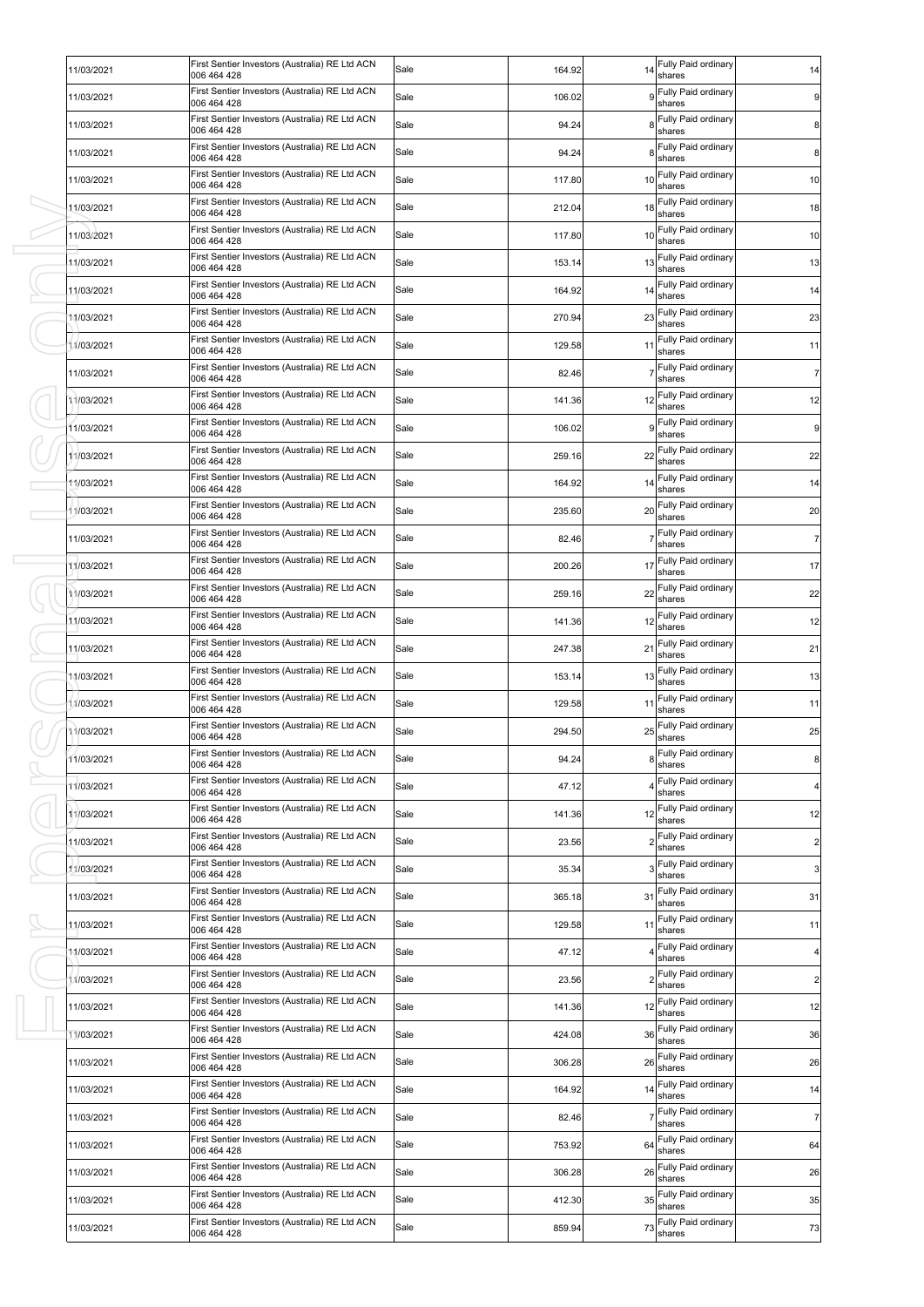| 11/03/2021 | First Sentier Investors (Australia) RE Ltd ACN<br>006 464 428 | Sale     | 294.50       | 25      | Fully Paid ordinary<br>shares    | 25             |
|------------|---------------------------------------------------------------|----------|--------------|---------|----------------------------------|----------------|
| 11/03/2021 | First Sentier Investors (Australia) RE Ltd ACN<br>006 464 428 | Sale     | 188.48       | 16      | Fully Paid ordinary<br>shares    | 16             |
| 11/03/2021 | First Sentier Investors (Australia) RE Ltd ACN<br>006 464 428 | Sale     | 212.04       | 18      | Fully Paid ordinary<br>shares    | 18             |
| 11/03/2021 | First Sentier Investors (Australia) RE Ltd ACN<br>006 464 428 | Sale     | 153.14       | 13      | Fully Paid ordinary<br>shares    | 13             |
| 11/03/2021 | First Sentier Investors (Australia) IM Ltd ACN 114<br>194 311 | Sale     | 117,666.39   | 9,963   | Fully Paid ordinary<br>shares    | 9,963          |
| 11/03/2021 | First Sentier Investors Realindex Pty Ltd ACN 133<br>312 017  | Sale     | 24,039.33    | 2,039   | Fully Paid ordinary<br>shares    | 2,039          |
| 11/03/2021 | First Sentier Investors (Australia) IM Ltd ACN 114<br>194 311 | Sale     | 3,020,458.38 | 255,747 | Fully Paid ordinary<br>shares    | 255,747        |
| 11/03/2021 | First Sentier Investors (Australia) IM Ltd ACN 114<br>194 311 | Sale     | 2,095.40     | 178     | Fully Paid ordinary<br>shares    | 178            |
| 12/03/2021 | First Sentier Investors (Australia) IM Ltd ACN 114<br>194 311 | Sale     | 18,819.76    | 1,581   | Fully Paid ordinary<br>shares    | 1,581          |
| 12/03/2021 | First Sentier Investors (Australia) IM Ltd ACN 114<br>194 311 | Sale     | 18,367.41    | 1,543   | Fully Paid ordinary<br>shares    | 1,543          |
| 12/03/2021 | First Sentier Investors Realindex Pty Ltd ACN 133<br>312 017  | Sale     | 8,947,767.40 | 767,390 | Fully Paid ordinary<br>shares    | 767,390        |
| 12/03/2021 | First Sentier Investors (Australia) RE Ltd ACN<br>006 464 428 | Sale     | 719.10       | 60      | Fully Paid ordinary<br>shares    | 60             |
| 12/03/2021 | First Sentier Investors (Australia) IM Ltd ACN 114<br>194 311 | Sale     | 319,912.06   | 26,875  | Fully Paid ordinary<br>shares    | 26,875         |
| 15/03/2021 | First Sentier Investors (Australia) IM Ltd ACN 114<br>194 311 | Sale     | 378,461.14   | 32,090  | Fully Paid ordinary<br>shares    | 32,090         |
| 15/03/2021 | First Sentier Investors (Australia) IM Ltd ACN 114<br>194 311 | Sale     | 59,546.60    | 5,049   | Fully Paid ordinary<br>shares    | 5,049          |
| 15/03/2021 | First Sentier Investors (Australia) IM Ltd ACN 114<br>194 311 | Purchase | 58,035.00    | 5,000   | Fully Paid ordinary<br>shares    | 5,000          |
| 15/03/2021 | First Sentier Investors (Australia) IM Ltd ACN 114<br>194 311 | Sale     | 5,350.62     | 454     | Fully Paid ordinary<br>shares    | 454            |
| 15/03/2021 | First Sentier Investors (Australia) RE Ltd ACN                | Sale     | 94.32        | 8       | Fully Paid ordinary              | 8              |
| 15/03/2021 | 006 464 428<br>First Sentier Investors (Australia) RE Ltd ACN | Sale     | 70.74        |         | shares<br>Fully Paid ordinary    | 6              |
| 15/03/2021 | 006 464 428<br>First Sentier Investors (Australia) RE Ltd ACN | Sale     | 35.37        |         | shares<br>Fully Paid ordinary    | 3              |
| 15/03/2021 | 006 464 428<br>First Sentier Investors (Australia) RE Ltd ACN | Sale     | 11.79        |         | shares<br>Fully Paid ordinary    | 1              |
| 15/03/2021 | 006 464 428<br>First Sentier Investors (Australia) RE Ltd ACN | Sale     | 58.95        |         | shares<br>Fully Paid ordinary    | 5              |
| 15/03/2021 | 006 464 428<br>First Sentier Investors (Australia) RE Ltd ACN | Sale     | 47.16        |         | shares<br>Fully Paid ordinary    | 4              |
| 15/03/2021 | 006 464 428<br>First Sentier Investors (Australia) RE Ltd ACN | Sale     | 165.06       | 14      | shares<br>Fully Paid ordinary    | 14             |
| 15/03/2021 | 006 464 428<br>First Sentier Investors (Australia) RE Ltd ACN | Sale     | 58.95        |         | shares<br>Fully Paid ordinary    | 5              |
| 15/03/2021 | 006 464 428<br>First Sentier Investors (Australia) RE Ltd ACN | Sale     | 353.70       |         | shares<br>30 Fully Paid ordinary | 30             |
| 15/03/2021 | 006 464 428<br>First Sentier Investors (Australia) RE Ltd ACN | Sale     | 188.64       | 16      | shares<br>Fully Paid ordinary    | 16             |
| 15/03/2021 | 006 464 428<br>First Sentier Investors (Australia) RE Ltd ACN | Sale     | 412.65       | 35      | shares<br>Fully Paid ordinary    | 35             |
| 15/03/2021 | 006 464 428<br>First Sentier Investors (Australia) RE Ltd ACN | Sale     | 141.48       | 12      | shares<br>Fully Paid ordinary    | 12             |
| 15/03/2021 | 006 464 428<br>First Sentier Investors (Australia) RE Ltd ACN | Sale     | 47.16        |         | shares<br>Fully Paid ordinary    | 4 <sub>1</sub> |
| 15/03/2021 | 006 464 428<br>First Sentier Investors (Australia) RE Ltd ACN | Sale     | 23.58        |         | shares<br>Fully Paid ordinary    | $2 \vert$      |
| 15/03/2021 | 006 464 428<br>First Sentier Investors (Australia) RE Ltd ACN | Sale     | 11.79        |         | shares<br>Fully Paid ordinary    | 1              |
| 15/03/2021 | 006 464 428<br>First Sentier Investors (Australia) RE Ltd ACN | Sale     | 23.58        |         | shares<br>Fully Paid ordinary    | $2 \vert$      |
| 15/03/2021 | 006 464 428<br>First Sentier Investors (Australia) RE Ltd ACN | Sale     | 70.74        |         | shares<br>Fully Paid ordinary    | 6              |
|            | 006 464 428<br>First Sentier Investors (Australia) RE Ltd ACN | Sale     |              |         | shares<br>Fully Paid ordinary    |                |
| 15/03/2021 | 006 464 428<br>First Sentier Investors (Australia) RE Ltd ACN |          | 23.58        |         | shares<br>Fully Paid ordinary    | $\overline{2}$ |
| 15/03/2021 | 006 464 428<br>First Sentier Investors (Australia) RE Ltd ACN | Sale     | 82.53        |         | shares<br>Fully Paid ordinary    | $\overline{7}$ |
| 15/03/2021 | 006 464 428<br>First Sentier Investors (Australia) RE Ltd ACN | Sale     | 58.95        | 5       | shares<br>Fully Paid ordinary    | 5              |
| 15/03/2021 | 006 464 428<br>First Sentier Investors (Australia) RE Ltd ACN | Sale     | 70.74        | 6       | shares<br>Fully Paid ordinary    | $6 \mid$       |
| 15/03/2021 | 006 464 428<br>First Sentier Investors (Australia) RE Ltd ACN | Sale     | 106.11       |         | shares<br>Fully Paid ordinary    | 9              |
| 15/03/2021 | 006 464 428<br>First Sentier Investors (Australia) RE Ltd ACN | Sale     | 47.16        |         | shares<br>Fully Paid ordinary    | $\overline{4}$ |
| 15/03/2021 | 006 464 428<br>First Sentier Investors (Australia) RE Ltd ACN | Sale     | 35.37        |         | shares<br>Fully Paid ordinary    | 3 <sup>1</sup> |
| 15/03/2021 | 006 464 428<br>First Sentier Investors (Australia) RE Ltd ACN | Sale     | 176.85       | 15      | shares<br>Fully Paid ordinary    | 15             |
| 15/03/2021 | 006 464 428                                                   | Sale     | 23.58        |         | shares                           | $2 \mid$       |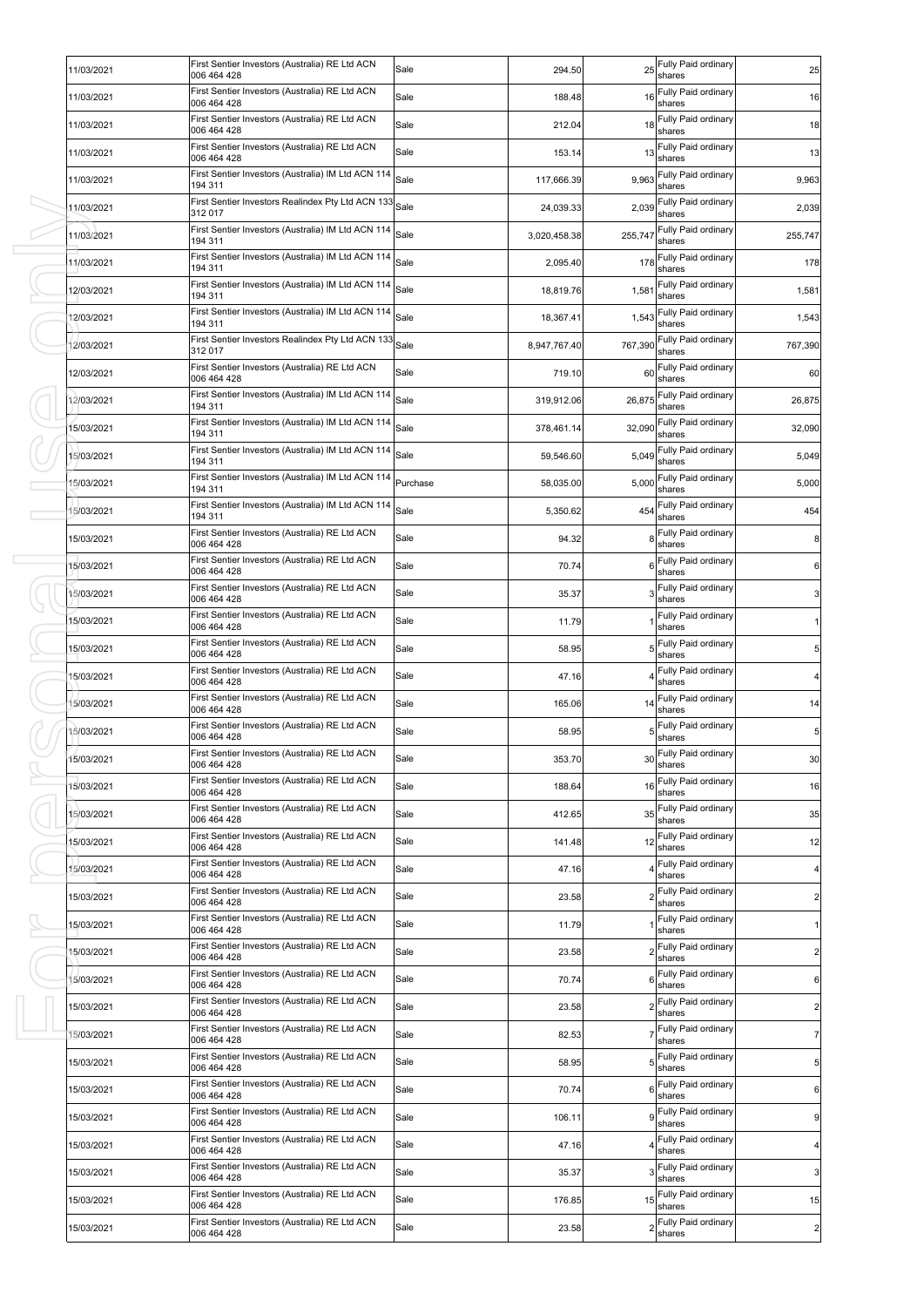| 15/03/2021 | First Sentier Investors (Australia) RE Ltd ACN<br>006 464 428      | Sale     | 47.16        |         | Fully Paid ordinary<br>shares       | 4              |
|------------|--------------------------------------------------------------------|----------|--------------|---------|-------------------------------------|----------------|
| 15/03/2021 | First Sentier Investors (Australia) RE Ltd ACN<br>006 464 428      | Sale     | 165.06       | 14      | Fully Paid ordinary<br>shares       | 14             |
| 15/03/2021 | First Sentier Investors (Australia) RE Ltd ACN<br>006 464 428      | Sale     | 58.95        |         | Fully Paid ordinary<br>shares       | 5              |
| 15/03/2021 | First Sentier Investors (Australia) RE Ltd ACN<br>006 464 428      | Sale     | 129.69       | 11      | Fully Paid ordinary<br>shares       | 11             |
| 15/03/2021 | First Sentier Investors (Australia) RE Ltd ACN<br>006 464 428      | Sale     | 35.37        |         | Fully Paid ordinary<br>shares       | 3              |
| 15/03/2021 | First Sentier Investors (Australia) RE Ltd ACN<br>006 464 428      | Sale     | 47.16        |         | Fully Paid ordinary<br>shares       | 4              |
| 15/03/2021 | First Sentier Investors (Australia) RE Ltd ACN<br>006 464 428      | Sale     | 47.16        |         | Fully Paid ordinary<br>shares       | 4              |
| 15/03/2021 | First Sentier Investors (Australia) RE Ltd ACN<br>006 464 428      | Sale     | 82.53        |         | Fully Paid ordinary<br>shares       | $\overline{7}$ |
| 15/03/2021 | First Sentier Investors (Australia) RE Ltd ACN<br>006 464 428      | Sale     | 94.32        | 8       | Fully Paid ordinary<br>shares       | 8              |
| 15/03/2021 | First Sentier Investors (Australia) RE Ltd ACN<br>006 464 428      | Sale     | 106.11       |         | 9 Fully Paid ordinary<br>shares     | 9              |
| 15/03/2021 | First Sentier Investors (Australia) RE Ltd ACN<br>006 464 428      | Sale     | 58.95        | 5       | Fully Paid ordinary<br>shares       | 5              |
| 15/03/2021 | First Sentier Investors (Australia) RE Ltd ACN<br>006 464 428      | Sale     | 47.16        |         | Fully Paid ordinary<br>shares       | 4              |
| 15/03/2021 | First Sentier Investors (Australia) RE Ltd ACN<br>006 464 428      | Sale     | 106.11       | 9       | Fully Paid ordinary<br>shares       | 9              |
| 15/03/2021 | First Sentier Investors (Australia) RE Ltd ACN<br>006 464 428      | Sale     | 235.80       | 20      | Fully Paid ordinary<br>shares       | 20             |
| 15/03/2021 | First Sentier Investors (Australia) RE Ltd ACN<br>006 464 428      | Sale     | 70.74        | 6       | Fully Paid ordinary<br>shares       | 6              |
| 15/03/2021 | First Sentier Investors (Australia) RE Ltd ACN<br>006 464 428      | Sale     | 23.58        | 2       | Fully Paid ordinary<br>shares       | 2              |
| 5/03/2021  | First Sentier Investors (Australia) RE Ltd ACN<br>006 464 428      | Sale     | 23.58        |         | Fully Paid ordinary<br>shares       | 2              |
| 15/03/2021 | First Sentier Investors (Australia) RE Ltd ACN<br>006 464 428      | Sale     | 141.48       | 12      | Fully Paid ordinary<br>shares       | 12             |
| 15/03/2021 | First Sentier Investors (Australia) RE Ltd ACN<br>006 464 428      | Sale     | 47.16        |         | Fully Paid ordinary<br>shares       |                |
| 15/03/2021 | First Sentier Investors (Australia) RE Ltd ACN<br>006 464 428      | Sale     | 47.16        |         | Fully Paid ordinary<br>shares       | 4              |
| 15/03/2021 | First Sentier Investors (Australia) RE Ltd ACN<br>006 464 428      | Sale     | 70.74        | 6       | Fully Paid ordinary<br>shares       | 6              |
| 15/03/2021 | First Sentier Investors (Australia) RE Ltd ACN<br>006 464 428      | Sale     | 141.48       | 12      | Fully Paid ordinary<br>shares       | 12             |
| 15/03/2021 | First Sentier Investors (Australia) RE Ltd ACN<br>006 464 428      | Purchase | 370.40       | 32      | Fully Paid ordinary<br>shares       | 32             |
| 15/03/2021 | First Sentier Investors Realindex Pty Ltd ACN 133<br>312 017       | Sale     | 114,852.64   | 9,717   | Fully Paid ordinary<br>shares       | 9,717          |
| 15/03/2021 | First Sentier Investors (Australia) IM Ltd ACN 114 Sale<br>194 311 |          | 104,575.10   | 8,867   | Fully Paid ordinary<br>shares       | 8,867          |
| 15/03/2021 | First Sentier Investors (Australia) IM Ltd ACN 114<br>194 311      | Sale     | 107,157.92   |         | 9,086 Fully Paid ordinary<br>shares | 9,086          |
| 15/03/2021 | First Sentier Investors (Australia) IM Ltd ACN 114<br>194 311      | Sale     | 1,821,838.11 | 154,475 | Fully Paid ordinary<br>shares       | 154,475        |
| 16/03/2021 | First Sentier Investors (Australia) IM Ltd ACN 114<br>194 311      | Sale     | 9,104.43     | 776     | Fully Paid ordinary<br>shares       | 776            |
| 16/03/2021 | First Sentier Investors (Australia) IM Ltd ACN 114<br>194 311      | Sale     | 158,517.98   | 13,511  | Fully Paid ordinary<br>shares       | 13,511         |
| 16/03/2021 | First Sentier Investors (Australia) RE Ltd ACN<br>006 464 428      | Sale     | 165.33       | 14      | Fully Paid ordinary<br>shares       | 14             |
| 16/03/2021 | First Sentier Investors (Australia) RE Ltd ACN<br>006 464 428      | Sale     | 1,027.43     |         | 87 Fully Paid ordinary<br>shares    | 87             |
| 16/03/2021 | First Sentier Investors (Australia) RE Ltd ACN<br>006 464 428      | Sale     | 82.67        |         | Fully Paid ordinary<br>shares       | $\overline{7}$ |
| 16/03/2021 | First Sentier Investors (Australia) RE Ltd ACN<br>006 464 428      | Sale     | 283.43       | 24      | Fully Paid ordinary<br>shares       | 24             |
| 16/03/2021 | First Sentier Investors (Australia) RE Ltd ACN<br>006 464 428      | Sale     | 897.53       | 76      | Fully Paid ordinary<br>shares       | 76             |
| 16/03/2021 | First Sentier Investors (Australia) RE Ltd ACN<br>006 464 428      | Sale     | 377.91       | 32      | Fully Paid ordinary<br>shares       | 32             |
| 16/03/2021 | First Sentier Investors (Australia) RE Ltd ACN<br>006 464 428      | Sale     | 720.38       | 61      | Fully Paid ordinary<br>shares       | 61             |
| 16/03/2021 | First Sentier Investors (Australia) RE Ltd ACN<br>006 464 428      | Sale     | 224.38       | 19      | Fully Paid ordinary<br>shares       | 19             |
| 16/03/2021 | First Sentier Investors (Australia) RE Ltd ACN<br>006 464 428      | Sale     | 248.00       | 21      | Fully Paid ordinary<br>shares       | 21             |
| 16/03/2021 | First Sentier Investors (Australia) RE Ltd ACN<br>006 464 428      | Sale     | 212.57       | 18      | Fully Paid ordinary<br>shares       | 18             |
| 16/03/2021 | First Sentier Investors (Australia) RE Ltd ACN<br>006 464 428      | Sale     | 531.43       | 45      | Fully Paid ordinary<br>shares       | 45             |
| 16/03/2021 | First Sentier Investors (Australia) RE Ltd ACN<br>006 464 428      | Sale     | 507.81       | 43      | Fully Paid ordinary<br>shares       | 43             |
| 16/03/2021 | First Sentier Investors (Australia) RE Ltd ACN<br>006 464 428      | Sale     | 637.72       | 54      | Fully Paid ordinary<br>shares       | 54             |
| 16/03/2021 | First Sentier Investors (Australia) RE Ltd ACN<br>006 464 428      | Sale     | 330.67       | 28      | Fully Paid ordinary<br>shares       | 28             |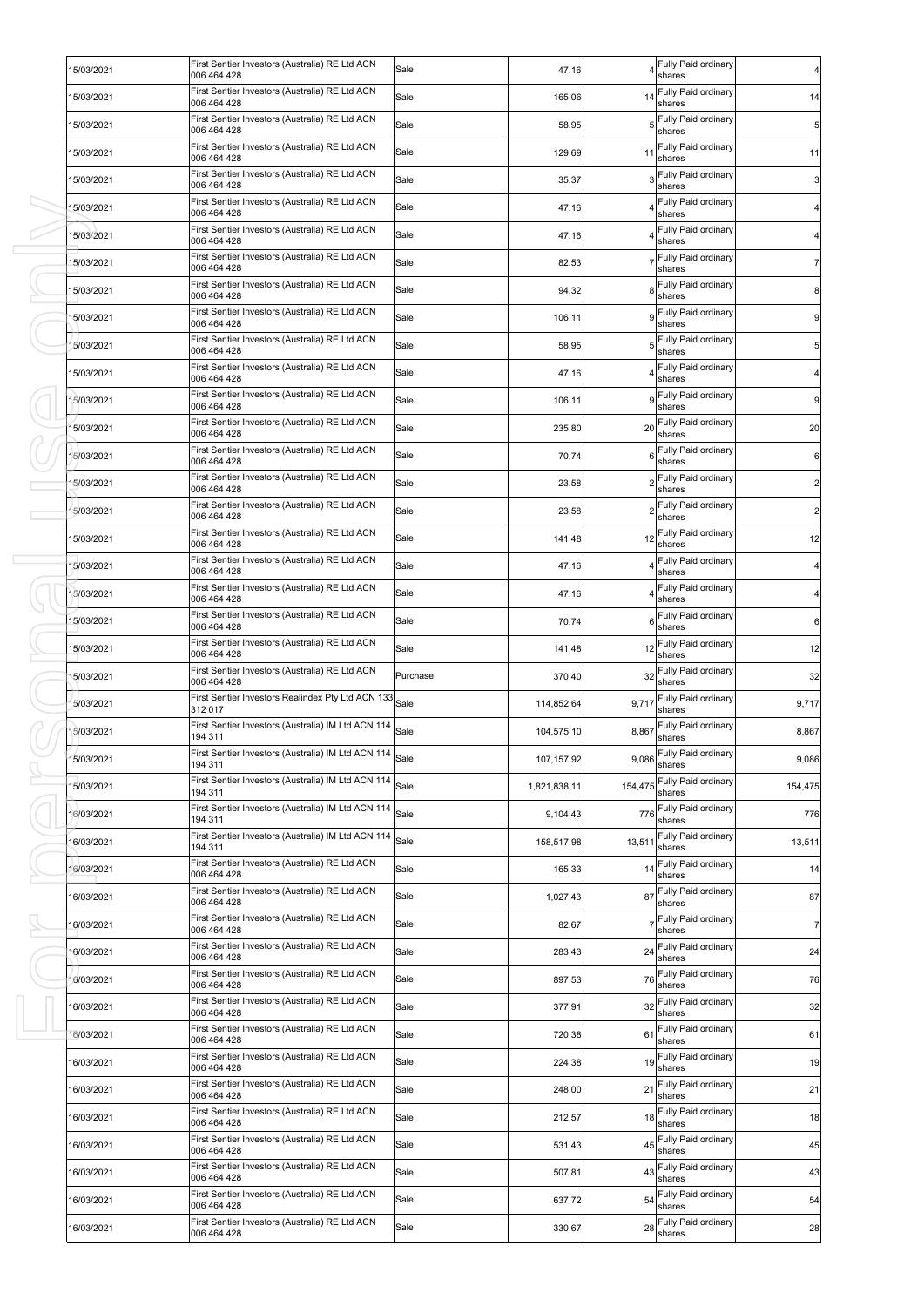| 16/03/2021 | First Sentier Investors (Australia) RE Ltd ACN<br>006 464 428      | Sale | 141.71    | 12    | Fully Paid ordinary<br>shares    | 12             |
|------------|--------------------------------------------------------------------|------|-----------|-------|----------------------------------|----------------|
| 16/03/2021 | First Sentier Investors (Australia) RE Ltd ACN<br>006 464 428      | Sale | 248.00    | 21    | Fully Paid ordinary<br>shares    | 21             |
| 16/03/2021 | First Sentier Investors (Australia) RE Ltd ACN<br>006 464 428      | Sale | 661.34    | 56    | Fully Paid ordinary<br>shares    | 56             |
| 16/03/2021 | First Sentier Investors (Australia) RE Ltd ACN<br>006 464 428      | Sale | 1,393.53  | 118   | Fully Paid ordinary<br>shares    | 118            |
| 16/03/2021 | First Sentier Investors (Australia) RE Ltd ACN<br>006 464 428      | Sale | 448.76    | 38    | Fully Paid ordinary<br>shares    | 38             |
| 16/03/2021 | First Sentier Investors (Australia) RE Ltd ACN<br>006 464 428      | Sale | 129.91    | 11    | Fully Paid ordinary<br>shares    | 11             |
| 16/03/2021 | First Sentier Investors (Australia) RE Ltd ACN<br>006 464 428      | Sale | 118.10    | 10    | Fully Paid ordinary<br>shares    | 10             |
| 16/03/2021 | First Sentier Investors (Australia) RE Ltd ACN<br>006 464 428      | Sale | 106.29    |       | Fully Paid ordinary<br>shares    | 9              |
| 16/03/2021 | First Sentier Investors (Australia) RE Ltd ACN<br>006 464 428      | Sale | 838.48    | 71    | Fully Paid ordinary<br>shares    | 71             |
| 16/03/2021 | First Sentier Investors (Australia) RE Ltd ACN<br>006 464 428      | Sale | 283.43    | 24    | Fully Paid ordinary<br>shares    | 24             |
| 16/03/2021 | First Sentier Investors (Australia) RE Ltd ACN<br>006 464 428      | Sale | 248.00    | 21    | Fully Paid ordinary<br>shares    | 21             |
| 16/03/2021 | First Sentier Investors (Australia) RE Ltd ACN<br>006 464 428      | Sale | 366.10    | 31    | Fully Paid ordinary<br>shares    | 31             |
| 16/03/2021 | First Sentier Investors (Australia) RE Ltd ACN<br>006 464 428      | Sale | 826.67    | 70    | Fully Paid ordinary<br>shares    | 70             |
| 16/03/2021 | First Sentier Investors (Australia) RE Ltd ACN<br>006 464 428      | Sale | 248.00    | 21    | Fully Paid ordinary<br>shares    | 21             |
| 16/03/2021 | First Sentier Investors (Australia) RE Ltd ACN<br>006 464 428      | Sale | 129.91    | 11    | Fully Paid ordinary<br>shares    | 11             |
| 16/03/2021 | First Sentier Investors (Australia) RE Ltd ACN<br>006 464 428      | Sale | 82.67     |       | Fully Paid ordinary<br>shares    | $\overline{7}$ |
| 16/03/2021 | First Sentier Investors (Australia) RE Ltd ACN<br>006 464 428      | Sale | 118.10    | 10    | Fully Paid ordinary<br>shares    | 10             |
| 16/03/2021 | First Sentier Investors (Australia) RE Ltd ACN<br>006 464 428      | Sale | 366.10    | 31    | Fully Paid ordinary<br>shares    | 31             |
| 16/03/2021 | First Sentier Investors (Australia) RE Ltd ACN<br>006 464 428      | Sale | 141.71    | 12    | Fully Paid ordinary<br>shares    | 12             |
| 16/03/2021 | First Sentier Investors (Australia) RE Ltd ACN<br>006 464 428      | Sale | 106.29    | 9     | Fully Paid ordinary<br>shares    | 9              |
| 16/03/2021 | First Sentier Investors (Australia) RE Ltd ACN<br>006 464 428      | Sale | 460.57    | 39    | Fully Paid ordinary<br>shares    | 39             |
| 16/03/2021 | First Sentier Investors (Australia) RE Ltd ACN<br>006 464 428      | Sale | 566.86    | 48    | Fully Paid ordinary<br>shares    | 48             |
| 16/03/2021 | First Sentier Investors (Australia) RE Ltd ACN<br>006 464 428      | Sale | 413.34    | 35    | Fully Paid ordinary<br>shares    | 35             |
| 16/03/2021 | First Sentier Investors (Australia) RE Ltd ACN<br>006 464 428      | Sale | 188.95    | 16    | Fully Paid ordinary<br>shares    | 16             |
| 16/03/2021 | First Sentier Investors (Australia) RE Ltd ACN<br>006 464 428      | Sale | 70.86     |       | Fully Paid ordinary<br>shares    | 6              |
| 16/03/2021 | First Sentier Investors (Australia) RE Ltd ACN<br>006 464 428      | Sale | 283.43    |       | 24 Fully Paid ordinary<br>shares | 24             |
| 16/03/2021 | First Sentier Investors (Australia) RE Ltd ACN<br>006 464 428      | Sale | 295.24    | 25    | Fully Paid ordinary<br>shares    | 25             |
| 16/03/2021 | First Sentier Investors (Australia) RE Ltd ACN<br>006 464 428      | Sale | 885.72    | 75    | Fully Paid ordinary<br>shares    | 75             |
| 16/03/2021 | First Sentier Investors (Australia) RE Ltd ACN<br>006 464 428      | Sale | 354.29    | 30    | Fully Paid ordinary<br>shares    | 30             |
| 16/03/2021 | First Sentier Investors (Australia) RE Ltd ACN<br>006 464 428      | Sale | 2,090.29  | 177   | Fully Paid ordinary<br>shares    | 177            |
| 16/03/2021 | First Sentier Investors (Australia) RE Ltd ACN<br>006 464 428      | Sale | 1,133.72  | 96    | Fully Paid ordinary<br>shares    | 96             |
| 16/03/2021 | First Sentier Investors (Australia) RE Ltd ACN<br>006 464 428      | Sale | 2,397.34  | 203   | Fully Paid ordinary<br>shares    | 203            |
| 16/03/2021 | First Sentier Investors (Australia) RE Ltd ACN<br>006 464 428      | Sale | 814.86    | 69    | Fully Paid ordinary<br>shares    | 69             |
| 16/03/2021 | First Sentier Investors (Australia) RE Ltd ACN<br>006 464 428      | Sale | 318.86    | 27    | Fully Paid ordinary<br>shares    | 27             |
| 16/03/2021 | First Sentier Investors (Australia) RE Ltd ACN<br>006 464 428      | Sale | 448.76    | 38    | Fully Paid ordinary<br>shares    | 38             |
| 16/03/2021 | First Sentier Investors (Australia) RE Ltd ACN<br>006 464 428      | Sale | 649.53    | 55    | Fully Paid ordinary<br>shares    | 55             |
| 16/03/2021 | First Sentier Investors (Australia) RE Ltd ACN<br>006 464 428      | Sale | 307.05    | 26    | Fully Paid ordinary<br>shares    | 26             |
| 16/03/2021 | First Sentier Investors (Australia) IM Ltd ACN 114<br>194 311      | Sale | 32,921.43 | 2,806 | Fully Paid ordinary<br>shares    | 2,806          |
| 16/03/2021 | First Sentier Investors (Australia) IM Ltd ACN 114<br>194 311      | Sale | 9,327.34  | 795   | Fully Paid ordinary<br>shares    | 795            |
| 16/03/2021 | First Sentier Investors (Australia) IM Ltd ACN 114<br>194 311      | Sale | 1,114.58  | 95    | Fully Paid ordinary<br>shares    | 95             |
| 16/03/2021 | First Sentier Investors (Australia) IM Ltd ACN 114<br>194 311      | Sale | 24,699.58 | 2,114 | Fully Paid ordinary<br>shares    | 2,114          |
| 17/03/2021 | First Sentier Investors (Australia) IM Ltd ACN 114<br>194 311      | Sale | 23,368.26 | 2,011 | Fully Paid ordinary<br>shares    | 2,011          |
| 17/03/2021 | First Sentier Investors (Australia) IM Ltd ACN 114 Sale<br>194 311 |      | 23,345.02 | 2,009 | Fully Paid ordinary<br>shares    | 2,009          |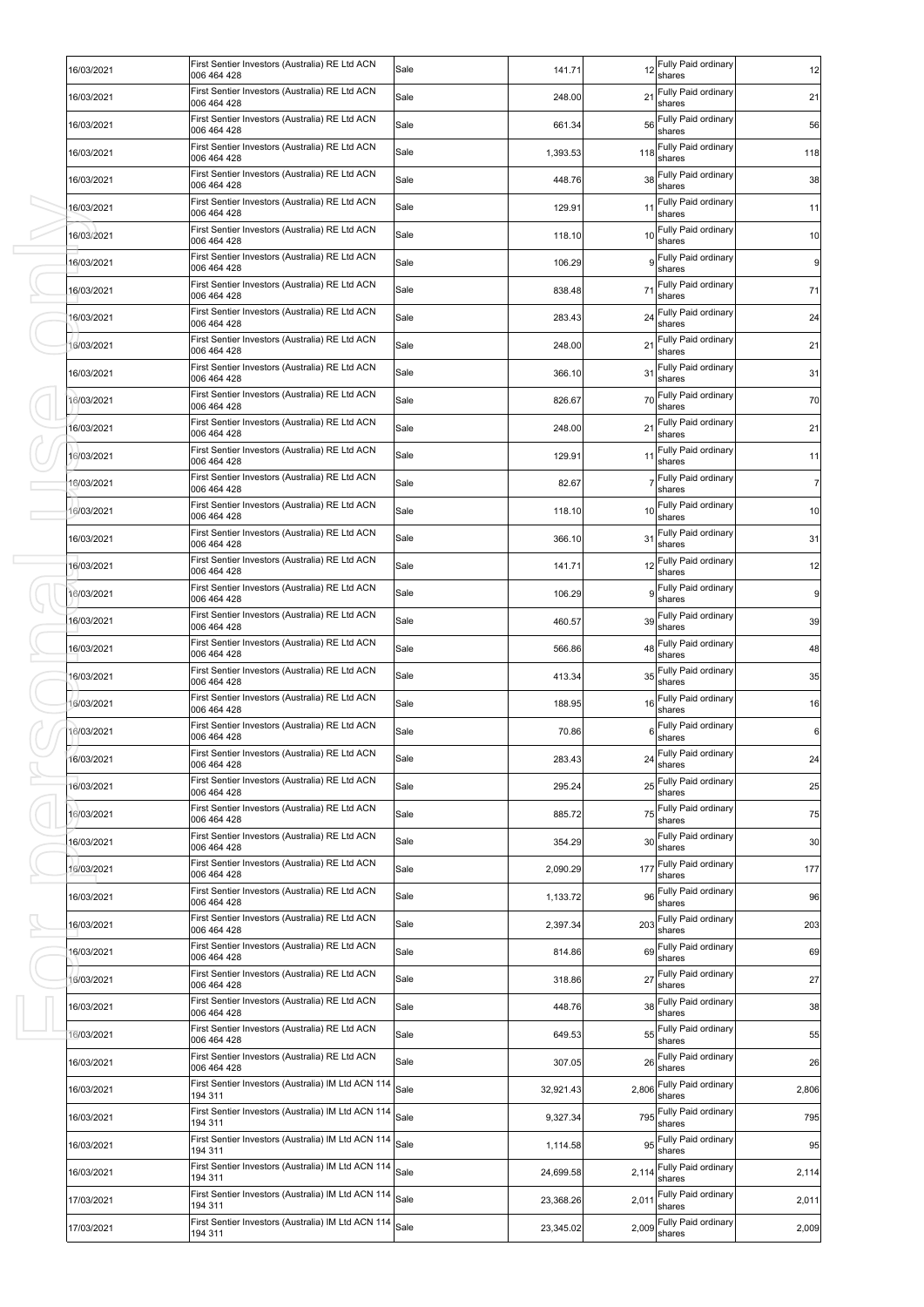| 17/03/2021 | First Sentier Investors (Australia) IM Ltd ACN 114<br>194 311                | Sale     | 22,787.25  | 1,961          | Fully Paid ordinary<br>shares    | 1,961          |
|------------|------------------------------------------------------------------------------|----------|------------|----------------|----------------------------------|----------------|
| 17/03/2021 | First Sentier Investors (Australia) IM Ltd ACN 114<br>194 311                | Sale     | 396.935.06 | 34,159         | Fully Paid ordinary<br>shares    | 34,159         |
| 17/03/2021 | First Sentier Investors (Australia) IM Ltd ACN 114<br>194 311                | Sale     | 83,026.47  | 7,145          | Fully Paid ordinary<br>shares    | 7,145          |
| 17/03/2021 | First Sentier Investors (Australia) RE Ltd ACN<br>006 464 428                | Sale     | 34.74      |                | Fully Paid ordinary<br>shares    | $\mathsf 3$    |
| 17/03/2021 | First Sentier Investors (Australia) RE Ltd ACN<br>006 464 428                | Sale     | 23.16      |                | Fully Paid ordinary<br>shares    | $\overline{a}$ |
| 17/03/2021 | First Sentier Investors (Australia) RE Ltd ACN<br>006 464 428                | Sale     | 11.58      |                | Fully Paid ordinary<br>shares    |                |
| 17/03/2021 | First Sentier Investors (Australia) RE Ltd ACN<br>006 464 428                | Sale     | 11.58      |                | Fully Paid ordinary<br>shares    |                |
| 17/03/2021 | First Sentier Investors (Australia) RE Ltd ACN<br>006 464 428                | Sale     | 34.74      |                | Fully Paid ordinary<br>shares    | 3              |
| 17/03/2021 | First Sentier Investors (Australia) RE Ltd ACN<br>006 464 428                | Sale     | 34.74      |                | Fully Paid ordinary<br>shares    | 3              |
| 17/03/2021 | First Sentier Investors (Australia) RE Ltd ACN<br>006 464 428                | Sale     | 11.58      |                | Fully Paid ordinary<br>shares    |                |
| 17/03/2021 | First Sentier Investors (Australia) RE Ltd ACN<br>006 464 428                | Sale     | 46.32      |                | Fully Paid ordinary<br>shares    |                |
| 17/03/2021 | First Sentier Investors (Australia) RE Ltd ACN<br>006 464 428                | Sale     | 23.16      |                | Fully Paid ordinary<br>shares    | 2              |
| 17/03/2021 | First Sentier Investors (Australia) RE Ltd ACN<br>006 464 428                | Sale     | 11.58      |                | Fully Paid ordinary<br>shares    |                |
| 17/03/2021 | First Sentier Investors (Australia) RE Ltd ACN<br>006 464 428                | Sale     | 23.16      |                | Fully Paid ordinary<br>shares    |                |
| 17/03/2021 | First Sentier Investors (Australia) RE Ltd ACN<br>006 464 428                | Sale     | 11.58      |                | Fully Paid ordinary<br>shares    |                |
| 17/03/2021 | First Sentier Investors (Australia) RE Ltd ACN<br>006 464 428                | Sale     | 23.16      |                | Fully Paid ordinary<br>shares    |                |
| 17/03/2021 | First Sentier Investors (Australia) RE Ltd ACN<br>006 464 428                | Sale     | 11.58      |                | Fully Paid ordinary<br>shares    |                |
| 17/03/2021 | First Sentier Investors (Australia) RE Ltd ACN<br>006 464 428                | Sale     | 23.16      |                | Fully Paid ordinary<br>shares    |                |
| 17/03/2021 | First Sentier Investors (Australia) RE Ltd ACN<br>006 464 428                | Sale     | 23.16      |                | Fully Paid ordinary<br>shares    |                |
| 17/03/2021 | First Sentier Investors (Australia) RE Ltd ACN<br>006 464 428                | Sale     | 23.16      |                | Fully Paid ordinary<br>shares    |                |
| 17/03/2021 | First Sentier Investors (Australia) RE Ltd ACN                               | Sale     | 11.58      |                | Fully Paid ordinary              |                |
| 17/03/2021 | 006 464 428<br>First Sentier Investors (Australia) RE Ltd ACN<br>006 464 428 | Sale     | 46.32      |                | shares<br>Fully Paid ordinary    |                |
| 17/03/2021 | First Sentier Investors (Australia) RE Ltd ACN                               | Sale     | 23.16      |                | shares<br>Fully Paid ordinary    | 2              |
| 17/03/2021 | 006 464 428<br>First Sentier Investors (Australia) RE Ltd ACN                | Sale     | 34.74      |                | shares<br>Fully Paid ordinary    | 3              |
| 17/03/2021 | 006 464 428<br>First Sentier Investors (Australia) RE Ltd ACN                | Sale     | 23.16      |                | shares<br>Fully Paid ordinary    | $\overline{c}$ |
| 17/03/2021 | 006 464 428<br>First Sentier Investors (Australia) RE Ltd ACN                | Sale     | 34.74      |                | shares<br>3 Fully Paid ordinary  | $\mathbf{3}$   |
| 17/03/2021 | 006 464 428<br>First Sentier Investors (Australia) RE Ltd ACN                | Sale     | 23.16      |                | shares<br>2 Fully Paid ordinary  | $\overline{c}$ |
| 17/03/2021 | 006 464 428<br>First Sentier Investors (Australia) RE Ltd ACN                | Sale     | 23.16      |                | shares<br>2 Fully Paid ordinary  | $\overline{c}$ |
| 17/03/2021 | 006 464 428<br>First Sentier Investors (Australia) RE Ltd ACN                | Sale     | 57.90      | 5              | shares<br>Fully Paid ordinary    | $\sqrt{5}$     |
| 17/03/2021 | 006 464 428<br>First Sentier Investors (Australia) RE Ltd ACN                | Sale     | 57.90      | 5              | shares<br>Fully Paid ordinary    | 5              |
| 17/03/2021 | 006 464 428<br>First Sentier Investors (Australia) RE Ltd ACN                | Sale     | 34.74      |                | shares<br>Fully Paid ordinary    | 3              |
| 17/03/2021 | 006 464 428<br>First Sentier Investors (Australia) RE Ltd ACN                | Purchase | 525.46     | 43             | shares<br>Fully Paid ordinary    | 43             |
| 17/03/2021 | 006 464 428<br>First Sentier Investors (Australia) IM Ltd ACN 114            | Sale     | 650.73     | 56             | shares<br>Fully Paid ordinary    | 56             |
| 17/03/2021 | 194 311<br>First Sentier Investors (Australia) IM Ltd ACN 114                | Purchase | 12,849.11  | 1,057          | shares<br>Fully Paid ordinary    | 1,057          |
| 18/03/2021 | 194 311<br>First Sentier Investors (Australia) RE Ltd ACN                    | Sale     | 24.14      | $\overline{2}$ | shares<br>Fully Paid ordinary    | $\overline{c}$ |
| 18/03/2021 | 006 464 428<br>First Sentier Investors (Australia) RE Ltd ACN                | Sale     | 36.21      |                | shares<br>Fully Paid ordinary    | $\mathbf{3}$   |
|            | 006 464 428<br>First Sentier Investors (Australia) RE Ltd ACN                | Sale     |            | 9              | shares<br>Fully Paid ordinary    | 9              |
| 18/03/2021 | 006 464 428<br>First Sentier Investors (Australia) RE Ltd ACN                | Sale     | 108.63     |                | shares<br>Fully Paid ordinary    |                |
| 18/03/2021 | 006 464 428<br>First Sentier Investors (Australia) RE Ltd ACN                |          | 36.21      | 10             | shares<br>Fully Paid ordinary    | 3              |
| 18/03/2021 | 006 464 428<br>First Sentier Investors (Australia) RE Ltd ACN                | Sale     | 120.70     |                | shares<br>Fully Paid ordinary    | 10             |
| 18/03/2021 | 006 464 428<br>First Sentier Investors (Australia) RE Ltd ACN                | Sale     | 48.28      |                | shares<br>Fully Paid ordinary    | 4              |
| 18/03/2021 | 006 464 428<br>First Sentier Investors (Australia) RE Ltd ACN                | Sale     | 24.14      |                | shares<br>23 Fully Paid ordinary | $\overline{c}$ |
| 18/03/2021 | 006 464 428<br>First Sentier Investors (Australia) RE Ltd ACN                | Sale     | 277.61     |                | shares<br>Fully Paid ordinary    | 23             |
| 18/03/2021 | 006 464 428                                                                  | Sale     | 12.07      |                | shares                           | 1              |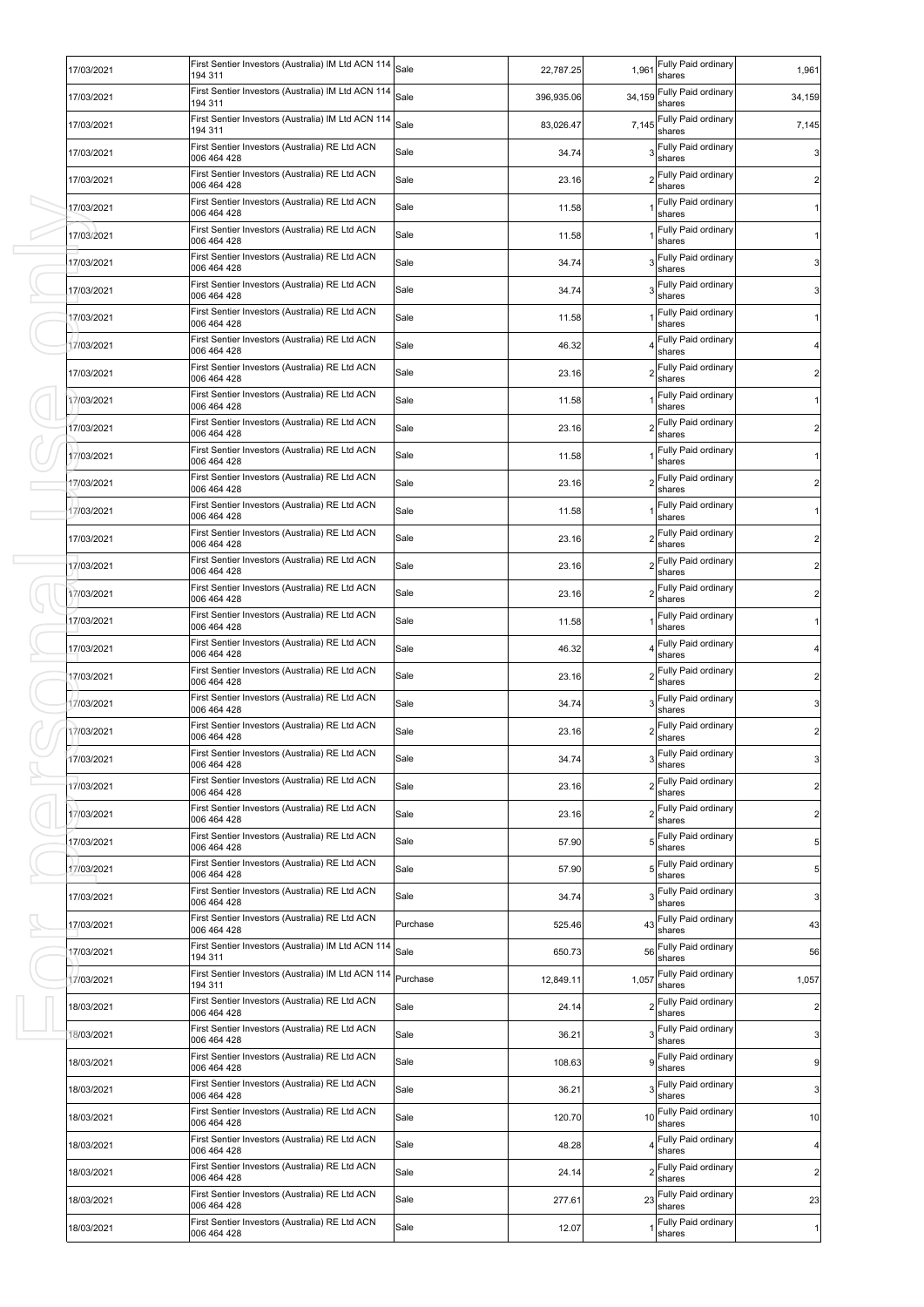| 18/03/2021               | First Sentier Investors (Australia) RE Ltd ACN<br>006 464 428 | Sale | 156.91 | 13 | Fully Paid ordinary<br>shares    | 13               |
|--------------------------|---------------------------------------------------------------|------|--------|----|----------------------------------|------------------|
| 18/03/2021               | First Sentier Investors (Australia) RE Ltd ACN<br>006 464 428 | Sale | 205.19 | 17 | Fully Paid ordinary<br>shares    | 17               |
| 18/03/2021               | First Sentier Investors (Australia) RE Ltd ACN<br>006 464 428 | Sale | 156.91 | 13 | Fully Paid ordinary<br>shares    | 13               |
| 18/03/2021               | First Sentier Investors (Australia) RE Ltd ACN<br>006 464 428 | Sale | 12.07  |    | Fully Paid ordinary<br>shares    | 1                |
| 18/03/2021               | First Sentier Investors (Australia) RE Ltd ACN<br>006 464 428 | Sale | 193.12 | 16 | Fully Paid ordinary<br>shares    | 16               |
| 18/03/2021               | First Sentier Investors (Australia) RE Ltd ACN<br>006 464 428 | Sale | 24.14  |    | Fully Paid ordinary<br>shares    | $\overline{a}$   |
| 18/03/2021               | First Sentier Investors (Australia) RE Ltd ACN<br>006 464 428 | Sale | 144.84 | 12 | Fully Paid ordinary<br>shares    | 12               |
| 18/03/2021               | First Sentier Investors (Australia) RE Ltd ACN<br>006 464 428 | Sale | 301.75 | 25 | Fully Paid ordinary<br>shares    | 25               |
| 18/03/2021               | First Sentier Investors (Australia) RE Ltd ACN<br>006 464 428 | Sale | 132.77 | 11 | Fully Paid ordinary<br>shares    | 11               |
| 18/03/2021               | First Sentier Investors (Australia) RE Ltd ACN<br>006 464 428 | Sale | 241.40 | 20 | Fully Paid ordinary<br>shares    | 20               |
| 18/03/2021               | First Sentier Investors (Australia) RE Ltd ACN<br>006 464 428 | Sale | 72.42  | 6  | Fully Paid ordinary<br>shares    | 6                |
| 18/03/2021               | First Sentier Investors (Australia) RE Ltd ACN<br>006 464 428 | Sale | 84.49  |    | Fully Paid ordinary<br>shares    | 7                |
| 18/03/2021               | First Sentier Investors (Australia) RE Ltd ACN<br>006 464 428 | Sale | 60.35  | 5  | Fully Paid ordinary<br>shares    | 5                |
| 18/03/2021               | First Sentier Investors (Australia) RE Ltd ACN<br>006 464 428 | Sale | 24.14  |    | Fully Paid ordinary<br>shares    | $\overline{2}$   |
| 18/03/2021               | First Sentier Investors (Australia) RE Ltd ACN<br>006 464 428 | Sale | 36.21  |    | Fully Paid ordinary<br>shares    | 3                |
| 18/03/2021               | First Sentier Investors (Australia) RE Ltd ACN<br>006 464 428 | Sale | 60.35  | 5  | Fully Paid ordinary              | 5                |
| 8/03/2021                | First Sentier Investors (Australia) RE Ltd ACN                | Sale | 229.33 | 19 | shares<br>Fully Paid ordinary    | 19               |
| 18/03/2021               | 006 464 428<br>First Sentier Investors (Australia) RE Ltd ACN | Sale | 470.73 |    | shares<br>39 Fully Paid ordinary | 39               |
| 18/03/2021               | 006 464 428<br>First Sentier Investors (Australia) RE Ltd ACN | Sale | 144.84 | 12 | shares<br>Fully Paid ordinary    | 12               |
| 18/03/2021               | 006 464 428<br>First Sentier Investors (Australia) RE Ltd ACN | Sale | 12.07  |    | shares<br>Fully Paid ordinary    |                  |
| 18/03/2021               | 006 464 428<br>First Sentier Investors (Australia) RE Ltd ACN | Sale | 24.14  |    | shares<br>Fully Paid ordinary    | $\overline{2}$   |
| 18/03/2021               | 006 464 428<br>First Sentier Investors (Australia) RE Ltd ACN | Sale | 12.07  |    | shares<br>Fully Paid ordinary    |                  |
| 18/03/2021               | 006 464 428<br>First Sentier Investors (Australia) RE Ltd ACN | Sale | 24.14  |    | shares<br>Fully Paid ordinary    | 2                |
| 18/03/2021               | 006 464 428<br>First Sentier Investors (Australia) RE Ltd ACN | Sale | 24.14  |    | shares<br>Fully Paid ordinary    | $\overline{c}$   |
| 18/03/2021               | 006 464 428<br>First Sentier Investors (Australia) RE Ltd ACN | Sale | 96.56  |    | shares<br>Fully Paid ordinary    | 8                |
| 18/03/2021               | 006 464 428<br>First Sentier Investors (Australia) RE Ltd ACN | Sale | 36.21  |    | shares<br>3 Fully Paid ordinary  | $\mathsf 3$      |
| 18/03/2021               | 006 464 428<br>First Sentier Investors (Australia) RE Ltd ACN | Sale | 350.03 | 29 | shares<br>Fully Paid ordinary    | 29               |
| 18/03/2021               | 006 464 428<br>First Sentier Investors (Australia) RE Ltd ACN | Sale | 36.21  |    | shares<br>Fully Paid ordinary    | 3                |
| 18/03/2021               | 006 464 428<br>First Sentier Investors (Australia) RE Ltd ACN | Sale | 72.42  | 6  | shares<br>Fully Paid ordinary    | 6                |
| 18/03/2021               | 006 464 428<br>First Sentier Investors (Australia) RE Ltd ACN | Sale | 181.05 | 15 | shares<br>Fully Paid ordinary    | 15               |
| 18/03/2021               | 006 464 428<br>First Sentier Investors (Australia) RE Ltd ACN | Sale | 168.98 | 14 | shares<br>Fully Paid ordinary    | 14               |
| 18/03/2021               | 006 464 428<br>First Sentier Investors (Australia) RE Ltd ACN | Sale | 205.19 |    | shares<br>17 Fully Paid ordinary | 17               |
| 18/03/2021               | 006 464 428<br>First Sentier Investors (Australia) RE Ltd ACN | Sale | 108.63 | 9  | shares<br>Fully Paid ordinary    | $\boldsymbol{9}$ |
| 18/03/2021               | 006 464 428<br>First Sentier Investors (Australia) RE Ltd ACN | Sale | 84.49  |    | shares<br>7 Fully Paid ordinary  | $\overline{7}$   |
| 18/03/2021               | 006 464 428<br>First Sentier Investors (Australia) RE Ltd ACN | Sale | 12.07  |    | shares<br>Fully Paid ordinary    | 1                |
| 18/03/2021               | 006 464 428<br>First Sentier Investors (Australia) RE Ltd ACN | Sale | 96.56  | 8  | shares<br>Fully Paid ordinary    | 8                |
|                          | 006 464 428<br>First Sentier Investors (Australia) RE Ltd ACN | Sale | 96.56  | 8  | shares<br>Fully Paid ordinary    |                  |
| 18/03/2021<br>18/03/2021 | 006 464 428<br>First Sentier Investors (Australia) RE Ltd ACN | Sale | 12.07  |    | shares<br>Fully Paid ordinary    | 8<br>1           |
|                          | 006 464 428<br>First Sentier Investors (Australia) RE Ltd ACN |      |        |    | shares<br>Fully Paid ordinary    |                  |
| 18/03/2021               | 006 464 428<br>First Sentier Investors (Australia) RE Ltd ACN | Sale | 36.21  |    | shares<br>Fully Paid ordinary    | 3                |
| 18/03/2021               | 006 464 428<br>First Sentier Investors (Australia) RE Ltd ACN | Sale | 36.21  |    | shares<br>Fully Paid ordinary    | $\mathbf{3}$     |
| 18/03/2021               | 006 464 428<br>First Sentier Investors (Australia) RE Ltd ACN | Sale | 24.14  |    | shares<br>Fully Paid ordinary    | $\overline{c}$   |
| 18/03/2021               | 006 464 428<br>First Sentier Investors (Australia) RE Ltd ACN | Sale | 277.61 | 23 | shares<br>Fully Paid ordinary    | 23               |
| 18/03/2021               | 006 464 428                                                   | Sale | 96.56  | 8  | shares                           | 8                |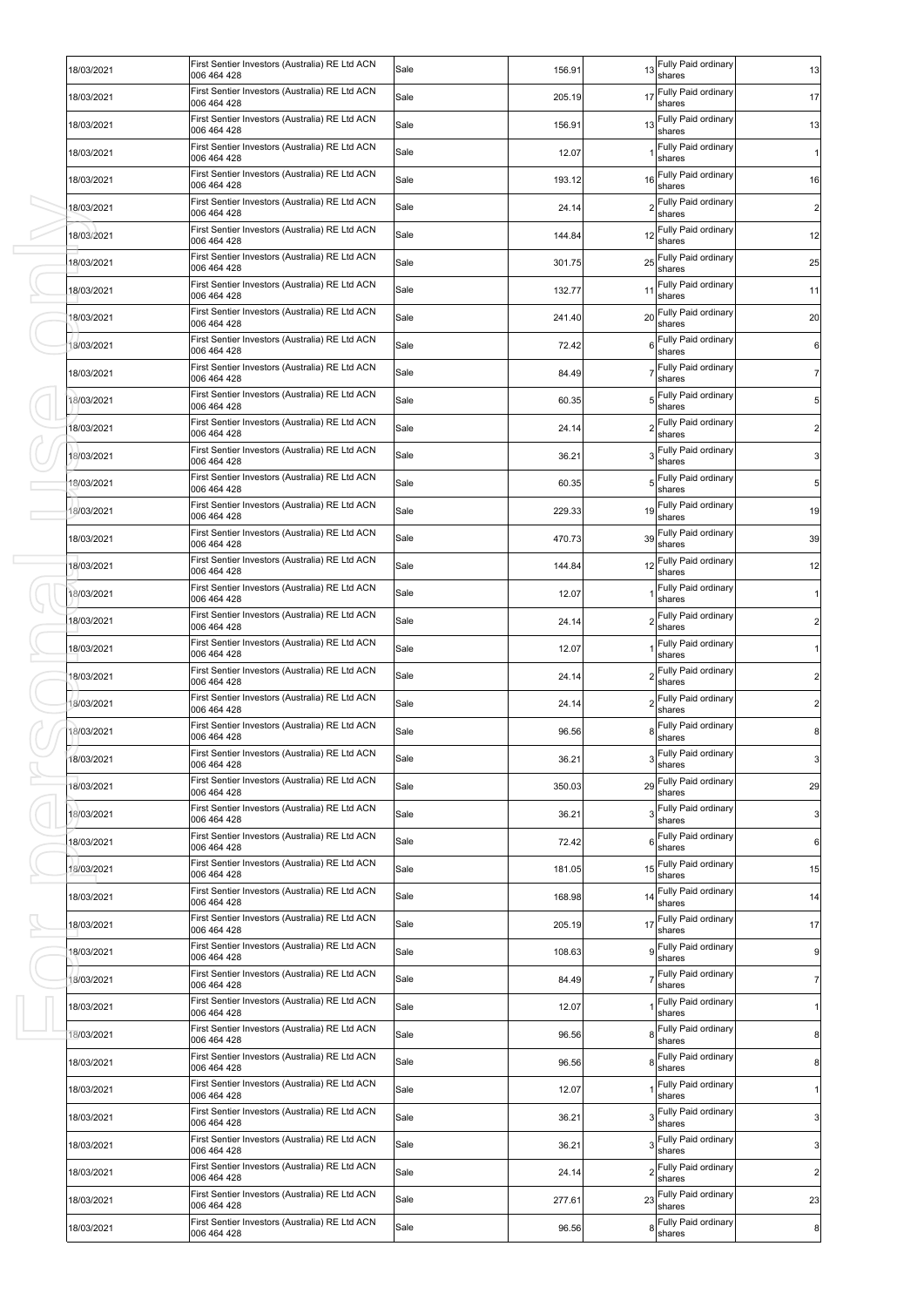| 18/03/2021 | First Sentier Investors (Australia) RE Ltd ACN<br>006 464 428         | Sale     | 84.49      |        | Fully Paid ordinary<br>shares        | $\overline{7}$ |
|------------|-----------------------------------------------------------------------|----------|------------|--------|--------------------------------------|----------------|
| 18/03/2021 | First Sentier Investors (Australia) RE Ltd ACN<br>006 464 428         | Sale     | 120.70     | 10     | Fully Paid ordinary<br>shares        | 10             |
| 18/03/2021 | First Sentier Investors (Australia) RE Ltd ACN<br>006 464 428         | Sale     | 265.54     | 22     | Fully Paid ordinary<br>shares        | 22             |
| 18/03/2021 | First Sentier Investors (Australia) RE Ltd ACN<br>006 464 428         | Sale     | 84.49      |        | Fully Paid ordinary<br>shares        | $\overline{7}$ |
| 18/03/2021 | First Sentier Investors (Australia) RE Ltd ACN<br>006 464 428         | Sale     | 24.14      |        | Fully Paid ordinary<br>shares        | $\overline{c}$ |
| 18/03/2021 | First Sentier Investors (Australia) RE Ltd ACN<br>006 464 428         | Sale     | 24.14      |        | Fully Paid ordinary<br>shares        | $\overline{2}$ |
| 8/03/2021  | First Sentier Investors (Australia) RE Ltd ACN<br>006 464 428         | Sale     | 24.14      |        | Fully Paid ordinary<br>shares        | $\overline{2}$ |
| 18/03/2021 | First Sentier Investors (Australia) RE Ltd ACN<br>006 464 428         | Sale     | 24.14      |        | Fully Paid ordinary<br>shares        | $2 \mid$       |
| 18/03/2021 | First Sentier Investors (Australia) RE Ltd ACN<br>006 464 428         | Sale     | 24.14      |        | Fully Paid ordinary<br>shares        | $2 \mid$       |
| 18/03/2021 | First Sentier Investors (Australia) RE Ltd ACN<br>006 464 428         | Sale     | 289.68     | 24     | Fully Paid ordinary<br>shares        | 24             |
| 18/03/2021 | First Sentier Investors (Australia) RE Ltd ACN<br>006 464 428         | Sale     | 120.70     | 10     | Fully Paid ordinary<br>shares        | 10             |
| 18/03/2021 | First Sentier Investors (Australia) RE Ltd ACN<br>006 464 428         | Sale     | 12.07      |        | Fully Paid ordinary<br>shares        | 1              |
| 18/03/2021 | First Sentier Investors (Australia) RE Ltd ACN<br>006 464 428         | Sale     | 700.06     | 58     | Fully Paid ordinary<br>shares        | 58             |
| 18/03/2021 | First Sentier Investors (Australia) RE Ltd ACN<br>006 464 428         | Sale     | 36.21      |        | Fully Paid ordinary<br>shares        | 3 <sub>l</sub> |
| 18/03/2021 | First Sentier Investors (Australia) RE Ltd ACN<br>006 464 428         | Sale     | 374.17     | 31     | Fully Paid ordinary<br>shares        | 31             |
| 18/03/2021 | First Sentier Investors (Australia) RE Ltd ACN<br>006 464 428         | Sale     | 784.55     | 65     | Fully Paid ordinary<br>shares        | 65             |
| 18/03/2021 | First Sentier Investors (Australia) RE Ltd ACN<br>006 464 428         | Purchase | 7,302.30   | 606    | Fully Paid ordinary<br>shares        | 606            |
| 19/03/2021 | First Sentier Investors (Australia) RE Ltd ACN<br>006 464 428         | Sale     | 48.96      |        | Fully Paid ordinary<br>shares        | 4              |
| 19/03/2021 | First Sentier Investors (Australia) RE Ltd ACN<br>006 464 428         | Sale     | 746.64     | 61     | Fully Paid ordinary<br>shares        | 61             |
| 19/03/2021 | First Sentier Investors Realindex Pty Ltd ACN 133<br>312 017          | Sale     | 54,524.52  | 4,383  | Fully Paid ordinary<br>shares        | 4,383          |
| 19/03/2021 | First Sentier Investors (Australia) IM Ltd ACN 114<br>194 311         | Sale     | 342,565.08 | 28,116 | Fully Paid ordinary<br>shares        | 28,116         |
| 19/03/2021 | First Sentier Investors Realindex Pty Ltd ACN 133<br>312 017          | Sale     | 26,188.15  | 2,159  | Fully Paid ordinary<br>shares        | 2,159          |
| 22/03/2021 | First Sentier Investors (Australia) IM Ltd ACN 114<br>194 311         | Sale     | 69,057.68  | 5,568  | Fully Paid ordinary<br>shares        | 5,568          |
| 22/03/2021 | First Sentier Investors (Australia) IM Ltd ACN 114<br>194 311         | Sale     | 32,656.05  | 2,633  | Fully Paid ordinary<br>shares        | 2,633          |
| 22/03/2021 | First Sentier Investors (Australia) IM Ltd ACN 114 Sale<br>194 311    |          | 33,462.21  | 2,698  | Fully Paid ordinary<br>shares        | 2,698          |
| 22/03/2021 | First Sentier Investors (Australia) IM Ltd ACN 114 Sale<br>194 311    |          | 568,919.66 |        | 45,871 Fully Paid ordinary<br>shares | 45,871         |
| 22/03/2021 | First Sentier Investors (Australia) IM Ltd ACN 114<br>194 311         | Sale     | 83,729.95  | 6,751  | Fully Paid ordinary<br>shares        | 6,751          |
| 22/03/2021 | First Sentier Investors (Australia) IM Ltd ACN 114<br>194 311         | Sale     | 96,653.46  | 7,793  | Fully Paid ordinary<br>shares        | 7,793          |
| 22/03/2021 | First Sentier Investors Realindex Pty Ltd ACN 133 Purchase<br>312 017 |          | 32,703.88  | 2,563  | Fully Paid ordinary<br>shares        | 2,563          |
| 22/03/2021 | First Sentier Investors (Australia) RE Ltd ACN<br>006 464 428         | Purchase | 464.35     | 37     | Fully Paid ordinary<br>shares        | 37             |
| 22/03/2021 | First Sentier Investors (Australia) IM Ltd ACN 114<br>194 311         | Sale     | 346,864.07 | 28,204 | Fully Paid ordinary<br>shares        | 28,204         |
| 22/03/2021 | First Sentier Investors (Australia) IM Ltd ACN 114<br>194 311         | Sale     | 602,468.70 | 48,576 | Fully Paid ordinary<br>shares        | 48,576         |
| 23/03/2021 | First Sentier Investors Realindex Pty Ltd ACN 133<br>312 017          | Sale     | 10,769.28  | 852    | Fully Paid ordinary<br>shares        | 852            |
| 23/03/2021 | First Sentier Investors (Australia) IM Ltd ACN 114<br>194 311         | Sale     | 56,686.24  |        | 4,503 Fully Paid ordinary<br>shares  | 4,503          |
| 23/03/2021 | First Sentier Investors (Australia) IM Ltd ACN 114<br>194 311         | Sale     | 18,523.29  | 1,479  | Fully Paid ordinary<br>shares        | 1,479          |
| 23/03/2021 | First Sentier Investors (Australia) IM Ltd ACN 114<br>194 311         | Sale     | 898.53     | 71     | Fully Paid ordinary<br>shares        | 71             |
| 23/03/2021 | First Sentier Investors (Australia) IM Ltd ACN 114<br>194 311         | Sale     | 68,319.51  | 5,455  | Fully Paid ordinary<br>shares        | 5,455          |
| 23/03/2021 | First Sentier Investors Realindex Pty Ltd ACN 133<br>312 017          | Sale     | 47,943.52  | 3,793  | Fully Paid ordinary<br>shares        | 3,793          |
| 23/03/2021 | First Sentier Investors (Australia) IM Ltd ACN 114<br>194 311         | Sale     | 10,313.74  | 815    | Fully Paid ordinary<br>shares        | 815            |
| 23/03/2021 | First Sentier Investors Realindex Pty Ltd ACN 133 Sale<br>312 017     |          | 2,894.56   | 229    | Fully Paid ordinary<br>shares        | 229            |
| 23/03/2021 | First Sentier Investors (Australia) IM Ltd ACN 114<br>194 311         | Sale     | 108,046.27 | 8,627  | Fully Paid ordinary<br>shares        | 8,627          |
| 23/03/2021 | First Sentier Investors (Australia) IM Ltd ACN 114<br>194 311         | Sale     | 18,974.16  | 1,515  | Fully Paid ordinary<br>shares        | 1,515          |
| 23/03/2021 | First Sentier Investors (Australia) IM Ltd ACN 114 Sale<br>194 311    |          | 322,610.87 | 25,759 | Fully Paid ordinary<br>shares        | 25,759         |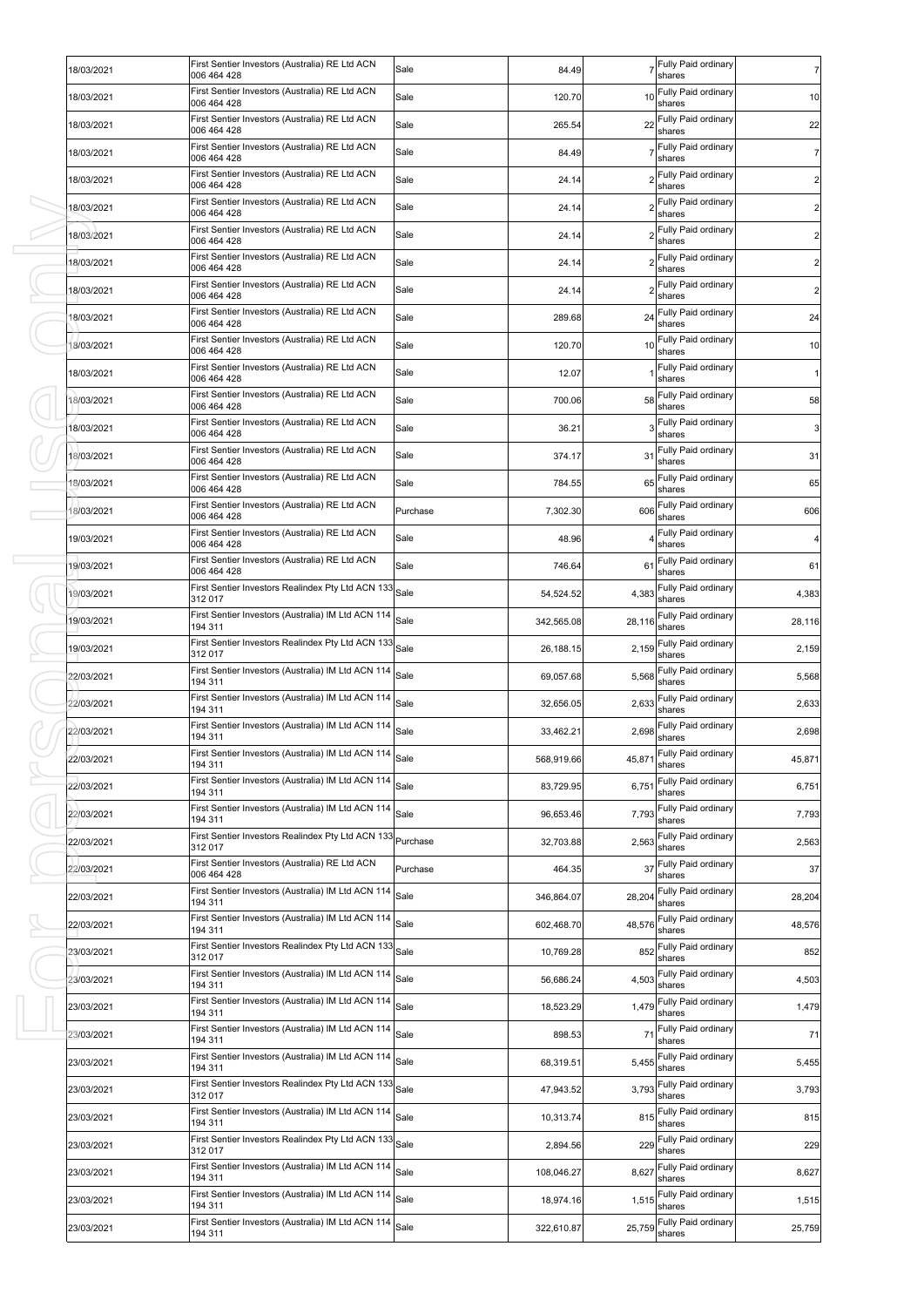| 23/03/2021 | First Sentier Investors (Australia) RE Ltd ACN                                                                                                                                                                                                                                                                                                                                                                                                                                                                                                                     | Sale | 62.40  |    | Fully Paid ordinary                                                                                                                                                                                                                                                                        | 5                |
|------------|--------------------------------------------------------------------------------------------------------------------------------------------------------------------------------------------------------------------------------------------------------------------------------------------------------------------------------------------------------------------------------------------------------------------------------------------------------------------------------------------------------------------------------------------------------------------|------|--------|----|--------------------------------------------------------------------------------------------------------------------------------------------------------------------------------------------------------------------------------------------------------------------------------------------|------------------|
| 23/03/2021 | 006 464 428<br>First Sentier Investors (Australia) RE Ltd ACN                                                                                                                                                                                                                                                                                                                                                                                                                                                                                                      | Sale | 12.48  |    | shares<br>Fully Paid ordinary                                                                                                                                                                                                                                                              |                  |
| 23/03/2021 | 006 464 428<br>First Sentier Investors (Australia) RE Ltd ACN                                                                                                                                                                                                                                                                                                                                                                                                                                                                                                      | Sale | 99.84  |    | shares<br>Fully Paid ordinary                                                                                                                                                                                                                                                              | 8                |
| 23/03/2021 | 006 464 428<br>First Sentier Investors (Australia) RE Ltd ACN                                                                                                                                                                                                                                                                                                                                                                                                                                                                                                      | Sale | 87.36  |    | shares<br>Fully Paid ordinary                                                                                                                                                                                                                                                              | $\overline{7}$   |
| 23/03/2021 | 006 464 428<br>First Sentier Investors (Australia) RE Ltd ACN                                                                                                                                                                                                                                                                                                                                                                                                                                                                                                      | Sale | 249.60 | 20 | shares<br>Fully Paid ordinary                                                                                                                                                                                                                                                              | 20               |
| 23/03/2021 | 006 464 428<br>First Sentier Investors (Australia) RE Ltd ACN                                                                                                                                                                                                                                                                                                                                                                                                                                                                                                      | Sale | 124.80 | 10 | shares<br>Fully Paid ordinary                                                                                                                                                                                                                                                              | 10               |
| 23/03/2021 | 006 464 428<br>First Sentier Investors (Australia) RE Ltd ACN                                                                                                                                                                                                                                                                                                                                                                                                                                                                                                      | Sale | 673.92 | 54 | shares<br>Fully Paid ordinary                                                                                                                                                                                                                                                              | 54               |
| 23/03/2021 | 006 464 428<br>First Sentier Investors (Australia) RE Ltd ACN                                                                                                                                                                                                                                                                                                                                                                                                                                                                                                      | Sale | 374.40 | 30 | shares<br>Fully Paid ordinary                                                                                                                                                                                                                                                              | 30               |
| 23/03/2021 | 006 464 428<br>First Sentier Investors (Australia) RE Ltd ACN                                                                                                                                                                                                                                                                                                                                                                                                                                                                                                      | Sale | 786.24 | 63 | shares<br>Fully Paid ordinary                                                                                                                                                                                                                                                              | 63               |
| 23/03/2021 | 006 464 428<br>First Sentier Investors (Australia) RE Ltd ACN                                                                                                                                                                                                                                                                                                                                                                                                                                                                                                      | Sale | 262.08 | 21 | shares<br>Fully Paid ordinary                                                                                                                                                                                                                                                              | 21               |
|            | 006 464 428<br>First Sentier Investors (Australia) RE Ltd ACN                                                                                                                                                                                                                                                                                                                                                                                                                                                                                                      |      |        |    | shares<br>Fully Paid ordinary                                                                                                                                                                                                                                                              |                  |
| 23/03/2021 | 006 464 428<br>First Sentier Investors (Australia) RE Ltd ACN                                                                                                                                                                                                                                                                                                                                                                                                                                                                                                      | Sale | 24.96  |    | shares<br>Fully Paid ordinary                                                                                                                                                                                                                                                              | $\overline{c}$   |
| 23/03/2021 | 006 464 428<br>First Sentier Investors (Australia) RE Ltd ACN                                                                                                                                                                                                                                                                                                                                                                                                                                                                                                      | Sale | 324.48 | 26 | shares<br>Fully Paid ordinary                                                                                                                                                                                                                                                              | 26               |
| 23/03/2021 | 006 464 428<br>First Sentier Investors (Australia) RE Ltd ACN                                                                                                                                                                                                                                                                                                                                                                                                                                                                                                      | Sale | 12.48  |    | shares<br>Fully Paid ordinary                                                                                                                                                                                                                                                              | 1                |
| 23/03/2021 | 006 464 428<br>First Sentier Investors (Australia) RE Ltd ACN                                                                                                                                                                                                                                                                                                                                                                                                                                                                                                      | Sale | 112.32 | 9  | shares<br>Fully Paid ordinary                                                                                                                                                                                                                                                              | 9                |
| 23/03/2021 | 006 464 428                                                                                                                                                                                                                                                                                                                                                                                                                                                                                                                                                        | Sale | 137.28 | 11 | shares                                                                                                                                                                                                                                                                                     | 11               |
| 23/03/2021 | 006 464 428                                                                                                                                                                                                                                                                                                                                                                                                                                                                                                                                                        | Sale | 212.16 | 17 | shares                                                                                                                                                                                                                                                                                     | 17               |
| 23/03/2021 | 006 464 428                                                                                                                                                                                                                                                                                                                                                                                                                                                                                                                                                        | Sale | 99.84  | 8  | shares                                                                                                                                                                                                                                                                                     | 8                |
| 23/03/2021 | 006 464 428                                                                                                                                                                                                                                                                                                                                                                                                                                                                                                                                                        | Sale | 62.40  | 5  | shares                                                                                                                                                                                                                                                                                     | 5                |
| 23/03/2021 | 006 464 428                                                                                                                                                                                                                                                                                                                                                                                                                                                                                                                                                        | Sale | 336.96 | 27 | shares                                                                                                                                                                                                                                                                                     | 27               |
| 23/03/2021 | 006 464 428                                                                                                                                                                                                                                                                                                                                                                                                                                                                                                                                                        | Sale | 24.96  |    | shares                                                                                                                                                                                                                                                                                     | $\overline{c}$   |
| 23/03/2021 | 006 464 428                                                                                                                                                                                                                                                                                                                                                                                                                                                                                                                                                        | Sale | 87.36  |    | shares                                                                                                                                                                                                                                                                                     | $\overline{7}$   |
| 23/03/2021 | 006 464 428                                                                                                                                                                                                                                                                                                                                                                                                                                                                                                                                                        | Sale | 299.52 | 24 | Fully Paid ordinary<br>shares                                                                                                                                                                                                                                                              | 24               |
| 23/03/2021 | First Sentier Investors (Australia) RE Ltd ACN<br>006 464 428                                                                                                                                                                                                                                                                                                                                                                                                                                                                                                      | Sale | 112.32 |    | Fully Paid ordinary<br>shares                                                                                                                                                                                                                                                              | 9                |
| 23/03/2021 | First Sentier Investors (Australia) RE Ltd ACN<br>006 464 428                                                                                                                                                                                                                                                                                                                                                                                                                                                                                                      | Sale | 237.12 | 19 | Fully Paid ordinary<br>shares                                                                                                                                                                                                                                                              | 19               |
| 23/03/2021 | First Sentier Investors (Australia) RE Ltd ACN<br>006 464 428                                                                                                                                                                                                                                                                                                                                                                                                                                                                                                      | Sale | 74.88  |    | Fully Paid ordinary<br>shares                                                                                                                                                                                                                                                              | 6                |
| 23/03/2021 | 006 464 428                                                                                                                                                                                                                                                                                                                                                                                                                                                                                                                                                        | Sale | 87.36  |    | shares                                                                                                                                                                                                                                                                                     | $\overline{7}$   |
| 23/03/2021 | First Sentier Investors (Australia) RE Ltd ACN<br>006 464 428                                                                                                                                                                                                                                                                                                                                                                                                                                                                                                      | Sale | 74.88  | 6  | Fully Paid ordinary<br>shares                                                                                                                                                                                                                                                              | $\,6$            |
| 23/03/2021 | First Sentier Investors (Australia) RE Ltd ACN<br>006 464 428                                                                                                                                                                                                                                                                                                                                                                                                                                                                                                      | Sale | 174.72 | 14 | Fully Paid ordinary<br>shares                                                                                                                                                                                                                                                              | 14               |
| 23/03/2021 | First Sentier Investors (Australia) RE Ltd ACN<br>006 464 428                                                                                                                                                                                                                                                                                                                                                                                                                                                                                                      | Sale | 162.24 | 13 | Fully Paid ordinary<br>shares                                                                                                                                                                                                                                                              | 13               |
| 23/03/2021 | First Sentier Investors (Australia) RE Ltd ACN<br>006 464 428                                                                                                                                                                                                                                                                                                                                                                                                                                                                                                      | Sale | 199.68 | 16 | Fully Paid ordinary<br>shares                                                                                                                                                                                                                                                              | 16               |
| 23/03/2021 | First Sentier Investors (Australia) RE Ltd ACN<br>006 464 428                                                                                                                                                                                                                                                                                                                                                                                                                                                                                                      | Sale | 112.32 |    | shares                                                                                                                                                                                                                                                                                     | $\boldsymbol{9}$ |
| 23/03/2021 | First Sentier Investors (Australia) RE Ltd ACN<br>006 464 428                                                                                                                                                                                                                                                                                                                                                                                                                                                                                                      | Sale | 37.44  |    | Fully Paid ordinary<br>shares                                                                                                                                                                                                                                                              | $\mathbf{3}$     |
| 23/03/2021 | First Sentier Investors (Australia) RE Ltd ACN<br>006 464 428                                                                                                                                                                                                                                                                                                                                                                                                                                                                                                      | Sale | 74.88  | 6  | Fully Paid ordinary<br>shares                                                                                                                                                                                                                                                              | $\,6$            |
| 23/03/2021 | First Sentier Investors (Australia) RE Ltd ACN                                                                                                                                                                                                                                                                                                                                                                                                                                                                                                                     | Sale | 212.16 | 17 | Fully Paid ordinary                                                                                                                                                                                                                                                                        | 17               |
| 23/03/2021 | First Sentier Investors (Australia) RE Ltd ACN                                                                                                                                                                                                                                                                                                                                                                                                                                                                                                                     | Sale | 449.28 | 36 | Fully Paid ordinary                                                                                                                                                                                                                                                                        | 36               |
| 23/03/2021 | First Sentier Investors (Australia) RE Ltd ACN                                                                                                                                                                                                                                                                                                                                                                                                                                                                                                                     | Sale | 149.76 | 12 | Fully Paid ordinary                                                                                                                                                                                                                                                                        | 12               |
| 23/03/2021 | First Sentier Investors (Australia) RE Ltd ACN                                                                                                                                                                                                                                                                                                                                                                                                                                                                                                                     | Sale | 49.92  |    | Fully Paid ordinary                                                                                                                                                                                                                                                                        | 4                |
| 23/03/2021 | First Sentier Investors (Australia) RE Ltd ACN                                                                                                                                                                                                                                                                                                                                                                                                                                                                                                                     | Sale | 37.44  |    | Fully Paid ordinary                                                                                                                                                                                                                                                                        | $\mathbf{3}$     |
| 23/03/2021 | First Sentier Investors (Australia) RE Ltd ACN                                                                                                                                                                                                                                                                                                                                                                                                                                                                                                                     | Sale | 37.44  |    | Fully Paid ordinary                                                                                                                                                                                                                                                                        | $\mathbf{3}$     |
| 23/03/2021 | First Sentier Investors (Australia) RE Ltd ACN                                                                                                                                                                                                                                                                                                                                                                                                                                                                                                                     | Sale | 274.56 | 22 | Fully Paid ordinary                                                                                                                                                                                                                                                                        | 22               |
| 23/03/2021 | First Sentier Investors (Australia) RE Ltd ACN                                                                                                                                                                                                                                                                                                                                                                                                                                                                                                                     | Sale | 87.36  |    | Fully Paid ordinary                                                                                                                                                                                                                                                                        | $\overline{7}$   |
| 23/03/2021 | First Sentier Investors (Australia) RE Ltd ACN                                                                                                                                                                                                                                                                                                                                                                                                                                                                                                                     | Sale | 74.88  | 6  | Fully Paid ordinary                                                                                                                                                                                                                                                                        | 6                |
| 23/03/2021 | First Sentier Investors (Australia) RE Ltd ACN                                                                                                                                                                                                                                                                                                                                                                                                                                                                                                                     | Sale | 124.80 |    | 10 Fully Paid ordinary                                                                                                                                                                                                                                                                     | 10               |
|            | First Sentier Investors (Australia) RE Ltd ACN<br>First Sentier Investors (Australia) RE Ltd ACN<br>First Sentier Investors (Australia) RE Ltd ACN<br>First Sentier Investors (Australia) RE Ltd ACN<br>First Sentier Investors (Australia) RE Ltd ACN<br>First Sentier Investors (Australia) RE Ltd ACN<br>First Sentier Investors (Australia) RE Ltd ACN<br>First Sentier Investors (Australia) RE Ltd ACN<br>006 464 428<br>006 464 428<br>006 464 428<br>006 464 428<br>006 464 428<br>006 464 428<br>006 464 428<br>006 464 428<br>006 464 428<br>006 464 428 |      |        |    | Fully Paid ordinary<br>Fully Paid ordinary<br>Fully Paid ordinary<br>Fully Paid ordinary<br>Fully Paid ordinary<br>Fully Paid ordinary<br>Fully Paid ordinary<br>9 Fully Paid ordinary<br>shares<br>shares<br>shares<br>shares<br>shares<br>shares<br>shares<br>shares<br>shares<br>shares |                  |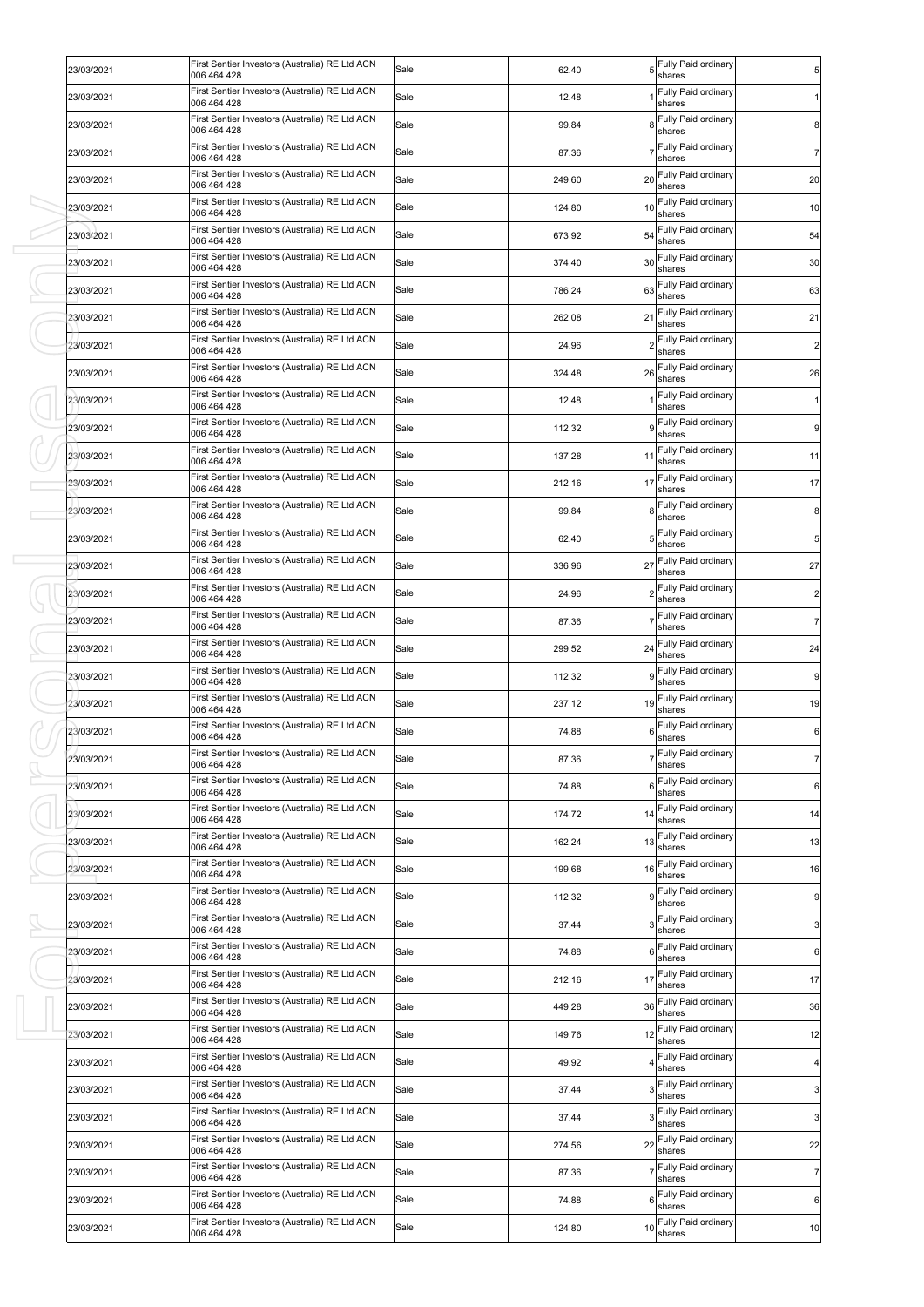| 23/03/2021 | First Sentier Investors (Australia) RE Ltd ACN<br>006 464 428         | Sale     | 262.08     | 21     | Fully Paid ordinary<br>shares   | 21             |
|------------|-----------------------------------------------------------------------|----------|------------|--------|---------------------------------|----------------|
| 23/03/2021 | First Sentier Investors (Australia) RE Ltd ACN<br>006 464 428         | Sale     | 87.36      |        | Fully Paid ordinary<br>shares   | $\overline{7}$ |
| 23/03/2021 | First Sentier Investors (Australia) RE Ltd ACN<br>006 464 428         | Sale     | 37.44      |        | Fully Paid ordinary<br>shares   | 3 <sub>l</sub> |
| 23/03/2021 | First Sentier Investors (Australia) RE Ltd ACN<br>006 464 428         | Sale     | 24.96      |        | Fully Paid ordinary<br>shares   | $\overline{2}$ |
| 23/03/2021 | First Sentier Investors (Australia) RE Ltd ACN<br>006 464 428         | Sale     | 124.80     | 10     | Fully Paid ordinary<br>shares   | 10             |
| 23/03/2021 | First Sentier Investors (Australia) RE Ltd ACN<br>006 464 428         | Sale     | 49.92      |        | Fully Paid ordinary<br>shares   | 4 <sub>1</sub> |
| 23/03/2021 | First Sentier Investors (Australia) RE Ltd ACN<br>006 464 428         | Sale     | 24.96      |        | Fully Paid ordinary<br>shares   | $2 \vert$      |
| 23/03/2021 | First Sentier Investors (Australia) RE Ltd ACN<br>006 464 428         | Sale     | 149.76     | 12     | Fully Paid ordinary<br>shares   | 12             |
| 23/03/2021 | First Sentier Investors (Australia) RE Ltd ACN<br>006 464 428         | Sale     | 174.72     | 14     | Fully Paid ordinary<br>shares   | 14             |
| 23/03/2021 | First Sentier Investors (Australia) RE Ltd ACN<br>006 464 428         | Sale     | 137.28     | 11     | Fully Paid ordinary<br>shares   | 11             |
| 23/03/2021 | First Sentier Investors Realindex Pty Ltd ACN 133<br>312 017          | Purchase | 6,739.02   | 522    | Fully Paid ordinary<br>shares   | 522            |
| 23/03/2021 | First Sentier Investors (Australia) IM Ltd ACN 114<br>194 311         | Sale     | 399,409.26 | 31,891 | Fully Paid ordinary<br>shares   | 31,891         |
| 23/03/2021 | First Sentier Investors (Australia) IM Ltd ACN 114<br>194 311         | Sale     | 291,062.70 | 23,000 | Fully Paid ordinary<br>shares   | 23,000         |
| 23/03/2021 | First Sentier Investors Realindex Pty Ltd ACN 133 Purchase<br>312 017 |          | 48,799.80  | 3,780  | Fully Paid ordinary<br>shares   | 3,780          |
| 24/03/2021 | First Sentier Investors (Australia) IM Ltd ACN 114<br>194 311         | Purchase | 6,662.09   | 502    | Fully Paid ordinary<br>shares   | 502            |
| 24/03/2021 | First Sentier Investors (Australia) IM Ltd ACN 114<br>194 311         | Sale     | 2,286.68   | 180    | Fully Paid ordinary<br>shares   | 180            |
| 24/03/2021 | First Sentier Investors (Australia) IM Ltd ACN 114<br>194 311         | Sale     | 5,259.37   | 414    | Fully Paid ordinary<br>shares   | 414            |
| 24/03/2021 | First Sentier Investors (Australia) RE Ltd ACN<br>006 464 428         | Sale     | 50.20      |        | Fully Paid ordinary<br>shares   | $\overline{a}$ |
| 24/03/2021 | First Sentier Investors (Australia) RE Ltd ACN<br>006 464 428         | Sale     | 50.20      |        | Fully Paid ordinary<br>shares   | 4              |
| 24/03/2021 | First Sentier Investors (Australia) RE Ltd ACN<br>006 464 428         | Sale     | 87.85      |        | Fully Paid ordinary<br>shares   | $\overline{7}$ |
| 24/03/2021 | First Sentier Investors (Australia) RE Ltd ACN<br>006 464 428         | Sale     | 112.95     |        | Fully Paid ordinary<br>shares   | 9              |
| 24/03/2021 | First Sentier Investors (Australia) RE Ltd ACN<br>006 464 428         | Sale     | 50.20      |        | Fully Paid ordinary<br>shares   | 4              |
| 24/03/2021 | First Sentier Investors (Australia) RE Ltd ACN<br>006 464 428         | Sale     | 25.10      |        | Fully Paid ordinary<br>shares   | $\overline{2}$ |
| 24/03/2021 | First Sentier Investors (Australia) RE Ltd ACN<br>006 464 428         | Sale     | 175.70     | 14     | Fully Paid ordinary<br>shares   | 14             |
| 24/03/2021 | First Sentier Investors (Australia) RE Ltd ACN<br>006 464 428         | Sale     | 12.55      |        | Fully Paid ordinary<br>shares   | $\mathbf{1}$   |
| 24/03/2021 | First Sentier Investors (Australia) RE Ltd ACN<br>006 464 428         | Sale     | 50.20      |        | 4 Fully Paid ordinary<br>shares | 4              |
| 24/03/2021 | First Sentier Investors (Australia) RE Ltd ACN<br>006 464 428         | Sale     | 163.15     | 13     | Fully Paid ordinary<br>shares   | 13             |
| 24/03/2021 | First Sentier Investors (Australia) RE Ltd ACN<br>006 464 428         | Sale     | 75.30      | 6      | Fully Paid ordinary<br>shares   | 6              |
| 24/03/2021 | First Sentier Investors (Australia) RE Ltd ACN<br>006 464 428         | Sale     | 138.05     | 11     | Fully Paid ordinary<br>shares   | 11             |
| 24/03/2021 | First Sentier Investors (Australia) RE Ltd ACN<br>006 464 428         | Sale     | 50.20      |        | Fully Paid ordinary<br>shares   | 4 <sub>1</sub> |
| 24/03/2021 | First Sentier Investors (Australia) RE Ltd ACN<br>006 464 428         | Sale     | 50.20      |        | Fully Paid ordinary<br>shares   | $\overline{4}$ |
| 24/03/2021 | First Sentier Investors (Australia) RE Ltd ACN<br>006 464 428         | Sale     | 37.65      |        | Fully Paid ordinary<br>shares   | 3 <sup>1</sup> |
| 24/03/2021 | First Sentier Investors (Australia) RE Ltd ACN<br>006 464 428         | Sale     | 100.40     |        | Fully Paid ordinary<br>shares   | 8              |
| 24/03/2021 | First Sentier Investors (Australia) RE Ltd ACN<br>006 464 428         | Sale     | 87.85      |        | Fully Paid ordinary<br>shares   | $\overline{7}$ |
| 24/03/2021 | First Sentier Investors (Australia) RE Ltd ACN<br>006 464 428         | Sale     | 125.50     | 10     | Fully Paid ordinary<br>shares   | 10             |
| 24/03/2021 | First Sentier Investors (Australia) RE Ltd ACN<br>006 464 428         | Sale     | 62.75      |        | Fully Paid ordinary<br>shares   | 5 <sub>1</sub> |
| 24/03/2021 | First Sentier Investors (Australia) RE Ltd ACN<br>006 464 428         | Sale     | 25.10      |        | Fully Paid ordinary<br>shares   | $\overline{2}$ |
| 24/03/2021 | First Sentier Investors (Australia) RE Ltd ACN<br>006 464 428         | Sale     | 50.20      |        | Fully Paid ordinary<br>shares   | 4 <sub>1</sub> |
| 24/03/2021 | First Sentier Investors (Australia) RE Ltd ACN<br>006 464 428         | Sale     | 112.95     |        | Fully Paid ordinary<br>shares   | 9              |
| 24/03/2021 | First Sentier Investors (Australia) RE Ltd ACN<br>006 464 428         | Sale     | 251.00     | 20     | Fully Paid ordinary<br>shares   | 20             |
| 24/03/2021 | First Sentier Investors (Australia) RE Ltd ACN<br>006 464 428         | Sale     | 75.30      | 6      | Fully Paid ordinary<br>shares   | 6              |
| 24/03/2021 | First Sentier Investors (Australia) RE Ltd ACN<br>006 464 428         | Sale     | 25.10      |        | Fully Paid ordinary<br>shares   | $\overline{2}$ |
| 24/03/2021 | First Sentier Investors (Australia) RE Ltd ACN<br>006 464 428         | Sale     | 150.60     | 12     | Fully Paid ordinary<br>shares   | 12             |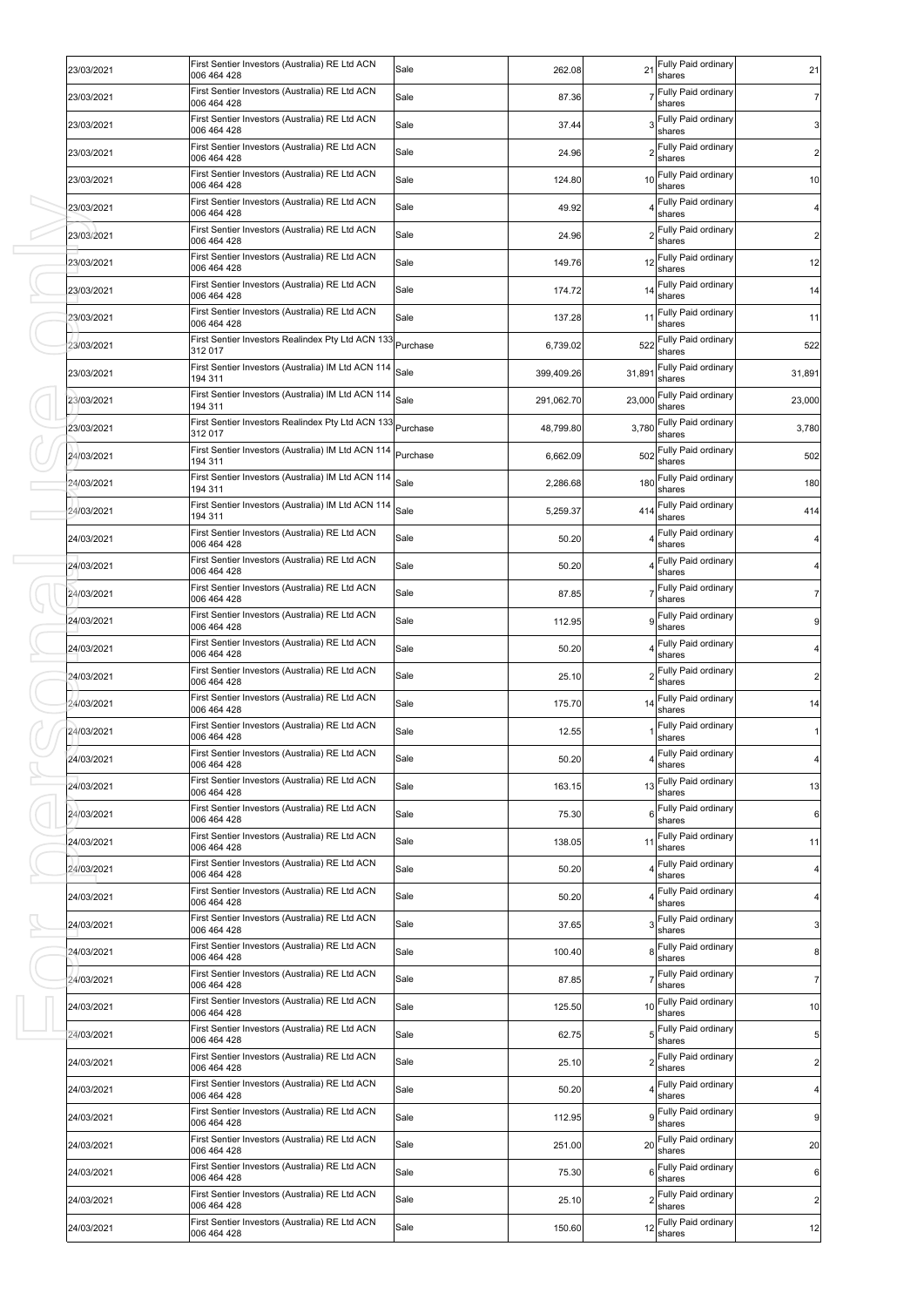| 24/03/2021 | First Sentier Investors (Australia) RE Ltd ACN<br>006 464 428         | Sale     | 50.20     |       | Fully Paid ordinary<br>shares     |                         |
|------------|-----------------------------------------------------------------------|----------|-----------|-------|-----------------------------------|-------------------------|
| 24/03/2021 | First Sentier Investors (Australia) RE Ltd ACN<br>006 464 428         | Sale     | 50.20     |       | Fully Paid ordinary<br>shares     | 4                       |
| 24/03/2021 | First Sentier Investors (Australia) RE Ltd ACN<br>006 464 428         | Sale     | 75.30     | 6     | Fully Paid ordinary<br>shares     | 6                       |
| 24/03/2021 | First Sentier Investors (Australia) RE Ltd ACN<br>006 464 428         | Sale     | 150.60    | 12    | Fully Paid ordinary<br>shares     | 12                      |
| 24/03/2021 | First Sentier Investors (Australia) RE Ltd ACN<br>006 464 428         | Sale     | 37.65     |       | Fully Paid ordinary<br>shares     | 3                       |
| 24/03/2021 | First Sentier Investors (Australia) RE Ltd ACN<br>006 464 428         | Sale     | 25.10     |       | Fully Paid ordinary<br>shares     | $\overline{\mathbf{c}}$ |
| 24/03/2021 | First Sentier Investors (Australia) RE Ltd ACN<br>006 464 428         | Sale     | 25.10     |       | 2 Fully Paid ordinary<br>shares   | $\overline{2}$          |
| 24/03/2021 | First Sentier Investors (Australia) RE Ltd ACN<br>006 464 428         | Sale     | 12.55     |       | Fully Paid ordinary<br>shares     |                         |
| 24/03/2021 | First Sentier Investors (Australia) RE Ltd ACN<br>006 464 428         | Sale     | 75.30     | 6     | Fully Paid ordinary<br>shares     | 6                       |
| 24/03/2021 | First Sentier Investors (Australia) RE Ltd ACN<br>006 464 428         | Sale     | 62.75     |       | Fully Paid ordinary<br>shares     | 5                       |
| 24/03/2021 | First Sentier Investors (Australia) RE Ltd ACN<br>006 464 428         | Sale     | 25.10     |       | Fully Paid ordinary<br>shares     | 2                       |
| 24/03/2021 | First Sentier Investors (Australia) RE Ltd ACN<br>006 464 428         | Sale     | 25.10     |       | Fully Paid ordinary<br>shares     | 2                       |
| 24/03/2021 | First Sentier Investors (Australia) RE Ltd ACN<br>006 464 428         | Sale     | 87.85     |       | Fully Paid ordinary<br>shares     | 7                       |
| 24/03/2021 | First Sentier Investors (Australia) RE Ltd ACN<br>006 464 428         | Sale     | 75.30     |       | Fully Paid ordinary<br>shares     | 6                       |
| 24/03/2021 | First Sentier Investors (Australia) RE Ltd ACN                        | Sale     | 12.55     |       | Fully Paid ordinary               |                         |
| 24/03/2021 | 006 464 428<br>First Sentier Investors (Australia) RE Ltd ACN         | Sale     | 100.40    | 8     | shares<br>Fully Paid ordinary     | 8                       |
| 24/03/2021 | 006 464 428<br>First Sentier Investors (Australia) RE Ltd ACN         | Sale     | 50.20     |       | shares<br>Fully Paid ordinary     |                         |
| 24/03/2021 | 006 464 428<br>First Sentier Investors (Australia) RE Ltd ACN         | Sale     | 75.30     | 6     | shares<br>Fully Paid ordinary     | 6                       |
| 24/03/2021 | 006 464 428<br>First Sentier Investors (Australia) RE Ltd ACN         | Sale     | 62.75     | 5     | shares<br>Fully Paid ordinary     | 5                       |
| 24/03/2021 | 006 464 428<br>First Sentier Investors (Australia) RE Ltd ACN         | Sale     | 37.65     |       | shares<br>Fully Paid ordinary     |                         |
| 24/03/2021 | 006 464 428<br>First Sentier Investors (Australia) RE Ltd ACN         | Sale     | 12.55     |       | shares<br>Fully Paid ordinary     |                         |
| 24/03/2021 | 006 464 428<br>First Sentier Investors (Australia) RE Ltd ACN         | Sale     | 50.20     |       | shares<br>Fully Paid ordinary     |                         |
| 24/03/2021 | 006 464 428<br>First Sentier Investors (Australia) RE Ltd ACN         | Sale     | 62.75     | 5     | shares<br>Fully Paid ordinary     |                         |
| 24/03/2021 | 006 464 428<br>First Sentier Investors (Australia) RE Ltd ACN         | Sale     |           |       | shares<br>Fully Paid ordinary     |                         |
|            | 006 464 428<br>First Sentier Investors (Australia) RE Ltd ACN         | Sale     | 12.55     |       | shares<br>Fully Paid ordinary     |                         |
| 24/03/2021 | 006 464 428<br>First Sentier Investors (Australia) RE Ltd ACN         |          | 12.55     |       | shares<br>1 Fully Paid ordinary   |                         |
| 24/03/2021 | 006 464 428<br>First Sentier Investors (Australia) RE Ltd ACN         | Sale     | 12.55     |       | shares<br>Fully Paid ordinary     | 1                       |
| 24/03/2021 | 006 464 428<br>First Sentier Investors (Australia) RE Ltd ACN         | Sale     | 25.10     |       | shares<br>Fully Paid ordinary     | $\overline{c}$          |
| 24/03/2021 | 006 464 428<br>First Sentier Investors (Australia) RE Ltd ACN         | Sale     | 25.10     |       | shares<br>Fully Paid ordinary     | $\overline{a}$          |
| 24/03/2021 | 006 464 428<br>First Sentier Investors (Australia) RE Ltd ACN         | Sale     | 163.15    | 13    | shares<br>Fully Paid ordinary     | 13                      |
| 24/03/2021 | 006 464 428<br>First Sentier Investors (Australia) RE Ltd ACN         | Sale     | 62.75     | 5     | shares<br>Fully Paid ordinary     | $\overline{5}$          |
| 24/03/2021 | 006 464 428                                                           | Sale     | 12.55     |       | shares                            | $\mathbf{1}$            |
| 24/03/2021 | First Sentier Investors (Australia) RE Ltd ACN<br>006 464 428         | Sale     | 376.50    |       | 30 Fully Paid ordinary<br>shares  | 30                      |
| 24/03/2021 | First Sentier Investors (Australia) RE Ltd ACN<br>006 464 428         | Sale     | 200.80    | 16    | Fully Paid ordinary<br>shares     | 16                      |
| 24/03/2021 | First Sentier Investors (Australia) RE Ltd ACN<br>006 464 428         | Sale     | 439.25    | 35    | Fully Paid ordinary<br>shares     | 35                      |
| 24/03/2021 | First Sentier Investors (Australia) RE Ltd ACN<br>006 464 428         | Sale     | 150.60    | 12    | Fully Paid ordinary<br>shares     | 12                      |
| 24/03/2021 | First Sentier Investors (Australia) RE Ltd ACN<br>006 464 428         | Sale     | 37.65     |       | Fully Paid ordinary<br>shares     | 3                       |
| 24/03/2021 | First Sentier Investors (Australia) RE Ltd ACN<br>006 464 428         | Sale     | 37.65     |       | Fully Paid ordinary<br>shares     | $\mathbf{3}$            |
| 24/03/2021 | First Sentier Investors (Australia) RE Ltd ACN<br>006 464 428         | Sale     | 213.35    | 17    | Fully Paid ordinary<br>shares     | 17                      |
| 24/03/2021 | First Sentier Investors (Australia) RE Ltd ACN<br>006 464 428         | Sale     | 12.55     |       | Fully Paid ordinary<br>shares     | 1                       |
| 25/03/2021 | First Sentier Investors (Australia) IM Ltd ACN 114<br>194 311         | Purchase | 7,525.48  | 570   | Fully Paid ordinary<br>shares     | 570                     |
| 25/03/2021 | First Sentier Investors (Australia) IM Ltd ACN 114<br>194 311         | Sale     | 23,896.48 | 1,849 | Fully Paid ordinary<br>shares     | 1,849                   |
| 25/03/2021 | First Sentier Investors (Australia) IM Ltd ACN 114<br>194 311         | Sale     | 9,434.52  |       | 730 Fully Paid ordinary<br>shares | 730                     |
| 25/03/2021 | First Sentier Investors Realindex Pty Ltd ACN 133 Purchase<br>312 017 |          | 38,517.75 | 2,907 | Fully Paid ordinary<br>shares     | 2,907                   |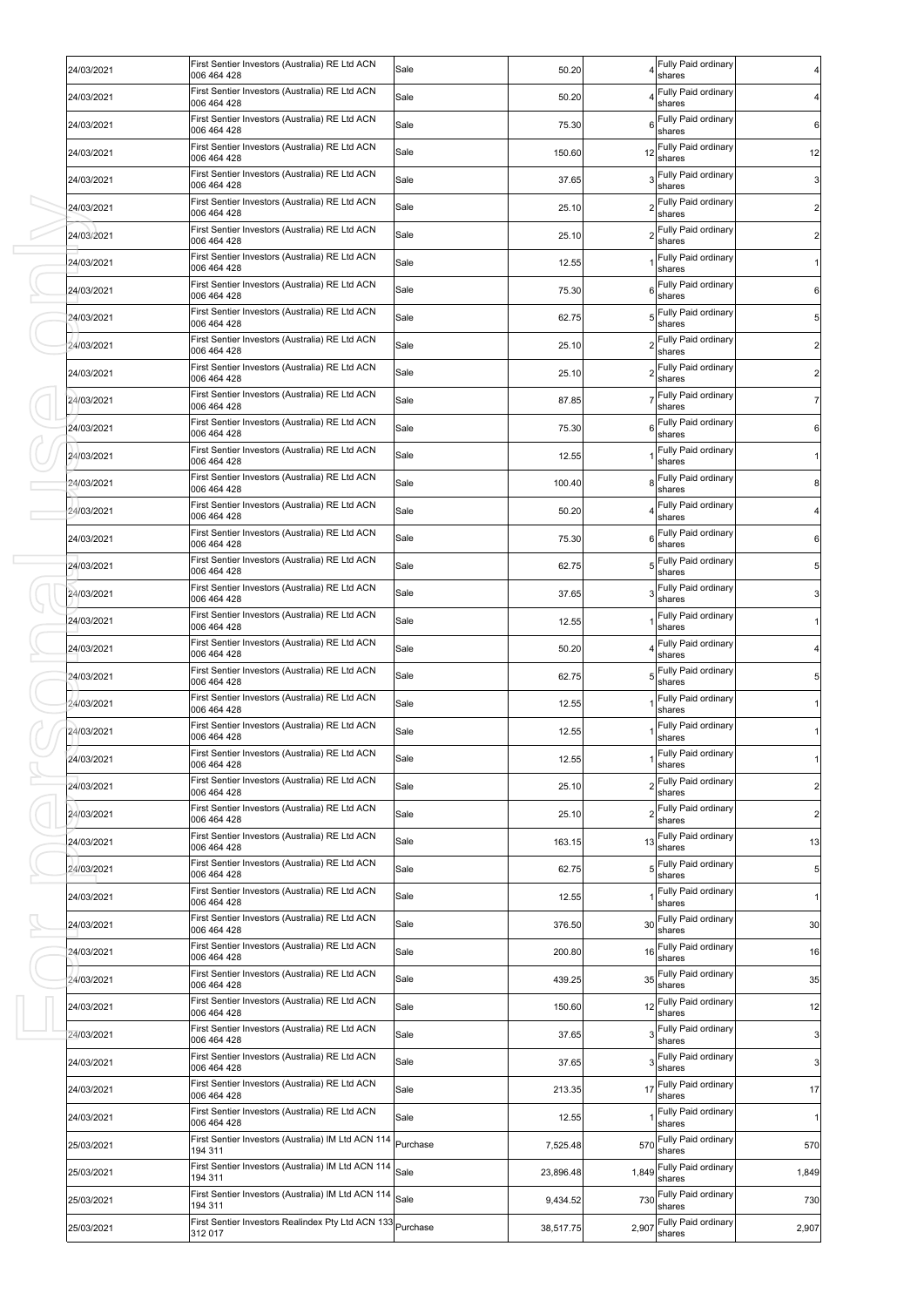| 25/03/2021 | First Sentier Investors (Australia) IM Ltd ACN 114 Sale<br>194 311    |          | 34,364.92  | 2,659          | Fully Paid ordinary<br>shares     | 2,659                   |
|------------|-----------------------------------------------------------------------|----------|------------|----------------|-----------------------------------|-------------------------|
| 25/03/2021 | First Sentier Investors (Australia) IM Ltd ACN 114<br>194 311         | Sale     | 9,921.15   | 767            | Fully Paid ordinary<br>shares     | 767                     |
| 25/03/2021 | First Sentier Investors (Australia) IM Ltd ACN 114<br>194 311         | Sale     | 160,322.22 | 12,405         | Fully Paid ordinary<br>shares     | 12,405                  |
| 25/03/2021 | First Sentier Investors (Australia) IM Ltd ACN 114<br>194 311         | Sale     | 9,201.89   | 712            | Fully Paid ordinary<br>shares     | 712                     |
| 26/03/2021 | First Sentier Investors (Australia) IM Ltd ACN 114<br>194 311         | Sale     | 7,369.90   | 555            | Fully Paid ordinary<br>shares     | 555                     |
| 26/03/2021 | First Sentier Investors (Australia) IM Ltd ACN 114<br>194 311         | Sale     | 7,210.55   | 543            | Fully Paid ordinary<br>shares     | 543                     |
| 29/03/2021 | First Sentier Investors (Australia) RE Ltd ACN<br>006 464 428         | Purchase | 77.52      | 6              | Fully Paid ordinary<br>shares     | $\,6$                   |
| 29/03/2021 | First Sentier Investors (Australia) RE Ltd ACN<br>006 464 428         | Purchase | 1,136.96   | 88             | Fully Paid ordinary<br>shares     | 88                      |
| 29/03/2021 | First Sentier Investors (Australia) IM Ltd ACN 114<br>194 311         | Sale     | 13,000.52  | 985            | Fully Paid ordinary<br>shares     | 985                     |
| 30/03/2021 | First Sentier Investors (Australia) IM Ltd ACN 114<br>194 311         | Sale     | 9,304.72   | 713            | Fully Paid ordinary<br>shares     | 713                     |
| 30/03/2021 | First Sentier Investors (Australia) IM Ltd ACN 114<br>194 311         | Sale     | 162,147.49 | 12,425         | Fully Paid ordinary<br>shares     | 12,425                  |
| 30/03/2021 | First Sentier Investors (Australia) IM Ltd ACN 114<br>194 311         | Sale     | 199,992.78 | 15,325         | Fully Paid ordinary<br>shares     | 15,325                  |
| 30/03/2021 | First Sentier Investors Realindex Pty Ltd ACN 133<br>312 017          | Sale     | 91,963.35  | 7,047          | Fully Paid ordinary<br>shares     | 7,047                   |
| 30/03/2021 | First Sentier Investors (Australia) IM Ltd ACN 114<br>194 311         | Sale     | 9,539.62   | 731            | Fully Paid ordinary<br>shares     | 731                     |
| 30/03/2021 | First Sentier Investors Realindex Pty Ltd ACN 133 Sale<br>312 017     |          | 250,468.65 | 19,193         | Fully Paid ordinary<br>shares     | 19,193                  |
| 30/03/2021 | First Sentier Investors (Australia) IM Ltd ACN 114 Sale<br>194 311    |          | 1,115.66   | 85             | Fully Paid ordinary<br>shares     | 85                      |
| 30/03/2021 | First Sentier Investors Realindex Pty Ltd ACN 133<br>312 017          | Sale     | 14,015.70  | 1,074          | Fully Paid ordinary<br>shares     | 1,074                   |
| 30/03/2021 | First Sentier Investors Realindex Pty Ltd ACN 133<br>312 017          | Sale     | 22,576.50  | 1,730          | Fully Paid ordinary<br>shares     | 1,730                   |
| 30/03/2021 | First Sentier Investors (Australia) IM Ltd ACN 114<br>194 311         | Sale     | 29,010.43  | 2,223          | Fully Paid ordinary<br>shares     | 2,223                   |
| 30/03/2021 | First Sentier Investors (Australia) IM Ltd ACN 114<br>194 311         | Sale     | 36,161.83  | 2,771          | Fully Paid ordinary<br>shares     | 2,771                   |
| 30/03/2021 | First Sentier Investors Realindex Pty Ltd ACN 133 Sale<br>312 017     |          | 6,381.45   | 489            | Fully Paid ordinary<br>shares     | 489                     |
| 30/03/2021 | First Sentier Investors (Australia) IM Ltd ACN 114<br>194 311         | Sale     | 35,222.22  | 2,699          | Fully Paid ordinary<br>shares     | 2,699                   |
| 30/03/2021 | First Sentier Investors Realindex Pty Ltd ACN 133 Sale<br>312 017     |          | 15,085.80  | 1,156          | Fully Paid ordinary<br>shares     | 1,156                   |
| 31/03/2021 | First Sentier Investors Realindex Pty Ltd ACN 133 Purchase<br>312 017 |          | 5,538.40   | 430            | Fully Paid ordinary<br>shares     | 430                     |
| 31/03/2021 | First Sentier Investors Realindex Pty Ltd ACN 133 Purchase<br>312 017 |          | 83,720.00  | 6,500          | Fully Paid ordinary<br>shares     | 6,500                   |
| 31/03/2021 | First Sentier Investors Realindex Pty Ltd ACN 133<br>312 017          | Purchase | 8,320.48   |                | 646 Fully Paid ordinary<br>shares | 646                     |
| 31/03/2021 | First Sentier Investors (Australia) RE Ltd ACN<br>006 464 428         | Sale     | 64.60      | 5              | Fully Paid ordinary<br>shares     | 5                       |
| 31/03/2021 | First Sentier Investors (Australia) RE Ltd ACN<br>006 464 428         | Sale     | 155.04     | 12             | Fully Paid ordinary<br>shares     | 12                      |
| 31/03/2021 | First Sentier Investors (Australia) RE Ltd ACN<br>006 464 428         | Sale     | 310.08     |                | 24 Fully Paid ordinary<br>shares  | 24                      |
| 31/03/2021 | First Sentier Investors (Australia) RE Ltd ACN<br>006 464 428         | Sale     | 25.84      | $\overline{a}$ | Fully Paid ordinary<br>shares     | $\overline{2}$          |
| 31/03/2021 | First Sentier Investors (Australia) RE Ltd ACN<br>006 464 428         | Sale     | 38.76      |                | Fully Paid ordinary<br>shares     | 3                       |
| 31/03/2021 | First Sentier Investors (Australia) RE Ltd ACN<br>006 464 428         | Sale     | 180.88     | 14             | Fully Paid ordinary<br>shares     | 14                      |
| 31/03/2021 | First Sentier Investors (Australia) RE Ltd ACN<br>006 464 428         | Sale     | 12.92      |                | Fully Paid ordinary<br>shares     | 1                       |
| 31/03/2021 | First Sentier Investors (Australia) RE Ltd ACN<br>006 464 428         | Sale     | 38.76      |                | 3 Fully Paid ordinary<br>shares   | 3                       |
| 31/03/2021 | First Sentier Investors (Australia) RE Ltd ACN<br>006 464 428         | Sale     | 51.68      |                | Fully Paid ordinary<br>shares     | 4                       |
| 31/03/2021 | First Sentier Investors (Australia) RE Ltd ACN<br>006 464 428         | Sale     | 90.44      |                | Fully Paid ordinary<br>shares     | 7                       |
| 31/03/2021 | First Sentier Investors (Australia) RE Ltd ACN<br>006 464 428         | Sale     | 38.76      |                | Fully Paid ordinary<br>shares     | $\mathbf{3}$            |
| 31/03/2021 | First Sentier Investors (Australia) RE Ltd ACN<br>006 464 428         | Sale     | 25.84      |                | Fully Paid ordinary<br>shares     | $\overline{\mathbf{c}}$ |
| 31/03/2021 | First Sentier Investors (Australia) RE Ltd ACN<br>006 464 428         | Sale     | 142.12     | 11             | Fully Paid ordinary<br>shares     | 11                      |
| 31/03/2021 | First Sentier Investors (Australia) RE Ltd ACN<br>006 464 428         | Sale     | 12.92      |                | Fully Paid ordinary<br>shares     | 1                       |
| 31/03/2021 | First Sentier Investors (Australia) RE Ltd ACN<br>006 464 428         | Sale     | 38.76      |                | Fully Paid ordinary<br>shares     | 3                       |
| 31/03/2021 | First Sentier Investors (Australia) RE Ltd ACN<br>006 464 428         | Sale     | 116.28     |                | 9 Fully Paid ordinary<br>shares   | 9                       |
| 31/03/2021 | First Sentier Investors (Australia) RE Ltd ACN<br>006 464 428         | Sale     | 51.68      |                | Fully Paid ordinary<br>shares     | 4                       |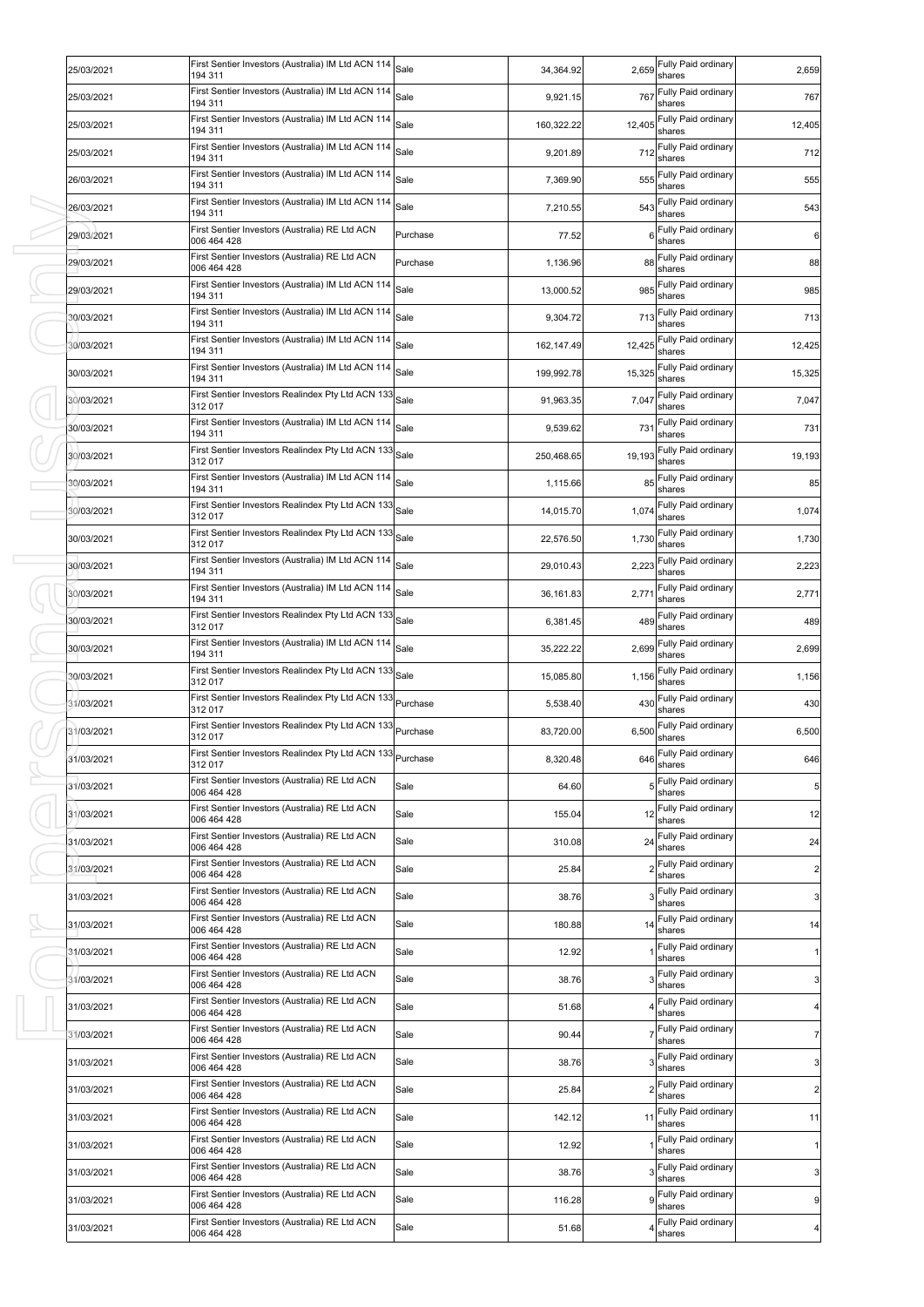| 31/03/2021 | First Sentier Investors (Australia) RE Ltd ACN<br>006 464 428     | Sale | 64.60      |        | Fully Paid ordinary<br>shares   | 5                 |
|------------|-------------------------------------------------------------------|------|------------|--------|---------------------------------|-------------------|
| 31/03/2021 | First Sentier Investors (Australia) RE Ltd ACN<br>006 464 428     | Sale | 38.76      |        | Fully Paid ordinary<br>shares   | $\mathbf{3}$      |
| 31/03/2021 | First Sentier Investors (Australia) RE Ltd ACN<br>006 464 428     | Sale | 90.44      |        | Fully Paid ordinary<br>shares   | 7                 |
| 31/03/2021 | First Sentier Investors (Australia) RE Ltd ACN<br>006 464 428     | Sale | 193.80     | 15     | Fully Paid ordinary<br>shares   | 15                |
| 31/03/2021 | First Sentier Investors (Australia) RE Ltd ACN<br>006 464 428     | Sale | 38.76      |        | Fully Paid ordinary<br>shares   | $\mathbf{3}$      |
| 31/03/2021 | First Sentier Investors (Australia) RE Ltd ACN<br>006 464 428     | Sale | 25.84      |        | Fully Paid ordinary<br>shares   | $\overline{a}$    |
| 31/03/2021 | First Sentier Investors (Australia) RE Ltd ACN<br>006 464 428     | Sale | 38.76      |        | Fully Paid ordinary<br>shares   | $\mathbf{3}$      |
| 31/03/2021 | First Sentier Investors (Australia) RE Ltd ACN<br>006 464 428     | Sale | 38.76      |        | Fully Paid ordinary<br>shares   | 3                 |
| 31/03/2021 | First Sentier Investors (Australia) RE Ltd ACN<br>006 464 428     | Sale | 25.84      |        | Fully Paid ordinary<br>shares   | 2                 |
| 31/03/2021 | First Sentier Investors (Australia) RE Ltd ACN<br>006 464 428     | Sale | 25.84      |        | Fully Paid ordinary<br>shares   | 2                 |
| 31/03/2021 | First Sentier Investors (Australia) RE Ltd ACN<br>006 464 428     | Sale | 51.68      |        | Fully Paid ordinary<br>shares   |                   |
| 31/03/2021 | First Sentier Investors (Australia) RE Ltd ACN<br>006 464 428     | Sale | 38.76      |        | Fully Paid ordinary<br>shares   | 3                 |
| 31/03/2021 | First Sentier Investors (Australia) RE Ltd ACN<br>006 464 428     | Sale | 51.68      |        | Fully Paid ordinary<br>shares   |                   |
| 31/03/2021 | First Sentier Investors (Australia) RE Ltd ACN<br>006 464 428     | Sale | 64.60      |        | Fully Paid ordinary<br>shares   | 5                 |
| 31/03/2021 | First Sentier Investors (Australia) RE Ltd ACN<br>006 464 428     | Sale | 64.60      |        | Fully Paid ordinary<br>shares   | 5                 |
| 31/03/2021 | First Sentier Investors (Australia) RE Ltd ACN<br>006 464 428     | Sale | 12.92      |        | Fully Paid ordinary             |                   |
| 31/03/2021 | First Sentier Investors (Australia) RE Ltd ACN<br>006 464 428     | Sale | 12.92      |        | shares<br>Fully Paid ordinary   |                   |
| 31/03/2021 | First Sentier Investors (Australia) RE Ltd ACN                    | Sale | 90.44      |        | shares<br>Fully Paid ordinary   |                   |
| 31/03/2021 | 006 464 428<br>First Sentier Investors (Australia) RE Ltd ACN     | Sale | 38.76      |        | shares<br>Fully Paid ordinary   | 3                 |
| 31/03/2021 | 006 464 428<br>First Sentier Investors (Australia) RE Ltd ACN     | Sale | 38.76      |        | shares<br>Fully Paid ordinary   | З                 |
| 31/03/2021 | 006 464 428<br>First Sentier Investors (Australia) RE Ltd ACN     | Sale | 77.52      | 6      | shares<br>Fully Paid ordinary   |                   |
| 31/03/2021 | 006 464 428<br>First Sentier Investors (Australia) RE Ltd ACN     | Sale | 12.92      |        | shares<br>Fully Paid ordinary   |                   |
| 31/03/2021 | 006 464 428<br>First Sentier Investors (Australia) RE Ltd ACN     | Sale | 51.68      |        | shares<br>Fully Paid ordinary   |                   |
| 31/03/2021 | 006 464 428<br>First Sentier Investors (Australia) RE Ltd ACN     | Sale | 25.84      |        | shares<br>Fully Paid ordinary   | 2                 |
| 31/03/2021 | 006 464 428<br>First Sentier Investors (Australia) RE Ltd ACN     | Sale | 12.92      |        | shares<br>Fully Paid ordinary   |                   |
| 31/03/2021 | 006 464 428<br>First Sentier Investors (Australia) RE Ltd ACN     | Sale | 38.76      |        | shares<br>3 Fully Paid ordinary | $\mathbf{3}$      |
| 31/03/2021 | 006 464 428<br>First Sentier Investors (Australia) RE Ltd ACN     | Sale | 38.76      |        | shares<br>Fully Paid ordinary   | $\mathbf{3}$      |
| 31/03/2021 | 006 464 428<br>First Sentier Investors (Australia) RE Ltd ACN     | Sale | 25.84      |        | shares<br>Fully Paid ordinary   | $\overline{c}$    |
| 31/03/2021 | 006 464 428<br>First Sentier Investors (Australia) RE Ltd ACN     | Sale | 12.92      |        | shares<br>Fully Paid ordinary   | 1                 |
|            | 006 464 428<br>First Sentier Investors (Australia) RE Ltd ACN     | Sale | 38.76      |        | shares<br>Fully Paid ordinary   |                   |
| 31/03/2021 | 006 464 428<br>First Sentier Investors (Australia) RE Ltd ACN     |      |            |        | shares<br>Fully Paid ordinary   | $\mathbf{3}$<br>1 |
| 31/03/2021 | 006 464 428<br>First Sentier Investors (Australia) RE Ltd ACN     | Sale | 12.92      |        | shares<br>Fully Paid ordinary   |                   |
| 31/03/2021 | 006 464 428<br>First Sentier Investors (Australia) RE Ltd ACN     | Sale | 12.92      |        | shares<br>Fully Paid ordinary   | 1                 |
| 31/03/2021 | 006 464 428<br>First Sentier Investors (Australia) RE Ltd ACN     | Sale | 12.92      |        | shares<br>Fully Paid ordinary   | 1                 |
| 31/03/2021 | 006 464 428<br>First Sentier Investors (Australia) RE Ltd ACN     | Sale | 25.84      |        | shares<br>Fully Paid ordinary   | $\overline{c}$    |
| 31/03/2021 | 006 464 428<br>First Sentier Investors (Australia) RE Ltd ACN     | Sale | 25.84      |        | shares<br>Fully Paid ordinary   | $\overline{c}$    |
| 31/03/2021 | 006 464 428<br>First Sentier Investors (Australia) RE Ltd ACN     | Sale | 25.84      |        | shares<br>Fully Paid ordinary   | $\overline{2}$    |
| 31/03/2021 | 006 464 428<br>First Sentier Investors (Australia) RE Ltd ACN     | Sale | 25.84      |        | shares<br>Fully Paid ordinary   | $\overline{2}$    |
| 31/03/2021 | 006 464 428<br>First Sentier Investors (Australia) RE Ltd ACN     | Sale | 38.76      |        | shares<br>Fully Paid ordinary   | $\mathbf{3}$      |
| 31/03/2021 | 006 464 428<br>First Sentier Investors (Australia) RE Ltd ACN     | Sale | 12.92      |        | shares<br>Fully Paid ordinary   | $\mathbf{1}$      |
| 31/03/2021 | 006 464 428<br>First Sentier Investors (Australia) IM Ltd ACN 114 | Sale | 284.24     | 22     | shares                          | 22                |
| 31/03/2021 | 194 311<br>First Sentier Investors (Australia) IM Ltd ACN 114     | Sale | 9,033.40   | 697    | Fully Paid ordinary<br>shares   | 697               |
| 01/04/2021 | 194 311                                                           | Sale | 558,797.44 | 43,468 | Fully Paid ordinary<br>shares   | 43,468            |
| 01/04/2021 | First Sentier Investors (Australia) IM Ltd ACN 114<br>194 311     | Sale | 32,871.19  | 2,557  | Fully Paid ordinary<br>shares   | 2,557             |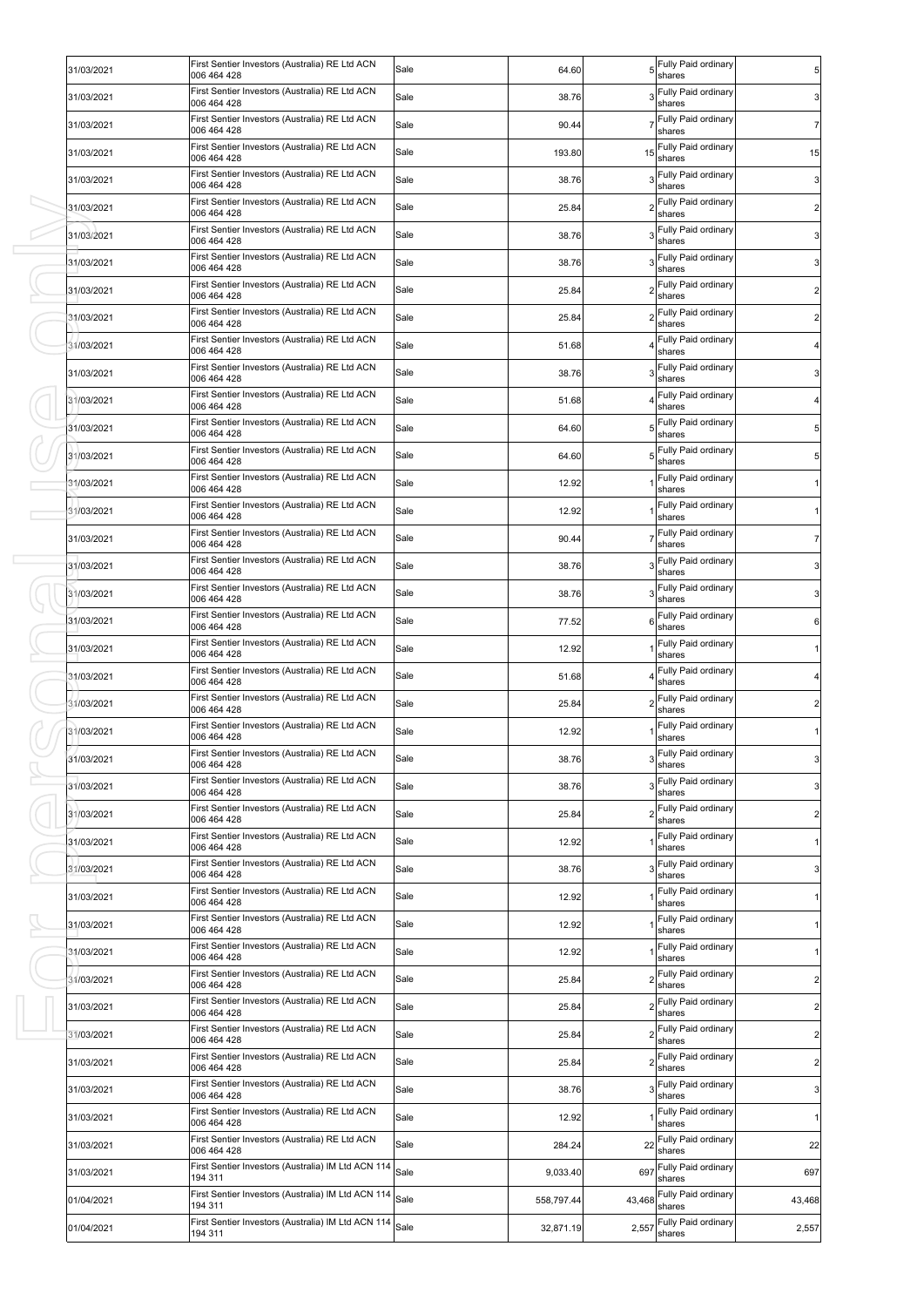| 01/04/2021 | First Sentier Investors (Australia) IM Ltd ACN 114 Sale<br>194 311 |          | 34,362.42     | 2,673   | Fully Paid ordinary<br>shares     | 2,673                   |
|------------|--------------------------------------------------------------------|----------|---------------|---------|-----------------------------------|-------------------------|
| 01/04/2021 | First Sentier Investors (Australia) IM Ltd ACN 114<br>194 311      | Sale     | 87,300.85     | 6,791   | Fully Paid ordinary<br>shares     | 6,791                   |
| 01/04/2021 | First Sentier Investors (Australia) IM Ltd ACN 114<br>194 311      | Purchase | 10,096,000.00 | 800,000 | Fully Paid ordinary<br>shares     | 800,000                 |
| 01/04/2021 | First Sentier Investors (Australia) RE Ltd ACN<br>006 464 428      | Sale     | 115.92        |         | Fully Paid ordinary<br>shares     | 9                       |
| 01/04/2021 | First Sentier Investors (Australia) RE Ltd ACN<br>006 464 428      | Sale     | 64.40         |         | Fully Paid ordinary<br>shares     | $\overline{5}$          |
| 01/04/2021 | First Sentier Investors (Australia) RE Ltd ACN<br>006 464 428      | Sale     | 115.92        |         | Fully Paid ordinary<br>shares     | 9                       |
| 01/04/2021 | First Sentier Investors (Australia) RE Ltd ACN<br>006 464 428      | Sale     | 51.52         |         | Fully Paid ordinary<br>shares     | $\overline{\mathbf{4}}$ |
| 01/04/2021 | First Sentier Investors (Australia) RE Ltd ACN<br>006 464 428      | Sale     | 115.92        |         | Fully Paid ordinary<br>shares     | 9                       |
| 01/04/2021 | First Sentier Investors (Australia) RE Ltd ACN<br>006 464 428      | Sale     | 64.40         |         | Fully Paid ordinary<br>shares     | 5                       |
| 01/04/2021 | First Sentier Investors (Australia) RE Ltd ACN<br>006 464 428      | Sale     | 103.04        |         | Fully Paid ordinary<br>shares     | 8                       |
| 01/04/2021 | First Sentier Investors (Australia) RE Ltd ACN<br>006 464 428      | Sale     | 77.28         |         | Fully Paid ordinary<br>shares     | 6                       |
| 01/04/2021 | First Sentier Investors (Australia) RE Ltd ACN<br>006 464 428      | Sale     | 90.16         |         | Fully Paid ordinary<br>shares     | $\overline{7}$          |
| 01/04/2021 | First Sentier Investors (Australia) RE Ltd ACN<br>006 464 428      | Sale     | 51.52         |         | Fully Paid ordinary<br>shares     | $\overline{4}$          |
| 01/04/2021 | First Sentier Investors (Australia) RE Ltd ACN<br>006 464 428      | Sale     | 12.88         |         | Fully Paid ordinary<br>shares     | 1                       |
| 01/04/2021 | First Sentier Investors (Australia) RE Ltd ACN<br>006 464 428      | Sale     | 115.92        |         | Fully Paid ordinary<br>shares     | 9                       |
| 01/04/2021 | First Sentier Investors (Australia) RE Ltd ACN<br>006 464 428      | Sale     | 51.52         |         | Fully Paid ordinary<br>shares     | 4                       |
| 01/04/2021 | First Sentier Investors (Australia) RE Ltd ACN<br>006 464 428      | Sale     | 128.80        | 10      | Fully Paid ordinary<br>shares     | 10                      |
| 01/04/2021 | First Sentier Investors (Australia) RE Ltd ACN<br>006 464 428      | Sale     | 206.08        | 16      | Fully Paid ordinary<br>shares     | 16                      |
| 01/04/2021 | First Sentier Investors (Australia) IM Ltd ACN 114<br>194 311      | Sale     | 28,129.01     | 2,186   | Fully Paid ordinary<br>shares     | 2,186                   |
| 01/04/2021 | First Sentier Investors (Australia) IM Ltd ACN 114<br>194 311      | Sale     | 196,846.79    | 15,305  | Fully Paid ordinary<br>shares     | 15,305                  |
| 01/04/2021 | First Sentier Investors (Australia) IM Ltd ACN 114<br>194 311      | Sale     | 94,568.55     | 7,356   | Fully Paid ordinary<br>shares     | 7,356                   |
| 06/04/2021 | First Sentier Investors (Australia) IM Ltd ACN 114<br>194 311      | Purchase | 90,586.31     | 7,077   | Fully Paid ordinary<br>shares     | 7,077                   |
| 06/04/2021 | First Sentier Investors (Australia) IM Ltd ACN 114<br>194 311      | Sale     | 47,442.60     | 3,648   | Fully Paid ordinary<br>shares     | 3,648                   |
| 06/04/2021 | First Sentier Investors (Australia) IM Ltd ACN 114<br>194 311      | Sale     | 23,569.09     | 1,813   | Fully Paid ordinary<br>shares     | 1,813                   |
| 06/04/2021 | First Sentier Investors (Australia) IM Ltd ACN 114 Sale<br>194 311 |          | 18,389.21     | 1,414   | Fully Paid ordinary<br>shares     | 1,414                   |
| 06/04/2021 | First Sentier Investors Realindex Pty Ltd ACN 133 Sale<br>312 017  |          | 11,488.96     |         | 892 Fully Paid ordinary<br>shares | 892                     |
| 06/04/2021 | First Sentier Investors (Australia) IM Ltd ACN 114<br>194 311      | Purchase | 49,037.18     | 3,831   | Fully Paid ordinary<br>shares     | 3,831                   |
| 06/04/2021 | First Sentier Investors (Australia) IM Ltd ACN 114<br>194 311      | Sale     | 320,380.64    | 24,635  | Fully Paid ordinary<br>shares     | 24,635                  |
| 06/04/2021 | First Sentier Investors Realindex Pty Ltd ACN 133<br>312 017       | Purchase | 28,898.51     | 2,263   | Fully Paid ordinary<br>shares     | 2,263                   |
| 06/04/2021 | First Sentier Investors (Australia) IM Ltd ACN 114<br>194 311      | Sale     | 1,118.44      | 86      | Fully Paid ordinary<br>shares     | 86                      |
| 06/04/2021 | First Sentier Investors (Australia) IM Ltd ACN 114<br>194 311      | Sale     | 82,049.18     | 6,309   | Fully Paid ordinary<br>shares     | 6,309                   |
| 06/04/2021 | First Sentier Investors (Australia) IM Ltd ACN 114<br>194 311      | Sale     | 592,083.19    | 45,527  | Fully Paid ordinary<br>shares     | 45,527                  |
| 06/04/2021 | First Sentier Investors (Australia) IM Ltd ACN 114 Sale<br>194 311 |          | 35,100.76     | 2,699   | Fully Paid ordinary<br>shares     | 2,699                   |
| 07/04/2021 | First Sentier Investors (Australia) IM Ltd ACN 114<br>194 311      | Sale     | 110,753.06    | 8,757   | Fully Paid ordinary<br>shares     | 8,757                   |
| 07/04/2021 | First Sentier Investors (Australia) IM Ltd ACN 114<br>194 311      | Sale     | 793,107.25    | 62,723  | Fully Paid ordinary<br>shares     | 62,723                  |
| 07/04/2021 | First Sentier Investors (Australia) IM Ltd ACN 114<br>194 311      | Sale     | 564,050.32    | 44,608  | Fully Paid ordinary<br>shares     | 44,608                  |
| 07/04/2021 | First Sentier Investors (Australia) IM Ltd ACN 114<br>194 311      | Sale     | 123,689.48    | 9,782   | Fully Paid ordinary<br>shares     | 9,782                   |
| 07/04/2021 | First Sentier Investors (Australia) RE Ltd ACN<br>006 464 428      | Sale     | 88.55         |         | Fully Paid ordinary<br>shares     | $\overline{7}$          |
| 07/04/2021 | First Sentier Investors (Australia) RE Ltd ACN<br>006 464 428      | Sale     | 25.30         |         | Fully Paid ordinary<br>shares     | $\overline{2}$          |
| 07/04/2021 | First Sentier Investors (Australia) RE Ltd ACN<br>006 464 428      | Sale     | 25.30         |         | Fully Paid ordinary<br>shares     | $\overline{2}$          |
| 07/04/2021 | First Sentier Investors (Australia) RE Ltd ACN<br>006 464 428      | Sale     | 25.30         |         | Fully Paid ordinary<br>shares     | $\overline{2}$          |
| 07/04/2021 | First Sentier Investors (Australia) RE Ltd ACN<br>006 464 428      | Sale     | 177.10        | 14      | Fully Paid ordinary<br>shares     | 14                      |
| 07/04/2021 | First Sentier Investors (Australia) RE Ltd ACN<br>006 464 428      | Sale     | 63.25         | 5       | Fully Paid ordinary<br>shares     | $5\overline{)}$         |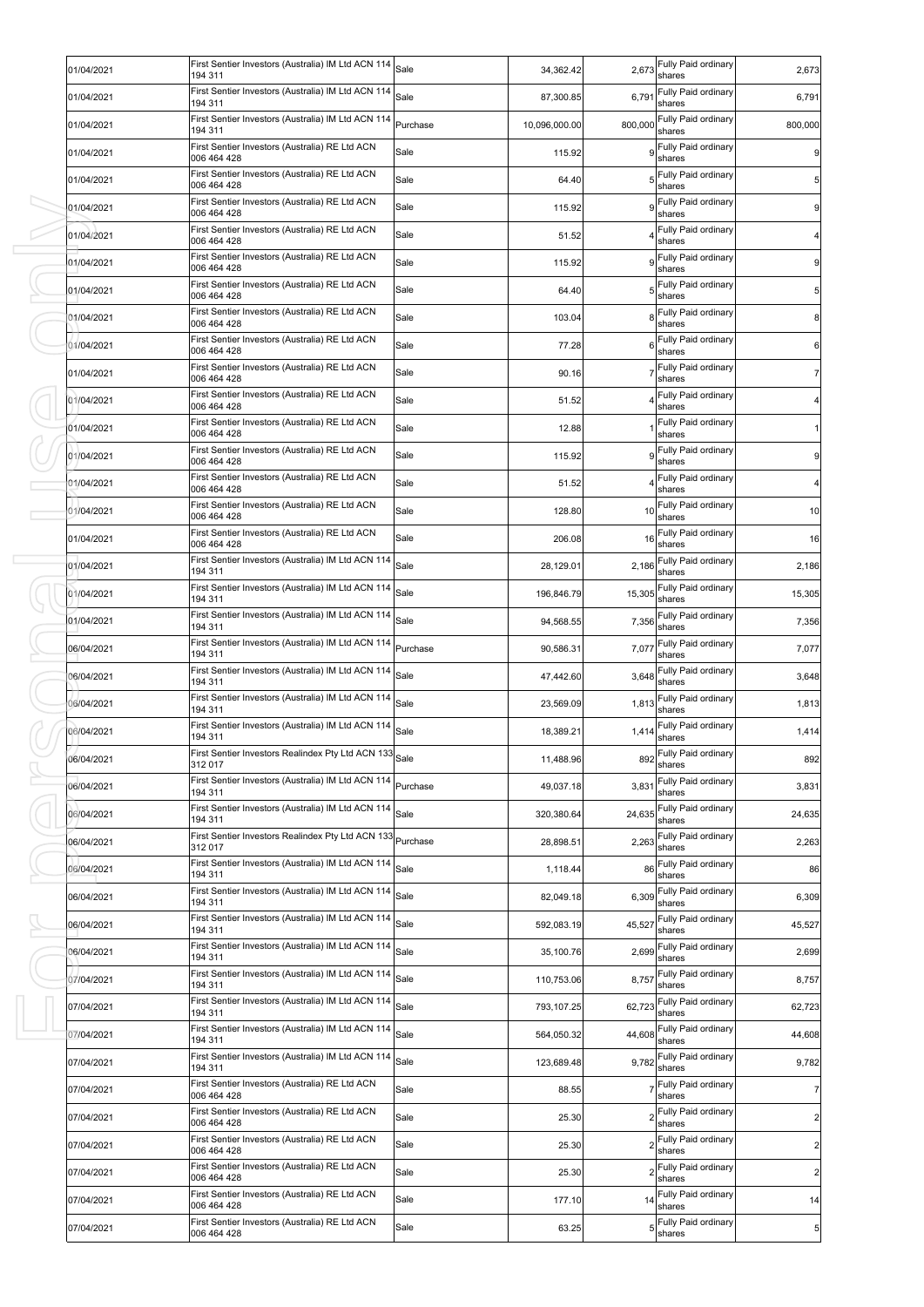| 07/04/2021 | First Sentier Investors (Australia) RE Ltd ACN                               | Sale | 50.60  |                | Fully Paid ordinary                                  | 4              |
|------------|------------------------------------------------------------------------------|------|--------|----------------|------------------------------------------------------|----------------|
|            | 006 464 428<br>First Sentier Investors (Australia) RE Ltd ACN                |      |        |                | shares<br>Fully Paid ordinary                        |                |
| 07/04/2021 | 006 464 428<br>First Sentier Investors (Australia) RE Ltd ACN                | Sale | 75.90  |                | shares<br>Fully Paid ordinary                        | 6              |
| 07/04/2021 | 006 464 428                                                                  | Sale | 164.45 | 13             | shares                                               | 13             |
| 07/04/2021 | First Sentier Investors (Australia) RE Ltd ACN<br>006 464 428                | Sale | 50.60  |                | Fully Paid ordinary<br>shares                        | 4              |
| 07/04/2021 | First Sentier Investors (Australia) RE Ltd ACN<br>006 464 428                | Sale | 25.30  |                | Fully Paid ordinary<br>shares                        | $\overline{2}$ |
| 07/04/2021 | First Sentier Investors (Australia) RE Ltd ACN<br>006 464 428                | Sale | 12.65  |                | Fully Paid ordinary<br>shares                        | 1              |
| 07/04/2021 | First Sentier Investors (Australia) RE Ltd ACN<br>006 464 428                | Sale | 75.90  | 6              | Fully Paid ordinary<br>shares                        | 6              |
| 07/04/2021 | First Sentier Investors (Australia) RE Ltd ACN<br>006 464 428                | Sale | 25.30  |                | Fully Paid ordinary<br>shares                        | 2              |
| 07/04/2021 | First Sentier Investors (Australia) RE Ltd ACN<br>006 464 428                | Sale | 12.65  |                | Fully Paid ordinary<br>shares                        |                |
| 07/04/2021 | First Sentier Investors (Australia) RE Ltd ACN<br>006 464 428                | Sale | 50.60  |                | Fully Paid ordinary<br>shares                        |                |
| 07/04/2021 | First Sentier Investors (Australia) RE Ltd ACN<br>006 464 428                | Sale | 37.95  |                | Fully Paid ordinary<br>shares                        | 3              |
| 07/04/2021 | First Sentier Investors (Australia) RE Ltd ACN<br>006 464 428                | Sale | 101.20 |                | Fully Paid ordinary<br>shares                        | 8              |
| 07/04/2021 | First Sentier Investors (Australia) RE Ltd ACN<br>006 464 428                | Sale | 12.65  |                | Fully Paid ordinary<br>shares                        |                |
| 07/04/2021 | First Sentier Investors (Australia) RE Ltd ACN<br>006 464 428                | Sale | 12.65  |                | Fully Paid ordinary<br>shares                        |                |
| 07/04/2021 | First Sentier Investors (Australia) RE Ltd ACN<br>006 464 428                | Sale | 113.85 |                | Fully Paid ordinary<br>shares                        | 9              |
| 07/04/2021 | First Sentier Investors (Australia) RE Ltd ACN                               | Sale | 37.95  |                | Fully Paid ordinary                                  | 3              |
| 07/04/2021 | 006 464 428<br>First Sentier Investors (Australia) RE Ltd ACN<br>006 464 428 | Sale | 37.95  |                | shares<br>Fully Paid ordinary                        |                |
| 07/04/2021 | First Sentier Investors (Australia) RE Ltd ACN                               | Sale | 88.55  |                | shares<br>Fully Paid ordinary                        |                |
| 07/04/2021 | 006 464 428<br>First Sentier Investors (Australia) RE Ltd ACN                | Sale | 12.65  |                | shares<br>Fully Paid ordinary                        |                |
| 07/04/2021 | 006 464 428<br>First Sentier Investors (Australia) RE Ltd ACN                | Sale | 37.95  |                | shares<br>Fully Paid ordinary                        |                |
| 07/04/2021 | 006 464 428<br>First Sentier Investors (Australia) RE Ltd ACN                | Sale | 37.95  |                | shares<br>Fully Paid ordinary                        |                |
| 07/04/2021 | 006 464 428<br>First Sentier Investors (Australia) RE Ltd ACN                | Sale | 12.65  |                | shares<br>Fully Paid ordinary                        |                |
| 07/04/2021 | 006 464 428<br>First Sentier Investors (Australia) RE Ltd ACN                | Sale | 50.60  |                | shares<br>Fully Paid ordinary                        |                |
|            | 006 464 428<br>First Sentier Investors (Australia) RE Ltd ACN                |      |        |                | shares<br>Fully Paid ordinary                        |                |
| 07/04/2021 | 006 464 428<br>First Sentier Investors (Australia) RE Ltd ACN                | Sale | 63.25  |                | shares<br>Fully Paid ordinary                        | 5              |
| 07/04/2021 | 006 464 428<br>First Sentier Investors (Australia) RE Ltd ACN                | Sale | 12.65  |                | shares                                               |                |
| 07/04/2021 | 006 464 428<br>First Sentier Investors (Australia) RE Ltd ACN                | Sale | 12.65  | 11             | Fully Paid ordinary<br>shares<br>Fully Paid ordinary | 1              |
| 07/04/2021 | 006 464 428                                                                  | Sale | 12.65  |                | shares                                               | 1              |
| 07/04/2021 | First Sentier Investors (Australia) RE Ltd ACN<br>006 464 428                | Sale | 12.65  |                | Fully Paid ordinary<br>shares                        | $\mathbf{1}$   |
| 07/04/2021 | First Sentier Investors (Australia) RE Ltd ACN<br>006 464 428                | Sale | 12.65  |                | Fully Paid ordinary<br>shares                        | 1              |
| 07/04/2021 | First Sentier Investors (Australia) RE Ltd ACN<br>006 464 428                | Sale | 12.65  |                | Fully Paid ordinary<br>shares                        | 1              |
| 07/04/2021 | First Sentier Investors (Australia) RE Ltd ACN<br>006 464 428                | Sale | 25.30  |                | Fully Paid ordinary<br>shares                        | $\overline{2}$ |
| 07/04/2021 | First Sentier Investors (Australia) RE Ltd ACN<br>006 464 428                | Sale | 12.65  |                | Fully Paid ordinary<br>shares                        | 1              |
| 07/04/2021 | First Sentier Investors (Australia) RE Ltd ACN<br>006 464 428                | Sale | 25.30  |                | Fully Paid ordinary<br>shares                        | $\overline{2}$ |
| 07/04/2021 | First Sentier Investors (Australia) RE Ltd ACN<br>006 464 428                | Sale | 25.30  | $\overline{2}$ | Fully Paid ordinary<br>shares                        | $\overline{c}$ |
| 07/04/2021 | First Sentier Investors (Australia) RE Ltd ACN<br>006 464 428                | Sale | 177.10 | 14             | Fully Paid ordinary<br>shares                        | 14             |
| 07/04/2021 | First Sentier Investors (Australia) RE Ltd ACN<br>006 464 428                | Sale | 75.90  |                | Fully Paid ordinary<br>shares                        | 6              |
| 07/04/2021 | First Sentier Investors (Australia) RE Ltd ACN<br>006 464 428                | Sale | 417.45 | 33             | Fully Paid ordinary<br>shares                        | 33             |
| 07/04/2021 | First Sentier Investors (Australia) RE Ltd ACN<br>006 464 428                | Sale | 37.95  |                | Fully Paid ordinary<br>shares                        | 3 <sup>1</sup> |
| 07/04/2021 | First Sentier Investors (Australia) RE Ltd ACN<br>006 464 428                | Sale | 227.70 | 18             | Fully Paid ordinary<br>shares                        | 18             |
| 07/04/2021 | First Sentier Investors (Australia) RE Ltd ACN<br>006 464 428                | Sale | 480.70 | 38             | Fully Paid ordinary<br>shares                        | 38             |
| 07/04/2021 | First Sentier Investors (Australia) RE Ltd ACN<br>006 464 428                | Sale | 164.45 | 13             | Fully Paid ordinary<br>shares                        | 13             |
| 07/04/2021 | First Sentier Investors (Australia) RE Ltd ACN<br>006 464 428                | Sale | 25.30  |                | Fully Paid ordinary<br>shares                        | $\overline{2}$ |
| 07/04/2021 | First Sentier Investors (Australia) RE Ltd ACN<br>006 464 428                | Sale | 37.95  | 3              | Fully Paid ordinary<br>shares                        | 3 <sub>l</sub> |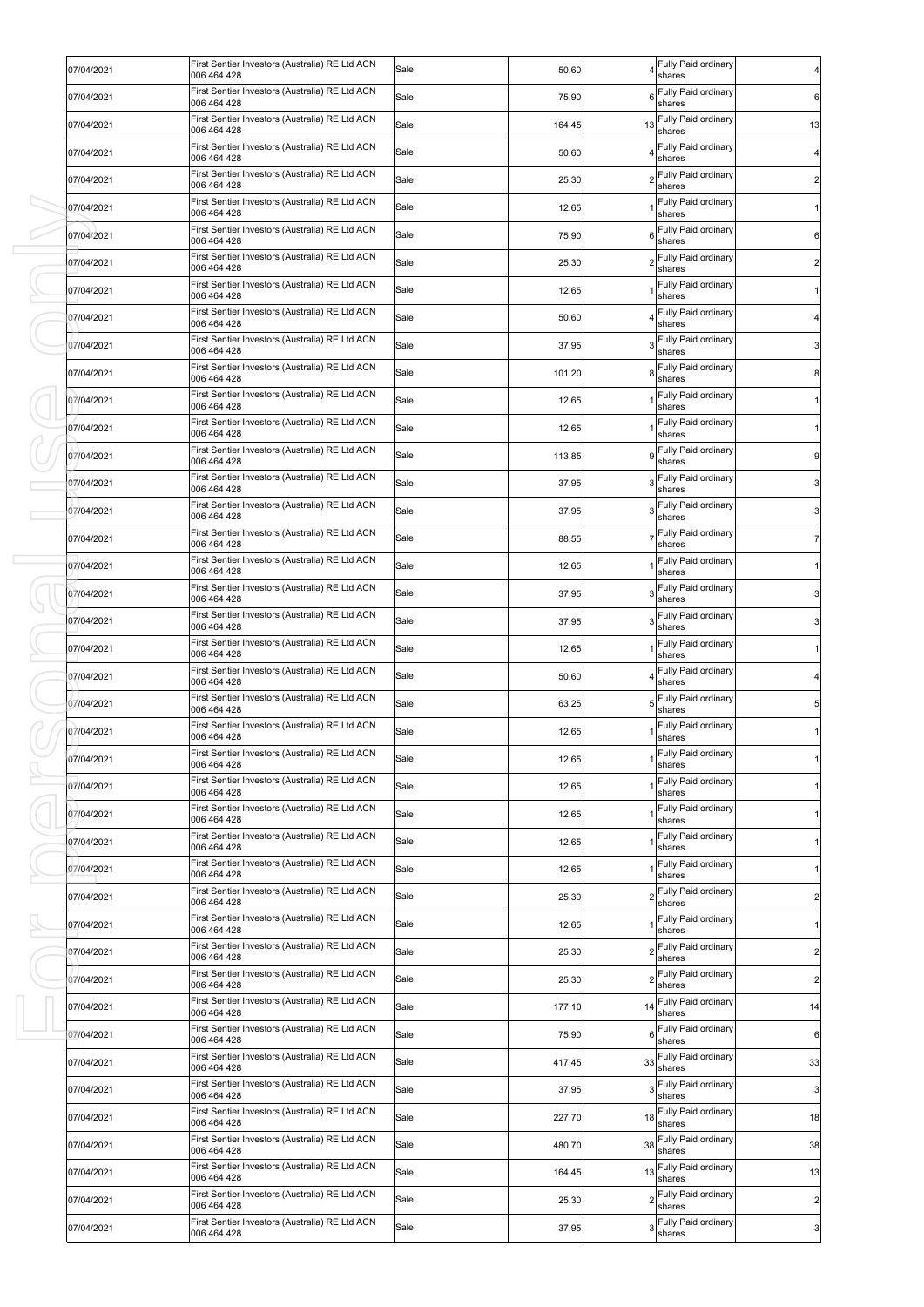| 07/04/2021 | First Sentier Investors (Australia) RE Ltd ACN<br>006 464 428                | Sale | 37.95     |                | Fully Paid ordinary<br>shares              | $\mathbf{3}$            |
|------------|------------------------------------------------------------------------------|------|-----------|----------------|--------------------------------------------|-------------------------|
| 07/04/2021 | First Sentier Investors (Australia) RE Ltd ACN<br>006 464 428                | Sale | 240.35    | 19             | Fully Paid ordinary<br>shares              | 19                      |
| 07/04/2021 | First Sentier Investors (Australia) RE Ltd ACN<br>006 464 428                | Sale | 12.65     |                | Fully Paid ordinary<br>shares              | 1                       |
| 07/04/2021 | First Sentier Investors (Australia) RE Ltd ACN<br>006 464 428                | Sale | 25.30     |                | Fully Paid ordinary<br>shares              | $\overline{\mathbf{c}}$ |
| 07/04/2021 | First Sentier Investors (Australia) RE Ltd ACN<br>006 464 428                | Sale | 63.25     |                | Fully Paid ordinary<br>shares              | 5                       |
| 07/04/2021 | First Sentier Investors (Australia) RE Ltd ACN<br>006 464 428                | Sale | 63.25     |                | Fully Paid ordinary<br>shares              | $\overline{5}$          |
| 07/04/2021 | First Sentier Investors (Australia) RE Ltd ACN<br>006 464 428                | Sale | 88.55     |                | Fully Paid ordinary<br>shares              | $\overline{7}$          |
| 07/04/2021 | First Sentier Investors (Australia) RE Ltd ACN<br>006 464 428                | Sale | 126.50    | 10             | Fully Paid ordinary<br>shares              | 10                      |
| 07/04/2021 | First Sentier Investors (Australia) RE Ltd ACN<br>006 464 428                | Sale | 63.25     | 5              | Fully Paid ordinary<br>shares              | 5                       |
| 07/04/2021 | First Sentier Investors (Australia) RE Ltd ACN<br>006 464 428                | Sale | 37.95     |                | Fully Paid ordinary<br>shares              | 3                       |
| 07/04/2021 | First Sentier Investors (Australia) RE Ltd ACN<br>006 464 428                | Sale | 202.40    | 16             | Fully Paid ordinary<br>shares              | 16                      |
| 07/04/2021 | First Sentier Investors (Australia) RE Ltd ACN<br>006 464 428                | Sale | 12.65     |                | Fully Paid ordinary<br>shares              |                         |
| 07/04/2021 | First Sentier Investors (Australia) RE Ltd ACN<br>006 464 428                | Sale | 63.25     |                | Fully Paid ordinary<br>shares              | 5                       |
| 07/04/2021 | First Sentier Investors (Australia) RE Ltd ACN<br>006 464 428                | Sale | 177.10    | 14             | Fully Paid ordinary<br>shares              | 14                      |
| 07/04/2021 | First Sentier Investors (Australia) RE Ltd ACN<br>006 464 428                | Sale | 75.90     | 6              | Fully Paid ordinary<br>shares              | 6                       |
| 07/04/2021 | First Sentier Investors (Australia) RE Ltd ACN<br>006 464 428                | Sale | 151.80    | 12             | Fully Paid ordinary<br>shares              | 12                      |
| 07/04/2021 | First Sentier Investors (Australia) RE Ltd ACN<br>006 464 428                | Sale | 50.60     |                | Fully Paid ordinary<br>shares              |                         |
| 07/04/2021 | First Sentier Investors (Australia) RE Ltd ACN<br>006 464 428                | Sale | 63.25     | 5              | Fully Paid ordinary<br>shares              | 5                       |
| 07/04/2021 | First Sentier Investors (Australia) RE Ltd ACN<br>006 464 428                | Sale | 50.60     |                | Fully Paid ordinary<br>shares              |                         |
| 07/04/2021 | First Sentier Investors (Australia) RE Ltd ACN<br>006 464 428                | Sale | 113.85    | 9              | Fully Paid ordinary<br>shares              | 9                       |
| 07/04/2021 | First Sentier Investors (Australia) RE Ltd ACN<br>006 464 428                | Sale | 101.20    | 8              | Fully Paid ordinary<br>shares              | 8                       |
| 07/04/2021 | First Sentier Investors (Australia) RE Ltd ACN<br>006 464 428                | Sale | 126.50    | 10             | Fully Paid ordinary<br>shares              | 10                      |
| 07/04/2021 | First Sentier Investors (Australia) RE Ltd ACN                               | Sale | 75.90     | 6              | Fully Paid ordinary<br>shares              | 6                       |
| 07/04/2021 | 006 464 428<br>First Sentier Investors (Australia) RE Ltd ACN<br>006 464 428 | Sale | 25.30     |                | Fully Paid ordinary                        | 2                       |
| 07/04/2021 | First Sentier Investors (Australia) RE Ltd ACN                               | Sale | 50.60     |                | shares<br>Fully Paid ordinary              | 4                       |
| 07/04/2021 | 006 464 428<br>First Sentier Investors (Australia) RE Ltd ACN                | Sale | 126.50    |                | shares<br>10 Fully Paid ordinary<br>shares | 10                      |
| 07/04/2021 | 006 464 428<br>First Sentier Investors (Australia) RE Ltd ACN<br>006 464 428 | Sale | 290.95    | 23             | Fully Paid ordinary                        | 23                      |
| 07/04/2021 | First Sentier Investors (Australia) IM Ltd ACN 114<br>194 311                | Sale | 86,501.71 | 6,841          | shares<br>Fully Paid ordinary              | 6,841                   |
| 07/04/2021 | First Sentier Investors (Australia) IM Ltd ACN 114                           | Sale | 32,382.82 | 2,561          | shares<br>Fully Paid ordinary              | 2,561                   |
| 07/04/2021 | 194 311<br>First Sentier Investors (Australia) IM Ltd ACN 114                | Sale | 33.166.79 | 2,623          | shares<br>Fully Paid ordinary              | 2,623                   |
| 08/04/2021 | 194 311<br>First Sentier Investors (Australia) IM Ltd ACN 114                | Sale | 5,598.47  | 438            | shares<br>Fully Paid ordinary              | 438                     |
| 08/04/2021 | 194 311<br>First Sentier Investors (Australia) IM Ltd ACN 114                | Sale | 626.31    | 49             | shares<br>Fully Paid ordinary              | 49                      |
| 08/04/2021 | 194 311<br>First Sentier Investors (Australia) RE Ltd ACN                    | Sale | 51.28     |                | shares<br>Fully Paid ordinary              | 4                       |
| 08/04/2021 | 006 464 428<br>First Sentier Investors (Australia) RE Ltd ACN                | Sale | 25.64     |                | shares<br>Fully Paid ordinary              | $\overline{c}$          |
| 08/04/2021 | 006 464 428<br>First Sentier Investors (Australia) RE Ltd ACN                | Sale | 51.28     |                | shares<br>Fully Paid ordinary              | 4                       |
| 08/04/2021 | 006 464 428<br>First Sentier Investors (Australia) RE Ltd ACN                | Sale | 128.21    | 10             | shares<br>Fully Paid ordinary              | 10                      |
| 08/04/2021 | 006 464 428<br>First Sentier Investors (Australia) RE Ltd ACN                | Sale | 38.46     | 3              | shares<br>Fully Paid ordinary              | $\mathbf{3}$            |
| 08/04/2021 | 006 464 428<br>First Sentier Investors (Australia) RE Ltd ACN                | Sale | 25.64     | $\overline{a}$ | shares<br>Fully Paid ordinary              | $\overline{c}$          |
| 08/04/2021 | 006 464 428<br>First Sentier Investors (Australia) RE Ltd ACN                | Sale | 217.96    | 17             | shares<br>Fully Paid ordinary              | 17                      |
| 08/04/2021 | 006 464 428<br>First Sentier Investors (Australia) RE Ltd ACN                | Sale | 448.74    | 35             | shares<br>Fully Paid ordinary              | 35                      |
| 08/04/2021 | 006 464 428<br>First Sentier Investors (Australia) RE Ltd ACN                | Sale | 141.03    | 11             | shares<br>Fully Paid ordinary              | 11                      |
| 08/04/2021 | 006 464 428<br>First Sentier Investors (Australia) RE Ltd ACN                | Sale | 38.46     |                | shares<br>Fully Paid ordinary              | $\mathbf{3}$            |
|            | 006 464 428<br>First Sentier Investors (Australia) RE Ltd ACN                | Sale |           |                | shares<br>2 Fully Paid ordinary            |                         |
| 08/04/2021 | 006 464 428                                                                  |      | 25.64     |                | shares                                     | $\overline{\mathbf{c}}$ |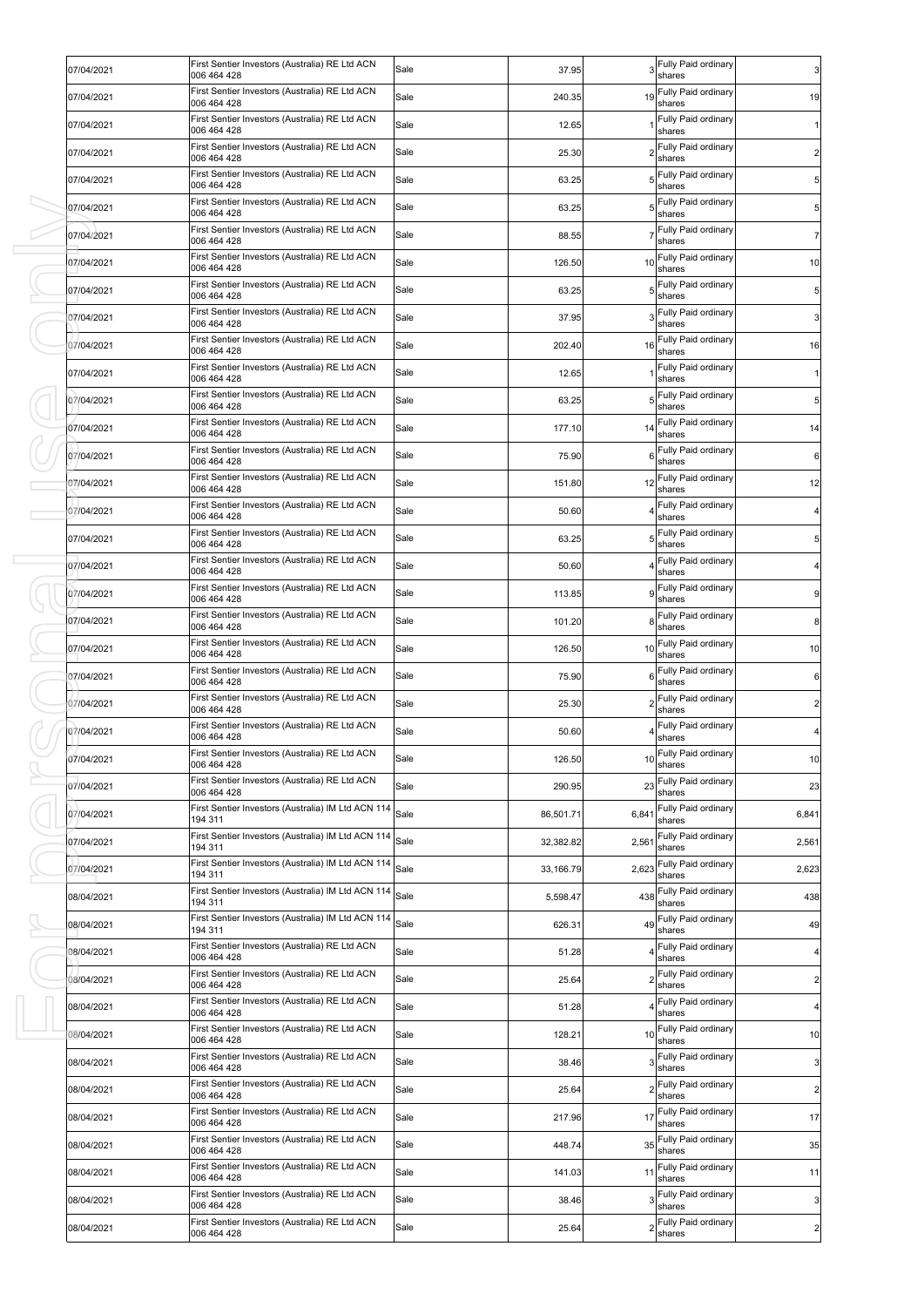| 08/04/2021 | First Sentier Investors (Australia) RE Ltd ACN<br>006 464 428                                                   | Sale | 38.46  |    | Fully Paid ordinary<br>shares    | $\mathbf{3}$   |
|------------|-----------------------------------------------------------------------------------------------------------------|------|--------|----|----------------------------------|----------------|
| 08/04/2021 | First Sentier Investors (Australia) RE Ltd ACN<br>006 464 428                                                   | Sale | 269.24 | 21 | Fully Paid ordinary<br>shares    | 21             |
| 08/04/2021 | First Sentier Investors (Australia) RE Ltd ACN<br>006 464 428                                                   | Sale | 64.11  | 5  | Fully Paid ordinary<br>shares    | 5              |
| 08/04/2021 | First Sentier Investors (Australia) RE Ltd ACN<br>006 464 428                                                   | Sale | 12.82  |    | Fully Paid ordinary<br>shares    | 1              |
| 08/04/2021 | First Sentier Investors (Australia) RE Ltd ACN<br>006 464 428                                                   | Sale | 102.57 |    | Fully Paid ordinary<br>shares    | 8              |
| 08/04/2021 | First Sentier Investors (Australia) RE Ltd ACN<br>006 464 428                                                   | Sale | 89.75  |    | Fully Paid ordinary<br>shares    | $\overline{7}$ |
| 08/04/2021 | First Sentier Investors (Australia) RE Ltd ACN<br>006 464 428                                                   | Sale | 89.75  |    | Fully Paid ordinary<br>shares    | $\overline{7}$ |
| 08/04/2021 | First Sentier Investors (Australia) RE Ltd ACN<br>006 464 428                                                   | Sale | 89.75  |    | Fully Paid ordinary<br>shares    | $\overline{7}$ |
| 08/04/2021 | First Sentier Investors (Australia) RE Ltd ACN<br>006 464 428                                                   | Sale | 25.64  |    | Fully Paid ordinary<br>shares    | 2              |
| 08/04/2021 | First Sentier Investors (Australia) RE Ltd ACN<br>006 464 428                                                   | Sale | 12.82  |    | Fully Paid ordinary<br>shares    |                |
| 08/04/2021 | First Sentier Investors (Australia) RE Ltd ACN<br>006 464 428                                                   | Sale | 12.82  |    | Fully Paid ordinary<br>shares    |                |
| 08/04/2021 | First Sentier Investors (Australia) RE Ltd ACN<br>006 464 428                                                   | Sale | 307.70 | 24 | Fully Paid ordinary<br>shares    | 24             |
| 08/04/2021 | First Sentier Investors (Australia) RE Ltd ACN<br>006 464 428                                                   | Sale | 115.39 | 9  | Fully Paid ordinary<br>shares    | 9              |
| 08/04/2021 | First Sentier Investors (Australia) RE Ltd ACN<br>006 464 428                                                   | Sale | 115.39 | 9  | Fully Paid ordinary<br>shares    | 9              |
| 08/04/2021 | First Sentier Investors (Australia) RE Ltd ACN<br>006 464 428                                                   | Sale | 692.33 | 54 | Fully Paid ordinary<br>shares    | 54             |
| 08/04/2021 | First Sentier Investors (Australia) RE Ltd ACN<br>006 464 428                                                   | Sale | 371.81 | 29 | Fully Paid ordinary<br>shares    | 29             |
| 08/04/2021 | First Sentier Investors (Australia) RE Ltd ACN<br>006 464 428                                                   | Sale | 782.08 | 61 | Fully Paid ordinary<br>shares    | 61             |
| 08/04/2021 | First Sentier Investors (Australia) RE Ltd ACN<br>006 464 428                                                   | Sale | 102.57 | 8  | Fully Paid ordinary<br>shares    | 8              |
| 08/04/2021 | First Sentier Investors (Australia) RE Ltd ACN<br>006 464 428                                                   | Sale | 153.85 | 12 | Fully Paid ordinary<br>shares    | 12             |
| 08/04/2021 | First Sentier Investors (Australia) RE Ltd ACN<br>006 464 428                                                   | Sale | 217.96 | 17 | Fully Paid ordinary<br>shares    | 17             |
| 08/04/2021 | First Sentier Investors (Australia) RE Ltd ACN<br>006 464 428                                                   | Sale | 102.57 | 8  | Fully Paid ordinary<br>shares    | 8              |
| 08/04/2021 | First Sentier Investors (Australia) RE Ltd ACN<br>006 464 428                                                   | Sale | 64.11  | 5  | Fully Paid ordinary<br>shares    | 5              |
| 08/04/2021 | First Sentier Investors (Australia) RE Ltd ACN<br>006 464 428                                                   | Sale | 333.35 | 26 | Fully Paid ordinary<br>shares    | 26             |
| 08/04/2021 | First Sentier Investors (Australia) RE Ltd ACN<br>006 464 428                                                   | Sale | 25.64  |    | Fully Paid ordinary<br>shares    | $\overline{2}$ |
| 08/04/2021 | First Sentier Investors (Australia) RE Ltd ACN<br>006 464 428                                                   | Sale | 89.75  |    | Fully Paid ordinary<br>shares    | 7              |
| 08/04/2021 | First Sentier Investors (Australia) RE Ltd ACN<br>006 464 428                                                   | Sale | 307.70 |    | 24 Fully Paid ordinary<br>shares | 24             |
| 08/04/2021 | First Sentier Investors (Australia) RE Ltd ACN<br>006 464 428                                                   | Sale | 128.21 | 10 | Fully Paid ordinary<br>shares    | 10             |
| 08/04/2021 | First Sentier Investors (Australia) RE Ltd ACN<br>006 464 428                                                   | Sale | 243.60 | 19 | Fully Paid ordinary<br>shares    | 19             |
| 08/04/2021 | First Sentier Investors (Australia) RE Ltd ACN<br>006 464 428                                                   | Sale | 76.93  | 6  | Fully Paid ordinary<br>shares    | 6              |
| 08/04/2021 | First Sentier Investors (Australia) RE Ltd ACN<br>006 464 428                                                   | Sale | 76.93  | 6  | Fully Paid ordinary<br>shares    | 6              |
| 08/04/2021 | First Sentier Investors (Australia) RE Ltd ACN<br>006 464 428                                                   | Sale | 64.11  | 5  | Fully Paid ordinary<br>shares    | $\overline{5}$ |
| 08/04/2021 | First Sentier Investors (Australia) RE Ltd ACN<br>006 464 428                                                   | Sale | 179.49 | 14 | Fully Paid ordinary<br>shares    | 14             |
| 08/04/2021 | First Sentier Investors (Australia) RE Ltd ACN<br>006 464 428                                                   | Sale | 166.67 | 13 | Fully Paid ordinary<br>shares    | 13             |
| 08/04/2021 | First Sentier Investors (Australia) RE Ltd ACN<br>006 464 428                                                   | Sale | 205.14 | 16 | Fully Paid ordinary<br>shares    | 16             |
| 08/04/2021 | First Sentier Investors (Australia) RE Ltd ACN<br>006 464 428                                                   | Sale | 102.57 | 8  | Fully Paid ordinary<br>shares    | 8              |
| 08/04/2021 | First Sentier Investors (Australia) RE Ltd ACN<br>006 464 428                                                   | Sale | 269.24 | 21 | Fully Paid ordinary<br>shares    | 21             |
| 08/04/2021 | First Sentier Investors (Australia) RE Ltd ACN<br>006 464 428<br>First Sentier Investors (Australia) RE Ltd ACN | Sale | 269.24 | 21 | Fully Paid ordinary<br>shares    | 21             |
| 08/04/2021 | 006 464 428                                                                                                     | Sale | 371.81 | 29 | Fully Paid ordinary<br>shares    | 29             |
| 08/04/2021 | First Sentier Investors (Australia) RE Ltd ACN<br>006 464 428                                                   | Sale | 12.82  |    | Fully Paid ordinary<br>shares    | $\mathbf{1}$   |
| 08/04/2021 | First Sentier Investors (Australia) RE Ltd ACN<br>006 464 428                                                   | Sale | 38.46  | 3  | Fully Paid ordinary<br>shares    | $\mathbf{3}$   |
| 08/04/2021 | First Sentier Investors (Australia) RE Ltd ACN<br>006 464 428                                                   | Sale | 76.93  | 6  | Fully Paid ordinary<br>shares    | 6              |
| 08/04/2021 | First Sentier Investors (Australia) RE Ltd ACN<br>006 464 428                                                   | Sale | 89.75  |    | Fully Paid ordinary<br>shares    | $\overline{7}$ |
| 08/04/2021 | First Sentier Investors (Australia) RE Ltd ACN<br>006 464 428                                                   | Sale | 153.85 |    | 12 Fully Paid ordinary<br>shares | 12             |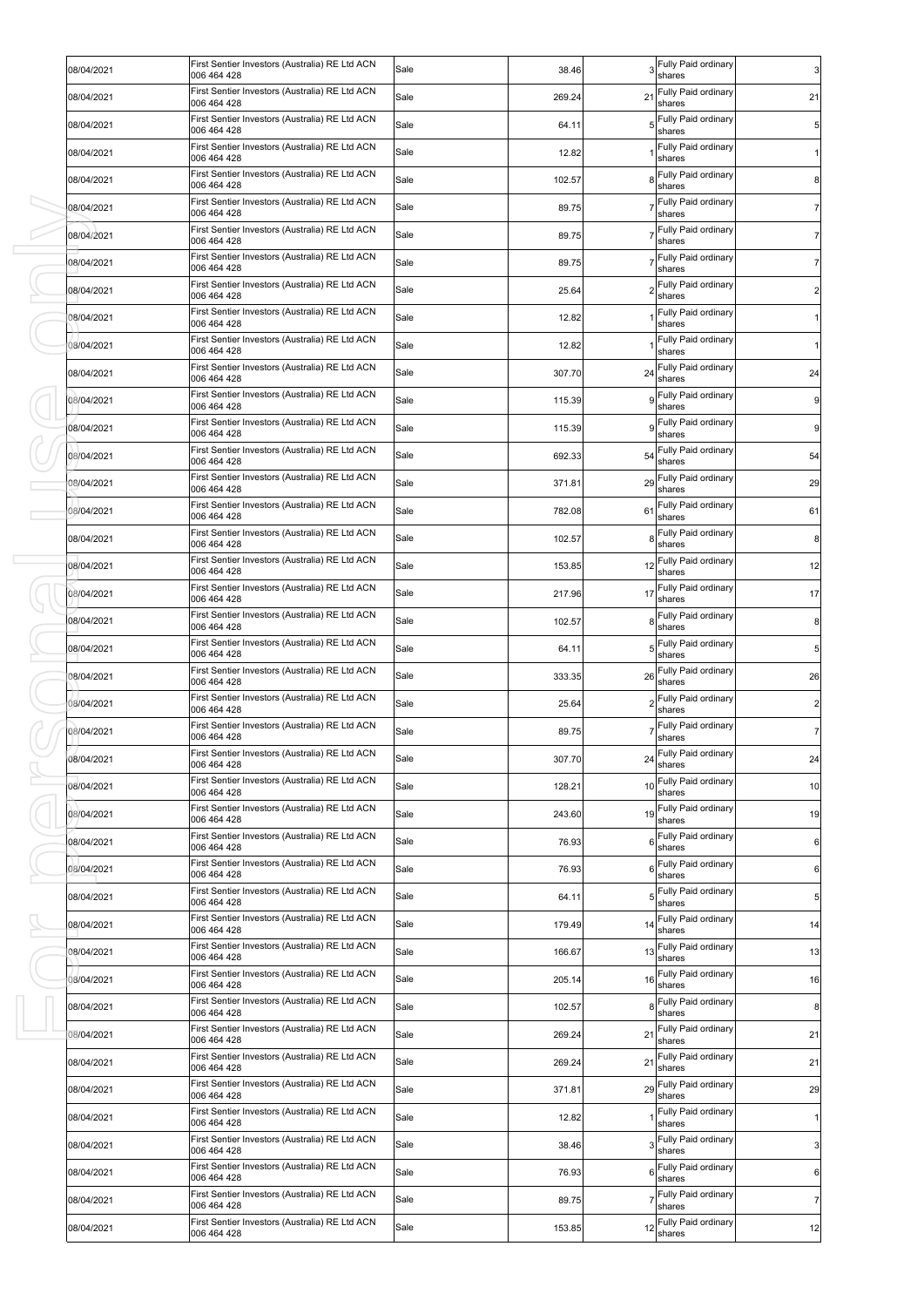| First Sentier Investors (Australia) RE Ltd ACN<br>Fully Paid ordinary<br>08/04/2021<br>Sale<br>11<br>11<br>141.03<br>shares<br>006 464 428<br>First Sentier Investors (Australia) IM Ltd ACN 114<br>Fully Paid ordinary<br>Sale<br>09/04/2021<br>41<br>41<br>541.05<br>194 311<br>shares<br>First Sentier Investors (Australia) RE Ltd ACN<br>Fully Paid ordinary<br>37<br>37<br>Purchase<br>09/04/2021<br>495.06<br>shares<br>006 464 428<br>First Sentier Investors Realindex Pty Ltd ACN 133<br>Fully Paid ordinary<br>Sale<br>363<br>363<br>09/04/2021<br>4,827.90<br>312 017<br>shares<br>First Sentier Investors (Australia) IM Ltd ACN 114<br>Fully Paid ordinary<br>Sale<br>744<br>09/04/2021<br>9,818.12<br>744<br>194 311<br>shares<br>First Sentier Investors (Australia) IM Ltd ACN 114<br>Fully Paid ordinary<br>Purchase<br>12/04/2021<br>5,652<br>5,652<br>74,195.50<br>shares<br>194 311<br>First Sentier Investors (Australia) IM Ltd ACN 114<br>Fully Paid ordinary<br>Sale<br>12/04/2021<br>106<br>106<br>1,411.16<br>194 311<br>shares<br>First Sentier Investors Realindex Pty Ltd ACN 133<br>Fully Paid ordinary<br>Purchase<br>12/04/2021<br>4,128<br>4,128<br>54,076.80<br>312 017<br>shares<br>First Sentier Investors (Australia) RE Ltd ACN<br>13 Fully Paid ordinary<br>12/04/2021<br>Purchase<br>170.17<br>13<br>006 464 428<br>shares<br>First Sentier Investors (Australia) RE Ltd ACN<br>Fully Paid ordinary<br>12/04/2021<br>Purchase<br>209.44<br>16<br>16<br>006 464 428<br>shares<br>First Sentier Investors (Australia) IM Ltd ACN 114<br>Fully Paid ordinary<br>Purchase<br>4,732<br>4,732<br>12/04/2021<br>62,118.38<br>shares<br>194 311<br>First Sentier Investors (Australia) IM Ltd ACN 114<br>Fully Paid ordinary<br>Sale<br>1,232<br>1,232<br>12/04/2021<br>16,452.37<br>194 311<br>shares<br>First Sentier Investors (Australia) IM Ltd ACN 114<br>Fully Paid ordinary<br>Purchase<br>13/04/2021<br>322<br>322<br>4,215.79<br>194 311<br>shares<br>First Sentier Investors (Australia) IM Ltd ACN 114<br>Fully Paid ordinary<br>Sale<br>2,200<br>2,200<br>13/04/2021<br>29,565.58<br>shares<br>194 311<br>First Sentier Investors (Australia) IM Ltd ACN 114<br>Fully Paid ordinary<br>Purchase<br>13,147<br>14/04/2021<br>176,647.04<br>13,147<br>194 311<br>shares<br>First Sentier Investors Realindex Pty Ltd ACN 133 Purchase<br>Fully Paid ordinary<br>90,661<br>14/04/2021<br>1,223,016.89<br>90,661<br>312 017<br>shares<br>First Sentier Investors (Australia) IM Ltd ACN 114<br>Fully Paid ordinary<br>Purchase<br>65,102<br>65,102<br>14/04/2021<br>874,730.00<br>194 311<br>shares<br>First Sentier Investors (Australia) RE Ltd ACN<br>Fully Paid ordinary<br>Purchase<br>21<br>21<br>14/04/2021<br>279.30<br>006 464 428<br>shares<br>First Sentier Investors (Australia) IM Ltd ACN 114<br>Fully Paid ordinary<br>14/04/2021<br>Sale<br>271<br>271<br>3,540.07<br>shares<br>194 311<br>First Sentier Investors (Australia) IM Ltd ACN 114<br>Fully Paid ordinary<br>Purchase<br>7,846<br>14/04/2021<br>105,421.21<br>7,846<br>194 311<br>shares<br>First Sentier Investors (Australia) IM Ltd ACN 114<br>Fully Paid ordinary<br>Purchase<br>14/04/2021<br>364<br>364<br>4,918.91<br>194 311<br>shares<br>First Sentier Investors (Australia) IM Ltd ACN 114<br>Fully Paid ordinary<br>Purchase<br>893<br>15/04/2021<br>11,899.94<br>893<br>shares<br>194 311<br>First Sentier Investors Realindex Pty Ltd ACN 133<br>Fully Paid ordinary<br>Purchase<br>15/04/2021<br>467<br>6,243.79<br>467<br>312 017<br>shares<br>First Sentier Investors (Australia) IM Ltd ACN 114<br>Fully Paid ordinary<br>Sale<br>50<br>16/04/2021<br>671.72<br>50<br>194 311<br>shares<br>First Sentier Investors (Australia) IM Ltd ACN 114<br>218 Fully Paid ordinary<br>16/04/2021<br>Purchase<br>2,968.55<br>218<br>shares<br>194 311<br>First Sentier Investors (Australia) IM Ltd ACN 114<br>Fully Paid ordinary<br>Purchase<br>393<br>16/04/2021<br>5,361.62<br>393<br>194 311<br>shares<br>First Sentier Investors (Australia) RE Ltd ACN<br>Fully Paid ordinary<br>19/04/2021<br>Purchase<br>$2 \vert$<br>27.44<br>006 464 428<br>shares<br>First Sentier Investors (Australia) RE Ltd ACN<br>Fully Paid ordinary<br>Purchase<br>19/04/2021<br>82.32<br>6<br>006 464 428<br>shares<br>First Sentier Investors (Australia) RE Ltd ACN<br>Fully Paid ordinary<br>Purchase<br>57<br>19/04/2021<br>57<br>782.04<br>006 464 428<br>shares<br>First Sentier Investors (Australia) IM Ltd ACN 114<br>Fully Paid ordinary<br>Purchase<br>99<br>99<br>20/04/2021<br>1,342.35<br>shares<br>194 311<br>First Sentier Investors (Australia) RE Ltd ACN<br>Fully Paid ordinary<br>Purchase<br>87<br>87<br>20/04/2021<br>1,186.25<br>006 464 428<br>shares<br>First Sentier Investors (Australia) IM Ltd ACN 114<br>Fully Paid ordinary<br>Sale<br>21/04/2021<br>365<br>365<br>5,006.16<br>194 311<br>shares<br>First Sentier Investors (Australia) IM Ltd ACN 114<br>Fully Paid ordinary<br>21/04/2021<br>Sale<br>2,125<br>2,125<br>29,145.44<br>shares<br>194 311<br>First Sentier Investors (Australia) IM Ltd ACN 114<br>Fully Paid ordinary<br>Sale<br>21/04/2021<br>6,213<br>6,213<br>85,214.40<br>194 311<br>shares<br>First Sentier Investors (Australia) RE Ltd ACN<br>Fully Paid ordinary<br>45<br>21/04/2021<br>Purchase<br>605.48<br>45<br>006 464 428<br>shares<br>First Sentier Investors (Australia) RE Ltd ACN<br>Fully Paid ordinary<br>$4 \overline{ }$<br>21/04/2021<br>Purchase<br>53.82<br>shares<br>006 464 428<br>First Sentier Investors (Australia) IM Ltd ACN 114<br>Fully Paid ordinary<br>Sale<br>357<br>357<br>21/04/2021<br>4,896.43<br>194 311<br>shares<br>First Sentier Investors (Australia) IM Ltd ACN 114<br>Fully Paid ordinary | 08/04/2021 | First Sentier Investors (Australia) RE Ltd ACN<br>006 464 428 | Sale | 179.49    | 14    | Fully Paid ordinary<br>shares | 14    |
|-------------------------------------------------------------------------------------------------------------------------------------------------------------------------------------------------------------------------------------------------------------------------------------------------------------------------------------------------------------------------------------------------------------------------------------------------------------------------------------------------------------------------------------------------------------------------------------------------------------------------------------------------------------------------------------------------------------------------------------------------------------------------------------------------------------------------------------------------------------------------------------------------------------------------------------------------------------------------------------------------------------------------------------------------------------------------------------------------------------------------------------------------------------------------------------------------------------------------------------------------------------------------------------------------------------------------------------------------------------------------------------------------------------------------------------------------------------------------------------------------------------------------------------------------------------------------------------------------------------------------------------------------------------------------------------------------------------------------------------------------------------------------------------------------------------------------------------------------------------------------------------------------------------------------------------------------------------------------------------------------------------------------------------------------------------------------------------------------------------------------------------------------------------------------------------------------------------------------------------------------------------------------------------------------------------------------------------------------------------------------------------------------------------------------------------------------------------------------------------------------------------------------------------------------------------------------------------------------------------------------------------------------------------------------------------------------------------------------------------------------------------------------------------------------------------------------------------------------------------------------------------------------------------------------------------------------------------------------------------------------------------------------------------------------------------------------------------------------------------------------------------------------------------------------------------------------------------------------------------------------------------------------------------------------------------------------------------------------------------------------------------------------------------------------------------------------------------------------------------------------------------------------------------------------------------------------------------------------------------------------------------------------------------------------------------------------------------------------------------------------------------------------------------------------------------------------------------------------------------------------------------------------------------------------------------------------------------------------------------------------------------------------------------------------------------------------------------------------------------------------------------------------------------------------------------------------------------------------------------------------------------------------------------------------------------------------------------------------------------------------------------------------------------------------------------------------------------------------------------------------------------------------------------------------------------------------------------------------------------------------------------------------------------------------------------------------------------------------------------------------------------------------------------------------------------------------------------------------------------------------------------------------------------------------------------------------------------------------------------------------------------------------------------------------------------------------------------------------------------------------------------------------------------------------------------------------------------------------------------------------------------------------------------------------------------------------------------------------------------------------------------------------------------------------------------------------------------------------------------------------------------------------------------------------------------------------------------------------------------------------------------------------------------------------------------------------------------------------------------------------------------------------------------------------------|------------|---------------------------------------------------------------|------|-----------|-------|-------------------------------|-------|
|                                                                                                                                                                                                                                                                                                                                                                                                                                                                                                                                                                                                                                                                                                                                                                                                                                                                                                                                                                                                                                                                                                                                                                                                                                                                                                                                                                                                                                                                                                                                                                                                                                                                                                                                                                                                                                                                                                                                                                                                                                                                                                                                                                                                                                                                                                                                                                                                                                                                                                                                                                                                                                                                                                                                                                                                                                                                                                                                                                                                                                                                                                                                                                                                                                                                                                                                                                                                                                                                                                                                                                                                                                                                                                                                                                                                                                                                                                                                                                                                                                                                                                                                                                                                                                                                                                                                                                                                                                                                                                                                                                                                                                                                                                                                                                                                                                                                                                                                                                                                                                                                                                                                                                                                                                                                                                                                                                                                                                                                                                                                                                                                                                                                                                                                                                                                       |            |                                                               |      |           |       |                               |       |
|                                                                                                                                                                                                                                                                                                                                                                                                                                                                                                                                                                                                                                                                                                                                                                                                                                                                                                                                                                                                                                                                                                                                                                                                                                                                                                                                                                                                                                                                                                                                                                                                                                                                                                                                                                                                                                                                                                                                                                                                                                                                                                                                                                                                                                                                                                                                                                                                                                                                                                                                                                                                                                                                                                                                                                                                                                                                                                                                                                                                                                                                                                                                                                                                                                                                                                                                                                                                                                                                                                                                                                                                                                                                                                                                                                                                                                                                                                                                                                                                                                                                                                                                                                                                                                                                                                                                                                                                                                                                                                                                                                                                                                                                                                                                                                                                                                                                                                                                                                                                                                                                                                                                                                                                                                                                                                                                                                                                                                                                                                                                                                                                                                                                                                                                                                                                       |            |                                                               |      |           |       |                               |       |
|                                                                                                                                                                                                                                                                                                                                                                                                                                                                                                                                                                                                                                                                                                                                                                                                                                                                                                                                                                                                                                                                                                                                                                                                                                                                                                                                                                                                                                                                                                                                                                                                                                                                                                                                                                                                                                                                                                                                                                                                                                                                                                                                                                                                                                                                                                                                                                                                                                                                                                                                                                                                                                                                                                                                                                                                                                                                                                                                                                                                                                                                                                                                                                                                                                                                                                                                                                                                                                                                                                                                                                                                                                                                                                                                                                                                                                                                                                                                                                                                                                                                                                                                                                                                                                                                                                                                                                                                                                                                                                                                                                                                                                                                                                                                                                                                                                                                                                                                                                                                                                                                                                                                                                                                                                                                                                                                                                                                                                                                                                                                                                                                                                                                                                                                                                                                       |            |                                                               |      |           |       |                               |       |
|                                                                                                                                                                                                                                                                                                                                                                                                                                                                                                                                                                                                                                                                                                                                                                                                                                                                                                                                                                                                                                                                                                                                                                                                                                                                                                                                                                                                                                                                                                                                                                                                                                                                                                                                                                                                                                                                                                                                                                                                                                                                                                                                                                                                                                                                                                                                                                                                                                                                                                                                                                                                                                                                                                                                                                                                                                                                                                                                                                                                                                                                                                                                                                                                                                                                                                                                                                                                                                                                                                                                                                                                                                                                                                                                                                                                                                                                                                                                                                                                                                                                                                                                                                                                                                                                                                                                                                                                                                                                                                                                                                                                                                                                                                                                                                                                                                                                                                                                                                                                                                                                                                                                                                                                                                                                                                                                                                                                                                                                                                                                                                                                                                                                                                                                                                                                       |            |                                                               |      |           |       |                               |       |
|                                                                                                                                                                                                                                                                                                                                                                                                                                                                                                                                                                                                                                                                                                                                                                                                                                                                                                                                                                                                                                                                                                                                                                                                                                                                                                                                                                                                                                                                                                                                                                                                                                                                                                                                                                                                                                                                                                                                                                                                                                                                                                                                                                                                                                                                                                                                                                                                                                                                                                                                                                                                                                                                                                                                                                                                                                                                                                                                                                                                                                                                                                                                                                                                                                                                                                                                                                                                                                                                                                                                                                                                                                                                                                                                                                                                                                                                                                                                                                                                                                                                                                                                                                                                                                                                                                                                                                                                                                                                                                                                                                                                                                                                                                                                                                                                                                                                                                                                                                                                                                                                                                                                                                                                                                                                                                                                                                                                                                                                                                                                                                                                                                                                                                                                                                                                       |            |                                                               |      |           |       |                               |       |
|                                                                                                                                                                                                                                                                                                                                                                                                                                                                                                                                                                                                                                                                                                                                                                                                                                                                                                                                                                                                                                                                                                                                                                                                                                                                                                                                                                                                                                                                                                                                                                                                                                                                                                                                                                                                                                                                                                                                                                                                                                                                                                                                                                                                                                                                                                                                                                                                                                                                                                                                                                                                                                                                                                                                                                                                                                                                                                                                                                                                                                                                                                                                                                                                                                                                                                                                                                                                                                                                                                                                                                                                                                                                                                                                                                                                                                                                                                                                                                                                                                                                                                                                                                                                                                                                                                                                                                                                                                                                                                                                                                                                                                                                                                                                                                                                                                                                                                                                                                                                                                                                                                                                                                                                                                                                                                                                                                                                                                                                                                                                                                                                                                                                                                                                                                                                       |            |                                                               |      |           |       |                               |       |
|                                                                                                                                                                                                                                                                                                                                                                                                                                                                                                                                                                                                                                                                                                                                                                                                                                                                                                                                                                                                                                                                                                                                                                                                                                                                                                                                                                                                                                                                                                                                                                                                                                                                                                                                                                                                                                                                                                                                                                                                                                                                                                                                                                                                                                                                                                                                                                                                                                                                                                                                                                                                                                                                                                                                                                                                                                                                                                                                                                                                                                                                                                                                                                                                                                                                                                                                                                                                                                                                                                                                                                                                                                                                                                                                                                                                                                                                                                                                                                                                                                                                                                                                                                                                                                                                                                                                                                                                                                                                                                                                                                                                                                                                                                                                                                                                                                                                                                                                                                                                                                                                                                                                                                                                                                                                                                                                                                                                                                                                                                                                                                                                                                                                                                                                                                                                       |            |                                                               |      |           |       |                               |       |
|                                                                                                                                                                                                                                                                                                                                                                                                                                                                                                                                                                                                                                                                                                                                                                                                                                                                                                                                                                                                                                                                                                                                                                                                                                                                                                                                                                                                                                                                                                                                                                                                                                                                                                                                                                                                                                                                                                                                                                                                                                                                                                                                                                                                                                                                                                                                                                                                                                                                                                                                                                                                                                                                                                                                                                                                                                                                                                                                                                                                                                                                                                                                                                                                                                                                                                                                                                                                                                                                                                                                                                                                                                                                                                                                                                                                                                                                                                                                                                                                                                                                                                                                                                                                                                                                                                                                                                                                                                                                                                                                                                                                                                                                                                                                                                                                                                                                                                                                                                                                                                                                                                                                                                                                                                                                                                                                                                                                                                                                                                                                                                                                                                                                                                                                                                                                       |            |                                                               |      |           |       |                               |       |
|                                                                                                                                                                                                                                                                                                                                                                                                                                                                                                                                                                                                                                                                                                                                                                                                                                                                                                                                                                                                                                                                                                                                                                                                                                                                                                                                                                                                                                                                                                                                                                                                                                                                                                                                                                                                                                                                                                                                                                                                                                                                                                                                                                                                                                                                                                                                                                                                                                                                                                                                                                                                                                                                                                                                                                                                                                                                                                                                                                                                                                                                                                                                                                                                                                                                                                                                                                                                                                                                                                                                                                                                                                                                                                                                                                                                                                                                                                                                                                                                                                                                                                                                                                                                                                                                                                                                                                                                                                                                                                                                                                                                                                                                                                                                                                                                                                                                                                                                                                                                                                                                                                                                                                                                                                                                                                                                                                                                                                                                                                                                                                                                                                                                                                                                                                                                       |            |                                                               |      |           |       |                               |       |
|                                                                                                                                                                                                                                                                                                                                                                                                                                                                                                                                                                                                                                                                                                                                                                                                                                                                                                                                                                                                                                                                                                                                                                                                                                                                                                                                                                                                                                                                                                                                                                                                                                                                                                                                                                                                                                                                                                                                                                                                                                                                                                                                                                                                                                                                                                                                                                                                                                                                                                                                                                                                                                                                                                                                                                                                                                                                                                                                                                                                                                                                                                                                                                                                                                                                                                                                                                                                                                                                                                                                                                                                                                                                                                                                                                                                                                                                                                                                                                                                                                                                                                                                                                                                                                                                                                                                                                                                                                                                                                                                                                                                                                                                                                                                                                                                                                                                                                                                                                                                                                                                                                                                                                                                                                                                                                                                                                                                                                                                                                                                                                                                                                                                                                                                                                                                       |            |                                                               |      |           |       |                               |       |
|                                                                                                                                                                                                                                                                                                                                                                                                                                                                                                                                                                                                                                                                                                                                                                                                                                                                                                                                                                                                                                                                                                                                                                                                                                                                                                                                                                                                                                                                                                                                                                                                                                                                                                                                                                                                                                                                                                                                                                                                                                                                                                                                                                                                                                                                                                                                                                                                                                                                                                                                                                                                                                                                                                                                                                                                                                                                                                                                                                                                                                                                                                                                                                                                                                                                                                                                                                                                                                                                                                                                                                                                                                                                                                                                                                                                                                                                                                                                                                                                                                                                                                                                                                                                                                                                                                                                                                                                                                                                                                                                                                                                                                                                                                                                                                                                                                                                                                                                                                                                                                                                                                                                                                                                                                                                                                                                                                                                                                                                                                                                                                                                                                                                                                                                                                                                       |            |                                                               |      |           |       |                               |       |
|                                                                                                                                                                                                                                                                                                                                                                                                                                                                                                                                                                                                                                                                                                                                                                                                                                                                                                                                                                                                                                                                                                                                                                                                                                                                                                                                                                                                                                                                                                                                                                                                                                                                                                                                                                                                                                                                                                                                                                                                                                                                                                                                                                                                                                                                                                                                                                                                                                                                                                                                                                                                                                                                                                                                                                                                                                                                                                                                                                                                                                                                                                                                                                                                                                                                                                                                                                                                                                                                                                                                                                                                                                                                                                                                                                                                                                                                                                                                                                                                                                                                                                                                                                                                                                                                                                                                                                                                                                                                                                                                                                                                                                                                                                                                                                                                                                                                                                                                                                                                                                                                                                                                                                                                                                                                                                                                                                                                                                                                                                                                                                                                                                                                                                                                                                                                       |            |                                                               |      |           |       |                               |       |
|                                                                                                                                                                                                                                                                                                                                                                                                                                                                                                                                                                                                                                                                                                                                                                                                                                                                                                                                                                                                                                                                                                                                                                                                                                                                                                                                                                                                                                                                                                                                                                                                                                                                                                                                                                                                                                                                                                                                                                                                                                                                                                                                                                                                                                                                                                                                                                                                                                                                                                                                                                                                                                                                                                                                                                                                                                                                                                                                                                                                                                                                                                                                                                                                                                                                                                                                                                                                                                                                                                                                                                                                                                                                                                                                                                                                                                                                                                                                                                                                                                                                                                                                                                                                                                                                                                                                                                                                                                                                                                                                                                                                                                                                                                                                                                                                                                                                                                                                                                                                                                                                                                                                                                                                                                                                                                                                                                                                                                                                                                                                                                                                                                                                                                                                                                                                       |            |                                                               |      |           |       |                               |       |
|                                                                                                                                                                                                                                                                                                                                                                                                                                                                                                                                                                                                                                                                                                                                                                                                                                                                                                                                                                                                                                                                                                                                                                                                                                                                                                                                                                                                                                                                                                                                                                                                                                                                                                                                                                                                                                                                                                                                                                                                                                                                                                                                                                                                                                                                                                                                                                                                                                                                                                                                                                                                                                                                                                                                                                                                                                                                                                                                                                                                                                                                                                                                                                                                                                                                                                                                                                                                                                                                                                                                                                                                                                                                                                                                                                                                                                                                                                                                                                                                                                                                                                                                                                                                                                                                                                                                                                                                                                                                                                                                                                                                                                                                                                                                                                                                                                                                                                                                                                                                                                                                                                                                                                                                                                                                                                                                                                                                                                                                                                                                                                                                                                                                                                                                                                                                       |            |                                                               |      |           |       |                               |       |
|                                                                                                                                                                                                                                                                                                                                                                                                                                                                                                                                                                                                                                                                                                                                                                                                                                                                                                                                                                                                                                                                                                                                                                                                                                                                                                                                                                                                                                                                                                                                                                                                                                                                                                                                                                                                                                                                                                                                                                                                                                                                                                                                                                                                                                                                                                                                                                                                                                                                                                                                                                                                                                                                                                                                                                                                                                                                                                                                                                                                                                                                                                                                                                                                                                                                                                                                                                                                                                                                                                                                                                                                                                                                                                                                                                                                                                                                                                                                                                                                                                                                                                                                                                                                                                                                                                                                                                                                                                                                                                                                                                                                                                                                                                                                                                                                                                                                                                                                                                                                                                                                                                                                                                                                                                                                                                                                                                                                                                                                                                                                                                                                                                                                                                                                                                                                       |            |                                                               |      |           |       |                               |       |
|                                                                                                                                                                                                                                                                                                                                                                                                                                                                                                                                                                                                                                                                                                                                                                                                                                                                                                                                                                                                                                                                                                                                                                                                                                                                                                                                                                                                                                                                                                                                                                                                                                                                                                                                                                                                                                                                                                                                                                                                                                                                                                                                                                                                                                                                                                                                                                                                                                                                                                                                                                                                                                                                                                                                                                                                                                                                                                                                                                                                                                                                                                                                                                                                                                                                                                                                                                                                                                                                                                                                                                                                                                                                                                                                                                                                                                                                                                                                                                                                                                                                                                                                                                                                                                                                                                                                                                                                                                                                                                                                                                                                                                                                                                                                                                                                                                                                                                                                                                                                                                                                                                                                                                                                                                                                                                                                                                                                                                                                                                                                                                                                                                                                                                                                                                                                       |            |                                                               |      |           |       |                               |       |
|                                                                                                                                                                                                                                                                                                                                                                                                                                                                                                                                                                                                                                                                                                                                                                                                                                                                                                                                                                                                                                                                                                                                                                                                                                                                                                                                                                                                                                                                                                                                                                                                                                                                                                                                                                                                                                                                                                                                                                                                                                                                                                                                                                                                                                                                                                                                                                                                                                                                                                                                                                                                                                                                                                                                                                                                                                                                                                                                                                                                                                                                                                                                                                                                                                                                                                                                                                                                                                                                                                                                                                                                                                                                                                                                                                                                                                                                                                                                                                                                                                                                                                                                                                                                                                                                                                                                                                                                                                                                                                                                                                                                                                                                                                                                                                                                                                                                                                                                                                                                                                                                                                                                                                                                                                                                                                                                                                                                                                                                                                                                                                                                                                                                                                                                                                                                       |            |                                                               |      |           |       |                               |       |
|                                                                                                                                                                                                                                                                                                                                                                                                                                                                                                                                                                                                                                                                                                                                                                                                                                                                                                                                                                                                                                                                                                                                                                                                                                                                                                                                                                                                                                                                                                                                                                                                                                                                                                                                                                                                                                                                                                                                                                                                                                                                                                                                                                                                                                                                                                                                                                                                                                                                                                                                                                                                                                                                                                                                                                                                                                                                                                                                                                                                                                                                                                                                                                                                                                                                                                                                                                                                                                                                                                                                                                                                                                                                                                                                                                                                                                                                                                                                                                                                                                                                                                                                                                                                                                                                                                                                                                                                                                                                                                                                                                                                                                                                                                                                                                                                                                                                                                                                                                                                                                                                                                                                                                                                                                                                                                                                                                                                                                                                                                                                                                                                                                                                                                                                                                                                       |            |                                                               |      |           |       |                               |       |
|                                                                                                                                                                                                                                                                                                                                                                                                                                                                                                                                                                                                                                                                                                                                                                                                                                                                                                                                                                                                                                                                                                                                                                                                                                                                                                                                                                                                                                                                                                                                                                                                                                                                                                                                                                                                                                                                                                                                                                                                                                                                                                                                                                                                                                                                                                                                                                                                                                                                                                                                                                                                                                                                                                                                                                                                                                                                                                                                                                                                                                                                                                                                                                                                                                                                                                                                                                                                                                                                                                                                                                                                                                                                                                                                                                                                                                                                                                                                                                                                                                                                                                                                                                                                                                                                                                                                                                                                                                                                                                                                                                                                                                                                                                                                                                                                                                                                                                                                                                                                                                                                                                                                                                                                                                                                                                                                                                                                                                                                                                                                                                                                                                                                                                                                                                                                       |            |                                                               |      |           |       |                               |       |
|                                                                                                                                                                                                                                                                                                                                                                                                                                                                                                                                                                                                                                                                                                                                                                                                                                                                                                                                                                                                                                                                                                                                                                                                                                                                                                                                                                                                                                                                                                                                                                                                                                                                                                                                                                                                                                                                                                                                                                                                                                                                                                                                                                                                                                                                                                                                                                                                                                                                                                                                                                                                                                                                                                                                                                                                                                                                                                                                                                                                                                                                                                                                                                                                                                                                                                                                                                                                                                                                                                                                                                                                                                                                                                                                                                                                                                                                                                                                                                                                                                                                                                                                                                                                                                                                                                                                                                                                                                                                                                                                                                                                                                                                                                                                                                                                                                                                                                                                                                                                                                                                                                                                                                                                                                                                                                                                                                                                                                                                                                                                                                                                                                                                                                                                                                                                       |            |                                                               |      |           |       |                               |       |
|                                                                                                                                                                                                                                                                                                                                                                                                                                                                                                                                                                                                                                                                                                                                                                                                                                                                                                                                                                                                                                                                                                                                                                                                                                                                                                                                                                                                                                                                                                                                                                                                                                                                                                                                                                                                                                                                                                                                                                                                                                                                                                                                                                                                                                                                                                                                                                                                                                                                                                                                                                                                                                                                                                                                                                                                                                                                                                                                                                                                                                                                                                                                                                                                                                                                                                                                                                                                                                                                                                                                                                                                                                                                                                                                                                                                                                                                                                                                                                                                                                                                                                                                                                                                                                                                                                                                                                                                                                                                                                                                                                                                                                                                                                                                                                                                                                                                                                                                                                                                                                                                                                                                                                                                                                                                                                                                                                                                                                                                                                                                                                                                                                                                                                                                                                                                       |            |                                                               |      |           |       |                               |       |
|                                                                                                                                                                                                                                                                                                                                                                                                                                                                                                                                                                                                                                                                                                                                                                                                                                                                                                                                                                                                                                                                                                                                                                                                                                                                                                                                                                                                                                                                                                                                                                                                                                                                                                                                                                                                                                                                                                                                                                                                                                                                                                                                                                                                                                                                                                                                                                                                                                                                                                                                                                                                                                                                                                                                                                                                                                                                                                                                                                                                                                                                                                                                                                                                                                                                                                                                                                                                                                                                                                                                                                                                                                                                                                                                                                                                                                                                                                                                                                                                                                                                                                                                                                                                                                                                                                                                                                                                                                                                                                                                                                                                                                                                                                                                                                                                                                                                                                                                                                                                                                                                                                                                                                                                                                                                                                                                                                                                                                                                                                                                                                                                                                                                                                                                                                                                       |            |                                                               |      |           |       |                               |       |
|                                                                                                                                                                                                                                                                                                                                                                                                                                                                                                                                                                                                                                                                                                                                                                                                                                                                                                                                                                                                                                                                                                                                                                                                                                                                                                                                                                                                                                                                                                                                                                                                                                                                                                                                                                                                                                                                                                                                                                                                                                                                                                                                                                                                                                                                                                                                                                                                                                                                                                                                                                                                                                                                                                                                                                                                                                                                                                                                                                                                                                                                                                                                                                                                                                                                                                                                                                                                                                                                                                                                                                                                                                                                                                                                                                                                                                                                                                                                                                                                                                                                                                                                                                                                                                                                                                                                                                                                                                                                                                                                                                                                                                                                                                                                                                                                                                                                                                                                                                                                                                                                                                                                                                                                                                                                                                                                                                                                                                                                                                                                                                                                                                                                                                                                                                                                       |            |                                                               |      |           |       |                               |       |
|                                                                                                                                                                                                                                                                                                                                                                                                                                                                                                                                                                                                                                                                                                                                                                                                                                                                                                                                                                                                                                                                                                                                                                                                                                                                                                                                                                                                                                                                                                                                                                                                                                                                                                                                                                                                                                                                                                                                                                                                                                                                                                                                                                                                                                                                                                                                                                                                                                                                                                                                                                                                                                                                                                                                                                                                                                                                                                                                                                                                                                                                                                                                                                                                                                                                                                                                                                                                                                                                                                                                                                                                                                                                                                                                                                                                                                                                                                                                                                                                                                                                                                                                                                                                                                                                                                                                                                                                                                                                                                                                                                                                                                                                                                                                                                                                                                                                                                                                                                                                                                                                                                                                                                                                                                                                                                                                                                                                                                                                                                                                                                                                                                                                                                                                                                                                       |            |                                                               |      |           |       |                               |       |
|                                                                                                                                                                                                                                                                                                                                                                                                                                                                                                                                                                                                                                                                                                                                                                                                                                                                                                                                                                                                                                                                                                                                                                                                                                                                                                                                                                                                                                                                                                                                                                                                                                                                                                                                                                                                                                                                                                                                                                                                                                                                                                                                                                                                                                                                                                                                                                                                                                                                                                                                                                                                                                                                                                                                                                                                                                                                                                                                                                                                                                                                                                                                                                                                                                                                                                                                                                                                                                                                                                                                                                                                                                                                                                                                                                                                                                                                                                                                                                                                                                                                                                                                                                                                                                                                                                                                                                                                                                                                                                                                                                                                                                                                                                                                                                                                                                                                                                                                                                                                                                                                                                                                                                                                                                                                                                                                                                                                                                                                                                                                                                                                                                                                                                                                                                                                       |            |                                                               |      |           |       |                               |       |
|                                                                                                                                                                                                                                                                                                                                                                                                                                                                                                                                                                                                                                                                                                                                                                                                                                                                                                                                                                                                                                                                                                                                                                                                                                                                                                                                                                                                                                                                                                                                                                                                                                                                                                                                                                                                                                                                                                                                                                                                                                                                                                                                                                                                                                                                                                                                                                                                                                                                                                                                                                                                                                                                                                                                                                                                                                                                                                                                                                                                                                                                                                                                                                                                                                                                                                                                                                                                                                                                                                                                                                                                                                                                                                                                                                                                                                                                                                                                                                                                                                                                                                                                                                                                                                                                                                                                                                                                                                                                                                                                                                                                                                                                                                                                                                                                                                                                                                                                                                                                                                                                                                                                                                                                                                                                                                                                                                                                                                                                                                                                                                                                                                                                                                                                                                                                       |            |                                                               |      |           |       |                               |       |
|                                                                                                                                                                                                                                                                                                                                                                                                                                                                                                                                                                                                                                                                                                                                                                                                                                                                                                                                                                                                                                                                                                                                                                                                                                                                                                                                                                                                                                                                                                                                                                                                                                                                                                                                                                                                                                                                                                                                                                                                                                                                                                                                                                                                                                                                                                                                                                                                                                                                                                                                                                                                                                                                                                                                                                                                                                                                                                                                                                                                                                                                                                                                                                                                                                                                                                                                                                                                                                                                                                                                                                                                                                                                                                                                                                                                                                                                                                                                                                                                                                                                                                                                                                                                                                                                                                                                                                                                                                                                                                                                                                                                                                                                                                                                                                                                                                                                                                                                                                                                                                                                                                                                                                                                                                                                                                                                                                                                                                                                                                                                                                                                                                                                                                                                                                                                       |            |                                                               |      |           |       |                               |       |
|                                                                                                                                                                                                                                                                                                                                                                                                                                                                                                                                                                                                                                                                                                                                                                                                                                                                                                                                                                                                                                                                                                                                                                                                                                                                                                                                                                                                                                                                                                                                                                                                                                                                                                                                                                                                                                                                                                                                                                                                                                                                                                                                                                                                                                                                                                                                                                                                                                                                                                                                                                                                                                                                                                                                                                                                                                                                                                                                                                                                                                                                                                                                                                                                                                                                                                                                                                                                                                                                                                                                                                                                                                                                                                                                                                                                                                                                                                                                                                                                                                                                                                                                                                                                                                                                                                                                                                                                                                                                                                                                                                                                                                                                                                                                                                                                                                                                                                                                                                                                                                                                                                                                                                                                                                                                                                                                                                                                                                                                                                                                                                                                                                                                                                                                                                                                       |            |                                                               |      |           |       |                               |       |
|                                                                                                                                                                                                                                                                                                                                                                                                                                                                                                                                                                                                                                                                                                                                                                                                                                                                                                                                                                                                                                                                                                                                                                                                                                                                                                                                                                                                                                                                                                                                                                                                                                                                                                                                                                                                                                                                                                                                                                                                                                                                                                                                                                                                                                                                                                                                                                                                                                                                                                                                                                                                                                                                                                                                                                                                                                                                                                                                                                                                                                                                                                                                                                                                                                                                                                                                                                                                                                                                                                                                                                                                                                                                                                                                                                                                                                                                                                                                                                                                                                                                                                                                                                                                                                                                                                                                                                                                                                                                                                                                                                                                                                                                                                                                                                                                                                                                                                                                                                                                                                                                                                                                                                                                                                                                                                                                                                                                                                                                                                                                                                                                                                                                                                                                                                                                       |            |                                                               |      |           |       |                               |       |
|                                                                                                                                                                                                                                                                                                                                                                                                                                                                                                                                                                                                                                                                                                                                                                                                                                                                                                                                                                                                                                                                                                                                                                                                                                                                                                                                                                                                                                                                                                                                                                                                                                                                                                                                                                                                                                                                                                                                                                                                                                                                                                                                                                                                                                                                                                                                                                                                                                                                                                                                                                                                                                                                                                                                                                                                                                                                                                                                                                                                                                                                                                                                                                                                                                                                                                                                                                                                                                                                                                                                                                                                                                                                                                                                                                                                                                                                                                                                                                                                                                                                                                                                                                                                                                                                                                                                                                                                                                                                                                                                                                                                                                                                                                                                                                                                                                                                                                                                                                                                                                                                                                                                                                                                                                                                                                                                                                                                                                                                                                                                                                                                                                                                                                                                                                                                       |            |                                                               |      |           |       |                               |       |
|                                                                                                                                                                                                                                                                                                                                                                                                                                                                                                                                                                                                                                                                                                                                                                                                                                                                                                                                                                                                                                                                                                                                                                                                                                                                                                                                                                                                                                                                                                                                                                                                                                                                                                                                                                                                                                                                                                                                                                                                                                                                                                                                                                                                                                                                                                                                                                                                                                                                                                                                                                                                                                                                                                                                                                                                                                                                                                                                                                                                                                                                                                                                                                                                                                                                                                                                                                                                                                                                                                                                                                                                                                                                                                                                                                                                                                                                                                                                                                                                                                                                                                                                                                                                                                                                                                                                                                                                                                                                                                                                                                                                                                                                                                                                                                                                                                                                                                                                                                                                                                                                                                                                                                                                                                                                                                                                                                                                                                                                                                                                                                                                                                                                                                                                                                                                       |            |                                                               |      |           |       |                               |       |
|                                                                                                                                                                                                                                                                                                                                                                                                                                                                                                                                                                                                                                                                                                                                                                                                                                                                                                                                                                                                                                                                                                                                                                                                                                                                                                                                                                                                                                                                                                                                                                                                                                                                                                                                                                                                                                                                                                                                                                                                                                                                                                                                                                                                                                                                                                                                                                                                                                                                                                                                                                                                                                                                                                                                                                                                                                                                                                                                                                                                                                                                                                                                                                                                                                                                                                                                                                                                                                                                                                                                                                                                                                                                                                                                                                                                                                                                                                                                                                                                                                                                                                                                                                                                                                                                                                                                                                                                                                                                                                                                                                                                                                                                                                                                                                                                                                                                                                                                                                                                                                                                                                                                                                                                                                                                                                                                                                                                                                                                                                                                                                                                                                                                                                                                                                                                       |            |                                                               |      |           |       |                               |       |
|                                                                                                                                                                                                                                                                                                                                                                                                                                                                                                                                                                                                                                                                                                                                                                                                                                                                                                                                                                                                                                                                                                                                                                                                                                                                                                                                                                                                                                                                                                                                                                                                                                                                                                                                                                                                                                                                                                                                                                                                                                                                                                                                                                                                                                                                                                                                                                                                                                                                                                                                                                                                                                                                                                                                                                                                                                                                                                                                                                                                                                                                                                                                                                                                                                                                                                                                                                                                                                                                                                                                                                                                                                                                                                                                                                                                                                                                                                                                                                                                                                                                                                                                                                                                                                                                                                                                                                                                                                                                                                                                                                                                                                                                                                                                                                                                                                                                                                                                                                                                                                                                                                                                                                                                                                                                                                                                                                                                                                                                                                                                                                                                                                                                                                                                                                                                       |            |                                                               |      |           |       |                               |       |
|                                                                                                                                                                                                                                                                                                                                                                                                                                                                                                                                                                                                                                                                                                                                                                                                                                                                                                                                                                                                                                                                                                                                                                                                                                                                                                                                                                                                                                                                                                                                                                                                                                                                                                                                                                                                                                                                                                                                                                                                                                                                                                                                                                                                                                                                                                                                                                                                                                                                                                                                                                                                                                                                                                                                                                                                                                                                                                                                                                                                                                                                                                                                                                                                                                                                                                                                                                                                                                                                                                                                                                                                                                                                                                                                                                                                                                                                                                                                                                                                                                                                                                                                                                                                                                                                                                                                                                                                                                                                                                                                                                                                                                                                                                                                                                                                                                                                                                                                                                                                                                                                                                                                                                                                                                                                                                                                                                                                                                                                                                                                                                                                                                                                                                                                                                                                       |            |                                                               |      |           |       |                               |       |
|                                                                                                                                                                                                                                                                                                                                                                                                                                                                                                                                                                                                                                                                                                                                                                                                                                                                                                                                                                                                                                                                                                                                                                                                                                                                                                                                                                                                                                                                                                                                                                                                                                                                                                                                                                                                                                                                                                                                                                                                                                                                                                                                                                                                                                                                                                                                                                                                                                                                                                                                                                                                                                                                                                                                                                                                                                                                                                                                                                                                                                                                                                                                                                                                                                                                                                                                                                                                                                                                                                                                                                                                                                                                                                                                                                                                                                                                                                                                                                                                                                                                                                                                                                                                                                                                                                                                                                                                                                                                                                                                                                                                                                                                                                                                                                                                                                                                                                                                                                                                                                                                                                                                                                                                                                                                                                                                                                                                                                                                                                                                                                                                                                                                                                                                                                                                       |            |                                                               |      |           |       |                               |       |
|                                                                                                                                                                                                                                                                                                                                                                                                                                                                                                                                                                                                                                                                                                                                                                                                                                                                                                                                                                                                                                                                                                                                                                                                                                                                                                                                                                                                                                                                                                                                                                                                                                                                                                                                                                                                                                                                                                                                                                                                                                                                                                                                                                                                                                                                                                                                                                                                                                                                                                                                                                                                                                                                                                                                                                                                                                                                                                                                                                                                                                                                                                                                                                                                                                                                                                                                                                                                                                                                                                                                                                                                                                                                                                                                                                                                                                                                                                                                                                                                                                                                                                                                                                                                                                                                                                                                                                                                                                                                                                                                                                                                                                                                                                                                                                                                                                                                                                                                                                                                                                                                                                                                                                                                                                                                                                                                                                                                                                                                                                                                                                                                                                                                                                                                                                                                       |            |                                                               |      |           |       |                               |       |
|                                                                                                                                                                                                                                                                                                                                                                                                                                                                                                                                                                                                                                                                                                                                                                                                                                                                                                                                                                                                                                                                                                                                                                                                                                                                                                                                                                                                                                                                                                                                                                                                                                                                                                                                                                                                                                                                                                                                                                                                                                                                                                                                                                                                                                                                                                                                                                                                                                                                                                                                                                                                                                                                                                                                                                                                                                                                                                                                                                                                                                                                                                                                                                                                                                                                                                                                                                                                                                                                                                                                                                                                                                                                                                                                                                                                                                                                                                                                                                                                                                                                                                                                                                                                                                                                                                                                                                                                                                                                                                                                                                                                                                                                                                                                                                                                                                                                                                                                                                                                                                                                                                                                                                                                                                                                                                                                                                                                                                                                                                                                                                                                                                                                                                                                                                                                       |            |                                                               |      |           |       |                               |       |
|                                                                                                                                                                                                                                                                                                                                                                                                                                                                                                                                                                                                                                                                                                                                                                                                                                                                                                                                                                                                                                                                                                                                                                                                                                                                                                                                                                                                                                                                                                                                                                                                                                                                                                                                                                                                                                                                                                                                                                                                                                                                                                                                                                                                                                                                                                                                                                                                                                                                                                                                                                                                                                                                                                                                                                                                                                                                                                                                                                                                                                                                                                                                                                                                                                                                                                                                                                                                                                                                                                                                                                                                                                                                                                                                                                                                                                                                                                                                                                                                                                                                                                                                                                                                                                                                                                                                                                                                                                                                                                                                                                                                                                                                                                                                                                                                                                                                                                                                                                                                                                                                                                                                                                                                                                                                                                                                                                                                                                                                                                                                                                                                                                                                                                                                                                                                       | 21/04/2021 |                                                               | Sale | 18,941.11 | 1,381 |                               | 1,381 |
| shares<br>194 311<br>First Sentier Investors (Australia) IM Ltd ACN 114<br>Fully Paid ordinary<br>Sale<br>21/04/2021<br>18,326<br>18,326<br>250,685.94                                                                                                                                                                                                                                                                                                                                                                                                                                                                                                                                                                                                                                                                                                                                                                                                                                                                                                                                                                                                                                                                                                                                                                                                                                                                                                                                                                                                                                                                                                                                                                                                                                                                                                                                                                                                                                                                                                                                                                                                                                                                                                                                                                                                                                                                                                                                                                                                                                                                                                                                                                                                                                                                                                                                                                                                                                                                                                                                                                                                                                                                                                                                                                                                                                                                                                                                                                                                                                                                                                                                                                                                                                                                                                                                                                                                                                                                                                                                                                                                                                                                                                                                                                                                                                                                                                                                                                                                                                                                                                                                                                                                                                                                                                                                                                                                                                                                                                                                                                                                                                                                                                                                                                                                                                                                                                                                                                                                                                                                                                                                                                                                                                                |            |                                                               |      |           |       |                               |       |
| 194 311<br>shares<br>First Sentier Investors Realindex Pty Ltd ACN 133<br>Fully Paid ordinary<br>Purchase<br>3,285<br>3,285<br>21/04/2021<br>44,051.85                                                                                                                                                                                                                                                                                                                                                                                                                                                                                                                                                                                                                                                                                                                                                                                                                                                                                                                                                                                                                                                                                                                                                                                                                                                                                                                                                                                                                                                                                                                                                                                                                                                                                                                                                                                                                                                                                                                                                                                                                                                                                                                                                                                                                                                                                                                                                                                                                                                                                                                                                                                                                                                                                                                                                                                                                                                                                                                                                                                                                                                                                                                                                                                                                                                                                                                                                                                                                                                                                                                                                                                                                                                                                                                                                                                                                                                                                                                                                                                                                                                                                                                                                                                                                                                                                                                                                                                                                                                                                                                                                                                                                                                                                                                                                                                                                                                                                                                                                                                                                                                                                                                                                                                                                                                                                                                                                                                                                                                                                                                                                                                                                                                |            |                                                               |      |           |       |                               |       |
| 312 017<br>shares<br>First Sentier Investors (Australia) IM Ltd ACN 114<br>Fully Paid ordinary<br>Purchase<br>181<br>21/04/2021<br>2,434.11<br>181                                                                                                                                                                                                                                                                                                                                                                                                                                                                                                                                                                                                                                                                                                                                                                                                                                                                                                                                                                                                                                                                                                                                                                                                                                                                                                                                                                                                                                                                                                                                                                                                                                                                                                                                                                                                                                                                                                                                                                                                                                                                                                                                                                                                                                                                                                                                                                                                                                                                                                                                                                                                                                                                                                                                                                                                                                                                                                                                                                                                                                                                                                                                                                                                                                                                                                                                                                                                                                                                                                                                                                                                                                                                                                                                                                                                                                                                                                                                                                                                                                                                                                                                                                                                                                                                                                                                                                                                                                                                                                                                                                                                                                                                                                                                                                                                                                                                                                                                                                                                                                                                                                                                                                                                                                                                                                                                                                                                                                                                                                                                                                                                                                                    |            |                                                               |      |           |       |                               |       |
| 194 311<br>shares<br>First Sentier Investors (Australia) IM Ltd ACN 114<br>Fully Paid ordinary<br>Purchase<br>22/04/2021<br>419,918.22<br>30,831<br>30,831<br>194 311<br>shares                                                                                                                                                                                                                                                                                                                                                                                                                                                                                                                                                                                                                                                                                                                                                                                                                                                                                                                                                                                                                                                                                                                                                                                                                                                                                                                                                                                                                                                                                                                                                                                                                                                                                                                                                                                                                                                                                                                                                                                                                                                                                                                                                                                                                                                                                                                                                                                                                                                                                                                                                                                                                                                                                                                                                                                                                                                                                                                                                                                                                                                                                                                                                                                                                                                                                                                                                                                                                                                                                                                                                                                                                                                                                                                                                                                                                                                                                                                                                                                                                                                                                                                                                                                                                                                                                                                                                                                                                                                                                                                                                                                                                                                                                                                                                                                                                                                                                                                                                                                                                                                                                                                                                                                                                                                                                                                                                                                                                                                                                                                                                                                                                       |            |                                                               |      |           |       |                               |       |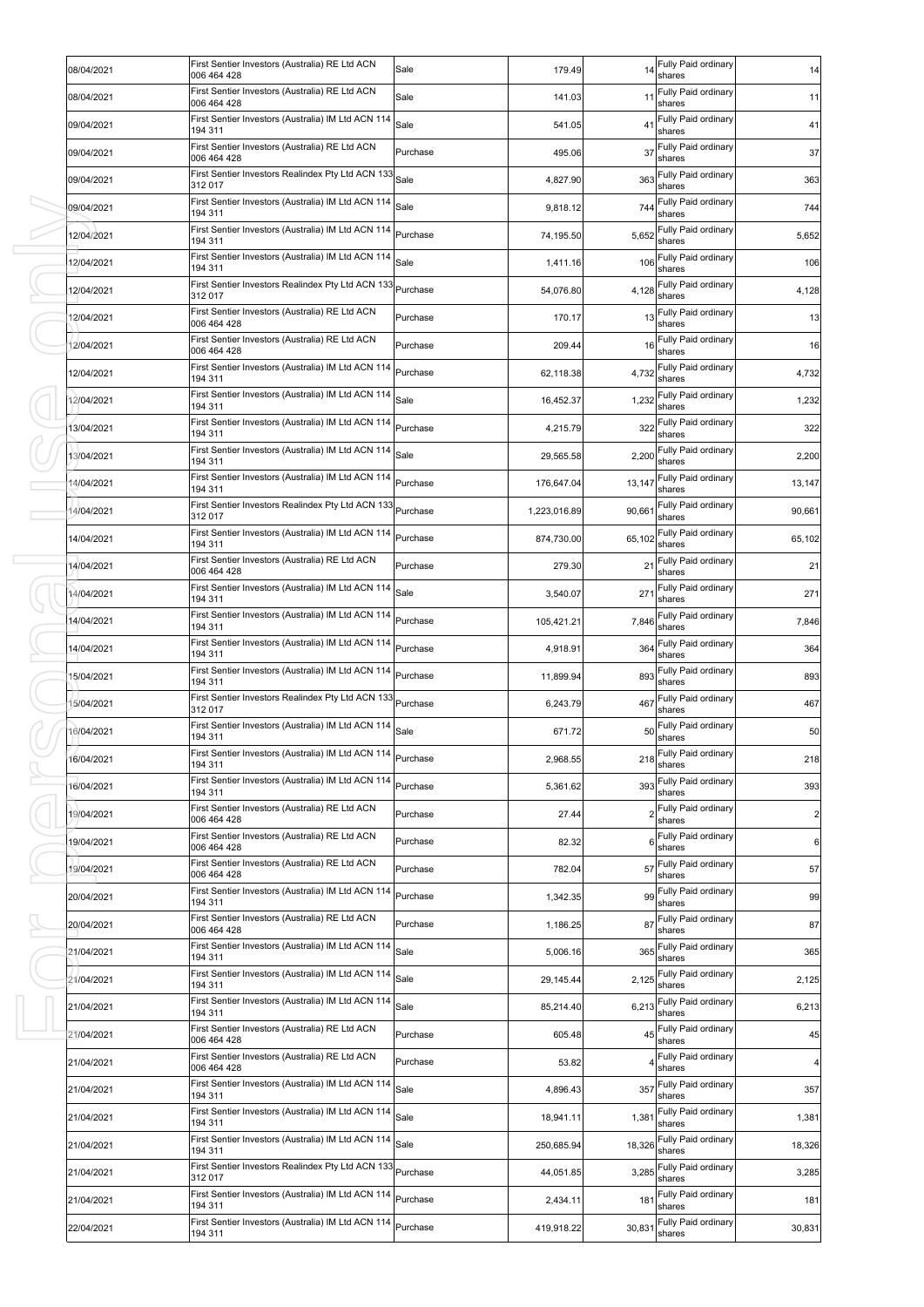| 22/04/2021 | First Sentier Investors (Australia) IM Ltd ACN 114<br>194 311 | Sale     | 2,182.81     | 161     | Fully Paid ordinary<br>shares       | 161                     |
|------------|---------------------------------------------------------------|----------|--------------|---------|-------------------------------------|-------------------------|
| 22/04/2021 | First Sentier Investors Realindex Pty Ltd ACN 133<br>312 017  | Purchase | 141,021.48   | 10,354  | Fully Paid ordinary<br>shares       | 10,354                  |
| 22/04/2021 | First Sentier Investors (Australia) IM Ltd ACN 114<br>194 311 | Sale     | 4,541.86     | 335     | Fully Paid ordinary<br>shares       | 335                     |
| 22/04/2021 | First Sentier Investors Realindex Pty Ltd ACN 133<br>312 017  | Purchase | 65,648.40    | 4,820   | Fully Paid ordinary<br>shares       | 4,820                   |
| 23/04/2021 | First Sentier Investors (Australia) IM Ltd ACN 114<br>194 311 | Sale     | 375,375.70   | 27,956  | Fully Paid ordinary<br>shares       | 27,956                  |
| 23/04/2021 | First Sentier Investors (Australia) IM Ltd ACN 114<br>194 311 | Purchase | 6,690.81     | 478     | Fully Paid ordinary<br>shares       | 478                     |
| 23/04/2021 | First Sentier Investors (Australia) IM Ltd ACN 114<br>194 311 | Sale     | 401,815.78   | 29,885  | Fully Paid ordinary<br>shares       | 29,885                  |
| 23/04/2021 | First Sentier Investors (Australia) IM Ltd ACN 114<br>194 311 | Sale     | 91,415.27    | 6,799   | Fully Paid ordinary<br>shares       | 6,799                   |
| 23/04/2021 | First Sentier Investors (Australia) IM Ltd ACN 114<br>194 311 | Sale     | 463,624.28   | 34,482  | Fully Paid ordinary<br>shares       | 34,482                  |
| 23/04/2021 | First Sentier Investors (Australia) IM Ltd ACN 114<br>194 311 | Sale     | 9,494.87     | 707     | Fully Paid ordinary<br>shares       | 707                     |
| 23/04/2021 | First Sentier Investors (Australia) IM Ltd ACN 114<br>194 311 | Sale     | 1,930,974.57 | 143,616 | Fully Paid ordinary<br>shares       | 143,616                 |
| 23/04/2021 | First Sentier Investors (Australia) IM Ltd ACN 114<br>194 311 | Purchase | 7,502.66     | 536     | Fully Paid ordinary<br>shares       | 536                     |
| 23/04/2021 | First Sentier Investors (Australia) IM Ltd ACN 114<br>194 311 | Sale     | 241,667.62   | 17,974  | Fully Paid ordinary<br>shares       | 17,974                  |
| 23/04/2021 | First Sentier Investors (Australia) IM Ltd ACN 114<br>194 311 | Sale     | 405,338.47   | 30,147  | Fully Paid ordinary<br>shares       | 30,147                  |
| 26/04/2021 | First Sentier Investors (Australia) IM Ltd ACN 114<br>194 311 | Sale     | 1,575,223.82 | 116,281 | Fully Paid ordinary<br>shares       | 116,281                 |
| 26/04/2021 | First Sentier Investors (Australia) IM Ltd ACN 114<br>194 311 | Sale     | 327,775.95   | 24,196  | Fully Paid ordinary<br>shares       | 24,196                  |
| 26/04/2021 | First Sentier Investors (Australia) IM Ltd ACN 114<br>194 311 | Sale     | 197,131.58   | 14,552  | Fully Paid ordinary<br>shares       | 14,552                  |
| 26/04/2021 | First Sentier Investors (Australia) IM Ltd ACN 114<br>194 311 | Sale     | 74,574.58    | 5,505   | Fully Paid ordinary<br>shares       | 5,505                   |
| 26/04/2021 | First Sentier Investors (Australia) IM Ltd ACN 114<br>194 311 | Purchase | 13,920.00    | 1,000   | Fully Paid ordinary<br>shares       | 1,000                   |
| 26/04/2021 | First Sentier Investors (Australia) RE Ltd ACN<br>006 464 428 | Sale     | 257.07       | 19      | Fully Paid ordinary<br>shares       | 19                      |
| 26/04/2021 | First Sentier Investors (Australia) IM Ltd ACN 114<br>194 311 | Sale     | 378,210.32   | 27,919  | Fully Paid ordinary<br>shares       | 27,919                  |
| 26/04/2021 | First Sentier Investors (Australia) IM Ltd ACN 114<br>194 311 | Sale     | 330,661.40   | 24,409  | Fully Paid ordinary<br>shares       | 24,409                  |
| 26/04/2021 | First Sentier Investors (Australia) IM Ltd ACN 114<br>194 311 | Sale     | 8,602.79     | 633     | Fully Paid ordinary<br>shares       | 633                     |
| 27/04/2021 | First Sentier Investors (Australia) IM Ltd ACN 114<br>194 311 | Purchase | 4,346.54     | 313     | Fully Paid ordinary<br>shares       | 313                     |
| 27/04/2021 | First Sentier Investors Realindex Pty Ltd ACN 133<br>312 017  | Purchase | 25,465.32    | 1,836   | Fully Paid ordinary<br>shares       | 1,836                   |
| 27/04/2021 | First Sentier Investors (Australia) RE Ltd ACN<br>006 464 428 | Purchase | 41.40        |         | 3 Fully Paid ordinary<br>shares     | $\overline{\mathbf{3}}$ |
| 27/04/2021 | First Sentier Investors (Australia) RE Ltd ACN<br>006 464 428 | Purchase | 2,180.40     | 158     | Fully Paid ordinary<br>shares       | 158                     |
| 27/04/2021 | First Sentier Investors Realindex Ptv Ltd ACN 133<br>312 017  | Purchase | 16,519.17    | 1,191   | Fully Paid ordinary<br>shares       | 1,191                   |
| 27/04/2021 | First Sentier Investors (Australia) IM Ltd ACN 114<br>194 311 | Sale     | 1,524.17     | 109     | Fully Paid ordinary<br>shares       | 109                     |
| 29/04/2021 | First Sentier Investors (Australia) IM Ltd ACN 114<br>194 311 | Sale     | 31,246.51    | 2,208   | Fully Paid ordinary<br>shares       | 2,208                   |
| 30/04/2021 | First Sentier Investors (Australia) IM Ltd ACN 114<br>194 311 | Sale     | 4,671.41     |         | 330 Fully Paid ordinary<br>shares   | 330                     |
| 30/04/2021 | First Sentier Investors (Australia) RE Ltd ACN<br>006 464 428 | Purchase | 278.10       | 20      | Fully Paid ordinary<br>shares       | 20                      |
| 30/04/2021 | First Sentier Investors (Australia) RE Ltd ACN<br>006 464 428 | Purchase | 41.72        |         | Fully Paid ordinary<br>shares       | 3 <sub>l</sub>          |
| 30/04/2021 | First Sentier Investors (Australia) RE Ltd ACN<br>006 464 428 | Purchase | 458.87       |         | 33 Fully Paid ordinary<br>shares    | 33                      |
| 03/05/2021 | First Sentier Investors (Australia) IM Ltd ACN 114<br>194 311 | Purchase | 5,092.62     | 358     | Fully Paid ordinary<br>shares       | 358                     |
| 03/05/2021 | First Sentier Investors Realindex Pty Ltd ACN 133<br>312 017  | Purchase | 15,627.78    | 1,099   | Fully Paid ordinary<br>shares       | 1,099                   |
| 03/05/2021 | First Sentier Investors (Australia) RE Ltd ACN<br>006 464 428 | Sale     | 508.14       | 36      | Fully Paid ordinary<br>shares       | 36                      |
| 03/05/2021 | First Sentier Investors (Australia) IM Ltd ACN 114<br>194 311 | Sale     | 4,457.27     | 316     | Fully Paid ordinary<br>shares       | 316                     |
| 04/05/2021 | First Sentier Investors (Australia) IM Ltd ACN 114<br>194 311 | Sale     | 1,119,056.00 | 80,000  | Fully Paid ordinary<br>shares       | 80,000                  |
| 04/05/2021 | First Sentier Investors (Australia) IM Ltd ACN 114<br>194 311 | Sale     | 209,828.90   | 14,982  | Fully Paid ordinary<br>shares       | 14,982                  |
| 04/05/2021 | First Sentier Investors (Australia) IM Ltd ACN 114<br>194 311 | Purchase | 74,500.58    | 5,247   | Fully Paid ordinary<br>shares       | 5,247                   |
| 04/05/2021 | First Sentier Investors (Australia) IM Ltd ACN 114<br>194 311 | Purchase | 1,859.07     | 131     | Fully Paid ordinary<br>shares       | 131                     |
| 04/05/2021 | First Sentier Investors (Australia) IM Ltd ACN 114<br>194 311 | Sale     | 30,380.00    |         | 2,170 Fully Paid ordinary<br>shares | 2,170                   |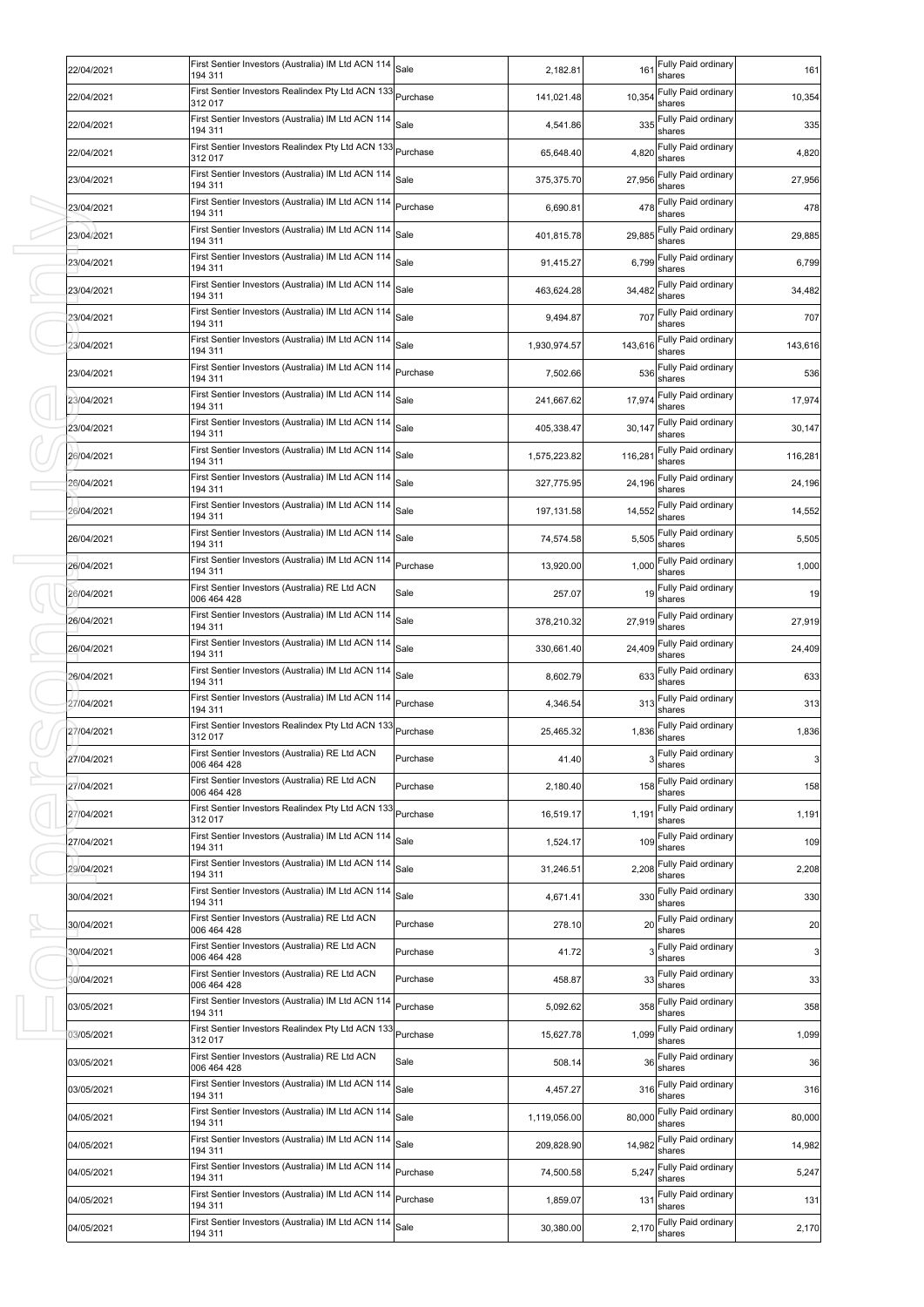| 04/05/2021 | First Sentier Investors (Australia) IM Ltd ACN 114<br>194 311      | Sale     | 29,215.26  | 2,086          | Fully Paid ordinary<br>shares        | 2,086          |
|------------|--------------------------------------------------------------------|----------|------------|----------------|--------------------------------------|----------------|
| 04/05/2021 | First Sentier Investors (Australia) IM Ltd ACN 114<br>194 311      | Sale     | 714.28     | 51             | Fully Paid ordinary<br>shares        | 51             |
| 04/05/2021 | First Sentier Investors (Australia) IM Ltd ACN 114<br>194 311      | Purchase | 3,249.83   | 229            | Fully Paid ordinary<br>shares        | 229            |
| 04/05/2021 | First Sentier Investors (Australia) IM Ltd ACN 114<br>194 311      | Sale     | 83,929.20  | 6,000          | Fully Paid ordinary<br>shares        | 6,000          |
| 05/05/2021 | First Sentier Investors (Australia) IM Ltd ACN 114<br>194 311      | Sale     | 28,445.20  | 2,000          | Fully Paid ordinary<br>shares        | 2,000          |
| 05/05/2021 | First Sentier Investors (Australia) IM Ltd ACN 114<br>194 311      | Sale     | 2,631.46   | 185            | Fully Paid ordinary<br>shares        | 185            |
| 05/05/2021 | First Sentier Investors (Australia) RE Ltd ACN<br>006 464 428      | Sale     | 28.66      | $\overline{c}$ | Fully Paid ordinary<br>shares        | $\overline{c}$ |
| 05/05/2021 | First Sentier Investors (Australia) RE Ltd ACN<br>006 464 428      | Sale     | 14.33      |                | Fully Paid ordinary<br>shares        |                |
| 05/05/2021 | First Sentier Investors (Australia) RE Ltd ACN<br>006 464 428      | Sale     | 14.33      |                | Fully Paid ordinary<br>shares        |                |
| 05/05/2021 | First Sentier Investors (Australia) RE Ltd ACN<br>006 464 428      | Sale     | 28.66      |                | Fully Paid ordinary<br>shares        | 2              |
| 05/05/2021 | First Sentier Investors (Australia) RE Ltd ACN<br>006 464 428      | Sale     | 28.66      |                | Fully Paid ordinary<br>shares        | 2              |
| 05/05/2021 | First Sentier Investors (Australia) RE Ltd ACN<br>006 464 428      | Sale     | 14.33      |                | Fully Paid ordinary<br>shares        |                |
| 05/05/2021 | First Sentier Investors (Australia) RE Ltd ACN<br>006 464 428      | Sale     | 28.66      | $\overline{c}$ | Fully Paid ordinary<br>shares        | 2              |
| 05/05/2021 | First Sentier Investors (Australia) RE Ltd ACN<br>006 464 428      | Sale     | 42.99      |                | Fully Paid ordinary<br>shares        | 3              |
| 05/05/2021 | First Sentier Investors (Australia) RE Ltd ACN<br>006 464 428      | Sale     | 14.33      |                | Fully Paid ordinary<br>shares        |                |
| 05/05/2021 | First Sentier Investors (Australia) RE Ltd ACN<br>006 464 428      | Sale     | 42.99      |                | Fully Paid ordinary<br>shares        | 3              |
| 05/05/2021 | First Sentier Investors (Australia) RE Ltd ACN<br>006 464 428      | Sale     | 14.33      |                | Fully Paid ordinary<br>shares        |                |
| 05/05/2021 | First Sentier Investors (Australia) RE Ltd ACN<br>006 464 428      | Sale     | 14.33      |                | Fully Paid ordinary<br>shares        |                |
| 05/05/2021 | First Sentier Investors (Australia) RE Ltd ACN<br>006 464 428      | Sale     | 14.33      |                | Fully Paid ordinary<br>shares        |                |
| 05/05/2021 | First Sentier Investors (Australia) RE Ltd ACN<br>006 464 428      | Sale     | 14.33      |                | Fully Paid ordinary<br>shares        |                |
| 05/05/2021 | First Sentier Investors (Australia) RE Ltd ACN<br>006 464 428      | Sale     | 28.66      |                | Fully Paid ordinary<br>shares        |                |
| 05/05/2021 | First Sentier Investors (Australia) RE Ltd ACN<br>006 464 428      | Sale     | 14.33      |                | Fully Paid ordinary<br>shares        |                |
| 05/05/2021 | First Sentier Investors (Australia) RE Ltd ACN<br>006 464 428      | Sale     | 42.99      |                | Fully Paid ordinary<br>shares        | 3              |
| 05/05/2021 | First Sentier Investors (Australia) IM Ltd ACN 114<br>194 311      | Sale     | 428,208.00 | 30,000         | Fully Paid ordinary<br>shares        | 30,000         |
| 06/05/2021 | First Sentier Investors (Australia) IM Ltd ACN 114<br>194 311      | Sale     | 56,783.60  | 4,000          | Fully Paid ordinary<br>shares        | 4,000          |
| 07/05/2021 | First Sentier Investors (Australia) IM Ltd ACN 114<br>194 311      | Sale     | 997,429.46 |                | 69,109 Fully Paid ordinary<br>shares | 69,109         |
| 07/05/2021 | First Sentier Investors (Australia) IM Ltd ACN 114<br>194 311      | Purchase | 4,089.35   | 289            | Fully Paid ordinary<br>shares        | 289            |
| 07/05/2021 | First Sentier Investors (Australia) IM Ltd ACN 114<br>194 311      | Sale     | 5,912.98   | 410            | Fully Paid ordinary<br>shares        | 410            |
| 10/05/2021 | First Sentier Investors (Australia) IM Ltd ACN 114<br>194 311      | Sale     | 16,317.84  | 1,158          | Fully Paid ordinary<br>shares        | 1,158          |
| 10/05/2021 | First Sentier Investors (Australia) IM Ltd ACN 114<br>194 311      | Sale     | 253.391.55 | 17,982         | Fully Paid ordinary<br>shares        | 17,982         |
| 10/05/2021 | First Sentier Investors (Australia) IM Ltd ACN 114<br>194 311      | Sale     | 38,413.16  | 2,726          | Fully Paid ordinary<br>shares        | 2,726          |
| 10/05/2021 | First Sentier Investors (Australia) IM Ltd ACN 114<br>194 311      | Sale     | 206,608.11 | 14,662         | Fully Paid ordinary<br>shares        | 14,662         |
| 10/05/2021 | First Sentier Investors (Australia) IM Ltd ACN 114<br>194 311      | Sale     | 42,285.90  | 3,000          | Fully Paid ordinary<br>shares        | 3,000          |
| 10/05/2021 | First Sentier Investors Realindex Pty Ltd ACN 133<br>312 017       | Purchase | 91,887.55  |                | 6,359 Fully Paid ordinary<br>shares  | 6,359          |
| 10/05/2021 | First Sentier Investors Realindex Pty Ltd ACN 133<br>312 017       | Purchase | 4,985.25   | 345            | Fully Paid ordinary<br>shares        | 345            |
| 10/05/2021 | First Sentier Investors Realindex Pty Ltd ACN 133<br>312 017       | Purchase | 68,001.70  | 4,706          | Fully Paid ordinary<br>shares        | 4,706          |
| 10/05/2021 | First Sentier Investors (Australia) IM Ltd ACN 114<br>194 311      | Sale     | 14,908.70  | 1,058          | Fully Paid ordinary<br>shares        | 1,058          |
| 10/05/2021 | First Sentier Investors (Australia) IM Ltd ACN 114<br>194 311      | Sale     | 28,816.91  | 2,045          | Fully Paid ordinary<br>shares        | 2,045          |
| 10/05/2021 | First Sentier Investors Realindex Pty Ltd ACN 133<br>312 017       | Purchase | 3,005.60   | 208            | Fully Paid ordinary<br>shares        | 208            |
| 10/05/2021 | First Sentier Investors (Australia) IM Ltd ACN 114<br>194 311      | Sale     | 46,924.36  | 3,330          | Fully Paid ordinary<br>shares        | 3,330          |
| 11/05/2021 | First Sentier Investors (Australia) IM Ltd ACN 114 Sale<br>194 311 |          | 15,069.14  | 1,064          | Fully Paid ordinary<br>shares        | 1,064          |
| 11/05/2021 | First Sentier Investors (Australia) RE Ltd ACN<br>006 464 428      | Sale     | 14.14      |                | Fully Paid ordinary<br>shares        | $\mathbf{1}$   |
| 11/05/2021 | First Sentier Investors (Australia) RE Ltd ACN<br>006 464 428      | Sale     | 42.43      |                | Fully Paid ordinary<br>shares        | $\mathbf{3}$   |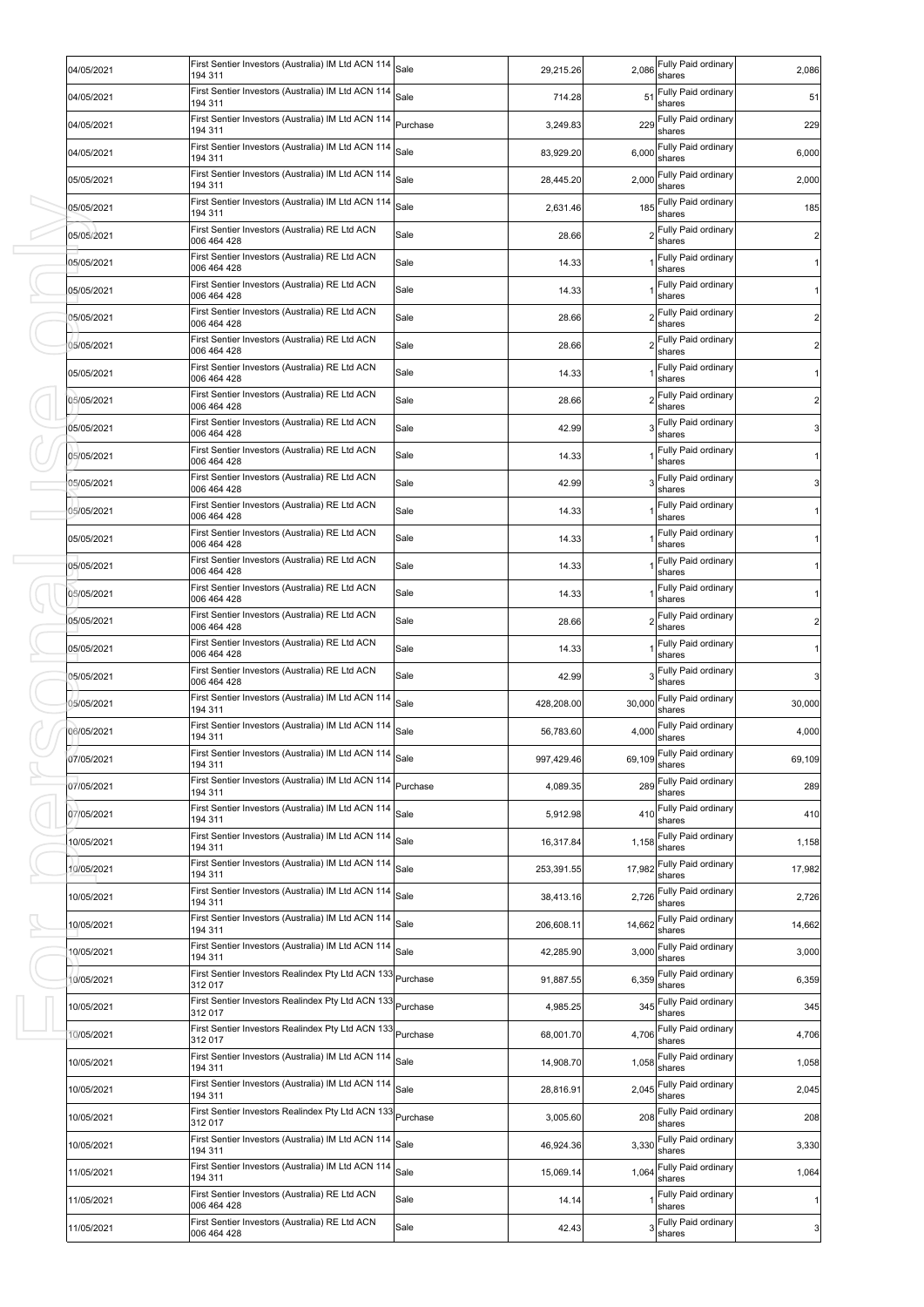|            | First Sentier Investors (Australia) RE Ltd ACN                |      |        |    | Fully Paid ordinary              |                |
|------------|---------------------------------------------------------------|------|--------|----|----------------------------------|----------------|
| 11/05/2021 | 006 464 428<br>First Sentier Investors (Australia) RE Ltd ACN | Sale | 14.14  |    | shares<br>Fully Paid ordinary    | 1              |
| 11/05/2021 | 006 464 428                                                   | Sale | 56.57  |    | shares                           |                |
| 11/05/2021 | First Sentier Investors (Australia) RE Ltd ACN<br>006 464 428 | Sale | 14.14  |    | Fully Paid ordinary<br>shares    | 1              |
| 11/05/2021 | First Sentier Investors (Australia) RE Ltd ACN<br>006 464 428 | Sale | 113.14 |    | Fully Paid ordinary<br>shares    | 8              |
| 11/05/2021 | First Sentier Investors (Australia) RE Ltd ACN<br>006 464 428 | Sale | 254.56 | 18 | Fully Paid ordinary<br>shares    | 18             |
| 11/05/2021 | First Sentier Investors (Australia) RE Ltd ACN<br>006 464 428 | Sale | 84.85  | 6  | Fully Paid ordinary<br>shares    | 6              |
| 1/05/2021  | First Sentier Investors (Australia) RE Ltd ACN<br>006 464 428 | Sale | 70.71  |    | Fully Paid ordinary<br>shares    | 5 <sub>5</sub> |
| 11/05/2021 | First Sentier Investors (Australia) RE Ltd ACN<br>006 464 428 | Sale | 99.00  |    | Fully Paid ordinary<br>shares    | $\overline{7}$ |
| 11/05/2021 | First Sentier Investors (Australia) RE Ltd ACN<br>006 464 428 | Sale | 28.28  |    | Fully Paid ordinary<br>shares    | 2              |
| 11/05/2021 | First Sentier Investors (Australia) RE Ltd ACN<br>006 464 428 | Sale | 14.14  |    | Fully Paid ordinary<br>shares    | 1              |
| 11/05/2021 | First Sentier Investors (Australia) RE Ltd ACN<br>006 464 428 | Sale | 14.14  |    | Fully Paid ordinary<br>shares    |                |
| 11/05/2021 | First Sentier Investors (Australia) RE Ltd ACN<br>006 464 428 | Sale | 141.42 | 10 | Fully Paid ordinary<br>shares    | 10             |
| 11/05/2021 | First Sentier Investors (Australia) RE Ltd ACN<br>006 464 428 | Sale | 70.71  |    | Fully Paid ordinary<br>shares    | 5              |
| 11/05/2021 | First Sentier Investors (Australia) RE Ltd ACN<br>006 464 428 | Sale | 28.28  |    | Fully Paid ordinary<br>shares    | 2              |
| 11/05/2021 | First Sentier Investors (Australia) RE Ltd ACN<br>006 464 428 | Sale | 42.43  |    | Fully Paid ordinary<br>shares    | 3              |
| 1/05/2021  | First Sentier Investors (Australia) RE Ltd ACN                | Sale | 42.43  |    | Fully Paid ordinary              | 3              |
| 1/05/2021  | 006 464 428<br>First Sentier Investors (Australia) RE Ltd ACN | Sale | 70.71  |    | shares<br>Fully Paid ordinary    | 5              |
| 11/05/2021 | 006 464 428<br>First Sentier Investors (Australia) RE Ltd ACN | Sale | 42.43  |    | shares<br>Fully Paid ordinary    | 3              |
| 11/05/2021 | 006 464 428<br>First Sentier Investors (Australia) RE Ltd ACN | Sale | 56.57  |    | shares<br>Fully Paid ordinary    |                |
| 11/05/2021 | 006 464 428<br>First Sentier Investors (Australia) RE Ltd ACN | Sale | 141.42 | 10 | shares<br>Fully Paid ordinary    | 10             |
| 11/05/2021 | 006 464 428<br>First Sentier Investors (Australia) RE Ltd ACN | Sale | 169.71 | 12 | shares<br>Fully Paid ordinary    | 12             |
| 11/05/2021 | 006 464 428<br>First Sentier Investors (Australia) RE Ltd ACN | Sale | 70.71  | 5  | shares<br>Fully Paid ordinary    | 5              |
| 11/05/2021 | 006 464 428<br>First Sentier Investors (Australia) RE Ltd ACN | Sale | 367.70 | 26 | shares<br>Fully Paid ordinary    | 26             |
|            | 006 464 428<br>First Sentier Investors (Australia) RE Ltd ACN |      |        |    | shares<br>Fully Paid ordinary    |                |
| 11/05/2021 | 006 464 428<br>First Sentier Investors (Australia) RE Ltd ACN | Sale | 212.13 | 15 | shares<br>Fully Paid ordinary    | 15             |
| 11/05/2021 | 006 464 428<br>First Sentier Investors (Australia) RE Ltd ACN | Sale | 438.41 | 31 | shares<br>10 Fully Paid ordinary | 31             |
| 11/05/2021 | 006 464 428<br>First Sentier Investors (Australia) RE Ltd ACN | Sale | 141.42 |    | shares<br>Fully Paid ordinary    | 10             |
| 11/05/2021 | 006 464 428                                                   | Sale | 56.57  |    | shares                           | 4              |
| 11/05/2021 | First Sentier Investors (Australia) RE Ltd ACN<br>006 464 428 | Sale | 84.85  |    | Fully Paid ordinary<br>shares    | 6              |
| 11/05/2021 | First Sentier Investors (Australia) RE Ltd ACN<br>006 464 428 | Sale | 113.14 |    | Fully Paid ordinary<br>shares    | 8              |
| 1/05/2021  | First Sentier Investors (Australia) RE Ltd ACN<br>006 464 428 | Sale | 56.57  |    | Fully Paid ordinary<br>shares    | 4              |
| 11/05/2021 | First Sentier Investors (Australia) RE Ltd ACN<br>006 464 428 | Sale | 28.28  |    | Fully Paid ordinary<br>shares    | $\overline{2}$ |
| 11/05/2021 | First Sentier Investors (Australia) RE Ltd ACN<br>006 464 428 | Sale | 183.85 | 13 | Fully Paid ordinary<br>shares    | 13             |
| 11/05/2021 | First Sentier Investors (Australia) RE Ltd ACN<br>006 464 428 | Sale | 42.43  | 3  | Fully Paid ordinary<br>shares    | 3 <sup>1</sup> |
| 11/05/2021 | First Sentier Investors (Australia) RE Ltd ACN<br>006 464 428 | Sale | 155.56 | 11 | Fully Paid ordinary<br>shares    | 11             |
| 11/05/2021 | First Sentier Investors (Australia) RE Ltd ACN<br>006 464 428 | Sale | 70.71  | 5  | Fully Paid ordinary<br>shares    | 5              |
| 11/05/2021 | First Sentier Investors (Australia) RE Ltd ACN<br>006 464 428 | Sale | 127.28 | 9  | Fully Paid ordinary<br>shares    | 9              |
| 11/05/2021 | First Sentier Investors (Australia) RE Ltd ACN<br>006 464 428 | Sale | 42.43  |    | Fully Paid ordinary<br>shares    | 3              |
| 11/05/2021 | First Sentier Investors (Australia) RE Ltd ACN<br>006 464 428 | Sale | 42.43  |    | Fully Paid ordinary<br>shares    | 3              |
| 11/05/2021 | First Sentier Investors (Australia) RE Ltd ACN<br>006 464 428 | Sale | 42.43  |    | Fully Paid ordinary<br>shares    | 3              |
| 11/05/2021 | First Sentier Investors (Australia) RE Ltd ACN<br>006 464 428 | Sale | 99.00  |    | Fully Paid ordinary<br>shares    | 7              |
| 11/05/2021 | First Sentier Investors (Australia) RE Ltd ACN<br>006 464 428 | Sale | 113.14 |    | Fully Paid ordinary<br>shares    | 8              |
| 11/05/2021 | First Sentier Investors (Australia) RE Ltd ACN<br>006 464 428 | Sale | 70.71  | 5  | Fully Paid ordinary<br>shares    | 5              |
| 11/05/2021 | First Sentier Investors (Australia) RE Ltd ACN<br>006 464 428 | Sale | 42.43  |    | Fully Paid ordinary<br>shares    | 3 <sup>1</sup> |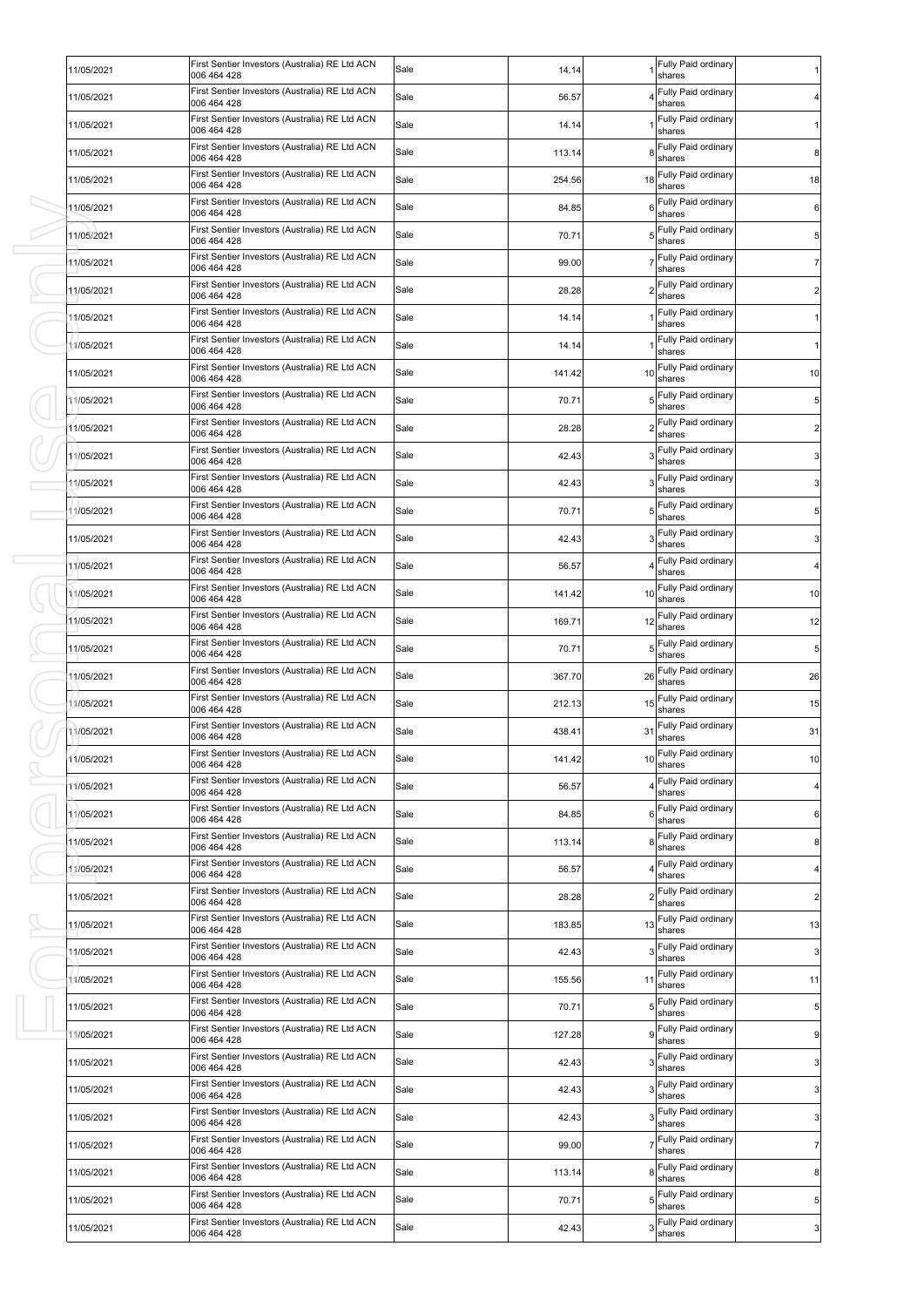| 11/05/2021 | First Sentier Investors (Australia) RE Ltd ACN<br>006 464 428     | Sale     | 197.99       | 14      | Fully Paid ordinary<br>shares       | 14             |
|------------|-------------------------------------------------------------------|----------|--------------|---------|-------------------------------------|----------------|
| 11/05/2021 | First Sentier Investors (Australia) RE Ltd ACN<br>006 464 428     | Sale     | 14.14        |         | Fully Paid ordinary<br>shares       | $\mathbf{1}$   |
| 11/05/2021 | First Sentier Investors (Australia) IM Ltd ACN 114<br>194 311     | Sale     | 47,070.08    | 3,322   | Fully Paid ordinary<br>shares       | 3,322          |
| 11/05/2021 | First Sentier Investors (Australia) IM Ltd ACN 114<br>194 311     | Sale     | 108,571.45   | 7,666   | Fully Paid ordinary<br>shares       | 7,666          |
| 12/05/2021 | First Sentier Investors (Australia) RE Ltd ACN<br>006 464 428     | Purchase | 68.45        |         | Fully Paid ordinary<br>shares       | 5 <sub>1</sub> |
| 12/05/2021 | First Sentier Investors (Australia) RE Ltd ACN<br>006 464 428     | Purchase | 588.67       | 43      | Fully Paid ordinary<br>shares       | 43             |
| 13/05/2021 | First Sentier Investors Realindex Pty Ltd ACN 133<br>312 017      | Sale     | 10,017.84    | 712     | Fully Paid ordinary<br>shares       | 712            |
| 13/05/2021 | First Sentier Investors (Australia) IM Ltd ACN 114<br>194 311     | Sale     | 12,611.36    | 895     | Fully Paid ordinary<br>shares       | 895            |
| 13/05/2021 | First Sentier Investors (Australia) IM Ltd ACN 114<br>194 311     | Sale     | 1,761.36     | 125     | Fully Paid ordinary<br>shares       | 125            |
| 13/05/2021 | First Sentier Investors (Australia) RE Ltd ACN<br>006 464 428     | Purchase | 408.60       |         | 30 Fully Paid ordinary<br>shares    | 30             |
| 14/05/2021 | First Sentier Investors (Australia) IM Ltd ACN 114<br>194 311     | Purchase | 12,009.75    | 881     | Fully Paid ordinary<br>shares       | 881            |
| 17/05/2021 | First Sentier Investors Realindex Pty Ltd ACN 133<br>312 017      | Sale     | 27,229.28    | 2,014   | Fully Paid ordinary<br>shares       | 2,014          |
| 17/05/2021 | First Sentier Investors Realindex Pty Ltd ACN 133<br>312 017      | Sale     | 6,611.28     | 489     | Fully Paid ordinary<br>shares       | 489            |
| 18/05/2021 | First Sentier Investors (Australia) IM Ltd ACN 114<br>194 311     | Sale     | 2,348.72     | 173     | Fully Paid ordinary<br>shares       | 173            |
| 18/05/2021 | First Sentier Investors (Australia) IM Ltd ACN 114<br>194 311     | Purchase | 11,688.38    | 862     | Fully Paid ordinary<br>shares       | 862            |
| 18/05/2021 | First Sentier Investors (Australia) RE Ltd ACN<br>006 464 428     | Purchase | 475.30       | 35      | Fully Paid ordinary<br>shares       | 35             |
| 18/05/2021 | First Sentier Investors Realindex Pty Ltd ACN 133<br>312 017      | Sale     | 54,041.64    | 4,012   | Fully Paid ordinary<br>shares       | 4,012          |
| 18/05/2021 | First Sentier Investors Realindex Pty Ltd ACN 133<br>312 017      | Sale     | 492,099.51   | 36,533  | Fully Paid ordinary<br>shares       | 36,533         |
| 19/05/2021 | First Sentier Investors (Australia) IM Ltd ACN 114<br>194 311     | Sale     | 296.70       | 22      | Fully Paid ordinary<br>shares       | 22             |
| 19/05/2021 | First Sentier Investors (Australia) RE Ltd ACN<br>006 464 428     | Purchase | 828.38       | 61      | Fully Paid ordinary<br>shares       | 61             |
| 20/05/2021 | First Sentier Investors (Australia) IM Ltd ACN 114<br>194 311     | Purchase | 226,276.82   | 16,579  | Fully Paid ordinary<br>shares       | 16,579         |
| 20/05/2021 | First Sentier Investors (Australia) IM Ltd ACN 114<br>194 311     | Purchase | 877,182.67   | 64,270  | Fully Paid ordinary<br>shares       | 64,270         |
| 20/05/2021 | First Sentier Investors (Australia) IM Ltd ACN 114<br>194 311     | Sale     | 568.20       | 42      | Fully Paid ordinary<br>shares       | 42             |
| 20/05/2021 | First Sentier Investors (Australia) RE Ltd ACN<br>006 464 428     | Sale     | 67.90        |         | Fully Paid ordinary<br>shares       | 5              |
| 20/05/2021 | First Sentier Investors (Australia) IM Ltd ACN 114<br>194 311     | Purchase | 83,419.02    | 6,112   | Fully Paid ordinary<br>shares       | 6,112          |
| 20/05/2021 | First Sentier Investors Realindex Pty Ltd ACN 133 Sale<br>312 017 |          | 20,898.00    |         | 1,548 Fully Paid ordinary<br>shares | 1,548          |
| 21/05/2021 | First Sentier Investors (Australia) IM Ltd ACN 114<br>194 311     | Sale     | 1,790,386.10 | 135,547 | Fully Paid ordinary<br>shares       | 135,547        |
| 21/05/2021 | First Sentier Investors (Australia) IM Ltd ACN 114<br>194 311     | Sale     | 483,738.56   | 36,623  | Fully Paid ordinary<br>shares       | 36,623         |
| 21/05/2021 | First Sentier Investors (Australia) IM Ltd ACN 114<br>194 311     | Sale     | 798.77       | 59      | Fully Paid ordinary<br>shares       | 59             |
| 21/05/2021 | First Sentier Investors (Australia) IM Ltd ACN 114<br>194 311     | Sale     | 134,780.55   | 10,204  | Fully Paid ordinary<br>shares       | 10,204         |
| 21/05/2021 | First Sentier Investors (Australia) IM Ltd ACN 114<br>194 311     | Purchase | 226,614.63   | 16,578  | Fully Paid ordinary<br>shares       | 16,578         |
| 21/05/2021 | First Sentier Investors (Australia) RE Ltd ACN<br>006 464 428     | Sale     | 461.38       | 34      | Fully Paid ordinary<br>shares       | 34             |
| 21/05/2021 | First Sentier Investors (Australia) IM Ltd ACN 114<br>194 311     | Purchase | 83,548.60    | 6,112   | Fully Paid ordinary<br>shares       | 6,112          |
| 21/05/2021 | First Sentier Investors (Australia) IM Ltd ACN 114<br>194 311     | Purchase | 878,558.86   | 64,271  | Fully Paid ordinary<br>shares       | 64,271         |
| 21/05/2021 | First Sentier Investors Realindex Pty Ltd ACN 133<br>312 017      | Purchase | 18,400.90    | 1,355   | Fully Paid ordinary<br>shares       | 1,355          |
| 21/05/2021 | First Sentier Investors Realindex Pty Ltd ACN 133<br>312 017      | Purchase | 45,085.60    | 3,320   | Fully Paid ordinary<br>shares       | 3,320          |
| 24/05/2021 | First Sentier Investors (Australia) IM Ltd ACN 114<br>194 311     | Sale     | 47,309.03    | 3,465   | Fully Paid ordinary<br>shares       | 3,465          |
| 24/05/2021 | First Sentier Investors (Australia) IM Ltd ACN 114<br>194 311     | Sale     | 42,134.39    | 3,086   | Fully Paid ordinary<br>shares       | 3,086          |
| 24/05/2021 | First Sentier Investors (Australia) IM Ltd ACN 114<br>194 311     | Sale     | 477.63       | 35      | Fully Paid ordinary<br>shares       | 35             |
| 24/05/2021 | First Sentier Investors (Australia) IM Ltd ACN 114<br>194 311     | Sale     | 206,480.37   | 15,123  | Fully Paid ordinary<br>shares       | 15,123         |
| 24/05/2021 | First Sentier Investors (Australia) IM Ltd ACN 114<br>194 311     | Sale     | 3,454.31     | 253     | Fully Paid ordinary<br>shares       | 253            |
| 24/05/2021 | First Sentier Investors (Australia) IM Ltd ACN 114<br>194 311     | Sale     | 42,489.38    | 3,112   | Fully Paid ordinary<br>shares       | 3,112          |
| 24/05/2021 | First Sentier Investors (Australia) IM Ltd ACN 114<br>194 311     | Sale     | 24,207.48    | 1,773   | Fully Paid ordinary<br>shares       | 1,773          |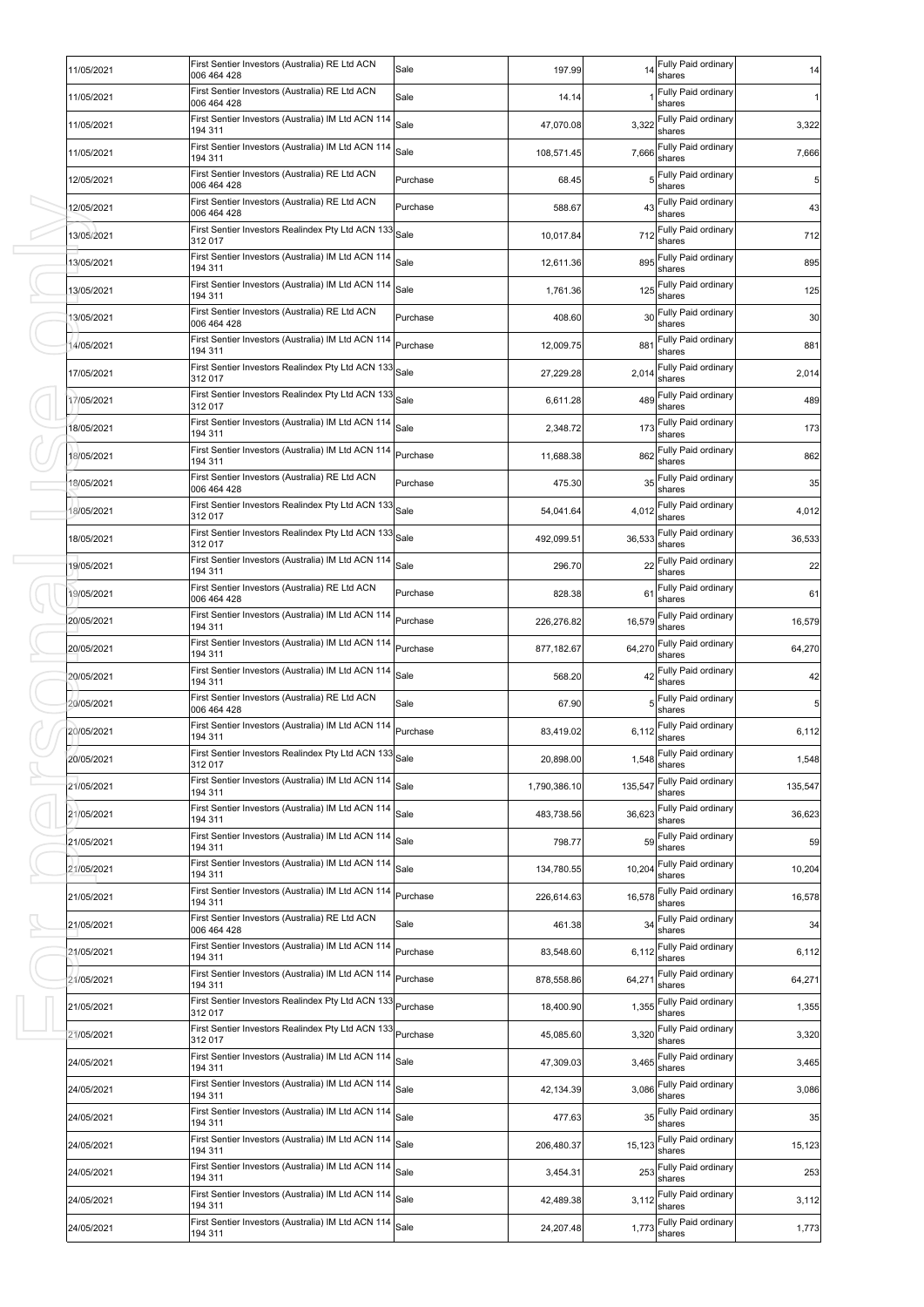| 25/05/2021 | First Sentier Investors Realindex Pty Ltd ACN 133 Sale<br>312 017 |          | 66,433.20  | 4,814  | Fully Paid ordinary<br>shares    | 4,814          |
|------------|-------------------------------------------------------------------|----------|------------|--------|----------------------------------|----------------|
| 25/05/2021 | First Sentier Investors (Australia) IM Ltd ACN 114<br>194 311     | Sale     | 200,334.30 | 14,675 | Fully Paid ordinary<br>shares    | 14,675         |
| 25/05/2021 | First Sentier Investors (Australia) IM Ltd ACN 114<br>194 311     | Sale     | 27,835.20  | 2,039  | Fully Paid ordinary<br>shares    | 2,039          |
| 25/05/2021 | First Sentier Investors (Australia) IM Ltd ACN 114<br>194 311     | Sale     | 10,538.88  | 772    | Fully Paid ordinary<br>shares    | 772            |
| 25/05/2021 | First Sentier Investors (Australia) RE Ltd ACN<br>006 464 428     | Purchase | 85.38      | 6      | Fully Paid ordinary<br>shares    | $\,6$          |
| 25/05/2021 | First Sentier Investors (Australia) RE Ltd ACN<br>006 464 428     | Purchase | 85.38      | 6      | Fully Paid ordinary<br>shares    | 6              |
| 25/05/2021 | First Sentier Investors (Australia) IM Ltd ACN 114<br>194 311     | Sale     | 163,666.63 | 11,989 | Fully Paid ordinary<br>shares    | 11,989         |
| 25/05/2021 | First Sentier Investors (Australia) IM Ltd ACN 114<br>194 311     | Sale     | 30,401.67  | 2,227  | Fully Paid ordinary<br>shares    | 2,227          |
| 25/05/2021 | First Sentier Investors (Australia) IM Ltd ACN 114<br>194 311     | Sale     | 9,624.24   | 705    | Fully Paid ordinary<br>shares    | 705            |
| 25/05/2021 | First Sentier Investors (Australia) IM Ltd ACN 114<br>194 311     | Sale     | 37,909.94  | 2,777  | Fully Paid ordinary<br>shares    | 2,777          |
| 26/05/2021 | First Sentier Investors (Australia) RE Ltd ACN<br>006 464 428     | Sale     | 13.80      |        | Fully Paid ordinary<br>shares    |                |
| 26/05/2021 | First Sentier Investors (Australia) RE Ltd ACN<br>006 464 428     | Sale     | 82.80      | 6      | Fully Paid ordinary<br>shares    | 6              |
| 26/05/2021 | First Sentier Investors (Australia) RE Ltd ACN<br>006 464 428     | Sale     | 13.80      |        | Fully Paid ordinary<br>shares    |                |
| 26/05/2021 | First Sentier Investors (Australia) RE Ltd ACN<br>006 464 428     | Sale     | 96.60      |        | Fully Paid ordinary<br>shares    |                |
| 26/05/2021 | First Sentier Investors (Australia) RE Ltd ACN<br>006 464 428     | Sale     | 27.60      |        | Fully Paid ordinary<br>shares    |                |
| 26/05/2021 | First Sentier Investors (Australia) RE Ltd ACN<br>006 464 428     | Sale     | 13.80      |        | Fully Paid ordinary<br>shares    |                |
| 26/05/2021 | First Sentier Investors (Australia) RE Ltd ACN<br>006 464 428     | Sale     | 41.40      |        | Fully Paid ordinary<br>shares    |                |
| 26/05/2021 | First Sentier Investors (Australia) RE Ltd ACN<br>006 464 428     | Sale     | 13.80      |        | Fully Paid ordinary<br>shares    |                |
| 26/05/2021 | First Sentier Investors (Australia) RE Ltd ACN<br>006 464 428     | Sale     | 110.40     | 8      | Fully Paid ordinary<br>shares    | 8              |
| 26/05/2021 | First Sentier Investors (Australia) RE Ltd ACN<br>006 464 428     | Sale     | 41.40      |        | Fully Paid ordinary<br>shares    | 3              |
| 26/05/2021 | First Sentier Investors (Australia) RE Ltd ACN<br>006 464 428     | Sale     | 248.40     | 18     | Fully Paid ordinary<br>shares    | 18             |
| 26/05/2021 | First Sentier Investors (Australia) RE Ltd ACN<br>006 464 428     | Sale     | 276.00     | 20     | Fully Paid ordinary<br>shares    | 20             |
| 26/05/2021 | First Sentier Investors (Australia) RE Ltd ACN<br>006 464 428     | Sale     | 96.60      |        | Fully Paid ordinary<br>shares    | $\overline{7}$ |
| 26/05/2021 | First Sentier Investors (Australia) RE Ltd ACN<br>006 464 428     | Sale     | 124.20     |        | Fully Paid ordinary<br>shares    | 9              |
| 26/05/2021 | First Sentier Investors (Australia) RE Ltd ACN<br>006 464 428     | Sale     | 13.80      |        | Fully Paid ordinary<br>shares    |                |
| 26/05/2021 | First Sentier Investors (Australia) RE Ltd ACN<br>006 464 428     | Sale     | 41.40      |        | 3 Fully Paid ordinary<br>shares  | $\overline{3}$ |
| 26/05/2021 | First Sentier Investors (Australia) RE Ltd ACN<br>006 464 428     | Sale     | 138.00     |        | 10 Fully Paid ordinary<br>shares | 10             |
| 26/05/2021 | First Sentier Investors (Australia) RE Ltd ACN<br>006 464 428     | Sale     | 82.80      | 6      | Fully Paid ordinary<br>shares    | 6              |
| 26/05/2021 | First Sentier Investors (Australia) RE Ltd ACN<br>006 464 428     | Sale     | 27.60      |        | 2 Fully Paid ordinary<br>shares  | $\overline{a}$ |
| 26/05/2021 | First Sentier Investors (Australia) RE Ltd ACN<br>006 464 428     | Sale     | 27.60      |        | Fully Paid ordinary<br>shares    | $\overline{2}$ |
| 26/05/2021 | First Sentier Investors (Australia) RE Ltd ACN<br>006 464 428     | Sale     | 124.20     | 9      | Fully Paid ordinary<br>shares    | 9              |
| 26/05/2021 | First Sentier Investors (Australia) RE Ltd ACN<br>006 464 428     | Sale     | 41.40      |        | Fully Paid ordinary<br>shares    | 3              |
| 26/05/2021 | First Sentier Investors (Australia) RE Ltd ACN<br>006 464 428     | Sale     | 96.60      |        | Fully Paid ordinary<br>shares    | $\overline{7}$ |
| 26/05/2021 | First Sentier Investors (Australia) RE Ltd ACN<br>006 464 428     | Sale     | 27.60      |        | 2 Fully Paid ordinary<br>shares  | 2              |
| 26/05/2021 | First Sentier Investors (Australia) RE Ltd ACN<br>006 464 428     | Sale     | 13.80      |        | Fully Paid ordinary<br>shares    | 1              |
| 26/05/2021 | First Sentier Investors (Australia) RE Ltd ACN<br>006 464 428     | Sale     | 41.40      |        | Fully Paid ordinary<br>shares    | 3              |
| 26/05/2021 | First Sentier Investors (Australia) RE Ltd ACN<br>006 464 428     | Sale     | 13.80      |        | Fully Paid ordinary<br>shares    | 1              |
| 26/05/2021 | First Sentier Investors (Australia) RE Ltd ACN<br>006 464 428     | Sale     | 13.80      |        | Fully Paid ordinary<br>shares    | 1              |
| 26/05/2021 | First Sentier Investors (Australia) RE Ltd ACN<br>006 464 428     | Sale     | 55.20      |        | Fully Paid ordinary<br>shares    | 4              |
| 26/05/2021 | First Sentier Investors (Australia) RE Ltd ACN<br>006 464 428     | Sale     | 69.00      | 5      | Fully Paid ordinary<br>shares    | 5              |
| 27/05/2021 | First Sentier Investors (Australia) RE Ltd ACN<br>006 464 428     | Sale     | 42.74      |        | Fully Paid ordinary<br>shares    | 3              |
| 27/05/2021 | First Sentier Investors (Australia) RE Ltd ACN<br>006 464 428     | Sale     | 356.13     | 25     | Fully Paid ordinary<br>shares    | 25             |
| 27/05/2021 | First Sentier Investors (Australia) RE Ltd ACN<br>006 464 428     | Sale     | 170.94     | 12     | Fully Paid ordinary<br>shares    | 12             |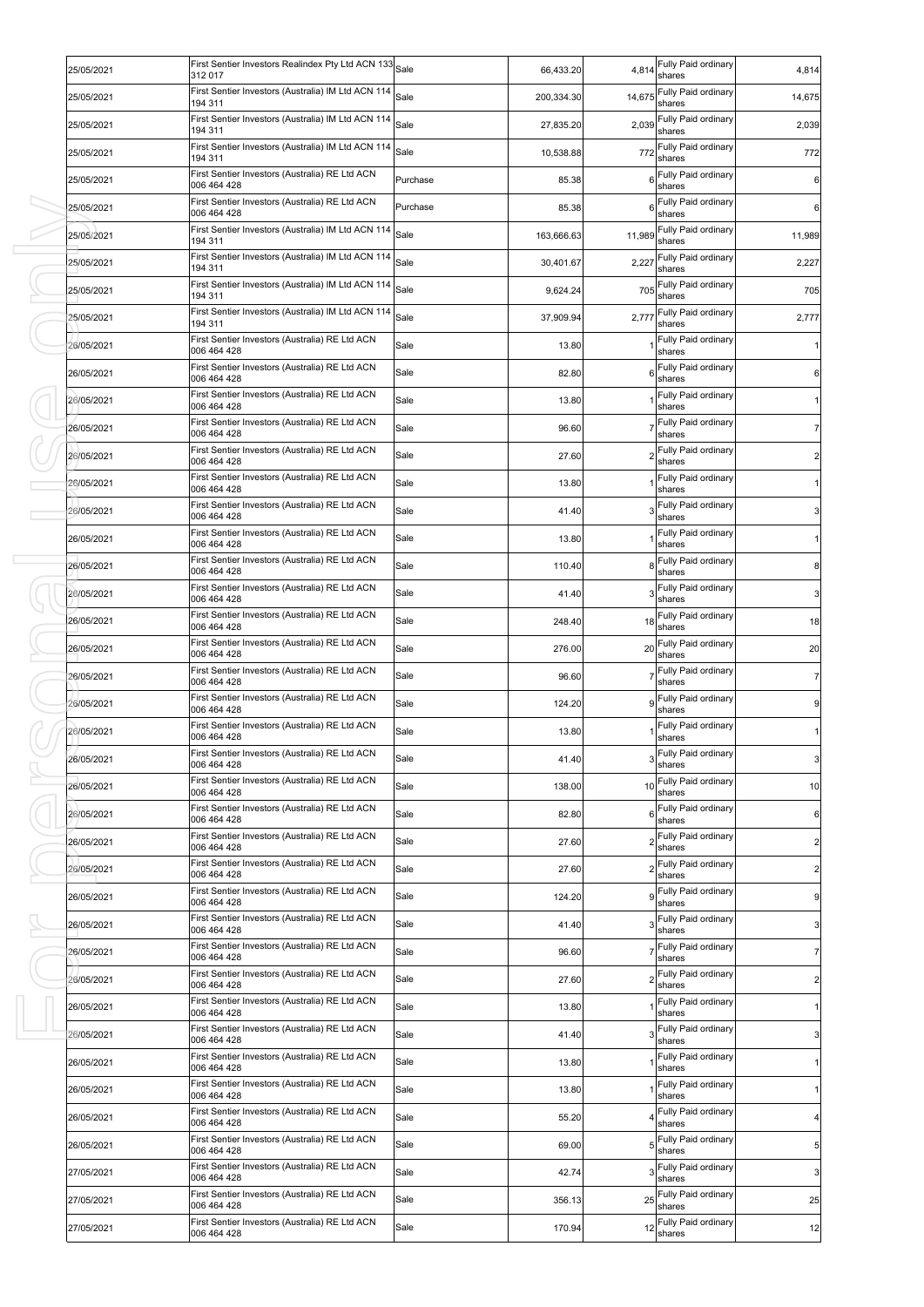| 194 311<br>shares<br>First Sentier Investors (Australia) IM Ltd ACN 114<br>Fully Paid ordinary<br>Sale<br>842<br>28/05/2021<br>842<br>11,763.41<br>194 311<br>shares<br>First Sentier Investors Realindex Pty Ltd ACN 133 Purchase<br>Fully Paid ordinary<br>2,835<br>31/05/2021<br>2,835<br>40,597.20<br>312 017<br>shares<br>First Sentier Investors Realindex Pty Ltd ACN 133<br>Fully Paid ordinary<br>Sale<br>1,841<br>31/05/2021<br>25,553.08<br>1,841<br>312 017<br>shares<br>First Sentier Investors Realindex Pty Ltd ACN 133<br>Fully Paid ordinary<br>Purchase<br>3,896<br>3,896<br>31/05/2021<br>55,790.72<br>312 017<br>shares<br>First Sentier Investors (Australia) IM Ltd ACN 114<br>Fully Paid ordinary<br>Purchase<br>7,248<br>103,983.43<br>7,248<br>01/06/2021<br>194 311<br>shares<br>First Sentier Investors (Australia) IM Ltd ACN 114<br>Fully Paid ordinary<br>Purchase<br>6,500<br>01/06/2021<br>6,500<br>93,318.55<br>shares<br>194 311<br>First Sentier Investors (Australia) IM Ltd ACN 114<br>Fully Paid ordinary<br>Purchase<br>01/06/2021<br>1,008<br>1,008<br>14,461.27<br>194 311<br>shares<br>First Sentier Investors (Australia) IM Ltd ACN 114<br>Fully Paid ordinary<br>Sale<br>01/06/2021<br>3,333<br>3,333<br>47,037.38<br>194 311<br>shares<br>First Sentier Investors (Australia) IM Ltd ACN 114<br>Fully Paid ordinary<br>Sale<br>58<br>58<br>01/06/2021<br>816.15<br>194 311<br>shares<br>First Sentier Investors (Australia) IM Ltd ACN 114<br>Fully Paid ordinary<br>Sale<br>204<br>204<br>01/06/2021<br>2,880.84<br>194 311<br>shares<br>First Sentier Investors (Australia) IM Ltd ACN 114<br>Fully Paid ordinary<br>Sale<br>233<br>233<br>01/06/2021<br>3,288.24<br>shares<br>194 311<br>First Sentier Investors (Australia) IM Ltd ACN 114<br>Fully Paid ordinary<br>Sale<br>917<br>917<br>02/06/2021<br>13,115.12<br>194 311<br>shares<br>First Sentier Investors Realindex Pty Ltd ACN 133<br>Fully Paid ordinary<br>Purchase<br>02/06/2021<br>1,149<br>1,149<br>16,890.30<br>312 017<br>shares<br>First Sentier Investors (Australia) IM Ltd ACN 114<br>Fully Paid ordinary<br>35<br>Purchase<br>35<br>03/06/2021<br>514.72<br>shares<br>194 311<br>First Sentier Investors (Australia) IM Ltd ACN 114<br>Fully Paid ordinary<br>Purchase<br>2,000<br>2,000<br>04/06/2021<br>29,316.00<br>194 311<br>shares<br>First Sentier Investors (Australia) IM Ltd ACN 114<br>Fully Paid ordinary<br>Sale<br>290<br>07/06/2021<br>4,217.09<br>290<br>194 311<br>shares<br>First Sentier Investors (Australia) IM Ltd ACN 114<br>Fully Paid ordinary<br>Sale<br>19,061<br>19,061<br>07/06/2021<br>281,946.50<br>194 311<br>shares<br>First Sentier Investors (Australia) RE Ltd ACN<br>Fully Paid ordinary<br>Sale<br>$\overline{c}$<br>07/06/2021<br>29.38<br>006 464 428<br>shares<br>First Sentier Investors (Australia) RE Ltd ACN<br>Fully Paid ordinary<br>Sale<br>07/06/2021<br>117.52<br>8<br>8<br>006 464 428<br>shares<br>First Sentier Investors (Australia) RE Ltd ACN<br>Fully Paid ordinary<br>Sale<br>07/06/2021<br>73.45<br>5<br>006 464 428<br>shares<br>First Sentier Investors (Australia) RE Ltd ACN<br>Fully Paid ordinary<br>Sale<br>07/06/2021<br>88.14<br>6<br>6<br>006 464 428<br>shares<br>First Sentier Investors (Australia) RE Ltd ACN<br>Fully Paid ordinary<br>Sale<br>07/06/2021<br>73.45<br>5<br>shares<br>006 464 428<br>First Sentier Investors (Australia) RE Ltd ACN<br>Fully Paid ordinary<br>Sale<br>07/06/2021<br>58.76<br>006 464 428<br>shares<br>First Sentier Investors (Australia) RE Ltd ACN<br>Fully Paid ordinary<br>Sale<br>07/06/2021<br>1,513.07<br>103<br>103<br>006 464 428<br>shares<br>First Sentier Investors (Australia) RE Ltd ACN<br>Fully Paid ordinary<br>07/06/2021<br>Sale<br>14.69<br>1<br>shares<br>006 464 428<br>First Sentier Investors (Australia) RE Ltd ACN<br>Fully Paid ordinary<br>Sale<br>07/06/2021<br>14.69<br>1<br>006 464 428<br>shares<br>First Sentier Investors (Australia) RE Ltd ACN<br>Fully Paid ordinary<br>07/06/2021<br>Sale<br>73.45<br>5<br>006 464 428<br>shares<br>First Sentier Investors (Australia) RE Ltd ACN<br>Fully Paid ordinary<br>07/06/2021<br>Sale<br>29.38<br>$\overline{c}$<br>006 464 428<br>shares<br>First Sentier Investors (Australia) RE Ltd ACN<br>Fully Paid ordinary<br>Sale<br>07/06/2021<br>73.45<br>5<br>006 464 428<br>shares<br>First Sentier Investors (Australia) RE Ltd ACN<br>Fully Paid ordinary<br>$\overline{2}$<br>07/06/2021<br>29.38<br>Sale<br>006 464 428<br>shares<br>First Sentier Investors (Australia) RE Ltd ACN<br>Fully Paid ordinary<br>07/06/2021<br>Sale<br>58.76<br>4<br>006 464 428<br>shares<br>First Sentier Investors (Australia) RE Ltd ACN<br>Fully Paid ordinary<br>07/06/2021<br>Sale<br>102.83<br>$\overline{7}$<br>006 464 428<br>shares<br>First Sentier Investors (Australia) RE Ltd ACN<br>Fully Paid ordinary<br>07/06/2021<br>29.38<br>$\overline{2}$<br>Sale<br>006 464 428<br>shares<br>First Sentier Investors (Australia) RE Ltd ACN<br>Fully Paid ordinary<br>Sale<br>10<br>07/06/2021<br>146.90<br>10<br>006 464 428<br>shares<br>First Sentier Investors (Australia) RE Ltd ACN<br>Fully Paid ordinary<br>07/06/2021<br>Sale<br>102.83<br>$\overline{7}$<br>006 464 428<br>shares<br>First Sentier Investors (Australia) RE Ltd ACN<br>Fully Paid ordinary<br>Sale<br>07/06/2021<br>14.69<br>$\mathbf{1}$<br>006 464 428<br>shares<br>First Sentier Investors (Australia) RE Ltd ACN<br>Fully Paid ordinary<br>Sale<br>07/06/2021<br>14.69<br>1<br>006 464 428<br>shares<br>First Sentier Investors (Australia) RE Ltd ACN<br>Fully Paid ordinary<br>07/06/2021<br>Sale<br>14.69<br>1<br>006 464 428<br>shares | 27/05/2021 | First Sentier Investors (Australia) IM Ltd ACN 114 Purchase | 67,705.52 | 4,866 | Fully Paid ordinary | 4,866 |
|---------------------------------------------------------------------------------------------------------------------------------------------------------------------------------------------------------------------------------------------------------------------------------------------------------------------------------------------------------------------------------------------------------------------------------------------------------------------------------------------------------------------------------------------------------------------------------------------------------------------------------------------------------------------------------------------------------------------------------------------------------------------------------------------------------------------------------------------------------------------------------------------------------------------------------------------------------------------------------------------------------------------------------------------------------------------------------------------------------------------------------------------------------------------------------------------------------------------------------------------------------------------------------------------------------------------------------------------------------------------------------------------------------------------------------------------------------------------------------------------------------------------------------------------------------------------------------------------------------------------------------------------------------------------------------------------------------------------------------------------------------------------------------------------------------------------------------------------------------------------------------------------------------------------------------------------------------------------------------------------------------------------------------------------------------------------------------------------------------------------------------------------------------------------------------------------------------------------------------------------------------------------------------------------------------------------------------------------------------------------------------------------------------------------------------------------------------------------------------------------------------------------------------------------------------------------------------------------------------------------------------------------------------------------------------------------------------------------------------------------------------------------------------------------------------------------------------------------------------------------------------------------------------------------------------------------------------------------------------------------------------------------------------------------------------------------------------------------------------------------------------------------------------------------------------------------------------------------------------------------------------------------------------------------------------------------------------------------------------------------------------------------------------------------------------------------------------------------------------------------------------------------------------------------------------------------------------------------------------------------------------------------------------------------------------------------------------------------------------------------------------------------------------------------------------------------------------------------------------------------------------------------------------------------------------------------------------------------------------------------------------------------------------------------------------------------------------------------------------------------------------------------------------------------------------------------------------------------------------------------------------------------------------------------------------------------------------------------------------------------------------------------------------------------------------------------------------------------------------------------------------------------------------------------------------------------------------------------------------------------------------------------------------------------------------------------------------------------------------------------------------------------------------------------------------------------------------------------------------------------------------------------------------------------------------------------------------------------------------------------------------------------------------------------------------------------------------------------------------------------------------------------------------------------------------------------------------------------------------------------------------------------------------------------------------------------------------------------------------------------------------------------------------------------------------------------------------------------------------------------------------------------------------------------------------------------------------------------------------------------------------------------------------------------------------------------------------------------------------|------------|-------------------------------------------------------------|-----------|-------|---------------------|-------|
|                                                                                                                                                                                                                                                                                                                                                                                                                                                                                                                                                                                                                                                                                                                                                                                                                                                                                                                                                                                                                                                                                                                                                                                                                                                                                                                                                                                                                                                                                                                                                                                                                                                                                                                                                                                                                                                                                                                                                                                                                                                                                                                                                                                                                                                                                                                                                                                                                                                                                                                                                                                                                                                                                                                                                                                                                                                                                                                                                                                                                                                                                                                                                                                                                                                                                                                                                                                                                                                                                                                                                                                                                                                                                                                                                                                                                                                                                                                                                                                                                                                                                                                                                                                                                                                                                                                                                                                                                                                                                                                                                                                                                                                                                                                                                                                                                                                                                                                                                                                                                                                                                                                                                                                                                                                                                                                                                                                                                                                                                                                                                                                                                                                                                                                                 |            |                                                             |           |       |                     |       |
|                                                                                                                                                                                                                                                                                                                                                                                                                                                                                                                                                                                                                                                                                                                                                                                                                                                                                                                                                                                                                                                                                                                                                                                                                                                                                                                                                                                                                                                                                                                                                                                                                                                                                                                                                                                                                                                                                                                                                                                                                                                                                                                                                                                                                                                                                                                                                                                                                                                                                                                                                                                                                                                                                                                                                                                                                                                                                                                                                                                                                                                                                                                                                                                                                                                                                                                                                                                                                                                                                                                                                                                                                                                                                                                                                                                                                                                                                                                                                                                                                                                                                                                                                                                                                                                                                                                                                                                                                                                                                                                                                                                                                                                                                                                                                                                                                                                                                                                                                                                                                                                                                                                                                                                                                                                                                                                                                                                                                                                                                                                                                                                                                                                                                                                                 |            |                                                             |           |       |                     |       |
|                                                                                                                                                                                                                                                                                                                                                                                                                                                                                                                                                                                                                                                                                                                                                                                                                                                                                                                                                                                                                                                                                                                                                                                                                                                                                                                                                                                                                                                                                                                                                                                                                                                                                                                                                                                                                                                                                                                                                                                                                                                                                                                                                                                                                                                                                                                                                                                                                                                                                                                                                                                                                                                                                                                                                                                                                                                                                                                                                                                                                                                                                                                                                                                                                                                                                                                                                                                                                                                                                                                                                                                                                                                                                                                                                                                                                                                                                                                                                                                                                                                                                                                                                                                                                                                                                                                                                                                                                                                                                                                                                                                                                                                                                                                                                                                                                                                                                                                                                                                                                                                                                                                                                                                                                                                                                                                                                                                                                                                                                                                                                                                                                                                                                                                                 |            |                                                             |           |       |                     |       |
|                                                                                                                                                                                                                                                                                                                                                                                                                                                                                                                                                                                                                                                                                                                                                                                                                                                                                                                                                                                                                                                                                                                                                                                                                                                                                                                                                                                                                                                                                                                                                                                                                                                                                                                                                                                                                                                                                                                                                                                                                                                                                                                                                                                                                                                                                                                                                                                                                                                                                                                                                                                                                                                                                                                                                                                                                                                                                                                                                                                                                                                                                                                                                                                                                                                                                                                                                                                                                                                                                                                                                                                                                                                                                                                                                                                                                                                                                                                                                                                                                                                                                                                                                                                                                                                                                                                                                                                                                                                                                                                                                                                                                                                                                                                                                                                                                                                                                                                                                                                                                                                                                                                                                                                                                                                                                                                                                                                                                                                                                                                                                                                                                                                                                                                                 |            |                                                             |           |       |                     |       |
|                                                                                                                                                                                                                                                                                                                                                                                                                                                                                                                                                                                                                                                                                                                                                                                                                                                                                                                                                                                                                                                                                                                                                                                                                                                                                                                                                                                                                                                                                                                                                                                                                                                                                                                                                                                                                                                                                                                                                                                                                                                                                                                                                                                                                                                                                                                                                                                                                                                                                                                                                                                                                                                                                                                                                                                                                                                                                                                                                                                                                                                                                                                                                                                                                                                                                                                                                                                                                                                                                                                                                                                                                                                                                                                                                                                                                                                                                                                                                                                                                                                                                                                                                                                                                                                                                                                                                                                                                                                                                                                                                                                                                                                                                                                                                                                                                                                                                                                                                                                                                                                                                                                                                                                                                                                                                                                                                                                                                                                                                                                                                                                                                                                                                                                                 |            |                                                             |           |       |                     |       |
|                                                                                                                                                                                                                                                                                                                                                                                                                                                                                                                                                                                                                                                                                                                                                                                                                                                                                                                                                                                                                                                                                                                                                                                                                                                                                                                                                                                                                                                                                                                                                                                                                                                                                                                                                                                                                                                                                                                                                                                                                                                                                                                                                                                                                                                                                                                                                                                                                                                                                                                                                                                                                                                                                                                                                                                                                                                                                                                                                                                                                                                                                                                                                                                                                                                                                                                                                                                                                                                                                                                                                                                                                                                                                                                                                                                                                                                                                                                                                                                                                                                                                                                                                                                                                                                                                                                                                                                                                                                                                                                                                                                                                                                                                                                                                                                                                                                                                                                                                                                                                                                                                                                                                                                                                                                                                                                                                                                                                                                                                                                                                                                                                                                                                                                                 |            |                                                             |           |       |                     |       |
|                                                                                                                                                                                                                                                                                                                                                                                                                                                                                                                                                                                                                                                                                                                                                                                                                                                                                                                                                                                                                                                                                                                                                                                                                                                                                                                                                                                                                                                                                                                                                                                                                                                                                                                                                                                                                                                                                                                                                                                                                                                                                                                                                                                                                                                                                                                                                                                                                                                                                                                                                                                                                                                                                                                                                                                                                                                                                                                                                                                                                                                                                                                                                                                                                                                                                                                                                                                                                                                                                                                                                                                                                                                                                                                                                                                                                                                                                                                                                                                                                                                                                                                                                                                                                                                                                                                                                                                                                                                                                                                                                                                                                                                                                                                                                                                                                                                                                                                                                                                                                                                                                                                                                                                                                                                                                                                                                                                                                                                                                                                                                                                                                                                                                                                                 |            |                                                             |           |       |                     |       |
|                                                                                                                                                                                                                                                                                                                                                                                                                                                                                                                                                                                                                                                                                                                                                                                                                                                                                                                                                                                                                                                                                                                                                                                                                                                                                                                                                                                                                                                                                                                                                                                                                                                                                                                                                                                                                                                                                                                                                                                                                                                                                                                                                                                                                                                                                                                                                                                                                                                                                                                                                                                                                                                                                                                                                                                                                                                                                                                                                                                                                                                                                                                                                                                                                                                                                                                                                                                                                                                                                                                                                                                                                                                                                                                                                                                                                                                                                                                                                                                                                                                                                                                                                                                                                                                                                                                                                                                                                                                                                                                                                                                                                                                                                                                                                                                                                                                                                                                                                                                                                                                                                                                                                                                                                                                                                                                                                                                                                                                                                                                                                                                                                                                                                                                                 |            |                                                             |           |       |                     |       |
|                                                                                                                                                                                                                                                                                                                                                                                                                                                                                                                                                                                                                                                                                                                                                                                                                                                                                                                                                                                                                                                                                                                                                                                                                                                                                                                                                                                                                                                                                                                                                                                                                                                                                                                                                                                                                                                                                                                                                                                                                                                                                                                                                                                                                                                                                                                                                                                                                                                                                                                                                                                                                                                                                                                                                                                                                                                                                                                                                                                                                                                                                                                                                                                                                                                                                                                                                                                                                                                                                                                                                                                                                                                                                                                                                                                                                                                                                                                                                                                                                                                                                                                                                                                                                                                                                                                                                                                                                                                                                                                                                                                                                                                                                                                                                                                                                                                                                                                                                                                                                                                                                                                                                                                                                                                                                                                                                                                                                                                                                                                                                                                                                                                                                                                                 |            |                                                             |           |       |                     |       |
|                                                                                                                                                                                                                                                                                                                                                                                                                                                                                                                                                                                                                                                                                                                                                                                                                                                                                                                                                                                                                                                                                                                                                                                                                                                                                                                                                                                                                                                                                                                                                                                                                                                                                                                                                                                                                                                                                                                                                                                                                                                                                                                                                                                                                                                                                                                                                                                                                                                                                                                                                                                                                                                                                                                                                                                                                                                                                                                                                                                                                                                                                                                                                                                                                                                                                                                                                                                                                                                                                                                                                                                                                                                                                                                                                                                                                                                                                                                                                                                                                                                                                                                                                                                                                                                                                                                                                                                                                                                                                                                                                                                                                                                                                                                                                                                                                                                                                                                                                                                                                                                                                                                                                                                                                                                                                                                                                                                                                                                                                                                                                                                                                                                                                                                                 |            |                                                             |           |       |                     |       |
|                                                                                                                                                                                                                                                                                                                                                                                                                                                                                                                                                                                                                                                                                                                                                                                                                                                                                                                                                                                                                                                                                                                                                                                                                                                                                                                                                                                                                                                                                                                                                                                                                                                                                                                                                                                                                                                                                                                                                                                                                                                                                                                                                                                                                                                                                                                                                                                                                                                                                                                                                                                                                                                                                                                                                                                                                                                                                                                                                                                                                                                                                                                                                                                                                                                                                                                                                                                                                                                                                                                                                                                                                                                                                                                                                                                                                                                                                                                                                                                                                                                                                                                                                                                                                                                                                                                                                                                                                                                                                                                                                                                                                                                                                                                                                                                                                                                                                                                                                                                                                                                                                                                                                                                                                                                                                                                                                                                                                                                                                                                                                                                                                                                                                                                                 |            |                                                             |           |       |                     |       |
|                                                                                                                                                                                                                                                                                                                                                                                                                                                                                                                                                                                                                                                                                                                                                                                                                                                                                                                                                                                                                                                                                                                                                                                                                                                                                                                                                                                                                                                                                                                                                                                                                                                                                                                                                                                                                                                                                                                                                                                                                                                                                                                                                                                                                                                                                                                                                                                                                                                                                                                                                                                                                                                                                                                                                                                                                                                                                                                                                                                                                                                                                                                                                                                                                                                                                                                                                                                                                                                                                                                                                                                                                                                                                                                                                                                                                                                                                                                                                                                                                                                                                                                                                                                                                                                                                                                                                                                                                                                                                                                                                                                                                                                                                                                                                                                                                                                                                                                                                                                                                                                                                                                                                                                                                                                                                                                                                                                                                                                                                                                                                                                                                                                                                                                                 |            |                                                             |           |       |                     |       |
|                                                                                                                                                                                                                                                                                                                                                                                                                                                                                                                                                                                                                                                                                                                                                                                                                                                                                                                                                                                                                                                                                                                                                                                                                                                                                                                                                                                                                                                                                                                                                                                                                                                                                                                                                                                                                                                                                                                                                                                                                                                                                                                                                                                                                                                                                                                                                                                                                                                                                                                                                                                                                                                                                                                                                                                                                                                                                                                                                                                                                                                                                                                                                                                                                                                                                                                                                                                                                                                                                                                                                                                                                                                                                                                                                                                                                                                                                                                                                                                                                                                                                                                                                                                                                                                                                                                                                                                                                                                                                                                                                                                                                                                                                                                                                                                                                                                                                                                                                                                                                                                                                                                                                                                                                                                                                                                                                                                                                                                                                                                                                                                                                                                                                                                                 |            |                                                             |           |       |                     |       |
|                                                                                                                                                                                                                                                                                                                                                                                                                                                                                                                                                                                                                                                                                                                                                                                                                                                                                                                                                                                                                                                                                                                                                                                                                                                                                                                                                                                                                                                                                                                                                                                                                                                                                                                                                                                                                                                                                                                                                                                                                                                                                                                                                                                                                                                                                                                                                                                                                                                                                                                                                                                                                                                                                                                                                                                                                                                                                                                                                                                                                                                                                                                                                                                                                                                                                                                                                                                                                                                                                                                                                                                                                                                                                                                                                                                                                                                                                                                                                                                                                                                                                                                                                                                                                                                                                                                                                                                                                                                                                                                                                                                                                                                                                                                                                                                                                                                                                                                                                                                                                                                                                                                                                                                                                                                                                                                                                                                                                                                                                                                                                                                                                                                                                                                                 |            |                                                             |           |       |                     |       |
|                                                                                                                                                                                                                                                                                                                                                                                                                                                                                                                                                                                                                                                                                                                                                                                                                                                                                                                                                                                                                                                                                                                                                                                                                                                                                                                                                                                                                                                                                                                                                                                                                                                                                                                                                                                                                                                                                                                                                                                                                                                                                                                                                                                                                                                                                                                                                                                                                                                                                                                                                                                                                                                                                                                                                                                                                                                                                                                                                                                                                                                                                                                                                                                                                                                                                                                                                                                                                                                                                                                                                                                                                                                                                                                                                                                                                                                                                                                                                                                                                                                                                                                                                                                                                                                                                                                                                                                                                                                                                                                                                                                                                                                                                                                                                                                                                                                                                                                                                                                                                                                                                                                                                                                                                                                                                                                                                                                                                                                                                                                                                                                                                                                                                                                                 |            |                                                             |           |       |                     |       |
|                                                                                                                                                                                                                                                                                                                                                                                                                                                                                                                                                                                                                                                                                                                                                                                                                                                                                                                                                                                                                                                                                                                                                                                                                                                                                                                                                                                                                                                                                                                                                                                                                                                                                                                                                                                                                                                                                                                                                                                                                                                                                                                                                                                                                                                                                                                                                                                                                                                                                                                                                                                                                                                                                                                                                                                                                                                                                                                                                                                                                                                                                                                                                                                                                                                                                                                                                                                                                                                                                                                                                                                                                                                                                                                                                                                                                                                                                                                                                                                                                                                                                                                                                                                                                                                                                                                                                                                                                                                                                                                                                                                                                                                                                                                                                                                                                                                                                                                                                                                                                                                                                                                                                                                                                                                                                                                                                                                                                                                                                                                                                                                                                                                                                                                                 |            |                                                             |           |       |                     |       |
|                                                                                                                                                                                                                                                                                                                                                                                                                                                                                                                                                                                                                                                                                                                                                                                                                                                                                                                                                                                                                                                                                                                                                                                                                                                                                                                                                                                                                                                                                                                                                                                                                                                                                                                                                                                                                                                                                                                                                                                                                                                                                                                                                                                                                                                                                                                                                                                                                                                                                                                                                                                                                                                                                                                                                                                                                                                                                                                                                                                                                                                                                                                                                                                                                                                                                                                                                                                                                                                                                                                                                                                                                                                                                                                                                                                                                                                                                                                                                                                                                                                                                                                                                                                                                                                                                                                                                                                                                                                                                                                                                                                                                                                                                                                                                                                                                                                                                                                                                                                                                                                                                                                                                                                                                                                                                                                                                                                                                                                                                                                                                                                                                                                                                                                                 |            |                                                             |           |       |                     |       |
|                                                                                                                                                                                                                                                                                                                                                                                                                                                                                                                                                                                                                                                                                                                                                                                                                                                                                                                                                                                                                                                                                                                                                                                                                                                                                                                                                                                                                                                                                                                                                                                                                                                                                                                                                                                                                                                                                                                                                                                                                                                                                                                                                                                                                                                                                                                                                                                                                                                                                                                                                                                                                                                                                                                                                                                                                                                                                                                                                                                                                                                                                                                                                                                                                                                                                                                                                                                                                                                                                                                                                                                                                                                                                                                                                                                                                                                                                                                                                                                                                                                                                                                                                                                                                                                                                                                                                                                                                                                                                                                                                                                                                                                                                                                                                                                                                                                                                                                                                                                                                                                                                                                                                                                                                                                                                                                                                                                                                                                                                                                                                                                                                                                                                                                                 |            |                                                             |           |       |                     |       |
|                                                                                                                                                                                                                                                                                                                                                                                                                                                                                                                                                                                                                                                                                                                                                                                                                                                                                                                                                                                                                                                                                                                                                                                                                                                                                                                                                                                                                                                                                                                                                                                                                                                                                                                                                                                                                                                                                                                                                                                                                                                                                                                                                                                                                                                                                                                                                                                                                                                                                                                                                                                                                                                                                                                                                                                                                                                                                                                                                                                                                                                                                                                                                                                                                                                                                                                                                                                                                                                                                                                                                                                                                                                                                                                                                                                                                                                                                                                                                                                                                                                                                                                                                                                                                                                                                                                                                                                                                                                                                                                                                                                                                                                                                                                                                                                                                                                                                                                                                                                                                                                                                                                                                                                                                                                                                                                                                                                                                                                                                                                                                                                                                                                                                                                                 |            |                                                             |           |       |                     |       |
|                                                                                                                                                                                                                                                                                                                                                                                                                                                                                                                                                                                                                                                                                                                                                                                                                                                                                                                                                                                                                                                                                                                                                                                                                                                                                                                                                                                                                                                                                                                                                                                                                                                                                                                                                                                                                                                                                                                                                                                                                                                                                                                                                                                                                                                                                                                                                                                                                                                                                                                                                                                                                                                                                                                                                                                                                                                                                                                                                                                                                                                                                                                                                                                                                                                                                                                                                                                                                                                                                                                                                                                                                                                                                                                                                                                                                                                                                                                                                                                                                                                                                                                                                                                                                                                                                                                                                                                                                                                                                                                                                                                                                                                                                                                                                                                                                                                                                                                                                                                                                                                                                                                                                                                                                                                                                                                                                                                                                                                                                                                                                                                                                                                                                                                                 |            |                                                             |           |       |                     |       |
|                                                                                                                                                                                                                                                                                                                                                                                                                                                                                                                                                                                                                                                                                                                                                                                                                                                                                                                                                                                                                                                                                                                                                                                                                                                                                                                                                                                                                                                                                                                                                                                                                                                                                                                                                                                                                                                                                                                                                                                                                                                                                                                                                                                                                                                                                                                                                                                                                                                                                                                                                                                                                                                                                                                                                                                                                                                                                                                                                                                                                                                                                                                                                                                                                                                                                                                                                                                                                                                                                                                                                                                                                                                                                                                                                                                                                                                                                                                                                                                                                                                                                                                                                                                                                                                                                                                                                                                                                                                                                                                                                                                                                                                                                                                                                                                                                                                                                                                                                                                                                                                                                                                                                                                                                                                                                                                                                                                                                                                                                                                                                                                                                                                                                                                                 |            |                                                             |           |       |                     |       |
|                                                                                                                                                                                                                                                                                                                                                                                                                                                                                                                                                                                                                                                                                                                                                                                                                                                                                                                                                                                                                                                                                                                                                                                                                                                                                                                                                                                                                                                                                                                                                                                                                                                                                                                                                                                                                                                                                                                                                                                                                                                                                                                                                                                                                                                                                                                                                                                                                                                                                                                                                                                                                                                                                                                                                                                                                                                                                                                                                                                                                                                                                                                                                                                                                                                                                                                                                                                                                                                                                                                                                                                                                                                                                                                                                                                                                                                                                                                                                                                                                                                                                                                                                                                                                                                                                                                                                                                                                                                                                                                                                                                                                                                                                                                                                                                                                                                                                                                                                                                                                                                                                                                                                                                                                                                                                                                                                                                                                                                                                                                                                                                                                                                                                                                                 |            |                                                             |           |       |                     |       |
|                                                                                                                                                                                                                                                                                                                                                                                                                                                                                                                                                                                                                                                                                                                                                                                                                                                                                                                                                                                                                                                                                                                                                                                                                                                                                                                                                                                                                                                                                                                                                                                                                                                                                                                                                                                                                                                                                                                                                                                                                                                                                                                                                                                                                                                                                                                                                                                                                                                                                                                                                                                                                                                                                                                                                                                                                                                                                                                                                                                                                                                                                                                                                                                                                                                                                                                                                                                                                                                                                                                                                                                                                                                                                                                                                                                                                                                                                                                                                                                                                                                                                                                                                                                                                                                                                                                                                                                                                                                                                                                                                                                                                                                                                                                                                                                                                                                                                                                                                                                                                                                                                                                                                                                                                                                                                                                                                                                                                                                                                                                                                                                                                                                                                                                                 |            |                                                             |           |       |                     |       |
|                                                                                                                                                                                                                                                                                                                                                                                                                                                                                                                                                                                                                                                                                                                                                                                                                                                                                                                                                                                                                                                                                                                                                                                                                                                                                                                                                                                                                                                                                                                                                                                                                                                                                                                                                                                                                                                                                                                                                                                                                                                                                                                                                                                                                                                                                                                                                                                                                                                                                                                                                                                                                                                                                                                                                                                                                                                                                                                                                                                                                                                                                                                                                                                                                                                                                                                                                                                                                                                                                                                                                                                                                                                                                                                                                                                                                                                                                                                                                                                                                                                                                                                                                                                                                                                                                                                                                                                                                                                                                                                                                                                                                                                                                                                                                                                                                                                                                                                                                                                                                                                                                                                                                                                                                                                                                                                                                                                                                                                                                                                                                                                                                                                                                                                                 |            |                                                             |           |       |                     |       |
|                                                                                                                                                                                                                                                                                                                                                                                                                                                                                                                                                                                                                                                                                                                                                                                                                                                                                                                                                                                                                                                                                                                                                                                                                                                                                                                                                                                                                                                                                                                                                                                                                                                                                                                                                                                                                                                                                                                                                                                                                                                                                                                                                                                                                                                                                                                                                                                                                                                                                                                                                                                                                                                                                                                                                                                                                                                                                                                                                                                                                                                                                                                                                                                                                                                                                                                                                                                                                                                                                                                                                                                                                                                                                                                                                                                                                                                                                                                                                                                                                                                                                                                                                                                                                                                                                                                                                                                                                                                                                                                                                                                                                                                                                                                                                                                                                                                                                                                                                                                                                                                                                                                                                                                                                                                                                                                                                                                                                                                                                                                                                                                                                                                                                                                                 |            |                                                             |           |       |                     |       |
|                                                                                                                                                                                                                                                                                                                                                                                                                                                                                                                                                                                                                                                                                                                                                                                                                                                                                                                                                                                                                                                                                                                                                                                                                                                                                                                                                                                                                                                                                                                                                                                                                                                                                                                                                                                                                                                                                                                                                                                                                                                                                                                                                                                                                                                                                                                                                                                                                                                                                                                                                                                                                                                                                                                                                                                                                                                                                                                                                                                                                                                                                                                                                                                                                                                                                                                                                                                                                                                                                                                                                                                                                                                                                                                                                                                                                                                                                                                                                                                                                                                                                                                                                                                                                                                                                                                                                                                                                                                                                                                                                                                                                                                                                                                                                                                                                                                                                                                                                                                                                                                                                                                                                                                                                                                                                                                                                                                                                                                                                                                                                                                                                                                                                                                                 |            |                                                             |           |       |                     |       |
|                                                                                                                                                                                                                                                                                                                                                                                                                                                                                                                                                                                                                                                                                                                                                                                                                                                                                                                                                                                                                                                                                                                                                                                                                                                                                                                                                                                                                                                                                                                                                                                                                                                                                                                                                                                                                                                                                                                                                                                                                                                                                                                                                                                                                                                                                                                                                                                                                                                                                                                                                                                                                                                                                                                                                                                                                                                                                                                                                                                                                                                                                                                                                                                                                                                                                                                                                                                                                                                                                                                                                                                                                                                                                                                                                                                                                                                                                                                                                                                                                                                                                                                                                                                                                                                                                                                                                                                                                                                                                                                                                                                                                                                                                                                                                                                                                                                                                                                                                                                                                                                                                                                                                                                                                                                                                                                                                                                                                                                                                                                                                                                                                                                                                                                                 |            |                                                             |           |       |                     |       |
|                                                                                                                                                                                                                                                                                                                                                                                                                                                                                                                                                                                                                                                                                                                                                                                                                                                                                                                                                                                                                                                                                                                                                                                                                                                                                                                                                                                                                                                                                                                                                                                                                                                                                                                                                                                                                                                                                                                                                                                                                                                                                                                                                                                                                                                                                                                                                                                                                                                                                                                                                                                                                                                                                                                                                                                                                                                                                                                                                                                                                                                                                                                                                                                                                                                                                                                                                                                                                                                                                                                                                                                                                                                                                                                                                                                                                                                                                                                                                                                                                                                                                                                                                                                                                                                                                                                                                                                                                                                                                                                                                                                                                                                                                                                                                                                                                                                                                                                                                                                                                                                                                                                                                                                                                                                                                                                                                                                                                                                                                                                                                                                                                                                                                                                                 |            |                                                             |           |       |                     |       |
|                                                                                                                                                                                                                                                                                                                                                                                                                                                                                                                                                                                                                                                                                                                                                                                                                                                                                                                                                                                                                                                                                                                                                                                                                                                                                                                                                                                                                                                                                                                                                                                                                                                                                                                                                                                                                                                                                                                                                                                                                                                                                                                                                                                                                                                                                                                                                                                                                                                                                                                                                                                                                                                                                                                                                                                                                                                                                                                                                                                                                                                                                                                                                                                                                                                                                                                                                                                                                                                                                                                                                                                                                                                                                                                                                                                                                                                                                                                                                                                                                                                                                                                                                                                                                                                                                                                                                                                                                                                                                                                                                                                                                                                                                                                                                                                                                                                                                                                                                                                                                                                                                                                                                                                                                                                                                                                                                                                                                                                                                                                                                                                                                                                                                                                                 |            |                                                             |           |       |                     |       |
|                                                                                                                                                                                                                                                                                                                                                                                                                                                                                                                                                                                                                                                                                                                                                                                                                                                                                                                                                                                                                                                                                                                                                                                                                                                                                                                                                                                                                                                                                                                                                                                                                                                                                                                                                                                                                                                                                                                                                                                                                                                                                                                                                                                                                                                                                                                                                                                                                                                                                                                                                                                                                                                                                                                                                                                                                                                                                                                                                                                                                                                                                                                                                                                                                                                                                                                                                                                                                                                                                                                                                                                                                                                                                                                                                                                                                                                                                                                                                                                                                                                                                                                                                                                                                                                                                                                                                                                                                                                                                                                                                                                                                                                                                                                                                                                                                                                                                                                                                                                                                                                                                                                                                                                                                                                                                                                                                                                                                                                                                                                                                                                                                                                                                                                                 |            |                                                             |           |       |                     |       |
|                                                                                                                                                                                                                                                                                                                                                                                                                                                                                                                                                                                                                                                                                                                                                                                                                                                                                                                                                                                                                                                                                                                                                                                                                                                                                                                                                                                                                                                                                                                                                                                                                                                                                                                                                                                                                                                                                                                                                                                                                                                                                                                                                                                                                                                                                                                                                                                                                                                                                                                                                                                                                                                                                                                                                                                                                                                                                                                                                                                                                                                                                                                                                                                                                                                                                                                                                                                                                                                                                                                                                                                                                                                                                                                                                                                                                                                                                                                                                                                                                                                                                                                                                                                                                                                                                                                                                                                                                                                                                                                                                                                                                                                                                                                                                                                                                                                                                                                                                                                                                                                                                                                                                                                                                                                                                                                                                                                                                                                                                                                                                                                                                                                                                                                                 |            |                                                             |           |       |                     |       |
|                                                                                                                                                                                                                                                                                                                                                                                                                                                                                                                                                                                                                                                                                                                                                                                                                                                                                                                                                                                                                                                                                                                                                                                                                                                                                                                                                                                                                                                                                                                                                                                                                                                                                                                                                                                                                                                                                                                                                                                                                                                                                                                                                                                                                                                                                                                                                                                                                                                                                                                                                                                                                                                                                                                                                                                                                                                                                                                                                                                                                                                                                                                                                                                                                                                                                                                                                                                                                                                                                                                                                                                                                                                                                                                                                                                                                                                                                                                                                                                                                                                                                                                                                                                                                                                                                                                                                                                                                                                                                                                                                                                                                                                                                                                                                                                                                                                                                                                                                                                                                                                                                                                                                                                                                                                                                                                                                                                                                                                                                                                                                                                                                                                                                                                                 |            |                                                             |           |       |                     |       |
|                                                                                                                                                                                                                                                                                                                                                                                                                                                                                                                                                                                                                                                                                                                                                                                                                                                                                                                                                                                                                                                                                                                                                                                                                                                                                                                                                                                                                                                                                                                                                                                                                                                                                                                                                                                                                                                                                                                                                                                                                                                                                                                                                                                                                                                                                                                                                                                                                                                                                                                                                                                                                                                                                                                                                                                                                                                                                                                                                                                                                                                                                                                                                                                                                                                                                                                                                                                                                                                                                                                                                                                                                                                                                                                                                                                                                                                                                                                                                                                                                                                                                                                                                                                                                                                                                                                                                                                                                                                                                                                                                                                                                                                                                                                                                                                                                                                                                                                                                                                                                                                                                                                                                                                                                                                                                                                                                                                                                                                                                                                                                                                                                                                                                                                                 |            |                                                             |           |       |                     |       |
|                                                                                                                                                                                                                                                                                                                                                                                                                                                                                                                                                                                                                                                                                                                                                                                                                                                                                                                                                                                                                                                                                                                                                                                                                                                                                                                                                                                                                                                                                                                                                                                                                                                                                                                                                                                                                                                                                                                                                                                                                                                                                                                                                                                                                                                                                                                                                                                                                                                                                                                                                                                                                                                                                                                                                                                                                                                                                                                                                                                                                                                                                                                                                                                                                                                                                                                                                                                                                                                                                                                                                                                                                                                                                                                                                                                                                                                                                                                                                                                                                                                                                                                                                                                                                                                                                                                                                                                                                                                                                                                                                                                                                                                                                                                                                                                                                                                                                                                                                                                                                                                                                                                                                                                                                                                                                                                                                                                                                                                                                                                                                                                                                                                                                                                                 |            |                                                             |           |       |                     |       |
|                                                                                                                                                                                                                                                                                                                                                                                                                                                                                                                                                                                                                                                                                                                                                                                                                                                                                                                                                                                                                                                                                                                                                                                                                                                                                                                                                                                                                                                                                                                                                                                                                                                                                                                                                                                                                                                                                                                                                                                                                                                                                                                                                                                                                                                                                                                                                                                                                                                                                                                                                                                                                                                                                                                                                                                                                                                                                                                                                                                                                                                                                                                                                                                                                                                                                                                                                                                                                                                                                                                                                                                                                                                                                                                                                                                                                                                                                                                                                                                                                                                                                                                                                                                                                                                                                                                                                                                                                                                                                                                                                                                                                                                                                                                                                                                                                                                                                                                                                                                                                                                                                                                                                                                                                                                                                                                                                                                                                                                                                                                                                                                                                                                                                                                                 |            |                                                             |           |       |                     |       |
|                                                                                                                                                                                                                                                                                                                                                                                                                                                                                                                                                                                                                                                                                                                                                                                                                                                                                                                                                                                                                                                                                                                                                                                                                                                                                                                                                                                                                                                                                                                                                                                                                                                                                                                                                                                                                                                                                                                                                                                                                                                                                                                                                                                                                                                                                                                                                                                                                                                                                                                                                                                                                                                                                                                                                                                                                                                                                                                                                                                                                                                                                                                                                                                                                                                                                                                                                                                                                                                                                                                                                                                                                                                                                                                                                                                                                                                                                                                                                                                                                                                                                                                                                                                                                                                                                                                                                                                                                                                                                                                                                                                                                                                                                                                                                                                                                                                                                                                                                                                                                                                                                                                                                                                                                                                                                                                                                                                                                                                                                                                                                                                                                                                                                                                                 |            |                                                             |           |       |                     |       |
|                                                                                                                                                                                                                                                                                                                                                                                                                                                                                                                                                                                                                                                                                                                                                                                                                                                                                                                                                                                                                                                                                                                                                                                                                                                                                                                                                                                                                                                                                                                                                                                                                                                                                                                                                                                                                                                                                                                                                                                                                                                                                                                                                                                                                                                                                                                                                                                                                                                                                                                                                                                                                                                                                                                                                                                                                                                                                                                                                                                                                                                                                                                                                                                                                                                                                                                                                                                                                                                                                                                                                                                                                                                                                                                                                                                                                                                                                                                                                                                                                                                                                                                                                                                                                                                                                                                                                                                                                                                                                                                                                                                                                                                                                                                                                                                                                                                                                                                                                                                                                                                                                                                                                                                                                                                                                                                                                                                                                                                                                                                                                                                                                                                                                                                                 |            |                                                             |           |       |                     |       |
|                                                                                                                                                                                                                                                                                                                                                                                                                                                                                                                                                                                                                                                                                                                                                                                                                                                                                                                                                                                                                                                                                                                                                                                                                                                                                                                                                                                                                                                                                                                                                                                                                                                                                                                                                                                                                                                                                                                                                                                                                                                                                                                                                                                                                                                                                                                                                                                                                                                                                                                                                                                                                                                                                                                                                                                                                                                                                                                                                                                                                                                                                                                                                                                                                                                                                                                                                                                                                                                                                                                                                                                                                                                                                                                                                                                                                                                                                                                                                                                                                                                                                                                                                                                                                                                                                                                                                                                                                                                                                                                                                                                                                                                                                                                                                                                                                                                                                                                                                                                                                                                                                                                                                                                                                                                                                                                                                                                                                                                                                                                                                                                                                                                                                                                                 |            |                                                             |           |       |                     |       |
|                                                                                                                                                                                                                                                                                                                                                                                                                                                                                                                                                                                                                                                                                                                                                                                                                                                                                                                                                                                                                                                                                                                                                                                                                                                                                                                                                                                                                                                                                                                                                                                                                                                                                                                                                                                                                                                                                                                                                                                                                                                                                                                                                                                                                                                                                                                                                                                                                                                                                                                                                                                                                                                                                                                                                                                                                                                                                                                                                                                                                                                                                                                                                                                                                                                                                                                                                                                                                                                                                                                                                                                                                                                                                                                                                                                                                                                                                                                                                                                                                                                                                                                                                                                                                                                                                                                                                                                                                                                                                                                                                                                                                                                                                                                                                                                                                                                                                                                                                                                                                                                                                                                                                                                                                                                                                                                                                                                                                                                                                                                                                                                                                                                                                                                                 |            |                                                             |           |       |                     |       |
| First Sentier Investors (Australia) RE Ltd ACN<br>Fully Paid ordinary<br>Sale<br>07/06/2021<br>14.69<br>1<br>006 464 428                                                                                                                                                                                                                                                                                                                                                                                                                                                                                                                                                                                                                                                                                                                                                                                                                                                                                                                                                                                                                                                                                                                                                                                                                                                                                                                                                                                                                                                                                                                                                                                                                                                                                                                                                                                                                                                                                                                                                                                                                                                                                                                                                                                                                                                                                                                                                                                                                                                                                                                                                                                                                                                                                                                                                                                                                                                                                                                                                                                                                                                                                                                                                                                                                                                                                                                                                                                                                                                                                                                                                                                                                                                                                                                                                                                                                                                                                                                                                                                                                                                                                                                                                                                                                                                                                                                                                                                                                                                                                                                                                                                                                                                                                                                                                                                                                                                                                                                                                                                                                                                                                                                                                                                                                                                                                                                                                                                                                                                                                                                                                                                                        |            |                                                             |           |       |                     |       |
| shares<br>First Sentier Investors (Australia) RE Ltd ACN<br>Fully Paid ordinary<br>Sale<br>07/06/2021<br>73.45<br>5                                                                                                                                                                                                                                                                                                                                                                                                                                                                                                                                                                                                                                                                                                                                                                                                                                                                                                                                                                                                                                                                                                                                                                                                                                                                                                                                                                                                                                                                                                                                                                                                                                                                                                                                                                                                                                                                                                                                                                                                                                                                                                                                                                                                                                                                                                                                                                                                                                                                                                                                                                                                                                                                                                                                                                                                                                                                                                                                                                                                                                                                                                                                                                                                                                                                                                                                                                                                                                                                                                                                                                                                                                                                                                                                                                                                                                                                                                                                                                                                                                                                                                                                                                                                                                                                                                                                                                                                                                                                                                                                                                                                                                                                                                                                                                                                                                                                                                                                                                                                                                                                                                                                                                                                                                                                                                                                                                                                                                                                                                                                                                                                             |            |                                                             |           |       |                     |       |
| 006 464 428<br>shares<br>First Sentier Investors (Australia) RE Ltd ACN<br>Fully Paid ordinary<br>Sale<br>07/06/2021<br>29.38<br>2                                                                                                                                                                                                                                                                                                                                                                                                                                                                                                                                                                                                                                                                                                                                                                                                                                                                                                                                                                                                                                                                                                                                                                                                                                                                                                                                                                                                                                                                                                                                                                                                                                                                                                                                                                                                                                                                                                                                                                                                                                                                                                                                                                                                                                                                                                                                                                                                                                                                                                                                                                                                                                                                                                                                                                                                                                                                                                                                                                                                                                                                                                                                                                                                                                                                                                                                                                                                                                                                                                                                                                                                                                                                                                                                                                                                                                                                                                                                                                                                                                                                                                                                                                                                                                                                                                                                                                                                                                                                                                                                                                                                                                                                                                                                                                                                                                                                                                                                                                                                                                                                                                                                                                                                                                                                                                                                                                                                                                                                                                                                                                                              |            |                                                             |           |       |                     |       |
| 006 464 428<br>shares<br>First Sentier Investors (Australia) RE Ltd ACN<br>Fully Paid ordinary<br>Sale<br>07/06/2021<br>14.69<br>006 464 428<br>shares                                                                                                                                                                                                                                                                                                                                                                                                                                                                                                                                                                                                                                                                                                                                                                                                                                                                                                                                                                                                                                                                                                                                                                                                                                                                                                                                                                                                                                                                                                                                                                                                                                                                                                                                                                                                                                                                                                                                                                                                                                                                                                                                                                                                                                                                                                                                                                                                                                                                                                                                                                                                                                                                                                                                                                                                                                                                                                                                                                                                                                                                                                                                                                                                                                                                                                                                                                                                                                                                                                                                                                                                                                                                                                                                                                                                                                                                                                                                                                                                                                                                                                                                                                                                                                                                                                                                                                                                                                                                                                                                                                                                                                                                                                                                                                                                                                                                                                                                                                                                                                                                                                                                                                                                                                                                                                                                                                                                                                                                                                                                                                          |            |                                                             |           |       |                     |       |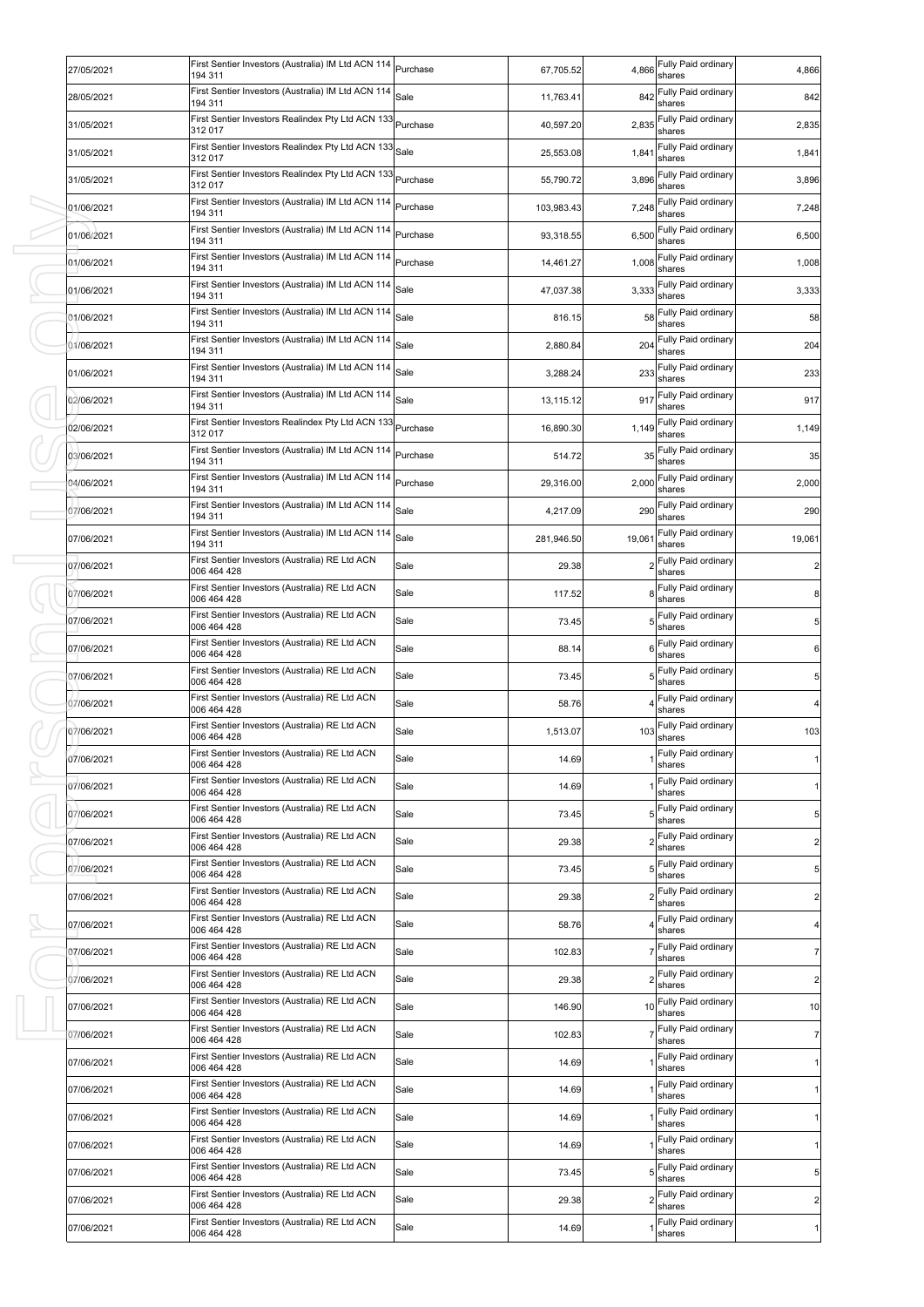| 07/06/2021 | First Sentier Investors (Australia) RE Ltd ACN<br>006 464 428          | Sale     | 44.07        |         | Fully Paid ordinary<br>shares       | 3              |
|------------|------------------------------------------------------------------------|----------|--------------|---------|-------------------------------------|----------------|
| 07/06/2021 | First Sentier Investors (Australia) RE Ltd ACN<br>006 464 428          | Sale     | 14.69        |         | Fully Paid ordinary<br>shares       |                |
| 07/06/2021 | First Sentier Investors (Australia) RE Ltd ACN<br>006 464 428          | Sale     | 14.69        |         | Fully Paid ordinary<br>shares       |                |
| 07/06/2021 | First Sentier Investors (Australia) RE Ltd ACN<br>006 464 428          | Sale     | 14.69        |         | Fully Paid ordinary<br>shares       |                |
| 07/06/2021 | First Sentier Investors (Australia) RE Ltd ACN<br>006 464 428          | Sale     | 29.38        |         | Fully Paid ordinary<br>shares       | $\overline{c}$ |
| 07/06/2021 | First Sentier Investors (Australia) RE Ltd ACN<br>006 464 428          | Sale     | 14.69        |         | Fully Paid ordinary<br>shares       |                |
| 07/06/2021 | First Sentier Investors (Australia) RE Ltd ACN<br>006 464 428          | Sale     | 29.38        |         | Fully Paid ordinary<br>shares       | $\overline{c}$ |
| 07/06/2021 | First Sentier Investors (Australia) RE Ltd ACN<br>006 464 428          | Sale     | 44.07        |         | Fully Paid ordinary<br>shares       | 3              |
| 07/06/2021 | First Sentier Investors (Australia) RE Ltd ACN<br>006 464 428          | Sale     | 58.76        |         | Fully Paid ordinary<br>shares       |                |
| 07/06/2021 | First Sentier Investors (Australia) RE Ltd ACN<br>006 464 428          | Sale     | 14.69        |         | Fully Paid ordinary<br>shares       |                |
| 07/06/2021 | First Sentier Investors (Australia) RE Ltd ACN<br>006 464 428          | Sale     | 73.45        |         | Fully Paid ordinary<br>shares       | 5              |
| 07/06/2021 | First Sentier Investors (Australia) RE Ltd ACN<br>006 464 428          | Sale     | 58.76        |         | Fully Paid ordinary<br>shares       |                |
| 07/06/2021 | First Sentier Investors (Australia) RE Ltd ACN<br>006 464 428          | Sale     | 29.38        |         | Fully Paid ordinary<br>shares       | $\overline{2}$ |
| 08/06/2021 | First Sentier Investors (Australia) IM Ltd ACN 114<br>194 311          | Sale     | 702.57       | 48      | Fully Paid ordinary<br>shares       | 48             |
| 09/06/2021 | First Sentier Investors Realindex Pty Ltd ACN 133<br>312 017           | Sale     | 17,952.00    | 1,200   | Fully Paid ordinary<br>shares       | 1,200          |
| 10/06/2021 | First Sentier Investors (Australia) IM Ltd ACN 114<br>194 311          | Sale     | 54,931.20    | 3,616   | Fully Paid ordinary<br>shares       | 3,616          |
| 10/06/2021 | First Sentier Investors (Australia) IM Ltd ACN 114<br>194 311          | Purchase | 2,533.46     | 168     | Fully Paid ordinary<br>shares       | 168            |
| 10/06/2021 | First Sentier Investors (Australia) IM Ltd ACN 114<br>194 311          | Sale     | 3,047,520.00 | 200,000 | Fully Paid ordinary<br>shares       | 200,000        |
| 10/06/2021 | First Sentier Investors Realindex Pty Ltd ACN 133 Purchase<br>312 017  |          | 39,417.84    | 2,607   | Fully Paid ordinary<br>shares       | 2,607          |
| 11/06/2021 | First Sentier Investors (Australia) IM Ltd ACN 114<br>194 311          | Sale     | 5,173,498.75 | 350,000 | Fully Paid ordinary<br>shares       | 350,000        |
| 11/06/2021 | First Sentier Investors Realindex Pty Ltd ACN 133<br>312 017           | Sale     | 170,557.20   | 11,682  | Fully Paid ordinary<br>shares       | 11,682         |
| 11/06/2021 | First Sentier Investors Realindex Pty Ltd ACN 133<br>312 017           | Sale     | 120,207.40   | 8,211   | Fully Paid ordinary<br>shares       | 8,211          |
| 11/06/2021 | First Sentier Investors (Australia) IM Ltd ACN 114<br>194 311          | Sale     | 5,153.80     | 353     | Fully Paid ordinary<br>shares       | 353            |
| 11/06/2021 | First Sentier Investors Realindex Pty Ltd ACN 133<br>312 017           | Sale     | 5,679.40     | 389     | Fully Paid ordinary<br>shares       | 389            |
| 11/06/2021 | First Sentier Investors (Australia) IM Ltd ACN 114<br>194 311          | Sale     | 424.91       | 29      | Fully Paid ordinary<br>shares       | 29             |
| 15/06/2021 | First Sentier Investors Realindex Pty Ltd ACN 133 Sale<br>312 017      |          | 110,391.12   |         | 7,301 Fully Paid ordinary<br>shares | 7,301          |
| 15/06/2021 | First Sentier Investors (Australia) IM Ltd ACN 114<br>194 311          | Purchase | 3,870.59     | 252     | Fully Paid ordinary<br>shares       | 252            |
| 15/06/2021 | First Sentier Investors (Australia) RE Ltd ACN<br>006 464 428          | Sale     | 689.54       | 46      | Fully Paid ordinary<br>shares       | 46             |
| 15/06/2021 | First Sentier Investors Realindex Pty Ltd ACN 133<br>312 017           | Sale     | 7,227.36     | 478     | Fully Paid ordinary<br>shares       | 478            |
| 16/06/2021 | First Sentier Investors (Australia) IM Ltd ACN 114<br>194 311          | Sale     | 177,253.18   | 11,796  | Fully Paid ordinary<br>shares       | 11,796         |
| 16/06/2021 | First Sentier Investors (Australia) IM Ltd ACN 114<br>194 311          | Purchase | 27,206.64    | 1,754   | Fully Paid ordinary<br>shares       | 1,754          |
| 16/06/2021 | First Sentier Investors (Australia) IM Ltd ACN 114<br>194 311          | Sale     | 205,367.86   | 13,667  | Fully Paid ordinary<br>shares       | 13,667         |
| 16/06/2021 | First Sentier Investors (Australia) IM Ltd ACN 114<br>194 311          | Sale     | 179,251.71   | 11,929  | Fully Paid ordinary<br>shares       | 11,929         |
| 16/06/2021 | First Sentier Investors (Australia) IM Ltd ACN 114<br>194 311          | Sale     | 37,746.69    |         | 2,512 Fully Paid ordinary<br>shares | 2,512          |
| 16/06/2021 | First Sentier Investors (Australia) RE Ltd ACN<br>006 464 428          | Purchase | 570.54       | 37      | Fully Paid ordinary<br>shares       | 37             |
| 16/06/2021 | First Sentier Investors (Australia) IM Ltd ACN 114<br>194 311          | Sale     | 849,285.58   | 56,519  | Fully Paid ordinary<br>shares       | 56,519         |
| 16/06/2021 | First Sentier Investors Realindex Pty Ltd ACN 133 Sale<br>312 017      |          | 31,848.65    | 2,105   | Fully Paid ordinary<br>shares       | 2,105          |
| 16/06/2021 | First Sentier Investors (Australia) IM Ltd ACN 114<br>194 311          | Sale     | 106,628.40   | 7,096   | Fully Paid ordinary<br>shares       | 7,096          |
| 17/06/2021 | First Sentier Investors (Australia) IM Ltd ACN 114 Purchase<br>194 311 |          | 2,964.00     | 195     | Fully Paid ordinary<br>shares       | 195            |
| 17/06/2021 | First Sentier Investors Realindex Pty Ltd ACN 133<br>312 017           | Sale     | 44,279.02    | 2,879   | Fully Paid ordinary<br>shares       | 2,879          |
| 18/06/2021 | First Sentier Investors (Australia) IM Ltd ACN 114 Purchase<br>194 311 |          | 4,721.87     | 312     | Fully Paid ordinary<br>shares       | 312            |
| 18/06/2021 | First Sentier Investors (Australia) RE Ltd ACN<br>006 464 428          | Purchase | 414.45       | 27      | Fully Paid ordinary<br>shares       | 27             |
| 18/06/2021 | First Sentier Investors Realindex Pty Ltd ACN 133 Purchase<br>312 017  |          | 108,901.20   | 7,212   | Fully Paid ordinary<br>shares       | 7,212          |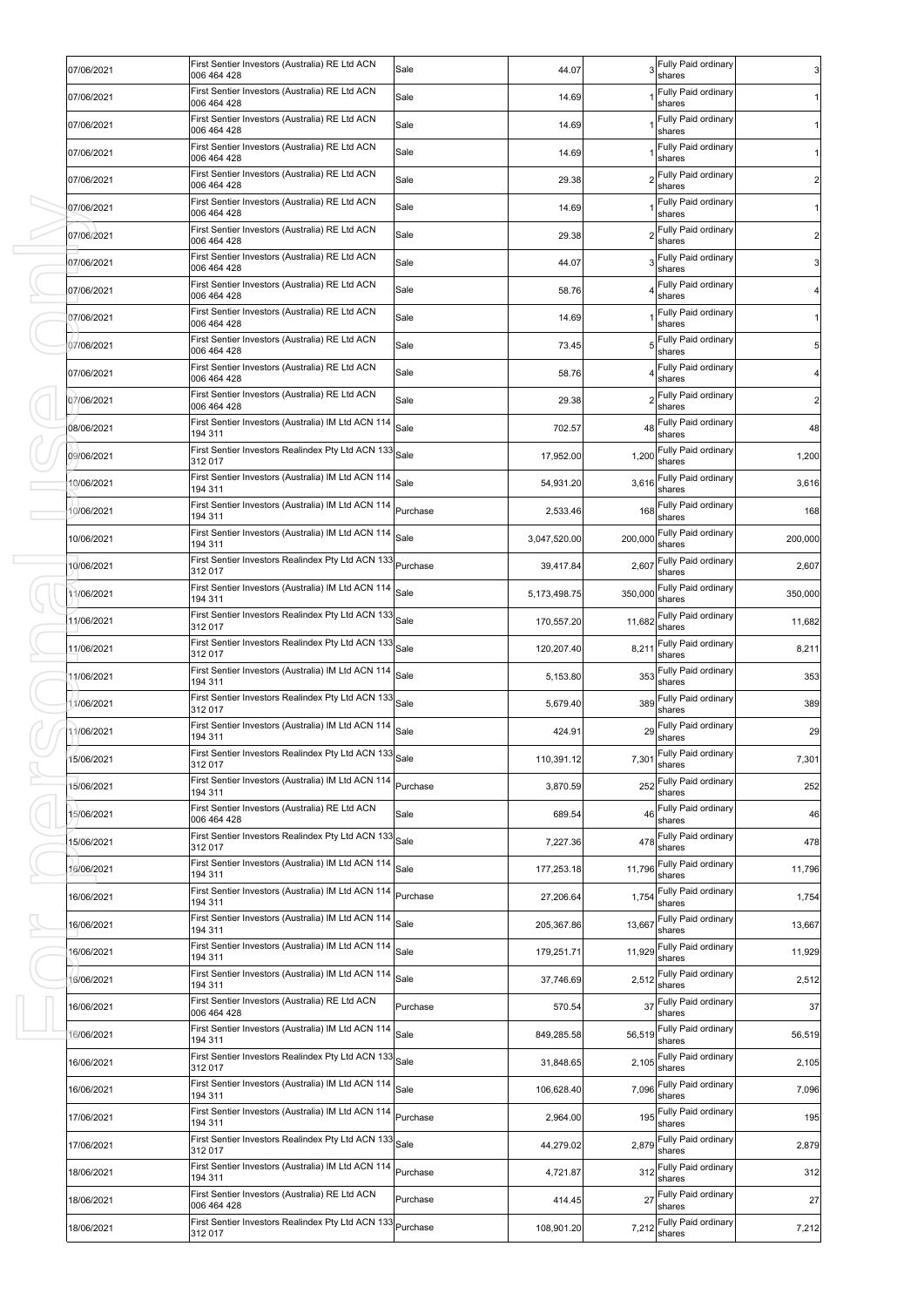| 18/06/2021 | First Sentier Investors (Australia) IM Ltd ACN 114 Sale<br>194 311    |          | 605.97       | 39      | Fully Paid ordinary<br>shares   | 39             |
|------------|-----------------------------------------------------------------------|----------|--------------|---------|---------------------------------|----------------|
| 21/06/2021 | First Sentier Investors (Australia) IM Ltd ACN 114<br>194 311         | Sale     | 1,527,270.00 | 100,000 | Fully Paid ordinary<br>shares   | 100,000        |
| 21/06/2021 | First Sentier Investors (Australia) IM Ltd ACN 114<br>194 311         | Sale     | 24,472.00    | 1,610   | Fully Paid ordinary<br>shares   | 1,610          |
| 22/06/2021 | First Sentier Investors Realindex Pty Ltd ACN 133<br>312 017          | Sale     | 7,635.60     | 505     | Fully Paid ordinary<br>shares   | 505            |
| 22/06/2021 | First Sentier Investors Realindex Pty Ltd ACN 133<br>312 017          | Sale     | 2,748.20     | 182     | Fully Paid ordinary<br>shares   | 182            |
| 22/06/2021 | First Sentier Investors Realindex Pty Ltd ACN 133<br>312 017          | Purchase | 79,783.65    | 5,085   | Fully Paid ordinary<br>shares   | 5,085          |
| 22/06/2021 | First Sentier Investors Realindex Pty Ltd ACN 133<br>312 017          | Purchase | 35,035.77    | 2,233   | Fully Paid ordinary<br>shares   | 2,233          |
| 23/06/2021 | First Sentier Investors (Australia) IM Ltd ACN 114<br>194 311         | Purchase | 11,631.67    | 743     | Fully Paid ordinary<br>shares   | 743            |
| 23/06/2021 | First Sentier Investors (Australia) IM Ltd ACN 114<br>194 311         | Sale     | 151.39       | 10      | Fully Paid ordinary<br>shares   | 10             |
| 23/06/2021 | First Sentier Investors (Australia) RE Ltd ACN<br>006 464 428         | Purchase | 3,754.13     | 241     | Fully Paid ordinary<br>shares   | 241            |
| 23/06/2021 | First Sentier Investors (Australia) IM Ltd ACN 114<br>194 311         | Sale     | 4,889.83     | 323     | Fully Paid ordinary<br>shares   | 323            |
| 23/06/2021 | First Sentier Investors (Australia) IM Ltd ACN 114<br>194 311         | Sale     | 15,100.66    | 997     | Fully Paid ordinary<br>shares   | 997            |
| 23/06/2021 | First Sentier Investors Realindex Pty Ltd ACN 133 Purchase<br>312 017 |          | 20,815.75    | 1,325   | Fully Paid ordinary<br>shares   | 1,325          |
| 24/06/2021 | First Sentier Investors Realindex Pty Ltd ACN 133<br>312 017          | Sale     | 62,022.57    | 3,953   | Fully Paid ordinary<br>shares   | 3,953          |
| 24/06/2021 | First Sentier Investors Realindex Pty Ltd ACN 133 Purchase<br>312 017 |          | 52,299.82    | 3,434   | Fully Paid ordinary<br>shares   | 3,434          |
| 25/06/2021 | First Sentier Investors (Australia) IM Ltd ACN 114<br>194 311         | Sale     | 275,772.36   | 17,825  | Fully Paid ordinary<br>shares   | 17,825         |
| 25/06/2021 | First Sentier Investors (Australia) IM Ltd ACN 114 Sale<br>194 311    |          | 6,573.23     | 419     | Fully Paid ordinary<br>shares   | 419            |
| 25/06/2021 | First Sentier Investors Realindex Pty Ltd ACN 133<br>312 017          | Sale     | 5,435.66     | 346     | Fully Paid ordinary<br>shares   | 346            |
| 25/06/2021 | First Sentier Investors Realindex Pty Ltd ACN 133 Purchase<br>312 017 |          | 45,246.52    | 2,893   | Fully Paid ordinary<br>shares   | 2,893          |
| 25/06/2021 | First Sentier Investors (Australia) RE Ltd ACN<br>006 464 428         | Sale     | 140.67       |         | Fully Paid ordinary<br>shares   | $\overline{9}$ |
| 25/06/2021 | First Sentier Investors (Australia) IM Ltd ACN 114<br>194 311         | Sale     | 329.45       | 21      | Fully Paid ordinary<br>shares   | 21             |
| 28/06/2021 | First Sentier Investors (Australia) IM Ltd ACN 114<br>194 311         | Sale     | 9,980.76     | 654     | Fully Paid ordinary<br>shares   | 654            |
| 28/06/2021 | First Sentier Investors (Australia) IM Ltd ACN 114<br>194 311         | Sale     | 7,579,025.90 | 483,732 | Fully Paid ordinary<br>shares   | 483,732        |
| 28/06/2021 | First Sentier Investors (Australia) RE Ltd ACN<br>006 464 428         | Purchase | 31.26        |         | Fully Paid ordinary<br>shares   | $\overline{2}$ |
| 28/06/2021 | First Sentier Investors (Australia) RE Ltd ACN<br>006 464 428         | Purchase | 31.26        |         | Fully Paid ordinary<br>shares   | $\overline{c}$ |
| 28/06/2021 | First Sentier Investors (Australia) RE Ltd ACN<br>006 464 428         | Purchase | 46.89        |         | 3 Fully Paid ordinary<br>shares | 3 <sub>l</sub> |
| 28/06/2021 | First Sentier Investors (Australia) RE Ltd ACN<br>006 464 428         | Purchase | 46.89        |         | Fully Paid ordinary<br>shares   | 3 <sup>1</sup> |
| 28/06/2021 | First Sentier Investors (Australia) RE Ltd ACN<br>006 464 428         | Purchase | 15.63        |         | Fully Paid ordinary<br>shares   | 1              |
| 28/06/2021 | First Sentier Investors (Australia) RE Ltd ACN<br>006 464 428         | Purchase | 31.26        |         | Fully Paid ordinary<br>shares   | $\overline{2}$ |
| 29/06/2021 | First Sentier Investors Realindex Pty Ltd ACN 133<br>312 017          | Purchase | 38,991.68    | 2,489   | Fully Paid ordinary<br>shares   | 2,489          |
| 29/06/2021 | First Sentier Investors Realindex Pty Ltd ACN 133<br>312 017          | Purchase | 6,551.07     | 417     | Fully Paid ordinary<br>shares   | 417            |
| 29/06/2021 | First Sentier Investors (Australia) RE Ltd ACN<br>006 464 428         | Purchase | 61.80        |         | Fully Paid ordinary<br>shares   | 4              |
| 29/06/2021 | First Sentier Investors (Australia) RE Ltd ACN<br>006 464 428         | Purchase | 556.20       | 36      | Fully Paid ordinary<br>shares   | 36             |
| 29/06/2021 | First Sentier Investors (Australia) RE Ltd ACN<br>006 464 428         | Purchase | 15.45        |         | Fully Paid ordinary<br>shares   | 1              |
| 30/06/2021 | First Sentier Investors (Australia) IM Ltd ACN 114<br>194 311         | Sale     | 36,256.22    | 2,323   | Fully Paid ordinary<br>shares   | 2,323          |
| 30/06/2021 | First Sentier Investors (Australia) IM Ltd ACN 114<br>194 311         | Purchase | 38,856.75    | 2,500   | Fully Paid ordinary<br>shares   | 2,500          |
| 30/06/2021 | First Sentier Investors (Australia) IM Ltd ACN 114<br>194 311         | Sale     | 561.87       | 36      | Fully Paid ordinary<br>shares   | 36             |
| 01/07/2021 | First Sentier Investors (Australia) IM Ltd ACN 114<br>194 311         | Sale     | 1,381.68     | 88      | Fully Paid ordinary<br>shares   | 88             |
| 01/07/2021 | First Sentier Investors (Australia) RE Ltd ACN<br>006 464 428         | Sale     | 139.14       |         | Fully Paid ordinary<br>shares   | 9              |
| 01/07/2021 | First Sentier Investors Realindex Pty Ltd ACN 133 Purchase<br>312 017 |          | 298,085.78   | 19,394  | Fully Paid ordinary<br>shares   | 19,394         |
| 02/07/2021 | First Sentier Investors Realindex Pty Ltd ACN 133 Purchase<br>312 017 |          | 88,596.20    | 5,753   | Fully Paid ordinary<br>shares   | 5,753          |
| 02/07/2021 | First Sentier Investors (Australia) IM Ltd ACN 114<br>194 311         | Sale     | 63,270.04    | 4,040   | Fully Paid ordinary<br>shares   | 4,040          |
| 02/07/2021 | First Sentier Investors (Australia) IM Ltd ACN 114 Sale<br>194 311    |          | 12,227.65    | 774     | Fully Paid ordinary<br>shares   | 774            |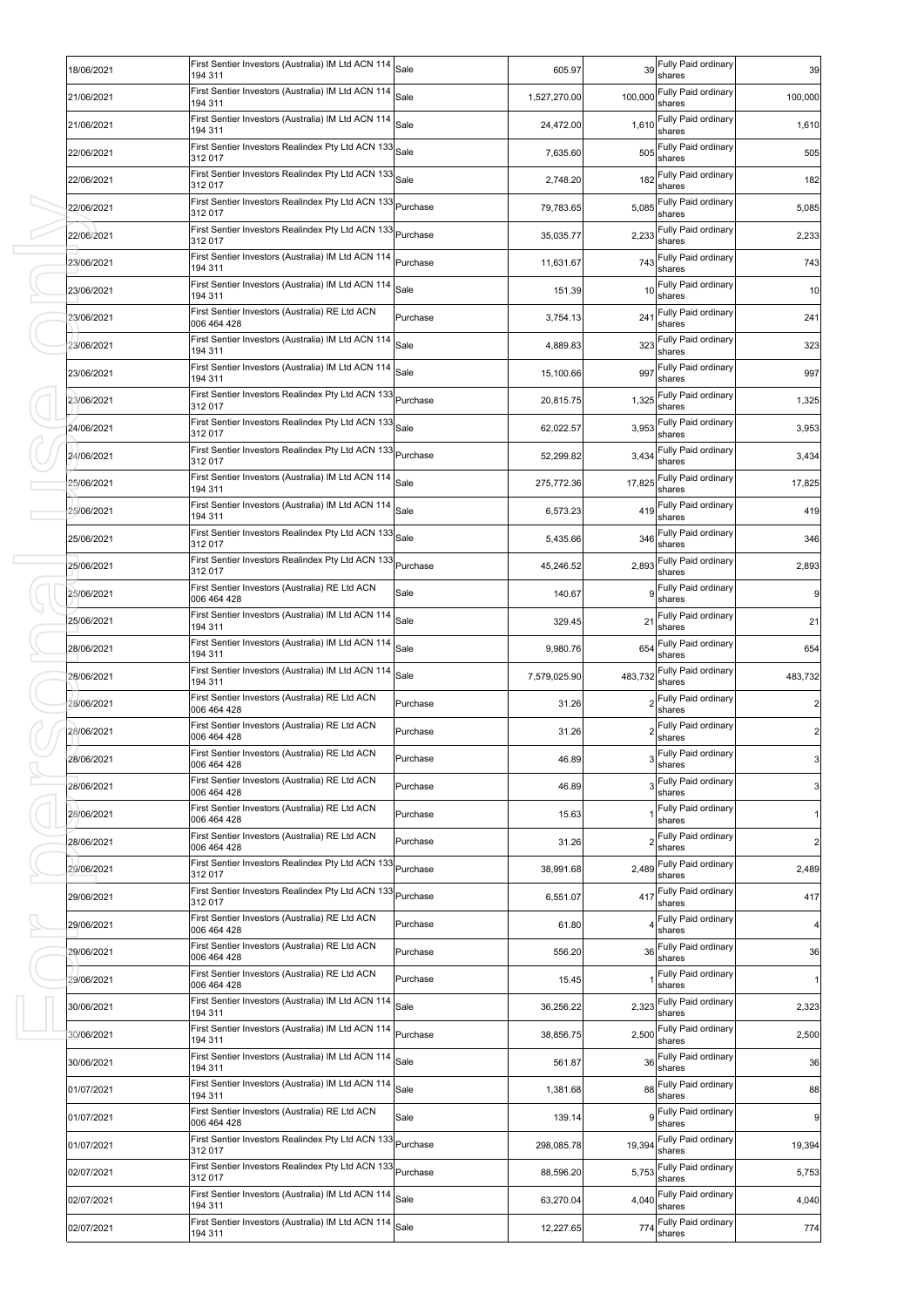| 02/07/2021 | First Sentier Investors (Australia) IM Ltd ACN 114<br>194 311          | Sale     | 11,056.60    | 706     | Fully Paid ordinary<br>shares     | 706            |
|------------|------------------------------------------------------------------------|----------|--------------|---------|-----------------------------------|----------------|
| 05/07/2021 | First Sentier Investors (Australia) RE Ltd ACN<br>006 464 428          | Sale     | 567.21       | 37      | Fully Paid ordinary<br>shares     | 37             |
| 05/07/2021 | First Sentier Investors (Australia) RE Ltd ACN<br>006 464 428          | Purchase | 881.22       | 57      | Fully Paid ordinary<br>shares     | 57             |
| 05/07/2021 | First Sentier Investors (Australia) RE Ltd ACN<br>006 464 428          | Purchase | 61.84        |         | Fully Paid ordinary<br>shares     | $\overline{a}$ |
| 05/07/2021 | First Sentier Investors (Australia) RE Ltd ACN<br>006 464 428          | Purchase | 15.46        |         | Fully Paid ordinary<br>shares     | $\mathbf{1}$   |
| 06/07/2021 | First Sentier Investors (Australia) IM Ltd ACN 114<br>194 311          | Sale     | 4,010.47     | 260     | Fully Paid ordinary<br>shares     | 260            |
| 06/07/2021 | First Sentier Investors (Australia) RE Ltd ACN<br>006 464 428          | Purchase | 46.04        |         | Fully Paid ordinary<br>shares     | 3 <sub>l</sub> |
| 06/07/2021 | First Sentier Investors (Australia) RE Ltd ACN<br>006 464 428          | Purchase | 46.04        |         | Fully Paid ordinary<br>shares     | 3 <sub>l</sub> |
| 06/07/2021 | First Sentier Investors (Australia) RE Ltd ACN<br>006 464 428          | Purchase | 30.69        |         | Fully Paid ordinary<br>shares     | $\overline{2}$ |
| 06/07/2021 | First Sentier Investors (Australia) RE Ltd ACN<br>006 464 428          | Purchase | 15.35        |         | Fully Paid ordinary<br>shares     | $\mathbf{1}$   |
| 06/07/2021 | First Sentier Investors (Australia) IM Ltd ACN 114<br>194 311          | Sale     | 115,686.75   | 7,500   | Fully Paid ordinary<br>shares     | 7,500          |
| 07/07/2021 | First Sentier Investors Realindex Pty Ltd ACN 133<br>312 017           | Sale     | 47,724.60    | 3,099   | Fully Paid ordinary<br>shares     | 3,099          |
| 08/07/2021 | First Sentier Investors (Australia) IM Ltd ACN 114<br>194 311          | Sale     | 4,729.81     | 311     | Fully Paid ordinary<br>shares     | 311            |
| 08/07/2021 | First Sentier Investors Realindex Pty Ltd ACN 133<br>312 017           | Purchase | 61,618.90    | 3,955   | Fully Paid ordinary<br>shares     | 3,955          |
| 09/07/2021 | First Sentier Investors (Australia) IM Ltd ACN 114<br>194 311          | Purchase | 3,793.35     | 250     | Fully Paid ordinary<br>shares     | 250            |
| 12/07/2021 | First Sentier Investors (Australia) IM Ltd ACN 114<br>194 311          | Purchase | 2,179.17     | 139     | Fully Paid ordinary<br>shares     | 139            |
| 12/07/2021 | First Sentier Investors (Australia) IM Ltd ACN 114<br>194 311          | Purchase | 6,271.00     | 400     | Fully Paid ordinary<br>shares     | 400            |
| 12/07/2021 | First Sentier Investors (Australia) IM Ltd ACN 114<br>194 311          | Sale     | 4,646.83     | 298     | Fully Paid ordinary<br>shares     | 298            |
| 12/07/2021 | First Sentier Investors (Australia) IM Ltd ACN 114<br>194 311          | Sale     | 16,700.53    | 1,071   | Fully Paid ordinary<br>shares     | 1,071          |
| 12/07/2021 | First Sentier Investors (Australia) IM Ltd ACN 114<br>194 311          | Sale     | 2,807,226.00 | 180,000 | Fully Paid ordinary<br>shares     | 180,000        |
| 12/07/2021 | First Sentier Investors (Australia) IM Ltd ACN 114<br>194 311          | Purchase | 3,746.92     | 239     | Fully Paid ordinary<br>shares     | 239            |
| 13/07/2021 | First Sentier Investors Realindex Pty Ltd ACN 133<br>312 017           | Sale     | 56,018.43    | 3,683   | Fully Paid ordinary<br>shares     | 3,683          |
| 14/07/2021 | First Sentier Investors (Australia) RE Ltd ACN<br>006 464 428          | Sale     | 499.52       | 32      | Fully Paid ordinary<br>shares     | 32             |
| 14/07/2021 | First Sentier Investors (Australia) RE Ltd ACN<br>006 464 428          | Sale     | 46.83        |         | Fully Paid ordinary<br>shares     | $\mathbf{3}$   |
| 14/07/2021 | First Sentier Investors (Australia) RE Ltd ACN<br>006 464 428          | Sale     | 374.64       | 24      | Fully Paid ordinary<br>shares     | 24             |
| 15/07/2021 | First Sentier Investors (Australia) IM Ltd ACN 11<br>194 311           | Purchase | 6,475.03     |         | 426 Fully Paid ordinary<br>shares | 426            |
| 15/07/2021 | First Sentier Investors (Australia) IM Ltd ACN 114<br>194 311          | Sale     | 538.23       | 35      | Fully Paid ordinary<br>shares     | 35             |
| 15/07/2021 | First Sentier Investors (Australia) IM Ltd ACN 114<br>194 311          | Sale     | 1,844,640.00 | 120,000 | Fully Paid ordinary<br>shares     | 120,000        |
| 15/07/2021 | First Sentier Investors (Australia) RE Ltd ACN<br>006 464 428          | Sale     | 368.64       | 24      | Fully Paid ordinary<br>shares     | 24             |
| 15/07/2021 | First Sentier Investors (Australia) RE Ltd ACN<br>006 464 428          | Purchase | 2,939.52     | 192     | Fully Paid ordinary<br>shares     | 192            |
| 16/07/2021 | First Sentier Investors (Australia) IM Ltd ACN 114<br>194 311          | Purchase | 612,000.00   | 40,000  | Fully Paid ordinary<br>shares     | 40,000         |
| 16/07/2021 | First Sentier Investors Realindex Pty Ltd ACN 133<br>312 017           | Purchase | 46,037.70    | 3,009   | Fully Paid ordinary<br>shares     | 3,009          |
| 16/07/2021 | First Sentier Investors (Australia) IM Ltd ACN 114<br>194 311          | Sale     | 70,120.97    | 4,571   | Fully Paid ordinary<br>shares     | 4,571          |
| 16/07/2021 | First Sentier Investors (Australia) RE Ltd ACN<br>006 464 428          | Purchase | 444.86       | 29      | Fully Paid ordinary<br>shares     | 29             |
| 16/07/2021 | First Sentier Investors (Australia) IM Ltd ACN 114<br>194 311          | Purchase | 3,922.75     | 257     | Fully Paid ordinary<br>shares     | 257            |
| 19/07/2021 | First Sentier Investors (Australia) IM Ltd ACN 114<br>194 311          | Purchase | 1,246,895.97 | 82,026  | Fully Paid ordinary<br>shares     | 82,026         |
| 19/07/2021 | First Sentier Investors (Australia) IM Ltd ACN 114<br>194 311          | Purchase | 6,433.07     | 423     | Fully Paid ordinary<br>shares     | 423            |
| 19/07/2021 | First Sentier Investors Realindex Pty Ltd ACN 133<br>312 017           | Sale     | 595,828.21   | 39,149  | Fully Paid ordinary<br>shares     | 39,149         |
| 20/07/2021 | First Sentier Investors (Australia) IM Ltd ACN 114<br>194 311          | Purchase | 1,188,390.04 | 77,974  | Fully Paid ordinary<br>shares     | 77,974         |
| 20/07/2021 | First Sentier Investors (Australia) IM Ltd ACN 114<br>194 311          | Purchase | 2,812.00     | 184     | Fully Paid ordinary<br>shares     | 184            |
| 20/07/2021 | First Sentier Investors Realindex Pty Ltd ACN 133<br>312 017           | Sale     | 64,321.20    | 4,204   | Fully Paid ordinary<br>shares     | 4,204          |
| 21/07/2021 | First Sentier Investors (Australia) IM Ltd ACN 114<br>194 311          | Sale     | 547.36       | 36      | Fully Paid ordinary<br>shares     | 36             |
| 21/07/2021 | First Sentier Investors (Australia) IM Ltd ACN 114 Purchase<br>194 311 |          | 24,088.68    | 1,566   | Fully Paid ordinary<br>shares     | 1,566          |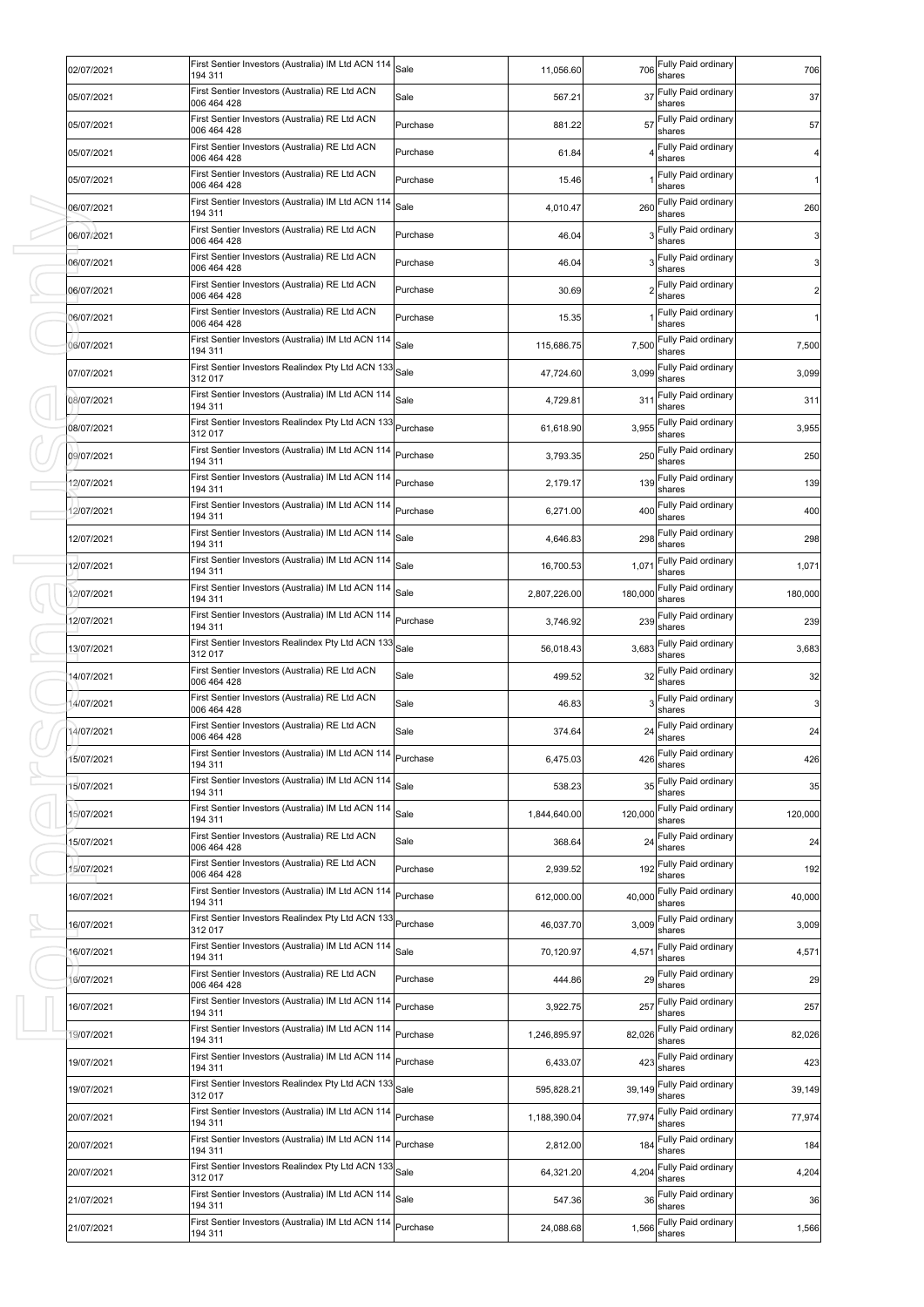| 21/07/2021 | First Sentier Investors (Australia) IM Ltd ACN 114 Purchase<br>194 311 |          | 7,218.62     | 466     | Fully Paid ordinary<br>shares     | 466            |
|------------|------------------------------------------------------------------------|----------|--------------|---------|-----------------------------------|----------------|
| 22/07/2021 | First Sentier Investors Realindex Pty Ltd ACN 133<br>312 017           | Purchase | 46,416.24    | 3,016   | Fully Paid ordinary<br>shares     | 3,016          |
| 22/07/2021 | First Sentier Investors (Australia) IM Ltd ACN 114<br>194 311          | Sale     | 10,834.80    | 709     | Fully Paid ordinary<br>shares     | 709            |
| 23/07/2021 | First Sentier Investors (Australia) IM Ltd ACN 114<br>194 311          | Purchase | 6,213.37     | 397     | Fully Paid ordinary<br>shares     | 397            |
| 23/07/2021 | First Sentier Investors (Australia) IM Ltd ACN 114<br>194 311          | Sale     | 3,716.38     | 240     | Fully Paid ordinary<br>shares     | 240            |
| 23/07/2021 | First Sentier Investors (Australia) RE Ltd ACN<br>006 464 428          | Purchase | 31.06        |         | Fully Paid ordinary<br>shares     | $\overline{2}$ |
| 23/07/2021 | First Sentier Investors (Australia) RE Ltd ACN<br>006 464 428          | Purchase | 481.43       | 31      | Fully Paid ordinary<br>shares     | 31             |
| 26/07/2021 | First Sentier Investors (Australia) IM Ltd ACN 114<br>194 311          | Purchase | 3,541.99     | 226     | Fully Paid ordinary<br>shares     | 226            |
| 26/07/2021 | First Sentier Investors Realindex Pty Ltd ACN 133<br>312 017           | Sale     | 124,167.10   | 7,934   | Fully Paid ordinary<br>shares     | 7,934          |
| 26/07/2021 | First Sentier Investors Realindex Pty Ltd ACN 133<br>312 017           | Purchase | 14,642.10    | 935     | Fully Paid ordinary<br>shares     | 935            |
| 26/07/2021 | First Sentier Investors (Australia) RE Ltd ACN<br>006 464 428          | Purchase | 821.08       | 52      | Fully Paid ordinary<br>shares     | 52             |
| 26/07/2021 | First Sentier Investors (Australia) RE Ltd ACN<br>006 464 428          | Purchase | 726.34       | 46      | Fully Paid ordinary<br>shares     | 46             |
| 27/07/2021 | First Sentier Investors (Australia) IM Ltd ACN 114<br>194 311          | Sale     | 9,889.16     | 632     | Fully Paid ordinary<br>shares     | 632            |
| 27/07/2021 | First Sentier Investors (Australia) IM Ltd ACN 114<br>194 311          | Purchase | 13,028.33    | 813     | Fully Paid ordinary<br>shares     | 813            |
| 27/07/2021 | First Sentier Investors (Australia) RE Ltd ACN<br>006 464 428          | Purchase | 509.44       | 32      | Fully Paid ordinary<br>shares     | 32             |
| 28/07/2021 | First Sentier Investors (Australia) IM Ltd ACN 114<br>194 311          | Sale     | 1,570,895.00 | 100,000 | Fully Paid ordinary<br>shares     | 100,000        |
| 28/07/2021 | First Sentier Investors (Australia) RE Ltd ACN<br>006 464 428          | Purchase | 371.68       | 23      | Fully Paid ordinary<br>shares     | 23             |
| 28/07/2021 | First Sentier Investors (Australia) RE Ltd ACN<br>006 464 428          | Purchase | 1,535.20     |         | 95 Fully Paid ordinary<br>shares  | 95             |
| 28/07/2021 | First Sentier Investors (Australia) RE Ltd ACN<br>006 464 428          | Purchase | 791.84       | 49      | Fully Paid ordinary<br>shares     | 49             |
| 28/07/2021 | First Sentier Investors (Australia) RE Ltd ACN<br>006 464 428          | Purchase | 32.32        |         | Fully Paid ordinary<br>shares     | $2 \mid$       |
| 28/07/2021 | First Sentier Investors Realindex Pty Ltd ACN 133<br>312 017           | Purchase | 42,655.83    | 2,661   | Fully Paid ordinary<br>shares     | 2,661          |
| 28/07/2021 | First Sentier Investors (Australia) IM Ltd ACN 114<br>194 311          | Sale     | 6,815.84     | 435     | Fully Paid ordinary<br>shares     | 435            |
| 29/07/2021 | First Sentier Investors Realindex Pty Ltd ACN 133 Purchase<br>312 017  |          | 31,283.60    | 1,970   | Fully Paid ordinary<br>shares     | 1,970          |
| 29/07/2021 | First Sentier Investors (Australia) IM Ltd ACN 114<br>194 311          | Sale     | 3,607.65     | 225     | Fully Paid ordinary<br>shares     | 225            |
| 30/07/2021 | First Sentier Investors (Australia) IM Ltd ACN 114 Purchase<br>194 311 |          | 1,855.89     | 114     | Fully Paid ordinary<br>shares     | 114            |
| 30/07/2021 | First Sentier Investors (Australia) IM Ltd ACN 114<br>194 311          | Sale     | 2,900.11     |         | 181 Fully Paid ordinary<br>shares | 181            |
| 30/07/2021 | First Sentier Investors (Australia) IM Ltd ACN 114<br>194 311          | Sale     | 851.17       | 53      | Fully Paid ordinary<br>shares     | 53             |
| 30/07/2021 | First Sentier Investors (Australia) IM Ltd ACN 114<br>194 311          | Sale     | 1,602,350.00 | 100,000 | Fully Paid ordinary<br>shares     | 100,000        |
| 02/08/2021 | First Sentier Investors (Australia) RE Ltd ACN<br>006 464 428          | Sale     | 47.34        |         | Fully Paid ordinary<br>shares     | 3 <sub>l</sub> |
| 02/08/2021 | First Sentier Investors (Australia) RE Ltd ACN<br>006 464 428          | Sale     | 189.36       | 12      | Fully Paid ordinary<br>shares     | 12             |
| 02/08/2021 | First Sentier Investors (Australia) IM Ltd ACN 114<br>194 311          | Purchase | 2,296.82     | 138     | Fully Paid ordinary<br>shares     | 138            |
| 03/08/2021 | First Sentier Investors (Australia) IM Ltd ACN 114<br>194 311          | Purchase | 8,374.83     | 511     | Fully Paid ordinary<br>shares     | 511            |
| 03/08/2021 | First Sentier Investors (Australia) IM Ltd ACN 114<br>194 311          | Purchase | 1,901.14     | 116     | Fully Paid ordinary<br>shares     | 116            |
| 03/08/2021 | First Sentier Investors (Australia) RE Ltd ACN<br>006 464 428          | Purchase | 561.00       | 34      | Fully Paid ordinary<br>shares     | 34             |
| 03/08/2021 | First Sentier Investors Realindex Pty Ltd ACN 133 Sale<br>312 017      |          | 19,824.93    | 1,217   | Fully Paid ordinary<br>shares     | 1,217          |
| 04/08/2021 | First Sentier Investors (Australia) IM Ltd ACN 114<br>194 311          | Sale     | 28,691.33    | 1,747   | Fully Paid ordinary<br>shares     | 1,747          |
| 04/08/2021 | First Sentier Investors (Australia) IM Ltd ACN 114<br>194 311          | Purchase | 121,674.42   | 7,368   | Fully Paid ordinary<br>shares     | 7,368          |
| 04/08/2021 | First Sentier Investors (Australia) IM Ltd ACN 114<br>194 311          | Purchase | 2,967.50     | 180     | Fully Paid ordinary<br>shares     | 180            |
| 04/08/2021 | First Sentier Investors (Australia) IM Ltd ACN 114<br>194 311          | Sale     | 2,962.33     | 178     | Fully Paid ordinary<br>shares     | 178            |
| 04/08/2021 | First Sentier Investors (Australia) IM Ltd ACN 114 Purchase<br>194 311 |          | 593.50       | 36      | Fully Paid ordinary<br>shares     | 36             |
| 05/08/2021 | First Sentier Investors (Australia) IM Ltd ACN 114<br>194 311          | Purchase | 32,549.48    | 1,953   | Fully Paid ordinary<br>shares     | 1,953          |
| 05/08/2021 | First Sentier Investors (Australia) IM Ltd ACN 114 Purchase<br>194 311 |          | 7,913.74     | 475     | Fully Paid ordinary<br>shares     | 475            |
| 05/08/2021 | First Sentier Investors Realindex Pty Ltd ACN 133 Sale<br>312 017      |          | 69,755.84    | 4,256   | Fully Paid ordinary<br>shares     | 4,256          |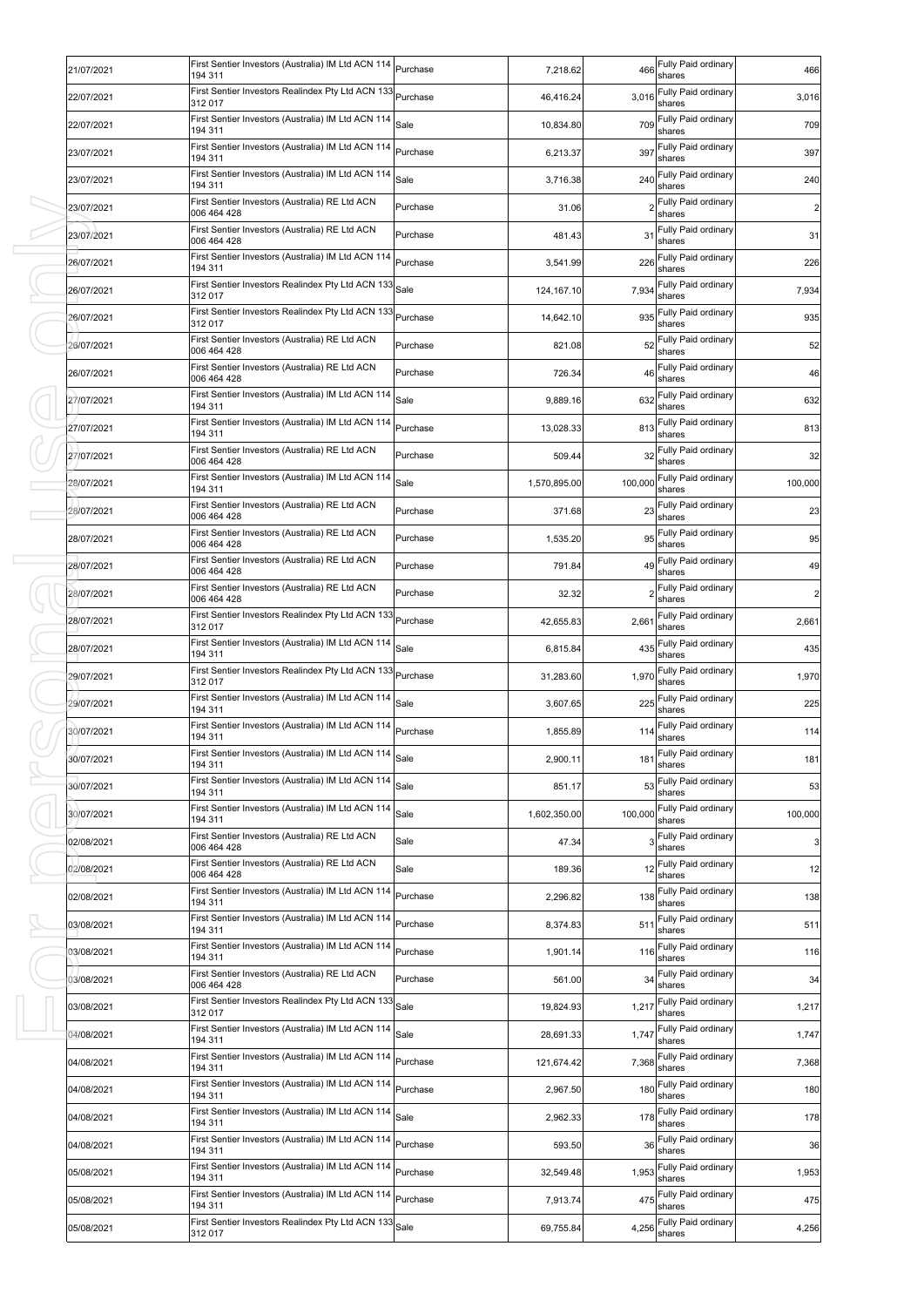| 05/08/2021 | First Sentier Investors Realindex Pty Ltd ACN 133 Purchase<br>312 017 |          | 36,047.25    | 2,165   | Fully Paid ordinary<br>shares   | 2,165          |
|------------|-----------------------------------------------------------------------|----------|--------------|---------|---------------------------------|----------------|
| 05/08/2021 | First Sentier Investors (Australia) IM Ltd ACN 114<br>194 311         | Sale     | 7,342.36     | 448     | Fully Paid ordinary<br>shares   | 448            |
| 05/08/2021 | First Sentier Investors (Australia) IM Ltd ACN 114<br>194 311         | Sale     | 1,646,317.50 | 100,000 | Fully Paid ordinary<br>shares   | 100,000        |
| 06/08/2021 | First Sentier Investors (Australia) IM Ltd ACN 114<br>194 311         | Sale     | 15,839.20    | 961     | Fully Paid ordinary<br>shares   | 961            |
| 06/08/2021 | First Sentier Investors (Australia) IM Ltd ACN 114<br>194 311         | Purchase | 10,653.97    | 635     | Fully Paid ordinary<br>shares   | 635            |
| 06/08/2021 | First Sentier Investors Realindex Pty Ltd ACN 133<br>312 017          | Purchase | 36,179.82    | 2,151   | Fully Paid ordinary<br>shares   | 2,151          |
| 09/08/2021 | First Sentier Investors (Australia) IM Ltd ACN 114<br>194 311         | Purchase | 6,836.94     | 408     | Fully Paid ordinary<br>shares   | 408            |
| 09/08/2021 | First Sentier Investors (Australia) IM Ltd ACN 114<br>194 311         | Sale     | 20,404.58    | 1,225   | Fully Paid ordinary<br>shares   | 1,225          |
| 10/08/2021 | First Sentier Investors (Australia) IM Ltd ACN 114<br>194 311         | Sale     | 1,679,142.50 | 100,000 | Fully Paid ordinary<br>shares   | 100,000        |
| 10/08/2021 | First Sentier Investors (Australia) IM Ltd ACN 114<br>194 311         | Sale     | 5,786.27     | 345     | Fully Paid ordinary<br>shares   | 345            |
| 10/08/2021 | First Sentier Investors Realindex Pty Ltd ACN 133<br>312 017          | Sale     | 11,353.50    | 675     | Fully Paid ordinary<br>shares   | 675            |
| 11/08/2021 | First Sentier Investors (Australia) IM Ltd ACN 114<br>194 311         | Sale     | 1,688,325.00 | 100,000 | Fully Paid ordinary<br>shares   | 100,000        |
| 11/08/2021 | First Sentier Investors (Australia) IM Ltd ACN 114<br>194 311         | Sale     | 12,813.60    | 765     | Fully Paid ordinary<br>shares   | 765            |
| 11/08/2021 | First Sentier Investors (Australia) IM Ltd ACN 114<br>194 311         | Sale     | 921.24       | 55      | Fully Paid ordinary<br>shares   | 55             |
| 12/08/2021 | First Sentier Investors (Australia) IM Ltd ACN 114<br>194 311         | Purchase | 3,295.00     | 198     | Fully Paid ordinary<br>shares   | 198            |
| 12/08/2021 | First Sentier Investors Realindex Pty Ltd ACN 133<br>312 017          | Sale     | 137,653.50   | 8,150   | Fully Paid ordinary<br>shares   | 8,150          |
| 13/08/2021 | First Sentier Investors Realindex Pty Ltd ACN 133 Sale<br>312 017     |          | 22,951.50    | 1,391   | Fully Paid ordinary<br>shares   | 1,391          |
| 13/08/2021 | First Sentier Investors Realindex Pty Ltd ACN 133 Sale<br>312 017     |          | 13,183.50    | 799     | Fully Paid ordinary<br>shares   | 799            |
| 16/08/2021 | First Sentier Investors (Australia) IM Ltd ACN 114<br>194 311         | Purchase | 1,819.40     | 109     | Fully Paid ordinary<br>shares   | 109            |
| 16/08/2021 | First Sentier Investors Realindex Pty Ltd ACN 133<br>312 017          | Sale     | 46,486.80    | 2,792   | Fully Paid ordinary<br>shares   | 2,792          |
| 16/08/2021 | First Sentier Investors (Australia) IM Ltd ACN 114<br>194 311         | Sale     | 12,714.11    | 764     | Fully Paid ordinary<br>shares   | 764            |
| 16/08/2021 | First Sentier Investors (Australia) IM Ltd ACN 114<br>194 311         | Purchase | 5,406.04     | 324     | Fully Paid ordinary<br>shares   | 324            |
| 16/08/2021 | First Sentier Investors (Australia) IM Ltd ACN 114<br>194 311         | Purchase | 55,765.88    | 3,344   | Fully Paid ordinary<br>shares   | 3,344          |
| 17/08/2021 | First Sentier Investors (Australia) IM Ltd ACN 114<br>194 311         | Purchase | 501.64       | 30      | Fully Paid ordinary<br>shares   | 30             |
| 17/08/2021 | First Sentier Investors (Australia) RE Ltd ACN<br>006 464 428         | Purchase | 453.60       | 27      | Fully Paid ordinary<br>shares   | 27             |
| 17/08/2021 | First Sentier Investors (Australia) RE Ltd ACN<br>006 464 428         | Purchase | 84.00        |         | 5 Fully Paid ordinary<br>shares | 5              |
| 17/08/2021 | First Sentier Investors (Australia) RE Ltd ACN<br>006 464 428         | Purchase | 33.60        |         | Fully Paid ordinary<br>shares   | $\overline{2}$ |
| 17/08/2021 | First Sentier Investors (Australia) RE Ltd ACN<br>006 464 428         | Purchase | 50.40        |         | Fully Paid ordinary<br>shares   | $\mathbf{3}$   |
| 17/08/2021 | First Sentier Investors (Australia) RE Ltd ACN<br>006 464 428         | Purchase | 67.20        |         | Fully Paid ordinary<br>shares   | 4              |
| 17/08/2021 | First Sentier Investors (Australia) RE Ltd ACN<br>006 464 428         | Purchase | 50.40        |         | Fully Paid ordinary<br>shares   | $\mathbf{3}$   |
| 17/08/2021 | First Sentier Investors (Australia) RE Ltd ACN<br>006 464 428         | Purchase | 50.40        |         | Fully Paid ordinary<br>shares   | $\mathbf{3}$   |
| 17/08/2021 | First Sentier Investors (Australia) RE Ltd ACN<br>006 464 428         | Purchase | 16.80        |         | Fully Paid ordinary<br>shares   | 1              |
| 17/08/2021 | First Sentier Investors (Australia) RE Ltd ACN<br>006 464 428         | Purchase | 16.80        |         | Fully Paid ordinary<br>shares   |                |
| 17/08/2021 | First Sentier Investors (Australia) RE Ltd ACN<br>006 464 428         | Purchase | 16.80        |         | Fully Paid ordinary<br>shares   | 1              |
| 17/08/2021 | First Sentier Investors (Australia) RE Ltd ACN<br>006 464 428         | Purchase | 16.80        |         | Fully Paid ordinary<br>shares   | $\mathbf{1}$   |
| 17/08/2021 | First Sentier Investors (Australia) RE Ltd ACN<br>006 464 428         | Purchase | 16.80        |         | Fully Paid ordinary<br>shares   | 1              |
| 17/08/2021 | First Sentier Investors (Australia) IM Ltd ACN 114<br>194 311         | Purchase | 8,652.64     | 520     | Fully Paid ordinary<br>shares   | 520            |
| 18/08/2021 | First Sentier Investors (Australia) IM Ltd ACN 114<br>194 311         | Sale     | 27,925.33    | 1,674   | Fully Paid ordinary<br>shares   | 1,674          |
| 18/08/2021 | First Sentier Investors (Australia) IM Ltd ACN 114<br>194 311         | Purchase | 4,371.38     | 256     | Fully Paid ordinary<br>shares   | 256            |
| 18/08/2021 | First Sentier Investors Realindex Pty Ltd ACN 133<br>312 017          | Sale     | 148,979.79   | 8,937   | Fully Paid ordinary<br>shares   | 8,937          |
| 18/08/2021 | First Sentier Investors (Australia) RE Ltd ACN<br>006 464 428         | Sale     | 50.07        |         | Fully Paid ordinary<br>shares   | $\mathbf{3}$   |
| 18/08/2021 | First Sentier Investors (Australia) RE Ltd ACN<br>006 464 428         | Sale     | 83.45        |         | Fully Paid ordinary<br>shares   | 5              |
| 18/08/2021 | First Sentier Investors (Australia) RE Ltd ACN<br>006 464 428         | Sale     | 16.69        |         | Fully Paid ordinary<br>shares   | $\mathbf{1}$   |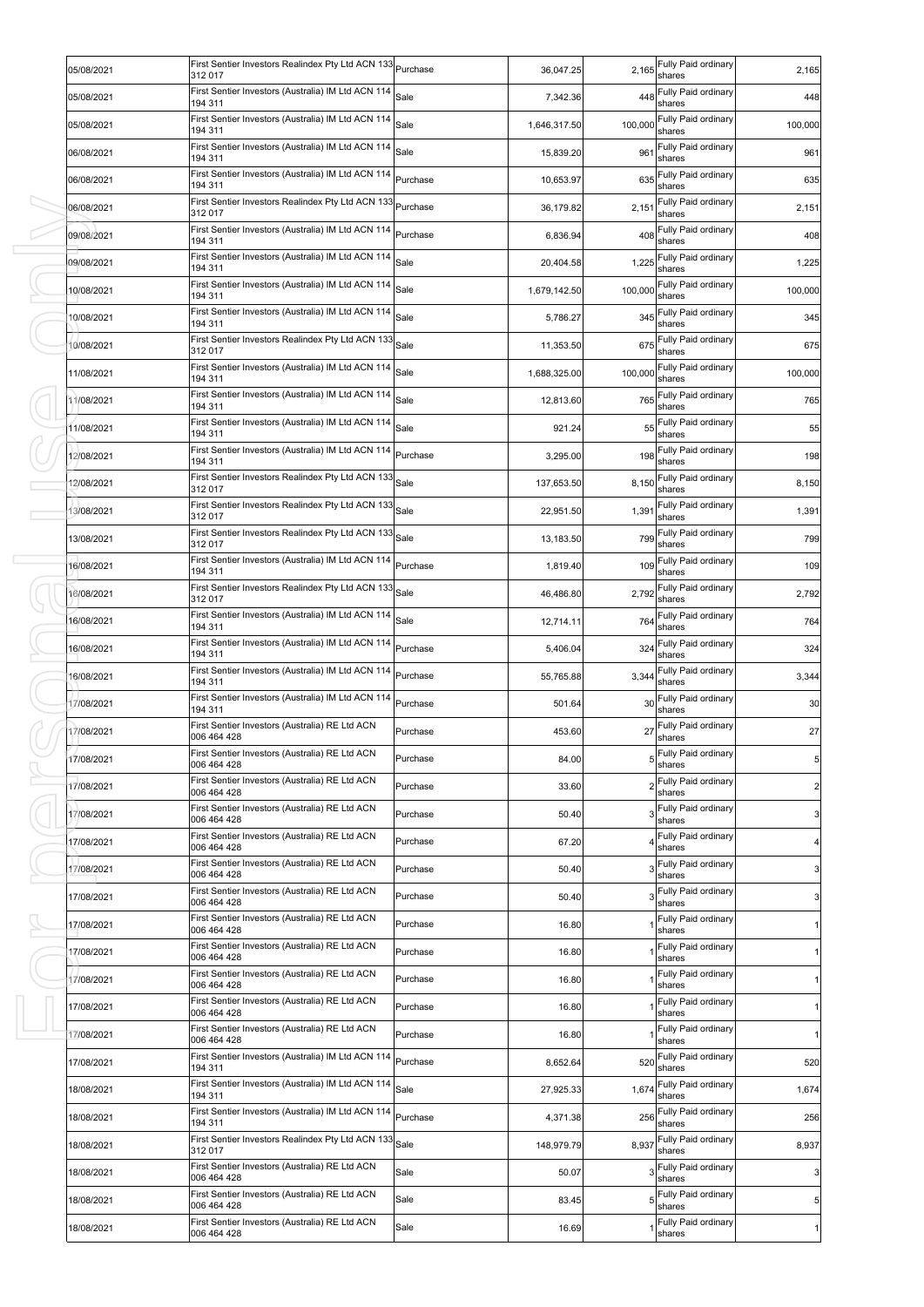| 18/08/2021 | First Sentier Investors (Australia) RE Ltd ACN<br>006 464 428 | Sale     | 50.07    |    | 3 Fully Paid ordinary<br>shares | 3              |
|------------|---------------------------------------------------------------|----------|----------|----|---------------------------------|----------------|
| 18/08/2021 | First Sentier Investors (Australia) RE Ltd ACN<br>006 464 428 | Sale     | 16.69    |    | Fully Paid ordinary<br>shares   |                |
| 18/08/2021 | First Sentier Investors (Australia) RE Ltd ACN<br>006 464 428 | Sale     | 16.69    |    | Fully Paid ordinary<br>shares   |                |
| 18/08/2021 | First Sentier Investors (Australia) RE Ltd ACN<br>006 464 428 | Sale     | 16.69    |    | Fully Paid ordinary<br>shares   |                |
| 18/08/2021 | First Sentier Investors (Australia) RE Ltd ACN<br>006 464 428 | Sale     | 16.69    |    | Fully Paid ordinary<br>shares   |                |
| 18/08/2021 | First Sentier Investors (Australia) RE Ltd ACN<br>006 464 428 | Sale     | 16.69    |    | Fully Paid ordinary<br>shares   |                |
| 18/08/2021 | First Sentier Investors (Australia) RE Ltd ACN<br>006 464 428 | Sale     | 16.69    |    | Fully Paid ordinary<br>shares   |                |
| 18/08/2021 | First Sentier Investors (Australia) RE Ltd ACN<br>006 464 428 | Sale     | 50.07    |    | Fully Paid ordinary<br>shares   | 3              |
| 18/08/2021 | First Sentier Investors (Australia) RE Ltd ACN<br>006 464 428 | Sale     | 33.38    |    | Fully Paid ordinary<br>shares   | 2              |
| 18/08/2021 | First Sentier Investors (Australia) RE Ltd ACN<br>006 464 428 | Sale     | 33.38    |    | Fully Paid ordinary<br>shares   | 2              |
| 18/08/2021 | First Sentier Investors (Australia) RE Ltd ACN<br>006 464 428 | Sale     | 33.38    |    | Fully Paid ordinary<br>shares   | 2              |
| 18/08/2021 | First Sentier Investors (Australia) RE Ltd ACN<br>006 464 428 | Sale     | 16.69    |    | Fully Paid ordinary<br>shares   |                |
| 18/08/2021 | First Sentier Investors (Australia) RE Ltd ACN<br>006 464 428 | Sale     | 33.38    | 2  | Fully Paid ordinary<br>shares   | 2              |
| 18/08/2021 | First Sentier Investors (Australia) RE Ltd ACN<br>006 464 428 | Sale     | 33.38    |    | Fully Paid ordinary<br>shares   | 2              |
| 18/08/2021 | First Sentier Investors (Australia) RE Ltd ACN<br>006 464 428 | Sale     | 83.45    |    | Fully Paid ordinary<br>shares   | 5              |
| 18/08/2021 | First Sentier Investors (Australia) RE Ltd ACN<br>006 464 428 | Sale     | 16.69    |    | Fully Paid ordinary<br>shares   |                |
| 8/08/2021  | First Sentier Investors (Australia) RE Ltd ACN<br>006 464 428 | Sale     | 66.76    |    | Fully Paid ordinary<br>shares   |                |
| 18/08/2021 | First Sentier Investors (Australia) RE Ltd ACN<br>006 464 428 | Purchase | 34.04    |    | Fully Paid ordinary<br>shares   |                |
| 18/08/2021 | First Sentier Investors (Australia) RE Ltd ACN<br>006 464 428 | Purchase | 17.02    |    | Fully Paid ordinary<br>shares   |                |
| 18/08/2021 | First Sentier Investors (Australia) RE Ltd ACN<br>006 464 428 | Purchase | 17.02    |    | Fully Paid ordinary<br>shares   |                |
| 18/08/2021 | First Sentier Investors (Australia) RE Ltd ACN<br>006 464 428 | Purchase | 51.06    |    | Fully Paid ordinary<br>shares   | 3              |
| 18/08/2021 | First Sentier Investors (Australia) RE Ltd ACN<br>006 464 428 | Purchase | 68.08    |    | Fully Paid ordinary<br>shares   |                |
| 18/08/2021 | First Sentier Investors (Australia) RE Ltd ACN<br>006 464 428 | Purchase | 51.06    |    | Fully Paid ordinary<br>shares   | 3              |
| 18/08/2021 | First Sentier Investors (Australia) RE Ltd ACN<br>006 464 428 | Purchase | 17.02    |    | Fully Paid ordinary<br>shares   |                |
| 18/08/2021 | First Sentier Investors (Australia) RE Ltd ACN<br>006 464 428 | Purchase | 34.04    |    | Fully Paid ordinary<br>shares   | 2              |
| 18/08/2021 | First Sentier Investors (Australia) RE Ltd ACN<br>006 464 428 | Purchase | 17.02    | 1  | Fully Paid ordinary<br>shares   | $\mathbf{1}$   |
| 18/08/2021 | First Sentier Investors (Australia) RE Ltd ACN<br>006 464 428 | Purchase | 17.02    |    | Fully Paid ordinary<br>shares   | 1              |
| 18/08/2021 | First Sentier Investors (Australia) RE Ltd ACN<br>006 464 428 | Purchase | 51.06    |    | Fully Paid ordinary<br>shares   | $\mathbf{3}$   |
| 18/08/2021 | First Sentier Investors (Australia) RE Ltd ACN<br>006 464 428 | Purchase | 17.02    |    | Fully Paid ordinary<br>shares   | 1              |
| 18/08/2021 | First Sentier Investors (Australia) RE Ltd ACN<br>006 464 428 | Purchase | 51.06    |    | Fully Paid ordinary<br>shares   | $\mathbf{3}$   |
| 18/08/2021 | First Sentier Investors (Australia) RE Ltd ACN<br>006 464 428 | Purchase | 34.04    |    | Fully Paid ordinary<br>shares   | $\overline{2}$ |
| 18/08/2021 | First Sentier Investors (Australia) RE Ltd ACN<br>006 464 428 | Purchase | 17.02    |    | Fully Paid ordinary<br>shares   | 1              |
| 18/08/2021 | First Sentier Investors (Australia) RE Ltd ACN<br>006 464 428 | Purchase | 17.02    |    | Fully Paid ordinary<br>shares   |                |
| 18/08/2021 | First Sentier Investors (Australia) RE Ltd ACN<br>006 464 428 | Purchase | 17.02    |    | Fully Paid ordinary<br>shares   |                |
| 18/08/2021 | First Sentier Investors (Australia) RE Ltd ACN<br>006 464 428 | Purchase | 17.02    |    | Fully Paid ordinary<br>shares   |                |
| 18/08/2021 | First Sentier Investors (Australia) RE Ltd ACN<br>006 464 428 | Purchase | 68.08    |    | Fully Paid ordinary<br>shares   | 4              |
| 18/08/2021 | First Sentier Investors (Australia) RE Ltd ACN<br>006 464 428 | Purchase | 85.10    |    | Fully Paid ordinary<br>shares   | 5              |
| 18/08/2021 | First Sentier Investors (Australia) RE Ltd ACN<br>006 464 428 | Purchase | 34.04    |    | Fully Paid ordinary<br>shares   | 2              |
| 18/08/2021 | First Sentier Investors (Australia) RE Ltd ACN<br>006 464 428 | Purchase | 17.02    |    | Fully Paid ordinary<br>shares   | 1              |
| 18/08/2021 | First Sentier Investors (Australia) RE Ltd ACN<br>006 464 428 | Purchase | 17.02    |    | Fully Paid ordinary<br>shares   | 1              |
| 18/08/2021 | First Sentier Investors (Australia) RE Ltd ACN<br>006 464 428 | Purchase | 17.02    |    | Fully Paid ordinary<br>shares   |                |
| 18/08/2021 | First Sentier Investors (Australia) IM Ltd ACN 114<br>194 311 | Sale     | 1,084.32 | 65 | Fully Paid ordinary<br>shares   | 65             |
| 19/08/2021 | First Sentier Investors (Australia) IM Ltd ACN 114<br>194 311 | Sale     | 449.24   | 27 | Fully Paid ordinary<br>shares   | 27             |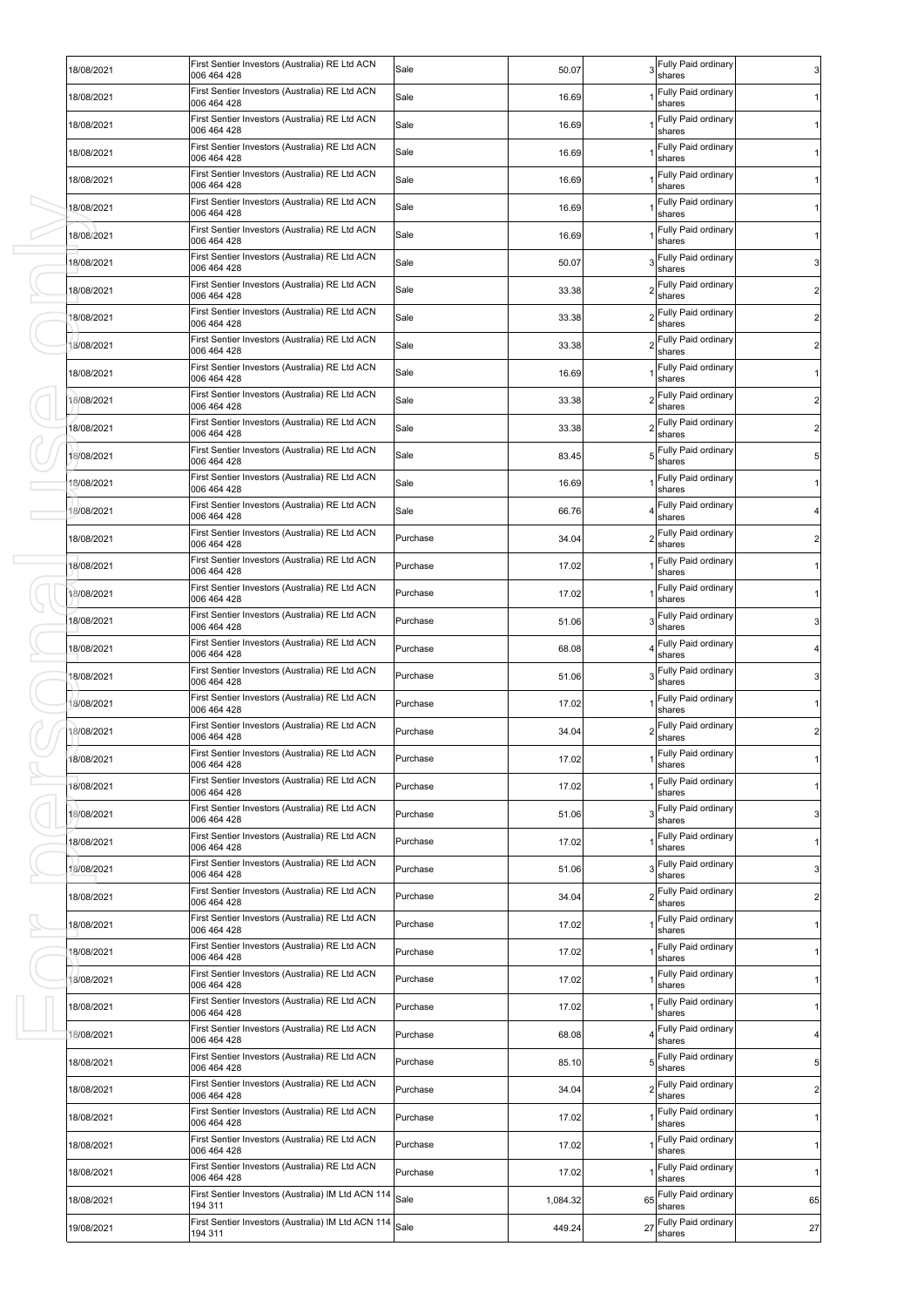| 19/08/2021 | First Sentier Investors (Australia) IM Ltd ACN 114 Purchase<br>194 311 |          | 29,812.11    | 1,760   | Fully Paid ordinary<br>shares         | 1,760          |
|------------|------------------------------------------------------------------------|----------|--------------|---------|---------------------------------------|----------------|
| 19/08/2021 | First Sentier Investors (Australia) RE Ltd ACN<br>006 464 428          | Sale     | 302.76       | 18      | Fully Paid ordinary<br>shares         | 18             |
| 19/08/2021 | First Sentier Investors (Australia) IM Ltd ACN 114<br>194 311          | Purchase | 7,557.60     | 446     | Fully Paid ordinary<br>shares         | 446            |
| 20/08/2021 | First Sentier Investors (Australia) IM Ltd ACN 114<br>194 311          | Sale     | 3,927.53     | 230     | Fully Paid ordinary<br>shares         | 230            |
| 20/08/2021 | First Sentier Investors (Australia) IM Ltd ACN 114<br>194 311          | Sale     | 223,906.03   | 15,021  | Fully Paid ordinary<br>shares         | 15,021         |
| 20/08/2021 | First Sentier Investors (Australia) IM Ltd ACN 114<br>194 311          | Sale     | 768.43       | 45      | Fully Paid ordinary<br>shares         | 45             |
| 20/08/2021 | First Sentier Investors (Australia) IM Ltd ACN 114<br>194 311          | Purchase | 6,778.39     | 392     | Fully Paid ordinary<br>shares         | 392            |
| 20/08/2021 | First Sentier Investors (Australia) IM Ltd ACN 114<br>194 311          | Sale     | 2,212,870.11 | 148,453 | Fully Paid ordinary<br>shares         | 148,453        |
| 20/08/2021 | First Sentier Investors (Australia) RE Ltd ACN<br>006 464 428          | Sale     | 186.40       | 11      | Fully Paid ordinary<br>shares         | 11             |
| 20/08/2021 | First Sentier Investors (Australia) IM Ltd ACN 114<br>194 311          | Sale     | 537,368.51   | 36,050  | Fully Paid ordinary<br>shares         | 36,050         |
| 23/08/2021 | First Sentier Investors Realindex Pty Ltd ACN 133<br>312 017           | Purchase | 34,590.71    | 1,883   | Fully Paid ordinary<br>shares         | 1,883          |
| 23/08/2021 | First Sentier Investors (Australia) IM Ltd ACN 114<br>194 311          | Purchase | 53,965.07    | 2,941   | Fully Paid ordinary<br>shares         | 2,941          |
| 23/08/2021 | First Sentier Investors (Australia) RE Ltd ACN<br>006 464 428          | Sale     | 16.96        |         | Fully Paid ordinary<br>shares         | $\mathbf{1}$   |
| 23/08/2021 | First Sentier Investors (Australia) RE Ltd ACN<br>006 464 428          | Sale     | 169.60       | 10      | Fully Paid ordinary<br>shares         | 10             |
| 23/08/2021 | First Sentier Investors (Australia) RE Ltd ACN<br>006 464 428          | Sale     | 67.84        |         | Fully Paid ordinary<br>shares         | $\overline{a}$ |
| 23/08/2021 | First Sentier Investors (Australia) RE Ltd ACN<br>006 464 428          | Sale     | 101.76       | 6       | Fully Paid ordinary<br>shares         | 6              |
| 23/08/2021 | First Sentier Investors (Australia) RE Ltd ACN<br>006 464 428          | Purchase | 348.08       | 19      | Fully Paid ordinary<br>shares         | 19             |
| 23/08/2021 | First Sentier Investors (Australia) RE Ltd ACN<br>006 464 428          | Purchase | 18.32        |         | Fully Paid ordinary<br>shares         | $\mathbf{1}$   |
| 23/08/2021 | First Sentier Investors (Australia) RE Ltd ACN<br>006 464 428          | Purchase | 970.96       | 53      | Fully Paid ordinary<br>shares         | 53             |
| 23/08/2021 | First Sentier Investors (Australia) IM Ltd ACN 114<br>194 311          | Purchase | 41,453.72    | 2,258   | Fully Paid ordinary<br>shares         | 2,258          |
| 24/08/2021 | First Sentier Investors (Australia) IM Ltd ACN 114<br>194 311          | Purchase | 3,318.50     | 183     | Fully Paid ordinary<br>shares         | 183            |
| 24/08/2021 | First Sentier Investors Realindex Pty Ltd ACN 133 Purchase<br>312 017  |          | 86,626.60    | 4,786   | Fully Paid ordinary<br>shares         | 4,786          |
| 24/08/2021 | First Sentier Investors Realindex Pty Ltd ACN 133 Sale<br>312 017      |          | 87,750.75    | 5,087   | Fully Paid ordinary<br>shares         | 5,087          |
| 24/08/2021 | First Sentier Investors Realindex Pty Ltd ACN 133 Purchase<br>312 017  |          | 45,250.00    | 2,500   | Fully Paid ordinary<br>shares         | 2,500          |
| 25/08/2021 | First Sentier Investors (Australia) IM Ltd ACN 114 Purchase<br>194 311 |          | 5,972.93     | 330     | Fully Paid ordinary<br>shares         | 330            |
| 25/08/2021 | First Sentier Investors (Australia) IM Ltd ACN 114<br>194 311          | Sale     | 1,830,500.00 |         | 100,000 Fully Paid ordinary<br>shares | 100,000        |
| 26/08/2021 | First Sentier Investors (Australia) RE Ltd ACN<br>006 464 428          | Sale     | 165.60       |         | Fully Paid ordinary<br>shares         | 9              |
| 26/08/2021 | First Sentier Investors (Australia) RE Ltd ACN<br>006 464 428          | Sale     | 938.40       | 51      | Fully Paid ordinary<br>shares         | 51             |
| 26/08/2021 | First Sentier Investors (Australia) IM Ltd ACN 114<br>194 311          | Purchase | 3,783.42     | 210     | Fully Paid ordinary<br>shares         | 210            |
| 27/08/2021 | First Sentier Investors (Australia) IM Ltd ACN 114<br>194 311          | Purchase | 7.927.47     | 450     | Fully Paid ordinary<br>shares         | 450            |
| 27/08/2021 | First Sentier Investors (Australia) RE Ltd ACN<br>006 464 428          | Sale     | 3,116.64     | 172     | Fully Paid ordinary<br>shares         | 172            |
| 27/08/2021 | First Sentier Investors (Australia) RE Ltd ACN<br>006 464 428          | Sale     | 18.12        |         | Fully Paid ordinary<br>shares         | 1              |
| 27/08/2021 | First Sentier Investors (Australia) RE Ltd ACN<br>006 464 428          | Sale     | 181.20       | 10      | Fully Paid ordinary<br>shares         | 10             |
| 27/08/2021 | First Sentier Investors (Australia) RE Ltd ACN<br>006 464 428          | Sale     | 108.72       |         | Fully Paid ordinary<br>shares         | 6              |
| 27/08/2021 | First Sentier Investors (Australia) RE Ltd ACN<br>006 464 428          | Sale     | 72.48        |         | Fully Paid ordinary<br>shares         | 4 <sub>1</sub> |
| 27/08/2021 | First Sentier Investors (Australia) RE Ltd ACN<br>006 464 428          | Purchase | 71.00        |         | Fully Paid ordinary<br>shares         | $\overline{a}$ |
| 27/08/2021 | First Sentier Investors (Australia) RE Ltd ACN<br>006 464 428          | Purchase | 17.75        |         | Fully Paid ordinary<br>shares         | 1              |
| 27/08/2021 | First Sentier Investors (Australia) RE Ltd ACN<br>006 464 428          | Purchase | 71.00        |         | Fully Paid ordinary<br>shares         | $\overline{4}$ |
| 27/08/2021 | First Sentier Investors (Australia) RE Ltd ACN<br>006 464 428          | Purchase | 35.50        |         | Fully Paid ordinary<br>shares         | $\overline{2}$ |
| 27/08/2021 | First Sentier Investors (Australia) RE Ltd ACN<br>006 464 428          | Purchase | 71.00        |         | Fully Paid ordinary<br>shares         | $\overline{4}$ |
| 27/08/2021 | First Sentier Investors (Australia) RE Ltd ACN<br>006 464 428          | Purchase | 53.25        |         | Fully Paid ordinary<br>shares         | 3 <sup>1</sup> |
| 27/08/2021 | First Sentier Investors (Australia) RE Ltd ACN<br>006 464 428          | Purchase | 17.75        |         | Fully Paid ordinary<br>shares         | $\mathbf{1}$   |
| 27/08/2021 | First Sentier Investors (Australia) RE Ltd ACN<br>006 464 428          | Purchase | 53.25        |         | Fully Paid ordinary<br>shares         | 3 <sub>l</sub> |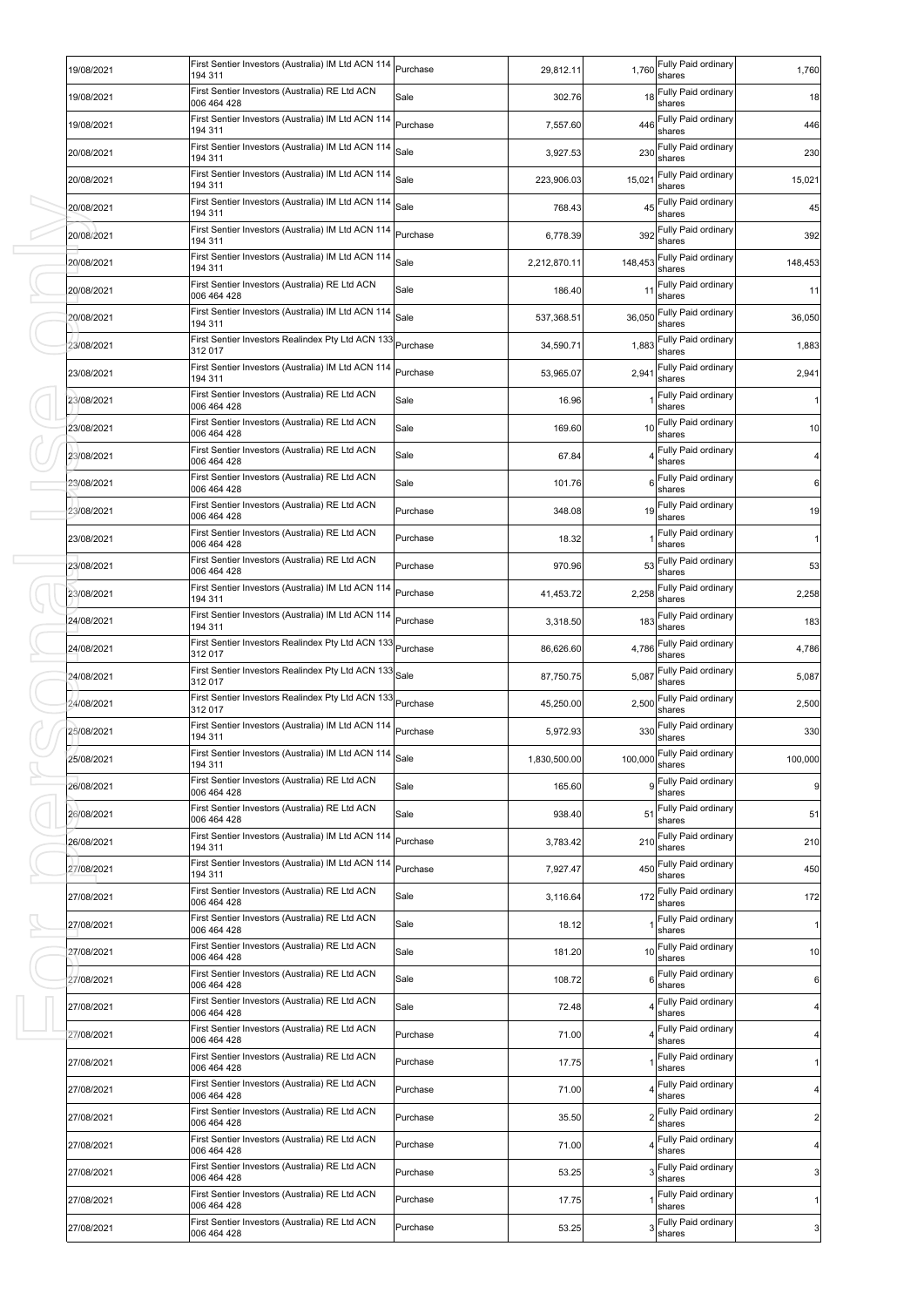| 27/08/2021 | First Sentier Investors (Australia) RE Ltd ACN<br>006 464 428 | Purchase | 17.75      |        | Fully Paid ordinary<br>shares    |                |
|------------|---------------------------------------------------------------|----------|------------|--------|----------------------------------|----------------|
| 27/08/2021 | First Sentier Investors (Australia) RE Ltd ACN<br>006 464 428 | Purchase | 35.50      |        | Fully Paid ordinary<br>shares    | $\overline{2}$ |
| 30/08/2021 | First Sentier Investors Realindex Pty Ltd ACN 133<br>312 017  | Purchase | 806,617.08 | 46,198 | Fully Paid ordinary<br>shares    | 46,198         |
| 30/08/2021 | First Sentier Investors (Australia) IM Ltd ACN 114<br>194 311 | Purchase | 4,200.77   | 241    | Fully Paid ordinary<br>shares    | 241            |
| 30/08/2021 | First Sentier Investors (Australia) RE Ltd ACN<br>006 464 428 | Purchase | 69.92      |        | Fully Paid ordinary<br>shares    | 4              |
| 30/08/2021 | First Sentier Investors (Australia) RE Ltd ACN<br>006 464 428 | Purchase | 87.40      |        | Fully Paid ordinary<br>shares    | 5              |
| 30/08/2021 | First Sentier Investors (Australia) RE Ltd ACN<br>006 464 428 | Purchase | 87.40      |        | Fully Paid ordinary<br>shares    | 5              |
| 30/08/2021 | First Sentier Investors (Australia) RE Ltd ACN<br>006 464 428 | Purchase | 87.40      |        | Fully Paid ordinary<br>shares    | 5              |
| 30/08/2021 | First Sentier Investors (Australia) RE Ltd ACN<br>006 464 428 | Purchase | 17.48      |        | Fully Paid ordinary<br>shares    |                |
| 30/08/2021 | First Sentier Investors (Australia) RE Ltd ACN<br>006 464 428 | Purchase | 34.96      |        | Fully Paid ordinary<br>shares    | 2              |
| 30/08/2021 | First Sentier Investors (Australia) RE Ltd ACN<br>006 464 428 | Purchase | 87.40      |        | Fully Paid ordinary<br>shares    | 5              |
| 30/08/2021 | First Sentier Investors (Australia) RE Ltd ACN<br>006 464 428 | Purchase | 17.48      |        | Fully Paid ordinary<br>shares    |                |
| 30/08/2021 | First Sentier Investors (Australia) RE Ltd ACN<br>006 464 428 | Purchase | 69.92      |        | Fully Paid ordinary<br>shares    |                |
| 30/08/2021 | First Sentier Investors (Australia) RE Ltd ACN<br>006 464 428 | Purchase | 17.48      |        | Fully Paid ordinary<br>shares    |                |
| 30/08/2021 | First Sentier Investors (Australia) RE Ltd ACN<br>006 464 428 | Purchase | 157.32     | 9      | Fully Paid ordinary<br>shares    | 9              |
| 30/08/2021 | First Sentier Investors (Australia) RE Ltd ACN<br>006 464 428 | Purchase | 174.80     | 10     | Fully Paid ordinary<br>shares    | 10             |
| 30/08/2021 | First Sentier Investors (Australia) RE Ltd ACN<br>006 464 428 | Purchase | 139.84     |        | Fully Paid ordinary<br>shares    | 8              |
| 30/08/2021 | First Sentier Investors (Australia) RE Ltd ACN<br>006 464 428 | Purchase | 174.80     | 10     | Fully Paid ordinary<br>shares    | 10             |
| 30/08/2021 | First Sentier Investors (Australia) RE Ltd ACN<br>006 464 428 | Purchase | 87.40      | 5      | Fully Paid ordinary<br>shares    | 5              |
| 30/08/2021 | First Sentier Investors (Australia) RE Ltd ACN<br>006 464 428 | Purchase | 87.40      |        | Fully Paid ordinary<br>shares    | 5              |
| 30/08/2021 | First Sentier Investors (Australia) RE Ltd ACN<br>006 464 428 | Purchase | 122.36     |        | Fully Paid ordinary<br>shares    | 7              |
| 30/08/2021 | First Sentier Investors (Australia) RE Ltd ACN<br>006 464 428 | Purchase | 122.36     |        | Fully Paid ordinary<br>shares    |                |
| 30/08/2021 | First Sentier Investors (Australia) RE Ltd ACN<br>006 464 428 | Purchase | 17.48      |        | Fully Paid ordinary<br>shares    |                |
| 30/08/2021 | First Sentier Investors (Australia) RE Ltd ACN<br>006 464 428 | Purchase | 52.44      |        | Fully Paid ordinary<br>shares    | 3              |
| 30/08/2021 | First Sentier Investors (Australia) RE Ltd ACN<br>006 464 428 | Purchase | 17.48      |        | Fully Paid ordinary<br>shares    |                |
| 30/08/2021 | First Sentier Investors (Australia) RE Ltd ACN<br>006 464 428 | Purchase | 174.80     |        | 10 Fully Paid ordinary<br>shares | 10             |
| 30/08/2021 | First Sentier Investors (Australia) RE Ltd ACN<br>006 464 428 | Purchase | 69.92      |        | Fully Paid ordinary<br>shares    | 4              |
| 30/08/2021 | First Sentier Investors (Australia) RE Ltd ACN<br>006 464 428 | Purchase | 122.36     |        | Fully Paid ordinary<br>shares    | $\overline{7}$ |
| 30/08/2021 | First Sentier Investors (Australia) RE Ltd ACN<br>006 464 428 | Purchase | 104.88     | 6      | Fully Paid ordinary<br>shares    | $\,6$          |
| 30/08/2021 | First Sentier Investors (Australia) RE Ltd ACN<br>006 464 428 | Purchase | 52.44      |        | Fully Paid ordinary<br>shares    | $\mathbf{3}$   |
| 30/08/2021 | First Sentier Investors (Australia) RE Ltd ACN<br>006 464 428 | Purchase | 104.88     | 6      | Fully Paid ordinary<br>shares    | 6              |
| 30/08/2021 | First Sentier Investors (Australia) RE Ltd ACN<br>006 464 428 | Purchase | 69.92      |        | Fully Paid ordinary<br>shares    | 4              |
| 30/08/2021 | First Sentier Investors (Australia) RE Ltd ACN<br>006 464 428 | Purchase | 17.48      |        | Fully Paid ordinary<br>shares    | 1              |
| 30/08/2021 | First Sentier Investors (Australia) RE Ltd ACN<br>006 464 428 | Purchase | 139.84     | 8      | Fully Paid ordinary<br>shares    | 8              |
| 30/08/2021 | First Sentier Investors (Australia) RE Ltd ACN<br>006 464 428 | Purchase | 34.96      |        | Fully Paid ordinary<br>shares    | $\overline{2}$ |
| 30/08/2021 | First Sentier Investors (Australia) RE Ltd ACN<br>006 464 428 | Purchase | 17.48      |        | Fully Paid ordinary<br>shares    | 1              |
| 30/08/2021 | First Sentier Investors (Australia) RE Ltd ACN<br>006 464 428 | Purchase | 17.48      |        | Fully Paid ordinary<br>shares    |                |
| 30/08/2021 | First Sentier Investors (Australia) RE Ltd ACN<br>006 464 428 | Purchase | 104.88     | 6      | Fully Paid ordinary<br>shares    | 6              |
| 30/08/2021 | First Sentier Investors (Australia) RE Ltd ACN<br>006 464 428 | Purchase | 69.92      |        | Fully Paid ordinary<br>shares    | 4              |
| 30/08/2021 | First Sentier Investors (Australia) RE Ltd ACN<br>006 464 428 | Purchase | 87.40      |        | Fully Paid ordinary<br>shares    | 5              |
| 30/08/2021 | First Sentier Investors (Australia) RE Ltd ACN<br>006 464 428 | Purchase | 87.40      |        | Fully Paid ordinary<br>shares    | 5              |
| 30/08/2021 | First Sentier Investors (Australia) RE Ltd ACN<br>006 464 428 | Purchase | 122.36     |        | Fully Paid ordinary<br>shares    | 7              |
| 31/08/2021 | First Sentier Investors (Australia) IM Ltd ACN 114<br>194 311 | Purchase | 454,252.54 | 25,416 | Fully Paid ordinary<br>shares    | 25,416         |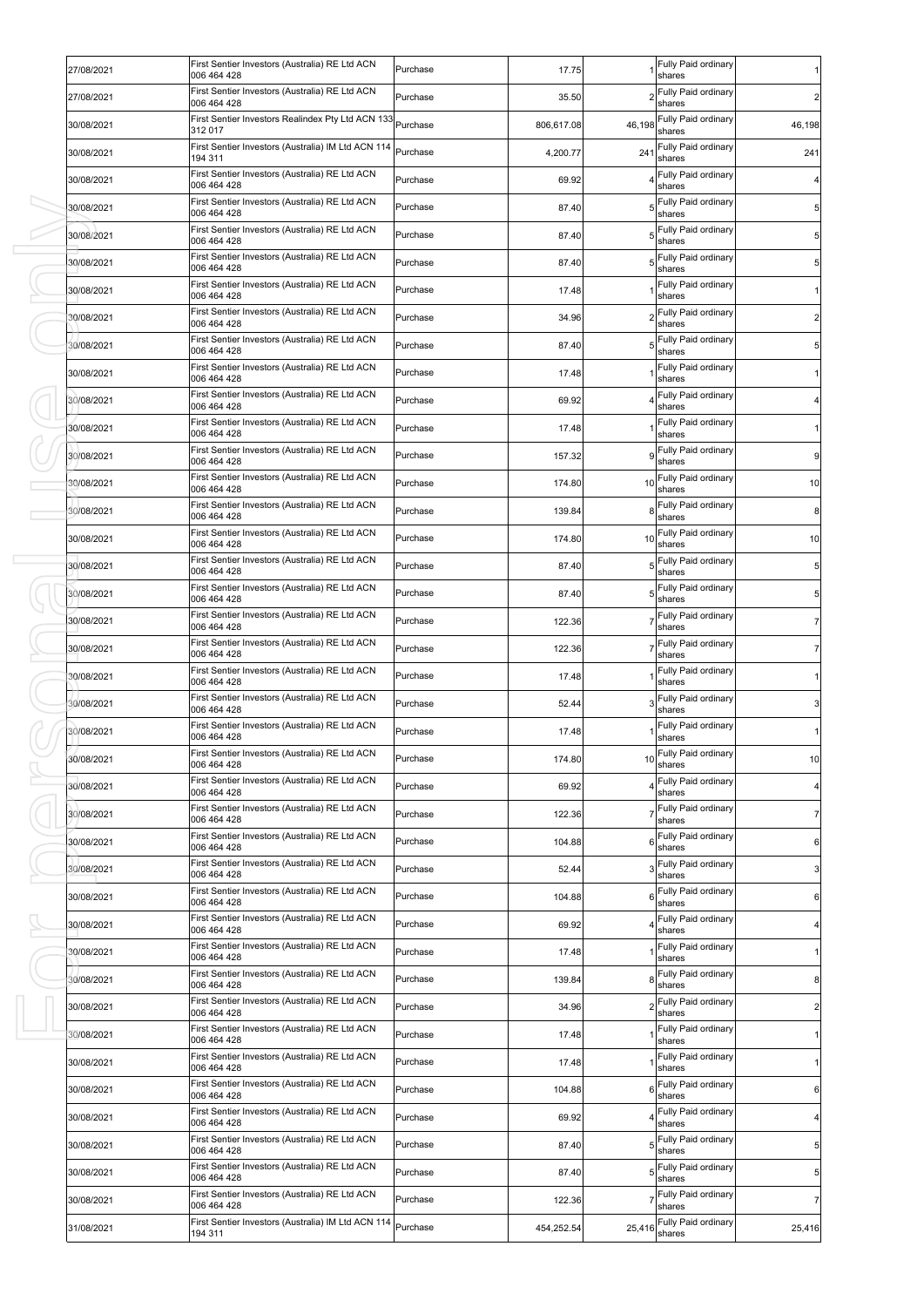| 31/08/2021 | First Sentier Investors (Australia) IM Ltd ACN 114 Purchase<br>194 311 |          | 34,726.66  |        | 1,943 Fully Paid ordinary<br>shares | 1,943           |
|------------|------------------------------------------------------------------------|----------|------------|--------|-------------------------------------|-----------------|
| 31/08/2021 | First Sentier Investors (Australia) IM Ltd ACN 114<br>194 311          | Purchase | 1,178.59   | 66     | Fully Paid ordinary<br>shares       | 66              |
| 31/08/2021 | First Sentier Investors (Australia) IM Ltd ACN 114<br>194 311          | Purchase | 11,170.44  | 625    | Fully Paid ordinary<br>shares       | 625             |
| 31/08/2021 | First Sentier Investors (Australia) IM Ltd ACN 114<br>194 311          | Purchase | 748,939.31 | 42,097 | Fully Paid ordinary<br>shares       | 42,097          |
| 31/08/2021 | First Sentier Investors (Australia) IM Ltd ACN 114<br>194 311          | Purchase | 12,242.80  | 685    | Fully Paid ordinary<br>shares       | 685             |
| 31/08/2021 | First Sentier Investors (Australia) IM Ltd ACN 114<br>194 311          | Purchase | 78,604.13  | 4,398  | Fully Paid ordinary<br>shares       | 4,398           |
| 31/08/2021 | First Sentier Investors (Australia) IM Ltd ACN 114<br>194 311          | Purchase | 63,716.18  | 3,565  | Fully Paid ordinary<br>shares       | 3,565           |
| 31/08/2021 | First Sentier Investors (Australia) RE Ltd ACN<br>006 464 428          | Sale     | 809.60     | 46     | Fully Paid ordinary<br>shares       | 46              |
| 31/08/2021 | First Sentier Investors (Australia) RE Ltd ACN<br>006 464 428          | Purchase | 121.59     |        | Fully Paid ordinary<br>shares       | $\overline{7}$  |
| 31/08/2021 | First Sentier Investors (Australia) RE Ltd ACN<br>006 464 428          | Purchase | 34.74      |        | Fully Paid ordinary<br>shares       | $\overline{c}$  |
| 31/08/2021 | First Sentier Investors (Australia) RE Ltd ACN<br>006 464 428          | Purchase | 17.37      |        | Fully Paid ordinary<br>shares       | $\mathbf{1}$    |
| 31/08/2021 | First Sentier Investors (Australia) IM Ltd ACN 114<br>194 311          | Purchase | 189,772.33 | 10,618 | Fully Paid ordinary<br>shares       | 10,618          |
| 31/08/2021 | First Sentier Investors (Australia) IM Ltd ACN 114<br>194 311          | Purchase | 52,970.39  | 2,965  | Fully Paid ordinary<br>shares       | 2,965           |
| 31/08/2021 | First Sentier Investors (Australia) IM Ltd ACN 114<br>194 311          | Sale     | 38,924.43  | 2,211  | Fully Paid ordinary<br>shares       | 2,211           |
| 01/09/2021 | First Sentier Investors (Australia) IM Ltd ACN 114<br>194 311          | Purchase | 2,150.42   | 120    | Fully Paid ordinary<br>shares       | 120             |
| 01/09/2021 | First Sentier Investors (Australia) IM Ltd ACN 114<br>194 311          | Sale     | 15,101.91  | 866    | Fully Paid ordinary<br>shares       | 866             |
| 01/09/2021 | First Sentier Investors (Australia) RE Ltd ACN<br>006 464 428          | Purchase | 18.03      |        | Fully Paid ordinary<br>shares       | $\mathbf{1}$    |
| 01/09/2021 | First Sentier Investors (Australia) RE Ltd ACN<br>006 464 428          | Purchase | 36.06      |        | Fully Paid ordinary<br>shares       | $\overline{2}$  |
| 01/09/2021 | First Sentier Investors (Australia) RE Ltd ACN<br>006 464 428          | Purchase | 54.09      |        | Fully Paid ordinary<br>shares       | 3 <sup>1</sup>  |
| 01/09/2021 | First Sentier Investors (Australia) RE Ltd ACN<br>006 464 428          | Purchase | 270.45     | 15     | Fully Paid ordinary<br>shares       | 15              |
| 01/09/2021 | First Sentier Investors (Australia) RE Ltd ACN<br>006 464 428          | Purchase | 72.12      |        | Fully Paid ordinary<br>shares       | 4               |
| 01/09/2021 | First Sentier Investors (Australia) RE Ltd ACN<br>006 464 428          | Purchase | 90.15      |        | Fully Paid ordinary<br>shares       | $5\phantom{.0}$ |
| 01/09/2021 | First Sentier Investors (Australia) RE Ltd ACN<br>006 464 428          | Purchase | 234.39     | 13     | Fully Paid ordinary<br>shares       | 13              |
| 01/09/2021 | First Sentier Investors (Australia) RE Ltd ACN<br>006 464 428          | Purchase | 54.09      |        | Fully Paid ordinary<br>shares       | $\mathbf{3}$    |
| 01/09/2021 | First Sentier Investors (Australia) RE Ltd ACN<br>006 464 428          | Purchase | 72.12      |        | Fully Paid ordinary<br>shares       | 4 <sub>1</sub>  |
| 01/09/2021 | First Sentier Investors (Australia) RE Ltd ACN<br>006 464 428          | Purchase | 36.06      |        | Fully Paid ordinary<br>shares       | $\mathbf{2}$    |
| 01/09/2021 | First Sentier Investors (Australia) RE Ltd ACN<br>006 464 428          | Purchase | 18.03      |        | Fully Paid ordinary<br>shares       | $\mathbf{1}$    |
| 01/09/2021 | First Sentier Investors (Australia) RE Ltd ACN<br>006 464 428          | Purchase | 90.15      |        | Fully Paid ordinary<br>shares       | 5               |
| 01/09/2021 | First Sentier Investors (Australia) RE Ltd ACN<br>006 464 428          | Purchase | 18.03      |        | Fully Paid ordinary<br>shares       | $\mathbf{1}$    |
| 01/09/2021 | First Sentier Investors (Australia) RE Ltd ACN<br>006 464 428          | Purchase | 18.03      |        | Fully Paid ordinary<br>shares       | 1               |
| 01/09/2021 | First Sentier Investors (Australia) RE Ltd ACN<br>006 464 428          | Purchase | 108.18     | 6      | Fully Paid ordinary<br>shares       | 6               |
| 01/09/2021 | First Sentier Investors (Australia) RE Ltd ACN<br>006 464 428          | Purchase | 90.15      |        | Fully Paid ordinary<br>shares       | 5 <sub>1</sub>  |
| 01/09/2021 | First Sentier Investors (Australia) RE Ltd ACN<br>006 464 428          | Purchase | 54.09      |        | Fully Paid ordinary<br>shares       | 3 <sub>l</sub>  |
| 01/09/2021 | First Sentier Investors (Australia) RE Ltd ACN<br>006 464 428          | Purchase | 144.24     |        | 8 Fully Paid ordinary<br>shares     | 8               |
| 01/09/2021 | First Sentier Investors (Australia) RE Ltd ACN<br>006 464 428          | Purchase | 18.03      |        | Fully Paid ordinary<br>shares       | 1               |
| 01/09/2021 | First Sentier Investors (Australia) RE Ltd ACN<br>006 464 428          | Purchase | 216.36     | 12     | Fully Paid ordinary<br>shares       | 12              |
| 01/09/2021 | First Sentier Investors (Australia) RE Ltd ACN<br>006 464 428          | Purchase | 36.06      |        | Fully Paid ordinary<br>shares       | $\overline{2}$  |
| 01/09/2021 | First Sentier Investors (Australia) RE Ltd ACN<br>006 464 428          | Purchase | 18.03      |        | Fully Paid ordinary<br>shares       | $\mathbf{1}$    |
| 01/09/2021 | First Sentier Investors (Australia) RE Ltd ACN<br>006 464 428          | Purchase | 36.06      |        | Fully Paid ordinary<br>shares       | $\overline{2}$  |
| 01/09/2021 | First Sentier Investors (Australia) RE Ltd ACN<br>006 464 428          | Purchase | 72.12      |        | Fully Paid ordinary<br>shares       | 4               |
| 01/09/2021 | First Sentier Investors (Australia) RE Ltd ACN<br>006 464 428          | Purchase | 270.45     | 15     | Fully Paid ordinary<br>shares       | 15              |
| 01/09/2021 | First Sentier Investors (Australia) RE Ltd ACN<br>006 464 428          | Purchase | 18.03      |        | Fully Paid ordinary<br>shares       | 1               |
| 01/09/2021 | First Sentier Investors (Australia) RE Ltd ACN<br>006 464 428          | Purchase | 18.03      |        | Fully Paid ordinary<br>shares       | 1               |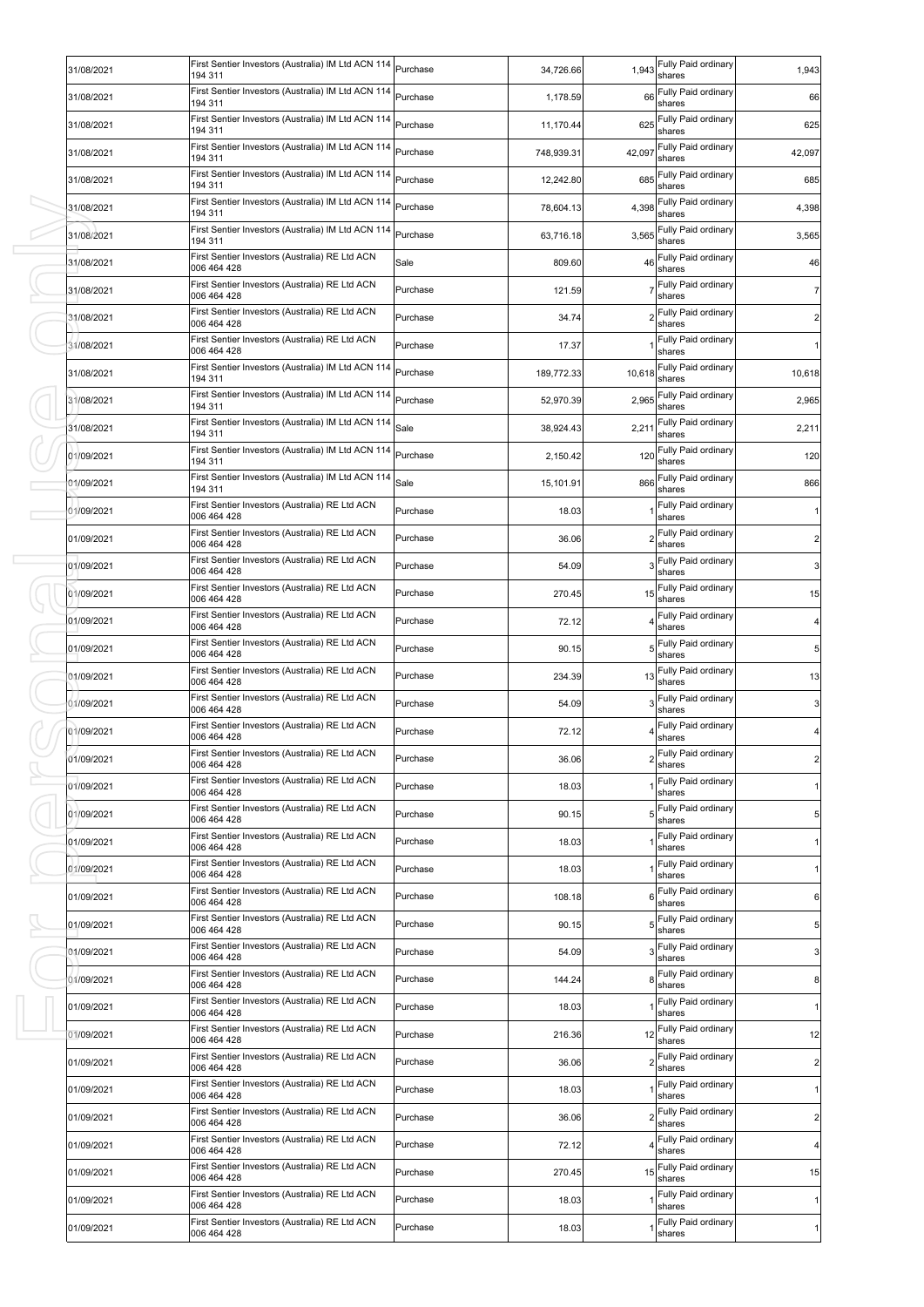| 01/09/2021               | First Sentier Investors (Australia) RE Ltd ACN<br>006 464 428          | Purchase | 18.03           |        | Fully Paid ordinary<br>shares    |                |
|--------------------------|------------------------------------------------------------------------|----------|-----------------|--------|----------------------------------|----------------|
| 01/09/2021               | First Sentier Investors (Australia) RE Ltd ACN<br>006 464 428          | Purchase | 36.06           |        | Fully Paid ordinary<br>shares    | $\overline{c}$ |
| 01/09/2021               | First Sentier Investors (Australia) RE Ltd ACN<br>006 464 428          | Purchase | 306.51          | 17     | Fully Paid ordinary<br>shares    | 17             |
| 01/09/2021               | First Sentier Investors (Australia) RE Ltd ACN<br>006 464 428          | Purchase | 18.03           |        | Fully Paid ordinary<br>shares    | 1              |
| 01/09/2021               | First Sentier Investors (Australia) RE Ltd ACN<br>006 464 428          | Purchase | 18.03           |        | Fully Paid ordinary<br>shares    |                |
| 01/09/2021               | First Sentier Investors (Australia) IM Ltd ACN 114<br>194 311          | Purchase | 162,020.89      | 9,042  | Fully Paid ordinary<br>shares    | 9,042          |
| 01/09/2021               | First Sentier Investors (Australia) IM Ltd ACN 114<br>194 311          | Sale     | 854.01          | 49     | Fully Paid ordinary<br>shares    | 49             |
| 02/09/2021               | First Sentier Investors (Australia) RE Ltd ACN<br>006 464 428          | Purchase | 17.94           |        | Fully Paid ordinary<br>shares    | 1              |
| 02/09/2021               | First Sentier Investors (Australia) RE Ltd ACN<br>006 464 428          | Purchase | 17.94           |        | Fully Paid ordinary<br>shares    |                |
| 02/09/2021               | First Sentier Investors (Australia) RE Ltd ACN<br>006 464 428          | Purchase | 17.94           |        | Fully Paid ordinary<br>shares    |                |
| 02/09/2021               | First Sentier Investors (Australia) RE Ltd ACN<br>006 464 428          | Purchase | 35.88           |        | Fully Paid ordinary<br>shares    | $\overline{2}$ |
| 02/09/2021               | First Sentier Investors (Australia) RE Ltd ACN<br>006 464 428          | Purchase | 17.94           |        | Fully Paid ordinary<br>shares    |                |
| 02/09/2021               | First Sentier Investors (Australia) RE Ltd ACN<br>006 464 428          | Purchase | 17.94           |        | Fully Paid ordinary<br>shares    |                |
| 02/09/2021               | First Sentier Investors (Australia) RE Ltd ACN<br>006 464 428          | Purchase | 17.94           |        | Fully Paid ordinary<br>shares    |                |
| 02/09/2021               | First Sentier Investors (Australia) RE Ltd ACN<br>006 464 428          | Purchase | 592.02          | 33     | Fully Paid ordinary<br>shares    | 33             |
| 02/09/2021               | First Sentier Investors Realindex Pty Ltd ACN 133<br>312 017           | Purchase | 41.365.72       | 2,293  | Fully Paid ordinary<br>shares    | 2,293          |
| 03/09/2021               | First Sentier Investors (Australia) IM Ltd ACN 114<br>194 311          | Sale     | 1,719.12        | 96     | Fully Paid ordinary<br>shares    | 96             |
| 03/09/2021               | First Sentier Investors (Australia) IM Ltd ACN 114<br>194 311          | Purchase | 4,403.33        | 243    | Fully Paid ordinary<br>shares    | 243            |
| 03/09/2021               | First Sentier Investors (Australia) RE Ltd ACN                         | Purchase | 707.46          |        | 39 Fully Paid ordinary           | 39             |
| 03/09/2021               | 006 464 428<br>First Sentier Investors (Australia) IM Ltd ACN 114      | Sale     | 12,230.82       | 683    | shares<br>Fully Paid ordinary    | 683            |
| 06/09/2021               | 194 311<br>First Sentier Investors (Australia) IM Ltd ACN 114          | Purchase | 5,875.24        | 323    | shares<br>Fully Paid ordinary    | 323            |
| 06/09/2021               | 194 311<br>First Sentier Investors Realindex Pty Ltd ACN 133           | Sale     | 3,698.20        | 205    | shares<br>Fully Paid ordinary    | 205            |
| 07/09/2021               | 312 017<br>First Sentier Investors (Australia) IM Ltd ACN 114          | Purchase | 311.07          | 17     | shares<br>Fully Paid ordinary    | 17             |
| 07/09/2021               | 194 311<br>First Sentier Investors (Australia) IM Ltd ACN 114          | Sale     | 126,443.80      | 7,000  | shares<br>Fully Paid ordinary    | 7,000          |
| 07/09/2021               | 194 311<br>First Sentier Investors (Australia) IM Ltd ACN 114 Purchase |          | 2,951.67        | 162    | shares<br>Fully Paid ordinary    | 162            |
| 07/09/2021               | 194 311<br>First Sentier Investors (Australia) IM Ltd ACN 114          | Sale     | 1,105.03        |        | shares<br>61 Fully Paid ordinary | 61             |
| 08/09/2021               | 194 311<br>First Sentier Investors (Australia) IM Ltd ACN 114          | Purchase | 2,910.58        | 163    | shares<br>Fully Paid ordinary    | 163            |
| 08/09/2021               | 194 311<br>First Sentier Investors (Australia) IM Ltd ACN 114          | Sale     | 565,174.42      | 31,217 | shares<br>Fully Paid ordinary    | 31,217         |
| 08/09/2021               | 194 311<br>First Sentier Investors (Australia) RE Ltd ACN              | Purchase | 1,799.00        | 100    | shares<br>Fully Paid ordinary    | 100            |
| 08/09/2021               | 006 464 428<br>First Sentier Investors (Australia) RE Ltd ACN          | Purchase | 1,709.05        | 95     | shares<br>Fully Paid ordinary    | 95             |
| 08/09/2021               | 006 464 428<br>First Sentier Investors (Australia) RE Ltd ACN          | Purchase | 899.50          |        | shares<br>50 Fully Paid ordinary | 50             |
| 08/09/2021               | 006 464 428<br>First Sentier Investors (Australia) RE Ltd ACN          | Purchase | 107.94          | 6      | shares<br>Fully Paid ordinary    | 6              |
| 08/09/2021               | 006 464 428<br>First Sentier Investors (Australia) RE Ltd ACN          | Purchase | 107.94          | 6      | shares<br>Fully Paid ordinary    | $\,6$          |
| 08/09/2021               | 006 464 428<br>First Sentier Investors (Australia) RE Ltd ACN          | Purchase | 251.86          | 14     | shares<br>Fully Paid ordinary    | 14             |
| 08/09/2021               | 006 464 428<br>First Sentier Investors (Australia) RE Ltd ACN          | Purchase | 53.97           | 3      | shares<br>Fully Paid ordinary    | 3              |
| 08/09/2021               | 006 464 428<br>First Sentier Investors (Australia) RE Ltd ACN          | Purchase | 17.99           |        | shares<br>Fully Paid ordinary    | 1              |
|                          | 006 464 428<br>First Sentier Investors (Australia) RE Ltd ACN          | Purchase |                 |        | shares<br>Fully Paid ordinary    | 1              |
| 08/09/2021<br>08/09/2021 | 006 464 428<br>First Sentier Investors (Australia) RE Ltd ACN          | Purchase | 17.99<br>215.88 | 12     | shares<br>Fully Paid ordinary    | 12             |
|                          | 006 464 428<br>First Sentier Investors (Australia) RE Ltd ACN          |          | 89.95           | 5      | shares<br>Fully Paid ordinary    | 5              |
| 08/09/2021               | 006 464 428<br>First Sentier Investors (Australia) RE Ltd ACN          | Purchase |                 |        | shares<br>Fully Paid ordinary    |                |
| 08/09/2021               | 006 464 428<br>First Sentier Investors (Australia) RE Ltd ACN          | Purchase | 197.89          | 11     | shares<br>Fully Paid ordinary    | 11             |
| 08/09/2021               | 006 464 428<br>First Sentier Investors (Australia) RE Ltd ACN          | Purchase | 53.97           |        | shares<br>Fully Paid ordinary    | $\mathbf{3}$   |
| 08/09/2021               | 006 464 428<br>First Sentier Investors (Australia) RE Ltd ACN          | Purchase | 107.94          | 6      | shares<br>Fully Paid ordinary    | 6              |
| 08/09/2021               | 006 464 428                                                            | Purchase | 107.94          | 6      | shares                           | 6              |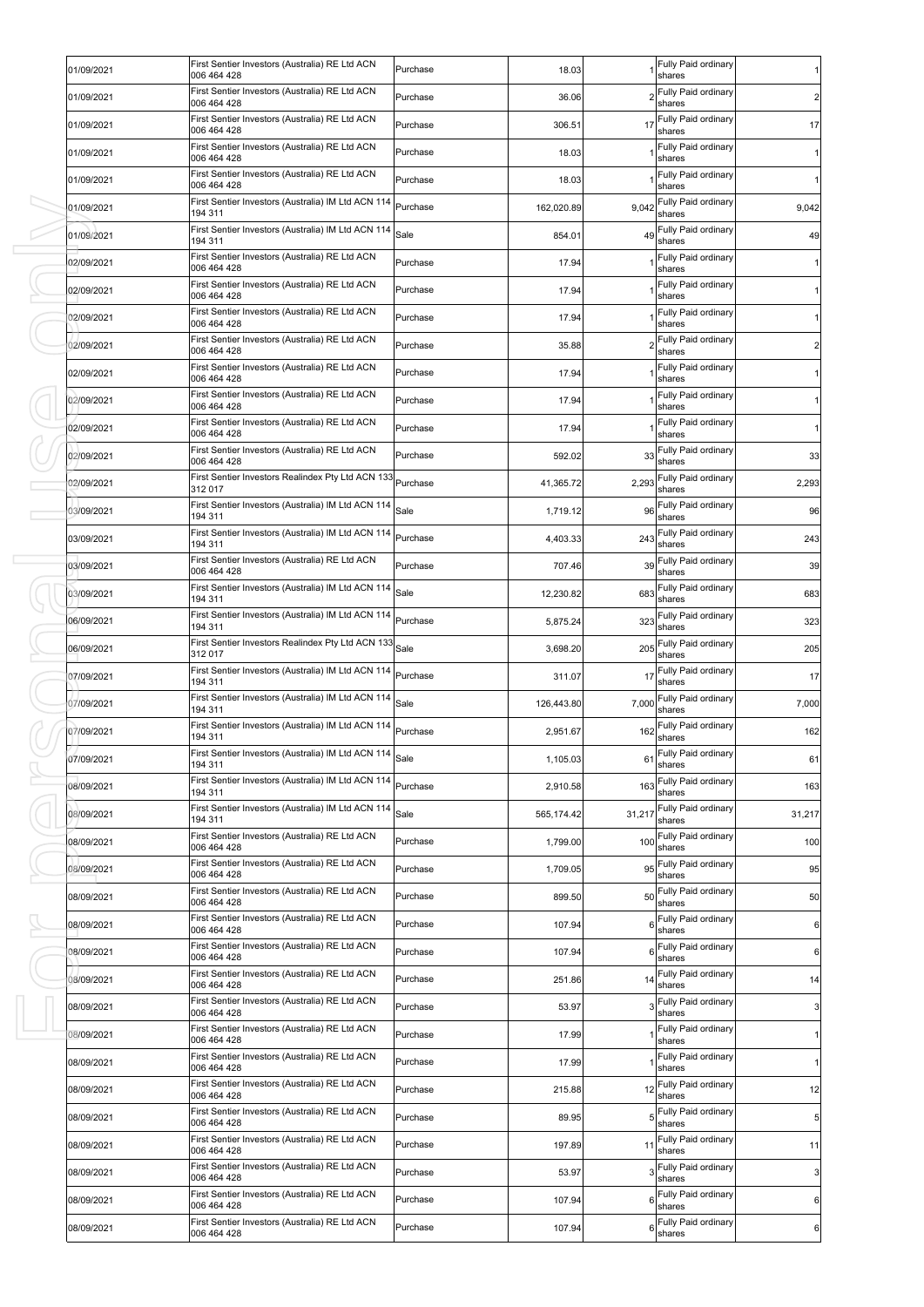| 08/09/2021 | First Sentier Investors (Australia) RE Ltd ACN<br>006 464 428         | Purchase | 2,770.46      | 154     | Fully Paid ordinary<br>shares   | 154            |
|------------|-----------------------------------------------------------------------|----------|---------------|---------|---------------------------------|----------------|
| 09/09/2021 | First Sentier Investors Realindex Pty Ltd ACN 133<br>312 017          | Sale     | 6,077.25      | 333     | Fully Paid ordinary<br>shares   | 333            |
| 09/09/2021 | First Sentier Investors (Australia) IM Ltd ACN 114<br>194 311         | Purchase | 319.09        | 18      | Fully Paid ordinary<br>shares   | 18             |
| 09/09/2021 | First Sentier Investors (Australia) IM Ltd ACN 114<br>194 311         | Purchase | 54,806.32     | 3,096   | Fully Paid ordinary<br>shares   | 3,096          |
| 09/09/2021 | First Sentier Investors (Australia) IM Ltd ACN 114<br>194 311         | Purchase | 115,511.74    | 6,516   | Fully Paid ordinary<br>shares   | 6,516          |
| 09/09/2021 | First Sentier Investors (Australia) IM Ltd ACN 114<br>194 311         | Purchase | 50,540.82     | 2,851   | Fully Paid ordinary<br>shares   | 2,851          |
| 09/09/2021 | First Sentier Investors (Australia) IM Ltd ACN 114<br>194 311         | Sale     | 402,305.20    | 22,000  | Fully Paid ordinary<br>shares   | 22,000         |
| 09/09/2021 | First Sentier Investors (Australia) IM Ltd ACN 114<br>194 311         | Purchase | 17,993.31     | 1,015   | Fully Paid ordinary<br>shares   | 1,015          |
| 09/09/2021 | First Sentier Investors (Australia) RE Ltd ACN<br>006 464 428         | Sale     | 36.48         |         | Fully Paid ordinary<br>shares   | $\overline{2}$ |
| 09/09/2021 | First Sentier Investors (Australia) RE Ltd ACN<br>006 464 428         | Purchase | 71.20         |         | Fully Paid ordinary<br>shares   | $\overline{a}$ |
| 09/09/2021 | First Sentier Investors (Australia) RE Ltd ACN<br>006 464 428         | Purchase | 35.60         |         | Fully Paid ordinary<br>shares   | $\overline{c}$ |
| 09/09/2021 | First Sentier Investors (Australia) RE Ltd ACN<br>006 464 428         | Purchase | 35.60         |         | Fully Paid ordinary<br>shares   | $\overline{2}$ |
| 09/09/2021 | First Sentier Investors (Australia) RE Ltd ACN<br>006 464 428         | Purchase | 17.80         |         | Fully Paid ordinary<br>shares   | 1              |
| 09/09/2021 | First Sentier Investors (Australia) RE Ltd ACN<br>006 464 428         | Purchase | 35.60         |         | Fully Paid ordinary<br>shares   | 2              |
| 09/09/2021 | First Sentier Investors (Australia) RE Ltd ACN<br>006 464 428         | Purchase | 89.00         |         | Fully Paid ordinary<br>shares   | 5              |
| 09/09/2021 | First Sentier Investors (Australia) IM Ltd ACN 114<br>194 311         | Purchase | 16,397.85     | 925     | Fully Paid ordinary<br>shares   | 925            |
| 09/09/2021 | First Sentier Investors (Australia) IM Ltd ACN 114<br>194 311         | Purchase | 278,869.73    | 15,731  | Fully Paid ordinary<br>shares   | 15,731         |
| 09/09/2021 | First Sentier Investors (Australia) IM Ltd ACN 114<br>194 311         | Purchase | 78,331.09     | 4,422   | Fully Paid ordinary<br>shares   | 4,422          |
| 09/09/2021 | First Sentier Investors (Australia) IM Ltd ACN 114<br>194 311         | Sale     | 375,351.90    | 21,000  | Fully Paid ordinary<br>shares   | 21,000         |
| 10/09/2021 | First Sentier Investors (Australia) IM Ltd ACN 114<br>194 311         | Purchase | 539,529.96    | 30,487  | Fully Paid ordinary<br>shares   | 30,487         |
| 10/09/2021 | First Sentier Investors (Australia) IM Ltd ACN 114<br>194 311         | Sale     | 5,588.05      | 313     | Fully Paid ordinary<br>shares   | 313            |
| 10/09/2021 | First Sentier Investors (Australia) RE Ltd ACN<br>006 464 428         | Purchase | 35.34         |         | Fully Paid ordinary<br>shares   | $\overline{c}$ |
| 10/09/2021 | First Sentier Investors (Australia) RE Ltd ACN<br>006 464 428         | Purchase | 17.67         |         | Fully Paid ordinary<br>shares   | $\mathbf{1}$   |
| 10/09/2021 | First Sentier Investors (Australia) RE Ltd ACN<br>006 464 428         | Purchase | 17.67         |         | Fully Paid ordinary<br>shares   | 1              |
| 10/09/2021 | First Sentier Investors (Australia) RE Ltd ACN<br>006 464 428         | Purchase | 35.34         |         | Fully Paid ordinary<br>shares   | $\overline{2}$ |
| 10/09/2021 | First Sentier Investors (Australia) RE Ltd ACN<br>006 464 428         | Purchase | 35.34         |         | 2 Fully Paid ordinary<br>shares | 2              |
| 10/09/2021 | First Sentier Investors (Australia) RE Ltd ACN<br>006 464 428         | Purchase | 17.67         |         | Fully Paid ordinary<br>shares   | 1              |
| 10/09/2021 | First Sentier Investors (Australia) RE Ltd ACN<br>006 464 428         | Purchase | 35.34         |         | Fully Paid ordinary<br>shares   | $\overline{2}$ |
| 10/09/2021 | First Sentier Investors (Australia) RE Ltd ACN<br>006 464 428         | Purchase | 35.34         |         | Fully Paid ordinary<br>shares   | $2 \vert$      |
| 10/09/2021 | First Sentier Investors (Australia) RE Ltd ACN<br>006 464 428         | Purchase | 335.69        | 19      | Fully Paid ordinary<br>shares   | 19             |
| 10/09/2021 | First Sentier Investors (Australia) RE Ltd ACN<br>006 464 428         | Purchase | 17.67         |         | Fully Paid ordinary<br>shares   | 1              |
| 10/09/2021 | First Sentier Investors (Australia) RE Ltd ACN<br>006 464 428         | Purchase | 17.67         |         | Fully Paid ordinary<br>shares   | 1              |
| 10/09/2021 | First Sentier Investors (Australia) RE Ltd ACN<br>006 464 428         | Purchase | 17.67         |         | Fully Paid ordinary<br>shares   | 11             |
| 10/09/2021 | First Sentier Investors (Australia) RE Ltd ACN<br>006 464 428         | Purchase | 88.34         |         | Fully Paid ordinary<br>shares   | 5              |
| 10/09/2021 | First Sentier Investors (Australia) IM Ltd ACN 114<br>194 311         | Purchase | 11,655,719.84 | 657,772 | Fully Paid ordinary<br>shares   | 657,772        |
| 10/09/2021 | First Sentier Investors (Australia) IM Ltd ACN 114<br>194 311         | Sale     | 1,400,273.64  | 78,514  | Fully Paid ordinary<br>shares   | 78,514         |
| 13/09/2021 | First Sentier Investors (Australia) IM Ltd ACN 114<br>194 311         | Sale     | 11,655,719.84 | 657,772 | Fully Paid ordinary<br>shares   | 657,772        |
| 13/09/2021 | First Sentier Investors (Australia) IM Ltd ACN 114<br>194 311         | Purchase | 46,718.96     | 2,673   | Fully Paid ordinary<br>shares   | 2,673          |
| 13/09/2021 | First Sentier Investors Realindex Pty Ltd ACN 133 Purchase<br>312 017 |          | 51,578.88     | 2,944   | Fully Paid ordinary<br>shares   | 2,944          |
| 13/09/2021 | First Sentier Investors (Australia) RE Ltd ACN<br>006 464 428         | Sale     | 531.09        | 30      | Fully Paid ordinary<br>shares   | 30             |
| 13/09/2021 | First Sentier Investors (Australia) RE Ltd ACN<br>006 464 428         | Purchase | 52.38         |         | Fully Paid ordinary<br>shares   | 3 <sub>l</sub> |
| 13/09/2021 | First Sentier Investors (Australia) RE Ltd ACN<br>006 464 428         | Purchase | 69.84         |         | Fully Paid ordinary<br>shares   | $\overline{4}$ |
| 13/09/2021 | First Sentier Investors (Australia) RE Ltd ACN<br>006 464 428         | Purchase | 69.84         |         | Fully Paid ordinary<br>shares   | $\overline{a}$ |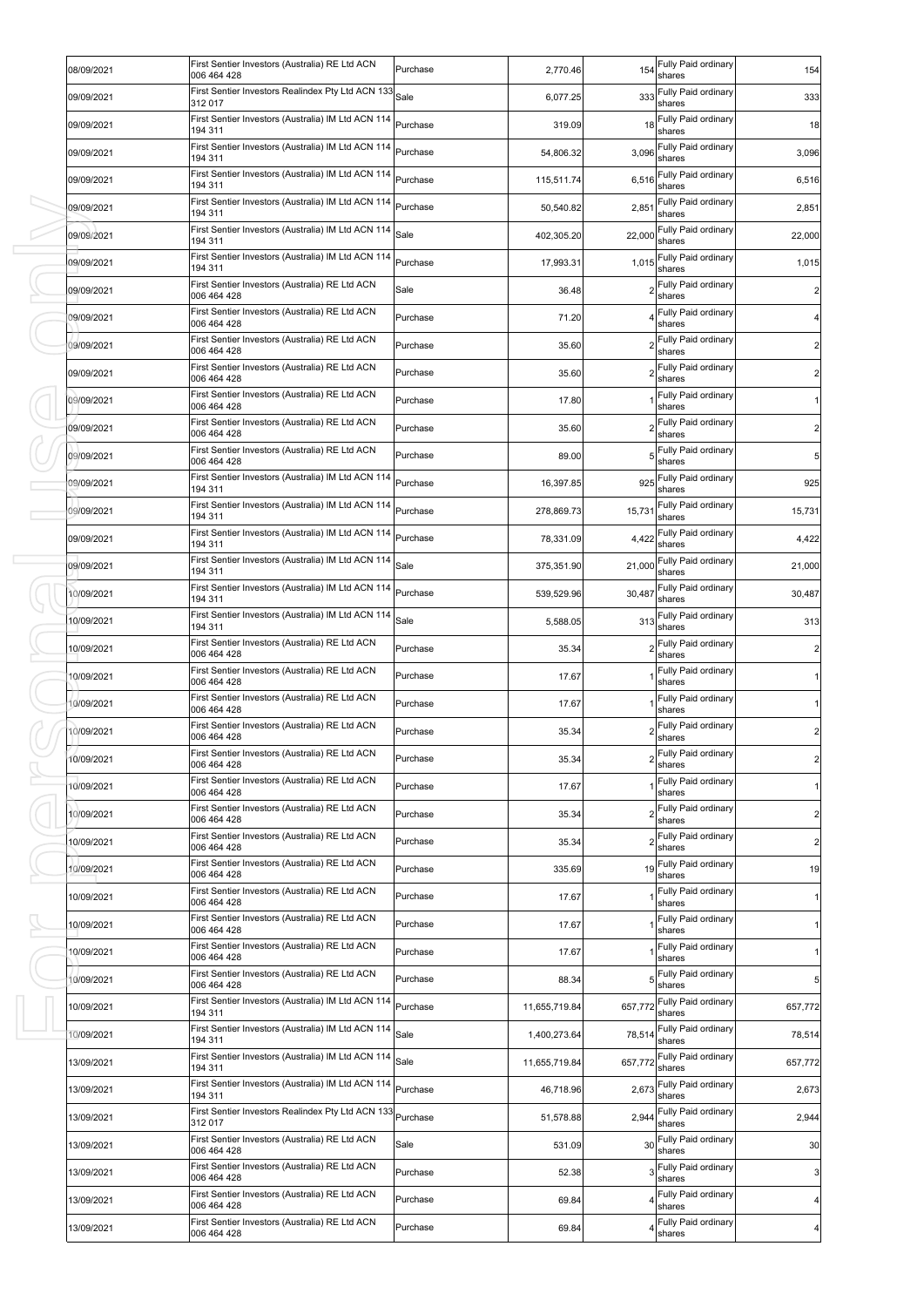| 13/09/2021 | First Sentier Investors (Australia) RE Ltd ACN<br>006 464 428          | Purchase | 122.22    |                | Fully Paid ordinary<br>shares   | $\overline{7}$          |
|------------|------------------------------------------------------------------------|----------|-----------|----------------|---------------------------------|-------------------------|
| 13/09/2021 | First Sentier Investors (Australia) RE Ltd ACN<br>006 464 428          | Purchase | 69.84     |                | Fully Paid ordinary<br>shares   | 4                       |
| 13/09/2021 | First Sentier Investors (Australia) RE Ltd ACN<br>006 464 428          | Purchase | 34.92     |                | Fully Paid ordinary<br>shares   | $\overline{2}$          |
| 13/09/2021 | First Sentier Investors (Australia) RE Ltd ACN<br>006 464 428          | Purchase | 34.92     |                | Fully Paid ordinary<br>shares   | $\overline{c}$          |
| 13/09/2021 | First Sentier Investors (Australia) RE Ltd ACN<br>006 464 428          | Purchase | 17.46     |                | Fully Paid ordinary<br>shares   | 1                       |
| 13/09/2021 | First Sentier Investors (Australia) RE Ltd ACN<br>006 464 428          | Purchase | 34.92     |                | Fully Paid ordinary<br>shares   | $\overline{c}$          |
| 13/09/2021 | First Sentier Investors (Australia) RE Ltd ACN<br>006 464 428          | Purchase | 209.52    | 12             | Fully Paid ordinary<br>shares   | 12                      |
| 13/09/2021 | First Sentier Investors (Australia) RE Ltd ACN<br>006 464 428          | Purchase | 17.46     |                | Fully Paid ordinary<br>shares   | 1                       |
| 13/09/2021 | First Sentier Investors (Australia) RE Ltd ACN<br>006 464 428          | Purchase | 122.22    |                | Fully Paid ordinary<br>shares   | $\overline{7}$          |
| 13/09/2021 | First Sentier Investors (Australia) RE Ltd ACN<br>006 464 428          | Purchase | 87.30     |                | Fully Paid ordinary<br>shares   | 5                       |
| 13/09/2021 | First Sentier Investors (Australia) IM Ltd ACN 114<br>194 311          | Purchase | 3,357.54  | 192            | Fully Paid ordinary<br>shares   | 192                     |
| 14/09/2021 | First Sentier Investors (Australia) RE Ltd ACN<br>006 464 428          | Sale     | 548.08    | 31             | Fully Paid ordinary<br>shares   | 31                      |
| 14/09/2021 | First Sentier Investors (Australia) RE Ltd ACN<br>006 464 428          | Purchase | 69.84     |                | Fully Paid ordinary<br>shares   | 4                       |
| 14/09/2021 | First Sentier Investors (Australia) RE Ltd ACN<br>006 464 428          | Purchase | 34.92     |                | Fully Paid ordinary<br>shares   | 2                       |
| 14/09/2021 | First Sentier Investors (Australia) RE Ltd ACN<br>006 464 428          | Purchase | 17.46     |                | Fully Paid ordinary<br>shares   |                         |
| 14/09/2021 | First Sentier Investors (Australia) RE Ltd ACN<br>006 464 428          | Purchase | 17.46     |                | Fully Paid ordinary             |                         |
| 14/09/2021 | First Sentier Investors (Australia) RE Ltd ACN                         | Purchase | 52.38     |                | shares<br>Fully Paid ordinary   | 3                       |
| 14/09/2021 | 006 464 428<br>First Sentier Investors (Australia) RE Ltd ACN          | Purchase | 69.84     |                | shares<br>Fully Paid ordinary   |                         |
| 14/09/2021 | 006 464 428<br>First Sentier Investors (Australia) RE Ltd ACN          | Purchase | 17.46     |                | shares<br>Fully Paid ordinary   |                         |
| 14/09/2021 | 006 464 428<br>First Sentier Investors (Australia) RE Ltd ACN          | Purchase | 69.84     |                | shares<br>Fully Paid ordinary   |                         |
| 14/09/2021 | 006 464 428<br>First Sentier Investors (Australia) RE Ltd ACN          | Purchase | 453.96    | 26             | shares<br>Fully Paid ordinary   | 26                      |
| 14/09/2021 | 006 464 428<br>First Sentier Investors (Australia) IM Ltd ACN 114      | Sale     | 19,018.28 | 1,074          | shares<br>Fully Paid ordinary   | 1,074                   |
| 14/09/2021 | 194 311<br>First Sentier Investors (Australia) IM Ltd ACN 114          | Sale     | 1,754.60  | 99             | shares<br>Fully Paid ordinary   | 99                      |
| 15/09/2021 | 194 311<br>First Sentier Investors Realindex Pty Ltd ACN 133 Purchase  |          | 19,288.80 | 1,080          | shares<br>Fully Paid ordinary   | 1,080                   |
| 15/09/2021 | 312 017<br>First Sentier Investors (Australia) IM Ltd ACN 114 Purchase |          | 24,142.39 | 1,353          | shares<br>Fully Paid ordinary   | 1,353                   |
| 16/09/2021 | 194 311<br>First Sentier Investors (Australia) RE Ltd ACN              | Sale     | 87.40     |                | shares<br>5 Fully Paid ordinary | $\sqrt{5}$              |
| 16/09/2021 | 006 464 428<br>First Sentier Investors (Australia) RE Ltd ACN          | Purchase | 36.04     |                | shares<br>Fully Paid ordinary   | $\overline{c}$          |
| 16/09/2021 | 006 464 428<br>First Sentier Investors (Australia) RE Ltd ACN          | Purchase | 36.04     |                | shares<br>Fully Paid ordinary   | $\overline{c}$          |
|            | 006 464 428<br>First Sentier Investors (Australia) RE Ltd ACN          |          |           |                | shares<br>Fully Paid ordinary   |                         |
| 16/09/2021 | 006 464 428<br>First Sentier Investors (Australia) RE Ltd ACN          | Purchase | 54.06     |                | shares<br>Fully Paid ordinary   | $\mathbf{3}$            |
| 16/09/2021 | 006 464 428<br>First Sentier Investors (Australia) RE Ltd ACN          | Purchase | 90.10     |                | shares<br>Fully Paid ordinary   | 5                       |
| 16/09/2021 | 006 464 428<br>First Sentier Investors (Australia) RE Ltd ACN          | Purchase | 18.02     |                | shares<br>Fully Paid ordinary   | 1                       |
| 16/09/2021 | 006 464 428<br>First Sentier Investors (Australia) RE Ltd ACN          | Purchase | 54.06     |                | shares<br>Fully Paid ordinary   | $\mathbf{3}$            |
| 16/09/2021 | 006 464 428<br>First Sentier Investors (Australia) RE Ltd ACN          | Purchase | 18.02     |                | shares<br>Fully Paid ordinary   | 1                       |
| 16/09/2021 | 006 464 428<br>First Sentier Investors (Australia) RE Ltd ACN          | Purchase | 36.04     |                | shares<br>Fully Paid ordinary   | $\overline{c}$          |
| 16/09/2021 | 006 464 428<br>First Sentier Investors (Australia) RE Ltd ACN          | Purchase | 36.04     | $\overline{2}$ | shares<br>Fully Paid ordinary   | $\overline{c}$          |
| 16/09/2021 | 006 464 428<br>First Sentier Investors (Australia) RE Ltd ACN          | Purchase | 36.04     |                | shares<br>Fully Paid ordinary   | $\overline{c}$          |
| 16/09/2021 | 006 464 428<br>First Sentier Investors (Australia) RE Ltd ACN          | Purchase | 36.04     |                | shares<br>Fully Paid ordinary   | $\overline{c}$          |
| 16/09/2021 | 006 464 428<br>First Sentier Investors (Australia) RE Ltd ACN          | Purchase | 18.02     |                | shares<br>Fully Paid ordinary   | 1                       |
| 16/09/2021 | 006 464 428<br>First Sentier Investors (Australia) RE Ltd ACN          | Purchase | 18.02     |                | shares<br>Fully Paid ordinary   | 1                       |
| 16/09/2021 | 006 464 428                                                            | Purchase | 90.10     |                | shares                          | 5                       |
| 16/09/2021 | First Sentier Investors (Australia) RE Ltd ACN<br>006 464 428          | Purchase | 36.04     |                | Fully Paid ordinary<br>shares   | $\overline{\mathbf{c}}$ |
| 16/09/2021 | First Sentier Investors (Australia) RE Ltd ACN<br>006 464 428          | Purchase | 18.02     |                | Fully Paid ordinary<br>shares   | 1                       |
| 16/09/2021 | First Sentier Investors (Australia) RE Ltd ACN<br>006 464 428          | Purchase | 18.02     |                | Fully Paid ordinary<br>shares   |                         |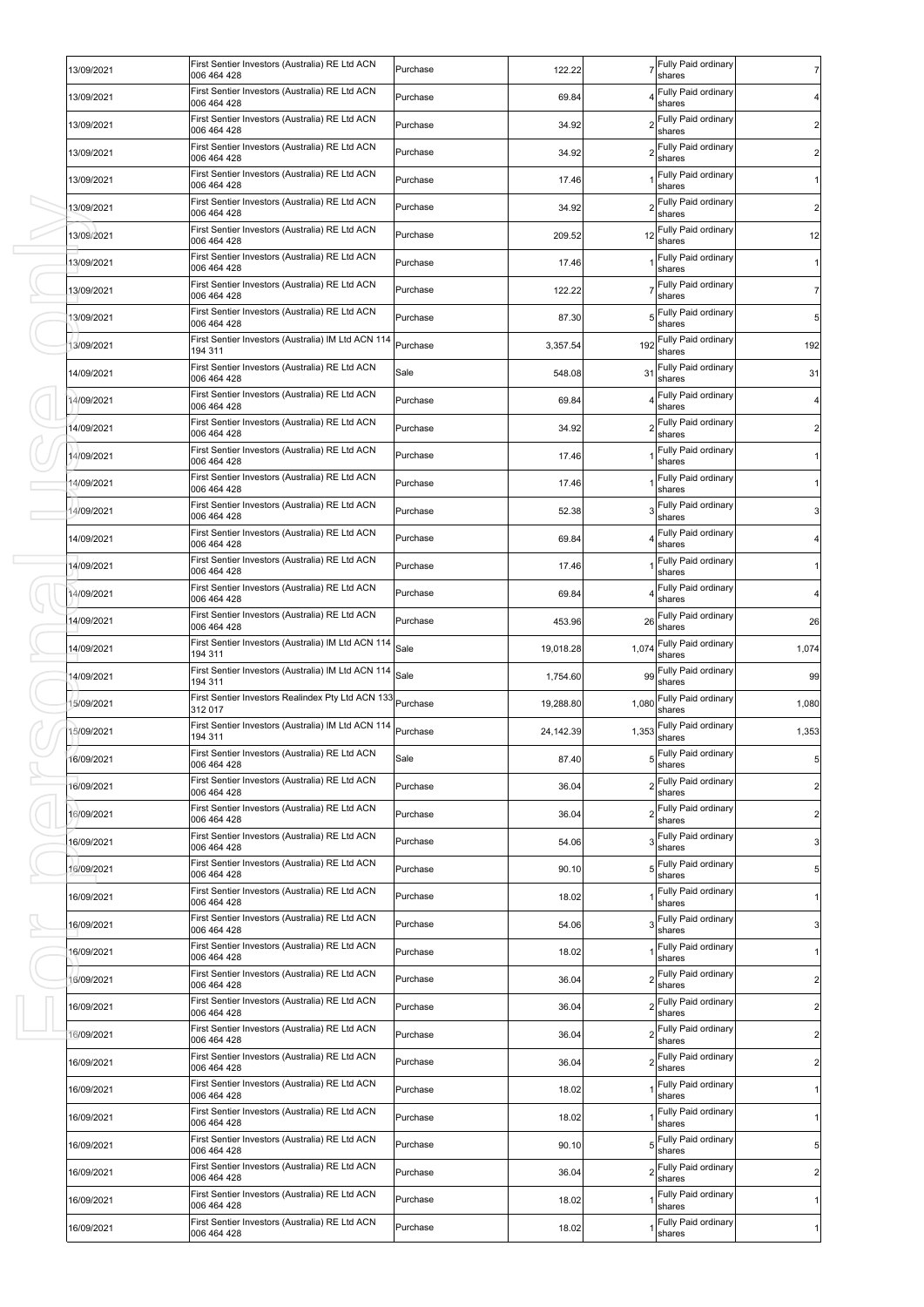| 16/09/2021 | First Sentier Investors (Australia) RE Ltd ACN<br>006 464 428         | Purchase | 18.02      |                | Fully Paid ordinary<br>shares    |                |
|------------|-----------------------------------------------------------------------|----------|------------|----------------|----------------------------------|----------------|
| 16/09/2021 | First Sentier Investors (Australia) RE Ltd ACN<br>006 464 428         | Purchase | 720.80     | 40             | Fully Paid ordinary<br>shares    | 40             |
| 16/09/2021 | First Sentier Investors Realindex Pty Ltd ACN 133<br>312 017          | Sale     | 493,219.04 | 27,992         | Fully Paid ordinary<br>shares    | 27,992         |
| 16/09/2021 | First Sentier Investors (Australia) IM Ltd ACN 114<br>194 311         | Purchase | 26,585.09  | 1,480          | Fully Paid ordinary<br>shares    | 1,480          |
| 17/09/2021 | First Sentier Investors Realindex Pty Ltd ACN 133 Purchase<br>312 017 |          | 218,279.82 | 12,174         | Fully Paid ordinary<br>shares    | 12,174         |
| 17/09/2021 | First Sentier Investors (Australia) IM Ltd ACN 114<br>194 311         | Purchase | 53,492.94  | 2,989          | Fully Paid ordinary<br>shares    | 2,989          |
| 17/09/2021 | First Sentier Investors Realindex Pty Ltd ACN 133<br>312 017          | Purchase | 42,332.73  | 2,361          | Fully Paid ordinary<br>shares    | 2,361          |
| 17/09/2021 | First Sentier Investors (Australia) IM Ltd ACN 114<br>194 311         | Purchase | 36,169.03  | 2,021          | Fully Paid ordinary<br>shares    | 2,021          |
| 17/09/2021 | First Sentier Investors Realindex Pty Ltd ACN 133<br>312 017          | Sale     | 492,132.30 | 27,555         | Fully Paid ordinary<br>shares    | 27,555         |
| 17/09/2021 | First Sentier Investors (Australia) RE Ltd ACN<br>006 464 428         | Sale     | 17.78      |                | Fully Paid ordinary<br>shares    |                |
| 17/09/2021 | First Sentier Investors (Australia) RE Ltd ACN<br>006 464 428         | Sale     | 53.34      |                | Fully Paid ordinary<br>shares    | $\mathbf{3}$   |
| 17/09/2021 | First Sentier Investors (Australia) RE Ltd ACN<br>006 464 428         | Sale     | 1,066.80   | 60             | Fully Paid ordinary<br>shares    | 60             |
| 20/09/2021 | First Sentier Investors (Australia) IM Ltd ACN 114<br>194 311         | Purchase | 251,632.45 | 14,121         | Fully Paid ordinary<br>shares    | 14,121         |
| 20/09/2021 | First Sentier Investors (Australia) IM Ltd ACN 114<br>194 311         | Purchase | 5,627.11   | 316            | Fully Paid ordinary<br>shares    | 316            |
| 20/09/2021 | First Sentier Investors (Australia) RE Ltd ACN<br>006 464 428         | Sale     | 268.35     | 15             | Fully Paid ordinary<br>shares    | 15             |
| 21/09/2021 | First Sentier Investors (Australia) IM Ltd ACN 114<br>194 311         | Purchase | 58,690.96  | 3,206          | Fully Paid ordinary<br>shares    | 3,206          |
| 21/09/2021 | First Sentier Investors (Australia) RE Ltd ACN<br>006 464 428         | Purchase | 252.84     | 14             | Fully Paid ordinary<br>shares    | 14             |
| 21/09/2021 | First Sentier Investors (Australia) RE Ltd ACN<br>006 464 428         | Purchase | 162.54     | 9              | Fully Paid ordinary<br>shares    | 9              |
| 21/09/2021 | First Sentier Investors (Australia) RE Ltd ACN<br>006 464 428         | Purchase | 162.54     |                | Fully Paid ordinary<br>shares    | 9              |
| 21/09/2021 | First Sentier Investors (Australia) RE Ltd ACN<br>006 464 428         | Purchase | 90.30      |                | Fully Paid ordinary<br>shares    | 5              |
| 21/09/2021 | First Sentier Investors (Australia) RE Ltd ACN<br>006 464 428         | Purchase | 54.18      |                | Fully Paid ordinary<br>shares    |                |
| 21/09/2021 | First Sentier Investors (Australia) RE Ltd ACN<br>006 464 428         | Purchase | 72.24      |                | Fully Paid ordinary<br>shares    |                |
| 21/09/2021 | First Sentier Investors (Australia) RE Ltd ACN<br>006 464 428         | Purchase | 108.36     | 6              | Fully Paid ordinary<br>shares    | 6              |
| 21/09/2021 | First Sentier Investors (Australia) RE Ltd ACN<br>006 464 428         | Purchase | 198.66     | 11             | Fully Paid ordinary<br>shares    | 11             |
| 21/09/2021 | First Sentier Investors (Australia) RE Ltd ACN<br>006 464 428         | Purchase | 72.24      |                | Fully Paid ordinary<br>shares    |                |
| 21/09/2021 | First Sentier Investors (Australia) RE Ltd ACN<br>006 464 428         | Purchase | 307.02     |                | 17 Fully Paid ordinary<br>shares | 17             |
| 21/09/2021 | First Sentier Investors (Australia) RE Ltd ACN<br>006 464 428         | Purchase | 198.66     | 11             | Fully Paid ordinary<br>shares    | 11             |
| 21/09/2021 | First Sentier Investors (Australia) RE Ltd ACN<br>006 464 428         | Purchase | 180.60     | 10             | Fully Paid ordinary<br>shares    | 10             |
| 21/09/2021 | First Sentier Investors (Australia) RE Ltd ACN<br>006 464 428         | Purchase | 54.18      |                | Fully Paid ordinary<br>shares    | $\mathbf{3}$   |
| 21/09/2021 | First Sentier Investors (Australia) RE Ltd ACN<br>006 464 428         | Purchase | 54.18      |                | Fully Paid ordinary<br>shares    | $\mathbf{3}$   |
| 21/09/2021 | First Sentier Investors (Australia) RE Ltd ACN<br>006 464 428         | Purchase | 198.66     | 1 <sup>1</sup> | Fully Paid ordinary<br>shares    | 11             |
| 21/09/2021 | First Sentier Investors (Australia) RE Ltd ACN<br>006 464 428         | Purchase | 307.02     | 17             | Fully Paid ordinary<br>shares    | 17             |
| 21/09/2021 | First Sentier Investors (Australia) RE Ltd ACN<br>006 464 428         | Purchase | 72.24      |                | Fully Paid ordinary<br>shares    | 4              |
| 21/09/2021 | First Sentier Investors (Australia) RE Ltd ACN<br>006 464 428         | Purchase | 252.84     | 14             | Fully Paid ordinary<br>shares    | 14             |
| 21/09/2021 | First Sentier Investors (Australia) RE Ltd ACN<br>006 464 428         | Purchase | 90.30      | 5              | Fully Paid ordinary<br>shares    | 5              |
| 21/09/2021 | First Sentier Investors (Australia) RE Ltd ACN<br>006 464 428         | Purchase | 72.24      |                | Fully Paid ordinary<br>shares    | 4              |
| 21/09/2021 | First Sentier Investors (Australia) RE Ltd ACN<br>006 464 428         | Purchase | 198.66     | 11             | Fully Paid ordinary<br>shares    | 11             |
| 21/09/2021 | First Sentier Investors (Australia) RE Ltd ACN<br>006 464 428         | Purchase | 72.24      |                | Fully Paid ordinary<br>shares    | 4              |
| 21/09/2021 | First Sentier Investors (Australia) RE Ltd ACN<br>006 464 428         | Purchase | 72.24      |                | Fully Paid ordinary<br>shares    | 4              |
| 21/09/2021 | First Sentier Investors (Australia) RE Ltd ACN<br>006 464 428         | Purchase | 126.42     |                | Fully Paid ordinary<br>shares    | 7              |
| 21/09/2021 | First Sentier Investors (Australia) RE Ltd ACN<br>006 464 428         | Purchase | 90.30      | 5              | Fully Paid ordinary<br>shares    | 5              |
| 21/09/2021 | First Sentier Investors (Australia) RE Ltd ACN<br>006 464 428         | Purchase | 90.30      | 5              | Fully Paid ordinary<br>shares    | 5              |
| 21/09/2021 | First Sentier Investors (Australia) RE Ltd ACN<br>006 464 428         | Purchase | 126.42     |                | Fully Paid ordinary<br>shares    | $\overline{7}$ |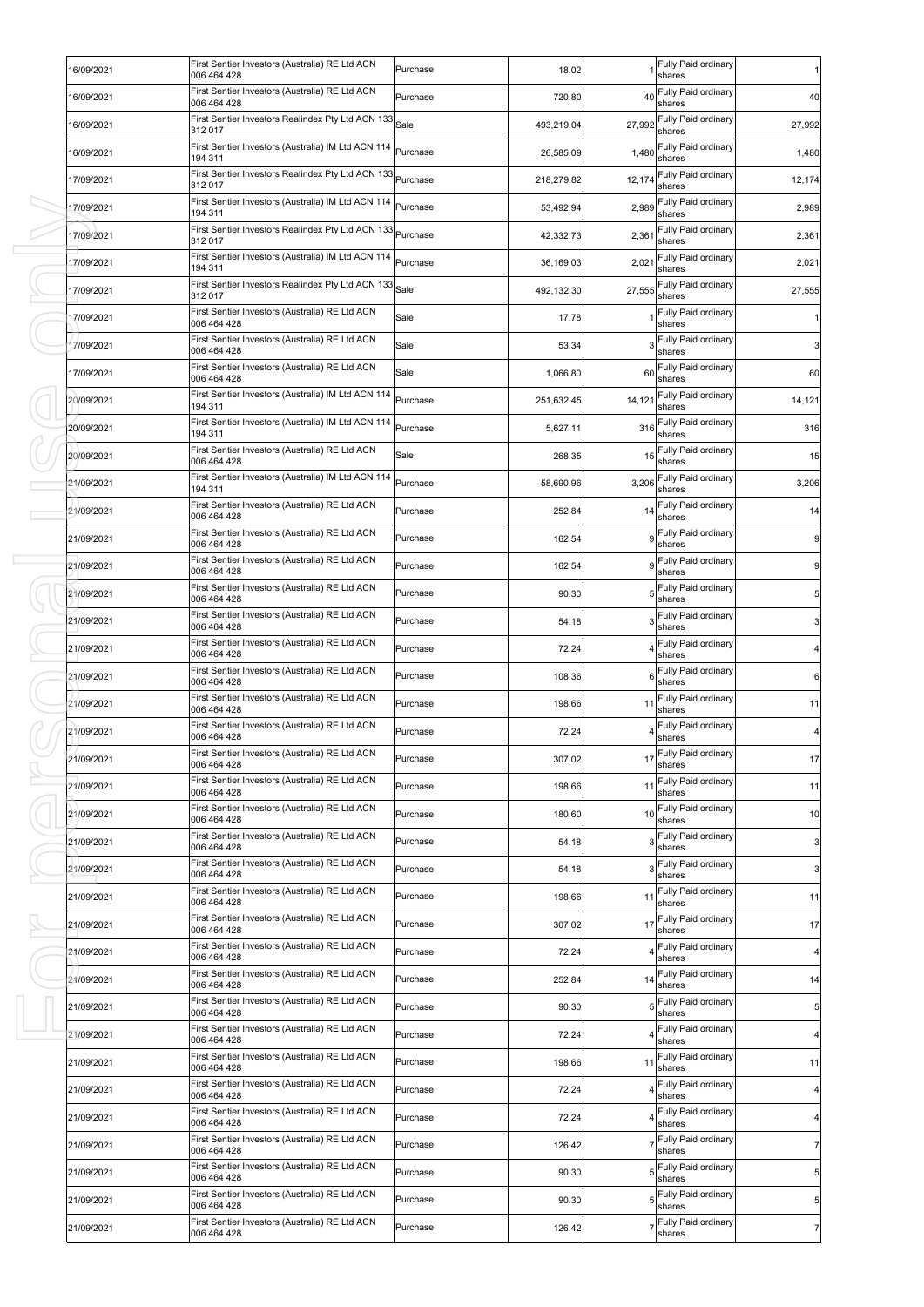| First Sentier Investors (Australia) RE Ltd ACN<br>Fully Paid ordinary<br>21/09/2021<br>Purchase<br>252.84<br>14<br>14<br>006 464 428<br>shares<br>First Sentier Investors (Australia) RE Ltd ACN<br>Fully Paid ordinary<br>Purchase<br>21/09/2021<br>144.48<br>8<br>8<br>006 464 428<br>shares<br>First Sentier Investors (Australia) RE Ltd ACN<br>Fully Paid ordinary<br>21/09/2021<br>Purchase<br>144.48<br>006 464 428<br>shares<br>First Sentier Investors (Australia) RE Ltd ACN<br>Fully Paid ordinary<br>Purchase<br>21/09/2021<br>108.36<br>006 464 428<br>shares<br>First Sentier Investors (Australia) RE Ltd ACN<br>Fully Paid ordinary<br>Purchase<br>21/09/2021<br>162.54<br>006 464 428<br>shares<br>First Sentier Investors (Australia) RE Ltd ACN<br>Fully Paid ordinary<br>21/09/2021<br>Purchase<br>108.36<br>shares<br>006 464 428<br>First Sentier Investors (Australia) RE Ltd ACN<br>Fully Paid ordinary<br>Purchase<br>21/09/2021<br>162.54<br>006 464 428<br>shares<br>First Sentier Investors (Australia) RE Ltd ACN<br>Fully Paid ordinary<br>21/09/2021<br>Purchase<br>307.02<br>17<br>006 464 428<br>shares<br>First Sentier Investors (Australia) RE Ltd ACN<br>Fully Paid ordinary<br>72.24<br>21/09/2021<br>Purchase<br>4<br>006 464 428<br>shares<br>First Sentier Investors (Australia) RE Ltd ACN<br>Fully Paid ordinary<br>Purchase<br>21/09/2021<br>72.24<br>4<br>006 464 428<br>shares<br>First Sentier Investors (Australia) RE Ltd ACN<br>Fully Paid ordinary<br>72.24<br>21/09/2021<br>Purchase<br>shares<br>006 464 428<br>First Sentier Investors (Australia) RE Ltd ACN<br>Fully Paid ordinary<br>21/09/2021<br>Purchase<br>126.42<br>7<br>006 464 428<br>shares<br>First Sentier Investors (Australia) RE Ltd ACN<br>Fully Paid ordinary<br>22<br>Purchase<br>21/09/2021<br>397.32<br>006 464 428<br>shares<br>First Sentier Investors (Australia) RE Ltd ACN<br>Fully Paid ordinary<br>21/09/2021<br>Purchase<br>54.18<br>3<br>shares<br>006 464 428<br>First Sentier Investors (Australia) RE Ltd ACN<br>Fully Paid ordinary<br>Purchase<br>90.30<br>5<br>21/09/2021<br>5<br>006 464 428<br>shares<br>First Sentier Investors (Australia) RE Ltd ACN<br>Fully Paid ordinary<br>Purchase<br>21/09/2021<br>108.36<br>6<br>006 464 428<br>shares<br>First Sentier Investors (Australia) RE Ltd ACN<br>Fully Paid ordinary<br>21/09/2021<br>Purchase<br>54.18<br>3<br>006 464 428<br>shares<br>First Sentier Investors (Australia) RE Ltd ACN<br>Fully Paid ordinary<br>Purchase<br>21/09/2021<br>90.30<br>5<br>006 464 428<br>shares<br>First Sentier Investors (Australia) RE Ltd ACN<br>Fully Paid ordinary<br>72.24<br>21/09/2021<br>Purchase<br>006 464 428<br>shares<br>First Sentier Investors (Australia) RE Ltd ACN<br>Fully Paid ordinary<br>Purchase<br>21/09/2021<br>90.30<br>5<br>006 464 428<br>shares<br>First Sentier Investors (Australia) RE Ltd ACN<br>Fully Paid ordinary<br>21/09/2021<br>Purchase<br>54.18<br>3<br>006 464 428<br>shares<br>First Sentier Investors (Australia) RE Ltd ACN<br>Fully Paid ordinary<br>21/09/2021<br>Purchase<br>54.18<br>3<br>006 464 428<br>shares<br>First Sentier Investors (Australia) IM Ltd ACN 114<br>Fully Paid ordinary<br>Purchase<br>21/09/2021<br>287,948.73<br>15,742<br>15,742<br>194 311<br>shares<br>First Sentier Investors Realindex Pty Ltd ACN 133 Sale<br>Fully Paid ordinary<br>2,224<br>22/09/2021<br>39,653.92<br>2,224<br>312 017<br>shares<br>First Sentier Investors (Australia) IM Ltd ACN 114 Sale<br>65,646 Fully Paid ordinary<br>23/09/2021<br>1,196,326.14<br>shares<br>194 311<br>First Sentier Investors (Australia) RE Ltd ACN<br>Fully Paid ordinary<br>Purchase<br>23/09/2021<br>56.43<br>006 464 428<br>shares<br>First Sentier Investors (Australia) RE Ltd ACN<br>Fully Paid ordinary<br>23/09/2021<br>Purchase<br>56.43<br>006 464 428<br>shares<br>First Sentier Investors (Australia) RE Ltd ACN<br>Fully Paid ordinary<br>23/09/2021<br>Purchase<br>18.81<br>006 464 428<br>shares<br>First Sentier Investors (Australia) RE Ltd ACN<br>Fully Paid ordinary<br>23/09/2021<br>Purchase<br>112.86<br>006 464 428<br>shares<br>First Sentier Investors (Australia) RE Ltd ACN<br>Fully Paid ordinary<br>23/09/2021<br>Purchase<br>94.05<br>shares<br>006 464 428<br>First Sentier Investors (Australia) RE Ltd ACN<br>Fully Paid ordinary<br>23/09/2021<br>Purchase<br>56.43<br>006 464 428<br>shares<br>First Sentier Investors (Australia) RE Ltd ACN<br>Fully Paid ordinary<br>Purchase<br>37.62<br>23/09/2021<br>006 464 428<br>shares<br>First Sentier Investors (Australia) RE Ltd ACN<br>Fully Paid ordinary<br>23/09/2021<br>56.43<br>Purchase<br>006 464 428<br>shares<br>First Sentier Investors (Australia) RE Ltd ACN<br>Fully Paid ordinary<br>$\mathbf{Q}$<br>23/09/2021<br>Purchase<br>169.29<br>006 464 428<br>shares<br>First Sentier Investors (Australia) IM Ltd ACN 114<br>Fully Paid ordinary<br>Purchase<br>600<br>23/09/2021<br>11,397.36<br>194 311<br>shares<br>First Sentier Investors (Australia) IM Ltd ACN 114<br>Fully Paid ordinary<br>Purchase<br>4,609<br>24/09/2021<br>85,323.65<br>shares<br>194 311<br>First Sentier Investors (Australia) IM Ltd ACN 114<br>Fully Paid ordinary<br>Purchase<br>12,214<br>12,214<br>24/09/2021<br>226,110.45<br>194 311<br>shares<br>First Sentier Investors (Australia) IM Ltd ACN 114<br>Fully Paid ordinary<br>Purchase<br>44,671<br>44,671<br>826,967.42<br>24/09/2021<br>shares<br>194 311<br>First Sentier Investors (Australia) IM Ltd ACN 114<br>Fully Paid ordinary<br>Purchase<br>4,758<br>27/09/2021<br>88,493.57<br>194 311<br>shares<br>First Sentier Investors Realindex Pty Ltd ACN 133 Purchase<br>Fully Paid ordinary<br>6,372<br>6,372<br>27/09/2021<br>118,837.80<br>312 017<br>shares<br>First Sentier Investors (Australia) RE Ltd ACN<br>Fully Paid ordinary<br>Sale<br>11<br>27/09/2021<br>207.13<br>006 464 428<br>shares | 21/09/2021 | First Sentier Investors (Australia) RE Ltd ACN<br>006 464 428 | Purchase | 72.24 | Fully Paid ordinary<br>shares | 4 |
|-----------------------------------------------------------------------------------------------------------------------------------------------------------------------------------------------------------------------------------------------------------------------------------------------------------------------------------------------------------------------------------------------------------------------------------------------------------------------------------------------------------------------------------------------------------------------------------------------------------------------------------------------------------------------------------------------------------------------------------------------------------------------------------------------------------------------------------------------------------------------------------------------------------------------------------------------------------------------------------------------------------------------------------------------------------------------------------------------------------------------------------------------------------------------------------------------------------------------------------------------------------------------------------------------------------------------------------------------------------------------------------------------------------------------------------------------------------------------------------------------------------------------------------------------------------------------------------------------------------------------------------------------------------------------------------------------------------------------------------------------------------------------------------------------------------------------------------------------------------------------------------------------------------------------------------------------------------------------------------------------------------------------------------------------------------------------------------------------------------------------------------------------------------------------------------------------------------------------------------------------------------------------------------------------------------------------------------------------------------------------------------------------------------------------------------------------------------------------------------------------------------------------------------------------------------------------------------------------------------------------------------------------------------------------------------------------------------------------------------------------------------------------------------------------------------------------------------------------------------------------------------------------------------------------------------------------------------------------------------------------------------------------------------------------------------------------------------------------------------------------------------------------------------------------------------------------------------------------------------------------------------------------------------------------------------------------------------------------------------------------------------------------------------------------------------------------------------------------------------------------------------------------------------------------------------------------------------------------------------------------------------------------------------------------------------------------------------------------------------------------------------------------------------------------------------------------------------------------------------------------------------------------------------------------------------------------------------------------------------------------------------------------------------------------------------------------------------------------------------------------------------------------------------------------------------------------------------------------------------------------------------------------------------------------------------------------------------------------------------------------------------------------------------------------------------------------------------------------------------------------------------------------------------------------------------------------------------------------------------------------------------------------------------------------------------------------------------------------------------------------------------------------------------------------------------------------------------------------------------------------------------------------------------------------------------------------------------------------------------------------------------------------------------------------------------------------------------------------------------------------------------------------------------------------------------------------------------------------------------------------------------------------------------------------------------------------------------------------------------------------------------------------------------------------------------------------------------------------------------------------------------------------------------------------------------------------------------------------------------------------------------------------------------------------------------------------------------------------------------------------------------------------------------------------------------------------------------------------------------------------------------------------------------------------------------------------------------------|------------|---------------------------------------------------------------|----------|-------|-------------------------------|---|
|                                                                                                                                                                                                                                                                                                                                                                                                                                                                                                                                                                                                                                                                                                                                                                                                                                                                                                                                                                                                                                                                                                                                                                                                                                                                                                                                                                                                                                                                                                                                                                                                                                                                                                                                                                                                                                                                                                                                                                                                                                                                                                                                                                                                                                                                                                                                                                                                                                                                                                                                                                                                                                                                                                                                                                                                                                                                                                                                                                                                                                                                                                                                                                                                                                                                                                                                                                                                                                                                                                                                                                                                                                                                                                                                                                                                                                                                                                                                                                                                                                                                                                                                                                                                                                                                                                                                                                                                                                                                                                                                                                                                                                                                                                                                                                                                                                                                                                                                                                                                                                                                                                                                                                                                                                                                                                                                                                                                                                                                                                                                                                                                                                                                                                                                                                                                                                                                                                                                                                 |            |                                                               |          |       |                               |   |
| 8<br>6<br>9<br>$\,6$<br>$\boldsymbol{9}$<br>17<br>22<br>65,646<br>$\mathbf{3}$<br>$\mathbf{3}$<br>1<br>6<br>5<br>$\mathbf{3}$<br>$\overline{2}$<br>3<br>$\boldsymbol{9}$<br>600<br>4,609<br>4,758<br>11                                                                                                                                                                                                                                                                                                                                                                                                                                                                                                                                                                                                                                                                                                                                                                                                                                                                                                                                                                                                                                                                                                                                                                                                                                                                                                                                                                                                                                                                                                                                                                                                                                                                                                                                                                                                                                                                                                                                                                                                                                                                                                                                                                                                                                                                                                                                                                                                                                                                                                                                                                                                                                                                                                                                                                                                                                                                                                                                                                                                                                                                                                                                                                                                                                                                                                                                                                                                                                                                                                                                                                                                                                                                                                                                                                                                                                                                                                                                                                                                                                                                                                                                                                                                                                                                                                                                                                                                                                                                                                                                                                                                                                                                                                                                                                                                                                                                                                                                                                                                                                                                                                                                                                                                                                                                                                                                                                                                                                                                                                                                                                                                                                                                                                                                                         |            |                                                               |          |       |                               |   |
|                                                                                                                                                                                                                                                                                                                                                                                                                                                                                                                                                                                                                                                                                                                                                                                                                                                                                                                                                                                                                                                                                                                                                                                                                                                                                                                                                                                                                                                                                                                                                                                                                                                                                                                                                                                                                                                                                                                                                                                                                                                                                                                                                                                                                                                                                                                                                                                                                                                                                                                                                                                                                                                                                                                                                                                                                                                                                                                                                                                                                                                                                                                                                                                                                                                                                                                                                                                                                                                                                                                                                                                                                                                                                                                                                                                                                                                                                                                                                                                                                                                                                                                                                                                                                                                                                                                                                                                                                                                                                                                                                                                                                                                                                                                                                                                                                                                                                                                                                                                                                                                                                                                                                                                                                                                                                                                                                                                                                                                                                                                                                                                                                                                                                                                                                                                                                                                                                                                                                                 |            |                                                               |          |       |                               |   |
|                                                                                                                                                                                                                                                                                                                                                                                                                                                                                                                                                                                                                                                                                                                                                                                                                                                                                                                                                                                                                                                                                                                                                                                                                                                                                                                                                                                                                                                                                                                                                                                                                                                                                                                                                                                                                                                                                                                                                                                                                                                                                                                                                                                                                                                                                                                                                                                                                                                                                                                                                                                                                                                                                                                                                                                                                                                                                                                                                                                                                                                                                                                                                                                                                                                                                                                                                                                                                                                                                                                                                                                                                                                                                                                                                                                                                                                                                                                                                                                                                                                                                                                                                                                                                                                                                                                                                                                                                                                                                                                                                                                                                                                                                                                                                                                                                                                                                                                                                                                                                                                                                                                                                                                                                                                                                                                                                                                                                                                                                                                                                                                                                                                                                                                                                                                                                                                                                                                                                                 |            |                                                               |          |       |                               |   |
|                                                                                                                                                                                                                                                                                                                                                                                                                                                                                                                                                                                                                                                                                                                                                                                                                                                                                                                                                                                                                                                                                                                                                                                                                                                                                                                                                                                                                                                                                                                                                                                                                                                                                                                                                                                                                                                                                                                                                                                                                                                                                                                                                                                                                                                                                                                                                                                                                                                                                                                                                                                                                                                                                                                                                                                                                                                                                                                                                                                                                                                                                                                                                                                                                                                                                                                                                                                                                                                                                                                                                                                                                                                                                                                                                                                                                                                                                                                                                                                                                                                                                                                                                                                                                                                                                                                                                                                                                                                                                                                                                                                                                                                                                                                                                                                                                                                                                                                                                                                                                                                                                                                                                                                                                                                                                                                                                                                                                                                                                                                                                                                                                                                                                                                                                                                                                                                                                                                                                                 |            |                                                               |          |       |                               |   |
|                                                                                                                                                                                                                                                                                                                                                                                                                                                                                                                                                                                                                                                                                                                                                                                                                                                                                                                                                                                                                                                                                                                                                                                                                                                                                                                                                                                                                                                                                                                                                                                                                                                                                                                                                                                                                                                                                                                                                                                                                                                                                                                                                                                                                                                                                                                                                                                                                                                                                                                                                                                                                                                                                                                                                                                                                                                                                                                                                                                                                                                                                                                                                                                                                                                                                                                                                                                                                                                                                                                                                                                                                                                                                                                                                                                                                                                                                                                                                                                                                                                                                                                                                                                                                                                                                                                                                                                                                                                                                                                                                                                                                                                                                                                                                                                                                                                                                                                                                                                                                                                                                                                                                                                                                                                                                                                                                                                                                                                                                                                                                                                                                                                                                                                                                                                                                                                                                                                                                                 |            |                                                               |          |       |                               |   |
|                                                                                                                                                                                                                                                                                                                                                                                                                                                                                                                                                                                                                                                                                                                                                                                                                                                                                                                                                                                                                                                                                                                                                                                                                                                                                                                                                                                                                                                                                                                                                                                                                                                                                                                                                                                                                                                                                                                                                                                                                                                                                                                                                                                                                                                                                                                                                                                                                                                                                                                                                                                                                                                                                                                                                                                                                                                                                                                                                                                                                                                                                                                                                                                                                                                                                                                                                                                                                                                                                                                                                                                                                                                                                                                                                                                                                                                                                                                                                                                                                                                                                                                                                                                                                                                                                                                                                                                                                                                                                                                                                                                                                                                                                                                                                                                                                                                                                                                                                                                                                                                                                                                                                                                                                                                                                                                                                                                                                                                                                                                                                                                                                                                                                                                                                                                                                                                                                                                                                                 |            |                                                               |          |       |                               |   |
|                                                                                                                                                                                                                                                                                                                                                                                                                                                                                                                                                                                                                                                                                                                                                                                                                                                                                                                                                                                                                                                                                                                                                                                                                                                                                                                                                                                                                                                                                                                                                                                                                                                                                                                                                                                                                                                                                                                                                                                                                                                                                                                                                                                                                                                                                                                                                                                                                                                                                                                                                                                                                                                                                                                                                                                                                                                                                                                                                                                                                                                                                                                                                                                                                                                                                                                                                                                                                                                                                                                                                                                                                                                                                                                                                                                                                                                                                                                                                                                                                                                                                                                                                                                                                                                                                                                                                                                                                                                                                                                                                                                                                                                                                                                                                                                                                                                                                                                                                                                                                                                                                                                                                                                                                                                                                                                                                                                                                                                                                                                                                                                                                                                                                                                                                                                                                                                                                                                                                                 |            |                                                               |          |       |                               |   |
|                                                                                                                                                                                                                                                                                                                                                                                                                                                                                                                                                                                                                                                                                                                                                                                                                                                                                                                                                                                                                                                                                                                                                                                                                                                                                                                                                                                                                                                                                                                                                                                                                                                                                                                                                                                                                                                                                                                                                                                                                                                                                                                                                                                                                                                                                                                                                                                                                                                                                                                                                                                                                                                                                                                                                                                                                                                                                                                                                                                                                                                                                                                                                                                                                                                                                                                                                                                                                                                                                                                                                                                                                                                                                                                                                                                                                                                                                                                                                                                                                                                                                                                                                                                                                                                                                                                                                                                                                                                                                                                                                                                                                                                                                                                                                                                                                                                                                                                                                                                                                                                                                                                                                                                                                                                                                                                                                                                                                                                                                                                                                                                                                                                                                                                                                                                                                                                                                                                                                                 |            |                                                               |          |       |                               |   |
|                                                                                                                                                                                                                                                                                                                                                                                                                                                                                                                                                                                                                                                                                                                                                                                                                                                                                                                                                                                                                                                                                                                                                                                                                                                                                                                                                                                                                                                                                                                                                                                                                                                                                                                                                                                                                                                                                                                                                                                                                                                                                                                                                                                                                                                                                                                                                                                                                                                                                                                                                                                                                                                                                                                                                                                                                                                                                                                                                                                                                                                                                                                                                                                                                                                                                                                                                                                                                                                                                                                                                                                                                                                                                                                                                                                                                                                                                                                                                                                                                                                                                                                                                                                                                                                                                                                                                                                                                                                                                                                                                                                                                                                                                                                                                                                                                                                                                                                                                                                                                                                                                                                                                                                                                                                                                                                                                                                                                                                                                                                                                                                                                                                                                                                                                                                                                                                                                                                                                                 |            |                                                               |          |       |                               |   |
|                                                                                                                                                                                                                                                                                                                                                                                                                                                                                                                                                                                                                                                                                                                                                                                                                                                                                                                                                                                                                                                                                                                                                                                                                                                                                                                                                                                                                                                                                                                                                                                                                                                                                                                                                                                                                                                                                                                                                                                                                                                                                                                                                                                                                                                                                                                                                                                                                                                                                                                                                                                                                                                                                                                                                                                                                                                                                                                                                                                                                                                                                                                                                                                                                                                                                                                                                                                                                                                                                                                                                                                                                                                                                                                                                                                                                                                                                                                                                                                                                                                                                                                                                                                                                                                                                                                                                                                                                                                                                                                                                                                                                                                                                                                                                                                                                                                                                                                                                                                                                                                                                                                                                                                                                                                                                                                                                                                                                                                                                                                                                                                                                                                                                                                                                                                                                                                                                                                                                                 |            |                                                               |          |       |                               |   |
|                                                                                                                                                                                                                                                                                                                                                                                                                                                                                                                                                                                                                                                                                                                                                                                                                                                                                                                                                                                                                                                                                                                                                                                                                                                                                                                                                                                                                                                                                                                                                                                                                                                                                                                                                                                                                                                                                                                                                                                                                                                                                                                                                                                                                                                                                                                                                                                                                                                                                                                                                                                                                                                                                                                                                                                                                                                                                                                                                                                                                                                                                                                                                                                                                                                                                                                                                                                                                                                                                                                                                                                                                                                                                                                                                                                                                                                                                                                                                                                                                                                                                                                                                                                                                                                                                                                                                                                                                                                                                                                                                                                                                                                                                                                                                                                                                                                                                                                                                                                                                                                                                                                                                                                                                                                                                                                                                                                                                                                                                                                                                                                                                                                                                                                                                                                                                                                                                                                                                                 |            |                                                               |          |       |                               |   |
|                                                                                                                                                                                                                                                                                                                                                                                                                                                                                                                                                                                                                                                                                                                                                                                                                                                                                                                                                                                                                                                                                                                                                                                                                                                                                                                                                                                                                                                                                                                                                                                                                                                                                                                                                                                                                                                                                                                                                                                                                                                                                                                                                                                                                                                                                                                                                                                                                                                                                                                                                                                                                                                                                                                                                                                                                                                                                                                                                                                                                                                                                                                                                                                                                                                                                                                                                                                                                                                                                                                                                                                                                                                                                                                                                                                                                                                                                                                                                                                                                                                                                                                                                                                                                                                                                                                                                                                                                                                                                                                                                                                                                                                                                                                                                                                                                                                                                                                                                                                                                                                                                                                                                                                                                                                                                                                                                                                                                                                                                                                                                                                                                                                                                                                                                                                                                                                                                                                                                                 |            |                                                               |          |       |                               |   |
|                                                                                                                                                                                                                                                                                                                                                                                                                                                                                                                                                                                                                                                                                                                                                                                                                                                                                                                                                                                                                                                                                                                                                                                                                                                                                                                                                                                                                                                                                                                                                                                                                                                                                                                                                                                                                                                                                                                                                                                                                                                                                                                                                                                                                                                                                                                                                                                                                                                                                                                                                                                                                                                                                                                                                                                                                                                                                                                                                                                                                                                                                                                                                                                                                                                                                                                                                                                                                                                                                                                                                                                                                                                                                                                                                                                                                                                                                                                                                                                                                                                                                                                                                                                                                                                                                                                                                                                                                                                                                                                                                                                                                                                                                                                                                                                                                                                                                                                                                                                                                                                                                                                                                                                                                                                                                                                                                                                                                                                                                                                                                                                                                                                                                                                                                                                                                                                                                                                                                                 |            |                                                               |          |       |                               |   |
|                                                                                                                                                                                                                                                                                                                                                                                                                                                                                                                                                                                                                                                                                                                                                                                                                                                                                                                                                                                                                                                                                                                                                                                                                                                                                                                                                                                                                                                                                                                                                                                                                                                                                                                                                                                                                                                                                                                                                                                                                                                                                                                                                                                                                                                                                                                                                                                                                                                                                                                                                                                                                                                                                                                                                                                                                                                                                                                                                                                                                                                                                                                                                                                                                                                                                                                                                                                                                                                                                                                                                                                                                                                                                                                                                                                                                                                                                                                                                                                                                                                                                                                                                                                                                                                                                                                                                                                                                                                                                                                                                                                                                                                                                                                                                                                                                                                                                                                                                                                                                                                                                                                                                                                                                                                                                                                                                                                                                                                                                                                                                                                                                                                                                                                                                                                                                                                                                                                                                                 |            |                                                               |          |       |                               |   |
|                                                                                                                                                                                                                                                                                                                                                                                                                                                                                                                                                                                                                                                                                                                                                                                                                                                                                                                                                                                                                                                                                                                                                                                                                                                                                                                                                                                                                                                                                                                                                                                                                                                                                                                                                                                                                                                                                                                                                                                                                                                                                                                                                                                                                                                                                                                                                                                                                                                                                                                                                                                                                                                                                                                                                                                                                                                                                                                                                                                                                                                                                                                                                                                                                                                                                                                                                                                                                                                                                                                                                                                                                                                                                                                                                                                                                                                                                                                                                                                                                                                                                                                                                                                                                                                                                                                                                                                                                                                                                                                                                                                                                                                                                                                                                                                                                                                                                                                                                                                                                                                                                                                                                                                                                                                                                                                                                                                                                                                                                                                                                                                                                                                                                                                                                                                                                                                                                                                                                                 |            |                                                               |          |       |                               |   |
|                                                                                                                                                                                                                                                                                                                                                                                                                                                                                                                                                                                                                                                                                                                                                                                                                                                                                                                                                                                                                                                                                                                                                                                                                                                                                                                                                                                                                                                                                                                                                                                                                                                                                                                                                                                                                                                                                                                                                                                                                                                                                                                                                                                                                                                                                                                                                                                                                                                                                                                                                                                                                                                                                                                                                                                                                                                                                                                                                                                                                                                                                                                                                                                                                                                                                                                                                                                                                                                                                                                                                                                                                                                                                                                                                                                                                                                                                                                                                                                                                                                                                                                                                                                                                                                                                                                                                                                                                                                                                                                                                                                                                                                                                                                                                                                                                                                                                                                                                                                                                                                                                                                                                                                                                                                                                                                                                                                                                                                                                                                                                                                                                                                                                                                                                                                                                                                                                                                                                                 |            |                                                               |          |       |                               |   |
|                                                                                                                                                                                                                                                                                                                                                                                                                                                                                                                                                                                                                                                                                                                                                                                                                                                                                                                                                                                                                                                                                                                                                                                                                                                                                                                                                                                                                                                                                                                                                                                                                                                                                                                                                                                                                                                                                                                                                                                                                                                                                                                                                                                                                                                                                                                                                                                                                                                                                                                                                                                                                                                                                                                                                                                                                                                                                                                                                                                                                                                                                                                                                                                                                                                                                                                                                                                                                                                                                                                                                                                                                                                                                                                                                                                                                                                                                                                                                                                                                                                                                                                                                                                                                                                                                                                                                                                                                                                                                                                                                                                                                                                                                                                                                                                                                                                                                                                                                                                                                                                                                                                                                                                                                                                                                                                                                                                                                                                                                                                                                                                                                                                                                                                                                                                                                                                                                                                                                                 |            |                                                               |          |       |                               |   |
|                                                                                                                                                                                                                                                                                                                                                                                                                                                                                                                                                                                                                                                                                                                                                                                                                                                                                                                                                                                                                                                                                                                                                                                                                                                                                                                                                                                                                                                                                                                                                                                                                                                                                                                                                                                                                                                                                                                                                                                                                                                                                                                                                                                                                                                                                                                                                                                                                                                                                                                                                                                                                                                                                                                                                                                                                                                                                                                                                                                                                                                                                                                                                                                                                                                                                                                                                                                                                                                                                                                                                                                                                                                                                                                                                                                                                                                                                                                                                                                                                                                                                                                                                                                                                                                                                                                                                                                                                                                                                                                                                                                                                                                                                                                                                                                                                                                                                                                                                                                                                                                                                                                                                                                                                                                                                                                                                                                                                                                                                                                                                                                                                                                                                                                                                                                                                                                                                                                                                                 |            |                                                               |          |       |                               |   |
|                                                                                                                                                                                                                                                                                                                                                                                                                                                                                                                                                                                                                                                                                                                                                                                                                                                                                                                                                                                                                                                                                                                                                                                                                                                                                                                                                                                                                                                                                                                                                                                                                                                                                                                                                                                                                                                                                                                                                                                                                                                                                                                                                                                                                                                                                                                                                                                                                                                                                                                                                                                                                                                                                                                                                                                                                                                                                                                                                                                                                                                                                                                                                                                                                                                                                                                                                                                                                                                                                                                                                                                                                                                                                                                                                                                                                                                                                                                                                                                                                                                                                                                                                                                                                                                                                                                                                                                                                                                                                                                                                                                                                                                                                                                                                                                                                                                                                                                                                                                                                                                                                                                                                                                                                                                                                                                                                                                                                                                                                                                                                                                                                                                                                                                                                                                                                                                                                                                                                                 |            |                                                               |          |       |                               |   |
|                                                                                                                                                                                                                                                                                                                                                                                                                                                                                                                                                                                                                                                                                                                                                                                                                                                                                                                                                                                                                                                                                                                                                                                                                                                                                                                                                                                                                                                                                                                                                                                                                                                                                                                                                                                                                                                                                                                                                                                                                                                                                                                                                                                                                                                                                                                                                                                                                                                                                                                                                                                                                                                                                                                                                                                                                                                                                                                                                                                                                                                                                                                                                                                                                                                                                                                                                                                                                                                                                                                                                                                                                                                                                                                                                                                                                                                                                                                                                                                                                                                                                                                                                                                                                                                                                                                                                                                                                                                                                                                                                                                                                                                                                                                                                                                                                                                                                                                                                                                                                                                                                                                                                                                                                                                                                                                                                                                                                                                                                                                                                                                                                                                                                                                                                                                                                                                                                                                                                                 |            |                                                               |          |       |                               |   |
|                                                                                                                                                                                                                                                                                                                                                                                                                                                                                                                                                                                                                                                                                                                                                                                                                                                                                                                                                                                                                                                                                                                                                                                                                                                                                                                                                                                                                                                                                                                                                                                                                                                                                                                                                                                                                                                                                                                                                                                                                                                                                                                                                                                                                                                                                                                                                                                                                                                                                                                                                                                                                                                                                                                                                                                                                                                                                                                                                                                                                                                                                                                                                                                                                                                                                                                                                                                                                                                                                                                                                                                                                                                                                                                                                                                                                                                                                                                                                                                                                                                                                                                                                                                                                                                                                                                                                                                                                                                                                                                                                                                                                                                                                                                                                                                                                                                                                                                                                                                                                                                                                                                                                                                                                                                                                                                                                                                                                                                                                                                                                                                                                                                                                                                                                                                                                                                                                                                                                                 |            |                                                               |          |       |                               |   |
|                                                                                                                                                                                                                                                                                                                                                                                                                                                                                                                                                                                                                                                                                                                                                                                                                                                                                                                                                                                                                                                                                                                                                                                                                                                                                                                                                                                                                                                                                                                                                                                                                                                                                                                                                                                                                                                                                                                                                                                                                                                                                                                                                                                                                                                                                                                                                                                                                                                                                                                                                                                                                                                                                                                                                                                                                                                                                                                                                                                                                                                                                                                                                                                                                                                                                                                                                                                                                                                                                                                                                                                                                                                                                                                                                                                                                                                                                                                                                                                                                                                                                                                                                                                                                                                                                                                                                                                                                                                                                                                                                                                                                                                                                                                                                                                                                                                                                                                                                                                                                                                                                                                                                                                                                                                                                                                                                                                                                                                                                                                                                                                                                                                                                                                                                                                                                                                                                                                                                                 |            |                                                               |          |       |                               |   |
|                                                                                                                                                                                                                                                                                                                                                                                                                                                                                                                                                                                                                                                                                                                                                                                                                                                                                                                                                                                                                                                                                                                                                                                                                                                                                                                                                                                                                                                                                                                                                                                                                                                                                                                                                                                                                                                                                                                                                                                                                                                                                                                                                                                                                                                                                                                                                                                                                                                                                                                                                                                                                                                                                                                                                                                                                                                                                                                                                                                                                                                                                                                                                                                                                                                                                                                                                                                                                                                                                                                                                                                                                                                                                                                                                                                                                                                                                                                                                                                                                                                                                                                                                                                                                                                                                                                                                                                                                                                                                                                                                                                                                                                                                                                                                                                                                                                                                                                                                                                                                                                                                                                                                                                                                                                                                                                                                                                                                                                                                                                                                                                                                                                                                                                                                                                                                                                                                                                                                                 |            |                                                               |          |       |                               |   |
|                                                                                                                                                                                                                                                                                                                                                                                                                                                                                                                                                                                                                                                                                                                                                                                                                                                                                                                                                                                                                                                                                                                                                                                                                                                                                                                                                                                                                                                                                                                                                                                                                                                                                                                                                                                                                                                                                                                                                                                                                                                                                                                                                                                                                                                                                                                                                                                                                                                                                                                                                                                                                                                                                                                                                                                                                                                                                                                                                                                                                                                                                                                                                                                                                                                                                                                                                                                                                                                                                                                                                                                                                                                                                                                                                                                                                                                                                                                                                                                                                                                                                                                                                                                                                                                                                                                                                                                                                                                                                                                                                                                                                                                                                                                                                                                                                                                                                                                                                                                                                                                                                                                                                                                                                                                                                                                                                                                                                                                                                                                                                                                                                                                                                                                                                                                                                                                                                                                                                                 |            |                                                               |          |       |                               |   |
|                                                                                                                                                                                                                                                                                                                                                                                                                                                                                                                                                                                                                                                                                                                                                                                                                                                                                                                                                                                                                                                                                                                                                                                                                                                                                                                                                                                                                                                                                                                                                                                                                                                                                                                                                                                                                                                                                                                                                                                                                                                                                                                                                                                                                                                                                                                                                                                                                                                                                                                                                                                                                                                                                                                                                                                                                                                                                                                                                                                                                                                                                                                                                                                                                                                                                                                                                                                                                                                                                                                                                                                                                                                                                                                                                                                                                                                                                                                                                                                                                                                                                                                                                                                                                                                                                                                                                                                                                                                                                                                                                                                                                                                                                                                                                                                                                                                                                                                                                                                                                                                                                                                                                                                                                                                                                                                                                                                                                                                                                                                                                                                                                                                                                                                                                                                                                                                                                                                                                                 |            |                                                               |          |       |                               |   |
|                                                                                                                                                                                                                                                                                                                                                                                                                                                                                                                                                                                                                                                                                                                                                                                                                                                                                                                                                                                                                                                                                                                                                                                                                                                                                                                                                                                                                                                                                                                                                                                                                                                                                                                                                                                                                                                                                                                                                                                                                                                                                                                                                                                                                                                                                                                                                                                                                                                                                                                                                                                                                                                                                                                                                                                                                                                                                                                                                                                                                                                                                                                                                                                                                                                                                                                                                                                                                                                                                                                                                                                                                                                                                                                                                                                                                                                                                                                                                                                                                                                                                                                                                                                                                                                                                                                                                                                                                                                                                                                                                                                                                                                                                                                                                                                                                                                                                                                                                                                                                                                                                                                                                                                                                                                                                                                                                                                                                                                                                                                                                                                                                                                                                                                                                                                                                                                                                                                                                                 |            |                                                               |          |       |                               |   |
|                                                                                                                                                                                                                                                                                                                                                                                                                                                                                                                                                                                                                                                                                                                                                                                                                                                                                                                                                                                                                                                                                                                                                                                                                                                                                                                                                                                                                                                                                                                                                                                                                                                                                                                                                                                                                                                                                                                                                                                                                                                                                                                                                                                                                                                                                                                                                                                                                                                                                                                                                                                                                                                                                                                                                                                                                                                                                                                                                                                                                                                                                                                                                                                                                                                                                                                                                                                                                                                                                                                                                                                                                                                                                                                                                                                                                                                                                                                                                                                                                                                                                                                                                                                                                                                                                                                                                                                                                                                                                                                                                                                                                                                                                                                                                                                                                                                                                                                                                                                                                                                                                                                                                                                                                                                                                                                                                                                                                                                                                                                                                                                                                                                                                                                                                                                                                                                                                                                                                                 |            |                                                               |          |       |                               |   |
|                                                                                                                                                                                                                                                                                                                                                                                                                                                                                                                                                                                                                                                                                                                                                                                                                                                                                                                                                                                                                                                                                                                                                                                                                                                                                                                                                                                                                                                                                                                                                                                                                                                                                                                                                                                                                                                                                                                                                                                                                                                                                                                                                                                                                                                                                                                                                                                                                                                                                                                                                                                                                                                                                                                                                                                                                                                                                                                                                                                                                                                                                                                                                                                                                                                                                                                                                                                                                                                                                                                                                                                                                                                                                                                                                                                                                                                                                                                                                                                                                                                                                                                                                                                                                                                                                                                                                                                                                                                                                                                                                                                                                                                                                                                                                                                                                                                                                                                                                                                                                                                                                                                                                                                                                                                                                                                                                                                                                                                                                                                                                                                                                                                                                                                                                                                                                                                                                                                                                                 |            |                                                               |          |       |                               |   |
|                                                                                                                                                                                                                                                                                                                                                                                                                                                                                                                                                                                                                                                                                                                                                                                                                                                                                                                                                                                                                                                                                                                                                                                                                                                                                                                                                                                                                                                                                                                                                                                                                                                                                                                                                                                                                                                                                                                                                                                                                                                                                                                                                                                                                                                                                                                                                                                                                                                                                                                                                                                                                                                                                                                                                                                                                                                                                                                                                                                                                                                                                                                                                                                                                                                                                                                                                                                                                                                                                                                                                                                                                                                                                                                                                                                                                                                                                                                                                                                                                                                                                                                                                                                                                                                                                                                                                                                                                                                                                                                                                                                                                                                                                                                                                                                                                                                                                                                                                                                                                                                                                                                                                                                                                                                                                                                                                                                                                                                                                                                                                                                                                                                                                                                                                                                                                                                                                                                                                                 |            |                                                               |          |       |                               |   |
|                                                                                                                                                                                                                                                                                                                                                                                                                                                                                                                                                                                                                                                                                                                                                                                                                                                                                                                                                                                                                                                                                                                                                                                                                                                                                                                                                                                                                                                                                                                                                                                                                                                                                                                                                                                                                                                                                                                                                                                                                                                                                                                                                                                                                                                                                                                                                                                                                                                                                                                                                                                                                                                                                                                                                                                                                                                                                                                                                                                                                                                                                                                                                                                                                                                                                                                                                                                                                                                                                                                                                                                                                                                                                                                                                                                                                                                                                                                                                                                                                                                                                                                                                                                                                                                                                                                                                                                                                                                                                                                                                                                                                                                                                                                                                                                                                                                                                                                                                                                                                                                                                                                                                                                                                                                                                                                                                                                                                                                                                                                                                                                                                                                                                                                                                                                                                                                                                                                                                                 |            |                                                               |          |       |                               |   |
|                                                                                                                                                                                                                                                                                                                                                                                                                                                                                                                                                                                                                                                                                                                                                                                                                                                                                                                                                                                                                                                                                                                                                                                                                                                                                                                                                                                                                                                                                                                                                                                                                                                                                                                                                                                                                                                                                                                                                                                                                                                                                                                                                                                                                                                                                                                                                                                                                                                                                                                                                                                                                                                                                                                                                                                                                                                                                                                                                                                                                                                                                                                                                                                                                                                                                                                                                                                                                                                                                                                                                                                                                                                                                                                                                                                                                                                                                                                                                                                                                                                                                                                                                                                                                                                                                                                                                                                                                                                                                                                                                                                                                                                                                                                                                                                                                                                                                                                                                                                                                                                                                                                                                                                                                                                                                                                                                                                                                                                                                                                                                                                                                                                                                                                                                                                                                                                                                                                                                                 |            |                                                               |          |       |                               |   |
|                                                                                                                                                                                                                                                                                                                                                                                                                                                                                                                                                                                                                                                                                                                                                                                                                                                                                                                                                                                                                                                                                                                                                                                                                                                                                                                                                                                                                                                                                                                                                                                                                                                                                                                                                                                                                                                                                                                                                                                                                                                                                                                                                                                                                                                                                                                                                                                                                                                                                                                                                                                                                                                                                                                                                                                                                                                                                                                                                                                                                                                                                                                                                                                                                                                                                                                                                                                                                                                                                                                                                                                                                                                                                                                                                                                                                                                                                                                                                                                                                                                                                                                                                                                                                                                                                                                                                                                                                                                                                                                                                                                                                                                                                                                                                                                                                                                                                                                                                                                                                                                                                                                                                                                                                                                                                                                                                                                                                                                                                                                                                                                                                                                                                                                                                                                                                                                                                                                                                                 |            |                                                               |          |       |                               |   |
|                                                                                                                                                                                                                                                                                                                                                                                                                                                                                                                                                                                                                                                                                                                                                                                                                                                                                                                                                                                                                                                                                                                                                                                                                                                                                                                                                                                                                                                                                                                                                                                                                                                                                                                                                                                                                                                                                                                                                                                                                                                                                                                                                                                                                                                                                                                                                                                                                                                                                                                                                                                                                                                                                                                                                                                                                                                                                                                                                                                                                                                                                                                                                                                                                                                                                                                                                                                                                                                                                                                                                                                                                                                                                                                                                                                                                                                                                                                                                                                                                                                                                                                                                                                                                                                                                                                                                                                                                                                                                                                                                                                                                                                                                                                                                                                                                                                                                                                                                                                                                                                                                                                                                                                                                                                                                                                                                                                                                                                                                                                                                                                                                                                                                                                                                                                                                                                                                                                                                                 |            |                                                               |          |       |                               |   |
|                                                                                                                                                                                                                                                                                                                                                                                                                                                                                                                                                                                                                                                                                                                                                                                                                                                                                                                                                                                                                                                                                                                                                                                                                                                                                                                                                                                                                                                                                                                                                                                                                                                                                                                                                                                                                                                                                                                                                                                                                                                                                                                                                                                                                                                                                                                                                                                                                                                                                                                                                                                                                                                                                                                                                                                                                                                                                                                                                                                                                                                                                                                                                                                                                                                                                                                                                                                                                                                                                                                                                                                                                                                                                                                                                                                                                                                                                                                                                                                                                                                                                                                                                                                                                                                                                                                                                                                                                                                                                                                                                                                                                                                                                                                                                                                                                                                                                                                                                                                                                                                                                                                                                                                                                                                                                                                                                                                                                                                                                                                                                                                                                                                                                                                                                                                                                                                                                                                                                                 |            |                                                               |          |       |                               |   |
|                                                                                                                                                                                                                                                                                                                                                                                                                                                                                                                                                                                                                                                                                                                                                                                                                                                                                                                                                                                                                                                                                                                                                                                                                                                                                                                                                                                                                                                                                                                                                                                                                                                                                                                                                                                                                                                                                                                                                                                                                                                                                                                                                                                                                                                                                                                                                                                                                                                                                                                                                                                                                                                                                                                                                                                                                                                                                                                                                                                                                                                                                                                                                                                                                                                                                                                                                                                                                                                                                                                                                                                                                                                                                                                                                                                                                                                                                                                                                                                                                                                                                                                                                                                                                                                                                                                                                                                                                                                                                                                                                                                                                                                                                                                                                                                                                                                                                                                                                                                                                                                                                                                                                                                                                                                                                                                                                                                                                                                                                                                                                                                                                                                                                                                                                                                                                                                                                                                                                                 |            |                                                               |          |       |                               |   |
|                                                                                                                                                                                                                                                                                                                                                                                                                                                                                                                                                                                                                                                                                                                                                                                                                                                                                                                                                                                                                                                                                                                                                                                                                                                                                                                                                                                                                                                                                                                                                                                                                                                                                                                                                                                                                                                                                                                                                                                                                                                                                                                                                                                                                                                                                                                                                                                                                                                                                                                                                                                                                                                                                                                                                                                                                                                                                                                                                                                                                                                                                                                                                                                                                                                                                                                                                                                                                                                                                                                                                                                                                                                                                                                                                                                                                                                                                                                                                                                                                                                                                                                                                                                                                                                                                                                                                                                                                                                                                                                                                                                                                                                                                                                                                                                                                                                                                                                                                                                                                                                                                                                                                                                                                                                                                                                                                                                                                                                                                                                                                                                                                                                                                                                                                                                                                                                                                                                                                                 |            |                                                               |          |       |                               |   |
|                                                                                                                                                                                                                                                                                                                                                                                                                                                                                                                                                                                                                                                                                                                                                                                                                                                                                                                                                                                                                                                                                                                                                                                                                                                                                                                                                                                                                                                                                                                                                                                                                                                                                                                                                                                                                                                                                                                                                                                                                                                                                                                                                                                                                                                                                                                                                                                                                                                                                                                                                                                                                                                                                                                                                                                                                                                                                                                                                                                                                                                                                                                                                                                                                                                                                                                                                                                                                                                                                                                                                                                                                                                                                                                                                                                                                                                                                                                                                                                                                                                                                                                                                                                                                                                                                                                                                                                                                                                                                                                                                                                                                                                                                                                                                                                                                                                                                                                                                                                                                                                                                                                                                                                                                                                                                                                                                                                                                                                                                                                                                                                                                                                                                                                                                                                                                                                                                                                                                                 |            |                                                               |          |       |                               |   |
|                                                                                                                                                                                                                                                                                                                                                                                                                                                                                                                                                                                                                                                                                                                                                                                                                                                                                                                                                                                                                                                                                                                                                                                                                                                                                                                                                                                                                                                                                                                                                                                                                                                                                                                                                                                                                                                                                                                                                                                                                                                                                                                                                                                                                                                                                                                                                                                                                                                                                                                                                                                                                                                                                                                                                                                                                                                                                                                                                                                                                                                                                                                                                                                                                                                                                                                                                                                                                                                                                                                                                                                                                                                                                                                                                                                                                                                                                                                                                                                                                                                                                                                                                                                                                                                                                                                                                                                                                                                                                                                                                                                                                                                                                                                                                                                                                                                                                                                                                                                                                                                                                                                                                                                                                                                                                                                                                                                                                                                                                                                                                                                                                                                                                                                                                                                                                                                                                                                                                                 |            |                                                               |          |       |                               |   |
|                                                                                                                                                                                                                                                                                                                                                                                                                                                                                                                                                                                                                                                                                                                                                                                                                                                                                                                                                                                                                                                                                                                                                                                                                                                                                                                                                                                                                                                                                                                                                                                                                                                                                                                                                                                                                                                                                                                                                                                                                                                                                                                                                                                                                                                                                                                                                                                                                                                                                                                                                                                                                                                                                                                                                                                                                                                                                                                                                                                                                                                                                                                                                                                                                                                                                                                                                                                                                                                                                                                                                                                                                                                                                                                                                                                                                                                                                                                                                                                                                                                                                                                                                                                                                                                                                                                                                                                                                                                                                                                                                                                                                                                                                                                                                                                                                                                                                                                                                                                                                                                                                                                                                                                                                                                                                                                                                                                                                                                                                                                                                                                                                                                                                                                                                                                                                                                                                                                                                                 |            |                                                               |          |       |                               |   |
|                                                                                                                                                                                                                                                                                                                                                                                                                                                                                                                                                                                                                                                                                                                                                                                                                                                                                                                                                                                                                                                                                                                                                                                                                                                                                                                                                                                                                                                                                                                                                                                                                                                                                                                                                                                                                                                                                                                                                                                                                                                                                                                                                                                                                                                                                                                                                                                                                                                                                                                                                                                                                                                                                                                                                                                                                                                                                                                                                                                                                                                                                                                                                                                                                                                                                                                                                                                                                                                                                                                                                                                                                                                                                                                                                                                                                                                                                                                                                                                                                                                                                                                                                                                                                                                                                                                                                                                                                                                                                                                                                                                                                                                                                                                                                                                                                                                                                                                                                                                                                                                                                                                                                                                                                                                                                                                                                                                                                                                                                                                                                                                                                                                                                                                                                                                                                                                                                                                                                                 |            |                                                               |          |       |                               |   |
| Purchase<br>27/09/2021<br>74.76<br>4<br>006 464 428<br>shares                                                                                                                                                                                                                                                                                                                                                                                                                                                                                                                                                                                                                                                                                                                                                                                                                                                                                                                                                                                                                                                                                                                                                                                                                                                                                                                                                                                                                                                                                                                                                                                                                                                                                                                                                                                                                                                                                                                                                                                                                                                                                                                                                                                                                                                                                                                                                                                                                                                                                                                                                                                                                                                                                                                                                                                                                                                                                                                                                                                                                                                                                                                                                                                                                                                                                                                                                                                                                                                                                                                                                                                                                                                                                                                                                                                                                                                                                                                                                                                                                                                                                                                                                                                                                                                                                                                                                                                                                                                                                                                                                                                                                                                                                                                                                                                                                                                                                                                                                                                                                                                                                                                                                                                                                                                                                                                                                                                                                                                                                                                                                                                                                                                                                                                                                                                                                                                                                                   |            | First Sentier Investors (Australia) RE Ltd ACN                |          |       | Fully Paid ordinary           |   |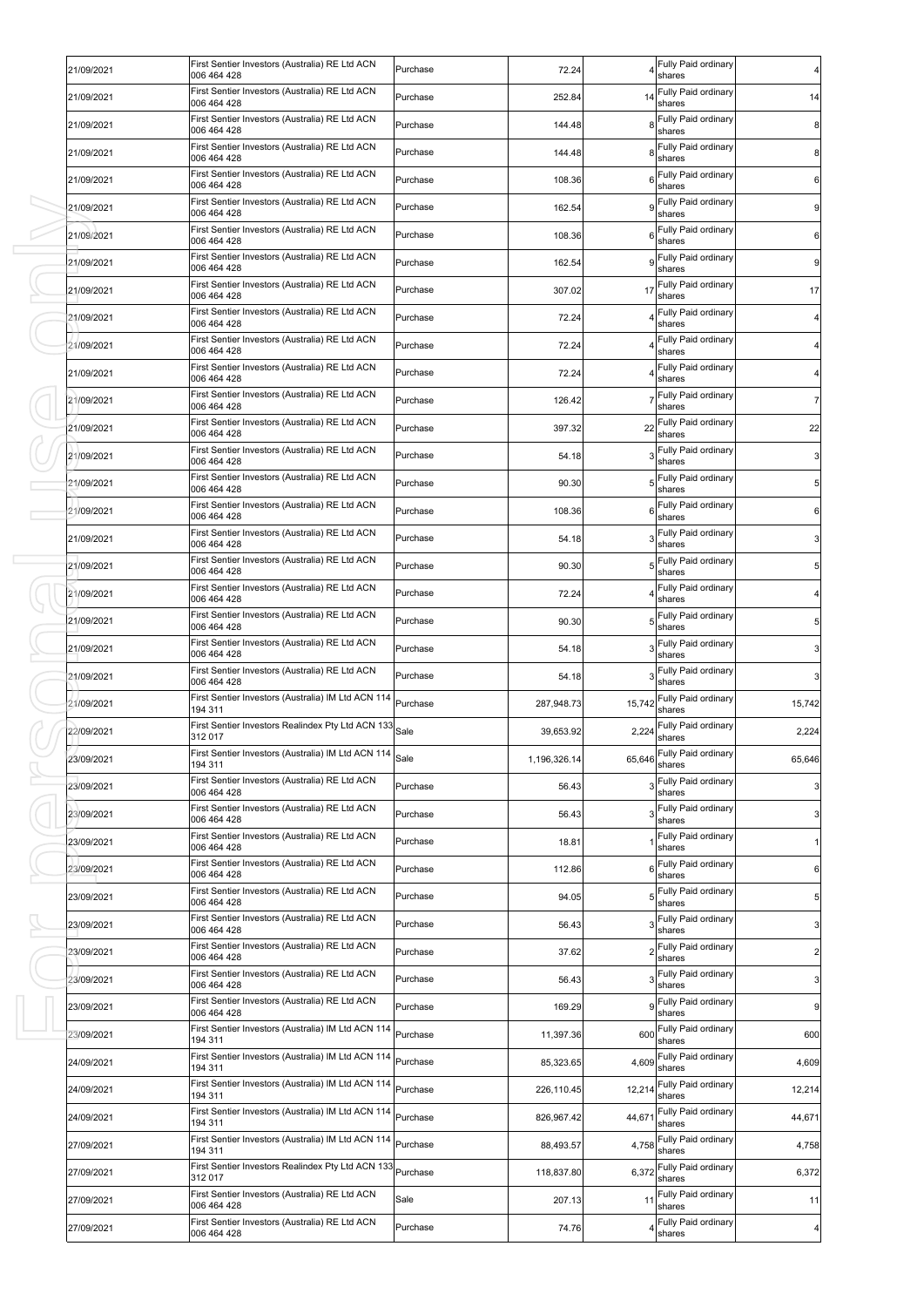| 27/09/2021 | First Sentier Investors (Australia) RE Ltd ACN<br>006 464 428                                                   | Purchase | 822.36      | 44     | Fully Paid ordinary<br>shares                        | 44             |
|------------|-----------------------------------------------------------------------------------------------------------------|----------|-------------|--------|------------------------------------------------------|----------------|
| 27/09/2021 | First Sentier Investors (Australia) RE Ltd ACN<br>006 464 428                                                   | Purchase | 18.69       |        | Fully Paid ordinary<br>shares                        | 1              |
| 27/09/2021 | First Sentier Investors (Australia) RE Ltd ACN<br>006 464 428                                                   | Purchase | 18.69       |        | Fully Paid ordinary<br>shares                        | $\mathbf{1}$   |
| 27/09/2021 | First Sentier Investors (Australia) IM Ltd ACN 114<br>194 311                                                   | Purchase | 117,266.06  | 6,305  | Fully Paid ordinary<br>shares                        | 6,305          |
| 27/09/2021 | First Sentier Investors (Australia) IM Ltd ACN 114<br>194 311                                                   | Purchase | 489,337.06  | 26,310 | Fully Paid ordinary<br>shares                        | 26,310         |
| 28/09/2021 | First Sentier Investors Realindex Pty Ltd ACN 133<br>312 017                                                    | Sale     | 39.637.90   | 2,148  | Fully Paid ordinary<br>shares                        | 2,148          |
| 28/09/2021 | First Sentier Investors Realindex Pty Ltd ACN 133<br>312 017                                                    | Purchase | 81,042.50   | 4,631  | Fully Paid ordinary<br>shares                        | 4,631          |
| 28/09/2021 | First Sentier Investors (Australia) RE Ltd ACN<br>006 464 428                                                   | Sale     | 1,172.43    | 63     | Fully Paid ordinary<br>shares                        | 63             |
| 28/09/2021 | First Sentier Investors (Australia) IM Ltd ACN 114<br>194 311                                                   | Sale     | 218,095.20  | 11,853 | Fully Paid ordinary<br>shares                        | 11,853         |
| 28/09/2021 | First Sentier Investors (Australia) IM Ltd ACN 114<br>194 311                                                   | Purchase | 33,252.25   |        | 1,899 Fully Paid ordinary<br>shares                  | 1,899          |
| 29/09/2021 | First Sentier Investors Realindex Pty Ltd ACN 133<br>312 017                                                    | Sale     | 16,094.95   | 863    | Fully Paid ordinary<br>shares                        | 863            |
| 29/09/2021 | First Sentier Investors (Australia) RE Ltd ACN<br>006 464 428                                                   | Purchase | 17.14       |        | Fully Paid ordinary<br>shares                        | 1              |
| 29/09/2021 | First Sentier Investors (Australia) RE Ltd ACN<br>006 464 428                                                   | Purchase | 17.14       |        | Fully Paid ordinary<br>shares                        | 11             |
| 29/09/2021 | First Sentier Investors (Australia) RE Ltd ACN<br>006 464 428                                                   | Purchase | 68.56       |        | Fully Paid ordinary<br>shares                        | $\overline{4}$ |
| 29/09/2021 | First Sentier Investors (Australia) RE Ltd ACN<br>006 464 428                                                   | Purchase | 17.14       |        | Fully Paid ordinary<br>shares                        | $\mathbf{1}$   |
| 30/09/2021 | First Sentier Investors (Australia) IM Ltd ACN 114<br>194 311                                                   | Purchase | 2,903.34    | 169    | Fully Paid ordinary<br>shares                        | 169            |
| 30/09/2021 | First Sentier Investors (Australia) RE Ltd ACN<br>006 464 428                                                   | Sale     | 570.24      | 32     | Fully Paid ordinary<br>shares                        | 32             |
| 30/09/2021 | First Sentier Investors (Australia) RE Ltd ACN<br>006 464 428                                                   | Sale     | 142.56      |        | Fully Paid ordinary<br>shares                        | 8              |
| 30/09/2021 | First Sentier Investors (Australia) RE Ltd ACN<br>006 464 428                                                   | Sale     | 124.74      |        | Fully Paid ordinary<br>shares                        | $\overline{7}$ |
| 01/10/2021 | First Sentier Investors (Australia) IM Ltd ACN 114<br>194 311                                                   | Purchase | 58,802.10   | 3,500  | Fully Paid ordinary<br>shares                        | 3,500          |
| 01/10/2021 | First Sentier Investors (Australia) IM Ltd ACN 114<br>194 311                                                   | Purchase | 44,958.41   | 2,676  | Fully Paid ordinary<br>shares                        | 2,676          |
| 01/10/2021 | First Sentier Investors Realindex Pty Ltd ACN 133<br>312 017                                                    | Purchase | 20,154.96   | 1,204  | Fully Paid ordinary<br>shares                        | 1,204          |
| 01/10/2021 | First Sentier Investors (Australia) IM Ltd ACN 114<br>194 311                                                   | Sale     | 51,395.07   | 2,982  | Fully Paid ordinary<br>shares                        | 2,982          |
| 01/10/2021 | First Sentier Investors (Australia) RE Ltd ACN<br>006 464 428                                                   | Sale     | 515.10      | 30     | Fully Paid ordinary<br>shares                        | 30             |
| 01/10/2021 | First Sentier Investors (Australia) RE Ltd ACN<br>006 464 428                                                   | Sale     | 309.06      | 18     | Fully Paid ordinary<br>shares                        | 18             |
| 01/10/2021 | First Sentier Investors (Australia) RE Ltd ACN<br>006 464 428                                                   | Purchase | 33.78       |        | 2 Fully Paid ordinary<br>shares                      | $\overline{2}$ |
| 01/10/2021 | First Sentier Investors (Australia) RE Ltd ACN<br>006 464 428                                                   | Purchase | 101.34      |        | Fully Paid ordinary<br>shares                        | 6              |
| 01/10/2021 | First Sentier Investors (Australia) RE Ltd ACN<br>006 464 428                                                   | Purchase | 152.01      |        | Fully Paid ordinary<br>shares                        | 9              |
| 01/10/2021 | First Sentier Investors (Australia) RE Ltd ACN<br>006 464 428                                                   | Purchase | 118.23      |        | Fully Paid ordinary<br>shares                        | $\overline{7}$ |
| 01/10/2021 | First Sentier Investors (Australia) RE Ltd ACN<br>006 464 428                                                   | Purchase | 33.78       |        | Fully Paid ordinary<br>shares                        | $2 \mid$       |
| 01/10/2021 | First Sentier Investors (Australia) RE Ltd ACN<br>006 464 428<br>First Sentier Investors (Australia) RE Ltd ACN | Purchase | 16.89       |        | Fully Paid ordinary<br>shares                        | $\mathbf{1}$   |
| 01/10/2021 | 006 464 428<br>First Sentier Investors (Australia) RE Ltd ACN                                                   | Purchase | 118.23      |        | Fully Paid ordinary<br>shares<br>Fully Paid ordinary | $\overline{7}$ |
| 01/10/2021 | 006 464 428<br>First Sentier Investors (Australia) RE Ltd ACN                                                   | Purchase | 67.56       |        | shares<br>Fully Paid ordinary                        | 4 <sub>1</sub> |
| 04/10/2021 | 006 464 428<br>First Sentier Investors (Australia) RE Ltd ACN                                                   | Purchase | 50.88       |        | shares<br>Fully Paid ordinary                        | 3 <sup>1</sup> |
| 04/10/2021 | 006 464 428<br>First Sentier Investors (Australia) RE Ltd ACN                                                   | Purchase | 322.24      | 19     | shares<br>Fully Paid ordinary                        | 19             |
| 04/10/2021 | 006 464 428<br>First Sentier Investors (Australia) RE Ltd ACN                                                   | Purchase | 169.60      | 10     | shares<br>Fully Paid ordinary                        | 10             |
| 04/10/2021 | 006 464 428<br>First Sentier Investors (Australia) RE Ltd ACN                                                   | Purchase | 84.80       |        | shares<br>Fully Paid ordinary                        | 5 <sub>1</sub> |
| 04/10/2021 | 006 464 428<br>First Sentier Investors (Australia) RE Ltd ACN                                                   | Purchase | 220.48      | 13     | shares<br>Fully Paid ordinary                        | 13             |
| 04/10/2021 | 006 464 428<br>First Sentier Investors (Australia) RE Ltd ACN                                                   | Purchase | 33.92       |        | shares<br>Fully Paid ordinary                        | $2 \mid$       |
| 04/10/2021 | 006 464 428<br>First Sentier Investors (Australia) IM Ltd ACN 114                                               | Purchase | 16.96       |        | shares<br>Fully Paid ordinary                        | $\mathbf{1}$   |
| 05/10/2021 | 194 311<br>First Sentier Investors (Australia) IM Ltd ACN 114                                                   | Purchase | 15, 141. 13 | 910    | shares<br>Fully Paid ordinary                        | 910            |
| 05/10/2021 | 194 311<br>First Sentier Investors Realindex Pty Ltd ACN 133 Purchase                                           | Purchase | 3,934.75    | 235    | shares                                               | 235            |
| 05/10/2021 | 312 017                                                                                                         |          | 5,775.30    | 345    | Fully Paid ordinary<br>shares                        | 345            |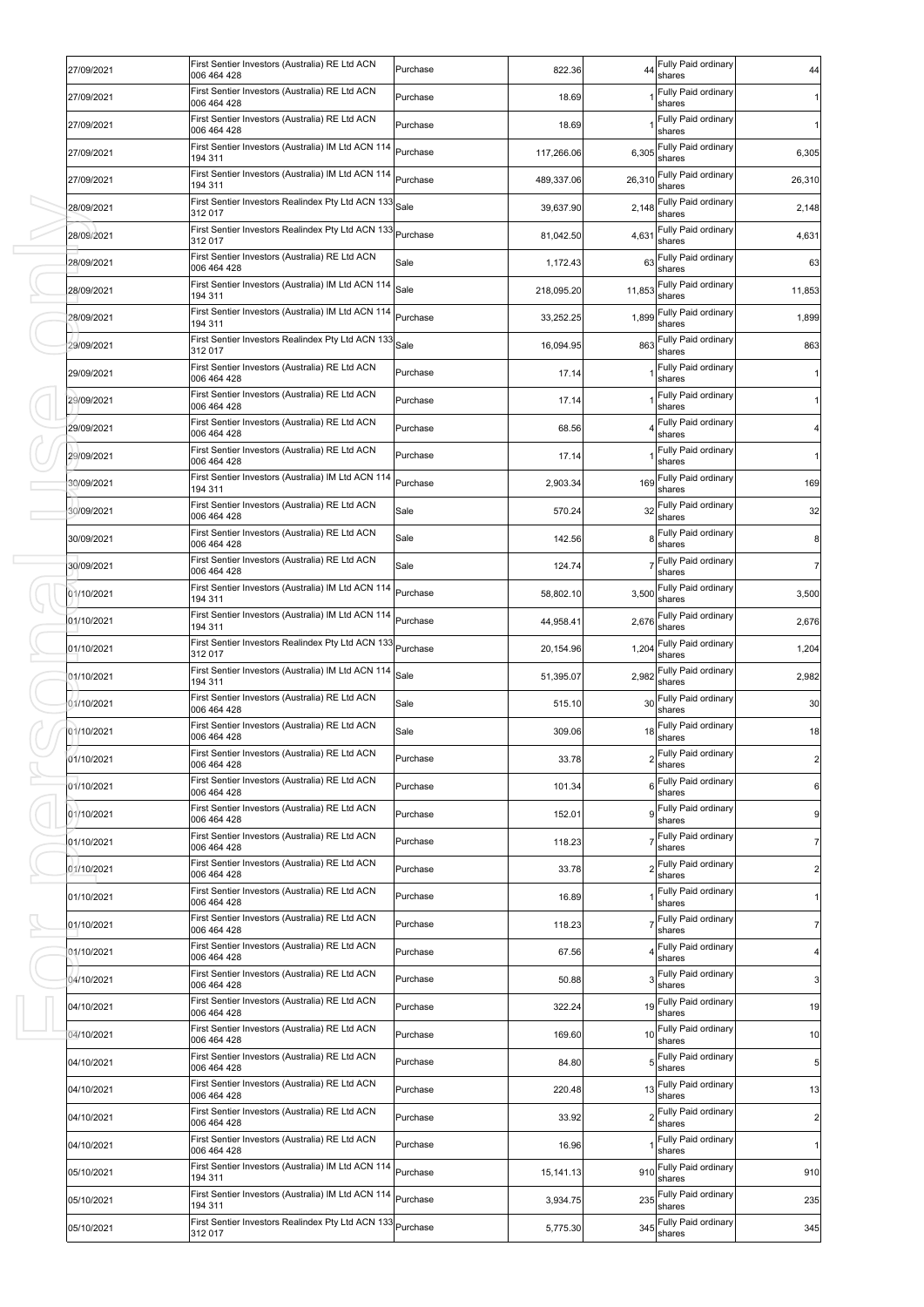| 05/10/2021 | First Sentier Investors (Australia) RE Ltd ACN<br>006 464 428 | Purchase | 906.95     | 55     | Fully Paid ordinary<br>shares    | 55             |
|------------|---------------------------------------------------------------|----------|------------|--------|----------------------------------|----------------|
| 05/10/2021 | First Sentier Investors Realindex Pty Ltd ACN 133<br>312 017  | Purchase | 17,476.56  | 1,044  | Fully Paid ordinary<br>shares    | 1,044          |
| 06/10/2021 | First Sentier Investors Realindex Pty Ltd ACN 133<br>312 017  | Sale     | 99,232.96  | 5,851  | Fully Paid ordinary<br>shares    | 5,851          |
| 07/10/2021 | First Sentier Investors (Australia) IM Ltd ACN 114<br>194 311 | Purchase | 10,098.55  | 602    | Fully Paid ordinary<br>shares    | 602            |
| 07/10/2021 | First Sentier Investors (Australia) RE Ltd ACN<br>006 464 428 | Purchase | 16.79      |        | Fully Paid ordinary<br>shares    | $\mathbf{1}$   |
| 07/10/2021 | First Sentier Investors (Australia) RE Ltd ACN<br>006 464 428 | Purchase | 16.79      |        | Fully Paid ordinary<br>shares    | 1              |
| 07/10/2021 | First Sentier Investors (Australia) RE Ltd ACN<br>006 464 428 | Purchase | 50.37      |        | Fully Paid ordinary<br>shares    | 3 <sub>l</sub> |
| 07/10/2021 | First Sentier Investors (Australia) RE Ltd ACN<br>006 464 428 | Purchase | 50.37      |        | Fully Paid ordinary<br>shares    | 3 <sub>l</sub> |
| 07/10/2021 | First Sentier Investors (Australia) RE Ltd ACN<br>006 464 428 | Purchase | 67.16      |        | Fully Paid ordinary<br>shares    | 4              |
| 07/10/2021 | First Sentier Investors (Australia) RE Ltd ACN<br>006 464 428 | Purchase | 16.79      |        | Fully Paid ordinary<br>shares    | $\mathbf{1}$   |
| 07/10/2021 | First Sentier Investors (Australia) RE Ltd ACN<br>006 464 428 | Purchase | 16.79      |        | Fully Paid ordinary<br>shares    | $\mathbf{1}$   |
| 08/10/2021 | First Sentier Investors (Australia) IM Ltd ACN 114<br>194 311 | Sale     | 463.18     | 28     | Fully Paid ordinary<br>shares    | 28             |
| 08/10/2021 | First Sentier Investors (Australia) IM Ltd ACN 114<br>194 311 | Purchase | 84.11      |        | Fully Paid ordinary<br>shares    | 5              |
| 08/10/2021 | First Sentier Investors Realindex Pty Ltd ACN 133<br>312 017  | Purchase | 7,989.50   | 475    | Fully Paid ordinary<br>shares    | 475            |
| 08/10/2021 | First Sentier Investors (Australia) RE Ltd ACN<br>006 464 428 | Sale     | 412.50     | 25     | Fully Paid ordinary<br>shares    | 25             |
| 08/10/2021 | First Sentier Investors Realindex Pty Ltd ACN 133<br>312 017  | Purchase | 10,579.78  | 629    | Fully Paid ordinary<br>shares    | 629            |
| 08/10/2021 | First Sentier Investors (Australia) IM Ltd ACN 114<br>194 311 | Purchase | 112,410.62 | 6,682  | Fully Paid ordinary<br>shares    | 6,682          |
| 08/10/2021 | First Sentier Investors Realindex Pty Ltd ACN 133<br>312 017  | Purchase | 123,189.68 | 7,324  | Fully Paid ordinary<br>shares    | 7,324          |
| 11/10/2021 | First Sentier Investors (Australia) IM Ltd ACN 114<br>194 311 | Purchase | 16,015.97  | 960    | Fully Paid ordinary<br>shares    | 960            |
| 11/10/2021 | First Sentier Investors (Australia) RE Ltd ACN<br>006 464 428 | Purchase | 16.38      |        | Fully Paid ordinary<br>shares    | $\mathbf{1}$   |
| 11/10/2021 | First Sentier Investors (Australia) RE Ltd ACN<br>006 464 428 | Purchase | 98.28      | 6      | Fully Paid ordinary<br>shares    | 6              |
| 11/10/2021 | First Sentier Investors (Australia) RE Ltd ACN<br>006 464 428 | Purchase | 16.38      |        | Fully Paid ordinary<br>shares    | $\mathbf{1}$   |
| 11/10/2021 | First Sentier Investors (Australia) RE Ltd ACN<br>006 464 428 | Purchase | 32.76      |        | Fully Paid ordinary<br>shares    | $\overline{c}$ |
| 11/10/2021 | First Sentier Investors (Australia) RE Ltd ACN<br>006 464 428 | Purchase | 16.38      |        | Fully Paid ordinary<br>shares    | $\mathbf{1}$   |
| 11/10/2021 | First Sentier Investors (Australia) RE Ltd ACN<br>006 464 428 | Purchase | 16.38      |        | Fully Paid ordinary<br>shares    | 1              |
| 12/10/2021 | First Sentier Investors (Australia) IM Ltd ACN 114<br>194 311 | Sale     | 1,665.39   |        | 99 Fully Paid ordinary<br>shares | 99             |
| 12/10/2021 | First Sentier Investors (Australia) RE Ltd ACN<br>006 464 428 | Purchase | 50.43      |        | Fully Paid ordinary<br>shares    | 3 <sub>l</sub> |
| 12/10/2021 | First Sentier Investors (Australia) RE Ltd ACN<br>006 464 428 | Purchase | 117.67     |        | Fully Paid ordinary<br>shares    | $\overline{7}$ |
| 12/10/2021 | First Sentier Investors (Australia) RE Ltd ACN<br>006 464 428 | Purchase | 33.62      |        | Fully Paid ordinary<br>shares    | $2 \mid$       |
| 12/10/2021 | First Sentier Investors (Australia) RE Ltd ACN<br>006 464 428 | Purchase | 33.62      |        | Fully Paid ordinary<br>shares    | $\overline{2}$ |
| 12/10/2021 | First Sentier Investors (Australia) RE Ltd ACN<br>006 464 428 | Purchase | 16.81      |        | Fully Paid ordinary<br>shares    | $\vert$ 1      |
| 12/10/2021 | First Sentier Investors (Australia) RE Ltd ACN<br>006 464 428 | Purchase | 84.05      |        | Fully Paid ordinary<br>shares    | 5 <sub>l</sub> |
| 12/10/2021 | First Sentier Investors (Australia) RE Ltd ACN<br>006 464 428 | Purchase | 117.67     |        | Fully Paid ordinary<br>shares    | $\overline{7}$ |
| 12/10/2021 | First Sentier Investors (Australia) IM Ltd ACN 114<br>194 311 | Sale     | 874.13     | 52     | Fully Paid ordinary<br>shares    | 52             |
| 13/10/2021 | First Sentier Investors Realindex Pty Ltd ACN 133<br>312 017  | Sale     | 16,482.00  | 984    | Fully Paid ordinary<br>shares    | 984            |
| 13/10/2021 | First Sentier Investors Realindex Pty Ltd ACN 133<br>312 017  | Sale     | 151,804.19 | 9,116  | Fully Paid ordinary<br>shares    | 9,116          |
| 13/10/2021 | First Sentier Investors (Australia) IM Ltd ACN 114<br>194 311 | Sale     | 360,757.33 | 21,738 | Fully Paid ordinary<br>shares    | 21,738         |
| 14/10/2021 | First Sentier Investors (Australia) IM Ltd ACN 114<br>194 311 | Sale     | 4,934.94   | 296    | Fully Paid ordinary<br>shares    | 296            |
| 14/10/2021 | First Sentier Investors (Australia) IM Ltd ACN 114<br>194 311 | Sale     | 2,817.58   | 169    | Fully Paid ordinary<br>shares    | 169            |
| 14/10/2021 | First Sentier Investors (Australia) IM Ltd ACN 114<br>194 311 | Purchase | 2,399.77   | 139    | Fully Paid ordinary<br>shares    | 139            |
| 14/10/2021 | First Sentier Investors Realindex Pty Ltd ACN 133<br>312 017  | Sale     | 85,971.74  | 5,101  | Fully Paid ordinary<br>shares    | 5,101          |
| 14/10/2021 | First Sentier Investors Realindex Pty Ltd ACN 133<br>312 017  | Purchase | 55,536.67  | 3,227  | Fully Paid ordinary<br>shares    | 3,227          |
| 15/10/2021 | First Sentier Investors (Australia) IM Ltd ACN 114<br>194 311 | Purchase | 2,832.84   | 166    | Fully Paid ordinary<br>shares    | 166            |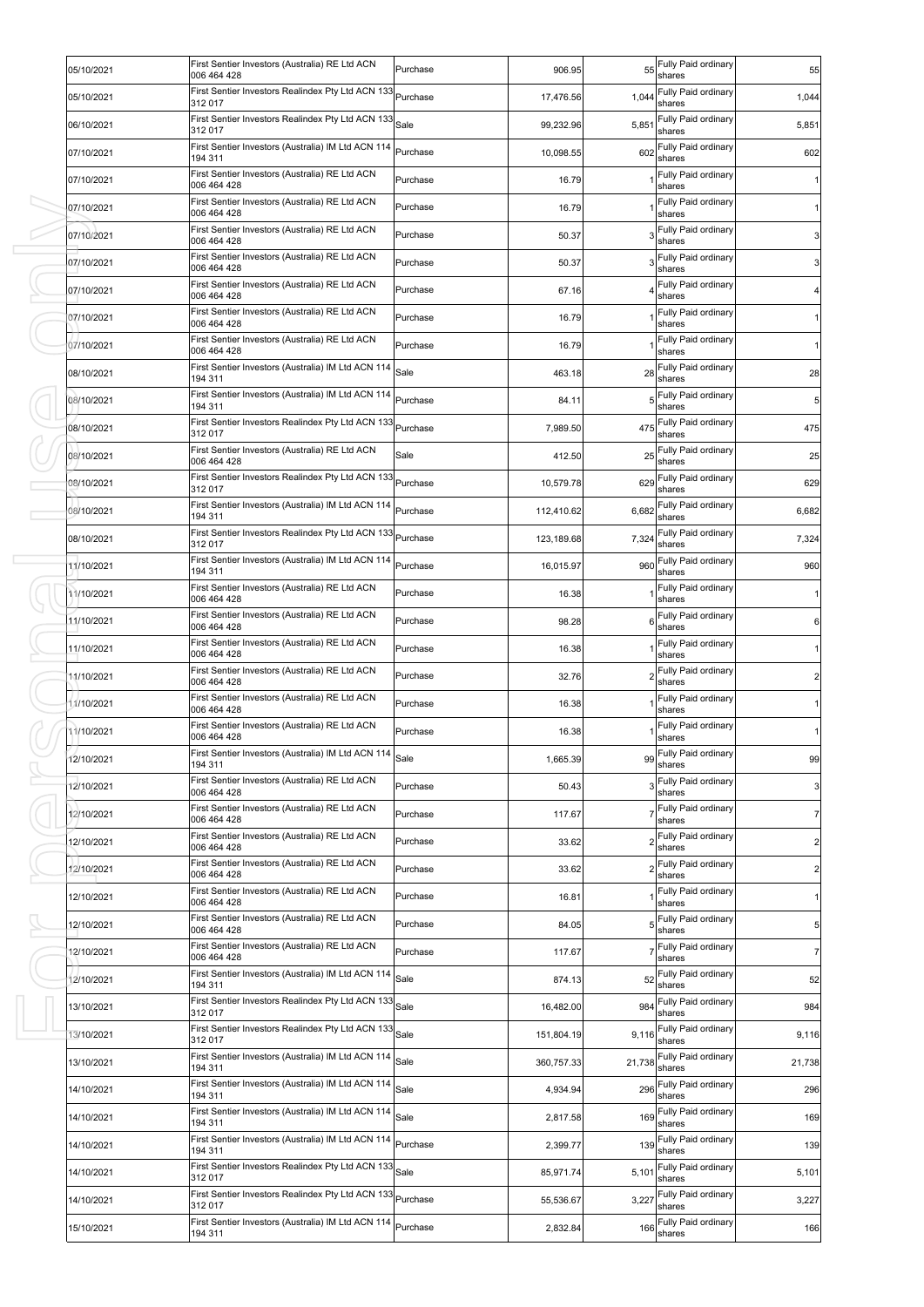| 15/10/2021 | First Sentier Investors Realindex Pty Ltd ACN 133 Sale<br>312 017 |          | 66,609.07  | 3,854          | Fully Paid ordinary<br>shares    | 3,854                   |
|------------|-------------------------------------------------------------------|----------|------------|----------------|----------------------------------|-------------------------|
| 18/10/2021 | First Sentier Investors (Australia) IM Ltd ACN 114<br>194 311     | Purchase | 75,461.98  | 4,506          | Fully Paid ordinary<br>shares    | 4,506                   |
| 19/10/2021 | First Sentier Investors (Australia) IM Ltd ACN 114<br>194 311     | Sale     | 4,027.08   | 236            | Fully Paid ordinary<br>shares    | 236                     |
| 19/10/2021 | First Sentier Investors (Australia) IM Ltd ACN 114<br>194 311     | Purchase | 68.23      |                | Fully Paid ordinary<br>shares    | 4                       |
| 20/10/2021 | First Sentier Investors (Australia) IM Ltd ACN 114<br>194 311     | Purchase | 8,800.58   | 515            | Fully Paid ordinary<br>shares    | 515                     |
| 21/10/2021 | First Sentier Investors (Australia) IM Ltd ACN 114<br>194 311     | Purchase | 5,256.07   | 304            | Fully Paid ordinary<br>shares    | 304                     |
| 21/10/2021 | First Sentier Investors (Australia) IM Ltd ACN 114<br>194 311     | Purchase | 133,287.02 | 7,698          | Fully Paid ordinary<br>shares    | 7,698                   |
| 21/10/2021 | First Sentier Investors (Australia) IM Ltd ACN 114<br>194 311     | Purchase | 44,948.44  | 2,596          | Fully Paid ordinary<br>shares    | 2,596                   |
| 21/10/2021 | First Sentier Investors (Australia) IM Ltd ACN 114<br>194 311     | Sale     | 40,511.00  | 2,383          | Fully Paid ordinary<br>shares    | 2,383                   |
| 21/10/2021 | First Sentier Investors (Australia) RE Ltd ACN<br>006 464 428     | Sale     | 33.96      | $\overline{2}$ | Fully Paid ordinary<br>shares    | $\overline{2}$          |
| 21/10/2021 | First Sentier Investors (Australia) RE Ltd ACN<br>006 464 428     | Sale     | 169.80     | 10             | Fully Paid ordinary<br>shares    | 10                      |
| 21/10/2021 | First Sentier Investors (Australia) RE Ltd ACN<br>006 464 428     | Sale     | 339.60     | 20             | Fully Paid ordinary<br>shares    | 20                      |
| 21/10/2021 | First Sentier Investors (Australia) RE Ltd ACN<br>006 464 428     | Sale     | 84.90      | 5              | Fully Paid ordinary<br>shares    | 5                       |
| 21/10/2021 | First Sentier Investors (Australia) RE Ltd ACN<br>006 464 428     | Sale     | 271.68     | 16             | Fully Paid ordinary<br>shares    | 16                      |
| 21/10/2021 | First Sentier Investors (Australia) RE Ltd ACN<br>006 464 428     | Sale     | 220.74     | 13             | Fully Paid ordinary<br>shares    | 13                      |
| 21/10/2021 | First Sentier Investors (Australia) RE Ltd ACN<br>006 464 428     | Sale     | 16.98      |                | Fully Paid ordinary<br>shares    |                         |
| 21/10/2021 | First Sentier Investors (Australia) RE Ltd ACN<br>006 464 428     | Sale     | 16.98      |                | Fully Paid ordinary<br>shares    |                         |
| 21/10/2021 | First Sentier Investors (Australia) RE Ltd ACN<br>006 464 428     | Sale     | 271.68     | 16             | Fully Paid ordinary<br>shares    | 16                      |
| 21/10/2021 | First Sentier Investors (Australia) RE Ltd ACN<br>006 464 428     | Sale     | 50.94      |                | Fully Paid ordinary<br>shares    | 3                       |
| 21/10/2021 | First Sentier Investors (Australia) RE Ltd ACN<br>006 464 428     | Sale     | 84.90      |                | Fully Paid ordinary<br>shares    | 5                       |
| 21/10/2021 | First Sentier Investors (Australia) RE Ltd ACN<br>006 464 428     | Sale     | 67.92      |                | Fully Paid ordinary<br>shares    |                         |
| 21/10/2021 | First Sentier Investors (Australia) RE Ltd ACN<br>006 464 428     | Sale     | 135.84     |                | Fully Paid ordinary<br>shares    | 8                       |
| 21/10/2021 | First Sentier Investors (Australia) RE Ltd ACN<br>006 464 428     | Sale     | 16.98      |                | Fully Paid ordinary<br>shares    |                         |
| 21/10/2021 | First Sentier Investors (Australia) RE Ltd ACN<br>006 464 428     | Sale     | 67.92      |                | Fully Paid ordinary<br>shares    |                         |
| 21/10/2021 | First Sentier Investors (Australia) RE Ltd ACN<br>006 464 428     | Sale     | 33.96      |                | Fully Paid ordinary<br>shares    | $\overline{\mathbf{c}}$ |
| 21/10/2021 | First Sentier Investors (Australia) RE Ltd ACN<br>006 464 428     | Sale     | 220.74     |                | 13 Fully Paid ordinary<br>shares | 13                      |
| 21/10/2021 | First Sentier Investors (Australia) RE Ltd ACN<br>006 464 428     | Sale     | 67.92      |                | Fully Paid ordinary<br>shares    | $\overline{\mathbf{4}}$ |
| 21/10/2021 | First Sentier Investors (Australia) RE Ltd ACN<br>006 464 428     | Sale     | 152.82     |                | Fully Paid ordinary<br>shares    | 9                       |
| 21/10/2021 | First Sentier Investors (Australia) RE Ltd ACN<br>006 464 428     | Sale     | 50.94      |                | Fully Paid ordinary<br>shares    | $\mathbf{3}$            |
| 21/10/2021 | First Sentier Investors (Australia) RE Ltd ACN<br>006 464 428     | Sale     | 169.80     | 10             | Fully Paid ordinary<br>shares    | 10                      |
| 21/10/2021 | First Sentier Investors (Australia) RE Ltd ACN<br>006 464 428     | Sale     | 186.78     | 11             | Fully Paid ordinary<br>shares    | 11                      |
| 21/10/2021 | First Sentier Investors (Australia) RE Ltd ACN<br>006 464 428     | Sale     | 33.96      | $\mathfrak{p}$ | Fully Paid ordinary<br>shares    | $\overline{2}$          |
| 21/10/2021 | First Sentier Investors (Australia) RE Ltd ACN<br>006 464 428     | Sale     | 16.98      |                | Fully Paid ordinary<br>shares    | 1                       |
| 21/10/2021 | First Sentier Investors (Australia) RE Ltd ACN<br>006 464 428     | Sale     | 50.94      |                | Fully Paid ordinary<br>shares    | 3                       |
| 21/10/2021 | First Sentier Investors (Australia) RE Ltd ACN<br>006 464 428     | Sale     | 33.96      | $\overline{2}$ | Fully Paid ordinary<br>shares    | $\overline{2}$          |
| 21/10/2021 | First Sentier Investors (Australia) RE Ltd ACN<br>006 464 428     | Sale     | 33.96      | $\overline{c}$ | Fully Paid ordinary<br>shares    | $\overline{c}$          |
| 21/10/2021 | First Sentier Investors (Australia) RE Ltd ACN<br>006 464 428     | Sale     | 50.94      |                | Fully Paid ordinary<br>shares    | $\mathbf{3}$            |
| 21/10/2021 | First Sentier Investors (Australia) RE Ltd ACN<br>006 464 428     | Sale     | 118.86     |                | Fully Paid ordinary<br>shares    | 7                       |
| 21/10/2021 | First Sentier Investors (Australia) RE Ltd ACN<br>006 464 428     | Sale     | 186.78     | 11             | Fully Paid ordinary<br>shares    | 11                      |
| 21/10/2021 | First Sentier Investors (Australia) RE Ltd ACN<br>006 464 428     | Sale     | 118.86     |                | Fully Paid ordinary<br>shares    | 7                       |
| 21/10/2021 | First Sentier Investors (Australia) RE Ltd ACN<br>006 464 428     | Sale     | 16.98      |                | Fully Paid ordinary<br>shares    | 1                       |
| 21/10/2021 | First Sentier Investors (Australia) RE Ltd ACN<br>006 464 428     | Sale     | 84.90      | 5              | Fully Paid ordinary<br>shares    | 5                       |
| 21/10/2021 | First Sentier Investors (Australia) RE Ltd ACN<br>006 464 428     | Sale     | 526.38     | 31             | Fully Paid ordinary<br>shares    | 31                      |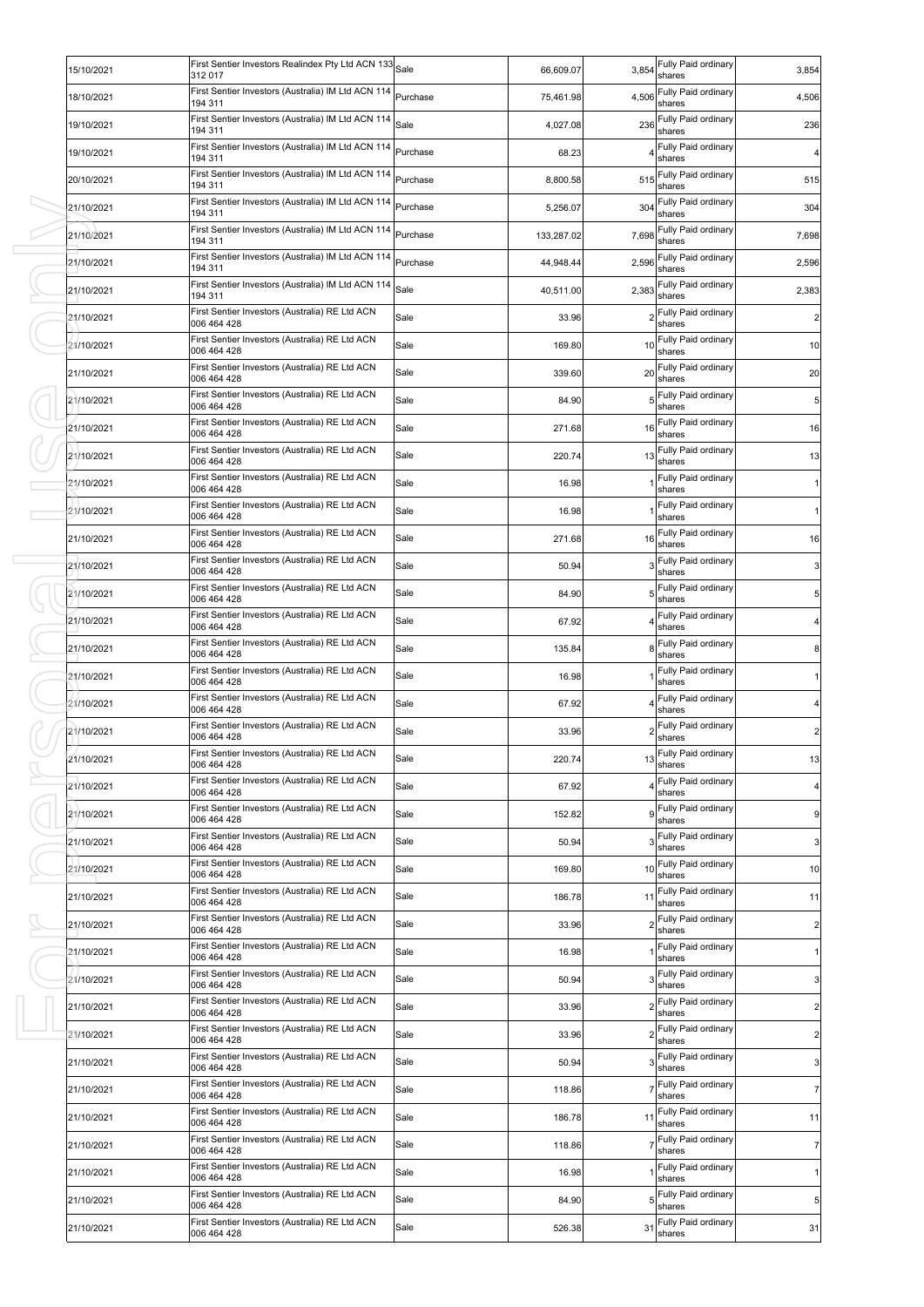| 21/10/2021 | First Sentier Investors (Australia) RE Ltd ACN<br>006 464 428 | Sale     | 50.94  |    | Fully Paid ordinary<br>shares   | $\mathbf{3}$            |
|------------|---------------------------------------------------------------|----------|--------|----|---------------------------------|-------------------------|
| 21/10/2021 | First Sentier Investors (Australia) RE Ltd ACN<br>006 464 428 | Sale     | 186.78 | 11 | Fully Paid ordinary<br>shares   | 11                      |
| 21/10/2021 | First Sentier Investors (Australia) RE Ltd ACN<br>006 464 428 | Sale     | 101.88 |    | Fully Paid ordinary<br>shares   | $\,6$                   |
| 21/10/2021 | First Sentier Investors (Australia) RE Ltd ACN<br>006 464 428 | Sale     | 33.96  |    | Fully Paid ordinary<br>shares   | $\overline{c}$          |
| 21/10/2021 | First Sentier Investors (Australia) RE Ltd ACN<br>006 464 428 | Purchase | 68.64  |    | Fully Paid ordinary<br>shares   | 4                       |
| 21/10/2021 | First Sentier Investors (Australia) RE Ltd ACN<br>006 464 428 | Purchase | 257.40 | 15 | Fully Paid ordinary<br>shares   | 15                      |
| 21/10/2021 | First Sentier Investors (Australia) RE Ltd ACN<br>006 464 428 | Purchase | 85.80  |    | Fully Paid ordinary<br>shares   | 5                       |
| 21/10/2021 | First Sentier Investors (Australia) RE Ltd ACN<br>006 464 428 | Purchase | 171.60 | 10 | Fully Paid ordinary<br>shares   | 10                      |
| 21/10/2021 | First Sentier Investors (Australia) RE Ltd ACN<br>006 464 428 | Purchase | 17.16  |    | Fully Paid ordinary<br>shares   | $\mathbf{1}$            |
| 21/10/2021 | First Sentier Investors (Australia) RE Ltd ACN<br>006 464 428 | Purchase | 600.60 | 35 | Fully Paid ordinary<br>shares   | 35                      |
| 21/10/2021 | First Sentier Investors (Australia) RE Ltd ACN<br>006 464 428 | Purchase | 308.88 | 18 | Fully Paid ordinary<br>shares   | 18                      |
| 21/10/2021 | First Sentier Investors (Australia) RE Ltd ACN<br>006 464 428 | Purchase | 85.80  |    | Fully Paid ordinary<br>shares   | 5                       |
| 21/10/2021 | First Sentier Investors (Australia) RE Ltd ACN<br>006 464 428 | Purchase | 102.96 |    | Fully Paid ordinary<br>shares   | 6                       |
| 21/10/2021 | First Sentier Investors (Australia) RE Ltd ACN<br>006 464 428 | Purchase | 171.60 | 10 | Fully Paid ordinary<br>shares   | 10                      |
| 21/10/2021 | First Sentier Investors (Australia) RE Ltd ACN<br>006 464 428 | Purchase | 223.08 | 13 | Fully Paid ordinary<br>shares   | 13                      |
| 21/10/2021 | First Sentier Investors (Australia) RE Ltd ACN<br>006 464 428 | Purchase | 34.32  |    | Fully Paid ordinary<br>shares   | $\overline{\mathbf{c}}$ |
| 21/10/2021 | First Sentier Investors (Australia) RE Ltd ACN<br>006 464 428 | Purchase | 274.56 | 16 | Fully Paid ordinary<br>shares   | 16                      |
| 21/10/2021 | First Sentier Investors (Australia) RE Ltd ACN<br>006 464 428 | Purchase | 68.64  |    | Fully Paid ordinary<br>shares   | 4                       |
| 21/10/2021 | First Sentier Investors (Australia) RE Ltd ACN<br>006 464 428 | Purchase | 205.92 | 12 | Fully Paid ordinary<br>shares   | 12                      |
| 21/10/2021 | First Sentier Investors (Australia) RE Ltd ACN<br>006 464 428 | Purchase | 188.76 | 11 | Fully Paid ordinary<br>shares   | 11                      |
| 21/10/2021 | First Sentier Investors (Australia) RE Ltd ACN<br>006 464 428 | Purchase | 17.16  |    | Fully Paid ordinary<br>shares   |                         |
| 21/10/2021 | First Sentier Investors (Australia) RE Ltd ACN<br>006 464 428 | Purchase | 17.16  |    | Fully Paid ordinary<br>shares   |                         |
| 21/10/2021 | First Sentier Investors (Australia) RE Ltd ACN<br>006 464 428 | Purchase | 85.80  |    | Fully Paid ordinary<br>shares   | 5                       |
| 21/10/2021 | First Sentier Investors (Australia) RE Ltd ACN<br>006 464 428 | Purchase | 34.32  |    | Fully Paid ordinary<br>shares   | 2                       |
| 21/10/2021 | First Sentier Investors (Australia) RE Ltd ACN<br>006 464 428 | Purchase | 34.32  |    | Fully Paid ordinary<br>shares   | $\overline{2}$          |
| 21/10/2021 | First Sentier Investors (Australia) RE Ltd ACN<br>006 464 428 | Purchase | 51.48  |    | 3 Fully Paid ordinary<br>shares | $\mathbf{3}$            |
| 21/10/2021 | First Sentier Investors (Australia) RE Ltd ACN<br>006 464 428 | Purchase | 137.28 | 8  | Fully Paid ordinary<br>shares   | 8                       |
| 21/10/2021 | First Sentier Investors (Australia) RE Ltd ACN<br>006 464 428 | Purchase | 102.96 |    | Fully Paid ordinary<br>shares   | $\,6$                   |
| 21/10/2021 | First Sentier Investors (Australia) RE Ltd ACN<br>006 464 428 | Purchase | 154.44 |    | Fully Paid ordinary<br>shares   | 9                       |
| 21/10/2021 | First Sentier Investors (Australia) RE Ltd ACN<br>006 464 428 | Purchase | 51.48  |    | Fully Paid ordinary<br>shares   | $\mathbf{3}$            |
| 21/10/2021 | First Sentier Investors (Australia) RE Ltd ACN<br>006 464 428 | Purchase | 17.16  |    | Fully Paid ordinary<br>shares   | 1                       |
| 21/10/2021 | First Sentier Investors (Australia) RE Ltd ACN<br>006 464 428 | Purchase | 34.32  |    | Fully Paid ordinary<br>shares   | $\overline{2}$          |
| 21/10/2021 | First Sentier Investors (Australia) RE Ltd ACN<br>006 464 428 | Purchase | 171.60 | 10 | Fully Paid ordinary<br>shares   | 10                      |
| 21/10/2021 | First Sentier Investors (Australia) RE Ltd ACN<br>006 464 428 | Purchase | 377.52 | 22 | Fully Paid ordinary<br>shares   | 22                      |
| 21/10/2021 | First Sentier Investors (Australia) RE Ltd ACN<br>006 464 428 | Purchase | 102.96 | 6  | Fully Paid ordinary<br>shares   | 6                       |
| 21/10/2021 | First Sentier Investors (Australia) RE Ltd ACN<br>006 464 428 | Purchase | 360.36 | 21 | Fully Paid ordinary<br>shares   | 21                      |
| 21/10/2021 | First Sentier Investors (Australia) RE Ltd ACN<br>006 464 428 | Purchase | 223.08 | 13 | Fully Paid ordinary<br>shares   | 13                      |
| 21/10/2021 | First Sentier Investors (Australia) RE Ltd ACN<br>006 464 428 | Purchase | 291.72 | 17 | Fully Paid ordinary<br>shares   | 17                      |
| 21/10/2021 | First Sentier Investors (Australia) RE Ltd ACN<br>006 464 428 | Purchase | 17.16  |    | Fully Paid ordinary<br>shares   | $\mathbf{1}$            |
| 21/10/2021 | First Sentier Investors (Australia) RE Ltd ACN<br>006 464 428 | Purchase | 17.16  |    | Fully Paid ordinary<br>shares   | 1                       |
| 21/10/2021 | First Sentier Investors (Australia) RE Ltd ACN<br>006 464 428 | Purchase | 68.64  |    | Fully Paid ordinary<br>shares   | 4                       |
| 21/10/2021 | First Sentier Investors (Australia) RE Ltd ACN<br>006 464 428 | Purchase | 51.48  |    | Fully Paid ordinary<br>shares   | 3                       |
| 21/10/2021 | First Sentier Investors (Australia) RE Ltd ACN<br>006 464 428 | Purchase | 171.60 | 10 | Fully Paid ordinary<br>shares   | 10                      |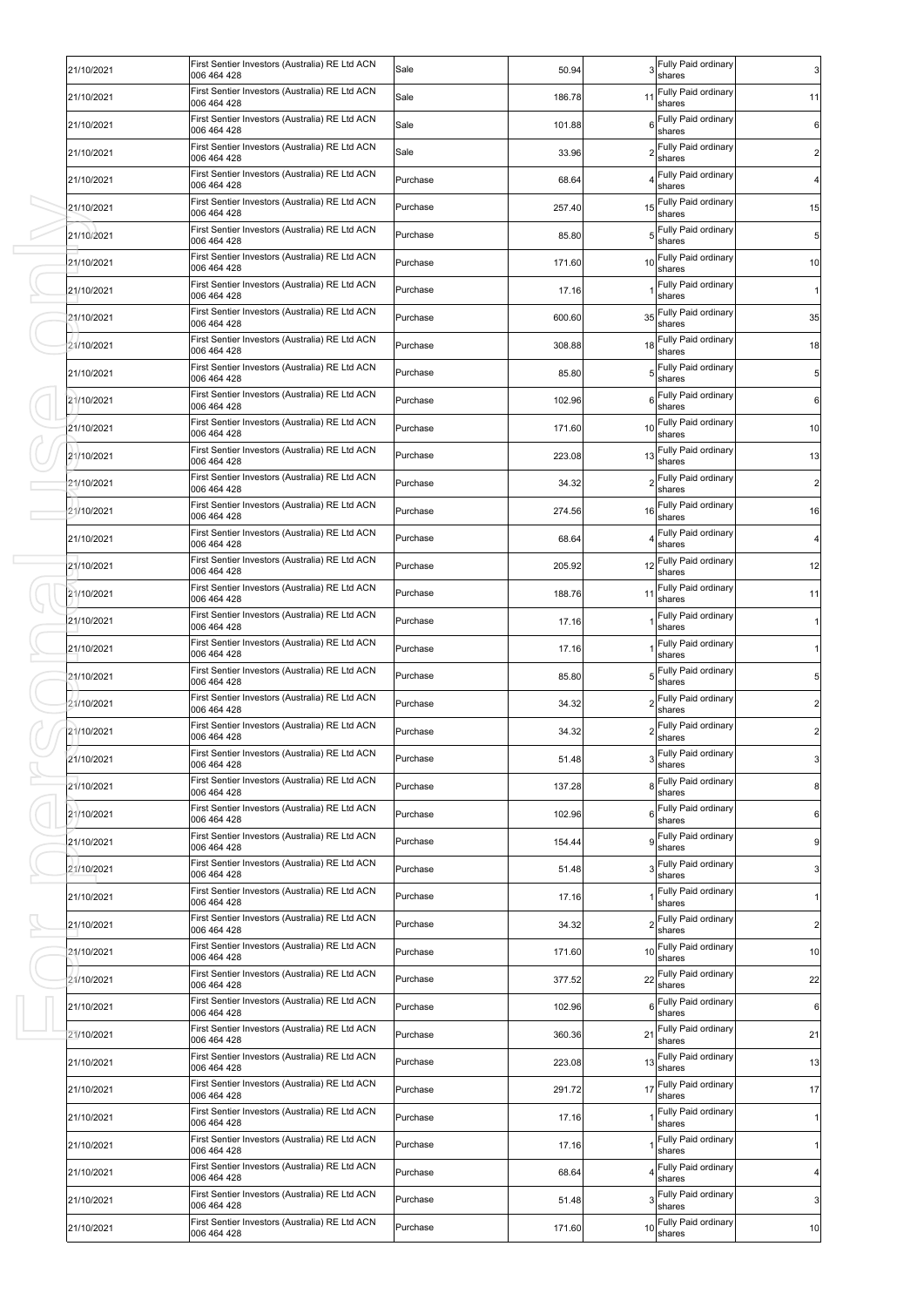| 21/10/2021 | First Sentier Investors (Australia) RE Ltd ACN<br>006 464 428          | Purchase | 51.48        |         | Fully Paid ordinary<br>shares   | 3 <sup>1</sup> |
|------------|------------------------------------------------------------------------|----------|--------------|---------|---------------------------------|----------------|
| 21/10/2021 | First Sentier Investors (Australia) IM Ltd ACN 114<br>194 311          | Purchase | 492,701.41   | 28,456  | Fully Paid ordinary<br>shares   | 28,456         |
| 21/10/2021 | First Sentier Investors (Australia) IM Ltd ACN 114<br>194 311          | Sale     | 22,966.42    | 1,348   | Fully Paid ordinary<br>shares   | 1,348          |
| 21/10/2021 | First Sentier Investors (Australia) IM Ltd ACN 114<br>194 311          | Sale     | 647.42       | 38      | Fully Paid ordinary<br>shares   | 38             |
| 22/10/2021 | First Sentier Investors (Australia) IM Ltd ACN 114<br>194 311          | Sale     | 1,315.58     | 77      | Fully Paid ordinary<br>shares   | 77             |
| 22/10/2021 | First Sentier Investors (Australia) RE Ltd ACN<br>006 464 428          | Sale     | 171.10       | 10      | Fully Paid ordinary<br>shares   | 10             |
| 22/10/2021 | First Sentier Investors (Australia) IM Ltd ACN 114<br>194 311          | Sale     | 153.77       |         | Fully Paid ordinary<br>shares   | 9              |
| 22/10/2021 | First Sentier Investors (Australia) IM Ltd ACN 114<br>194 311          | Sale     | 2,853.28     | 167     | Fully Paid ordinary<br>shares   | 167            |
| 25/10/2021 | First Sentier Investors (Australia) RE Ltd ACN<br>006 464 428          | Purchase | 52.65        |         | Fully Paid ordinary<br>shares   | 3 <sub>l</sub> |
| 25/10/2021 | First Sentier Investors (Australia) RE Ltd ACN<br>006 464 428          | Purchase | 17.55        |         | Fully Paid ordinary<br>shares   | 1              |
| 25/10/2021 | First Sentier Investors (Australia) RE Ltd ACN<br>006 464 428          | Purchase | 35.10        |         | Fully Paid ordinary<br>shares   | $\overline{2}$ |
| 25/10/2021 | First Sentier Investors Realindex Pty Ltd ACN 133<br>312 017           | Purchase | 97,044.03    | 5,517   | Fully Paid ordinary<br>shares   | 5,517          |
| 26/10/2021 | First Sentier Investors (Australia) IM Ltd ACN 114<br>194 311          | Sale     | 2,255.00     | 128     | Fully Paid ordinary<br>shares   | 128            |
| 26/10/2021 | First Sentier Investors Realindex Pty Ltd ACN 133<br>312 017           | Purchase | 26,287.34    | 1,486   | Fully Paid ordinary<br>shares   | 1,486          |
| 26/10/2021 | First Sentier Investors (Australia) IM Ltd ACN 114<br>194 311          | Sale     | 8,565.20     | 486     | Fully Paid ordinary<br>shares   | 486            |
| 26/10/2021 | First Sentier Investors (Australia) RE Ltd ACN<br>006 464 428          | Purchase | 52.83        |         | Fully Paid ordinary<br>shares   | 3              |
| 26/10/2021 | First Sentier Investors (Australia) RE Ltd ACN<br>006 464 428          | Purchase | 1,373.58     | 78      | Fully Paid ordinary<br>shares   | 78             |
| 26/10/2021 | First Sentier Investors (Australia) IM Ltd ACN 114<br>194 311          | Sale     | 19,678.41    | 1,117   | Fully Paid ordinary<br>shares   | 1,117          |
| 26/10/2021 | First Sentier Investors (Australia) IM Ltd ACN 114<br>194 311          | Sale     | 211,550.40   | 12,000  | Fully Paid ordinary<br>shares   | 12,000         |
| 26/10/2021 | First Sentier Investors (Australia) IM Ltd ACN 114<br>194 311          | Sale     | 10,411.77    | 591     | Fully Paid ordinary<br>shares   | 591            |
| 27/10/2021 | First Sentier Investors Realindex Pty Ltd ACN 133<br>312 017           | Sale     | 55,777.89    | 3,171   | Fully Paid ordinary<br>shares   | 3,171          |
| 27/10/2021 | First Sentier Investors (Australia) IM Ltd ACN 114<br>194 311          | Purchase | 2,619,359.62 | 148,574 | Fully Paid ordinary<br>shares   | 148,574        |
| 27/10/2021 | First Sentier Investors (Australia) RE Ltd ACN<br>006 464 428          | Purchase | 17.63        |         | Fully Paid ordinary<br>shares   | 1              |
| 27/10/2021 | First Sentier Investors (Australia) RE Ltd ACN<br>006 464 428          | Purchase | 52.89        |         | Fully Paid ordinary<br>shares   | 3              |
| 27/10/2021 | First Sentier Investors (Australia) RE Ltd ACN<br>006 464 428          | Purchase | 70.52        |         | Fully Paid ordinary<br>shares   | 4              |
| 27/10/2021 | First Sentier Investors (Australia) RE Ltd ACN<br>006 464 428          | Purchase | 17.63        |         | 1 Fully Paid ordinary<br>shares | 1              |
| 27/10/2021 | First Sentier Investors (Australia) RE Ltd ACN<br>006 464 428          | Purchase | 17.63        |         | Fully Paid ordinary<br>shares   | 1              |
| 28/10/2021 | First Sentier Investors (Australia) IM Ltd ACN 114<br>194 311          | Purchase | 601.85       | 34      | Fully Paid ordinary<br>shares   | 34             |
| 28/10/2021 | First Sentier Investors (Australia) RE Ltd ACN<br>006 464 428          | Sale     | 527.40       | 30      | Fully Paid ordinary<br>shares   | 30             |
| 28/10/2021 | First Sentier Investors (Australia) IM Ltd ACN 114<br>194 311          | Purchase | 5,841.53     | 330     | Fully Paid ordinary<br>shares   | 330            |
| 29/10/2021 | First Sentier Investors (Australia) IM Ltd ACN 114<br>194 311          | Purchase | 7,206,688.56 | 406,698 | Fully Paid ordinary<br>shares   | 406,698        |
| 29/10/2021 | First Sentier Investors (Australia) RE Ltd ACN<br>006 464 428          | Sale     | 282.56       | 16      | Fully Paid ordinary<br>shares   | 16             |
| 29/10/2021 | First Sentier Investors (Australia) RE Ltd ACN<br>006 464 428          | Purchase | 52.56        |         | Fully Paid ordinary<br>shares   | 3 <sub>l</sub> |
| 29/10/2021 | First Sentier Investors (Australia) RE Ltd ACN<br>006 464 428          | Purchase | 17.52        |         | Fully Paid ordinary<br>shares   | 1              |
| 29/10/2021 | First Sentier Investors (Australia) RE Ltd ACN<br>006 464 428          | Purchase | 788.40       | 45      | Fully Paid ordinary<br>shares   | 45             |
| 29/10/2021 | First Sentier Investors (Australia) RE Ltd ACN<br>006 464 428          | Purchase | 1,033.68     | 59      | Fully Paid ordinary<br>shares   | 59             |
| 02/11/2021 | First Sentier Investors (Australia) IM Ltd ACN 114<br>194 311          | Purchase | 55,270.10    | 2,968   | Fully Paid ordinary<br>shares   | 2,968          |
| 03/11/2021 | First Sentier Investors (Australia) IM Ltd ACN 114<br>194 311          | Sale     | 4,573.22     | 254     | Fully Paid ordinary<br>shares   | 254            |
| 03/11/2021 | First Sentier Investors (Australia) IM Ltd ACN 114<br>194 311          | Purchase | 3,795.88     | 200     | Fully Paid ordinary<br>shares   | 200            |
| 03/11/2021 | First Sentier Investors (Australia) IM Ltd ACN 114<br>194 311          | Sale     | 900,070.00   | 50,000  | Fully Paid ordinary<br>shares   | 50,000         |
| 04/11/2021 | First Sentier Investors Realindex Pty Ltd ACN 133<br>312 017           | Sale     | 174,390.83   | 9,410   | Fully Paid ordinary<br>shares   | 9,410          |
| 05/11/2021 | First Sentier Investors Realindex Pty Ltd ACN 133<br>312 017           | Purchase | 33,952.08    | 1,761   | Fully Paid ordinary<br>shares   | 1,761          |
| 05/11/2021 | First Sentier Investors (Australia) IM Ltd ACN 114 Purchase<br>194 311 |          | 1,559.91     | 81      | Fully Paid ordinary<br>shares   | 81             |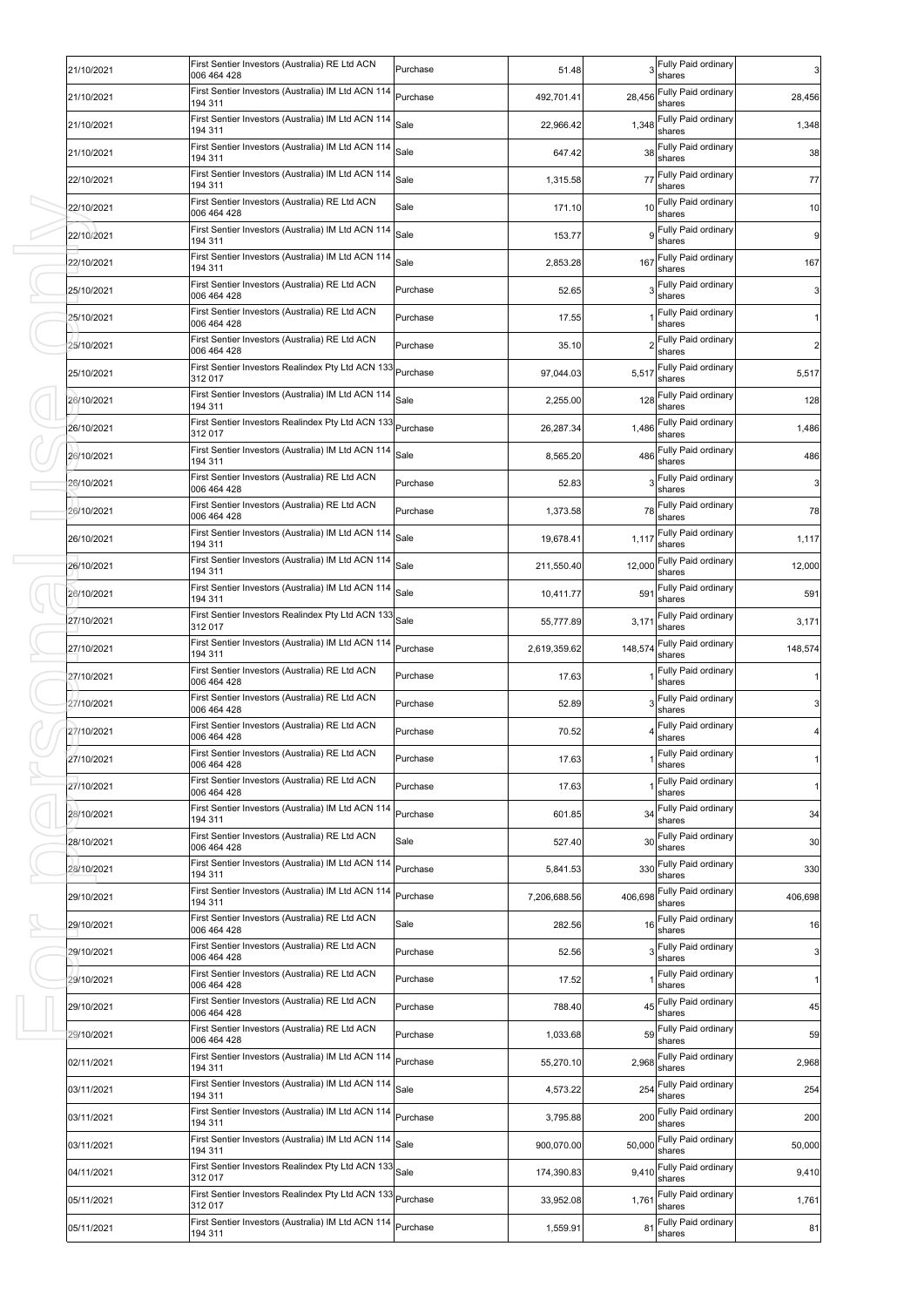| 05/11/2021 | First Sentier Investors (Australia) IM Ltd ACN 114<br>194 311          | Purchase | 4,051.63     | 209    | Fully Paid ordinary<br>shares       | 209            |
|------------|------------------------------------------------------------------------|----------|--------------|--------|-------------------------------------|----------------|
| 05/11/2021 | First Sentier Investors (Australia) IM Ltd ACN 114<br>194 311          | Sale     | 3,111.87     | 164    | Fully Paid ordinary<br>shares       | 164            |
| 05/11/2021 | First Sentier Investors (Australia) IM Ltd ACN 114<br>194 311          | Sale     | 1,095,616.97 | 57,456 | Fully Paid ordinary<br>shares       | 57,456         |
| 09/11/2021 | First Sentier Investors (Australia) RE Ltd ACN<br>006 464 428          | Sale     | 580.50       | 30     | Fully Paid ordinary<br>shares       | 30             |
| 10/11/2021 | First Sentier Investors (Australia) IM Ltd ACN 114<br>194 311          | Purchase | 95.42        |        | Fully Paid ordinary<br>shares       | 5 <sub>l</sub> |
| 10/11/2021 | First Sentier Investors (Australia) IM Ltd ACN 114<br>194 311          | Sale     | 688,927.79   | 36,009 | Fully Paid ordinary<br>shares       | 36,009         |
| 11/11/2021 | First Sentier Investors (Australia) IM Ltd ACN 114<br>194 311          | Sale     | 31,649.50    | 1,651  | Fully Paid ordinary<br>shares       | 1,651          |
| 11/11/2021 | First Sentier Investors (Australia) RE Ltd ACN<br>006 464 428          | Sale     | 210.87       | 11     | Fully Paid ordinary<br>shares       | 11             |
| 11/11/2021 | First Sentier Investors (Australia) RE Ltd ACN<br>006 464 428          | Purchase | 697.45       | 37     | Fully Paid ordinary<br>shares       | 37             |
| 11/11/2021 | First Sentier Investors Realindex Pty Ltd ACN 133<br>312 017           | Sale     | 8,096.22     | 423    | Fully Paid ordinary<br>shares       | 423            |
| 11/11/2021 | First Sentier Investors (Australia) IM Ltd ACN 114<br>194 311          | Sale     | 3,642.28     | 190    | Fully Paid ordinary<br>shares       | 190            |
| 12/11/2021 | First Sentier Investors (Australia) IM Ltd ACN 114<br>194 311          | Purchase | 2,974.87     | 157    | Fully Paid ordinary<br>shares       | 157            |
| 12/11/2021 | First Sentier Investors (Australia) IM Ltd ACN 114<br>194 311          | Sale     | 3,819.94     | 200    | Fully Paid ordinary<br>shares       | 200            |
| 12/11/2021 | First Sentier Investors (Australia) IM Ltd ACN 114<br>194 311          | Purchase | 75.54        |        | Fully Paid ordinary<br>shares       | 4 <sub>1</sub> |
| 16/11/2021 | First Sentier Investors (Australia) RE Ltd ACN<br>006 464 428          | Purchase | 37.98        |        | Fully Paid ordinary<br>shares       | $\overline{2}$ |
| 16/11/2021 | First Sentier Investors (Australia) RE Ltd ACN<br>006 464 428          | Purchase | 2,601.63     | 137    | Fully Paid ordinary<br>shares       | 137            |
| 16/11/2021 | First Sentier Investors Realindex Pty Ltd ACN 133<br>312 017           | Sale     | 21,508.20    | 1,138  | Fully Paid ordinary<br>shares       | 1,138          |
| 16/11/2021 | First Sentier Investors Realindex Pty Ltd ACN 133<br>312 017           | Sale     | 193,403.70   | 10,233 | Fully Paid ordinary<br>shares       | 10,233         |
| 19/11/2021 | First Sentier Investors Realindex Pty Ltd ACN 133<br>312 017           | Sale     | 11,517.84    | 612    | Fully Paid ordinary<br>shares       | 612            |
| 19/11/2021 | First Sentier Investors (Australia) IM Ltd ACN 114<br>194 311          | Sale     | 639.67       | 34     | Fully Paid ordinary<br>shares       | 34             |
| 22/11/2021 | First Sentier Investors (Australia) IM Ltd ACN 114<br>194 311          | Purchase | 17,101.66    | 893    | Fully Paid ordinary<br>shares       | 893            |
| 22/11/2021 | First Sentier Investors Realindex Pty Ltd ACN 133<br>312 017           | Sale     | 18,335.52    | 963    | Fully Paid ordinary<br>shares       | 963            |
| 23/11/2021 | First Sentier Investors (Australia) IM Ltd ACN 114<br>194 311          | Sale     | 326.06       | 17     | Fully Paid ordinary<br>shares       | 17             |
| 24/11/2021 | First Sentier Investors (Australia) IM Ltd ACN 114<br>194 311          | Sale     | 17,244.72    | 900    | Fully Paid ordinary<br>shares       | 900            |
| 24/11/2021 | First Sentier Investors (Australia) RE Ltd ACN<br>006 464 428          | Purchase | 383.60       | 20     | Fully Paid ordinary<br>shares       | 20             |
| 24/11/2021 | First Sentier Investors (Australia) IM Ltd ACN 114<br>194 311          | Purchase | 69,775.57    |        | 3,636 Fully Paid ordinary<br>shares | 3,636          |
| 26/11/2021 | First Sentier Investors (Australia) IM Ltd ACN 114<br>194 311          | Purchase | 666.99       | 35     | Fully Paid ordinary<br>shares       | 35             |
| 26/11/2021 | First Sentier Investors Realindex Pty Ltd ACN 133<br>312 017           | Purchase | 9,129.74     | 479    | Fully Paid ordinary<br>shares       | 479            |
| 30/11/2021 | First Sentier Investors Realindex Pty Ltd ACN 133<br>312 017           | Sale     | 18,850.34    | 989    | Fully Paid ordinary<br>shares       | 989            |
| 01/12/2021 | First Sentier Investors (Australia) IM Ltd ACN 114<br>194 311          | Sale     | 101,098.72   | 5,341  | Fully Paid ordinary<br>shares       | 5,341          |
| 01/12/2021 | First Sentier Investors Realindex Pty Ltd ACN 133<br>312 017           | Sale     | 41,544.30    | 2,190  | Fully Paid ordinary<br>shares       | 2,190          |
| 01/12/2021 | First Sentier Investors (Australia) RE Ltd ACN<br>006 464 428          | Purchase | 699.67       | 37     | Fully Paid ordinary<br>shares       | 37             |
| 01/12/2021 | First Sentier Investors Realindex Pty Ltd ACN 133<br>312 017           | Sale     | 24,826.20    | 1,285  | Fully Paid ordinary<br>shares       | 1,285          |
| 01/12/2021 | First Sentier Investors (Australia) IM Ltd ACN 114<br>194 311          | Sale     | 14,362.43    | 758    | Fully Paid ordinary<br>shares       | 758            |
| 02/12/2021 | First Sentier Investors Realindex Pty Ltd ACN 133<br>312 017           | Sale     | 27,588.96    | 1,428  | Fully Paid ordinary<br>shares       | 1,428          |
| 02/12/2021 | First Sentier Investors (Australia) IM Ltd ACN 114<br>194 311          | Sale     | 6,440.59     | 333    | Fully Paid ordinary<br>shares       | 333            |
| 02/12/2021 | First Sentier Investors (Australia) IM Ltd ACN 114<br>194 311          | Sale     | 1,035.26     | 54     | Fully Paid ordinary<br>shares       | 54             |
| 03/12/2021 | First Sentier Investors (Australia) RE Ltd ACN<br>006 464 428          | Sale     | 132.72       |        | Fully Paid ordinary<br>shares       | $\overline{7}$ |
| 06/12/2021 | First Sentier Investors Realindex Pty Ltd ACN 133<br>312 017           | Sale     | 17,561.88    | 909    | Fully Paid ordinary<br>shares       | 909            |
| 08/12/2021 | First Sentier Investors (Australia) IM Ltd ACN 114<br>194 311          | Purchase | 85,533.53    | 4,318  | Fully Paid ordinary<br>shares       | 4,318          |
| 08/12/2021 | First Sentier Investors (Australia) IM Ltd ACN 114<br>194 311          | Purchase | 782,790.84   | 39,356 | Fully Paid ordinary<br>shares       | 39,356         |
| 08/12/2021 | First Sentier Investors (Australia) IM Ltd ACN 114<br>194 311          | Purchase | 289,760.20   | 14,628 | Fully Paid ordinary<br>shares       | 14,628         |
| 08/12/2021 | First Sentier Investors (Australia) IM Ltd ACN 114 Purchase<br>194 311 |          | 269,476.19   | 13,604 | Fully Paid ordinary<br>shares       | 13,604         |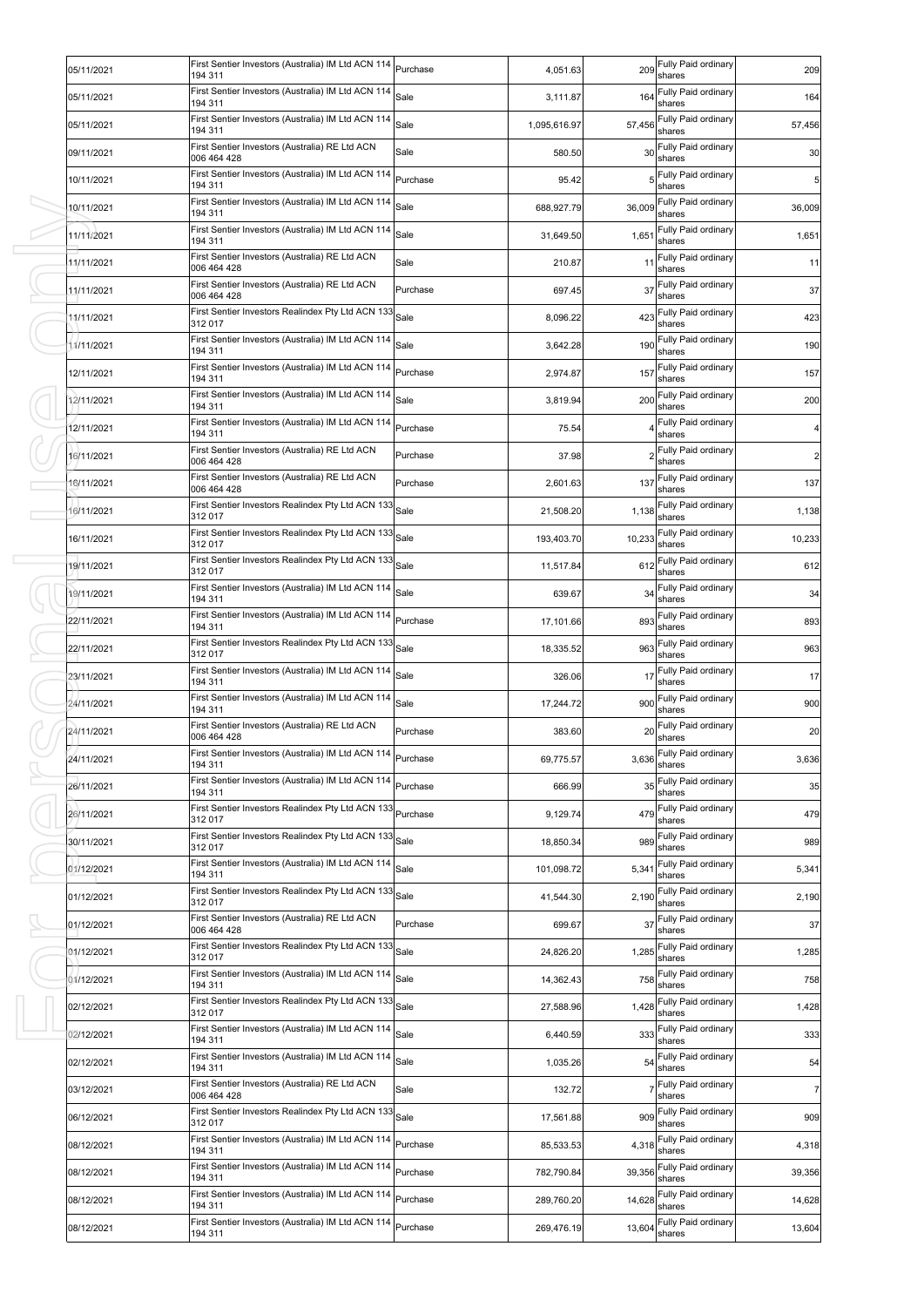| 08/12/2021 | First Sentier Investors (Australia) IM Ltd ACN 114<br>194 311     | Purchase | 450,823.93    | 22,759  | Fully Paid ordinary<br>shares        | 22,759                  |
|------------|-------------------------------------------------------------------|----------|---------------|---------|--------------------------------------|-------------------------|
| 08/12/2021 | First Sentier Investors (Australia) IM Ltd ACN 114<br>194 311     | Sale     | 114,887.29    | 5,952   | Fully Paid ordinary<br>shares        | 5,952                   |
| 08/12/2021 | First Sentier Investors (Australia) IM Ltd ACN 114<br>194 311     | Purchase | 227,917.75    | 11,506  | Fully Paid ordinary<br>shares        | 11,506                  |
| 08/12/2021 | First Sentier Investors (Australia) IM Ltd ACN 114<br>194 311     | Purchase | 240,390.54    | 12,086  | Fully Paid ordinary<br>shares        | 12,086                  |
| 08/12/2021 | First Sentier Investors (Australia) IM Ltd ACN 114<br>194 311     | Purchase | 114,275.81    | 5,769   | Fully Paid ordinary<br>shares        | 5,769                   |
| 08/12/2021 | First Sentier Investors Realindex Pty Ltd ACN 133<br>312 017      | Purchase | 47,176.29     | 2,401   | Fully Paid ordinary<br>shares        | 2,401                   |
| 08/12/2021 | First Sentier Investors (Australia) RE Ltd ACN<br>006 464 428     | Purchase | 177.21        |         | Fully Paid ordinary<br>shares        | 9                       |
| 08/12/2021 | First Sentier Investors (Australia) IM Ltd ACN 114<br>194 311     | Purchase | 1,260,441.03  | 63,631  | Fully Paid ordinary<br>shares        | 63,631                  |
| 09/12/2021 | First Sentier Investors Realindex Pty Ltd ACN 133<br>312 017      | Sale     | 31,292.43     | 1,599   | Fully Paid ordinary<br>shares        | 1,599                   |
| 09/12/2021 | First Sentier Investors Realindex Pty Ltd ACN 133<br>312 017      | Sale     | 11,683.29     | 597     | Fully Paid ordinary<br>shares        | 597                     |
| 10/12/2021 | First Sentier Investors Realindex Pty Ltd ACN 133<br>312 017      | Sale     | 60,684.39     | 3,051   | Fully Paid ordinary<br>shares        | 3,051                   |
| 13/12/2021 | First Sentier Investors (Australia) IM Ltd ACN 114<br>194 311     | Purchase | 8,688.95      | 417     | Fully Paid ordinary<br>shares        | 417                     |
| 13/12/2021 | First Sentier Investors (Australia) RE Ltd ACN<br>006 464 428     | Sale     | 39.24         |         | Fully Paid ordinary<br>shares        | $\overline{c}$          |
| 13/12/2021 | First Sentier Investors (Australia) RE Ltd ACN<br>006 464 428     | Sale     | 19.62         |         | Fully Paid ordinary<br>shares        | $\mathbf{1}$            |
| 13/12/2021 | First Sentier Investors (Australia) RE Ltd ACN<br>006 464 428     | Sale     | 39.24         |         | Fully Paid ordinary<br>shares        | $\overline{2}$          |
| 13/12/2021 | First Sentier Investors (Australia) RE Ltd ACN<br>006 464 428     | Sale     | 78.48         |         | Fully Paid ordinary<br>shares        | $\overline{\mathbf{4}}$ |
| 13/12/2021 | First Sentier Investors Realindex Pty Ltd ACN 133 Sale<br>312 017 |          | 26,570.04     | 1,346   | Fully Paid ordinary<br>shares        | 1,346                   |
| 13/12/2021 | First Sentier Investors Realindex Pty Ltd ACN 133<br>312 017      | Purchase | 5,585.31      | 271     | Fully Paid ordinary<br>shares        | 271                     |
| 14/12/2021 | First Sentier Investors Realindex Pty Ltd ACN 133<br>312 017      | Sale     | 652,979.46    | 33,079  | Fully Paid ordinary<br>shares        | 33,079                  |
| 14/12/2021 | First Sentier Investors (Australia) RE Ltd ACN<br>006 464 428     | Purchase | 2,427.57      | 111     | Fully Paid ordinary<br>shares        | 111                     |
| 15/12/2021 | First Sentier Investors (Australia) RE Ltd ACN<br>006 464 428     | Sale     | 824.40        | 40      | Fully Paid ordinary<br>shares        | 40                      |
| 15/12/2021 | First Sentier Investors (Australia) IM Ltd ACN 114<br>194 311     | Sale     | 1,708.18      | 82      | Fully Paid ordinary<br>shares        | 82                      |
| 16/12/2021 | First Sentier Investors (Australia) IM Ltd ACN 114<br>194 311     | Sale     | 9,881.68      | 451     | Fully Paid ordinary<br>shares        | 451                     |
| 16/12/2021 | First Sentier Investors Realindex Pty Ltd ACN 133<br>312 017      | Sale     | 40,519.70     | 1,846   | Fully Paid ordinary<br>shares        | 1,846                   |
| 16/12/2021 | First Sentier Investors Realindex Pty Ltd ACN 133<br>312 017      | Sale     | 8,275.15      | 377     | Fully Paid ordinary<br>shares        | 377                     |
| 16/12/2021 | First Sentier Investors (Australia) IM Ltd ACN 11<br>194 311      | Purchase | 558,057.59    |         | 25,676 Fully Paid ordinary<br>shares | 25,676                  |
| 16/12/2021 | First Sentier Investors (Australia) IM Ltd ACN 114<br>194 311     | Purchase | 67,176.23     | 25,048  | Fully Paid ordinary<br>shares        | 25,048                  |
| 16/12/2021 | First Sentier Investors (Australia) IM Ltd ACN 114<br>194 311     | Purchase | 305,618.60    | 113,956 | Fully Paid ordinary<br>shares        | 113,956                 |
| 16/12/2021 | First Sentier Investors Realindex Pty Ltd ACN 133<br>312 017      | Sale     | 192,172.25    | 8,755   | Fully Paid ordinary<br>shares        | 8,755                   |
| 16/12/2021 | First Sentier Investors (Australia) IM Ltd ACN 114<br>194 311     | Sale     | 1,059,995.91  | 48,690  | Fully Paid ordinary<br>shares        | 48,690                  |
| 16/12/2021 | First Sentier Investors (Australia) IM Ltd ACN 114<br>194 311     | Sale     | 284,837.80    | 13,000  | Fully Paid ordinary<br>shares        | 13,000                  |
| 16/12/2021 | First Sentier Investors Realindex Pty Ltd ACN 133<br>312 017      | Purchase | 12.386.857.60 | 570.560 | Fully Paid ordinary<br>shares        | 570,560                 |
| 16/12/2021 | First Sentier Investors Realindex Pty Ltd ACN 133<br>312 017      | Sale     | 354,953.45    | 16,171  | Fully Paid ordinary<br>shares        | 16,171                  |
| 16/12/2021 | First Sentier Investors (Australia) RE Ltd ACN<br>006 464 428     | Purchase | 65.58         |         | Fully Paid ordinary<br>shares        | 3 <sub>l</sub>          |
| 16/12/2021 | First Sentier Investors (Australia) RE Ltd ACN<br>006 464 428     | Purchase | 786.96        | 36      | Fully Paid ordinary<br>shares        | 36                      |
| 16/12/2021 | First Sentier Investors (Australia) IM Ltd ACN 114<br>194 311     | Purchase | 3,128,845.20  | 144,120 | Fully Paid ordinary<br>shares        | 144,120                 |
| 16/12/2021 | First Sentier Investors Realindex Pty Ltd ACN 133<br>312 017      | Sale     | 15,500.94     | 714     | Fully Paid ordinary<br>shares        | 714                     |
| 16/12/2021 | First Sentier Investors Realindex Pty Ltd ACN 133<br>312 017      | Sale     | 32,442.10     | 1,478   | Fully Paid ordinary<br>shares        | 1,478                   |
| 17/12/2021 | First Sentier Investors (Australia) IM Ltd ACN 114<br>194 311     | Sale     | 11,397.33     | 525     | Fully Paid ordinary<br>shares        | 525                     |
| 17/12/2021 | First Sentier Investors (Australia) IM Ltd ACN 114<br>194 311     | Sale     | 89,919.51     | 4,142   | Fully Paid ordinary<br>shares        | 4,142                   |
| 17/12/2021 | First Sentier Investors (Australia) IM Ltd ACN 114<br>194 311     | Sale     | 3,777.40      | 174     | Fully Paid ordinary<br>shares        | 174                     |
| 17/12/2021 | First Sentier Investors (Australia) IM Ltd ACN 114<br>194 311     | Sale     | 9,682.30      | 446     | Fully Paid ordinary<br>shares        | 446                     |
| 17/12/2021 | First Sentier Investors (Australia) IM Ltd ACN 114<br>194 311     | Purchase | 188,139.45    | 8,719   | Fully Paid ordinary<br>shares        | 8,719                   |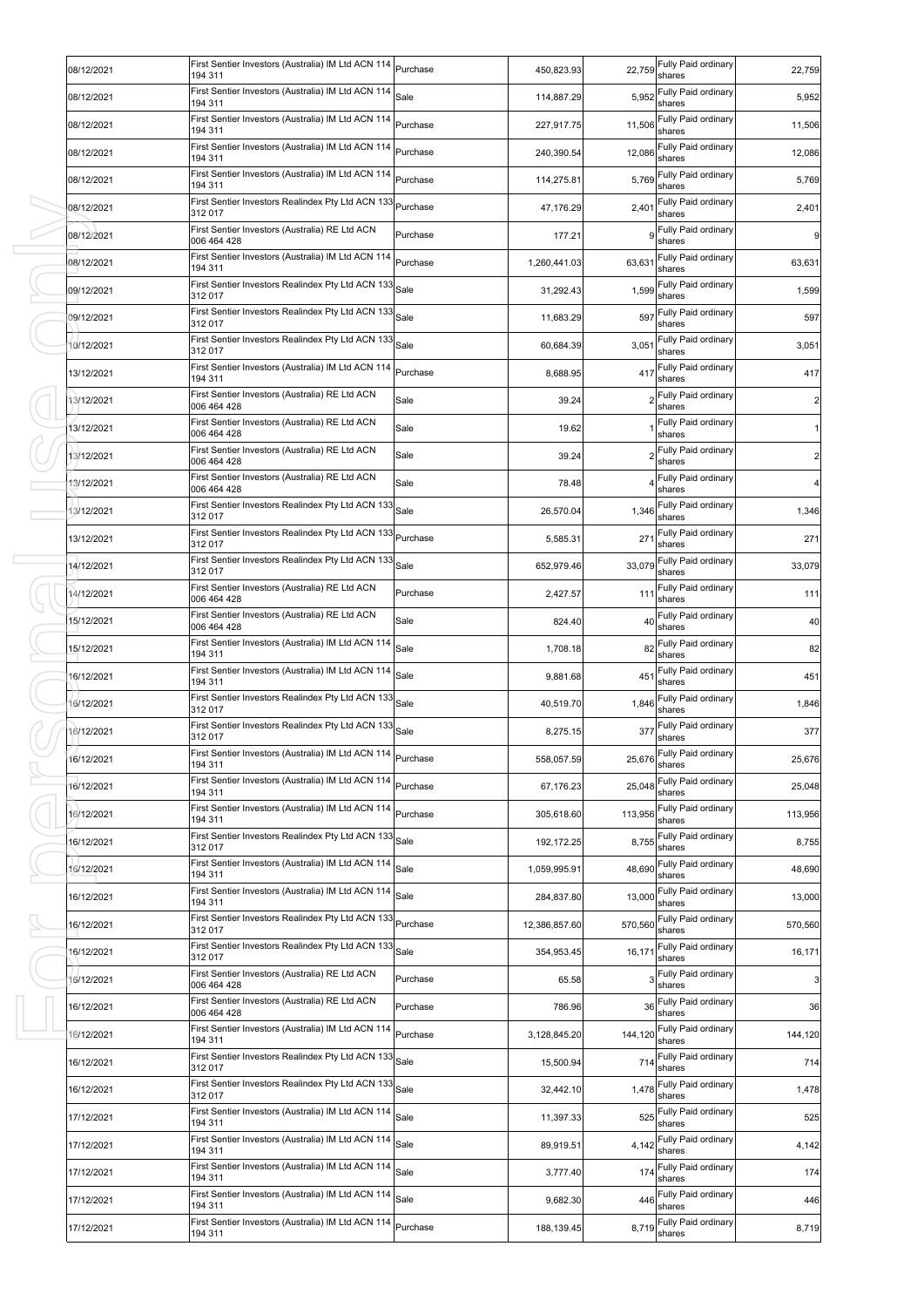| 17/12/2021 | First Sentier Investors (Australia) IM Ltd ACN 114 Purchase<br>194 311 |          | 125,606.12   | 5,821   | Fully Paid ordinary<br>shares       | 5,821           |
|------------|------------------------------------------------------------------------|----------|--------------|---------|-------------------------------------|-----------------|
| 17/12/2021 | First Sentier Investors (Australia) IM Ltd ACN 114<br>194 311          | Purchase | 182,593.88   | 8,462   | Fully Paid ordinary<br>shares       | 8,462           |
| 17/12/2021 | First Sentier Investors (Australia) IM Ltd ACN 114<br>194 311          | Sale     | 24,097.21    | 1,110   | Fully Paid ordinary<br>shares       | 1,110           |
| 17/12/2021 | First Sentier Investors (Australia) IM Ltd ACN 114<br>194 311          | Sale     | 3,430.05     | 158     | Fully Paid ordinary<br>shares       | 158             |
| 17/12/2021 | First Sentier Investors (Australia) IM Ltd ACN 114<br>194 311          | Purchase | 67,302.09    | 3,119   | Fully Paid ordinary<br>shares       | 3,119           |
| 17/12/2021 | First Sentier Investors (Australia) IM Ltd ACN 114<br>194 311          | Sale     | 11,788.10    | 543     | Fully Paid ordinary<br>shares       | 543             |
| 17/12/2021 | First Sentier Investors (Australia) IM Ltd ACN 114<br>194 311          | Purchase | 648,572.95   | 30,057  | Fully Paid ordinary<br>shares       | 30,057          |
| 17/12/2021 | First Sentier Investors (Australia) IM Ltd ACN 114<br>194 311          | Sale     | 65.13        |         | Fully Paid ordinary<br>shares       | 3 <sup>1</sup>  |
| 17/12/2021 | First Sentier Investors (Australia) IM Ltd ACN 114<br>194 311          | Purchase | 64,561.68    | 2,992   | Fully Paid ordinary<br>shares       | 2,992           |
| 17/12/2021 | First Sentier Investors (Australia) IM Ltd ACN 114<br>194 311          | Sale     | 1,042.04     | 48      | Fully Paid ordinary<br>shares       | 48              |
| 17/12/2021 | First Sentier Investors (Australia) IM Ltd ACN 114<br>194 311          | Sale     | 500,925.55   | 23,257  | Fully Paid ordinary<br>shares       | 23,257          |
| 17/12/2021 | First Sentier Investors Realindex Pty Ltd ACN 133<br>312 017           | Purchase | 38,552.24    | 1,784   | Fully Paid ordinary<br>shares       | 1,784           |
| 17/12/2021 | First Sentier Investors (Australia) IM Ltd ACN 114<br>194 311          | Purchase | 145,501.13   | 6,743   | Fully Paid ordinary<br>shares       | 6,743           |
| 17/12/2021 | First Sentier Investors (Australia) IM Ltd ACN 114<br>194 311          | Sale     | 72,834.37    | 3,355   | Fully Paid ordinary<br>shares       | 3,355           |
| 21/12/2021 | First Sentier Investors (Australia) IM Ltd ACN 114<br>194 311          | Purchase | 7,341.36     | 338     | Fully Paid ordinary<br>shares       | 338             |
| 21/12/2021 | First Sentier Investors Realindex Pty Ltd ACN 133                      | Sale     | 11,801.24    | 546     | Fully Paid ordinary                 | 546             |
| 21/12/2021 | 312 017<br>First Sentier Investors Realindex Pty Ltd ACN 133           | Sale     | 388,900.70   | 17,993  | shares<br>Fully Paid ordinary       | 17,993          |
| 22/12/2021 | 312 017<br>First Sentier Investors (Australia) IM Ltd ACN 114          | Purchase | 2,014,210.00 | 100,000 | shares<br>Fully Paid ordinary       | 100,000         |
| 22/12/2021 | 194 311<br>First Sentier Investors (Australia) IM Ltd ACN 114          | Sale     | 3,889.96     | 178     | shares<br>Fully Paid ordinary       | 178             |
| 22/12/2021 | 194 311<br>First Sentier Investors (Australia) RE Ltd ACN              | Purchase | 61.56        |         | shares<br>Fully Paid ordinary       | 3 <sub>l</sub>  |
| 22/12/2021 | 006 464 428<br>First Sentier Investors (Australia) RE Ltd ACN          | Purchase | 20.52        |         | shares<br>Fully Paid ordinary       | $\mathbf{1}$    |
| 22/12/2021 | 006 464 428<br>First Sentier Investors (Australia) RE Ltd ACN          | Purchase | 2,975.40     | 145     | shares<br>Fully Paid ordinary       | 145             |
| 22/12/2021 | 006 464 428<br>First Sentier Investors (Australia) RE Ltd ACN          | Purchase | 2,934.36     | 143     | shares<br>Fully Paid ordinary       | 143             |
| 22/12/2021 | 006 464 428<br>First Sentier Investors (Australia) IM Ltd ACN 114      | Purchase | 5,378.84     | 269     | shares<br>Fully Paid ordinary       | 269             |
| 23/12/2021 | 194 311<br>First Sentier Investors (Australia) IM Ltd ACN 114          | Purchase | 99.34        |         | shares<br>Fully Paid ordinary       |                 |
|            | 194 311<br>First Sentier Investors Realindex Pty Ltd ACN 133 Sale      |          |              |         | shares<br>3,267 Fully Paid ordinary | $5\phantom{.0}$ |
| 23/12/2021 | 312 017<br>First Sentier Investors Realindex Pty Ltd ACN 133           |          | 70,632.54    |         | shares<br>Fully Paid ordinary       | 3,267           |
| 24/12/2021 | 312 017<br>First Sentier Investors (Australia) IM Ltd ACN 114          | Sale     | 29,749.92    | 1,489   | shares<br>Fully Paid ordinary       | 1,489           |
| 24/12/2021 | 194 311<br>First Sentier Investors Realindex Pty Ltd ACN 133           | Sale     | 495,021.99   | 25,991  | shares<br>Fully Paid ordinary       | 25,991          |
| 24/12/2021 | 312 017<br>First Sentier Investors Realindex Ptv Ltd ACN 133           | Sale     | 699.29       | 35      | shares<br>Fully Paid ordinary       | 35              |
| 24/12/2021 | 312 017<br>First Sentier Investors (Australia) IM Ltd ACN 114          | Sale     | 29,110.57    | 1,457   | shares<br>Fully Paid ordinary       | 1,457           |
| 29/12/2021 | 194 311<br>First Sentier Investors (Australia) IM Ltd ACN 114          | Sale     | 26,828.30    | 1,348   | shares                              | 1,348           |
| 29/12/2021 | 194 311                                                                | Sale     | 4,573.80     | 230     | Fully Paid ordinary<br>shares       | 230             |
| 29/12/2021 | First Sentier Investors (Australia) IM Ltd ACN 114<br>194 311          | Sale     | 6,501.25     | 327     | Fully Paid ordinary<br>shares       | 327             |
| 29/12/2021 | First Sentier Investors Realindex Pty Ltd ACN 133<br>312 017           | Purchase | 77,967.63    |         | 3,783 Fully Paid ordinary<br>shares | 3,783           |
| 30/12/2021 | First Sentier Investors (Australia) IM Ltd ACN 114<br>194 311          | Purchase | 1,982.32     | 96      | Fully Paid ordinary<br>shares       | 96              |
| 30/12/2021 | First Sentier Investors (Australia) IM Ltd ACN 114<br>194 311          | Sale     | 1,290.45     | 63      | Fully Paid ordinary<br>shares       | 63              |
| 31/12/2021 | First Sentier Investors (Australia) IM Ltd ACN 114<br>194 311          | Sale     | 3,069.13     | 149     | Fully Paid ordinary<br>shares       | 149             |
| 04/01/2022 | First Sentier Investors Realindex Pty Ltd ACN 133<br>312 017           | Sale     | 122,673.76   | 5,932   | Fully Paid ordinary<br>shares       | 5,932           |
| 04/01/2022 | First Sentier Investors (Australia) IM Ltd ACN 114<br>194 311          | Purchase | 83.52        |         | Fully Paid ordinary<br>shares       | 4 <sub>1</sub>  |
| 05/01/2022 | First Sentier Investors (Australia) IM Ltd ACN 114<br>194 311          | Purchase | 62.11        |         | Fully Paid ordinary<br>shares       | 3 <sub>l</sub>  |
| 06/01/2022 | First Sentier Investors Realindex Pty Ltd ACN 133<br>312 017           | Sale     | 90,392.50    | 4,325   | Fully Paid ordinary<br>shares       | 4,325           |
| 06/01/2022 | First Sentier Investors (Australia) IM Ltd ACN 114<br>194 311          | Sale     | 4,548.85     | 218     | Fully Paid ordinary<br>shares       | 218             |
| 07/01/2022 | First Sentier Investors Realindex Pty Ltd ACN 133 Sale<br>312 017      |          | 47,239.00    | 2,435   | Fully Paid ordinary<br>shares       | 2,435           |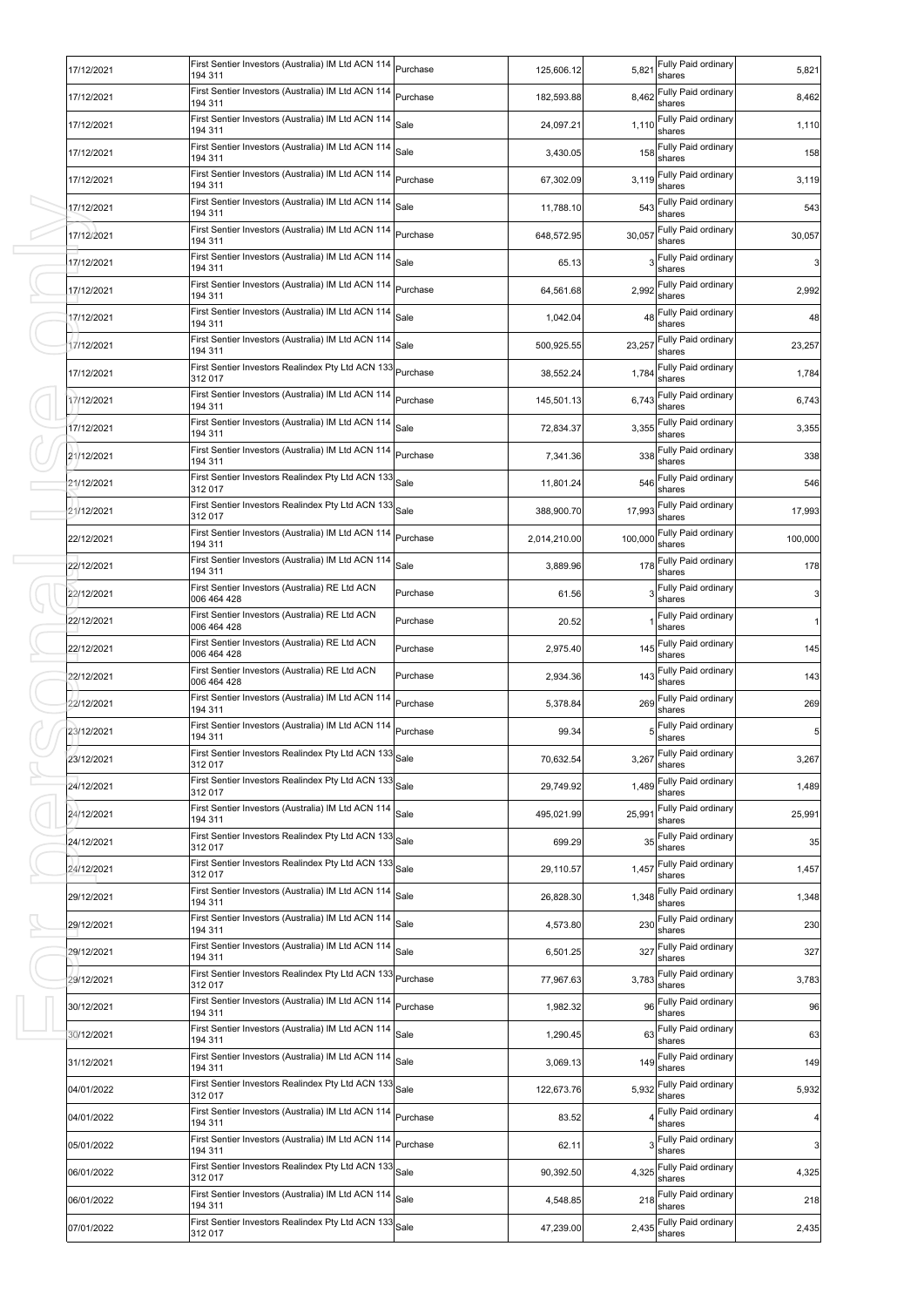| 07/01/2022 | First Sentier Investors (Australia) IM Ltd ACN 114<br>194 311         | Sale     | 3,330.90   | 161    | Fully Paid ordinary<br>shares     | 161            |
|------------|-----------------------------------------------------------------------|----------|------------|--------|-----------------------------------|----------------|
| 10/01/2022 | First Sentier Investors Realindex Pty Ltd ACN 133<br>312 017          | Purchase | 3,590.40   | 187    | Fully Paid ordinary<br>shares     | 187            |
| 11/01/2022 | First Sentier Investors (Australia) IM Ltd ACN 114<br>194 311         | Sale     | 235,890.00 | 12,000 | Fully Paid ordinary<br>shares     | 12,000         |
| 11/01/2022 | First Sentier Investors (Australia) IM Ltd ACN 114<br>194 311         | Sale     | 8,177.52   | 416    | Fully Paid ordinary<br>shares     | 416            |
| 13/01/2022 | First Sentier Investors (Australia) RE Ltd ACN<br>006 464 428         | Purchase | 1,580.68   | 86     | Fully Paid ordinary<br>shares     | 86             |
| 14/01/2022 | First Sentier Investors (Australia) IM Ltd ACN 114<br>194 311         | Sale     | 4,363.15   | 235    | Fully Paid ordinary<br>shares     | 235            |
| 14/01/2022 | First Sentier Investors (Australia) RE Ltd ACN<br>006 464 428         | Sale     | 55.80      |        | Fully Paid ordinary<br>shares     | 3 <sup>1</sup> |
| 17/01/2022 | First Sentier Investors (Australia) IM Ltd ACN 114<br>194 311         | Sale     | 4,266.92   | 232    | Fully Paid ordinary<br>shares     | 232            |
| 17/01/2022 | First Sentier Investors (Australia) IM Ltd ACN 114<br>194 311         | Sale     | 174,818.05 | 9,500  | Fully Paid ordinary<br>shares     | 9,500          |
| 18/01/2022 | First Sentier Investors (Australia) RE Ltd ACN<br>006 464 428         | Purchase | 1,536.78   | 84     | Fully Paid ordinary<br>shares     | 84             |
| 18/01/2022 | First Sentier Investors (Australia) RE Ltd ACN<br>006 464 428         | Purchase | 36.59      |        | Fully Paid ordinary<br>shares     | $\overline{c}$ |
| 19/01/2022 | First Sentier Investors (Australia) IM Ltd ACN 114<br>194 311         | Sale     | 309.68     | 17     | Fully Paid ordinary<br>shares     | 17             |
| 19/01/2022 | First Sentier Investors (Australia) RE Ltd ACN<br>006 464 428         | Purchase | 36.03      |        | Fully Paid ordinary<br>shares     | $\overline{c}$ |
| 19/01/2022 | First Sentier Investors (Australia) RE Ltd ACN<br>006 464 428         | Purchase | 594.55     | 33     | Fully Paid ordinary<br>shares     | 33             |
| 19/01/2022 | First Sentier Investors (Australia) RE Ltd ACN<br>006 464 428         | Purchase | 3,909.62   | 217    | Fully Paid ordinary<br>shares     | 217            |
| 19/01/2022 | First Sentier Investors Realindex Pty Ltd ACN 133<br>312 017          | Purchase | 37,706.79  | 2,103  | Fully Paid ordinary<br>shares     | 2,103          |
| 21/01/2022 | First Sentier Investors Realindex Pty Ltd ACN 133 Purchase<br>312 017 |          | 148,145.60 | 8,480  | Fully Paid ordinary<br>shares     | 8,480          |
| 21/01/2022 | First Sentier Investors (Australia) RE Ltd ACN<br>006 464 428         | Purchase | 509.82     | 29     | Fully Paid ordinary<br>shares     | 29             |
| 21/01/2022 | First Sentier Investors (Australia) RE Ltd ACN<br>006 464 428         | Purchase | 52.74      |        | Fully Paid ordinary<br>shares     | 3 <sup>1</sup> |
| 24/01/2022 | First Sentier Investors (Australia) IM Ltd ACN 114<br>194 311         | Sale     | 22,560.46  | 1,289  | Fully Paid ordinary<br>shares     | 1,289          |
| 24/01/2022 | First Sentier Investors (Australia) IM Ltd ACN 114<br>194 311         | Sale     | 5,408.21   | 309    | Fully Paid ordinary<br>shares     | 309            |
| 25/01/2022 | First Sentier Investors Realindex Pty Ltd ACN 133<br>312 017          | Sale     | 29,926.11  | 1,713  | Fully Paid ordinary<br>shares     | 1,713          |
| 27/01/2022 | First Sentier Investors Realindex Pty Ltd ACN 133<br>312 017          | Sale     | 100,335.98 | 5,672  | Fully Paid ordinary<br>shares     | 5,672          |
| 27/01/2022 | First Sentier Investors Realindex Pty Ltd ACN 133<br>312 017          | Sale     | 3,537.94   | 200    | Fully Paid ordinary<br>shares     | 200            |
| 27/01/2022 | First Sentier Investors Realindex Pty Ltd ACN 133<br>312 017          | Sale     | 6,527.50   | 369    | Fully Paid ordinary<br>shares     | 369            |
| 27/01/2022 | First Sentier Investors Realindex Pty Ltd ACN 133<br>312 017          | Sale     | 10,083.13  |        | 570 Fully Paid ordinary<br>shares | 570            |
| 27/01/2022 | First Sentier Investors (Australia) IM Ltd ACN 114<br>194 311         | Sale     | 24,011.84  | 1,357  | Fully Paid ordinary<br>shares     | 1,357          |
| 27/01/2022 | First Sentier Investors Realindex Pty Ltd ACN 133<br>312 017          | Sale     | 45,144.11  | 2,552  | Fully Paid ordinary<br>shares     | 2,552          |
| 28/01/2022 | First Sentier Investors Realindex Pty Ltd ACN 133<br>312 017          | Sale     | 44,868.47  | 2,701  | Fully Paid ordinary<br>shares     | 2,701          |
| 28/01/2022 | First Sentier Investors Realindex Pty Ltd ACN 133<br>312 017          | Sale     | 10,033.53  | 604    | Fully Paid ordinary<br>shares     | 604            |
| 28/01/2022 | First Sentier Investors Realindex Pty Ltd ACN 133<br>312 017          | Purchase | 72,676.10  | 4,418  | Fully Paid ordinary<br>shares     | 4,418          |
| 28/01/2022 | First Sentier Investors (Australia) IM Ltd ACN 114<br>194 311         | Sale     | 10,371.90  | 627    | Fully Paid ordinary<br>shares     | 627            |
| 28/01/2022 | First Sentier Investors Realindex Pty Ltd ACN 133<br>312 017          | Sale     | 6,478.60   | 390    | Fully Paid ordinary<br>shares     | 390            |
| 28/01/2022 | First Sentier Investors Realindex Pty Ltd ACN 133<br>312 017          | Sale     | 3,521.70   | 212    | Fully Paid ordinary<br>shares     | 212            |
| 28/01/2022 | First Sentier Investors Realindex Pty Ltd ACN 133<br>312 017          | Sale     | 99,737.25  | 6,004  | Fully Paid ordinary<br>shares     | 6,004          |
| 31/01/2022 | First Sentier Investors Realindex Pty Ltd ACN 133<br>312 017          | Sale     | 33,163.56  | 2,038  | Fully Paid ordinary<br>shares     | 2,038          |
| 31/01/2022 | First Sentier Investors Realindex Pty Ltd ACN 133<br>312 017          | Sale     | 4,800.42   | 295    | Fully Paid ordinary<br>shares     | 295            |
| 31/01/2022 | First Sentier Investors (Australia) IM Ltd ACN 114<br>194 311         | Sale     | 272,518.38 | 16,688 | Fully Paid ordinary<br>shares     | 16,688         |
| 31/01/2022 | First Sentier Investors Realindex Pty Ltd ACN 133<br>312 017          | Sale     | 7,404.03   | 455    | Fully Paid ordinary<br>shares     | 455            |
| 31/01/2022 | First Sentier Investors (Australia) IM Ltd ACN 114<br>194 311         | Sale     | 8,547.68   | 530    | Fully Paid ordinary<br>shares     | 530            |
| 31/01/2022 | First Sentier Investors (Australia) RE Ltd ACN<br>006 464 428         | Purchase | 760.05     | 45     | Fully Paid ordinary<br>shares     | 45             |
| 31/01/2022 | First Sentier Investors Realindex Pty Ltd ACN 133<br>312 017          | Sale     | 2,587.34   | 159    | Fully Paid ordinary<br>shares     | 159            |
| 31/01/2022 | First Sentier Investors Realindex Pty Ltd ACN 133<br>312 017          | Sale     | 73,714.88  | 4,530  | Fully Paid ordinary<br>shares     | 4,530          |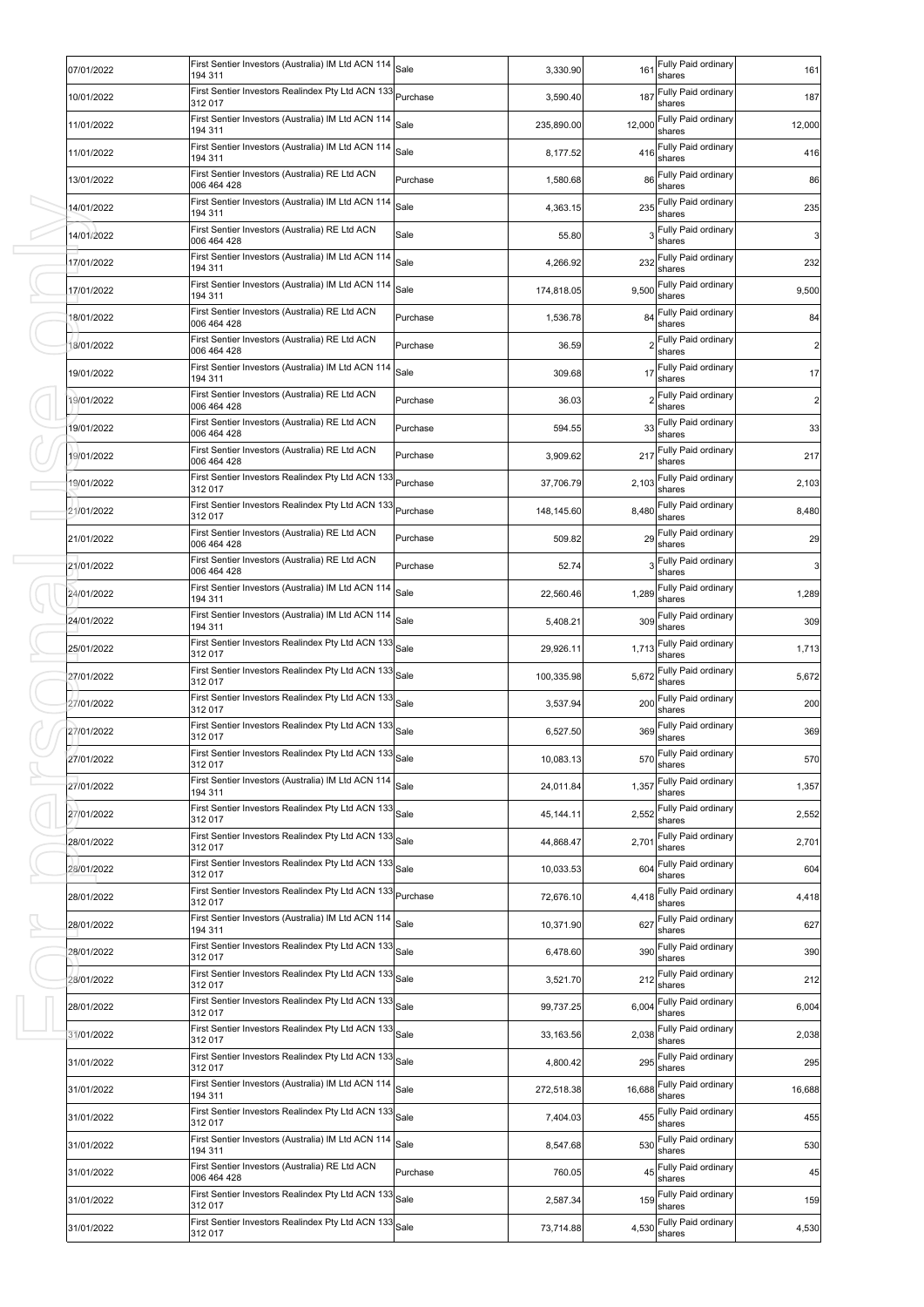| 31/01/2022 | First Sentier Investors Realindex Pty Ltd ACN 133 Purchase<br>312 017 |          | 56,196.28    | 3,353   | Fully Paid ordinary<br>shares           | 3,353          |
|------------|-----------------------------------------------------------------------|----------|--------------|---------|-----------------------------------------|----------------|
| 01/02/2022 | First Sentier Investors (Australia) IM Ltd ACN 114<br>194 311         | Sale     | 984,438.00   | 60,000  | Fully Paid ordinary<br>shares           | 60,000         |
| 01/02/2022 | First Sentier Investors (Australia) IM Ltd ACN 114<br>194 311         | Sale     | 6,567,798.18 | 406,045 | Fully Paid ordinary<br>shares           | 406,045        |
| 01/02/2022 | First Sentier Investors (Australia) RE Ltd ACN<br>006 464 428         | Sale     | 899.36       | 56      | Fully Paid ordinary<br>shares           | 56             |
| 01/02/2022 | First Sentier Investors (Australia) IM Ltd ACN 114<br>194 311         | Sale     | 3,744.03     | 228     | Fully Paid ordinary<br>shares           | 228            |
| 01/02/2022 | First Sentier Investors Realindex Pty Ltd ACN 133<br>312 017          | Sale     | 2,226.08     | 136     | Fully Paid ordinary<br>shares           | 136            |
| 01/02/2022 | First Sentier Investors Realindex Pty Ltd ACN 133<br>312 017          | Sale     | 45,307.18    | 2,768   | Fully Paid ordinary<br>shares           | 2,768          |
| 01/02/2022 | First Sentier Investors Realindex Pty Ltd ACN 133<br>312 017          | Sale     | 807,541.52   | 49,336  | Fully Paid ordinary<br>shares           | 49,336         |
| 01/02/2022 | First Sentier Investors Realindex Pty Ltd ACN 133<br>312 017          | Sale     | 92,152.97    | 5,630   | Fully Paid ordinary<br>shares           | 5,630          |
| 02/02/2022 | First Sentier Investors Realindex Pty Ltd ACN 133<br>312 017          | Sale     | 20,014.99    | 1,192   | Fully Paid ordinary<br>shares           | 1,192          |
| 02/02/2022 | First Sentier Investors (Australia) IM Ltd ACN 114<br>194 311         | Sale     | 43,402.10    | 2,587   | Fully Paid ordinary<br>shares           | 2,587          |
| 02/02/2022 | First Sentier Investors Realindex Pty Ltd ACN 133<br>312 017          | Sale     | 14,154.90    | 843     | Fully Paid ordinary<br>shares           | 843            |
| 02/02/2022 | First Sentier Investors (Australia) IM Ltd ACN 114<br>194 311         | Sale     | 39,845.38    | 2,375   | Fully Paid ordinary<br>shares           | 2,375          |
| 02/02/2022 | First Sentier Investors Realindex Pty Ltd ACN 133<br>312 017          | Sale     | 157,433.35   | 9,376   | Fully Paid ordinary<br>shares           | 9,376          |
| 02/02/2022 | First Sentier Investors Realindex Pty Ltd ACN 133 Purchase<br>312 017 |          | 47,882.40    | 2,810   | Fully Paid ordinary<br>shares           | 2,810          |
| 02/02/2022 | First Sentier Investors Realindex Pty Ltd ACN 133<br>312 017          | Sale     | 93,778.29    | 5,585   | Fully Paid ordinary<br>shares           | 5,585          |
| 02/02/2022 | First Sentier Investors (Australia) RE Ltd ACN<br>006 464 428         | Sale     | 354.90       | 21      | Fully Paid ordinary<br>shares           | 21             |
| 02/02/2022 | First Sentier Investors (Australia) RE Ltd ACN<br>006 464 428         | Purchase | 17.12        |         | Fully Paid ordinary<br>shares           | $\mathbf{1}$   |
| 02/02/2022 | First Sentier Investors (Australia) RE Ltd ACN<br>006 464 428         | Purchase | 34.24        |         | Fully Paid ordinary<br>shares           | $\overline{2}$ |
| 02/02/2022 | First Sentier Investors (Australia) RE Ltd ACN<br>006 464 428         | Purchase | 51.36        |         | Fully Paid ordinary<br>shares           | $\overline{3}$ |
| 02/02/2022 | First Sentier Investors (Australia) IM Ltd ACN 114<br>194 311         | Sale     | 30,198.60    | 1,800   | Fully Paid ordinary                     | 1,800          |
| 02/02/2022 | First Sentier Investors Realindex Pty Ltd ACN 133<br>312 017          | Sale     | 5,524.27     | 329     | shares<br>Fully Paid ordinary<br>shares | 329            |
| 03/02/2022 | First Sentier Investors (Australia) IM Ltd ACN 114<br>194 311         | Sale     | 4,979,578.39 | 294,424 | Fully Paid ordinary<br>shares           | 294,424        |
| 03/02/2022 | First Sentier Investors (Australia) IM Ltd ACN 114<br>194 311         | Sale     | 2,944.53     | 174     | Fully Paid ordinary                     | 174            |
| 03/02/2022 | First Sentier Investors (Australia) IM Ltd ACN 114 Sale               |          | 33,823.20    | 2,000   | shares<br>Fully Paid ordinary           | 2,000          |
| 03/02/2022 | 194 311<br>First Sentier Investors Realindex Pty Ltd ACN 133 Sale     |          | 2,012.29     |         | shares<br>119 Fully Paid ordinary       | 119            |
| 04/02/2022 | 312 017<br>First Sentier Investors Realindex Pty Ltd ACN 133 Purchase |          | 5,872.23     | 351     | shares<br>Fully Paid ordinary           | 351            |
| 04/02/2022 | 312 017<br>First Sentier Investors Realindex Ptv Ltd ACN 133          | Sale     | 127,459.20   | 7,480   | shares<br>Fully Paid ordinary           | 7,480          |
| 04/02/2022 | 312 017<br>First Sentier Investors (Australia) IM Ltd ACN 114         | Sale     | 2,499,426.22 | 146,575 | shares<br>Fully Paid ordinary           | 146,575        |
| 07/02/2022 | 194 311<br>First Sentier Investors (Australia) RE Ltd ACN             | Purchase | 1,370.04     | 84      | shares<br>Fully Paid ordinary           | 84             |
| 08/02/2022 | 006 464 428<br>First Sentier Investors Realindex Pty Ltd ACN 133      | Sale     | 552.767.83   | 33,034  | shares<br>Fully Paid ordinary           | 33,034         |
| 08/02/2022 | 312 017<br>First Sentier Investors (Australia) IM Ltd ACN 114         | Purchase | 8,158.37     | 498     | shares<br>Fully Paid ordinary           | 498            |
| 08/02/2022 | 194 311<br>First Sentier Investors Realindex Pty Ltd ACN 133 Purchase |          | 44,217.75    | 2,675   | shares<br>Fully Paid ordinary           | 2,675          |
| 08/02/2022 | 312 017<br>First Sentier Investors (Australia) IM Ltd ACN 114         | Sale     | 5,122.62     | 306     | shares<br>Fully Paid ordinary           | 306            |
| 08/02/2022 | 194 311<br>First Sentier Investors (Australia) IM Ltd ACN 114         | Purchase | 8,911.95     | 544     | shares<br>Fully Paid ordinary           | 544            |
| 09/02/2022 | 194 311<br>First Sentier Investors Realindex Pty Ltd ACN 133          | Purchase | 21,946.41    | 1,318   | shares<br>Fully Paid ordinary           | 1,318          |
| 09/02/2022 | 312 017<br>First Sentier Investors Realindex Pty Ltd ACN 133 Purchase |          | 663,054.77   | 39,820  | shares<br>Fully Paid ordinary           | 39,820         |
| 09/02/2022 | 312 017<br>First Sentier Investors (Australia) IM Ltd ACN 114         | Purchase | 4,318,600.00 | 260,000 | shares<br>Fully Paid ordinary           | 260,000        |
| 09/02/2022 | 194 311<br>First Sentier Investors (Australia) IM Ltd ACN 114         | Purchase | 44,088.96    | 2,647   | shares<br>Fully Paid ordinary           | 2,647          |
| 09/02/2022 | 194 311<br>First Sentier Investors (Australia) IM Ltd ACN 114         | Purchase | 76,401.99    | 4,587   | shares<br>Fully Paid ordinary           | 4,587          |
| 10/02/2022 | 194 311<br>First Sentier Investors (Australia) IM Ltd ACN 114         | Sale     |              | 957     | shares<br>Fully Paid ordinary           | 957            |
|            | 194 311<br>First Sentier Investors (Australia) RE Ltd ACN             |          | 15,708.23    |         | shares<br>Fully Paid ordinary           | 1              |
| 11/02/2022 | 006 464 428<br>First Sentier Investors (Australia) RE Ltd ACN         | Purchase | 16.00        |         | shares<br>Fully Paid ordinary           |                |
| 11/02/2022 | 006 464 428                                                           | Purchase | 32.00        |         | shares                                  | $2 \mid$       |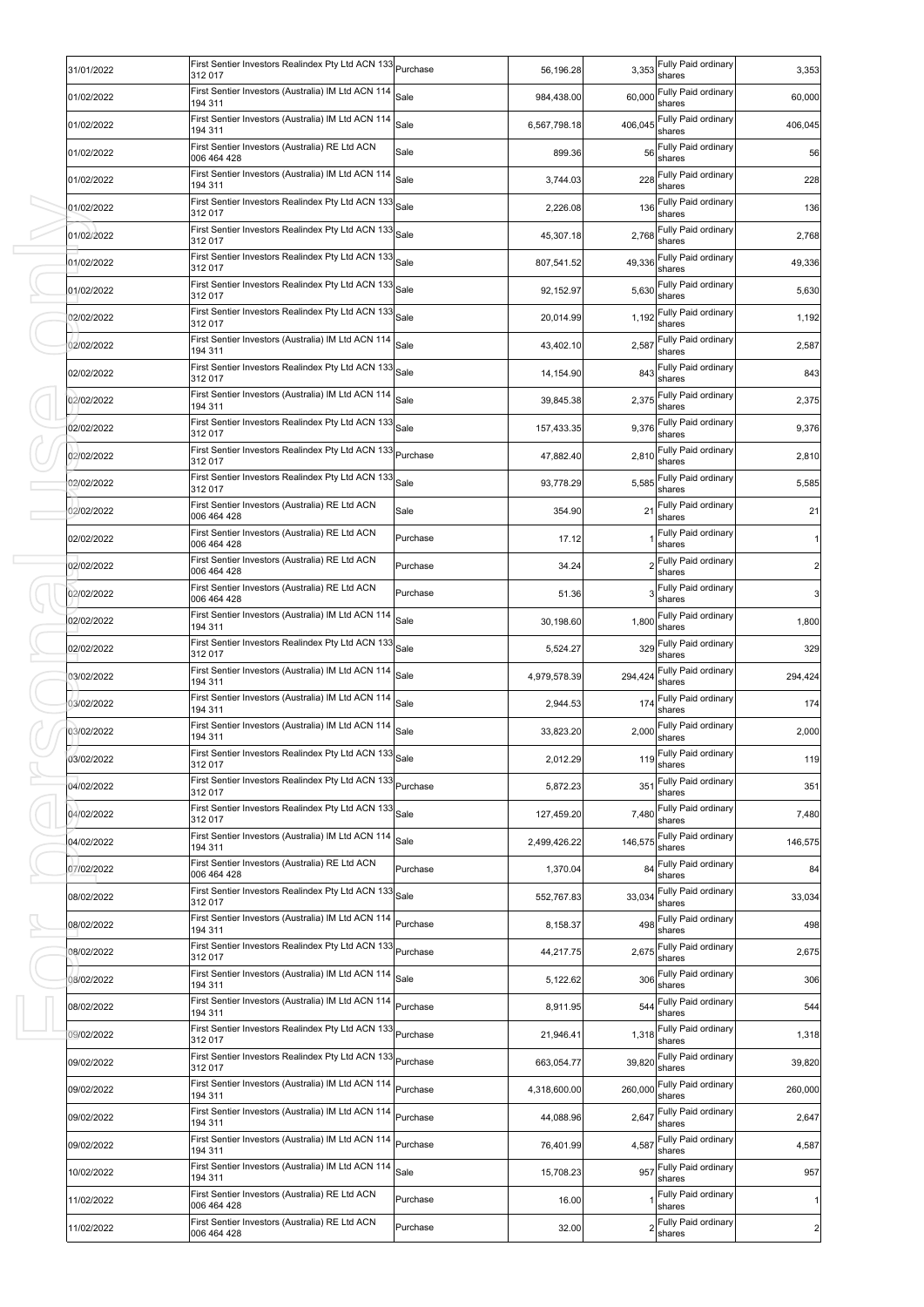| 11/02/2022 | First Sentier Investors (Australia) RE Ltd ACN<br>006 464 428 | Purchase | 800.00       | 50      | Fully Paid ordinary<br>shares    | 50              |
|------------|---------------------------------------------------------------|----------|--------------|---------|----------------------------------|-----------------|
| 11/02/2022 | First Sentier Investors (Australia) RE Ltd ACN<br>006 464 428 | Purchase | 32.00        |         | Fully Paid ordinary<br>shares    | $2 \mid$        |
| 15/02/2022 | First Sentier Investors (Australia) IM Ltd ACN 114<br>194 311 | Purchase | 97,924.04    | 6,162   | Fully Paid ordinary<br>shares    | 6,162           |
| 15/02/2022 | First Sentier Investors Realindex Pty Ltd ACN 133<br>312 017  | Purchase | 297,114.80   | 18,710  | Fully Paid ordinary<br>shares    | 18,710          |
| 16/02/2022 | First Sentier Investors (Australia) IM Ltd ACN 114<br>194 311 | Purchase | 6,613.35     | 403     | Fully Paid ordinary<br>shares    | 403             |
| 16/02/2022 | First Sentier Investors (Australia) IM Ltd ACN 114<br>194 311 | Sale     | 1,884,139.08 | 120,093 | Fully Paid ordinary<br>shares    | 120,093         |
| 16/02/2022 | First Sentier Investors Realindex Pty Ltd ACN 133<br>312 017  | Purchase | 4,058.21     | 247     | Fully Paid ordinary<br>shares    | 247             |
| 16/02/2022 | First Sentier Investors Realindex Pty Ltd ACN 133<br>312 017  | Purchase | 54,350.44    | 3,308   | Fully Paid ordinary<br>shares    | 3,308           |
| 17/02/2022 | First Sentier Investors (Australia) IM Ltd ACN 114<br>194 311 | Sale     | 1,907,288.85 | 121,291 | Fully Paid ordinary<br>shares    | 121,291         |
| 17/02/2022 | First Sentier Investors (Australia) RE Ltd ACN<br>006 464 428 | Sale     | 519.75       |         | 33 Fully Paid ordinary<br>shares | 33              |
| 17/02/2022 | First Sentier Investors (Australia) RE Ltd ACN<br>006 464 428 | Sale     | 15.75        |         | Fully Paid ordinary<br>shares    | 1               |
| 17/02/2022 | First Sentier Investors (Australia) RE Ltd ACN<br>006 464 428 | Purchase | 33.64        |         | Fully Paid ordinary<br>shares    | $\overline{2}$  |
| 17/02/2022 | First Sentier Investors (Australia) RE Ltd ACN<br>006 464 428 | Purchase | 588.70       | 35      | Fully Paid ordinary<br>shares    | 35              |
| 17/02/2022 | First Sentier Investors (Australia) RE Ltd ACN<br>006 464 428 | Purchase | 824.18       | 49      | Fully Paid ordinary<br>shares    | 49              |
| 18/02/2022 | First Sentier Investors Realindex Pty Ltd ACN 133<br>312 017  | Sale     | 61,316.76    | 3,732   | Fully Paid ordinary<br>shares    | 3,732           |
| 18/02/2022 | First Sentier Investors (Australia) RE Ltd ACN<br>006 464 428 | Purchase | 162.00       | 10      | Fully Paid ordinary<br>shares    | 10              |
| 21/02/2022 | First Sentier Investors (Australia) IM Ltd ACN 114<br>194 311 | Sale     | 74,830.50    | 4,500   | Fully Paid ordinary<br>shares    | 4,500           |
| 22/02/2022 | First Sentier Investors (Australia) IM Ltd ACN 114<br>194 311 | Purchase | 485.15       |         | 30 Fully Paid ordinary<br>shares | 30              |
| 22/02/2022 | First Sentier Investors (Australia) RE Ltd ACN<br>006 464 428 | Sale     | 81.35        |         | Fully Paid ordinary<br>shares    | $5\phantom{.0}$ |
| 22/02/2022 | First Sentier Investors (Australia) RE Ltd ACN<br>006 464 428 | Sale     | 32.54        |         | Fully Paid ordinary<br>shares    | $\overline{2}$  |
| 22/02/2022 | First Sentier Investors (Australia) RE Ltd ACN<br>006 464 428 | Sale     | 16.27        |         | Fully Paid ordinary<br>shares    | $\mathbf{1}$    |
| 22/02/2022 | First Sentier Investors (Australia) RE Ltd ACN<br>006 464 428 | Sale     | 48.81        |         | Fully Paid ordinary<br>shares    | 3               |
| 22/02/2022 | First Sentier Investors Realindex Pty Ltd ACN 133<br>312 017  | Purchase | 543,253.70   | 33,638  | Fully Paid ordinary<br>shares    | 33,638          |
| 22/02/2022 | First Sentier Investors (Australia) IM Ltd ACN 114<br>194 311 | Sale     | 10,103.07    | 623     | Fully Paid ordinary<br>shares    | 623             |
| 23/02/2022 | First Sentier Investors (Australia) RE Ltd ACN<br>006 464 428 | Sale     | 113.89       |         | Fully Paid ordinary<br>shares    | $\overline{7}$  |
| 23/02/2022 | First Sentier Investors (Australia) RE Ltd ACN<br>006 464 428 | Sale     | 146.43       |         | 9 Fully Paid ordinary<br>shares  | 9               |
| 23/02/2022 | First Sentier Investors (Australia) RE Ltd ACN<br>006 464 428 | Sale     | 146.43       | 9       | Fully Paid ordinary<br>shares    | 9               |
| 23/02/2022 | First Sentier Investors (Australia) RE Ltd ACN<br>006 464 428 | Sale     | 97.62        |         | Fully Paid ordinary<br>shares    | 6               |
| 23/02/2022 | First Sentier Investors (Australia) RE Ltd ACN<br>006 464 428 | Sale     | 341.67       | 21      | Fully Paid ordinary<br>shares    | 21              |
| 23/02/2022 | First Sentier Investors (Australia) RE Ltd ACN<br>006 464 428 | Sale     | 113.89       |         | Fully Paid ordinary<br>shares    | $\overline{7}$  |
| 23/02/2022 | First Sentier Investors (Australia) RE Ltd ACN<br>006 464 428 | Sale     | 423.02       | 26      | Fully Paid ordinary<br>shares    | 26              |
| 23/02/2022 | First Sentier Investors (Australia) RE Ltd ACN<br>006 464 428 | Sale     | 130.16       |         | Fully Paid ordinary<br>shares    | 8               |
| 23/02/2022 | First Sentier Investors (Australia) RE Ltd ACN<br>006 464 428 | Sale     | 97.62        | 6       | Fully Paid ordinary<br>shares    | 6               |
| 23/02/2022 | First Sentier Investors (Australia) RE Ltd ACN<br>006 464 428 | Sale     | 325.40       | 20      | Fully Paid ordinary<br>shares    | 20              |
| 23/02/2022 | First Sentier Investors (Australia) RE Ltd ACN<br>006 464 428 | Sale     | 113.89       |         | Fully Paid ordinary<br>shares    | $\overline{7}$  |
| 23/02/2022 | First Sentier Investors (Australia) RE Ltd ACN<br>006 464 428 | Sale     | 81.35        |         | Fully Paid ordinary<br>shares    | 5 <sub>l</sub>  |
| 23/02/2022 | First Sentier Investors (Australia) RE Ltd ACN<br>006 464 428 | Sale     | 97.62        | 6       | Fully Paid ordinary<br>shares    | 6               |
| 23/02/2022 | First Sentier Investors (Australia) RE Ltd ACN<br>006 464 428 | Sale     | 97.62        |         | Fully Paid ordinary<br>shares    | $6 \mid$        |
| 23/02/2022 | First Sentier Investors (Australia) RE Ltd ACN<br>006 464 428 | Sale     | 130.16       |         | Fully Paid ordinary<br>shares    | 8 <sub>l</sub>  |
| 23/02/2022 | First Sentier Investors (Australia) RE Ltd ACN<br>006 464 428 | Sale     | 113.89       |         | Fully Paid ordinary<br>shares    | 7               |
| 23/02/2022 | First Sentier Investors (Australia) RE Ltd ACN<br>006 464 428 | Sale     | 113.89       |         | Fully Paid ordinary<br>shares    | $\mathbf{7}$    |
| 23/02/2022 | First Sentier Investors (Australia) RE Ltd ACN<br>006 464 428 | Sale     | 97.62        | 6       | Fully Paid ordinary<br>shares    | $6 \mid$        |
| 23/02/2022 | First Sentier Investors (Australia) RE Ltd ACN<br>006 464 428 | Sale     | 65.08        |         | Fully Paid ordinary<br>shares    | 4 <sub>1</sub>  |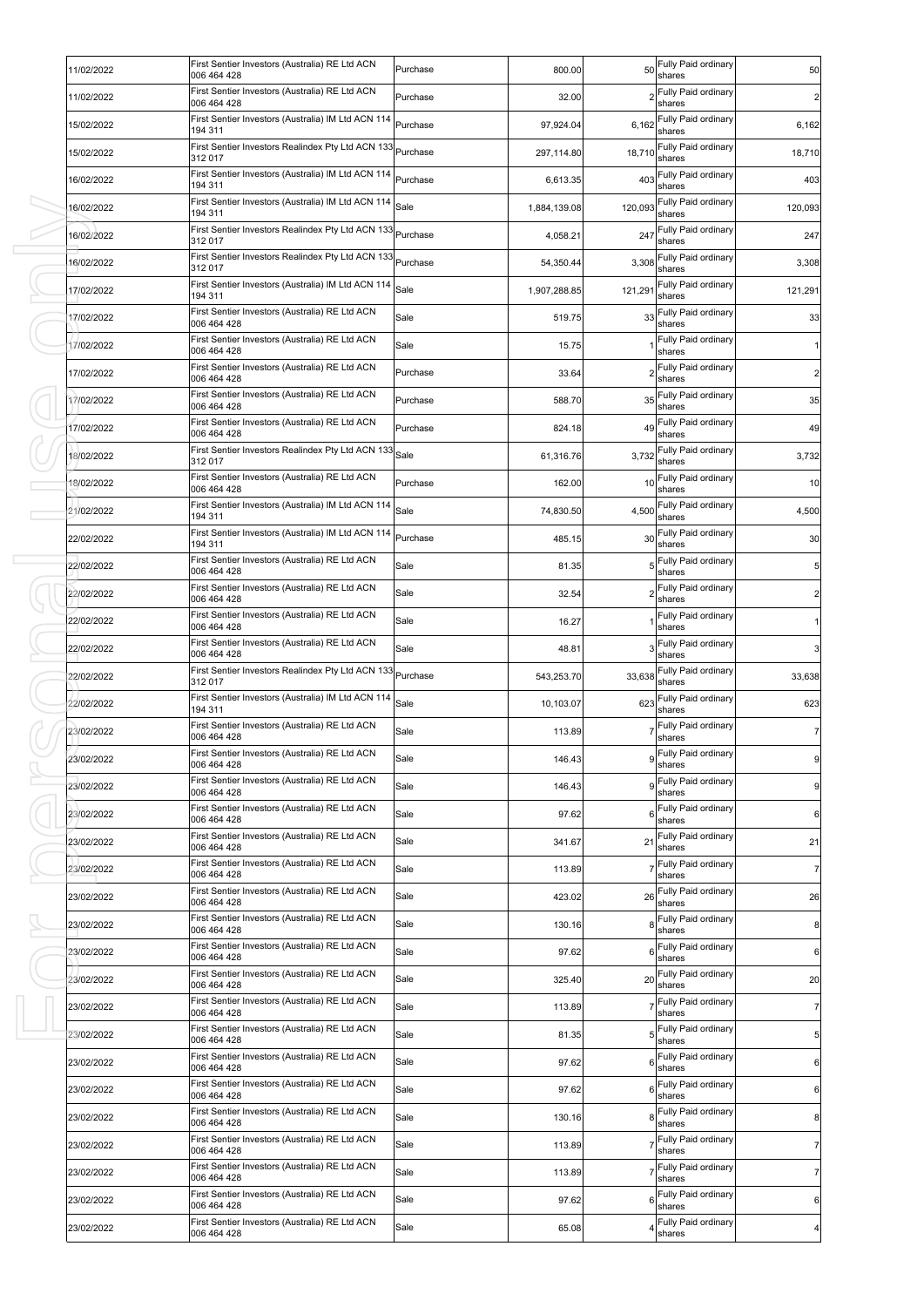| 23/02/2022 | First Sentier Investors (Australia) RE Ltd ACN<br>006 464 428 | Sale | 390.48 | 24 | Fully Paid ordinary<br>shares    | 24             |
|------------|---------------------------------------------------------------|------|--------|----|----------------------------------|----------------|
| 23/02/2022 | First Sentier Investors (Australia) RE Ltd ACN<br>006 464 428 | Sale | 244.05 | 15 | Fully Paid ordinary<br>shares    | 15             |
| 23/02/2022 | First Sentier Investors (Australia) RE Ltd ACN<br>006 464 428 | Sale | 244.05 | 15 | Fully Paid ordinary<br>shares    | 15             |
| 23/02/2022 | First Sentier Investors (Australia) RE Ltd ACN<br>006 464 428 | Sale | 178.97 | 11 | Fully Paid ordinary<br>shares    | 11             |
| 23/02/2022 | First Sentier Investors (Australia) RE Ltd ACN<br>006 464 428 | Sale | 146.43 |    | Fully Paid ordinary<br>shares    | 9              |
| 23/02/2022 | First Sentier Investors (Australia) RE Ltd ACN<br>006 464 428 | Sale | 178.97 | 11 | Fully Paid ordinary<br>shares    | 11             |
| 23/02/2022 | First Sentier Investors (Australia) RE Ltd ACN<br>006 464 428 | Sale | 162.70 | 10 | Fully Paid ordinary<br>shares    | 10             |
| 23/02/2022 | First Sentier Investors (Australia) RE Ltd ACN<br>006 464 428 | Sale | 260.32 | 16 | Fully Paid ordinary<br>shares    | 16             |
| 23/02/2022 | First Sentier Investors (Australia) RE Ltd ACN<br>006 464 428 | Sale | 471.83 | 29 | Fully Paid ordinary<br>shares    | 29             |
| 23/02/2022 | First Sentier Investors (Australia) RE Ltd ACN<br>006 464 428 | Sale | 97.62  |    | Fully Paid ordinary<br>shares    | $6 \mid$       |
| 23/02/2022 | First Sentier Investors (Australia) RE Ltd ACN<br>006 464 428 | Sale | 130.16 |    | Fully Paid ordinary<br>shares    | 8 <sub>l</sub> |
| 23/02/2022 | First Sentier Investors (Australia) RE Ltd ACN<br>006 464 428 | Sale | 113.89 |    | Fully Paid ordinary<br>shares    | $\overline{7}$ |
| 23/02/2022 | First Sentier Investors (Australia) RE Ltd ACN<br>006 464 428 | Sale | 178.97 | 11 | Fully Paid ordinary<br>shares    | 11             |
| 23/02/2022 | First Sentier Investors (Australia) RE Ltd ACN<br>006 464 428 | Sale | 504.37 | 31 | Fully Paid ordinary<br>shares    | 31             |
| 23/02/2022 | First Sentier Investors (Australia) RE Ltd ACN<br>006 464 428 | Sale | 97.62  | Բ  | Fully Paid ordinary<br>shares    | 6              |
| 23/02/2022 | First Sentier Investors (Australia) RE Ltd ACN<br>006 464 428 | Sale | 146.43 |    | Fully Paid ordinary<br>shares    | 9              |
| 23/02/2022 | First Sentier Investors (Australia) RE Ltd ACN<br>006 464 428 | Sale | 130.16 |    | Fully Paid ordinary<br>shares    | 8              |
| 23/02/2022 | First Sentier Investors (Australia) RE Ltd ACN<br>006 464 428 | Sale | 113.89 |    | Fully Paid ordinary<br>shares    | $\overline{7}$ |
| 23/02/2022 | First Sentier Investors (Australia) RE Ltd ACN<br>006 464 428 | Sale | 146.43 | g  | Fully Paid ordinary<br>shares    | 9              |
| 23/02/2022 | First Sentier Investors (Australia) RE Ltd ACN<br>006 464 428 | Sale | 97.62  | 6  | Fully Paid ordinary<br>shares    | 6              |
| 23/02/2022 | First Sentier Investors (Australia) RE Ltd ACN<br>006 464 428 | Sale | 146.43 |    | Fully Paid ordinary<br>shares    | 9              |
| 23/02/2022 | First Sentier Investors (Australia) RE Ltd ACN<br>006 464 428 | Sale | 97.62  | 6  | Fully Paid ordinary<br>shares    | 6              |
| 23/02/2022 | First Sentier Investors (Australia) RE Ltd ACN<br>006 464 428 | Sale | 113.89 |    | Fully Paid ordinary<br>shares    | $\overline{7}$ |
| 23/02/2022 | First Sentier Investors (Australia) RE Ltd ACN<br>006 464 428 | Sale | 390.48 | 24 | Fully Paid ordinary<br>shares    | 24             |
| 23/02/2022 | First Sentier Investors (Australia) RE Ltd ACN<br>006 464 428 | Sale | 260.32 | 16 | Fully Paid ordinary<br>shares    | 16             |
| 23/02/2022 | First Sentier Investors (Australia) RE Ltd ACN<br>006 464 428 | Sale | 260.32 |    | 16 Fully Paid ordinary<br>shares | 16             |
| 23/02/2022 | First Sentier Investors (Australia) RE Ltd ACN<br>006 464 428 | Sale | 130.16 |    | Fully Paid ordinary<br>shares    | 8              |
| 23/02/2022 | First Sentier Investors (Australia) RE Ltd ACN<br>006 464 428 | Sale | 97.62  | 6  | Fully Paid ordinary<br>shares    | 6              |
| 23/02/2022 | First Sentier Investors (Australia) RE Ltd ACN<br>006 464 428 | Sale | 113.89 |    | Fully Paid ordinary<br>shares    | $\overline{7}$ |
| 23/02/2022 | First Sentier Investors (Australia) RE Ltd ACN<br>006 464 428 | Sale | 211.51 | 13 | Fully Paid ordinary<br>shares    | 13             |
| 23/02/2022 | First Sentier Investors (Australia) RE Ltd ACN<br>006 464 428 | Sale | 97.62  | 6  | Fully Paid ordinary<br>shares    | 6              |
| 23/02/2022 | First Sentier Investors (Australia) RE Ltd ACN<br>006 464 428 | Sale | 146.43 | g  | Fully Paid ordinary<br>shares    | 9              |
| 23/02/2022 | First Sentier Investors (Australia) RE Ltd ACN<br>006 464 428 | Sale | 81.35  |    | Fully Paid ordinary<br>shares    | 5 <sub>l</sub> |
| 23/02/2022 | First Sentier Investors (Australia) RE Ltd ACN<br>006 464 428 | Sale | 357.94 | 22 | Fully Paid ordinary<br>shares    | 22             |
| 23/02/2022 | First Sentier Investors (Australia) RE Ltd ACN<br>006 464 428 | Sale | 260.32 | 16 | Fully Paid ordinary<br>shares    | 16             |
| 23/02/2022 | First Sentier Investors (Australia) RE Ltd ACN<br>006 464 428 | Sale | 81.35  |    | Fully Paid ordinary<br>shares    | 5 <sub>1</sub> |
| 23/02/2022 | First Sentier Investors (Australia) RE Ltd ACN<br>006 464 428 | Sale | 374.21 | 23 | Fully Paid ordinary<br>shares    | 23             |
| 23/02/2022 | First Sentier Investors (Australia) RE Ltd ACN<br>006 464 428 | Sale | 357.94 | 22 | Fully Paid ordinary<br>shares    | 22             |
| 23/02/2022 | First Sentier Investors (Australia) RE Ltd ACN<br>006 464 428 | Sale | 195.24 | 12 | Fully Paid ordinary<br>shares    | 12             |
| 23/02/2022 | First Sentier Investors (Australia) RE Ltd ACN<br>006 464 428 | Sale | 276.59 | 17 | Fully Paid ordinary<br>shares    | 17             |
| 23/02/2022 | First Sentier Investors (Australia) RE Ltd ACN<br>006 464 428 | Sale | 536.91 | 33 | Fully Paid ordinary<br>shares    | 33             |
| 23/02/2022 | First Sentier Investors (Australia) RE Ltd ACN<br>006 464 428 | Sale | 113.89 |    | Fully Paid ordinary<br>shares    | $\overline{7}$ |
| 23/02/2022 | First Sentier Investors (Australia) RE Ltd ACN<br>006 464 428 | Sale | 113.89 |    | Fully Paid ordinary<br>shares    | $\overline{7}$ |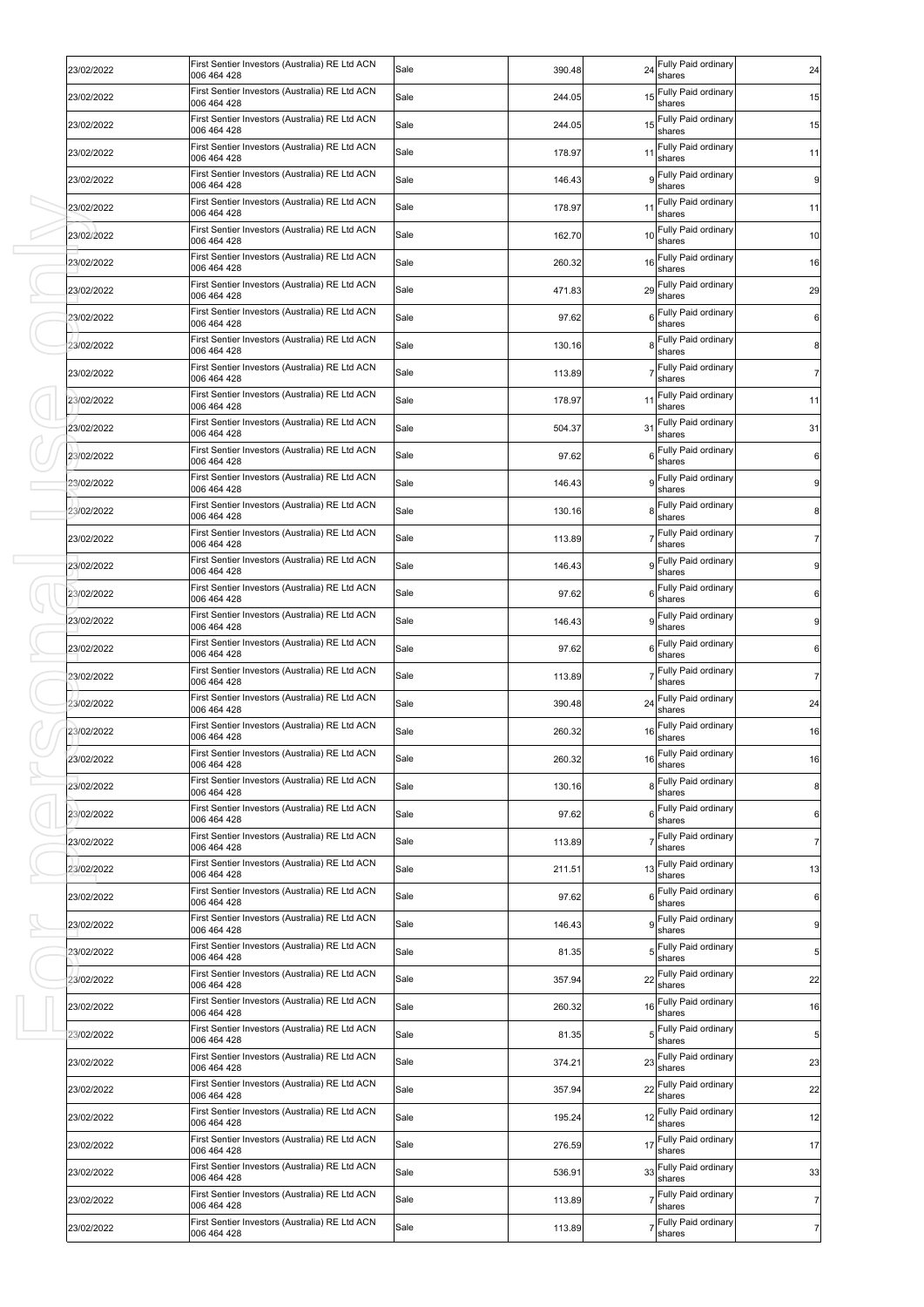| 23/02/2022 | First Sentier Investors (Australia) RE Ltd ACN<br>006 464 428         | Sale     | 113.89       |         | Fully Paid ordinary<br>shares       | $\overline{7}$ |
|------------|-----------------------------------------------------------------------|----------|--------------|---------|-------------------------------------|----------------|
| 23/02/2022 | First Sentier Investors (Australia) RE Ltd ACN<br>006 464 428         | Sale     | 439.29       | 27      | Fully Paid ordinary<br>shares       | 27             |
| 23/02/2022 | First Sentier Investors (Australia) RE Ltd ACN<br>006 464 428         | Sale     | 146.43       |         | Fully Paid ordinary<br>shares       | 9              |
| 23/02/2022 | First Sentier Investors (Australia) RE Ltd ACN<br>006 464 428         | Sale     | 341.67       | 21      | Fully Paid ordinary<br>shares       | 21             |
| 23/02/2022 | First Sentier Investors (Australia) RE Ltd ACN<br>006 464 428         | Sale     | 292.86       | 18      | Fully Paid ordinary<br>shares       | 18             |
| 23/02/2022 | First Sentier Investors (Australia) RE Ltd ACN<br>006 464 428         | Sale     | 97.62        | 6       | Fully Paid ordinary<br>shares       | 6              |
| 23/02/2022 | First Sentier Investors (Australia) RE Ltd ACN<br>006 464 428         | Sale     | 97.62        | 6       | Fully Paid ordinary<br>shares       | 6              |
| 23/02/2022 | First Sentier Investors (Australia) RE Ltd ACN<br>006 464 428         | Sale     | 211.51       | 13      | Fully Paid ordinary<br>shares       | 13             |
| 23/02/2022 | First Sentier Investors (Australia) RE Ltd ACN<br>006 464 428         | Sale     | 227.78       | 14      | Fully Paid ordinary<br>shares       | 14             |
| 23/02/2022 | First Sentier Investors (Australia) RE Ltd ACN<br>006 464 428         | Sale     | 162.70       |         | 10 Fully Paid ordinary<br>shares    | 10             |
| 23/02/2022 | First Sentier Investors (Australia) IM Ltd ACN 114<br>194 311         | Sale     | 4,006.24     | 244     | Fully Paid ordinary<br>shares       | 244            |
| 23/02/2022 | First Sentier Investors (Australia) IM Ltd ACN 114<br>194 311         | Sale     | 3,546.50     | 216     | Fully Paid ordinary<br>shares       | 216            |
| 24/02/2022 | First Sentier Investors Realindex Pty Ltd ACN 133<br>312 017          | Purchase | 751.06       | 47      | Fully Paid ordinary<br>shares       | 47             |
| 24/02/2022 | First Sentier Investors Realindex Pty Ltd ACN 133<br>312 017          | Purchase | 8,789.00     | 550     | Fully Paid ordinary<br>shares       | 550            |
| 24/02/2022 | First Sentier Investors Realindex Pty Ltd ACN 133<br>312 017          | Purchase | 3,483.64     | 218     | Fully Paid ordinary<br>shares       | 218            |
| 24/02/2022 | First Sentier Investors Realindex Pty Ltd ACN 133<br>312 017          | Purchase | 30,377.98    | 1,901   | Fully Paid ordinary<br>shares       | 1,901          |
| 24/02/2022 | First Sentier Investors Realindex Pty Ltd ACN 133 Purchase<br>312 017 |          | 42,027.40    | 2,630   | Fully Paid ordinary<br>shares       | 2,630          |
| 25/02/2022 | First Sentier Investors Realindex Pty Ltd ACN 133<br>312 017          | Sale     | 27,277.86    | 1,707   | Fully Paid ordinary<br>shares       | 1,707          |
| 25/02/2022 | First Sentier Investors (Australia) IM Ltd ACN 114<br>194 311         | Purchase | 32,730.69    | 1,975   | Fully Paid ordinary<br>shares       | 1,975          |
| 25/02/2022 | First Sentier Investors (Australia) IM Ltd ACN 114<br>194 311         | Purchase | 198.57       | 12      | Fully Paid ordinary<br>shares       | 12             |
| 25/02/2022 | First Sentier Investors Realindex Pty Ltd ACN 133<br>312 017          | Purchase | 704,589.54   | 42,522  | Fully Paid ordinary<br>shares       | 42,522         |
| 25/02/2022 | First Sentier Investors (Australia) IM Ltd ACN 114<br>194 311         | Purchase | 1,660,180.00 | 100,000 | Fully Paid ordinary<br>shares       | 100,000        |
| 25/02/2022 | First Sentier Investors (Australia) IM Ltd ACN 114<br>194 311         | Sale     | 9,732.66     | 600     | Fully Paid ordinary<br>shares       | 600            |
| 25/02/2022 | First Sentier Investors (Australia) RE Ltd ACN<br>006 464 428         | Sale     | 5,566.89     | 343     | Fully Paid ordinary<br>shares       | 343            |
| 25/02/2022 | First Sentier Investors Realindex Pty Ltd ACN 133<br>312 017          | Purchase | 1,010.77     | 61      | Fully Paid ordinary<br>shares       | 61             |
| 28/02/2022 | First Sentier Investors Realindex Pty Ltd ACN 133<br>312 017          | Purchase | 29,397.81    |         | 1,753 Fully Paid ordinary<br>shares | 1,753          |
| 28/02/2022 | First Sentier Investors (Australia) IM Ltd ACN 114<br>194 311         | Sale     | 1,599,530.00 | 100,000 | Fully Paid ordinary<br>shares       | 100,000        |
| 28/02/2022 | First Sentier Investors (Australia) RE Ltd ACN<br>006 464 428         | Sale     | 478.20       | 30      | Fully Paid ordinary<br>shares       | 30             |
| 28/02/2022 | First Sentier Investors (Australia) RE Ltd ACN<br>006 464 428         | Sale     | 478.20       | 30      | Fully Paid ordinary<br>shares       | 30             |
| 01/03/2022 | First Sentier Investors (Australia) IM Ltd ACN 114<br>194 311         | Purchase | 23,635.76    | 1,425   | Fully Paid ordinary<br>shares       | 1,425          |
| 01/03/2022 | First Sentier Investors (Australia) RE Ltd ACN<br>006 464 428         | Sale     | 16.72        |         | Fully Paid ordinary<br>shares       | 1              |
| 01/03/2022 | First Sentier Investors (Australia) RE Ltd ACN<br>006 464 428         | Sale     | 16.72        |         | Fully Paid ordinary<br>shares       | 1              |
| 01/03/2022 | First Sentier Investors (Australia) RE Ltd ACN<br>006 464 428         | Sale     | 16.72        |         | Fully Paid ordinary<br>shares       | 1              |
| 01/03/2022 | First Sentier Investors (Australia) RE Ltd ACN<br>006 464 428         | Sale     | 16.72        |         | Fully Paid ordinary<br>shares       | 11             |
| 01/03/2022 | First Sentier Investors (Australia) RE Ltd ACN<br>006 464 428         | Sale     | 150.44       |         | Fully Paid ordinary<br>shares       | 9              |
| 01/03/2022 | First Sentier Investors (Australia) RE Ltd ACN<br>006 464 428         | Sale     | 16.72        |         | Fully Paid ordinary<br>shares       | 11             |
| 01/03/2022 | First Sentier Investors (Australia) RE Ltd ACN<br>006 464 428         | Sale     | 16.72        |         | Fully Paid ordinary<br>shares       | 1              |
| 01/03/2022 | First Sentier Investors (Australia) RE Ltd ACN<br>006 464 428         | Sale     | 16.72        |         | Fully Paid ordinary<br>shares       | 1              |
| 01/03/2022 | First Sentier Investors (Australia) RE Ltd ACN<br>006 464 428         | Sale     | 16.72        |         | Fully Paid ordinary<br>shares       | $\mathbf{1}$   |
| 01/03/2022 | First Sentier Investors (Australia) RE Ltd ACN<br>006 464 428         | Sale     | 16.72        |         | Fully Paid ordinary<br>shares       | $\mathbf{1}$   |
| 01/03/2022 | First Sentier Investors Realindex Pty Ltd ACN 133<br>312 017          | Purchase | 245,832.52   | 14,836  | Fully Paid ordinary<br>shares       | 14,836         |
| 02/03/2022 | First Sentier Investors Realindex Pty Ltd ACN 133<br>312 017          | Purchase | 3,162.90     | 195     | Fully Paid ordinary<br>shares       | 195            |
| 02/03/2022 | First Sentier Investors (Australia) IM Ltd ACN 114<br>194 311         | Purchase | 324,434.00   | 20,000  | Fully Paid ordinary<br>shares       | 20,000         |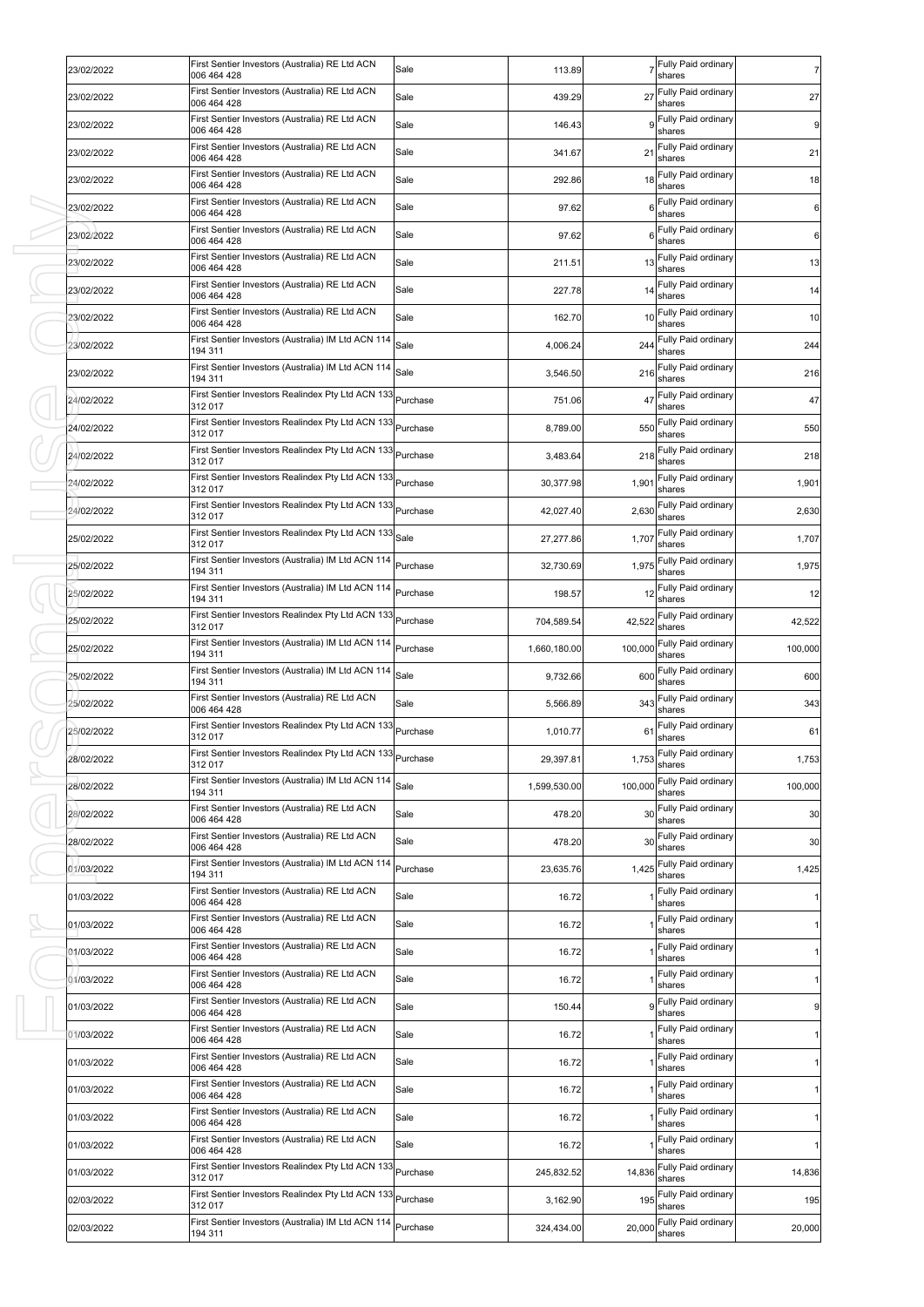| 02/03/2022 | First Sentier Investors (Australia) IM Ltd ACN 114<br>194 311         | Sale     | 3,532.84     | 211     | Fully Paid ordinary<br>shares     | 211            |
|------------|-----------------------------------------------------------------------|----------|--------------|---------|-----------------------------------|----------------|
| 03/03/2022 | First Sentier Investors Realindex Pty Ltd ACN 133<br>312 017          | Purchase | 2,996.72     | 188     | Fully Paid ordinary<br>shares     | 188            |
| 03/03/2022 | First Sentier Investors Realindex Pty Ltd ACN 133<br>312 017          | Sale     | 28,069.58    | 1,694   | Fully Paid ordinary<br>shares     | 1,694          |
| 03/03/2022 | First Sentier Investors (Australia) IM Ltd ACN 114<br>194 311         | Purchase | 478,941.00   | 30,000  | Fully Paid ordinary<br>shares     | 30,000         |
| 03/03/2022 | First Sentier Investors (Australia) IM Ltd ACN 114<br>194 311         | Sale     | 8,366.96     | 506     | Fully Paid ordinary<br>shares     | 506            |
| 04/03/2022 | First Sentier Investors (Australia) IM Ltd ACN 114<br>194 311         | Purchase | 8,768.81     | 559     | Fully Paid ordinary<br>shares     | 559            |
| 04/03/2022 | First Sentier Investors (Australia) IM Ltd ACN 114<br>194 311         | Sale     | 5,599.25     | 345     | Fully Paid ordinary<br>shares     | 345            |
| 04/03/2022 | First Sentier Investors Realindex Pty Ltd ACN 133<br>312 017          | Purchase | 36,298.40    | 2,312   | Fully Paid ordinary<br>shares     | 2,312          |
| 04/03/2022 | First Sentier Investors Realindex Pty Ltd ACN 133<br>312 017          | Purchase | 1,067.60     | 68      | Fully Paid ordinary<br>shares     | 68             |
| 04/03/2022 | First Sentier Investors (Australia) IM Ltd ACN 114<br>194 311         | Sale     | 6,232.20     | 384     | Fully Paid ordinary<br>shares     | 384            |
| 07/03/2022 | First Sentier Investors Realindex Pty Ltd ACN 133<br>312 017          | Purchase | 4,730.31     | 311     | Fully Paid ordinary<br>shares     | 311            |
| 09/03/2022 | First Sentier Investors Realindex Pty Ltd ACN 133<br>312 017          | Purchase | 123,550.50   | 7,971   | Fully Paid ordinary<br>shares     | 7,971          |
| 09/03/2022 | First Sentier Investors Realindex Pty Ltd ACN 133<br>312 017          | Purchase | 265,577.00   | 17,134  | Fully Paid ordinary<br>shares     | 17,134         |
| 09/03/2022 | First Sentier Investors Realindex Pty Ltd ACN 133<br>312 017          | Sale     | 662.64       | 44      | Fully Paid ordinary<br>shares     | 44             |
| 10/03/2022 | First Sentier Investors Realindex Pty Ltd ACN 133<br>312 017          | Purchase | 1,642.85     | 103     | Fully Paid ordinary<br>shares     | 103            |
| 10/03/2022 | First Sentier Investors Realindex Pty Ltd ACN 133<br>312 017          | Purchase | 101,872.65   | 6,387   | Fully Paid ordinary<br>shares     | 6,387          |
| 10/03/2022 | First Sentier Investors Realindex Pty Ltd ACN 133 Purchase<br>312 017 |          | 5,710.10     | 358     | Fully Paid ordinary<br>shares     | 358            |
| 10/03/2022 | First Sentier Investors Realindex Pty Ltd ACN 133<br>312 017          | Sale     | 68,929.62    | 4,577   | Fully Paid ordinary<br>shares     | 4,577          |
| 10/03/2022 | First Sentier Investors (Australia) RE Ltd ACN<br>006 464 428         | Sale     | 121.92       |         | Fully Paid ordinary<br>shares     | 8              |
| 10/03/2022 | First Sentier Investors (Australia) RE Ltd ACN<br>006 464 428         | Sale     | 274.32       | 18      | Fully Paid ordinary<br>shares     | 18             |
| 10/03/2022 | First Sentier Investors (Australia) RE Ltd ACN<br>006 464 428         | Sale     | 304.80       | 20      | Fully Paid ordinary<br>shares     | 20             |
| 10/03/2022 | First Sentier Investors (Australia) RE Ltd ACN<br>006 464 428         | Sale     | 15.24        |         | Fully Paid ordinary<br>shares     | $\mathbf{1}$   |
| 10/03/2022 | First Sentier Investors (Australia) RE Ltd ACN<br>006 464 428         | Sale     | 15.24        |         | Fully Paid ordinary<br>shares     | 1              |
| 10/03/2022 | First Sentier Investors (Australia) RE Ltd ACN<br>006 464 428         | Purchase | 31.44        |         | Fully Paid ordinary<br>shares     | $\overline{c}$ |
| 10/03/2022 | First Sentier Investors (Australia) RE Ltd ACN<br>006 464 428         | Purchase | 660.24       | 42      | Fully Paid ordinary<br>shares     | 42             |
| 11/03/2022 | First Sentier Investors (Australia) IM Ltd ACN 114<br>194 311         | Sale     | 6,804.54     |         | 439 Fully Paid ordinary<br>shares | 439            |
| 11/03/2022 | First Sentier Investors (Australia) RE Ltd ACN<br>006 464 428         | Sale     | 139.14       | 9       | Fully Paid ordinary<br>shares     | 9              |
| 11/03/2022 | First Sentier Investors (Australia) RE Ltd ACN<br>006 464 428         | Sale     | 154.60       | 10      | Fully Paid ordinary<br>shares     | 10             |
| 11/03/2022 | First Sentier Investors (Australia) IM Ltd ACN 114<br>194 311         | Purchase | 95,279.22    | 6,236   | Fully Paid ordinary<br>shares     | 6,236          |
| 14/03/2022 | First Sentier Investors (Australia) RE Ltd ACN<br>006 464 428         | Sale     | 959.53       | 61      | Fully Paid ordinary<br>shares     | 61             |
| 14/03/2022 | First Sentier Investors (Australia) RE Ltd ACN<br>006 464 428         | Sale     | 644.93       | 41      | Fully Paid ordinary<br>shares     | 41             |
| 14/03/2022 | First Sentier Investors Realindex Pty Ltd ACN 133<br>312 017          | Purchase | 4,478.40     | 288     | Fully Paid ordinary<br>shares     | 288            |
| 15/03/2022 | First Sentier Investors Realindex Pty Ltd ACN 133<br>312 017          | Purchase | 23,146.20    | 1,503   | Fully Paid ordinary<br>shares     | 1,503          |
| 15/03/2022 | First Sentier Investors Realindex Pty Ltd ACN 133<br>312 017          | Purchase | 6,468.00     |         | 420 Fully Paid ordinary<br>shares | 420            |
| 16/03/2022 | First Sentier Investors (Australia) IM Ltd ACN 114<br>194 311         | Purchase | 154.22       | 10      | Fully Paid ordinary<br>shares     | 10             |
| 16/03/2022 | First Sentier Investors (Australia) IM Ltd ACN 114<br>194 311         | Purchase | 2,575,402.14 | 167,017 | Fully Paid ordinary<br>shares     | 167,017        |
| 17/03/2022 | First Sentier Investors (Australia) IM Ltd ACN 114<br>194 311         | Sale     | 12,933.97    | 31,574  | Fully Paid ordinary<br>shares     | 31,574         |
| 17/03/2022 | First Sentier Investors (Australia) IM Ltd ACN 114<br>194 311         | Sale     | 722.46       | 47      | Fully Paid ordinary<br>shares     | 47             |
| 17/03/2022 | First Sentier Investors (Australia) IM Ltd ACN 114<br>194 311         | Sale     | 14,911.31    | 36,401  | Fully Paid ordinary<br>shares     | 36,401         |
| 17/03/2022 | First Sentier Investors (Australia) IM Ltd ACN 114<br>194 311         | Sale     | 60,861.84    | 148,574 | Fully Paid ordinary<br>shares     | 148,574        |
| 17/03/2022 | First Sentier Investors Realindex Pty Ltd ACN 133<br>312 017          | Purchase | 179,197.68   | 11,356  | Fully Paid ordinary<br>shares     | 11,356         |
| 17/03/2022 | First Sentier Investors Realindex Pty Ltd ACN 133<br>312 017          | Purchase | 2,067.18     | 131     | Fully Paid ordinary<br>shares     | 131            |
| 18/03/2022 | First Sentier Investors Realindex Pty Ltd ACN 133 Purchase<br>312 017 |          | 9,920.00     | 620     | Fully Paid ordinary<br>shares     | 620            |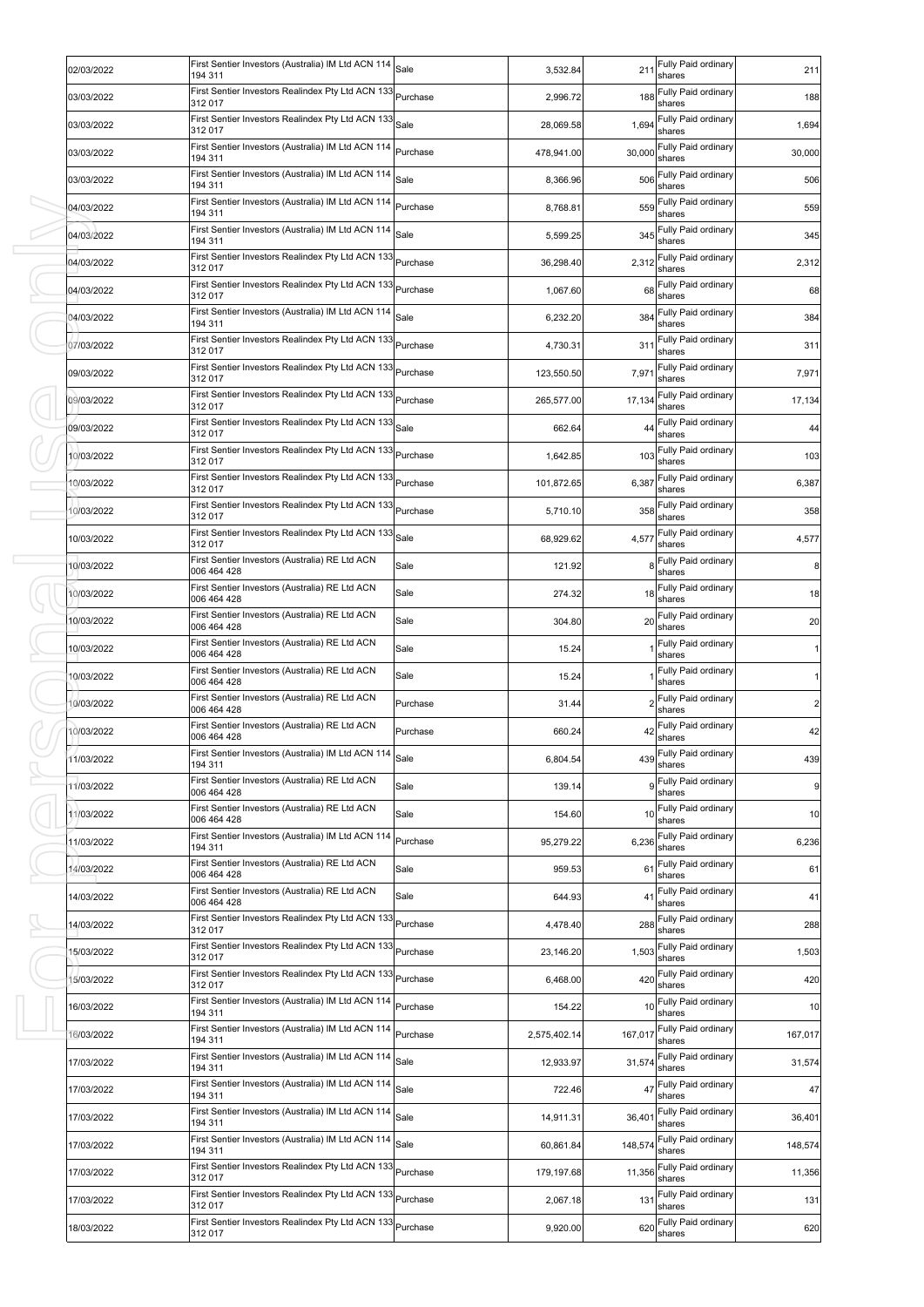| 18/03/2022 | First Sentier Investors (Australia) IM Ltd ACN 114 Purchase<br>194 311 |          | 40,902.03    | 2,559   | Fully Paid ordinary<br>shares     | 2,559          |
|------------|------------------------------------------------------------------------|----------|--------------|---------|-----------------------------------|----------------|
| 18/03/2022 | First Sentier Investors Realindex Pty Ltd ACN 133<br>312 017           | Purchase | 405.360.00   | 25,335  | Fully Paid ordinary<br>shares     | 25,335         |
| 18/03/2022 | First Sentier Investors Realindex Pty Ltd ACN 133<br>312 017           | Purchase | 302,800.00   | 18,925  | Fully Paid ordinary<br>shares     | 18,925         |
| 18/03/2022 | First Sentier Investors (Australia) RE Ltd ACN<br>006 464 428          | Sale     | 15.45        |         | Fully Paid ordinary<br>shares     |                |
| 18/03/2022 | First Sentier Investors (Australia) RE Ltd ACN<br>006 464 428          | Sale     | 15.45        |         | Fully Paid ordinary<br>shares     |                |
| 18/03/2022 | First Sentier Investors (Australia) RE Ltd ACN<br>006 464 428          | Sale     | 46.34        |         | Fully Paid ordinary<br>shares     | 3              |
| 18/03/2022 | First Sentier Investors (Australia) RE Ltd ACN<br>006 464 428          | Sale     | 30.89        |         | Fully Paid ordinary<br>shares     | 2              |
| 18/03/2022 | First Sentier Investors (Australia) RE Ltd ACN<br>006 464 428          | Sale     | 30.89        |         | Fully Paid ordinary<br>shares     | 2              |
| 18/03/2022 | First Sentier Investors (Australia) RE Ltd ACN<br>006 464 428          | Sale     | 15.45        |         | Fully Paid ordinary<br>shares     |                |
| 18/03/2022 | First Sentier Investors (Australia) RE Ltd ACN<br>006 464 428          | Sale     | 15.45        |         | Fully Paid ordinary<br>shares     |                |
| 18/03/2022 | First Sentier Investors (Australia) RE Ltd ACN<br>006 464 428          | Sale     | 30.89        |         | Fully Paid ordinary<br>shares     | 2              |
| 18/03/2022 | First Sentier Investors (Australia) RE Ltd ACN<br>006 464 428          | Sale     | 15.45        |         | Fully Paid ordinary<br>shares     |                |
| 18/03/2022 | First Sentier Investors (Australia) RE Ltd ACN<br>006 464 428          | Sale     | 30.89        |         | Fully Paid ordinary<br>shares     | 2              |
| 18/03/2022 | First Sentier Investors (Australia) RE Ltd ACN<br>006 464 428          | Sale     | 30.89        |         | Fully Paid ordinary<br>shares     | 2              |
| 18/03/2022 | First Sentier Investors (Australia) RE Ltd ACN<br>006 464 428          | Sale     | 61.78        |         | Fully Paid ordinary<br>shares     |                |
| 18/03/2022 | First Sentier Investors (Australia) RE Ltd ACN<br>006 464 428          | Sale     | 15.45        |         | Fully Paid ordinary<br>shares     |                |
| 8/03/2022  | First Sentier Investors (Australia) RE Ltd ACN<br>006 464 428          | Sale     | 15.45        |         | Fully Paid ordinary<br>shares     |                |
| 18/03/2022 | First Sentier Investors (Australia) RE Ltd ACN<br>006 464 428          | Sale     | 30.89        |         | Fully Paid ordinary<br>shares     |                |
| 18/03/2022 | First Sentier Investors (Australia) RE Ltd ACN<br>006 464 428          | Sale     | 15.45        |         | Fully Paid ordinary<br>shares     |                |
| 18/03/2022 | First Sentier Investors (Australia) RE Ltd ACN<br>006 464 428          | Sale     | 30.89        |         | Fully Paid ordinary<br>shares     |                |
| 18/03/2022 | First Sentier Investors (Australia) RE Ltd ACN<br>006 464 428          | Sale     | 46.34        |         | Fully Paid ordinary<br>shares     | 3              |
| 18/03/2022 | First Sentier Investors (Australia) RE Ltd ACN<br>006 464 428          | Sale     | 15.45        |         | Fully Paid ordinary<br>shares     |                |
| 18/03/2022 | First Sentier Investors (Australia) RE Ltd ACN<br>006 464 428          | Sale     | 15.45        |         | Fully Paid ordinary<br>shares     |                |
| 18/03/2022 | First Sentier Investors (Australia) RE Ltd ACN<br>006 464 428          | Sale     | 15.45        |         | Fully Paid ordinary<br>shares     |                |
| 18/03/2022 | First Sentier Investors (Australia) RE Ltd ACN<br>006 464 428          | Sale     | 46.34        |         | Fully Paid ordinary<br>shares     | 3              |
| 18/03/2022 | First Sentier Investors (Australia) RE Ltd ACN<br>006 464 428          | Sale     | 15.45        |         | Fully Paid ordinary<br>shares     | 1              |
| 18/03/2022 | First Sentier Investors (Australia) RE Ltd ACN<br>006 464 428          | Purchase | 31.56        |         | 2 Fully Paid ordinary<br>shares   | $\overline{a}$ |
| 18/03/2022 | First Sentier Investors (Australia) RE Ltd ACN<br>006 464 428          | Purchase | 789.00       |         | 50 Fully Paid ordinary<br>shares  | 50             |
| 18/03/2022 | First Sentier Investors Realindex Pty Ltd ACN 133<br>312 017           | Purchase | 9,728.00     | 608     | Fully Paid ordinary<br>shares     | 608            |
| 18/03/2022 | First Sentier Investors Realindex Pty Ltd ACN 133<br>312 017           | Purchase | 27,088.00    | 1,693   | Fully Paid ordinary<br>shares     | 1,693          |
| 21/03/2022 | First Sentier Investors (Australia) IM Ltd ACN 114<br>194 311          | Purchase | 6,480,784.00 | 405,049 | Fully Paid ordinary<br>shares     | 405,049        |
| 22/03/2022 | First Sentier Investors Realindex Pty Ltd ACN 133<br>312 017           | Purchase | 2,232.03     | 141     | Fully Paid ordinary<br>shares     | 141            |
| 23/03/2022 | First Sentier Investors (Australia) RE Ltd ACN<br>006 464 428          | Sale     | 16.06        |         | Fully Paid ordinary<br>shares     | 1              |
| 23/03/2022 | First Sentier Investors (Australia) RE Ltd ACN<br>006 464 428          | Sale     | 48.18        |         | 3 Fully Paid ordinary<br>shares   | 3              |
| 23/03/2022 | First Sentier Investors (Australia) RE Ltd ACN<br>006 464 428          | Sale     | 32.12        |         | Fully Paid ordinary<br>shares     | $\overline{2}$ |
| 23/03/2022 | First Sentier Investors (Australia) RE Ltd ACN<br>006 464 428          | Sale     | 64.24        |         | Fully Paid ordinary<br>shares     | 4              |
| 23/03/2022 | First Sentier Investors (Australia) RE Ltd ACN<br>006 464 428          | Sale     | 32.12        |         | Fully Paid ordinary<br>shares     | $\overline{2}$ |
| 24/03/2022 | First Sentier Investors (Australia) IM Ltd ACN 114<br>194 311          | Purchase | 3,261.15     | 208     | Fully Paid ordinary<br>shares     | 208            |
| 24/03/2022 | First Sentier Investors Realindex Pty Ltd ACN 133<br>312 017           | Sale     | 19,866.65    | 1,255   | Fully Paid ordinary<br>shares     | 1,255          |
| 25/03/2022 | First Sentier Investors Realindex Pty Ltd ACN 133 Purchase<br>312 017  |          | 4,413.24     | 276     | Fully Paid ordinary<br>shares     | 276            |
| 25/03/2022 | First Sentier Investors Realindex Pty Ltd ACN 133 Purchase<br>312 017  |          | 16,101.93    | 1,007   | Fully Paid ordinary<br>shares     | 1,007          |
| 25/03/2022 | First Sentier Investors Realindex Pty Ltd ACN 133<br>312 017           | Purchase | 2,126.67     |         | 133 Fully Paid ordinary<br>shares | 133            |
| 25/03/2022 | First Sentier Investors Realindex Pty Ltd ACN 133 Purchase<br>312 017  |          | 4,876.95     | 305     | Fully Paid ordinary<br>shares     | 305            |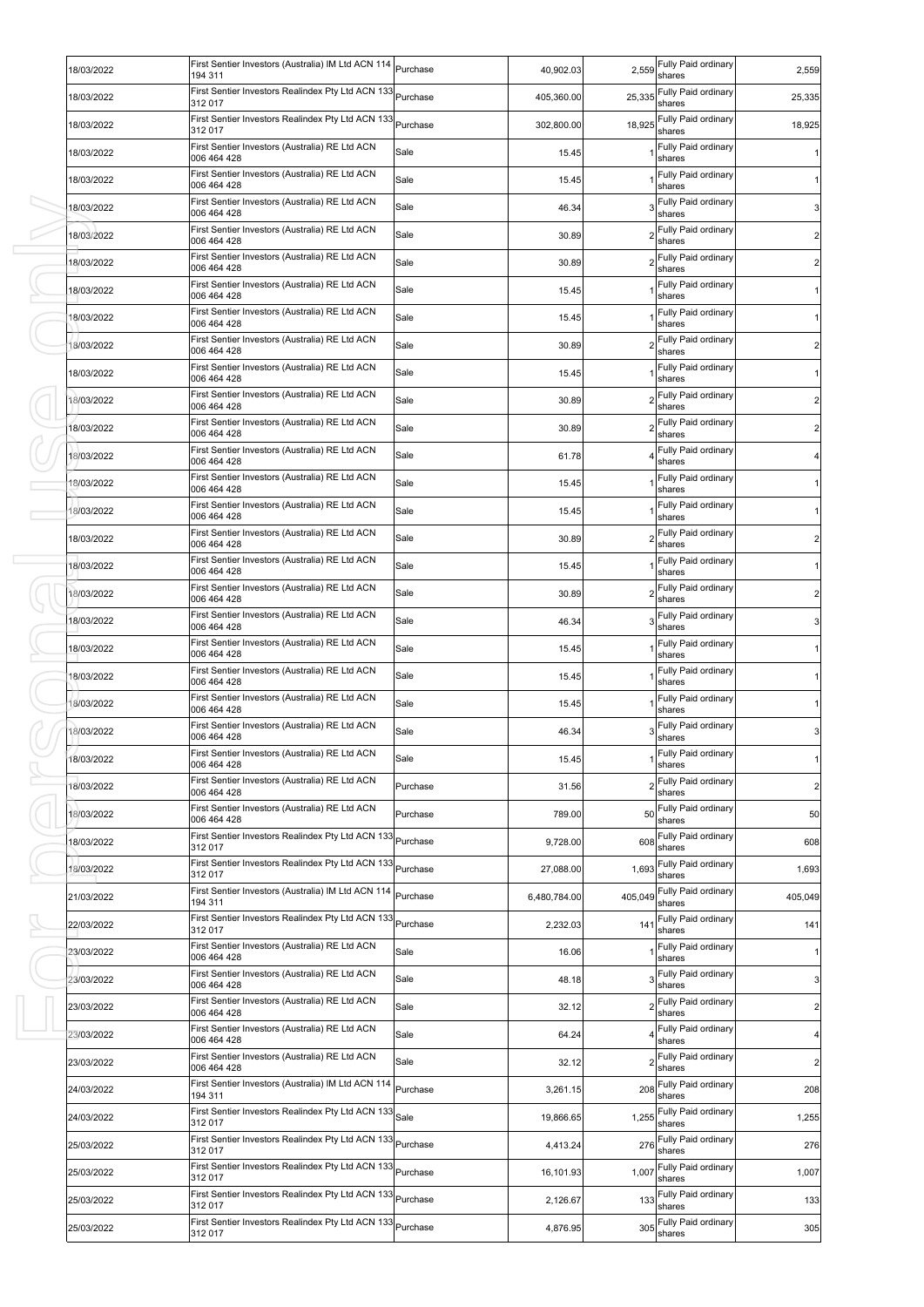| 25/03/2022 | First Sentier Investors Realindex Pty Ltd ACN 133 Purchase<br>312 017  |          | 1,423.11     | 89             | Fully Paid ordinary<br>shares    | 89             |
|------------|------------------------------------------------------------------------|----------|--------------|----------------|----------------------------------|----------------|
| 25/03/2022 | First Sentier Investors Realindex Pty Ltd ACN 133 Sale<br>312 017      |          | 11,316.90    | 714            | Fully Paid ordinary<br>shares    | 714            |
| 25/03/2022 | First Sentier Investors (Australia) IM Ltd ACN 114<br>194 311          | Sale     | 10,524.76    | 665            | Fully Paid ordinary<br>shares    | 665            |
| 28/03/2022 | First Sentier Investors (Australia) IM Ltd ACN 114<br>194 311          | Purchase | 3,664.65     | 231            | Fully Paid ordinary<br>shares    | 231            |
| 28/03/2022 | First Sentier Investors Realindex Pty Ltd ACN 133<br>312 017           | Purchase | 9,475.48     | 602            | Fully Paid ordinary<br>shares    | 602            |
| 28/03/2022 | First Sentier Investors (Australia) IM Ltd ACN 114<br>194 311          | Sale     | 58,261.31    | 3,716          | Fully Paid ordinary<br>shares    | 3,716          |
| 29/03/2022 | First Sentier Investors Realindex Pty Ltd ACN 133<br>312 017           | Sale     | 74,369.49    | 4,651          | Fully Paid ordinary<br>shares    | 4,651          |
| 30/03/2022 | First Sentier Investors Realindex Pty Ltd ACN 133<br>312 017           | Purchase | 145,512.93   | 8,889          | Fully Paid ordinary<br>shares    | 8,889          |
| 31/03/2022 | First Sentier Investors Realindex Pty Ltd ACN 133 Purchase<br>312 017  |          | 7,924.80     | 480            | Fully Paid ordinary<br>shares    | 480            |
| 31/03/2022 | First Sentier Investors Realindex Pty Ltd ACN 133<br>312 017           | Purchase | 39,822.12    | 2,412          | Fully Paid ordinary<br>shares    | 2,412          |
| 31/03/2022 | First Sentier Investors (Australia) RE Ltd ACN<br>006 464 428          | Purchase | 33.32        |                | Fully Paid ordinary<br>shares    | $\overline{a}$ |
| 31/03/2022 | First Sentier Investors (Australia) RE Ltd ACN<br>006 464 428          | Purchase | 566.44       | 34             | Fully Paid ordinary<br>shares    | 34             |
| 01/04/2022 | First Sentier Investors Realindex Pty Ltd ACN 133<br>312 017           | Sale     | 48,242.39    | 2,947          | Fully Paid ordinary<br>shares    | 2,947          |
| 01/04/2022 | First Sentier Investors Realindex Pty Ltd ACN 133<br>312 017           | Sale     | 40,024.65    | 2,445          | Fully Paid ordinary<br>shares    | 2,445          |
| 04/04/2022 | First Sentier Investors (Australia) IM Ltd ACN 114<br>194 311          | Sale     | 149,582.32   | 8,997          | Fully Paid ordinary<br>shares    | 8,997          |
| 04/04/2022 | First Sentier Investors (Australia) IM Ltd ACN 114<br>194 311          | Sale     | 96,296.63    | 5,792          | Fully Paid ordinary<br>shares    | 5,792          |
| 04/04/2022 | First Sentier Investors (Australia) IM Ltd ACN 114 Sale<br>194 311     |          | 427,116.80   | 25,690         | Fully Paid ordinary<br>shares    | 25,690         |
| 04/04/2022 | First Sentier Investors Realindex Pty Ltd ACN 133 Purchase<br>312 017  |          | 2,635.44     | 158            | Fully Paid ordinary<br>shares    | 158            |
| 04/04/2022 | First Sentier Investors (Australia) IM Ltd ACN 114 Sale<br>194 311     |          | 692,165.31   | 41,632         | Fully Paid ordinary<br>shares    | 41,632         |
| 04/04/2022 | First Sentier Investors (Australia) IM Ltd ACN 114 Purchase<br>194 311 |          | 417.90       | 25             | Fully Paid ordinary<br>shares    | 25             |
| 04/04/2022 | First Sentier Investors (Australia) IM Ltd ACN 114 Sale<br>194 311     |          | 128,384.43   | 7,722          | Fully Paid ordinary<br>shares    | 7,722          |
| 04/04/2022 | First Sentier Investors (Australia) IM Ltd ACN 114 Sale<br>194 311     |          | 47,416.78    | 2,852          | Fully Paid ordinary<br>shares    | 2,852          |
| 06/04/2022 | First Sentier Investors Realindex Pty Ltd ACN 133 Purchase<br>312 017  |          | 3,497.46     | 213            | Fully Paid ordinary<br>shares    | 213            |
| 07/04/2022 | First Sentier Investors Realindex Pty Ltd ACN 133 Purchase<br>312 017  |          | 9,899.56     | 604            | Fully Paid ordinary<br>shares    | 604            |
| 07/04/2022 | First Sentier Investors Realindex Pty Ltd ACN 133 Purchase<br>312 017  |          | 70,624.51    | 4,309          | Fully Paid ordinary<br>shares    | 4,309          |
| 07/04/2022 | First Sentier Investors (Australia) IM Ltd ACN 114<br>194 311          | Purchase | 1,265.25     |                | 77 Fully Paid ordinary<br>shares | 77             |
| 07/04/2022 | First Sentier Investors Realindex Pty Ltd ACN 133<br>312 017           | Sale     | 85,272.00    | 5,100          | Fully Paid ordinary<br>shares    | 5,100          |
| 07/04/2022 | First Sentier Investors Realindex Pty Ltd ACN 133<br>312 017           | Sale     | 79,252.80    | 4,740          | Fully Paid ordinary<br>shares    | 4,740          |
| 07/04/2022 | First Sentier Investors (Australia) RE Ltd ACN<br>006 464 428          | Sale     | 1,104.84     | 66             | Fully Paid ordinary<br>shares    | 66             |
| 07/04/2022 | First Sentier Investors (Australia) RE Ltd ACN<br>006 464 428          | Purchase | 576.10       | 35             | Fully Paid ordinary<br>shares    | 35             |
| 08/04/2022 | First Sentier Investors Realindex Pty Ltd ACN 133<br>312 017           | Sale     | 56,616.16    | 3,448          | Fully Paid ordinary<br>shares    | 3,448          |
| 08/04/2022 | First Sentier Investors (Australia) RE Ltd ACN<br>006 464 428          | Purchase | 49.35        |                | Fully Paid ordinary<br>shares    | 3 <sup>1</sup> |
| 08/04/2022 | First Sentier Investors (Australia) RE Ltd ACN<br>006 464 428          | Purchase | 16.45        |                | Fully Paid ordinary<br>shares    | 1              |
| 08/04/2022 | First Sentier Investors (Australia) RE Ltd ACN<br>006 464 428          | Purchase | 32.90        |                | Fully Paid ordinary<br>shares    | $\overline{2}$ |
| 08/04/2022 | First Sentier Investors (Australia) RE Ltd ACN<br>006 464 428          | Purchase | 65.80        |                | Fully Paid ordinary<br>shares    | $\overline{a}$ |
| 08/04/2022 | First Sentier Investors (Australia) RE Ltd ACN<br>006 464 428          | Purchase | 49.35        |                | Fully Paid ordinary<br>shares    | 3 <sub>l</sub> |
| 08/04/2022 | First Sentier Investors (Australia) RE Ltd ACN<br>006 464 428          | Purchase | 16.45        |                | Fully Paid ordinary<br>shares    | 1              |
| 08/04/2022 | First Sentier Investors (Australia) RE Ltd ACN<br>006 464 428          | Purchase | 16.45        |                | Fully Paid ordinary<br>shares    | $\mathbf{1}$   |
| 08/04/2022 | First Sentier Investors (Australia) RE Ltd ACN<br>006 464 428          | Purchase | 674.45       | 4 <sup>1</sup> | Fully Paid ordinary<br>shares    | 41             |
| 08/04/2022 | First Sentier Investors (Australia) RE Ltd ACN<br>006 464 428          | Purchase | 16.45        |                | Fully Paid ordinary<br>shares    | $\mathbf{1}$   |
| 11/04/2022 | First Sentier Investors Realindex Pty Ltd ACN 133<br>312 017           | Sale     | 33,271.70    | 2,030          | Fully Paid ordinary<br>shares    | 2,030          |
| 11/04/2022 | First Sentier Investors Realindex Pty Ltd ACN 133 Purchase<br>312 017  |          | 4,498,505.30 | 273,965        | Fully Paid ordinary<br>shares    | 273,965        |
| 11/04/2022 | First Sentier Investors (Australia) IM Ltd ACN 114 Purchase<br>194 311 |          | 331,159.41   | 20,329         | Fully Paid ordinary<br>shares    | 20,329         |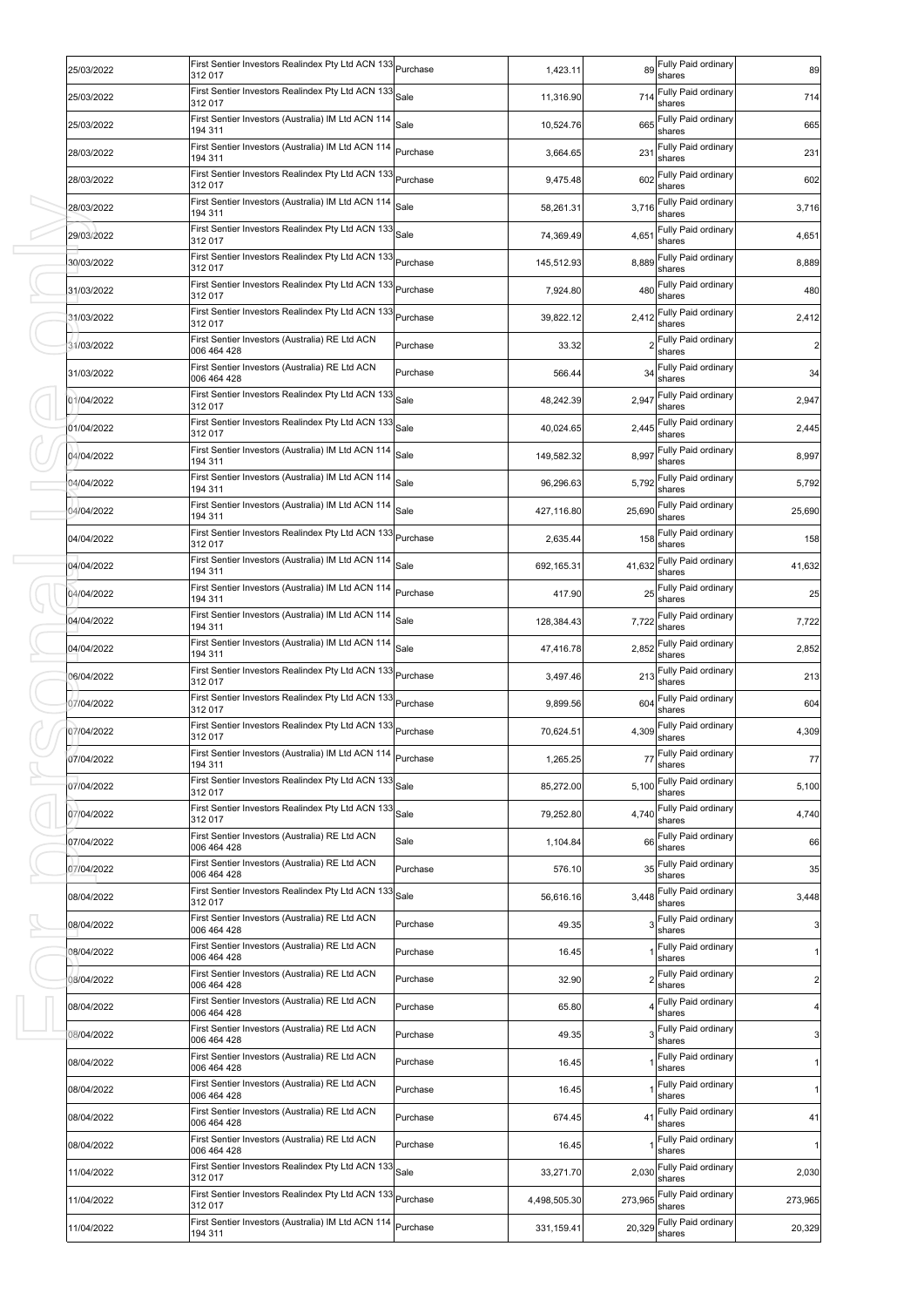| 11/04/2022 | First Sentier Investors (Australia) IM Ltd ACN 114 Purchase<br>194 311 |          | 59,568.54    | 3,625   | Fully Paid ordinary<br>shares     | 3,625          |
|------------|------------------------------------------------------------------------|----------|--------------|---------|-----------------------------------|----------------|
| 11/04/2022 | First Sentier Investors (Australia) IM Ltd ACN 114<br>194 311          | Sale     | 4,267.80     | 260     | Fully Paid ordinary<br>shares     | 260            |
| 11/04/2022 | First Sentier Investors Realindex Pty Ltd ACN 133 Sale<br>312 017      |          | 4,498,505.30 | 273,965 | Fully Paid ordinary<br>shares     | 273,965        |
| 11/04/2022 | First Sentier Investors Realindex Pty Ltd ACN 133<br>312 017           | Sale     | 56,250.48    | 3,432   | Fully Paid ordinary<br>shares     | 3,432          |
| 11/04/2022 | First Sentier Investors Realindex Pty Ltd ACN 133<br>312 017           | Purchase | 4,384.14     | 267     | Fully Paid ordinary<br>shares     | 267            |
| 12/04/2022 | First Sentier Investors (Australia) IM Ltd ACN 114<br>194 311          | Sale     | 987,536.89   | 61,837  | Fully Paid ordinary<br>shares     | 61,837         |
| 12/04/2022 | First Sentier Investors (Australia) IM Ltd ACN 114<br>194 311          | Sale     | 820,055.00   | 50,000  | Fully Paid ordinary<br>shares     | 50,000         |
| 12/04/2022 | First Sentier Investors Realindex Pty Ltd ACN 133<br>312 017           | Sale     | 14,465.52    | 888     | Fully Paid ordinary<br>shares     | 888            |
| 12/04/2022 | First Sentier Investors (Australia) IM Ltd ACN 114<br>194 311          | Purchase | 987,536.89   | 61,837  | Fully Paid ordinary<br>shares     | 61,837         |
| 13/04/2022 | First Sentier Investors Realindex Pty Ltd ACN 133<br>312 017           | Purchase | 35,383.84    | 2,224   | Fully Paid ordinary<br>shares     | 2,224          |
| 13/04/2022 | First Sentier Investors Realindex Pty Ltd ACN 133 Purchase<br>312 017  |          | 5,107.11     | 321     | Fully Paid ordinary<br>shares     | 321            |
| 13/04/2022 | First Sentier Investors Realindex Pty Ltd ACN 133 Purchase<br>312 017  |          | 2,879.71     | 181     | Fully Paid ordinary<br>shares     | 181            |
| 13/04/2022 | First Sentier Investors Realindex Pty Ltd ACN 133 Sale<br>312 017      |          | 845,810.62   | 51,511  | Fully Paid ordinary<br>shares     | 51,511         |
| 13/04/2022 | First Sentier Investors Realindex Pty Ltd ACN 133 Purchase<br>312 017  |          | 5,075.29     | 319     | Fully Paid ordinary<br>shares     | 319            |
| 14/04/2022 | First Sentier Investors Realindex Pty Ltd ACN 133 Purchase<br>312 017  |          | 3,118.00     | 200     | Fully Paid ordinary<br>shares     | 200            |
| 14/04/2022 | First Sentier Investors (Australia) RE Ltd ACN<br>006 464 428          | Sale     | 1,063.92     | 66      | Fully Paid ordinary<br>shares     | 66             |
| 19/04/2022 | First Sentier Investors (Australia) IM Ltd ACN 114 Purchase<br>194 311 |          | 49,729.31    | 3,166   | Fully Paid ordinary<br>shares     | 3,166          |
| 19/04/2022 | First Sentier Investors (Australia) IM Ltd ACN 114<br>194 311          | Sale     | 5,558.24     |         | 349 Fully Paid ordinary<br>shares | 349            |
| 20/04/2022 | First Sentier Investors Realindex Pty Ltd ACN 133<br>312 017           | Sale     | 15,745.73    | 1,001   | Fully Paid ordinary<br>shares     | 1,001          |
| 20/04/2022 | First Sentier Investors (Australia) IM Ltd ACN 114 Sale<br>194 311     |          | 185,040.55   | 11,872  | Fully Paid ordinary<br>shares     | 11,872         |
| 20/04/2022 | First Sentier Investors (Australia) IM Ltd ACN 114 Sale<br>194 311     |          | 6,765.71     | 434     | Fully Paid ordinary<br>shares     | 434            |
| 20/04/2022 | First Sentier Investors (Australia) IM Ltd ACN 114 Purchase<br>194 311 |          | 469.13       | 30      | Fully Paid ordinary<br>shares     | 30             |
| 20/04/2022 | First Sentier Investors (Australia) IM Ltd ACN 114 Purchase<br>194 311 |          | 37,432.89    | 2,395   | Fully Paid ordinary<br>shares     | 2,395          |
| 20/04/2022 | First Sentier Investors Realindex Pty Ltd ACN 133 Purchase<br>312 017  |          | 13,120.80    | 840     | Fully Paid ordinary<br>shares     | 840            |
| 20/04/2022 | First Sentier Investors Realindex Pty Ltd ACN 133 Purchase<br>312 017  |          | 24,351.58    | 1,559   | Fully Paid ordinary<br>shares     | 1,559          |
| 21/04/2022 | First Sentier Investors Realindex Pty Ltd ACN 133 Purchase<br>312 017  |          | 2,529.69     |         | 159 Fully Paid ordinary<br>shares | 159            |
| 21/04/2022 | First Sentier Investors (Australia) IM Ltd ACN 114<br>194 311          | Purchase | 232.93       | 145,580 | Fully Paid ordinary<br>shares     | 145,580        |
| 21/04/2022 | First Sentier Investors Realindex Pty Ltd ACN 133<br>312 017           | Purchase | 56,910.07    | 3,577   | Fully Paid ordinary<br>shares     | 3,577          |
| 21/04/2022 | First Sentier Investors (Australia) IM Ltd ACN 114<br>194 311          | Purchase | 48.66        | 30,415  | Fully Paid ordinary<br>shares     | 30,415         |
| 21/04/2022 | First Sentier Investors (Australia) IM Ltd ACN 114<br>194 311          | Purchase | 57.31        | 35,815  | Fully Paid ordinary<br>shares     | 35,815         |
| 22/04/2022 | First Sentier Investors Realindex Pty Ltd ACN 133<br>312 017           | Sale     | 16,119.84    | 1,032   | Fully Paid ordinary<br>shares     | 1,032          |
| 26/04/2022 | First Sentier Investors (Australia) IM Ltd ACN 114<br>194 311          | Sale     | 380.48       | 24      | Fully Paid ordinary<br>shares     | 24             |
| 26/04/2022 | First Sentier Investors (Australia) RE Ltd ACN<br>006 464 428          | Purchase | 62.56        |         | Fully Paid ordinary<br>shares     | 4 <sub>1</sub> |
| 26/04/2022 | First Sentier Investors (Australia) RE Ltd ACN<br>006 464 428          | Purchase | 281.52       | 18      | Fully Paid ordinary<br>shares     | 18             |
| 26/04/2022 | First Sentier Investors (Australia) RE Ltd ACN<br>006 464 428          | Purchase | 46.92        |         | Fully Paid ordinary<br>shares     | 3 <sub>l</sub> |
| 26/04/2022 | First Sentier Investors (Australia) RE Ltd ACN<br>006 464 428          | Purchase | 328.44       | 21      | Fully Paid ordinary<br>shares     | 21             |
| 26/04/2022 | First Sentier Investors (Australia) RE Ltd ACN<br>006 464 428          | Purchase | 31.28        |         | Fully Paid ordinary<br>shares     | $\overline{c}$ |
| 26/04/2022 | First Sentier Investors (Australia) RE Ltd ACN<br>006 464 428          | Purchase | 15.64        |         | Fully Paid ordinary<br>shares     | 1              |
| 26/04/2022 | First Sentier Investors (Australia) RE Ltd ACN<br>006 464 428          | Purchase | 31.28        |         | Fully Paid ordinary<br>shares     | $\overline{2}$ |
| 26/04/2022 | First Sentier Investors (Australia) RE Ltd ACN<br>006 464 428          | Purchase | 31.28        |         | Fully Paid ordinary<br>shares     | $\overline{2}$ |
| 26/04/2022 | First Sentier Investors (Australia) RE Ltd ACN<br>006 464 428          | Purchase | 93.84        | 6       | Fully Paid ordinary<br>shares     | $6 \mid$       |
| 26/04/2022 | First Sentier Investors (Australia) RE Ltd ACN<br>006 464 428          | Purchase | 31.28        |         | Fully Paid ordinary<br>shares     | $\overline{2}$ |
| 26/04/2022 | First Sentier Investors (Australia) RE Ltd ACN<br>006 464 428          | Purchase | 15.64        |         | Fully Paid ordinary<br>shares     | 1              |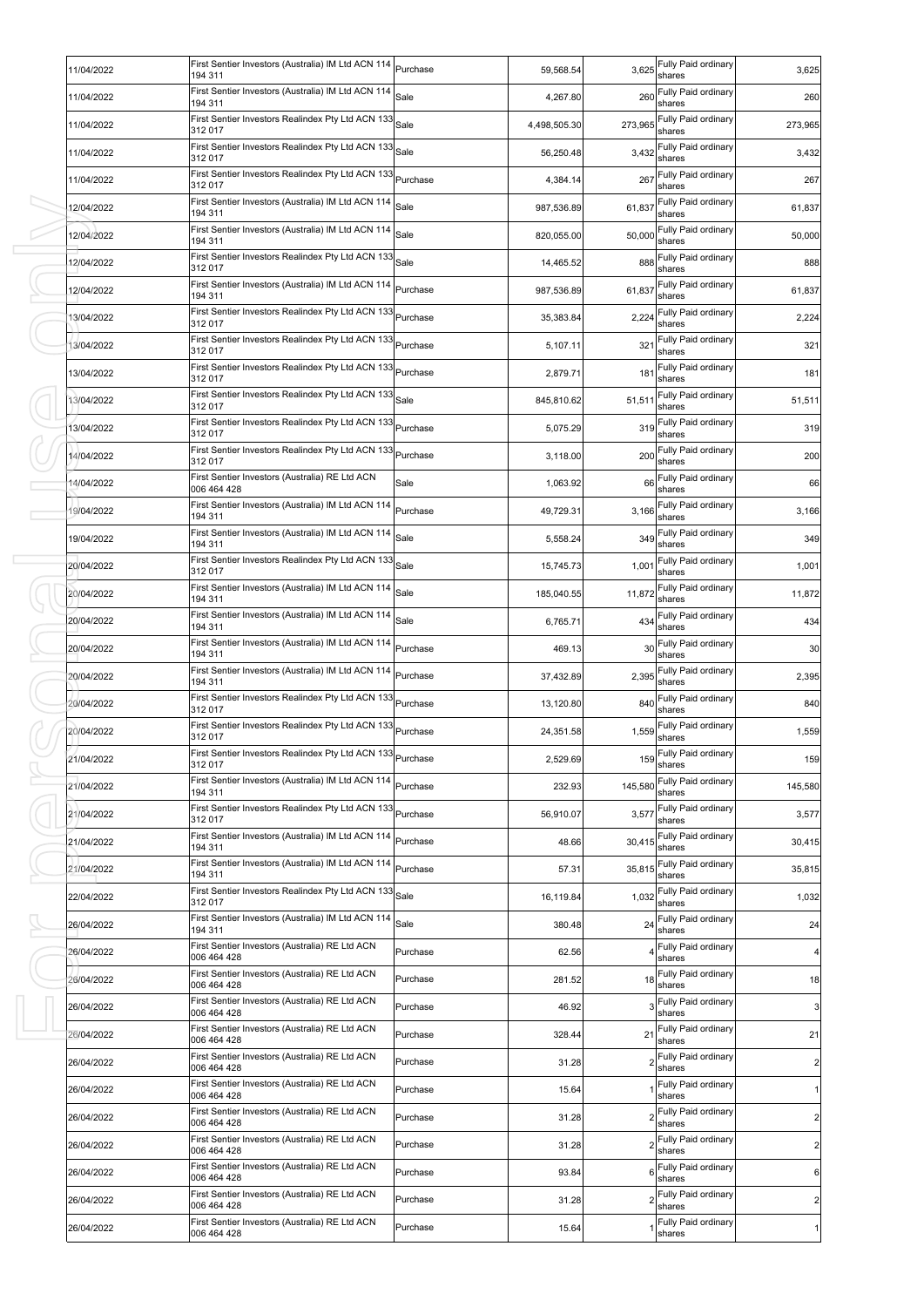| 26/04/2022 | First Sentier Investors (Australia) RE Ltd ACN<br>006 464 428          | Purchase | 15.64        |         | Fully Paid ordinary<br>shares       |                         |
|------------|------------------------------------------------------------------------|----------|--------------|---------|-------------------------------------|-------------------------|
| 26/04/2022 | First Sentier Investors (Australia) RE Ltd ACN<br>006 464 428          | Purchase | 31.28        |         | Fully Paid ordinary<br>shares       | $\overline{c}$          |
| 26/04/2022 | First Sentier Investors (Australia) RE Ltd ACN<br>006 464 428          | Purchase | 46.92        |         | Fully Paid ordinary<br>shares       | 3                       |
| 26/04/2022 | First Sentier Investors (Australia) RE Ltd ACN<br>006 464 428          | Purchase | 15.64        |         | Fully Paid ordinary<br>shares       |                         |
| 26/04/2022 | First Sentier Investors (Australia) RE Ltd ACN<br>006 464 428          | Purchase | 15.64        |         | Fully Paid ordinary<br>shares       |                         |
| 26/04/2022 | First Sentier Investors (Australia) RE Ltd ACN<br>006 464 428          | Purchase | 46.92        |         | Fully Paid ordinary<br>shares       | 3                       |
| 26/04/2022 | First Sentier Investors (Australia) RE Ltd ACN<br>006 464 428          | Purchase | 46.92        |         | Fully Paid ordinary<br>shares       | $\mathbf{3}$            |
| 26/04/2022 | First Sentier Investors (Australia) RE Ltd ACN<br>006 464 428          | Purchase | 15.64        |         | Fully Paid ordinary<br>shares       |                         |
| 26/04/2022 | First Sentier Investors (Australia) RE Ltd ACN<br>006 464 428          | Purchase | 15.64        |         | Fully Paid ordinary<br>shares       |                         |
| 28/04/2022 | First Sentier Investors Realindex Pty Ltd ACN 133<br>312 017           | Purchase | 3,664.02     | 237     | Fully Paid ordinary<br>shares       | 237                     |
| 28/04/2022 | First Sentier Investors Realindex Pty Ltd ACN 133<br>312 017           |          | 48,608.90    | 3,130   | Fully Paid ordinary<br>shares       | 3,130                   |
| 29/04/2022 | First Sentier Investors Realindex Pty Ltd ACN 133<br>312 017           | Purchase | 3,570.48     | 228     | Fully Paid ordinary<br>shares       | 228                     |
| 02/05/2022 | First Sentier Investors (Australia) IM Ltd ACN 114<br>194 311          | Purchase | 1,499,960.00 | 100,000 | Fully Paid ordinary<br>shares       | 100,000                 |
| 03/05/2022 | First Sentier Investors Realindex Pty Ltd ACN 133<br>312 017           | Purchase | 2,784.78     | 191     | Fully Paid ordinary<br>shares       | 191                     |
| 03/05/2022 | First Sentier Investors Realindex Pty Ltd ACN 133 Purchase<br>312 017  |          | 6,969.24     | 478     | Fully Paid ordinary<br>shares       | 478                     |
| 04/05/2022 | First Sentier Investors Realindex Pty Ltd ACN 133 Purchase<br>312 017  |          | 33,729.36    | 2,362   | Fully Paid ordinary                 | 2,362                   |
| 04/05/2022 | First Sentier Investors Realindex Pty Ltd ACN 133 Purchase<br>312 017  |          | 4,126.92     | 289     | shares<br>Fully Paid ordinary       | 289                     |
| 06/05/2022 | First Sentier Investors Realindex Pty Ltd ACN 133 Purchase             |          | 18,248.30    |         | shares<br>1,310 Fully Paid ordinary | 1,310                   |
| 09/05/2022 | 312 017<br>First Sentier Investors (Australia) IM Ltd ACN 114 Purchase |          | 26,686.65    | 1,999   | shares<br>Fully Paid ordinary       | 1,999                   |
| 09/05/2022 | 194 311<br>First Sentier Investors (Australia) IM Ltd ACN 114 Purchase |          | 1,332,390.00 | 100,000 | shares<br>Fully Paid ordinary       | 100,000                 |
| 10/05/2022 | 194 311<br>First Sentier Investors Realindex Pty Ltd ACN 133 Purchase  |          | 102,773.80   | 7,780   | shares<br>Fully Paid ordinary       | 7,780                   |
| 11/05/2022 | 312 017<br>First Sentier Investors Realindex Pty Ltd ACN 133 Purchase  |          | 196,057.14   | 14,653  | shares<br>Fully Paid ordinary       | 14,653                  |
| 11/05/2022 | 312 017<br>First Sentier Investors Realindex Pty Ltd ACN 133 Purchase  |          | 14,236.32    | 1,064   | shares<br>Fully Paid ordinary       | 1,064                   |
| 11/05/2022 | 312 017<br>First Sentier Investors (Australia) IM Ltd ACN 114 Purchase |          | 41,800.11    | 3,123   | shares<br>Fully Paid ordinary       | 3,123                   |
| 11/05/2022 | 194 311<br>First Sentier Investors Realindex Pty Ltd ACN 133 Purchase  |          | 45,451.86    | 3,397   | shares<br>Fully Paid ordinary       | 3,397                   |
| 11/05/2022 | 312 017<br>First Sentier Investors Realindex Pty Ltd ACN 133 Purchase  |          | 7,292.10     |         | shares<br>545 Fully Paid ordinary   | 545                     |
| 12/05/2022 | 312 017<br>First Sentier Investors (Australia) IM Ltd ACN 114          | Sale     | 1,975,560.00 | 150,000 | shares<br>Fully Paid ordinary       | 150,000                 |
| 13/05/2022 | 194 311<br>First Sentier Investors (Australia) IM Ltd ACN 114          | Purchase | 989.62       | 75      | shares<br>Fully Paid ordinary       | 75                      |
| 16/05/2022 | 194 311<br>First Sentier Investors (Australia) IM Ltd ACN 114          | Purchase | 2,013.65     | 153     | shares<br>Fully Paid ordinary       | 153                     |
| 16/05/2022 | 194 311<br>First Sentier Investors Realindex Pty Ltd ACN 133           | Purchase | 46,011.85    | 3,499   | shares<br>Fully Paid ordinary       | 3,499                   |
| 16/05/2022 | 312 017<br>First Sentier Investors (Australia) RE Ltd ACN              | Purchase | 26.36        |         | shares<br>2 Fully Paid ordinary     | $\overline{c}$          |
| 16/05/2022 | 006 464 428<br>First Sentier Investors (Australia) RE Ltd ACN          | Purchase | 13.18        |         | shares<br>Fully Paid ordinary       | $\mathbf{1}$            |
| 16/05/2022 | 006 464 428<br>First Sentier Investors (Australia) RE Ltd ACN          | Purchase | 13.18        |         | shares<br>Fully Paid ordinary       |                         |
| 16/05/2022 | 006 464 428<br>First Sentier Investors (Australia) RE Ltd ACN          | Purchase | 13.18        |         | shares<br>Fully Paid ordinary       |                         |
| 16/05/2022 | 006 464 428<br>First Sentier Investors (Australia) RE Ltd ACN          | Purchase | 13.18        |         | shares<br>Fully Paid ordinary       |                         |
| 16/05/2022 | 006 464 428<br>First Sentier Investors (Australia) RE Ltd ACN          | Purchase | 13.18        |         | shares<br>Fully Paid ordinary       |                         |
|            | 006 464 428<br>First Sentier Investors (Australia) RE Ltd ACN          | Purchase | 13.18        |         | shares<br>Fully Paid ordinary       |                         |
| 16/05/2022 | 006 464 428<br>First Sentier Investors (Australia) RE Ltd ACN          | Purchase |              |         | shares<br>Fully Paid ordinary       |                         |
| 16/05/2022 | 006 464 428<br>First Sentier Investors (Australia) RE Ltd ACN          |          | 13.18        |         | shares<br>Fully Paid ordinary       |                         |
| 16/05/2022 | 006 464 428<br>First Sentier Investors (Australia) RE Ltd ACN          | Purchase | 13.18        | 2       | shares<br>Fully Paid ordinary       |                         |
| 16/05/2022 | 006 464 428<br>First Sentier Investors (Australia) RE Ltd ACN          | Purchase | 26.36        |         | shares<br>Fully Paid ordinary       | $\overline{c}$          |
| 16/05/2022 | 006 464 428<br>First Sentier Investors (Australia) RE Ltd ACN          | Purchase | 26.36        |         | shares<br>Fully Paid ordinary       | $\overline{\mathbf{c}}$ |
| 16/05/2022 | 006 464 428<br>First Sentier Investors (Australia) RE Ltd ACN          | Purchase | 13.18        |         | shares<br>Fully Paid ordinary       | 1                       |
| 16/05/2022 | 006 464 428                                                            | Purchase | 26.36        |         | shares                              | $\overline{\mathbf{c}}$ |